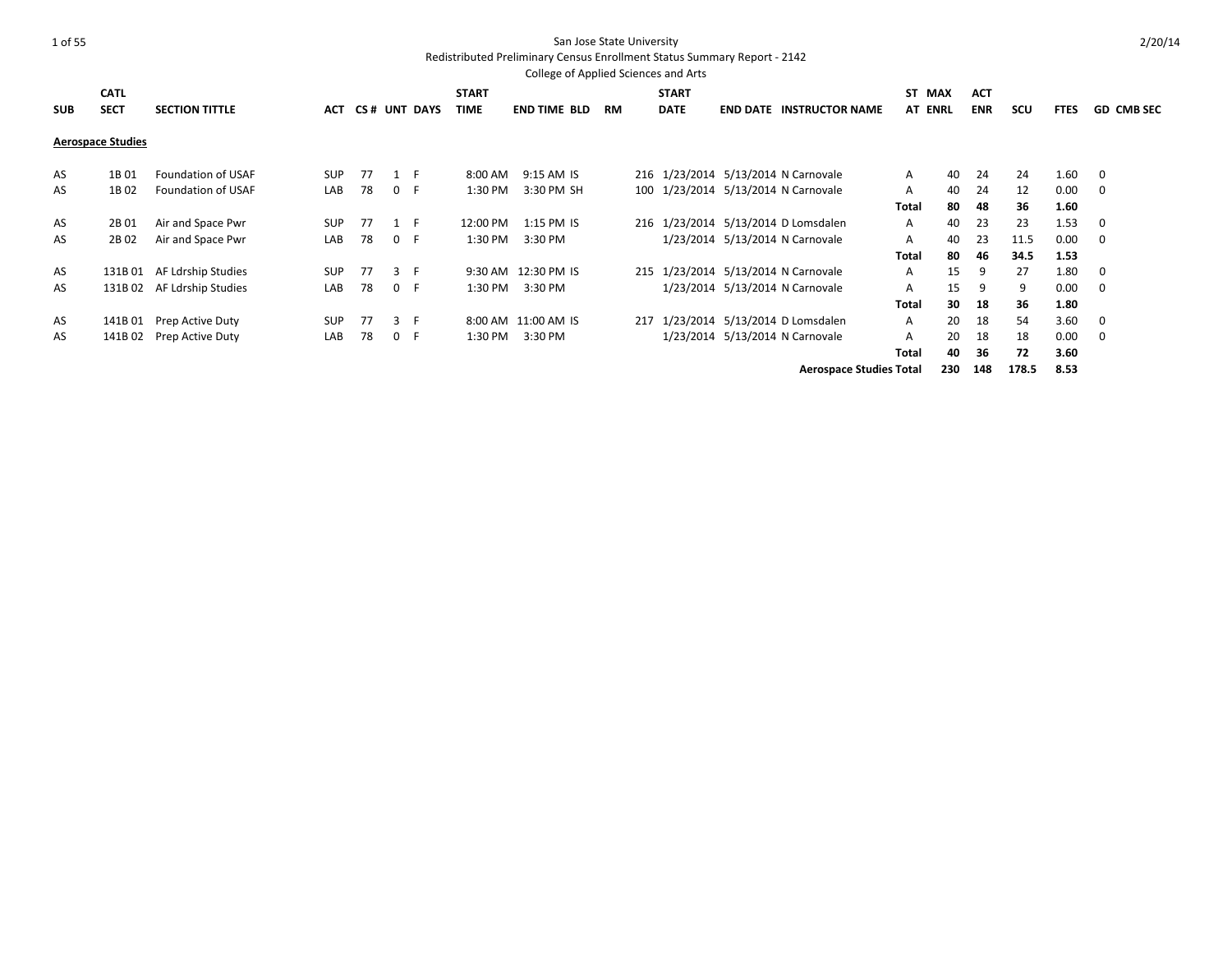|             |                           |                          |            |                |                |                  |              | College of Applied Sciences and Arts |    |              |                                    |                                 |   |                |              |              |             |                  |                   |        |
|-------------|---------------------------|--------------------------|------------|----------------|----------------|------------------|--------------|--------------------------------------|----|--------------|------------------------------------|---------------------------------|---|----------------|--------------|--------------|-------------|------------------|-------------------|--------|
|             | <b>CATL</b>               |                          |            |                |                |                  | <b>START</b> |                                      |    | <b>START</b> |                                    |                                 |   | ST MAX         | <b>ACT</b>   |              |             |                  |                   |        |
| <b>SUB</b>  | <b>SECT</b>               | <b>SECTION TITTLE</b>    |            |                |                | ACT CS# UNT DAYS | <b>TIME</b>  | END TIME BLD                         | RM | <b>DATE</b>  |                                    | <b>END DATE INSTRUCTOR NAME</b> |   | <b>AT ENRL</b> | <b>ENR</b>   | SCU          | <b>FTES</b> |                  | <b>GD CMB SEC</b> |        |
|             |                           |                          |            |                |                |                  |              |                                      |    |              |                                    |                                 |   |                |              |              |             |                  |                   |        |
|             | <b>Health Professions</b> |                          |            |                |                |                  |              |                                      |    |              |                                    |                                 |   |                |              |              |             |                  |                   |        |
|             |                           |                          |            |                |                |                  |              |                                      |    |              |                                    |                                 |   |                |              |              |             |                  |                   |        |
| <b>HPRF</b> |                           | 100W 01 Writing Workshop | SEM        | 4              | 3              | <b>TR</b>        |              | 9:00 AM 10:15 AM HB                  |    |              | 407 1/23/2014 5/13/2014 M Bondi    |                                 | A | 25             | $\mathbf 0$  | $\mathbf{0}$ | 0.00        | 0 <sup>o</sup>   |                   |        |
| <b>NUFS</b> |                           | 100W 01 Writing Workshop | SEM        | 4              | 3              | <b>TR</b>        |              | 9:00 AM 10:15 AM HB                  |    |              | 407 1/23/2014 5/13/2014 M Bondi    |                                 | Α | 0              | $\mathbf 0$  | $\mathbf 0$  | 0.00        | 0 <sup>o</sup>   |                   | $\ast$ |
| <b>NURS</b> |                           | 100W 01 Writing Workshop | SEM        | 4              |                | 3 TR             |              | 9:00 AM 10:15 AM HB                  |    |              | 407 1/23/2014 5/13/2014 M Bondi    |                                 | A | 0              | $\mathbf{0}$ | $\mathbf{0}$ | 0.00        | 0 <sup>o</sup>   |                   | $\ast$ |
| OCTH        |                           | 100W 01 Writing Workshop | SEM        | 4              |                | 3 TR             |              | 9:00 AM 10:15 AM HB                  |    |              | 407 1/23/2014 5/13/2014 M Bondi    |                                 | Α | 0              | 0            | $\mathbf 0$  | 0.00        | 0 <sup>o</sup>   |                   | $\ast$ |
| <b>HPRF</b> |                           | 100W 02 Writing Workshop | SEM        | $\overline{4}$ | 3              | <b>TR</b>        |              | 10:30 AM 11:45 AM HB                 |    |              | 407 1/23/2014 5/13/2014 M Bondi    |                                 | Α | 25             | $\mathbf 0$  | $\mathbf 0$  | 0.00        | 0 <sup>o</sup>   |                   | $\ast$ |
| <b>NUFS</b> |                           | 100W 02 Writing Workshop | SEM        | 4              |                | 3 TR             |              | 10:30 AM 11:45 AM HB                 |    |              | 407 1/23/2014 5/13/2014 M Bondi    |                                 | Α | $\mathbf 0$    | $\mathbf 0$  | $\mathbf 0$  | 0.00        | 0 <sup>o</sup>   |                   | $\ast$ |
| <b>NURS</b> |                           | 100W 02 Writing Workshop | SEM        | $\overline{4}$ | $\overline{3}$ | TR               |              | 10:30 AM 11:45 AM HB                 |    |              | 407 1/23/2014 5/13/2014 M Bondi    |                                 | Α | $\mathbf 0$    | $\mathbf{0}$ | $\mathbf{0}$ | 0.00        | 0 <sup>o</sup>   |                   | $\ast$ |
| <b>OCTH</b> |                           | 100W 02 Writing Workshop | SEM        | 4              | 3              | TR               |              | 10:30 AM 11:45 AM HB                 |    |              | 407 1/23/2014 5/13/2014 M Bondi    |                                 | Α | $\mathbf 0$    | $\mathbf 0$  | $\mathbf 0$  | 0.00        | 0 <sup>o</sup>   |                   | $\ast$ |
| <b>HPRF</b> |                           | 100W 03 Writing Workshop | SEM        | $\overline{4}$ | 3              | TR               | 1:30 PM      | 2:45 PM IS                           |    |              | 215 1/23/2014 5/13/2014 L Jacoby   |                                 | Α | 25             | $\mathbf{0}$ | $\mathbf{0}$ | 0.00        | 0 <sup>o</sup>   |                   | $\ast$ |
| <b>NUFS</b> |                           | 100W 03 Writing Workshop | SEM        | 4              | 3              | TR               | 1:30 PM      | 2:45 PM IS                           |    |              | 215 1/23/2014 5/13/2014 L Jacoby   |                                 | Α | 0              | $\mathbf 0$  | $\mathbf 0$  | 0.00        | 0 <sup>o</sup>   |                   | $\ast$ |
| <b>NURS</b> |                           | 100W 03 Writing Workshop | SEM        | $\overline{4}$ | 3              | TR               | 1:30 PM      | 2:45 PM IS                           |    |              | 215 1/23/2014 5/13/2014 L Jacoby   |                                 | Α | 0              | $\mathbf{0}$ | $\mathbf{0}$ | 0.00        | 0 <sup>o</sup>   |                   | $\ast$ |
| OCTH        |                           | 100W 03 Writing Workshop | SEM        | 4              | 3              | TR               | 1:30 PM      | 2:45 PM IS                           |    |              | 215 1/23/2014 5/13/2014 L Jacoby   |                                 | Α | 0              | $\mathbf 0$  | $\mathbf 0$  | 0.00        | 0 <sup>o</sup>   |                   | $\ast$ |
| <b>HPRF</b> |                           | 100W 04 Writing Workshop | SEM        | 4              | 3              | <b>MW</b>        | 1:30 PM      | 2:45 PM IS                           |    |              | 215 1/23/2014 5/13/2014 D Caterina |                                 | A | 25             | $\mathbf{0}$ | $\mathbf{0}$ | 0.00        | 0 <sup>o</sup>   |                   |        |
| <b>NUFS</b> |                           | 100W 04 Writing Workshop | SEM        | 4              | 3              | <b>MW</b>        | 1:30 PM      | 2:45 PM IS                           |    |              | 215 1/23/2014 5/13/2014 D Caterina |                                 | A | $\mathbf 0$    | $\mathbf{0}$ | $\mathbf{0}$ | 0.00        | 0 <sup>o</sup>   |                   | $\ast$ |
| <b>NURS</b> |                           | 100W 04 Writing Workshop | SEM        | 4              | 3              | MW               | 1:30 PM      | 2:45 PM IS                           |    |              | 215 1/23/2014 5/13/2014 D Caterina |                                 | Α | 0              | 0            | $\mathbf 0$  | 0.00        | 0 <sup>o</sup>   |                   | $\ast$ |
| <b>OCTH</b> |                           | 100W 04 Writing Workshop | SEM        | $\overline{4}$ | 3              | <b>MW</b>        | 1:30 PM      | 2:45 PM IS                           |    |              | 215 1/23/2014 5/13/2014 D Caterina |                                 | A | $\mathbf 0$    | $\mathbf{0}$ | $\mathbf 0$  | 0.00        | 0 <sup>o</sup>   |                   | $\ast$ |
| <b>HPRF</b> |                           | 100W 05 Writing Workshop | SEM        | 4              | 3              | <b>MW</b>        |              | 12:00 PM 1:15 PM CL                  |    |              | 316 1/23/2014 5/13/2014 E Chiu     |                                 | Α | 25             | $\mathbf 0$  | $\mathbf 0$  | 0.00        | 0 <sup>o</sup>   |                   | $\ast$ |
| <b>NUFS</b> |                           | 100W 05 Writing Workshop | SEM        | $\overline{4}$ | 3              | <b>MW</b>        | 12:00 PM     | 1:15 PM CL                           |    |              | 316 1/23/2014 5/13/2014 E Chiu     |                                 | A | $\Omega$       | $\mathbf{0}$ | $\mathbf 0$  | 0.00        | 0 <sup>o</sup>   |                   | $\ast$ |
| <b>NURS</b> |                           | 100W 05 Writing Workshop | SEM        | 4              | 3              | <b>MW</b>        |              | 12:00 PM 1:15 PM CL                  |    |              | 316 1/23/2014 5/13/2014 E Chiu     |                                 | Α | $\Omega$       | $\mathbf 0$  | $\mathbf 0$  | 0.00        | 0 <sup>o</sup>   |                   | $\ast$ |
| <b>OCTH</b> |                           | 100W 05 Writing Workshop | SEM        | $\overline{4}$ | 3              | <b>MW</b>        | 12:00 PM     | 1:15 PM CL                           |    |              | 316 1/23/2014 5/13/2014 E Chiu     |                                 | Α | $\mathbf 0$    | $\mathbf{0}$ | $\mathbf 0$  | 0.00        | 0 <sup>o</sup>   |                   | $\ast$ |
| <b>HPRF</b> |                           | 100W 06 Writing Workshop | SEM        | 4              | 3              | $\mathsf{T}$     | 3:00 PM      | 5:45 PM CL                           |    |              | 324 1/23/2014 5/13/2014 N Clinch   |                                 | Α | 25             | $\mathbf 0$  | $\mathbf 0$  | 0.00        | 0 <sup>o</sup>   |                   | $\ast$ |
| <b>NUFS</b> |                           | 100W 06 Writing Workshop | SEM        | $\overline{4}$ | 3 <sup>7</sup> | $\mathsf{T}$     | 3:00 PM      | 5:45 PM CL                           |    |              | 324 1/23/2014 5/13/2014 N Clinch   |                                 | Α | $\Omega$       | $\mathbf{0}$ | $\mathbf 0$  | 0.00        | 0 <sup>o</sup>   |                   | $\ast$ |
| <b>NURS</b> |                           | 100W 06 Writing Workshop | SEM        | 4              | 3 <sub>T</sub> |                  | 3:00 PM      | 5:45 PM CL                           |    |              | 324 1/23/2014 5/13/2014 N Clinch   |                                 | Α | 0              | $\mathbf 0$  | $\mathbf 0$  | 0.00        | 0 <sup>o</sup>   |                   |        |
| OCTH        |                           | 100W 06 Writing Workshop | SEM        | $\overline{4}$ | 3 <sub>T</sub> |                  | 3:00 PM      | 5:45 PM CL                           |    |              | 324 1/23/2014 5/13/2014 N Clinch   |                                 | Α | $\Omega$       | $\mathbf{0}$ | $\mathbf{0}$ | 0.00        | 0 <sup>o</sup>   |                   | $\ast$ |
| <b>HPRF</b> |                           | 100W 07 Writing Workshop | SEM        |                | 3              |                  |              |                                      |    |              |                                    |                                 | х | 0              | $\mathbf 0$  | 0            | 0.00        | $\boldsymbol{0}$ |                   |        |
| HS          |                           | 100W 07 Writing Workshop | <b>SEM</b> |                | 3              |                  |              |                                      |    |              |                                    |                                 | X | 0              | $\mathbf 0$  | $\mathbf 0$  | 0.00        | $\mathbf 0$      |                   |        |
| <b>NUFS</b> |                           | 100W 07 Writing Workshop | SEM        |                | 3              |                  |              |                                      |    |              |                                    |                                 | х | 0              | $\mathbf 0$  | $\pmb{0}$    | 0.00        | $\boldsymbol{0}$ |                   |        |
| <b>NURS</b> |                           | 100W 07 Writing Workshop | SEM        |                | 3              |                  |              |                                      |    |              |                                    |                                 | X | $\mathbf 0$    | $\mathbf{0}$ | $\mathbf 0$  | 0.00        | $\mathbf 0$      |                   |        |
| OCTH        |                           | 100W 07 Writing Workshop | SEM        |                | 3              |                  |              |                                      |    |              |                                    |                                 | X | $\mathbf 0$    | $\mathbf 0$  | $\mathbf 0$  | 0.00        | $\boldsymbol{0}$ |                   |        |
| <b>HPRF</b> |                           | 100W 08 Writing Workshop | SEM        | 4              | 3 <sub>7</sub> |                  | 6:00 PM      | 8:45 PM IS                           |    |              | 215 1/23/2014 5/13/2014 L Jacoby   |                                 | Α | 25             | $\mathbf{0}$ | $\mathbf{0}$ | 0.00        | 0 <sup>o</sup>   |                   | $\ast$ |
| <b>NUFS</b> |                           | 100W 08 Writing Workshop | SEM        | 4              | 3 <sub>T</sub> |                  | 6:00 PM      | 8:45 PM IS                           |    |              | 215 1/23/2014 5/13/2014 L Jacoby   |                                 | Α | $\mathbf 0$    | $\mathbf 0$  | $\mathbf 0$  | 0.00        | 0 <sup>o</sup>   |                   | $\ast$ |
| <b>NURS</b> |                           | 100W 08 Writing Workshop | SEM        | 4              | 3 <sub>1</sub> |                  | 6:00 PM      | 8:45 PM IS                           |    |              | 215 1/23/2014 5/13/2014 L Jacoby   |                                 | Α | $\Omega$       | $\mathbf{0}$ | $\mathbf{0}$ | 0.00        | 0 <sup>o</sup>   |                   | $\ast$ |
| <b>OCTH</b> |                           | 100W 08 Writing Workshop | SEM        | $\overline{4}$ | 3 <sup>7</sup> | $\mathsf{T}$     | 6:00 PM      | 8:45 PM IS                           |    |              | 215 1/23/2014 5/13/2014 L Jacoby   |                                 | Α | $\mathbf 0$    | $\mathbf 0$  | $\mathbf 0$  | 0.00        | 0 <sup>o</sup>   |                   | $\ast$ |
| <b>HPRF</b> |                           | 100W 09 Writing Workshop | SEM        |                | 3              |                  |              |                                      |    |              |                                    |                                 | х | $\Omega$       | $\mathbf 0$  | 0            | 0.00        | 0                |                   |        |
| HS.         |                           | 100W 09 Writing Workshop | SEM        |                | 3              |                  |              |                                      |    |              |                                    |                                 | X | 0              | $\mathbf 0$  | $\mathbf 0$  | 0.00        | 0                |                   |        |
| <b>NUFS</b> |                           | 100W 09 Writing Workshop | SEM        |                | 3              |                  |              |                                      |    |              |                                    |                                 | х | 0              | 0            | $\mathbf 0$  | 0.00        | 0                |                   |        |
| <b>NURS</b> |                           | 100W 09 Writing Workshop | SEM        |                | 3              |                  |              |                                      |    |              |                                    |                                 | X | 0              | $\mathbf 0$  | $\mathbf 0$  | 0.00        | $\boldsymbol{0}$ |                   |        |
| OCTH        |                           | 100W 09 Writing Workshop | SEM        |                | 3              |                  |              |                                      |    |              |                                    |                                 | х | $\mathbf 0$    | $\mathbf 0$  | 0            | 0.00        | $\pmb{0}$        |                   |        |
| <b>HPRF</b> |                           | 100W 10 Writing Workshop | SEM        | 4              | 3              | M                | 3:00 PM      | 5:45 PM IS                           |    |              | 215 1/23/2014 5/13/2014 S Ash      |                                 | A | 25             | $\mathbf{0}$ | $\mathbf{0}$ | 0.00        | $0\quad C$       |                   | $\ast$ |
| <b>NUFS</b> |                           | 100W 10 Writing Workshop | SEM        | 4              | 3              | M                | 3:00 PM      | 5:45 PM IS                           |    |              | 215 1/23/2014 5/13/2014 S Ash      |                                 | Α | 0              | $\mathbf 0$  | $\mathbf 0$  | 0.00        | 0 <sup>o</sup>   |                   | $\ast$ |
| <b>NURS</b> |                           | 100W 10 Writing Workshop | SEM        | 4              | 3              | M                | 3:00 PM      | 5:45 PM IS                           |    |              | 215 1/23/2014 5/13/2014 S Ash      |                                 | A | 0              | $\mathbf{0}$ | $\mathbf{0}$ | 0.00        | 0 <sup>o</sup>   |                   | $\ast$ |
| OCTH        |                           | 100W 10 Writing Workshop | SEM        | 4              | 3              | M                |              | 3:00 PM 5:45 PM IS                   |    |              | 215 1/23/2014 5/13/2014 S Ash      |                                 | Α | $\Omega$       | $\mathbf{0}$ | $\mathbf 0$  | 0.00        | 0 <sup>o</sup>   |                   | $\ast$ |
| <b>HPRF</b> |                           | 100W 11 Writing Workshop | <b>SEM</b> |                | 3              |                  |              |                                      |    |              |                                    |                                 | X | 0              | $\Omega$     | $\Omega$     | 0.00        | $\mathbf 0$      |                   |        |
|             |                           |                          |            |                |                |                  |              |                                      |    |              |                                    |                                 |   |                |              |              |             |                  |                   |        |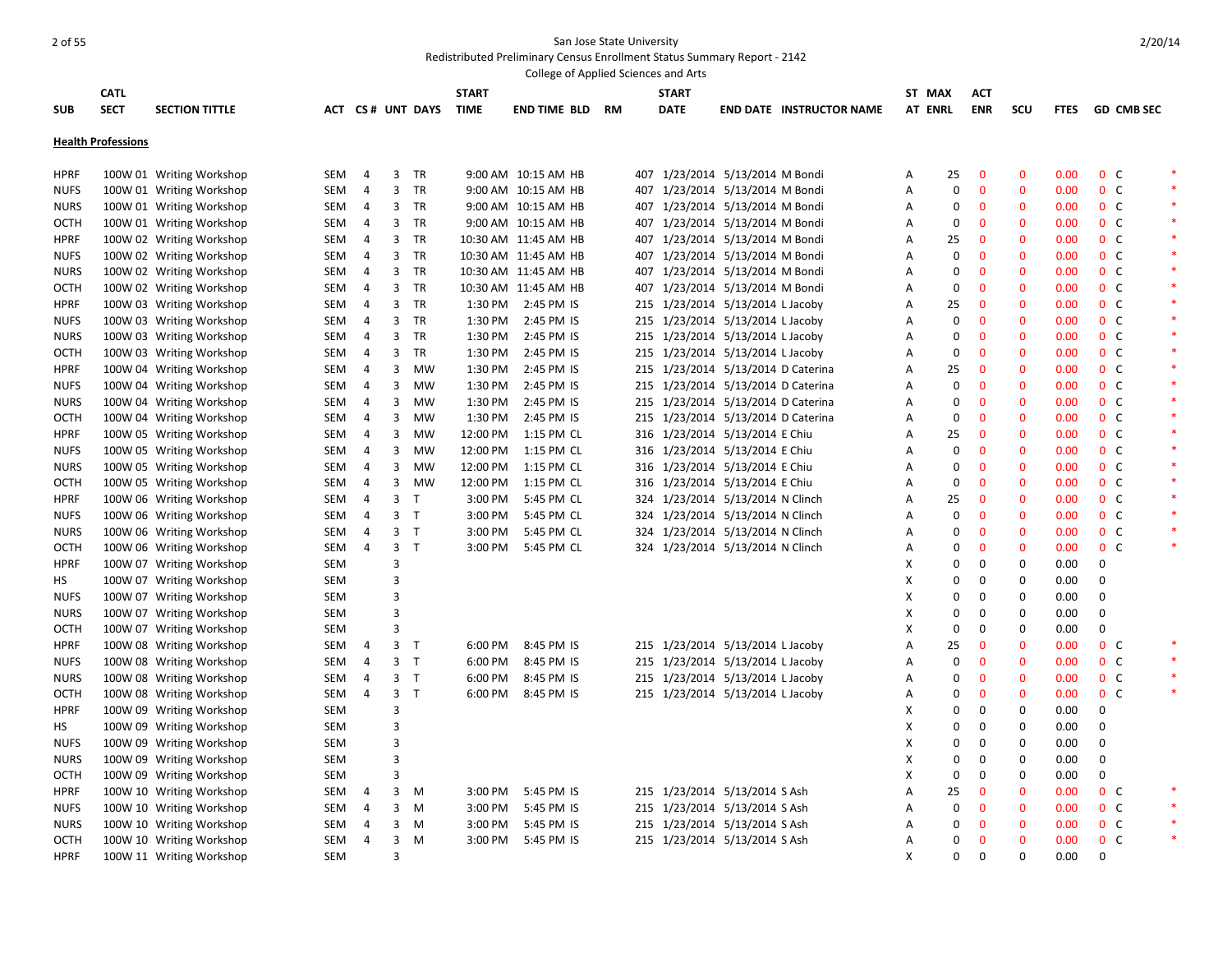Redistributed Preliminary Census Enrollment Status Summary Report - 2142

|             |             |                          |            |                |                |                  |              | College of Applied Sciences and Arts |           |     |              |                                    |                                     |       |                |              |              |             |                |                   |        |
|-------------|-------------|--------------------------|------------|----------------|----------------|------------------|--------------|--------------------------------------|-----------|-----|--------------|------------------------------------|-------------------------------------|-------|----------------|--------------|--------------|-------------|----------------|-------------------|--------|
|             | <b>CATL</b> |                          |            |                |                |                  | <b>START</b> |                                      |           |     | <b>START</b> |                                    |                                     |       | ST MAX         | <b>ACT</b>   |              |             |                |                   |        |
| <b>SUB</b>  | <b>SECT</b> | <b>SECTION TITTLE</b>    |            |                |                | ACT CS# UNT DAYS | <b>TIME</b>  | <b>END TIME BLD</b>                  | <b>RM</b> |     | <b>DATE</b>  |                                    | <b>END DATE INSTRUCTOR NAME</b>     |       | <b>AT ENRL</b> | <b>ENR</b>   | SCU          | <b>FTES</b> |                | <b>GD CMB SEC</b> |        |
| HS          |             | 100W 11 Writing Workshop | <b>SEM</b> |                | 3              |                  |              |                                      |           |     |              |                                    |                                     | х     | 0              | 0            | 0            | 0.00        | $\mathbf 0$    |                   |        |
| <b>NUFS</b> |             | 100W 11 Writing Workshop | SEM        |                | 3              |                  |              |                                      |           |     |              |                                    |                                     | х     | $\mathbf 0$    | 0            | 0            | 0.00        | 0              |                   |        |
| <b>NURS</b> |             | 100W 11 Writing Workshop | SEM        |                | 3              |                  |              |                                      |           |     |              |                                    |                                     | х     | $\mathbf 0$    | $\Omega$     | 0            | 0.00        | $\mathbf 0$    |                   |        |
| OCTH        |             | 100W 11 Writing Workshop | <b>SEM</b> |                | 3              |                  |              |                                      |           |     |              |                                    |                                     | X     | $\mathbf 0$    | $\mathbf 0$  | $\mathbf 0$  | 0.00        | $\mathbf 0$    |                   |        |
| <b>HPRF</b> |             | 100W 12 Writing Workshop | SEM        | 4              | 3              | $\top$           | $3:00$ PM    | 5:45 PM SPXC                         |           |     |              | 211 1/23/2014 5/13/2014 D Caterina |                                     | A     | 25             | $\mathbf 0$  | $\mathbf{0}$ | 0.00        |                | 0 <sup>o</sup>    |        |
| <b>NUFS</b> |             | 100W 12 Writing Workshop | SEM        | $\overline{4}$ | $\overline{3}$ | $\top$           | 3:00 PM      | 5:45 PM SPXC                         |           |     |              | 211 1/23/2014 5/13/2014 D Caterina |                                     | A     | $\mathbf 0$    | $\mathbf 0$  | $\mathbf{0}$ | 0.00        |                | 0 <sup>o</sup>    |        |
| <b>NURS</b> |             | 100W 12 Writing Workshop | SEM        | 4              | 3 <sub>T</sub> |                  | 3:00 PM      | 5:45 PM SPXC                         |           |     |              | 211 1/23/2014 5/13/2014 D Caterina |                                     | А     | 0              | $\mathbf 0$  | $\mathbf 0$  | 0.00        |                | 0 <sup>o</sup>    |        |
| OCTH        |             | 100W 12 Writing Workshop | SEM        | 4              | 3              | $\mathsf{T}$     | 3:00 PM      | 5:45 PM SPXC                         |           |     |              | 211 1/23/2014 5/13/2014 D Caterina |                                     | Α     | 0              | $\mathbf 0$  | $\mathbf 0$  | 0.00        |                | 0 <sup>o</sup>    |        |
| <b>HPRF</b> |             | 100W 13 Writing Workshop | <b>SEM</b> |                | 3              |                  |              |                                      |           |     |              |                                    |                                     | х     | 0              | 0            | 0            | 0.00        | $\Omega$       |                   |        |
| HS          |             | 100W 13 Writing Workshop | <b>SEM</b> |                | 3              |                  |              |                                      |           |     |              |                                    |                                     | X     | $\Omega$       | 0            | 0            | 0.00        | 0              |                   |        |
| <b>NUFS</b> |             | 100W 13 Writing Workshop | SEM        |                | 3              |                  |              |                                      |           |     |              |                                    |                                     | X     | 0              | $\mathbf 0$  | 0            | 0.00        | $\mathbf 0$    |                   |        |
| <b>NURS</b> |             | 100W 13 Writing Workshop | SEM        |                | 3              |                  |              |                                      |           |     |              |                                    |                                     | X     | $\Omega$       | 0            | 0            | 0.00        | $\mathbf 0$    |                   |        |
| OCTH        |             | 100W 13 Writing Workshop | SEM        |                | 3              |                  |              |                                      |           |     |              |                                    |                                     | X     | $\mathbf 0$    | 0            | 0            | 0.00        | $\mathbf 0$    |                   |        |
|             |             |                          |            |                |                |                  |              |                                      |           |     |              |                                    |                                     | Total | 225            | 0            | 0            | 0.00        |                |                   |        |
| <b>HPRF</b> | 134 01      | Comp Alt Health          | <b>LEC</b> | 2              | 3              | $\mathsf{R}$     | 6:00 PM      | 8:45 PM CCB                          |           |     |              | 102 1/23/2014 5/13/2014 C Haas     |                                     | Α     | 40             | $\mathbf{0}$ | $\mathbf{0}$ | 0.00        |                | 0 <sup>o</sup>    |        |
|             |             |                          |            |                |                |                  |              |                                      |           |     |              |                                    |                                     | Total | 40             | 0            | 0            | 0.00        |                |                   |        |
| <b>HPRF</b> | 135 01      | <b>Hith Multiculture</b> | <b>LEC</b> | 3              | 3              | W                | 3:00 PM      | 5:45 PM SH                           |           |     |              | 100 1/23/2014 5/13/2014 R Olaisen  |                                     | A     | 125            | $\mathbf 0$  | $\mathbf 0$  | 0.00        |                | 0 <sup>o</sup>    |        |
| <b>NUFS</b> | 135 01      | <b>Hith Multiculture</b> | <b>LEC</b> | 3              | 3              | W                | 3:00 PM      | 5:45 PM SH                           |           |     |              | 100 1/23/2014 5/13/2014 R Olaisen  |                                     | A     | 0              | $\mathbf 0$  | $\mathbf 0$  | 0.00        |                | 0 <sup>o</sup>    | $\ast$ |
| <b>NURS</b> | 135 01      | <b>Hith Multiculture</b> | <b>LEC</b> | 3              | 3              | W                | 3:00 PM      | 5:45 PM SH                           |           | 100 |              | 1/23/2014 5/13/2014 R Olaisen      |                                     | А     | $\Omega$       | $\mathbf 0$  | $\mathbf{0}$ | 0.00        |                | 0 <sup>o</sup>    | $\ast$ |
| OCTH        | 135 01      | <b>Hith Multiculture</b> | <b>LEC</b> | 3              | 3              | W                | 3:00 PM      | 5:45 PM SH                           |           | 100 |              | 1/23/2014 5/13/2014 R Olaisen      |                                     | А     | 0              | $\mathbf 0$  | $\mathbf{0}$ | 0.00        |                | 0 <sup>o</sup>    | $\ast$ |
| <b>HPRF</b> | 135 02      | <b>Hith Multiculture</b> | <b>LEC</b> | 3              | 3 <sub>T</sub> |                  | 6:00 PM      | 8:45 PM SH                           |           | 348 |              | 1/23/2014 5/13/2014 M Allen        |                                     | А     | 30             | $\mathbf 0$  | $\mathbf{0}$ | 0.00        |                | 0 <sup>o</sup>    | $\ast$ |
| <b>NUFS</b> | 135 02      | <b>Hith Multiculture</b> | <b>LEC</b> | 3              | 3 <sub>7</sub> |                  | 6:00 PM      | 8:45 PM SH                           |           | 348 |              | 1/23/2014 5/13/2014 M Allen        |                                     | Α     | $\mathbf 0$    | $\mathbf 0$  | $\mathbf{0}$ | 0.00        |                | 0 <sup>o</sup>    | $\ast$ |
| <b>NURS</b> | 135 02      | <b>Hlth Multiculture</b> | <b>LEC</b> | 3              | 3 <sub>7</sub> |                  | 6:00 PM      | 8:45 PM SH                           |           | 348 |              | 1/23/2014 5/13/2014 M Allen        |                                     | A     | $\mathbf 0$    | $\Omega$     | $\mathbf{0}$ | 0.00        |                | 0 <sup>o</sup>    | $\ast$ |
| OCTH        | 135 02      | <b>Hith Multiculture</b> | <b>LEC</b> | 3              |                | 3 <sub>1</sub>   | 6:00 PM      | 8:45 PM SH                           |           | 348 |              | 1/23/2014 5/13/2014 M Allen        |                                     | А     | $\mathbf 0$    | 0            | $\mathbf{0}$ | 0.00        |                | 0 <sup>o</sup>    | $\ast$ |
| <b>HPRF</b> | 135 03      | <b>Hith Multiculture</b> | <b>LEC</b> | 3              | 3              | TR               | 1:30 PM      | 2:45 PM SH                           |           |     |              |                                    | 315 1/23/2014 5/13/2014 A Mukherjea | A     | 30             | $\mathbf 0$  | $\mathbf{0}$ | 0.00        |                | 0 <sup>o</sup>    | $\ast$ |
| <b>NUFS</b> | 135 03      | <b>Hlth Multiculture</b> | <b>LEC</b> | 3              | 3              | <b>TR</b>        | 1:30 PM      | 2:45 PM SH                           |           |     |              |                                    | 315 1/23/2014 5/13/2014 A Mukherjea | A     | $\mathbf 0$    | $\Omega$     | $\mathbf{0}$ | 0.00        |                | 0 <sup>o</sup>    | $\ast$ |
| <b>NURS</b> | 135 03      | <b>Hith Multiculture</b> | <b>LEC</b> | 3              | 3              | <b>TR</b>        | 1:30 PM      | 2:45 PM SH                           |           |     |              |                                    | 315 1/23/2014 5/13/2014 A Mukherjea | Α     | 0              | 0            | $\mathbf 0$  | 0.00        |                | 0 <sup>o</sup>    | $\ast$ |
| OCTH        | 135 03      | <b>Hlth Multiculture</b> | <b>LEC</b> | 3              | 3              | <b>TR</b>        | 1:30 PM      | 2:45 PM SH                           |           |     |              |                                    | 315 1/23/2014 5/13/2014 A Mukherjea | A     | $\mathbf 0$    | $\Omega$     | $\mathbf{0}$ | 0.00        | 0 <sup>o</sup> |                   | $\ast$ |
| <b>HPRF</b> | 135 04      | <b>Hlth Multiculture</b> | <b>LEC</b> | 3              | 3              | TR               | 12:00 PM     | 1:15 PM MH                           |           |     |              | 235 1/23/2014 5/13/2014 A Shaw     |                                     | Α     | 30             | $\mathbf 0$  | $\mathbf 0$  | 0.00        |                | 0 <sup>o</sup>    |        |
| <b>NUFS</b> | 135 04      | <b>Hith Multiculture</b> | <b>LEC</b> | 3              | 3              | <b>TR</b>        | 12:00 PM     | 1:15 PM MH                           |           |     |              | 235 1/23/2014 5/13/2014 A Shaw     |                                     | A     | $\Omega$       | $\mathbf 0$  | $\mathbf 0$  | 0.00        | 0 <sup>o</sup> |                   | $\ast$ |
| <b>NURS</b> | 135 04      | <b>Hith Multiculture</b> | <b>LEC</b> | 3              | 3              | <b>TR</b>        | 12:00 PM     | 1:15 PM MH                           |           |     |              | 235 1/23/2014 5/13/2014 A Shaw     |                                     | A     | $\mathbf 0$    | $\Omega$     | $\mathbf{0}$ | 0.00        |                | 0 <sup>o</sup>    | $\ast$ |
| OCTH        | 135 04      | <b>Hith Multiculture</b> | <b>LEC</b> | 3              | 3              | <b>TR</b>        | 12:00 PM     | 1:15 PM MH                           |           |     |              | 235 1/23/2014 5/13/2014 A Shaw     |                                     | A     | 0              | $\mathbf 0$  | $\mathbf 0$  | 0.00        |                | 0 <sup>o</sup>    |        |
|             |             |                          |            |                |                |                  |              |                                      |           |     |              |                                    |                                     | Total | 215            | 0            | 0            | 0.00        |                |                   |        |
|             |             |                          |            |                |                |                  |              |                                      |           |     |              |                                    | <b>Health Professions Total</b>     |       | 480            | $\Omega$     | O            | 0.00        |                |                   |        |

2/20/14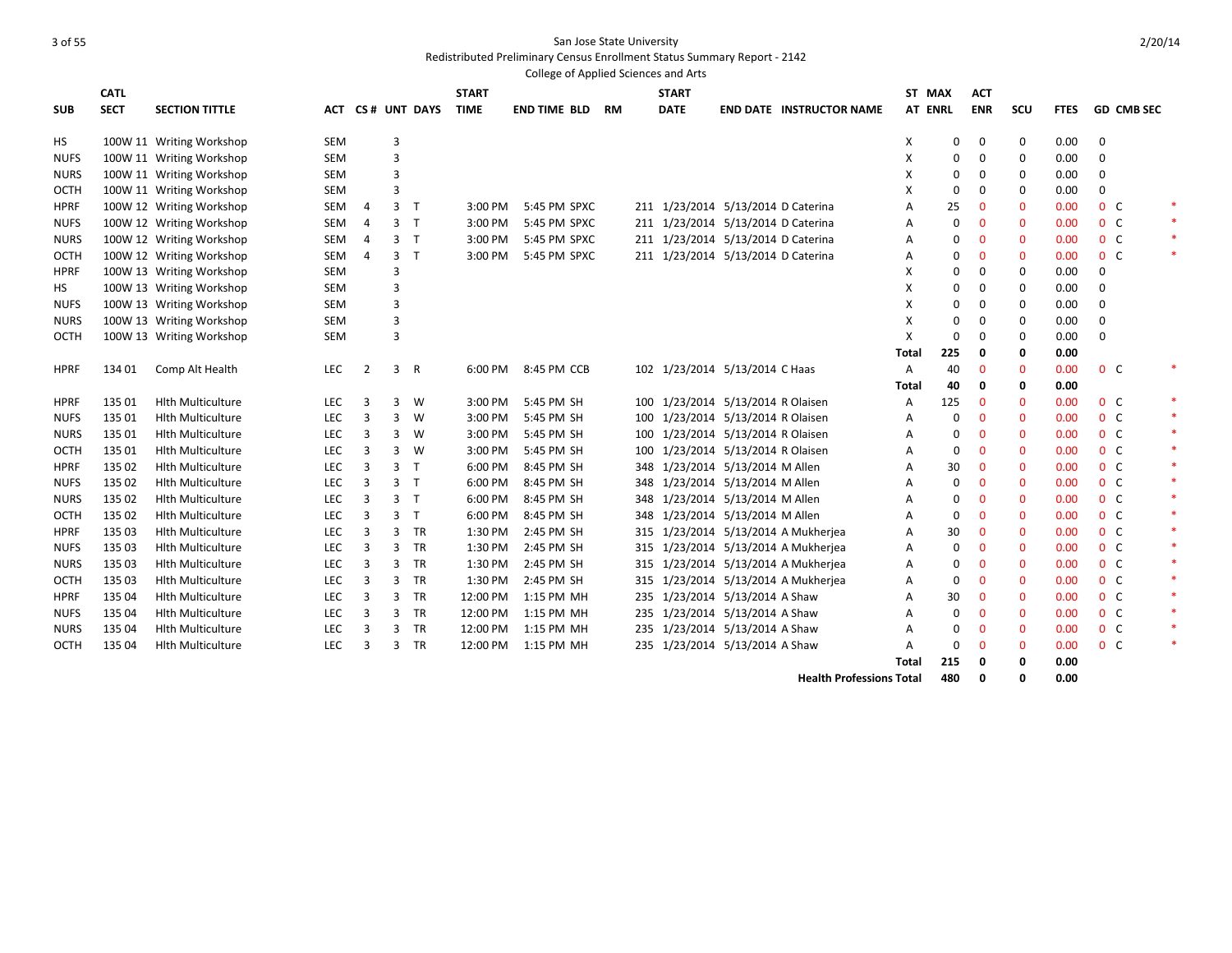Redistributed Preliminary Census Enrollment Status Summary Report - 2142

|                       |             |                          |            |                |                         |                  |              | College of Applied Sciences and Arts |    |                                   |                             |                                     |                |             |                         |              |       |                  |                 |        |
|-----------------------|-------------|--------------------------|------------|----------------|-------------------------|------------------|--------------|--------------------------------------|----|-----------------------------------|-----------------------------|-------------------------------------|----------------|-------------|-------------------------|--------------|-------|------------------|-----------------|--------|
|                       | <b>CATL</b> |                          |            |                |                         |                  | <b>START</b> |                                      |    | <b>START</b>                      |                             |                                     |                | ST MAX      | <b>ACT</b>              |              |       |                  |                 |        |
| <b>SUB</b>            | <b>SECT</b> | <b>SECTION TITTLE</b>    |            |                |                         | ACT CS# UNT DAYS | TIME         | <b>END TIME BLD</b>                  | RM | <b>DATE</b>                       |                             | <b>END DATE INSTRUCTOR NAME</b>     |                | AT ENRL     | <b>ENR</b>              | <b>SCU</b>   |       |                  | FTES GD CMB SEC |        |
| <b>Health Science</b> |             |                          |            |                |                         |                  |              |                                      |    |                                   |                             |                                     |                |             |                         |              |       |                  |                 |        |
|                       |             |                          |            |                |                         |                  |              |                                      |    |                                   |                             |                                     |                |             |                         |              |       |                  |                 |        |
| <b>GERO</b>           | 10701       | Aging and Society        | LEC.       | 2              | 3                       | M                | 6:00 PM      | 8:45 PM HB                           |    | 407 1/23/2014 5/13/2014 V Silva   |                             |                                     | A              | 35          | -34                     | 102          | 6.80  | 0 <sup>o</sup>   |                 |        |
| HS                    | 10701       | Aging and Society        | <b>LEC</b> | $\overline{2}$ | $\mathbf{3}$            | M                | 6:00 PM      | 8:45 PM HB                           |    | 407 1/23/2014 5/13/2014 V Silva   |                             |                                     | Α              | 0           | $\mathbf 0$             | $\mathbf{0}$ | 0.00  | 0 <sup>o</sup>   |                 |        |
| <b>SCWK</b>           | 10701       | Aging and Society        | <b>LEC</b> | $\overline{2}$ | $\overline{3}$          | M                | 6:00 PM      | 8:45 PM HB                           |    | 407 1/23/2014 5/13/2014 V Silva   |                             |                                     | A              | 0           | $\mathbf{0}$            | $\mathbf{0}$ | 0.00  | 0 <sup>o</sup>   |                 |        |
| GERO                  | 10702       | Aging and Society        | <b>LEC</b> | $\overline{2}$ | $\overline{\mathbf{3}}$ | <b>TR</b>        | 12:00 PM     | 1:15 PM HB                           |    | 407 1/23/2014 5/13/2014 T Pitkin  |                             |                                     | A              | 35          | 35                      | 105          | 7.05  | $1\quad C$       |                 |        |
| HS                    | 10702       | Aging and Society        | <b>LEC</b> | $\overline{2}$ | 3                       | <b>TR</b>        | 12:00 PM     | 1:15 PM HB                           |    | 407 1/23/2014 5/13/2014 T Pitkin  |                             |                                     | A              | 0           | $\mathbf{0}$            | $\mathbf{0}$ | 0.00  | $0\quad C$       |                 |        |
| <b>SCWK</b>           | 107 02      | Aging and Society        | <b>LEC</b> | $\overline{2}$ | 3                       | TR               | 12:00 PM     | 1:15 PM HB                           |    | 407 1/23/2014 5/13/2014 T Pitkin  |                             |                                     | Α              | $\pmb{0}$   | $\mathbf 0$             | $\mathbf 0$  | 0.00  | 0 <sup>o</sup>   |                 | $\ast$ |
| <b>GERO</b>           | 10703       | Aging and Society        | <b>LEC</b> | $\overline{2}$ | $\mathbf{3}$            | $\top$           | 3:00 PM      | 5:45 PM SH                           |    | 242 1/23/2014 5/13/2014 V Silva   |                             |                                     | A              | 35          | 36                      | 108          | 7.20  | 0 <sup>o</sup>   |                 |        |
| HS                    | 10703       | Aging and Society        | <b>LEC</b> | $\overline{2}$ | $\mathbf{3}$            | $\top$           | 3:00 PM      | 5:45 PM SH                           |    | 242 1/23/2014 5/13/2014 V Silva   |                             |                                     | Α              | 0           | $\mathbf 0$             | $\mathbf{0}$ | 0.00  | 0 <sup>o</sup>   |                 | $\ast$ |
| <b>SCWK</b>           | 10703       | Aging and Society        | <b>LEC</b> | $\overline{2}$ |                         | 3 <sub>T</sub>   | 3:00 PM      | 5:45 PM SH                           |    | 242 1/23/2014 5/13/2014 V Silva   |                             |                                     | Α              | 0           | $\mathbf{0}$            | $\mathbf 0$  | 0.00  | $0\quad C$       |                 | $\ast$ |
|                       |             |                          |            |                |                         |                  |              |                                      |    |                                   |                             |                                     | Total          | 105         | - 105                   | 315          | 21.05 |                  |                 |        |
| GERO                  | 108 01      | Hith in Later Life       | <b>LEC</b> | $\overline{2}$ |                         | 3 <sub>T</sub>   | 3:00 PM      | 5:45 PM ENG                          |    |                                   |                             | 327 1/23/2014 5/13/2014 D McClure   | Α              | 30          | 13                      | 39           | 2.60  | $0\quad C$       |                 |        |
| НS                    | 108 01      | Hith in Later Life       | <b>LEC</b> | $\overline{2}$ |                         | 3 <sub>T</sub>   | 3:00 PM      | 5:45 PM ENG                          |    | 327 1/23/2014 5/13/2014 D McClure |                             |                                     | A              | 0           | $\mathbf{0}$            | $\mathbf{0}$ | 0.00  | 0 <sup>o</sup>   |                 | $\ast$ |
|                       |             |                          |            |                |                         |                  |              |                                      |    |                                   |                             |                                     | <b>Total</b>   | 30          | 13                      | 39           | 2.60  |                  |                 |        |
| <b>GERO</b>           | 11701       | Soc Pol Serv Aging       | LEC.       | $\overline{2}$ | 3                       | W                | 6:00 PM      | 8:45 PM DH                           |    | 243 1/23/2014 5/13/2014 J McCabe  |                             |                                     | A              | 40          | 30                      | 90           | 6.05  | $1 \quad C$      |                 |        |
| HS                    | 11701       | Soc Pol Serv Aging       | <b>LEC</b> | $\overline{2}$ | $\mathbf{3}$            | W                | 6:00 PM      | 8:45 PM DH                           |    | 243 1/23/2014 5/13/2014 J McCabe  |                             |                                     | Α              | 0           | $\mathbf 0$             | $\mathbf{0}$ | 0.00  | $0\quad C$       |                 |        |
| <b>GERO</b>           | 11702       | Soc Pol Serv Aging       | <b>LEC</b> | $\overline{2}$ | $\overline{3}$          | $\top$           | 3:00 PM      | 5:45 PM HB                           |    | 407 1/23/2014 5/13/2014 J McCabe  |                             |                                     | $\overline{A}$ | 40          | 25                      | 75           | 5.00  | $0\quad C$       |                 |        |
| HS                    | 11702       | Soc Pol Serv Aging       | <b>LEC</b> | $\overline{2}$ |                         | 3 <sub>T</sub>   | 3:00 PM      | 5:45 PM HB                           |    | 407 1/23/2014 5/13/2014 J McCabe  |                             |                                     | Α              | 0           | $\mathbf 0$             | $\mathbf 0$  | 0.00  | 0 <sup>o</sup>   |                 |        |
|                       |             |                          |            |                |                         |                  |              |                                      |    |                                   |                             |                                     | Total          | 80          | -55                     | 165          | 11.05 |                  |                 |        |
| <b>GERO</b>           | 13301       | Gero Field Work          | <b>SUP</b> | 36             |                         | 3 TBA            |              |                                      |    |                                   | 1/23/2014 5/13/2014 J Brill |                                     | Α              | 30          | $\overline{3}$          | 9            | 0.60  | 0                |                 |        |
|                       |             |                          |            |                |                         |                  |              |                                      |    |                                   |                             |                                     | Total          | 30          | $\overline{\mathbf{3}}$ | 9            | 0.60  |                  |                 |        |
| <b>GERO</b>           | 18001       | <b>Indiv Studies</b>     | <b>SUP</b> | 25             | 3                       | TBA              |              |                                      |    |                                   | 1/23/2014 5/13/2014         |                                     | Α              | 20          | 0                       | 0            | 0.00  | 0                |                 |        |
| GERO                  | 18002       | <b>Indiv Studies</b>     | <b>SUP</b> | 25             | $\overline{3}$          | TBA              |              |                                      |    |                                   | 1/23/2014 5/13/2014         |                                     | Α              | 10          | $\mathbf 0$             | 0            | 0.00  | 0                |                 |        |
|                       |             |                          |            |                |                         |                  |              |                                      |    |                                   |                             |                                     | Total          | 30          | $\mathbf 0$             | $\mathbf 0$  | 0.00  |                  |                 |        |
| <b>GERO</b>           | 298 01      | <b>Special Project</b>   | <b>SUP</b> | 25             | $\overline{3}$          | TBA              |              |                                      |    |                                   | 1/23/2014 5/13/2014         |                                     | Α              | 10          | $\mathbf 0$             | 0            | 0.00  | $\mathbf 0$      |                 |        |
|                       |             |                          |            |                |                         |                  |              |                                      |    |                                   |                             |                                     | Total          | 10          | $\mathbf 0$             | $\mathbf 0$  | 0.00  |                  |                 |        |
| HS                    | 101         | <b>Understand Health</b> | <b>LEC</b> | 2              | 3                       | MW               |              | 9:00 AM 10:15 AM SH                  |    |                                   |                             | 242 1/23/2014 5/13/2014 M McCarthy  | Α              | 35          | 36                      | 108          | 7.20  | $\mathbf 0$      |                 |        |
| HS                    | 102         | <b>Understand Health</b> | <b>LEC</b> | $\overline{2}$ | 3                       | <b>MW</b>        |              | 10:30 AM 11:45 AM SH                 |    |                                   |                             | 242 1/23/2014 5/13/2014 M McCarthy  | Α              | 35          | 34                      | 102          | 6.80  | $\Omega$         |                 |        |
| НS                    | 103         | <b>Understand Health</b> | <b>LEC</b> | $\overline{2}$ | 3                       | MW               |              | 12:00 PM 1:15 PM SH                  |    |                                   |                             | 242 1/23/2014 5/13/2014 M McCarthy  | Α              | 35          | 35                      | 105          | 7.00  | $\mathbf 0$      |                 |        |
| HS                    | 104         | <b>Understand Health</b> | <b>LEC</b> | $\overline{2}$ | 3                       | <b>TR</b>        |              | 9:00 AM 10:15 AM SH                  |    | 242 1/23/2014 5/13/2014 L Mai     |                             |                                     | Α              | 35          | 31                      | 93           | 6.20  | $\mathbf 0$      |                 |        |
| нs                    | 105         | <b>Understand Health</b> | <b>LEC</b> | $\overline{2}$ | 3                       | TR               |              | 10:30 AM 11:45 AM SH                 |    | 242 1/23/2014 5/13/2014 L Mai     |                             |                                     | Α              | 35          | 36                      | 108          | 7.20  | $\Omega$         |                 |        |
| HS                    | 106         | <b>Understand Health</b> | <b>LEC</b> | $\overline{2}$ | 3                       | TR               |              | 12:00 PM 1:15 PM SH                  |    | 242 1/23/2014 5/13/2014 L Mai     |                             |                                     | Α              | 35          | 33                      | 99           | 6.60  | 0                |                 |        |
| НS                    | 107         | <b>Understand Health</b> | <b>LEC</b> | $\overline{2}$ | 3                       | TR               |              | 1:30 PM 2:45 PM SH                   |    |                                   |                             | 242 1/23/2014 5/13/2014 M McCarthy  | Α              | 35          | -35                     | 105          | 7.00  | $\Omega$         |                 |        |
| HS                    | 108         | <b>Understand Health</b> | LEC        |                | 3                       |                  |              |                                      |    |                                   |                             |                                     | x              | 0           | $\mathbf 0$             | $\mathbf 0$  | 0.00  | $\mathbf 0$      |                 |        |
| нs                    | 109         | <b>Understand Health</b> | LEC        | $\overline{2}$ | 3                       | <b>TR</b>        |              | 10:30 AM 11:45 AM MH                 |    | 323 1/23/2014 5/13/2014 J Jones   |                             |                                     | A              | 35          | 35                      | 105          | 7.00  | $\Omega$         |                 |        |
| HS.                   | 1 1 0       | <b>Understand Health</b> | LEC        |                | 3                       |                  |              |                                      |    |                                   |                             |                                     | X              | 0           | $\mathbf{0}$            | $\mathbf 0$  | 0.00  | $\boldsymbol{0}$ |                 |        |
|                       |             |                          |            |                |                         |                  |              |                                      |    |                                   |                             |                                     | Total          | 280         | 275                     | 825          | 55.00 |                  |                 |        |
| HS                    | 15 01       | Human Life Span          | <b>LEC</b> | 2              | 3                       | M                | 3:00 PM      | 5:45 PM CL                           |    |                                   |                             | 324 1/23/2014 5/13/2014 L Chavarria | A              | 35          | 31                      | 93           | 6.20  | 0 <sup>o</sup>   |                 |        |
| GERO                  | 15 01       | Human Life Span          | <b>LEC</b> | $\overline{2}$ | $\mathbf{3}$            | M                | 3:00 PM      | 5:45 PM CL                           |    |                                   |                             | 324 1/23/2014 5/13/2014 L Chavarria | A              | 0           | $\mathbf{0}$            | $\mathbf{0}$ | 0.00  | $0\quad C$       |                 |        |
| RECL                  | 15 01       | Human Life Span          | <b>LEC</b> | $\overline{2}$ | 3                       | M                | 3:00 PM      | 5:45 PM CL                           |    |                                   |                             | 324 1/23/2014 5/13/2014 L Chavarria | A              | 0           | $\mathbf 0$             | 0            | 0.00  | 0 <sup>o</sup>   |                 | $\ast$ |
| HS                    | 15 02       | Human Life Span          | <b>LEC</b> | $\overline{2}$ | $\overline{3}$          | TR               | 12:00 PM     | 1:15 PM CL                           |    |                                   |                             | 324 1/23/2014 5/13/2014 A Mukherjea | Α              | 35          | 33                      | 99           | 6.60  | $0\quad C$       |                 | $\ast$ |
| <b>GERO</b>           | 15 02       | Human Life Span          | <b>LEC</b> | 2              | 3                       | TR               | 12:00 PM     | 1:15 PM CL                           |    |                                   |                             | 324 1/23/2014 5/13/2014 A Mukherjea | Α              | 0           | $\mathbf 0$             | 0            | 0.00  | $0\quad C$       |                 |        |
| <b>RECL</b>           | 15 02       | Human Life Span          | <b>LEC</b> | $\overline{2}$ |                         | 3 TR             |              | 12:00 PM 1:15 PM CL                  |    |                                   |                             | 324 1/23/2014 5/13/2014 A Mukherjea | Α              | $\mathbf 0$ | $\mathbf 0$             | $\mathbf{0}$ | 0.00  | 0 <sup>o</sup>   |                 |        |
| HS.                   | 15 03       | Human Life Span          | <b>LEC</b> | $\overline{2}$ | 3                       | <b>TR</b>        |              | 12:00 PM 1:15 PM MH                  |    | 324 1/23/2014 5/13/2014 F Noonis  |                             |                                     | Α              | 35          | -32                     | 96           | 6.40  | 0 <sup>o</sup>   |                 |        |

2/20/14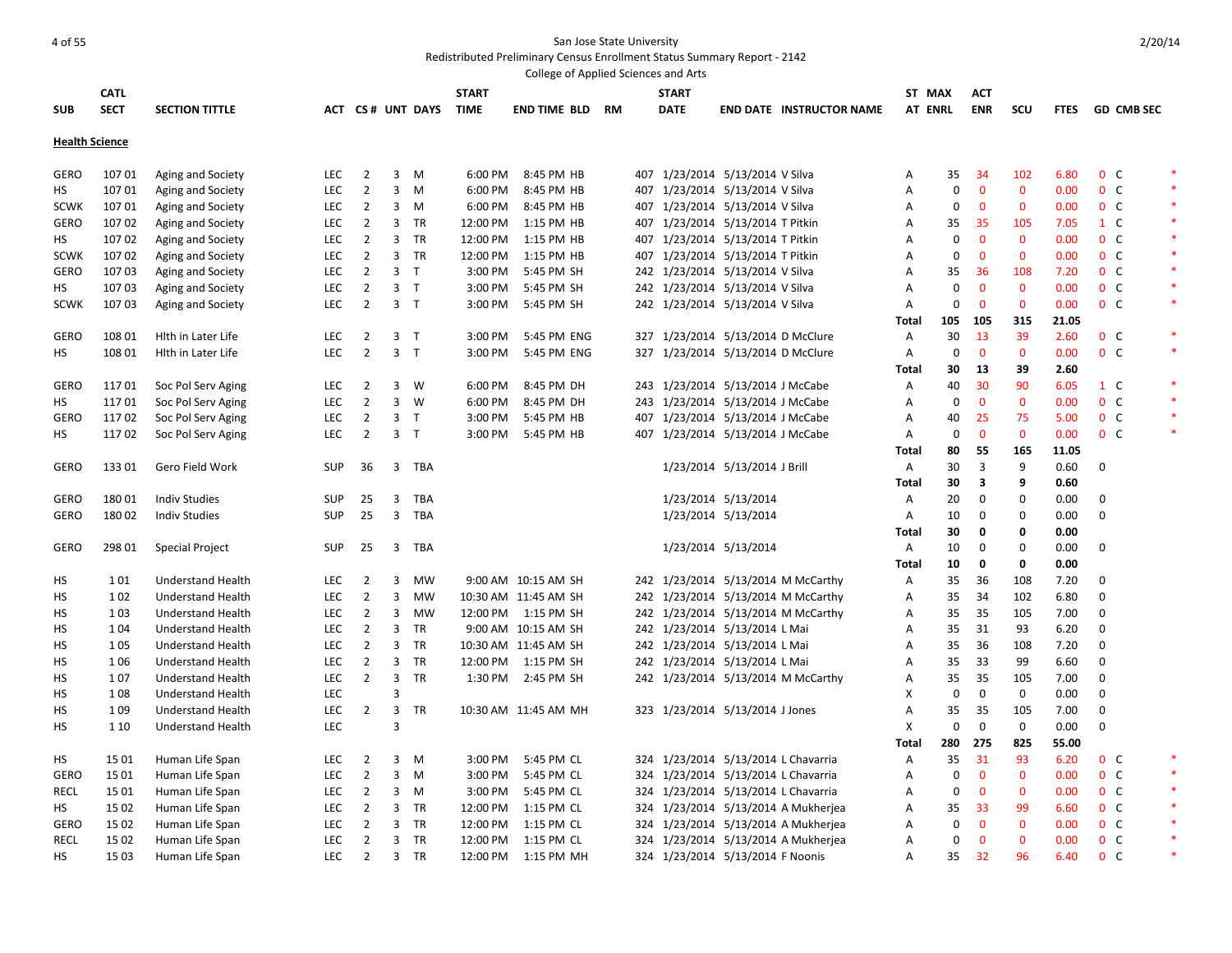|             |             |                           |            |                |                                |                     |                    | College of Applied Sciences and Arts |  |                                                                      |                     |                                   |                   |                  |                |                  |              |                                  |                   |        |
|-------------|-------------|---------------------------|------------|----------------|--------------------------------|---------------------|--------------------|--------------------------------------|--|----------------------------------------------------------------------|---------------------|-----------------------------------|-------------------|------------------|----------------|------------------|--------------|----------------------------------|-------------------|--------|
|             | <b>CATL</b> |                           |            |                |                                |                     | <b>START</b>       |                                      |  | <b>START</b>                                                         |                     |                                   |                   | ST MAX           | <b>ACT</b>     |                  |              |                                  |                   |        |
| <b>SUB</b>  | <b>SECT</b> | <b>SECTION TITTLE</b>     |            |                |                                | ACT CS# UNT DAYS    | <b>TIME</b>        | <b>END TIME BLD RM</b>               |  | <b>DATE</b>                                                          |                     | <b>END DATE INSTRUCTOR NAME</b>   |                   | <b>AT ENRL</b>   | <b>ENR</b>     | SCU              | <b>FTES</b>  |                                  | <b>GD CMB SEC</b> |        |
| <b>GERO</b> | 15 03       | Human Life Span           | <b>LEC</b> | $\overline{2}$ | 3                              | TR                  | 12:00 PM           | 1:15 PM MH                           |  | 324 1/23/2014 5/13/2014 F Noonis                                     |                     |                                   | Α                 | 0                | $\overline{0}$ | $\mathbf{0}$     | 0.00         | 0 <sup>o</sup>                   |                   | $\ast$ |
| <b>RECL</b> | 1503        | Human Life Span           | <b>LEC</b> | $\overline{2}$ | $\overline{3}$                 | <b>TR</b>           | 12:00 PM           | 1:15 PM MH                           |  | 324 1/23/2014 5/13/2014 F Noonis                                     |                     |                                   | A                 | $\Omega$         | $\overline{0}$ | $\mathbf{0}$     | 0.00         | 0 <sup>o</sup>                   |                   |        |
| HS          | 15 04       | Human Life Span           | <b>LEC</b> | $\overline{2}$ | 3                              | <b>MW</b>           | 3:00 PM            | 4:15 PM MH                           |  | 324 1/23/2014 5/13/2014 L Baldwin                                    |                     |                                   | $\overline{A}$    | 35               | -37            | 111              | 7.40         | 0 <sup>o</sup>                   |                   | $\ast$ |
| <b>GERO</b> | 1504        | Human Life Span           | <b>LEC</b> | $\overline{2}$ | $\mathbf{3}$                   | MW                  | 3:00 PM            | 4:15 PM MH                           |  | 324 1/23/2014 5/13/2014 L Baldwin                                    |                     |                                   | A                 | $\mathbf 0$      | $\mathbf{0}$   | $\mathbf{0}$     | 0.00         | 0 <sup>o</sup>                   |                   | $\ast$ |
| RECL        | 15 04       | Human Life Span           | <b>LEC</b> | $\overline{2}$ | 3                              | <b>MW</b>           | 3:00 PM            | 4:15 PM MH                           |  | 324 1/23/2014 5/13/2014 L Baldwin                                    |                     |                                   | A                 | 0                | $\mathbf 0$    | $\mathbf{0}$     | 0.00         | 0 <sup>o</sup>                   |                   | $\ast$ |
| HS          | 15 05       | Human Life Span           | <b>LEC</b> | $\overline{2}$ | 3                              | TR                  | 1:30 PM            | 2:45 PM CL                           |  | 324 1/23/2014 5/13/2014 D McClure                                    |                     |                                   | A                 | 35               | 33             | 99               | 6.60         | 0 <sup>o</sup>                   |                   | $\ast$ |
| <b>GERO</b> | 15 05       | Human Life Span           | <b>LEC</b> | $\overline{2}$ | 3                              | TR                  | 1:30 PM            | 2:45 PM CL                           |  | 324 1/23/2014 5/13/2014 D McClure                                    |                     |                                   | Α                 | 0                | $\mathbf 0$    | $\mathbf{0}$     | 0.00         | 0 <sup>o</sup>                   |                   | $\ast$ |
| <b>RECL</b> | 15 05       | Human Life Span           | <b>LEC</b> | $\overline{2}$ |                                | 3 TR                | 1:30 PM            | 2:45 PM CL                           |  |                                                                      |                     | 324 1/23/2014 5/13/2014 D McClure | A                 | 0                | $\mathbf 0$    | $\mathbf{0}$     | 0.00         | 0 <sup>o</sup>                   |                   | $\ast$ |
| HS          | 15 06       | Human Life Span           | <b>LEC</b> | $\overline{2}$ |                                | 3 TR                | 1:30 PM            | 2:45 PM DH                           |  | 351 1/23/2014 5/13/2014 S Ash                                        |                     |                                   | A                 | 60               | -34            | 102              | 6.80         | 0 <sup>o</sup>                   |                   | $\ast$ |
| <b>GERO</b> | 15 06       | Human Life Span           | <b>LEC</b> | $\overline{2}$ |                                | 3 TR                | 1:30 PM            | 2:45 PM DH                           |  | 351 1/23/2014 5/13/2014 S Ash                                        |                     |                                   | A                 | 0                | $\mathbf 0$    | $\mathbf{0}$     | 0.00         | 0 <sup>o</sup>                   |                   | $\ast$ |
| <b>RECL</b> | 15 06       | Human Life Span           | <b>LEC</b> | $\overline{2}$ |                                | 3 TR                | 1:30 PM            | 2:45 PM DH                           |  | 351 1/23/2014 5/13/2014 S Ash                                        |                     |                                   | A                 | $\mathbf 0$      | $\overline{0}$ | $\mathbf{0}$     | 0.00         | 0 <sup>o</sup>                   |                   | $\ast$ |
|             |             |                           |            |                |                                |                     |                    |                                      |  |                                                                      |                     |                                   | Total             | 235              | 200            | 600              | 40.00        |                                  |                   |        |
| HS          | 6701        | Intro Health Stat         | <b>LEC</b> | 1              | 3                              | <b>MW</b>           |                    | 9:00 AM 10:15 AM IS                  |  | 215 1/23/2014 5/13/2014 R Olaisen                                    |                     |                                   | $\overline{A}$    | 25               | 12             | 36               | 2.40         | $\mathbf 0$                      |                   |        |
| НS          | 6702        | Intro Health Stat         | <b>LEC</b> | $\mathbf{1}$   | 3                              | <b>MW</b>           |                    | 10:30 AM 11:45 AM IS                 |  | 215 1/23/2014 5/13/2014 R Knight                                     |                     |                                   | A                 | 25               | 24             | 72               | 4.80         | 0                                |                   |        |
| HS          | 6703        | Intro Health Stat         | <b>LEC</b> | $\mathbf{1}$   | 3                              | <b>TR</b>           |                    | 9:00 AM 10:15 AM IS                  |  | 215 1/23/2014 5/13/2014 E Houts                                      |                     |                                   | A                 | 25               | 23             | 69               | 4.65         | $\mathbf{1}$                     |                   |        |
| HS          | 6704        | Intro Health Stat         | <b>LEC</b> | $\mathbf{1}$   | 3                              | TR                  |                    | 12:00 PM 1:15 PM IS                  |  | 215 1/23/2014 5/13/2014 S Paterson                                   |                     |                                   | Α                 | 25               | 25             | 75               | 5.00         | $\mathbf 0$                      |                   |        |
| HS          | 6705        | Intro Health Stat         | <b>LEC</b> | $\mathbf{1}$   | 3                              |                     |                    |                                      |  |                                                                      | 1/23/2014 5/13/2014 |                                   | Χ                 | 0                | $\mathbf 0$    | $\mathbf 0$      | 0.00         | $\mathbf 0$                      |                   |        |
| HS          | 6706        | Intro Health Stat         | <b>LEC</b> |                | 3                              |                     |                    |                                      |  |                                                                      |                     |                                   | X                 | $\boldsymbol{0}$ | $\mathbf 0$    | $\boldsymbol{0}$ | 0.00         | 0                                |                   |        |
| НS          | 6707        | Intro Health Stat         | <b>LEC</b> |                | 3                              |                     |                    |                                      |  |                                                                      |                     |                                   | Χ                 | $\boldsymbol{0}$ | $\mathbf 0$    | 0                | 0.00         | $\mathbf 0$                      |                   |        |
|             |             |                           |            |                |                                |                     |                    |                                      |  |                                                                      |                     |                                   | Total             | 100              | 84             | 252              | 16.85        |                                  |                   |        |
| HS          | 74 01       | <b>Healthy Comms</b>      | <b>LEC</b> |                | 3                              |                     |                    |                                      |  |                                                                      |                     |                                   | Χ                 | $\mathbf 0$      | $\mathbf 0$    | $\mathbf 0$      | 0.00         | $\mathbf 0$                      |                   |        |
| HS          | 74 02       | <b>Healthy Comms</b>      | <b>LEC</b> | $\overline{2}$ | $\overline{3}$                 | <b>MWF</b>          |                    | 12:00 PM 12:50 PM SH                 |  | 100 1/23/2014 5/13/2014 K Roe                                        |                     |                                   | $\mathsf{A}$      | 100              | 89             | 267              | 17.80        | $\mathbf 0$                      |                   |        |
|             |             |                           |            |                |                                |                     |                    |                                      |  |                                                                      |                     |                                   | Total             | 100              | 89             | 267              | 17.80        |                                  |                   |        |
| HS          |             | 100W 01 Writing Workshop  | SEM        | $\overline{4}$ | 3                              | <b>TR</b>           |                    | 9:00 AM 10:15 AM HB                  |  | 407 1/23/2014 5/13/2014 M Bondi                                      |                     |                                   | $\mathsf{A}$      | $\Omega$         | 27             | 81               | 5.40         | 0 <sup>o</sup>                   |                   | $\ast$ |
| НS          |             | 100W 02 Writing Workshop  | SEM        | 4              | 3                              | TR                  |                    | 10:30 AM 11:45 AM HB                 |  | 407 1/23/2014 5/13/2014 M Bondi                                      |                     |                                   | Α                 | 0                | 27             | 81               | 5.40         | 0 <sup>o</sup>                   |                   | $\ast$ |
| HS          |             | 100W 03 Writing Workshop  | SEM        | $\overline{4}$ | 3                              | TR                  | 1:30 PM            | 2:45 PM IS                           |  | 215 1/23/2014 5/13/2014 L Jacoby                                     |                     |                                   | A                 | $\mathbf 0$      | 25             | 75               | 5.00         | 0 <sup>o</sup>                   |                   | $\ast$ |
| HS          |             | 100W 04 Writing Workshop  | SEM        | $\overline{4}$ |                                | 3 MW                | 1:30 PM            | 2:45 PM IS                           |  | 215 1/23/2014 5/13/2014 D Caterina                                   |                     |                                   | Α                 | $\mathbf 0$      | 16             | 48               | 3.20         | 0 <sup>o</sup>                   |                   | $\ast$ |
| HS          |             | 100W 05 Writing Workshop  | SEM        | $\overline{4}$ | 3                              | MW                  | 12:00 PM           | 1:15 PM CL                           |  | 316 1/23/2014 5/13/2014 E Chiu                                       |                     |                                   | A                 | 0                | 25             | 75               | 5.00         | 0 <sup>o</sup>                   |                   | $\ast$ |
| HS          |             | 100W 06 Writing Workshop  | SEM        | $\overline{4}$ | 3 <sub>T</sub>                 |                     | 3:00 PM            | 5:45 PM CL                           |  | 324 1/23/2014 5/13/2014 N Clinch                                     |                     |                                   | A                 | $\mathbf 0$      | 23             | 69               | 4.65         | $1\,c$                           |                   | *      |
| HS          |             | 100W 08 Writing Workshop  | SEM        | 4              | 3 <sub>T</sub><br>$\mathbf{3}$ |                     | 6:00 PM            | 8:45 PM IS                           |  | 215 1/23/2014 5/13/2014 L Jacoby                                     |                     |                                   | A                 | 0<br>0           | 24<br>25       | 72<br>75         | 4.85         | 1 C                              |                   | $\ast$ |
| HS          |             | 100W 10 Writing Workshop  | SEM        | 4              |                                | M<br>3 <sub>T</sub> | 3:00 PM<br>3:00 PM | 5:45 PM IS                           |  | 215 1/23/2014 5/13/2014 S Ash                                        |                     |                                   | A                 | 0                | 12             | 36               | 5.00<br>2.40 | 0 <sup>o</sup><br>0 <sup>o</sup> |                   | $\ast$ |
| HS          |             | 100W 12 Writing Workshop  | SEM        | 4              |                                |                     |                    | 5:45 PM SPXC                         |  | 211 1/23/2014 5/13/2014 D Caterina                                   |                     |                                   | A<br><b>Total</b> | 0                | 204            | 612              | 40.90        |                                  |                   |        |
| HS          | 10201       | <b>Hith Team Building</b> | <b>LEC</b> | $\overline{2}$ | 3                              | M                   | 3:00 PM            | 5:45 PM CL                           |  | 308 1/23/2014 5/13/2014 F Noonis                                     |                     |                                   | $\mathsf{A}$      | 30               | 27             | 81               | 5.40         | 0 <sup>o</sup>                   |                   | $\ast$ |
| <b>GERO</b> | 102 01      | <b>Hith Team Building</b> | <b>LEC</b> | $\overline{2}$ | 3                              | M                   | 3:00 PM            | 5:45 PM CL                           |  | 308 1/23/2014 5/13/2014 F Noonis                                     |                     |                                   | A                 | 0                | $\mathbf 0$    | $\mathbf 0$      | 0.00         | 0 <sup>o</sup>                   |                   | $\ast$ |
| HS          | 102 02      | <b>Hith Team Building</b> | <b>LEC</b> | $\overline{2}$ | 3                              | W                   | 6:00 PM            | 8:45 PM SH                           |  |                                                                      |                     |                                   | Α                 | 30               | 27             | 81               | 5.40         | 0 <sup>o</sup>                   |                   | $\ast$ |
| <b>GERO</b> | 102 02      | <b>Hith Team Building</b> | <b>LEC</b> | $\overline{2}$ | 3                              | W                   | 6:00 PM            | 8:45 PM SH                           |  | 414 1/23/2014 5/13/2014 J Ferris<br>414 1/23/2014 5/13/2014 J Ferris |                     |                                   | Α                 | $\mathbf 0$      | $\mathbf 0$    | $\mathbf 0$      | 0.00         | 0 <sup>o</sup>                   |                   | $\ast$ |
| HS          | 102 03      | <b>Hith Team Building</b> | LEC        |                | 3                              |                     |                    |                                      |  |                                                                      |                     |                                   | X                 | 0                | $\mathbf 0$    | 0                | 0.00         | $\mathbf 0$                      |                   |        |
| <b>GERO</b> | 102 03      | <b>Hith Team Building</b> | <b>LEC</b> |                | 3                              |                     |                    |                                      |  |                                                                      |                     |                                   | X                 | 0                | $\mathbf 0$    | 0                | 0.00         | 0                                |                   |        |
| HS          | 102 04      | <b>Hith Team Building</b> | <b>LEC</b> | $\overline{2}$ | 3                              | M                   | 3:00 PM            | 5:45 PM SH                           |  | 413 1/23/2014 5/13/2014 M Allen                                      |                     |                                   | Α                 | 30               | 30             | 90               | 6.00         | 0 <sup>o</sup>                   |                   |        |
| GERO        | 102 04      | <b>Hith Team Building</b> | <b>LEC</b> | $\overline{2}$ | 3                              | M                   | 3:00 PM            | 5:45 PM SH                           |  | 413 1/23/2014 5/13/2014 M Allen                                      |                     |                                   | Α                 | 0                | $\mathbf 0$    | $\mathbf 0$      | 0.00         | 0 <sup>o</sup>                   |                   | $\ast$ |
| HS          | 102 05      | <b>Hith Team Building</b> | <b>LEC</b> |                | 3                              |                     |                    |                                      |  |                                                                      |                     |                                   | Χ                 | 0                | $\mathbf 0$    | $\mathbf 0$      | 0.00         | $\mathbf 0$                      |                   |        |
| <b>GERO</b> | 102 05      | <b>Hith Team Building</b> | <b>LEC</b> |                | $\overline{3}$                 |                     |                    |                                      |  |                                                                      |                     |                                   | X                 | $\mathbf 0$      | $\mathbf 0$    | $\mathbf 0$      | 0.00         | 0                                |                   |        |
|             |             |                           |            |                |                                |                     |                    |                                      |  |                                                                      |                     |                                   | <b>Total</b>      | 90               | 84             | 252              | 16.80        |                                  |                   |        |
| HS          | 103 01      | <b>Health Policy</b>      | <b>LEC</b> | $\overline{2}$ | 3 <sub>1</sub>                 |                     | 6:00 PM            | 8:45 PM SH                           |  | 100 1/23/2014 5/13/2014 C Cherney                                    |                     |                                   | $\overline{A}$    | 110              | 85             | 255              | 17.00        | $\mathbf{0}$                     |                   |        |
|             |             |                           |            |                |                                |                     |                    |                                      |  |                                                                      |                     |                                   |                   |                  |                |                  |              |                                  |                   |        |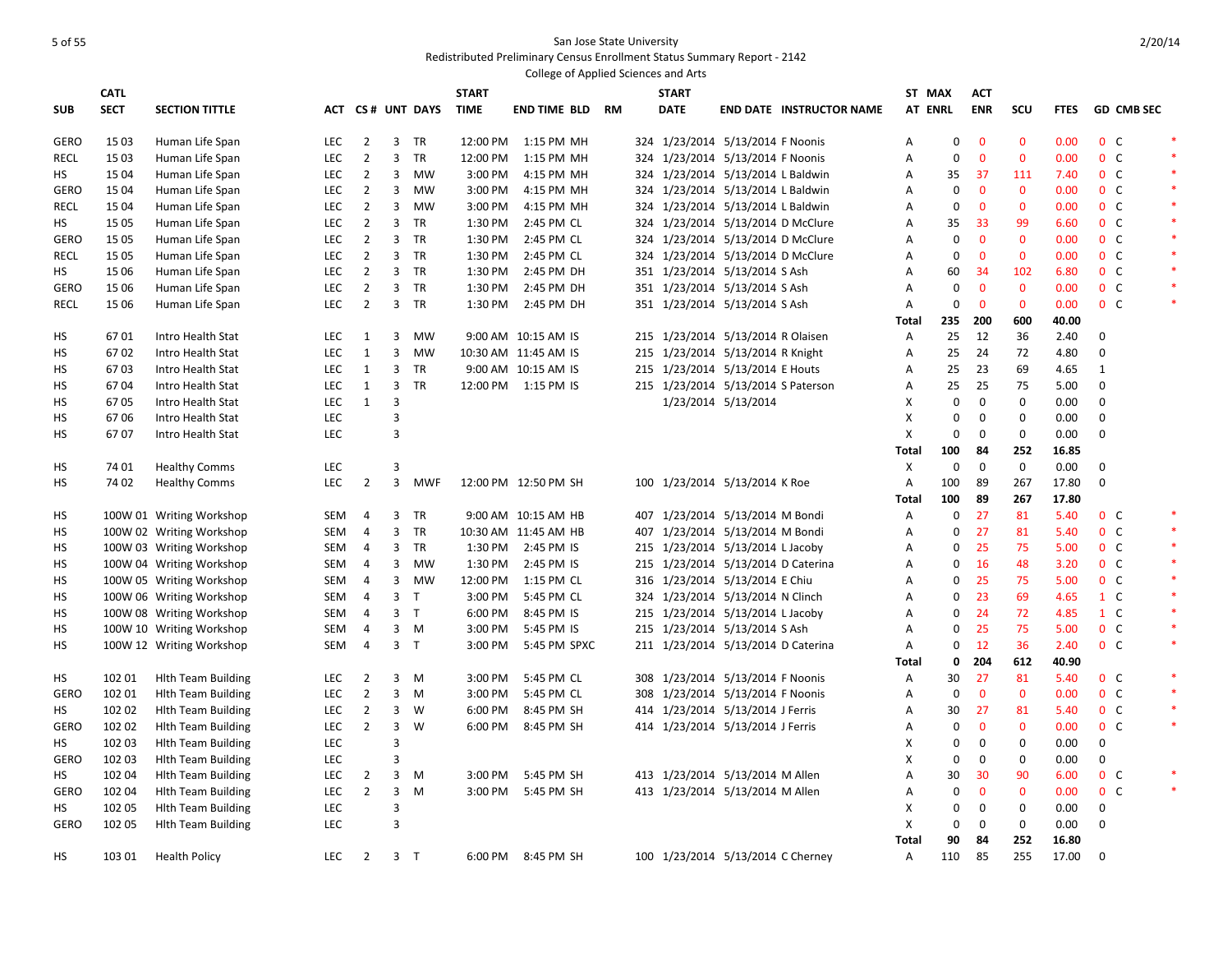| <b>CATL</b><br><b>START</b><br><b>START</b><br>ST MAX<br><b>ACT</b><br><b>SECT</b><br><b>ENR</b><br><b>SECTION TITTLE</b><br>ACT CS# UNT DAYS<br><b>TIME</b><br><b>DATE</b><br><b>AT ENRL</b><br><b>SCU</b><br><b>SUB</b><br>END TIME BLD<br>RM<br><b>END DATE INSTRUCTOR NAME</b><br><b>FTES</b><br>17.00<br><b>Total</b><br>110<br>85<br>255<br>104 01<br>Com Hlth Promo<br><b>LEC</b><br>$\overline{2}$<br>3<br><b>MW</b><br>2:45 PM BBC<br>202 1/23/2014 5/13/2014 R Rinck<br>100<br>84<br>252<br>16.80<br>HS<br>1:30 PM<br>Α<br>100<br>16.80<br>Total<br>84<br>252<br>60<br>HS<br>106 01<br>Peer Health Ed<br><b>LEC</b><br>$\overline{2}$<br>3<br><b>MW</b><br>12:00 PM<br>1:30 PM SH<br>347 1/23/2014 5/13/2014 E Romero<br>Α<br>45<br>20<br>4.15<br>20<br>60<br>Total<br>45<br>4.15<br>135 01<br><b>Hith Multiculture</b><br><b>LEC</b><br>3<br>3<br>W<br>3:00 PM<br>5:45 PM SH<br>100 1/23/2014 5/13/2014 R Olaisen<br>Α<br>0<br>66<br>198<br>13.40<br>HS<br>$\overline{3}$<br>135 02<br><b>LEC</b><br>3 <sub>T</sub><br>6:00 PM<br>348 1/23/2014 5/13/2014 M Allen<br>0<br>30<br>90<br>6.00<br>HS<br><b>Hith Multiculture</b><br>8:45 PM SH<br>Α<br>$\overline{3}$<br>$\mathbf{3}$<br>315 1/23/2014 5/13/2014 A Mukherjea<br>27<br>135 03<br>LEC<br>TR<br>1:30 PM<br>2:45 PM SH<br>$\Omega$<br>81<br>5.45<br>HS<br><b>Hith Multiculture</b><br>Α | <b>GD CMB SEC</b><br>$\Omega$<br>3<br>*<br>4 C<br>$0\quad C$<br>$1\quad C$<br>$\ast$<br>$1\quad C$<br>3 <sup>c</sup><br>0 <sup>o</sup> |
|------------------------------------------------------------------------------------------------------------------------------------------------------------------------------------------------------------------------------------------------------------------------------------------------------------------------------------------------------------------------------------------------------------------------------------------------------------------------------------------------------------------------------------------------------------------------------------------------------------------------------------------------------------------------------------------------------------------------------------------------------------------------------------------------------------------------------------------------------------------------------------------------------------------------------------------------------------------------------------------------------------------------------------------------------------------------------------------------------------------------------------------------------------------------------------------------------------------------------------------------------------------------------------------------------------------------------------------------------------|----------------------------------------------------------------------------------------------------------------------------------------|
|                                                                                                                                                                                                                                                                                                                                                                                                                                                                                                                                                                                                                                                                                                                                                                                                                                                                                                                                                                                                                                                                                                                                                                                                                                                                                                                                                            |                                                                                                                                        |
|                                                                                                                                                                                                                                                                                                                                                                                                                                                                                                                                                                                                                                                                                                                                                                                                                                                                                                                                                                                                                                                                                                                                                                                                                                                                                                                                                            |                                                                                                                                        |
|                                                                                                                                                                                                                                                                                                                                                                                                                                                                                                                                                                                                                                                                                                                                                                                                                                                                                                                                                                                                                                                                                                                                                                                                                                                                                                                                                            |                                                                                                                                        |
|                                                                                                                                                                                                                                                                                                                                                                                                                                                                                                                                                                                                                                                                                                                                                                                                                                                                                                                                                                                                                                                                                                                                                                                                                                                                                                                                                            |                                                                                                                                        |
|                                                                                                                                                                                                                                                                                                                                                                                                                                                                                                                                                                                                                                                                                                                                                                                                                                                                                                                                                                                                                                                                                                                                                                                                                                                                                                                                                            |                                                                                                                                        |
|                                                                                                                                                                                                                                                                                                                                                                                                                                                                                                                                                                                                                                                                                                                                                                                                                                                                                                                                                                                                                                                                                                                                                                                                                                                                                                                                                            |                                                                                                                                        |
|                                                                                                                                                                                                                                                                                                                                                                                                                                                                                                                                                                                                                                                                                                                                                                                                                                                                                                                                                                                                                                                                                                                                                                                                                                                                                                                                                            |                                                                                                                                        |
|                                                                                                                                                                                                                                                                                                                                                                                                                                                                                                                                                                                                                                                                                                                                                                                                                                                                                                                                                                                                                                                                                                                                                                                                                                                                                                                                                            |                                                                                                                                        |
|                                                                                                                                                                                                                                                                                                                                                                                                                                                                                                                                                                                                                                                                                                                                                                                                                                                                                                                                                                                                                                                                                                                                                                                                                                                                                                                                                            |                                                                                                                                        |
|                                                                                                                                                                                                                                                                                                                                                                                                                                                                                                                                                                                                                                                                                                                                                                                                                                                                                                                                                                                                                                                                                                                                                                                                                                                                                                                                                            |                                                                                                                                        |
| $\overline{3}$<br>3 TR<br>25<br>135 04<br>LEC<br>12:00 PM<br>235 1/23/2014 5/13/2014 A Shaw<br>0<br>75<br>5.05<br>HS<br><b>Hith Multiculture</b><br>1:15 PM MH<br>Α                                                                                                                                                                                                                                                                                                                                                                                                                                                                                                                                                                                                                                                                                                                                                                                                                                                                                                                                                                                                                                                                                                                                                                                        |                                                                                                                                        |
| 29.90<br>0<br>148<br>444<br>Total                                                                                                                                                                                                                                                                                                                                                                                                                                                                                                                                                                                                                                                                                                                                                                                                                                                                                                                                                                                                                                                                                                                                                                                                                                                                                                                          |                                                                                                                                        |
| 145 01<br><b>LEC</b><br>3<br>3<br>W<br>6:00 PM<br>8:45 PM MH<br>520 1/23/2014 5/13/2014 A Demers<br>50<br>33<br>99<br>6.75<br>HS<br>Com Mental Health<br>Α                                                                                                                                                                                                                                                                                                                                                                                                                                                                                                                                                                                                                                                                                                                                                                                                                                                                                                                                                                                                                                                                                                                                                                                                 |                                                                                                                                        |
| $\overline{3}$<br>$\overline{3}$<br>LEC<br>$\Omega$<br>$\mathbf{0}$<br>$\mathbf{0}$<br><b>PSYC</b><br>145 01<br>W<br>6:00 PM<br>8:45 PM MH<br>520 1/23/2014 5/13/2014 A Demers<br>A<br>0.00<br>Com Mental Health                                                                                                                                                                                                                                                                                                                                                                                                                                                                                                                                                                                                                                                                                                                                                                                                                                                                                                                                                                                                                                                                                                                                           |                                                                                                                                        |
| $\overline{3}$<br>$3 \quad W$<br>$\mathbf{0}$<br><b>LEC</b><br>520 1/23/2014 5/13/2014 A Demers<br>0<br>$\mathbf{0}$<br>0.00<br>SOCI<br>145 01<br>Com Mental Health<br>6:00 PM<br>8:45 PM MH<br>Α                                                                                                                                                                                                                                                                                                                                                                                                                                                                                                                                                                                                                                                                                                                                                                                                                                                                                                                                                                                                                                                                                                                                                          | $0\quad C$                                                                                                                             |
| 50<br>6.75<br><b>Total</b><br>33<br>99                                                                                                                                                                                                                                                                                                                                                                                                                                                                                                                                                                                                                                                                                                                                                                                                                                                                                                                                                                                                                                                                                                                                                                                                                                                                                                                     |                                                                                                                                        |
| 158 01<br><b>Hith Comm Tech</b><br><b>LEC</b><br>3 <sub>T</sub><br>3:00 PM<br>4:50 PM BBC<br>202 1/23/2014 5/13/2014 F Strona<br>80<br>79<br>158<br>15.80<br>HS<br>1<br>Α                                                                                                                                                                                                                                                                                                                                                                                                                                                                                                                                                                                                                                                                                                                                                                                                                                                                                                                                                                                                                                                                                                                                                                                  | $\Omega$                                                                                                                               |
| 5<br>15802<br><b>SEM</b><br>0 <sub>T</sub><br>5:00 PM<br>5:50 PM BBC<br>202 1/23/2014 5/13/2014 F Strona<br>80<br>79<br>79<br>0.00<br>НS<br>Hith Comm Tech<br>Α                                                                                                                                                                                                                                                                                                                                                                                                                                                                                                                                                                                                                                                                                                                                                                                                                                                                                                                                                                                                                                                                                                                                                                                            | $\mathbf 0$                                                                                                                            |
| 237<br>15.80<br><b>Total</b><br>160<br>158                                                                                                                                                                                                                                                                                                                                                                                                                                                                                                                                                                                                                                                                                                                                                                                                                                                                                                                                                                                                                                                                                                                                                                                                                                                                                                                 |                                                                                                                                        |
| 2:20 PM SH<br>239 1/23/2014 5/13/2014 K Roe<br>25<br>23<br>46<br>4.60<br>НS<br>15901<br><b>Hith Prgm Planning</b><br>LEC<br>1<br>3<br>MW<br>1:30 PM<br>Α                                                                                                                                                                                                                                                                                                                                                                                                                                                                                                                                                                                                                                                                                                                                                                                                                                                                                                                                                                                                                                                                                                                                                                                                   | $\mathbf 0$                                                                                                                            |
| $\mathbf 0$<br>239 1/23/2014 5/13/2014 K Roe<br>25<br>23<br>23<br>159 02<br><b>Hith Prgm Planning</b><br><b>SEM</b><br>5<br><b>MW</b><br>2:30 PM<br>2:55 PM SH<br>0.00<br>HS<br>Α                                                                                                                                                                                                                                                                                                                                                                                                                                                                                                                                                                                                                                                                                                                                                                                                                                                                                                                                                                                                                                                                                                                                                                          | $\mathbf 0$                                                                                                                            |
| 3<br>1:30 PM<br>2:20 PM HB<br>407 1/23/2014 5/13/2014 A Buckner-Capone<br>25<br>25<br>50<br>5.00<br>HS<br>159 03<br><b>Hith Prgm Planning</b><br><b>LEC</b><br>1<br>MW<br>Α                                                                                                                                                                                                                                                                                                                                                                                                                                                                                                                                                                                                                                                                                                                                                                                                                                                                                                                                                                                                                                                                                                                                                                                | $\mathbf 0$                                                                                                                            |
| 5<br>$\mathbf 0$<br>25<br>25<br>25<br>0.00<br>159 04<br><b>Hith Prgm Planning</b><br><b>SEM</b><br><b>MW</b><br>2:30 PM<br>2:55 PM HB<br>407 1/23/2014 5/13/2014 A Buckner-Capone<br>А<br>HS                                                                                                                                                                                                                                                                                                                                                                                                                                                                                                                                                                                                                                                                                                                                                                                                                                                                                                                                                                                                                                                                                                                                                               | $\mathbf 0$                                                                                                                            |
| 25<br>25<br>50<br>159 05<br>LEC<br>$\mathbf{1}$<br>3<br>1:30 PM<br>2:20 PM SH<br>347 1/23/2014 5/13/2014 K Roe<br>5.00<br>HS<br><b>Hith Prgm Planning</b><br>MW<br>Α                                                                                                                                                                                                                                                                                                                                                                                                                                                                                                                                                                                                                                                                                                                                                                                                                                                                                                                                                                                                                                                                                                                                                                                       | $\mathbf 0$                                                                                                                            |
| 5<br>$\mathbf 0$<br>347 1/23/2014 5/13/2014 K Roe<br>25<br>25<br>25<br>HS<br>159 06<br><b>Hith Prgm Planning</b><br>SEM<br><b>MW</b><br>2:30 PM<br>2:55 PM SH<br>A<br>0.00                                                                                                                                                                                                                                                                                                                                                                                                                                                                                                                                                                                                                                                                                                                                                                                                                                                                                                                                                                                                                                                                                                                                                                                 | $\mathbf 0$                                                                                                                            |
| 25<br>25<br>50<br>$\mathbf{1}$<br>3<br>1:30 PM<br>308 1/23/2014 5/13/2014 L Chavarria<br>5.00<br>HS<br>159 07<br><b>Hith Prgm Planning</b><br><b>LEC</b><br>MW<br>2:20 PM CL<br>Α                                                                                                                                                                                                                                                                                                                                                                                                                                                                                                                                                                                                                                                                                                                                                                                                                                                                                                                                                                                                                                                                                                                                                                          | $\mathbf 0$                                                                                                                            |
| 5<br>$\mathbf 0$<br>25<br>25<br>25<br>0.00<br>HS<br>15908<br>SEM<br>MW<br>2:30 PM<br>2:55 PM CL<br>308 1/23/2014 5/13/2014 L Chavarria<br>A<br>Hith Prgm Planning                                                                                                                                                                                                                                                                                                                                                                                                                                                                                                                                                                                                                                                                                                                                                                                                                                                                                                                                                                                                                                                                                                                                                                                          | $\Omega$                                                                                                                               |
| 200<br>196<br>294<br>19.60<br><b>Total</b>                                                                                                                                                                                                                                                                                                                                                                                                                                                                                                                                                                                                                                                                                                                                                                                                                                                                                                                                                                                                                                                                                                                                                                                                                                                                                                                 |                                                                                                                                        |
| 0<br>$\boldsymbol{0}$<br>3<br>Χ<br>0<br>0.00<br>HS<br>159A 01<br>Comm Health Assess<br>LEC                                                                                                                                                                                                                                                                                                                                                                                                                                                                                                                                                                                                                                                                                                                                                                                                                                                                                                                                                                                                                                                                                                                                                                                                                                                                 | $\Omega$                                                                                                                               |
| 0<br>0<br><b>Total</b><br>$\mathbf 0$<br>0.00                                                                                                                                                                                                                                                                                                                                                                                                                                                                                                                                                                                                                                                                                                                                                                                                                                                                                                                                                                                                                                                                                                                                                                                                                                                                                                              |                                                                                                                                        |
| $\mathbf{3}$<br>4:50 PM CL<br>243 1/23/2014 5/13/2014 J Pham<br>25<br>24<br>48<br>4.80<br>16101<br>Epidemiology<br><b>LEC</b><br>1<br>W<br>3:00 PM<br>Α<br>НS                                                                                                                                                                                                                                                                                                                                                                                                                                                                                                                                                                                                                                                                                                                                                                                                                                                                                                                                                                                                                                                                                                                                                                                              | $\mathbf 0$                                                                                                                            |
| 5<br>0<br>Epidemiology<br><b>SEM</b><br>W<br>5:00 PM<br>5:50 PM CL<br>243 1/23/2014 5/13/2014 J Pham<br>25<br>24<br>24<br>0.00<br>HS<br>16102<br>Α                                                                                                                                                                                                                                                                                                                                                                                                                                                                                                                                                                                                                                                                                                                                                                                                                                                                                                                                                                                                                                                                                                                                                                                                         | $\mathbf 0$                                                                                                                            |
| $\mathbf{1}$<br>$\overline{\mathbf{3}}$<br>308 1/23/2014 5/13/2014 A Sapp<br>25<br>25<br>50<br>5.00<br>16103<br>Epidemiology<br><b>LEC</b><br>W<br>3:00 PM<br>4:50 PM CL<br>Α<br>НS                                                                                                                                                                                                                                                                                                                                                                                                                                                                                                                                                                                                                                                                                                                                                                                                                                                                                                                                                                                                                                                                                                                                                                        | 0                                                                                                                                      |
| 5<br>0<br>25<br>25<br>25<br>0.00<br>16104<br><b>SEM</b><br>W<br>5:00 PM<br>5:50 PM CL<br>308 1/23/2014 5/13/2014 A Sapp<br>Α<br>HS<br>Epidemiology                                                                                                                                                                                                                                                                                                                                                                                                                                                                                                                                                                                                                                                                                                                                                                                                                                                                                                                                                                                                                                                                                                                                                                                                         | $\mathbf 0$                                                                                                                            |
| $\overline{3}$<br>36<br>$\mathbf{1}$<br>3:00 PM<br>4:50 PM SH<br>411 1/23/2014 5/13/2014 L Baldwin<br>25<br>18<br>3.60<br>HS<br>16105<br>Epidemiology<br><b>LEC</b><br>W<br>Α<br>5<br>$\mathbf 0$                                                                                                                                                                                                                                                                                                                                                                                                                                                                                                                                                                                                                                                                                                                                                                                                                                                                                                                                                                                                                                                                                                                                                          | 0<br>$\mathbf 0$                                                                                                                       |
| 411 1/23/2014 5/13/2014 L Baldwin<br>0.00<br>161 06<br><b>SEM</b><br>W<br>5:00 PM<br>5:50 PM SH<br>25<br>18<br>18<br>НS<br>Epidemiology<br>А<br>3<br>48<br>16107<br>$\mathbf{1}$<br>3:00 PM<br>25<br>4.90                                                                                                                                                                                                                                                                                                                                                                                                                                                                                                                                                                                                                                                                                                                                                                                                                                                                                                                                                                                                                                                                                                                                                  | $\overline{2}$                                                                                                                         |
| 407 1/23/2014 5/13/2014 A Sapp<br>HS<br>Epidemiology<br><b>LEC</b><br>M<br>4:50 PM HB<br>Α<br>24<br>5<br>0<br>407 1/23/2014 5/13/2014 A Sapp<br>25<br>0.00<br>HS<br>16108<br>SEM<br>M<br>5:00 PM<br>5:50 PM HB<br>24<br>24<br>Α                                                                                                                                                                                                                                                                                                                                                                                                                                                                                                                                                                                                                                                                                                                                                                                                                                                                                                                                                                                                                                                                                                                            | $\overline{2}$                                                                                                                         |
| Epidemiology<br>$\overline{3}$<br>$\mathbf 0$<br>$\mathbf 0$<br>LEC<br>X<br>0<br>0.00<br>HS<br>16109<br>Epidemiology                                                                                                                                                                                                                                                                                                                                                                                                                                                                                                                                                                                                                                                                                                                                                                                                                                                                                                                                                                                                                                                                                                                                                                                                                                       | $\mathbf 0$                                                                                                                            |
| 0<br>$\mathbf 0$<br>$\Omega$<br>X<br>0<br>0.00<br>HS<br>161 10<br>SEM<br>Epidemiology                                                                                                                                                                                                                                                                                                                                                                                                                                                                                                                                                                                                                                                                                                                                                                                                                                                                                                                                                                                                                                                                                                                                                                                                                                                                      | $\Omega$                                                                                                                               |
| 273<br>200<br>182<br>18.30<br><b>Total</b>                                                                                                                                                                                                                                                                                                                                                                                                                                                                                                                                                                                                                                                                                                                                                                                                                                                                                                                                                                                                                                                                                                                                                                                                                                                                                                                 |                                                                                                                                        |
| $\overline{2}$<br>$3 \quad W$<br>207 1/23/2014 5/13/2014 V Ta<br>330<br>22.00<br>HS<br>162 01<br>Health Org & Admin<br><b>LEC</b><br>6:00 PM<br>8:45 PM WSQ<br>Α<br>125<br>110                                                                                                                                                                                                                                                                                                                                                                                                                                                                                                                                                                                                                                                                                                                                                                                                                                                                                                                                                                                                                                                                                                                                                                             | $\Omega$                                                                                                                               |
| 125<br>330<br>22.00<br><b>Total</b><br>110                                                                                                                                                                                                                                                                                                                                                                                                                                                                                                                                                                                                                                                                                                                                                                                                                                                                                                                                                                                                                                                                                                                                                                                                                                                                                                                 |                                                                                                                                        |
| <b>LEC</b><br>3:00 PM<br>4:50 PM BBC<br>202 1/23/2014 5/13/2014 D Perales<br>95<br>92<br>184<br>18.40<br>HS<br>164 01<br>Hith & Soc Mrkting<br>1<br>3 M<br>Α                                                                                                                                                                                                                                                                                                                                                                                                                                                                                                                                                                                                                                                                                                                                                                                                                                                                                                                                                                                                                                                                                                                                                                                               | 0                                                                                                                                      |
| 5<br>$\mathbf 0$<br>164 02<br>Hlth & Soc Mrkting<br><b>SEM</b><br>M<br>5:00 PM<br>5:50 PM SH<br>314 1/23/2014 5/13/2014 D Perales<br>35<br>32<br>32<br>0.00<br>HS<br>A                                                                                                                                                                                                                                                                                                                                                                                                                                                                                                                                                                                                                                                                                                                                                                                                                                                                                                                                                                                                                                                                                                                                                                                     | $\mathbf 0$                                                                                                                            |
| 5<br>$\mathbf 0$<br>5:00 PM<br>5:50 PM CL<br>306 1/23/2014 5/13/2014 D Perales<br>30<br>30<br>30<br>0.00<br>HS<br>164 03<br>Hith & Soc Mrkting<br>SEM<br>M<br>Α                                                                                                                                                                                                                                                                                                                                                                                                                                                                                                                                                                                                                                                                                                                                                                                                                                                                                                                                                                                                                                                                                                                                                                                            | $\Omega$                                                                                                                               |
| 5<br>$\mathbf 0$<br>327 1/23/2014 5/13/2014 D Perales<br>30<br>30<br>30<br>0.00<br><b>HS</b><br>164 04<br>Hith & Soc Mrkting<br><b>SEM</b><br>M<br>5:00 PM<br>5:50 PM ENG<br>A                                                                                                                                                                                                                                                                                                                                                                                                                                                                                                                                                                                                                                                                                                                                                                                                                                                                                                                                                                                                                                                                                                                                                                             | $\Omega$                                                                                                                               |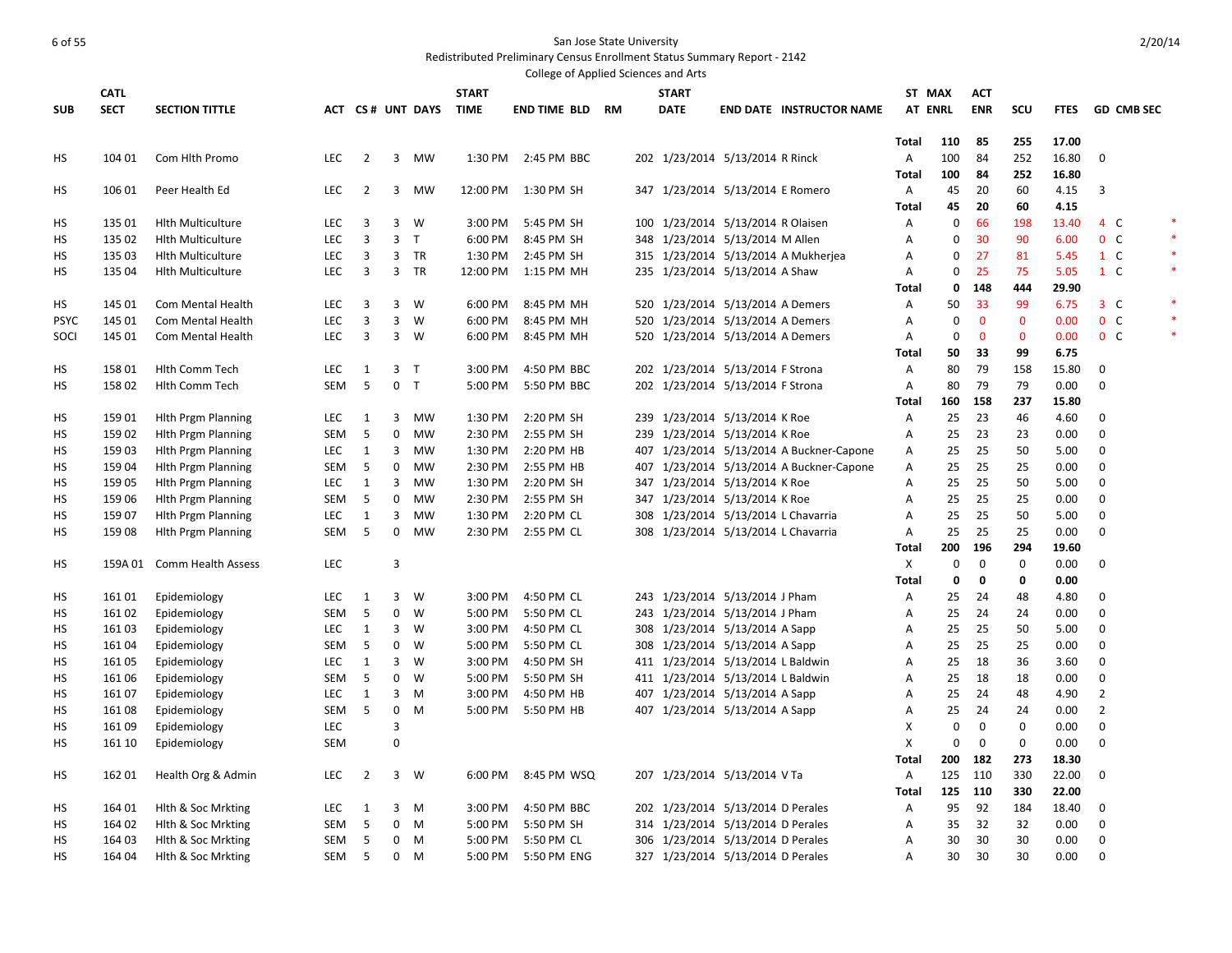|            |             |                            |            |                |                |                       |              | College of Applied Sciences and Arts |  |                                    |                              |                                      |                |             |                |                |             |                   |
|------------|-------------|----------------------------|------------|----------------|----------------|-----------------------|--------------|--------------------------------------|--|------------------------------------|------------------------------|--------------------------------------|----------------|-------------|----------------|----------------|-------------|-------------------|
|            | <b>CATL</b> |                            |            |                |                |                       | <b>START</b> |                                      |  | <b>START</b>                       |                              |                                      | ST MAX         |             | <b>ACT</b>     |                |             |                   |
| <b>SUB</b> | <b>SECT</b> | <b>SECTION TITTLE</b>      |            |                |                | ACT CS# UNT DAYS TIME |              | <b>END TIME BLD RM</b>               |  | <b>DATE</b>                        |                              | <b>END DATE INSTRUCTOR NAME</b>      | <b>AT ENRL</b> |             | <b>ENR</b>     | SCU            | <b>FTES</b> | <b>GD CMB SEC</b> |
|            |             |                            |            |                |                |                       |              |                                      |  |                                    |                              |                                      |                |             |                |                |             |                   |
|            |             |                            |            |                |                |                       |              |                                      |  |                                    |                              |                                      | Total          | 190         | 184            | 276            | 18.40       |                   |
| HS         | 165 01      | <b>Hith Professional</b>   | <b>LEC</b> |                | $\overline{3}$ |                       |              |                                      |  |                                    |                              |                                      | X              | 0           | $\mathbf 0$    | $\mathbf{0}$   | 0.00        | $\mathbf 0$       |
| HS         | 165 02      | <b>Hith Professional</b>   | <b>SEM</b> |                | $\Omega$       |                       |              |                                      |  |                                    |                              |                                      | X              | 0           | $\mathbf 0$    | $\Omega$       | 0.00        | $\Omega$          |
| HS         | 165 03      | <b>Hith Professional</b>   | <b>LEC</b> | 1              |                | $3 \, M$              | 6:00 PM      | 7:50 PM SH                           |  | 100 1/23/2014 5/13/2014 J McCabe   |                              |                                      | Α              | 100         | 106            | 212            | 21.20       | $\mathbf 0$       |
| HS         | 165 04      | <b>Hlth Professional</b>   | <b>SEM</b> | 5              | $\mathbf 0$    | M                     | 8:00 PM      | 8:50 PM SH                           |  | 100 1/23/2014 5/13/2014 J McCabe   |                              |                                      | Α              | 20          | 106            | 106            | 0.00        | $\mathbf 0$       |
|            |             |                            |            |                |                |                       |              |                                      |  |                                    |                              |                                      | Total          | 120         | 212            | 318            | 21.20       |                   |
| HS         |             | 166A 01 Field Exp Sem      | SEM        | 5              | 3              | - F                   |              | 9:00 AM 11:45 AM BBC                 |  | 205 1/23/2014 5/13/2014 K Roe      |                              |                                      | Α              | 45          | 42             | 126            | 8.40        | $\mathbf 0$       |
|            |             |                            |            |                |                |                       |              |                                      |  |                                    |                              |                                      | Total          | 45          | 42             | 126            | 8.40        |                   |
| НS         |             | 166B 01 Field Exp Hlth Sci | <b>SUP</b> | 36             | 3              | <b>TBA</b>            |              |                                      |  |                                    |                              | 1/23/2014 5/13/2014 L Chavarria      | A              | 45          | 43             | 129            | 8.60        | $\mathbf{0}$      |
| HS         |             | 166B 02 Field Exp Hlth Sci | <b>SUP</b> |                | 3              |                       |              |                                      |  |                                    |                              |                                      | X              | 0           | 0              | 0              | 0.00        | 0                 |
| HS         |             | 166B 03 Field Exp Hlth Sci | <b>SUP</b> |                | 3              |                       |              |                                      |  |                                    |                              |                                      | X              | $\mathbf 0$ | $\mathbf 0$    | $\mathbf 0$    | 0.00        | $\mathbf 0$       |
| HS         |             | 166B 04 Field Exp Hlth Sci | <b>SUP</b> |                | $\overline{3}$ |                       |              |                                      |  |                                    |                              |                                      | X              | 0           | $\mathbf 0$    | $\Omega$       | 0.00        | $\mathbf 0$       |
|            |             |                            |            |                |                |                       |              |                                      |  |                                    |                              |                                      | Total          | 45          | 43             | 129            | 8.60        |                   |
| HS         | 16701       | <b>Biostatistics</b>       | <b>LEC</b> | 1              | 3              | TR                    | 12:00 PM     | 1:15 PM SCI                          |  | 164 1/23/2014 5/13/2014 E Houts    |                              |                                      | Α              | 125         | 127            | 254            | 25.45       | 1                 |
| HS         | 16702       | <b>Biostatistics</b>       | SEM        | 5              |                | 0 <sub>T</sub>        | 3:15 PM      | 4:30 PM MH                           |  | 321 1/23/2014 5/13/2014 E Houts    |                              |                                      | Α              | 25          | 25             | 25             | 0.00        | 0                 |
| HS         | 16703       | <b>Biostatistics</b>       | SEM        | 5              | $\mathbf 0$    | W                     | 12:00 PM     | 1:15 PM MH                           |  | 321 1/23/2014 5/13/2014 E Houts    |                              |                                      | Α              | 25          | 26             | 26             | 0.00        | 0                 |
| НS         | 16704       | <b>Biostatistics</b>       | SEM        | 5              | 0 <sub>T</sub> |                       | 2:00 PM      | 3:15 PM MH                           |  | 321 1/23/2014 5/13/2014 E Houts    |                              |                                      | A              | 25          | 25             | 25             | 0.00        | $\mathbf 0$       |
| нs         | 16705       | <b>Biostatistics</b>       | SEM        | 5              | 0              | R                     | 3:15 PM      | 4:30 PM MH                           |  | 321 1/23/2014 5/13/2014 E Houts    |                              |                                      | A              | 25          | 24             | 24             | 0.00        | $\mathbf{1}$      |
| HS         | 16706       | <b>Biostatistics</b>       | <b>SEM</b> | 5              | 0 R            |                       | 2:00 PM      | 3:15 PM MH                           |  | 321 1/23/2014 5/13/2014 E Houts    |                              |                                      | A              | 25          | 27             | 27             | 0.00        | $\mathbf 0$       |
|            |             |                            |            |                |                |                       |              |                                      |  |                                    |                              |                                      | <b>Total</b>   | 250         | 254            | 381            | 25.45       |                   |
| HS         | 17101       | Managed Hith Care          | <b>LEC</b> | $\overline{2}$ | 3 <sub>T</sub> |                       | 3:00 PM      | 5:45 PM BBC                          |  | 102 1/23/2014 5/13/2014 D Metz     |                              |                                      | Α              | 43          | 43             | 129            | 8.60        | 0                 |
|            |             |                            |            |                |                |                       |              |                                      |  |                                    |                              |                                      | Total          | 43          | 43             | 129            | 8.60        |                   |
| HS         | 17201       | Contemp Env Hith           | <b>LEC</b> | 2              | 3              | <b>MW</b>             | 12:00 PM     | 1:15 PM HB                           |  | 407 1/23/2014 5/13/2014 J Denver   |                              |                                      | Α              | 30          | 32             | 96             | 6.40        | 0                 |
| HS         | 172 02      | Contemp Env Hith           | <b>LEC</b> | $\overline{2}$ | 3              | T                     | 6:00 PM      | 8:45 PM SH                           |  | 444 1/23/2014 5/13/2014 A Chan     |                              |                                      | А              | 30          | 17             | 51             | 3.40        | 0                 |
|            |             |                            |            |                | $\overline{3}$ |                       |              |                                      |  |                                    |                              |                                      |                |             |                |                |             |                   |
| HS         | 172 03      | Contemp Env Hith           | <b>LEC</b> | $\overline{2}$ |                | MW                    | 1:30 PM      | 2:45 PM SH                           |  | 344 1/23/2014 5/13/2014 J Denver   |                              |                                      | А              | 30          | 26             | 78             | 5.20        | 0                 |
|            |             |                            |            |                |                |                       |              |                                      |  |                                    |                              |                                      | Total          | 90          | 75             | 225            | 15.00       |                   |
| HS         | 17301       | Comp Healthcare Sys        | <b>LEC</b> | $\overline{2}$ | 3 R            |                       | 6:00 PM      | 8:45 PM SH                           |  | 414 1/23/2014 5/13/2014 A Santiago |                              |                                      | Α              | 30          | 21             | 63             | 4.20        | 0                 |
|            |             |                            |            |                |                |                       |              |                                      |  |                                    |                              |                                      | Total          | 30          | 21             | 63             | 4.20        |                   |
| HS         | 17501       | Lgl/Ethcl--HC Adm          | <b>LEC</b> | 2              | $\mathbf{3}$   | <b>W</b>              | 6:00 PM      | 8:45 PM SH                           |  |                                    |                              | 315 1/23/2014 5/13/2014 A Quamina    | Α              | 30          | 24             | 72             | 4.85        | 1                 |
|            |             |                            |            |                |                |                       |              |                                      |  |                                    |                              |                                      | Total          | 30          | 24             | 72             | 4.85        |                   |
| HS         | 17601       | Global Health              | <b>LEC</b> |                | 3              |                       |              |                                      |  |                                    |                              |                                      | X              | 0           | 0              | $\mathbf{0}$   | 0.00        | $\mathbf 0$       |
| HS         | 17602       | Global Health              | <b>LEC</b> |                | 3              |                       |              |                                      |  |                                    |                              |                                      | X              | 0           | $\mathbf 0$    | $\mathbf 0$    | 0.00        | $\mathbf 0$       |
|            |             |                            |            |                |                |                       |              |                                      |  |                                    |                              |                                      | <b>Total</b>   | 0           | 0              | 0              | 0.00        |                   |
| HS         | 18001       | <b>Indiv Studies</b>       | <b>SUP</b> | 36             | 1              | <b>TBA</b>            |              |                                      |  |                                    | 1/23/2014 5/13/2014 E Mamary |                                      | А              | 10          | 0              | $\mathbf 0$    | 0.00        | $\mathbf 0$       |
| <b>HS</b>  | 18003       | <b>Indiv Studies</b>       | <b>SUP</b> | 36             | 2              | <b>MW</b>             |              | 11:30 AM 1:00 PM                     |  |                                    | 1/23/2014 5/13/2014          |                                      | Α              | 15          | 0              | $\Omega$       | 0.00        | $\mathbf 0$       |
| HS         | 18004       | <b>Indiv Studies</b>       | <b>SUP</b> | 36             | $\mathbf{1}$   | TBA                   |              |                                      |  |                                    | 1/23/2014 5/13/2014 A Demers |                                      | Α              | 20          | 1              | 1              | 0.08        | 1                 |
| HS         | 18005       | <b>Indiv Studies</b>       | <b>SUP</b> | 36             | $\overline{2}$ | <b>TBA</b>            |              |                                      |  |                                    | 1/23/2014 5/13/2014 R Rinck  |                                      | Α              | 12          | $\overline{2}$ | $\overline{4}$ | 0.27        | $\mathbf 0$       |
| HS         | 18006       | <b>Indiv Studies</b>       | <b>SUP</b> | 36             | 3              | TBA                   |              |                                      |  |                                    | 1/23/2014 5/13/2014 R Rinck  |                                      | Α              | 15          | 12             | 36             | 2.40        | 0                 |
| HS         | 18007       | <b>Indiv Studies</b>       | <b>SUP</b> | 36             | 3              | TBA                   |              |                                      |  |                                    |                              | 1/23/2014 5/13/2014 A Buckner-Capone | Α              | 10          | 1              | 3              | 0.20        | 0                 |
| HS         | 18008       | <b>Indiv Studies</b>       | <b>SUP</b> | 36             | 3              | <b>TBA</b>            |              |                                      |  |                                    | 1/23/2014 5/13/2014 J Brill  |                                      | A              | 15          | $\mathbf 0$    | $\mathbf 0$    | 0.00        | 0                 |
| HS         | 18009       | <b>Indiv Studies</b>       | <b>SUP</b> | 36             | $\mathbf{1}$   | TBA                   |              |                                      |  |                                    | 1/23/2014 5/13/2014 R Rinck  |                                      | А              | 10          | $\overline{7}$ | $\overline{7}$ | 0.47        | 0                 |
| HS         | 180 10      | <b>Indiv Studies</b>       | <b>SUP</b> | 36             | $\mathbf{1}$   | <b>TBA</b>            |              |                                      |  |                                    | 1/23/2014 5/13/2014 V Ta     |                                      | A              | 25          | $\overline{2}$ | $\overline{2}$ | 0.13        | 0                 |
| HS         | 180 11      | <b>Indiv Studies</b>       | <b>SUP</b> | 36             | 3              | <b>TR</b>             |              | 1:30 PM 2:45 PM                      |  |                                    |                              | 1/23/2014 5/13/2014 M Worthen        | A              | 20          | 1              | $\overline{3}$ | 0.20        | $\mathbf 0$       |
| HS         | 180 12      | <b>Indiv Studies</b>       | <b>SUP</b> | 36             | 1              | TBA                   |              |                                      |  |                                    | 1/23/2014 5/13/2014 F Strona |                                      | Α              | 15          | 0              | $\Omega$       | 0.00        | 0                 |
| HS         | 180 13      |                            | <b>SUP</b> | 36             | 1              | <b>TBA</b>            |              |                                      |  |                                    |                              |                                      | A              | 15          | 4              | $\overline{a}$ | 0.27        | $\Omega$          |
|            |             | <b>Indiv Studies</b>       |            |                |                |                       |              |                                      |  |                                    |                              | 1/23/2014 5/13/2014 A Buckner-Capone |                |             |                |                |             |                   |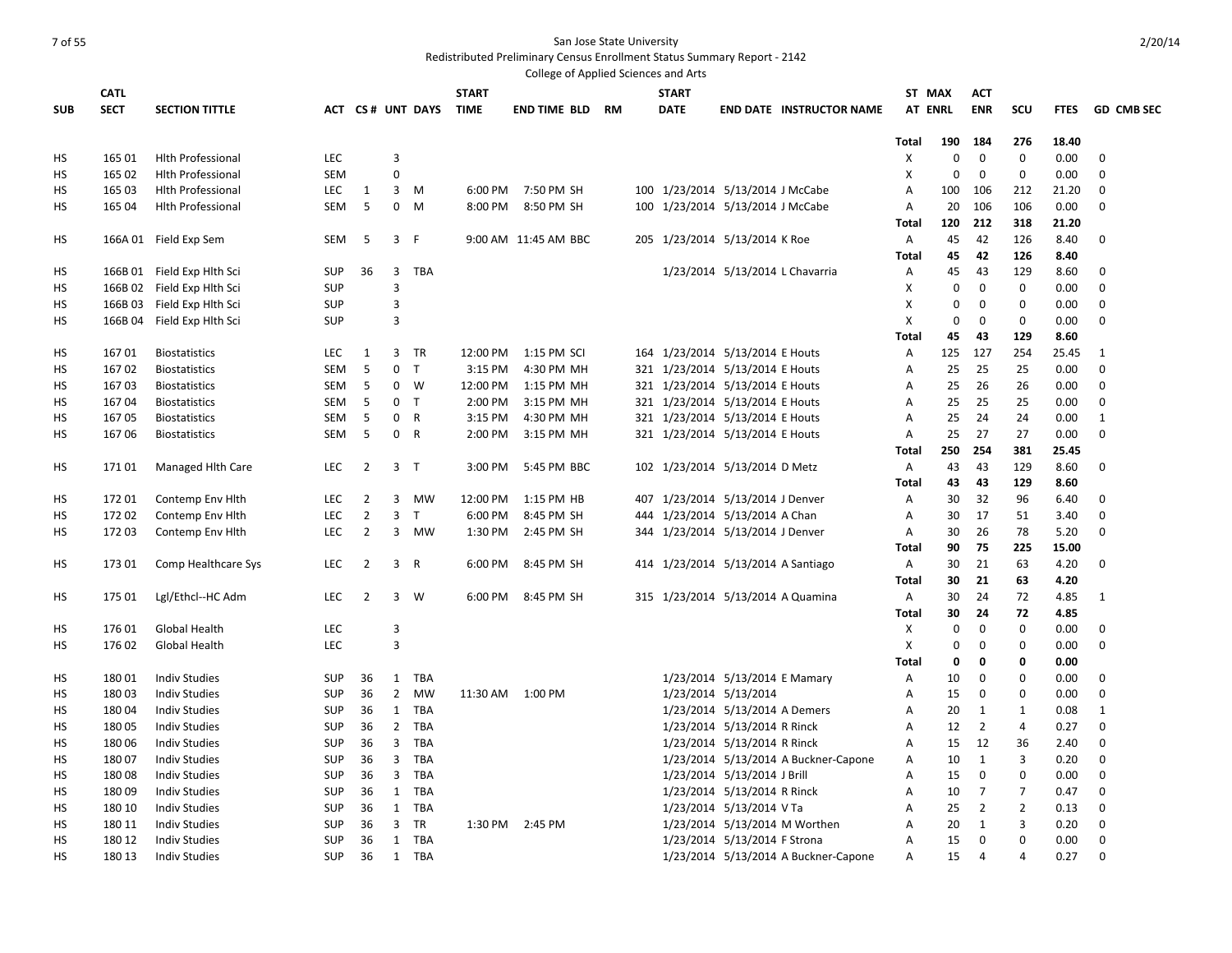### Redistributed Preliminary Census Enrollment Status Summary Report - 2142

|            |             |                           |            |                |                         |              |              | College of Applied Sciences and Arts |    |              |                                  |                                           |                   |           |             |         |              |                   |
|------------|-------------|---------------------------|------------|----------------|-------------------------|--------------|--------------|--------------------------------------|----|--------------|----------------------------------|-------------------------------------------|-------------------|-----------|-------------|---------|--------------|-------------------|
|            | <b>CATL</b> |                           |            |                |                         |              | <b>START</b> |                                      |    | <b>START</b> |                                  |                                           | ST MAX            |           | <b>ACT</b>  |         |              |                   |
| <b>SUB</b> | <b>SECT</b> | <b>SECTION TITTLE</b>     | <b>ACT</b> |                |                         | CS# UNT DAYS | <b>TIME</b>  | <b>END TIME BLD</b>                  | RM | <b>DATE</b>  |                                  | <b>END DATE INSTRUCTOR NAME</b>           | <b>AT ENRL</b>    |           | <b>ENR</b>  | SCU     | <b>FTES</b>  | <b>GD CMB SEC</b> |
|            | 180 14      |                           |            | 36             | 1                       | <b>TBA</b>   |              |                                      |    |              | 1/23/2014 5/13/2014              |                                           |                   |           |             |         |              |                   |
| HS         |             | <b>Indiv Studies</b>      | <b>SUP</b> |                |                         |              |              |                                      |    |              |                                  |                                           | Α<br><b>Total</b> | 15<br>197 | 0<br>30     | 0<br>60 | 0.00<br>4.02 | $\mathbf 0$       |
| HS         | 262 01      | <b>Health Care Org</b>    | LEC        | $\overline{2}$ | 2 R                     |              | 6:00 PM      | 8:45 PM MH                           |    |              |                                  | 322 1/23/2014 5/13/2014 R Mcclinton-Brown | $\overline{A}$    | 30        | 17          | 34      | 2.83         | 17                |
|            |             |                           |            |                |                         |              |              |                                      |    |              |                                  |                                           | <b>Total</b>      | 30        | 17          | 34      | 2.83         |                   |
| HS         | 265 01      | Env Health                | LEC        | 1              | $\overline{3}$          | M            | 3:00 PM      | 5:45 PM BBC                          |    |              | 225 1/23/2014 5/13/2014 E Mamary |                                           | A                 | 35        | 17          | 51      | 4.25         | 17                |
|            |             |                           |            |                |                         |              |              |                                      |    |              |                                  |                                           | <b>Total</b>      | 35        | -17         | 51      | 4.25         |                   |
| <b>HS</b>  | 26701       | Cmp Pub Healt Sta         | SEM        | 5              | 3                       | R            | 3:00 PM      | 5:45 PM MH                           |    |              | 322 1/23/2014 5/13/2014 J Pham   |                                           | A                 | 35        | 28          | 84      | 7.00         | 28                |
|            |             |                           |            |                |                         |              |              |                                      |    |              |                                  |                                           | <b>Total</b>      | 35        | 28          | 84      | 7.00         |                   |
| <b>HS</b>  | 269 01      | App Data Analysis         | LEC        | 2              |                         | $3 \quad W$  | 6:00 PM      | 8:45 PM CL                           |    |              | 111 1/23/2014 5/13/2014 E Mamary |                                           | Α                 | 25        | 20          | 60      | 5.00         | 20                |
|            |             |                           |            |                |                         |              |              |                                      |    |              |                                  |                                           | Total             | 25        | 20          | 60      | 5.00         |                   |
| <b>HS</b>  | 27201       | <b>Hth Prom Plan Eval</b> | <b>SEM</b> | 5              | $\overline{\mathbf{3}}$ | W            | 6:00 PM      | 8:45 PM HGH                          |    |              | 217 1/23/2014 5/13/2014 K Roe    |                                           | A                 | 30        | 15          | 45      | 3.75         | 15                |
|            |             |                           |            |                |                         |              |              |                                      |    |              |                                  |                                           | <b>Total</b>      | 30        | 15          | 45      | 3.75         |                   |
| <b>HS</b>  | 27701       | Multi Com Health Pro      | SEM        | 5              | $\overline{3}$          | M            | 6:00 PM      | 8:45 PM SH                           |    |              | 314 1/23/2014 5/13/2014 M Allen  |                                           | A                 | 35        | 19          | 57      | 4.75         | 19                |
|            |             |                           |            |                |                         |              |              |                                      |    |              |                                  |                                           | <b>Total</b>      | 35        | 19          | 57      | 4.75         |                   |
| <b>HS</b>  |             | 291A 01 Fldwrk Seminar    | <b>SEM</b> | $\overline{4}$ | $1 \quad T$             |              | 6:00 PM      | 8:45 PM SH                           |    |              |                                  | 411 1/23/2014 5/13/2014 L Chavarria       | $\overline{A}$    | 25        | 25          | 25      | 2.08         | 25                |
|            |             |                           |            |                |                         |              |              |                                      |    |              |                                  |                                           | <b>Total</b>      | 25        | 25          | 25      | 2.08         |                   |
| <b>HS</b>  | 293 01      | Public Health Leadership  | LEC        | $\overline{2}$ | $\overline{\mathbf{3}}$ | W            | 3:00 PM      | 5:45 PM SH                           |    |              | 315 1/23/2014 5/13/2014 A Demers |                                           | A                 | 25        | 21          | 42      | 5.25         | 21                |
|            |             |                           |            |                |                         | <b>TBA</b>   |              |                                      |    |              | 1/23/2014 5/13/2014 E Mamary     |                                           | <b>Total</b>      | 25<br>12  | 21          | 42      | 5.25         |                   |
| HS         | 298 01      | Spec Study                | <b>SUP</b> | 25             | 3                       |              |              |                                      |    |              |                                  |                                           | A                 |           | 1           | 3       | 0.25         | 1                 |
| HS         | 298 02      | Spec Study                | <b>SUP</b> | 25             | 3                       | <b>TBA</b>   |              |                                      |    |              | 1/23/2014 5/13/2014              |                                           | A                 | 12        | $\mathbf 0$ | 0       | 0.00         | 0                 |
| HS         | 298 03      | Spec Study                | <b>SUP</b> | 25             | 3                       | <b>TBA</b>   |              |                                      |    |              | 1/23/2014 5/13/2014              |                                           | Α                 | 12        | 0           | 0       | 0.00         | 0                 |
|            |             |                           |            |                |                         |              |              |                                      |    |              |                                  |                                           | <b>Total</b>      | 36        | 1           | 3       | 0.25         |                   |
| <b>HS</b>  | 299 01      | Master's Thesis           | <b>SUP</b> | 25             | 3                       | <b>TBA</b>   |              |                                      |    |              | 1/23/2014 5/13/2014 E Mamary     |                                           | A                 | .5        | 0           | 0       | 0.00         | $\mathbf 0$       |
|            |             |                           |            |                |                         |              |              |                                      |    |              |                                  |                                           | <b>Total</b>      | 5         | 0           | 0       | 0.00         |                   |

**Health Science Total 3401 3219 7760 526.83**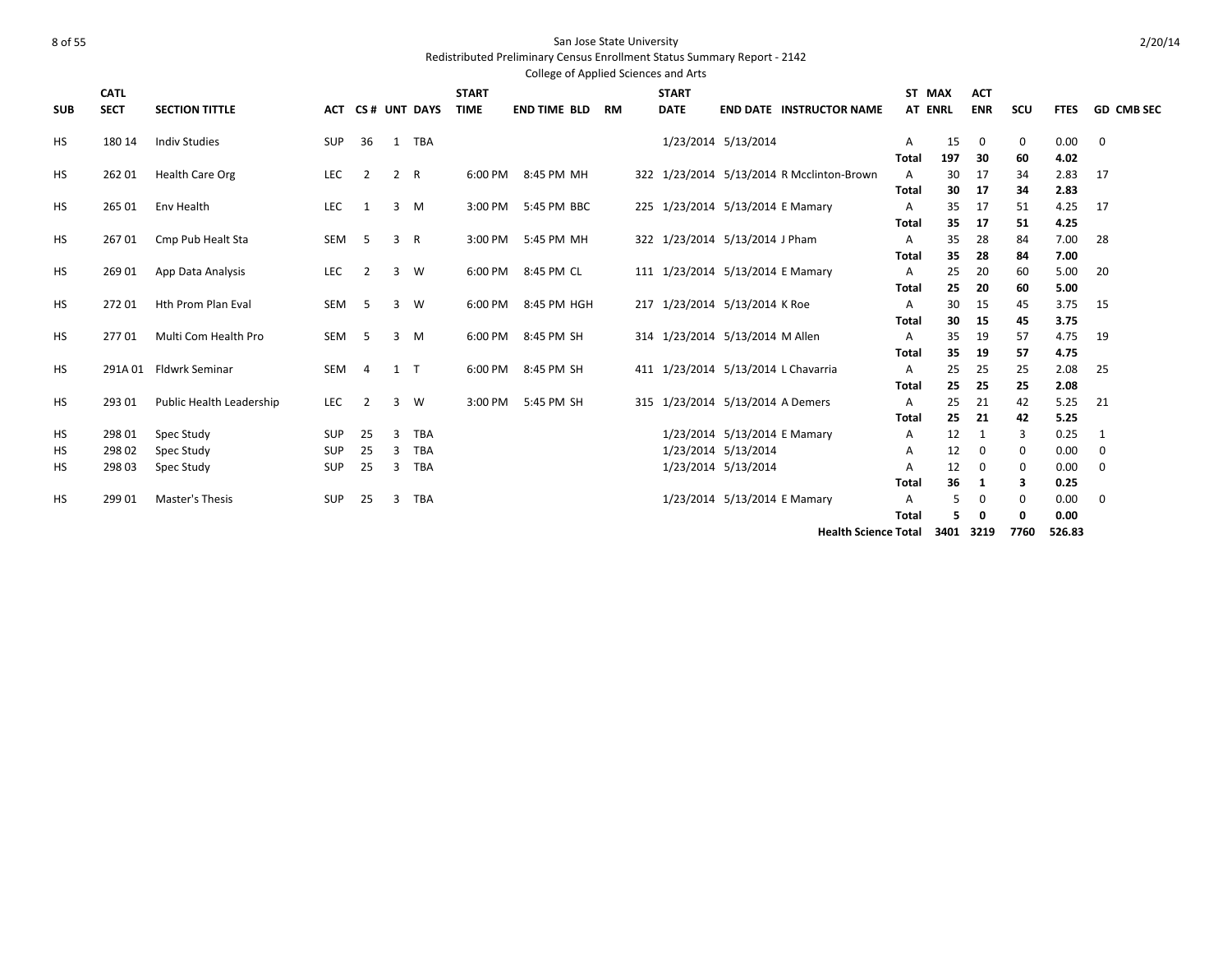### er of 55 San Jose State University and San Jose State University

### Redistributed Preliminary Census Enrollment Status Summary Report - 2142

|             |                               |                                                      |            |                |                |                  |              | College of Applied Sciences and Arts |    |     |              |                                     |                                      |                |             |              |             |              |                   |  |
|-------------|-------------------------------|------------------------------------------------------|------------|----------------|----------------|------------------|--------------|--------------------------------------|----|-----|--------------|-------------------------------------|--------------------------------------|----------------|-------------|--------------|-------------|--------------|-------------------|--|
|             | <b>CATL</b>                   |                                                      |            |                |                |                  | <b>START</b> |                                      |    |     | <b>START</b> |                                     |                                      | ST MAX         |             | <b>ACT</b>   |             |              |                   |  |
| <b>SUB</b>  | <b>SECT</b>                   | <b>SECTION TITTLE</b>                                |            |                |                | ACT CS# UNT DAYS | <b>TIME</b>  | <b>END TIME BLD</b>                  | RM |     | <b>DATE</b>  |                                     | <b>END DATE INSTRUCTOR NAME</b>      | <b>AT ENRL</b> |             | <b>ENR</b>   | scu         | <b>FTES</b>  | <b>GD CMB SEC</b> |  |
|             | <b>Hospitality Management</b> |                                                      |            |                |                |                  |              |                                      |    |     |              |                                     |                                      |                |             |              |             |              |                   |  |
|             |                               |                                                      |            |                |                |                  |              |                                      |    |     |              |                                     |                                      |                |             |              |             |              |                   |  |
| <b>HSPM</b> | 101                           | Intro Hospitality                                    | <b>LEC</b> | $\overline{2}$ | 3              | TBA              |              |                                      |    |     |              | 1/23/2014 5/13/2014 P Wey           |                                      | Α              | 55          | 30           | 90          | 6.00         | 0                 |  |
| <b>HSPM</b> | 102                           | Intro Hospitality                                    | LEC        |                | 3              |                  |              |                                      |    |     |              |                                     |                                      | X              | $\mathbf 0$ | $\mathbf 0$  | $\mathbf 0$ | 0.00         | $\mathbf 0$       |  |
| <b>HSPM</b> | 103                           | Intro Hospitality                                    | <b>LEC</b> | $\overline{2}$ |                | 3 TR             | 1:30 PM      | 2:45 PM SPXC                         |    |     |              | 209 1/23/2014 5/13/2014 K Sullivan  |                                      | Α              | 55          | 50           | 150         | 10.00        | 0                 |  |
|             |                               |                                                      |            |                |                |                  |              |                                      |    |     |              |                                     |                                      | <b>Total</b>   | 110         | 80           | 240         | 16.00        |                   |  |
| <b>HSPM</b> | 1101                          | <b>Restaurant Mgmt</b>                               | LEC        |                | 3              |                  |              |                                      |    |     |              |                                     |                                      | х              | 0           | $\mathbf 0$  | 0           | 0.00         | 0                 |  |
| <b>HSPM</b> | 1102                          | <b>Restaurant Mgmt</b>                               | <b>LEC</b> | $\overline{2}$ | 3              | <b>MW</b>        | 1:30 PM      | 2:45 PM CL                           |    |     |              | 222 1/23/2014 5/13/2014 R Larson    |                                      | Α              | 55          | 43           | 129         | 8.60         | $\mathbf 0$       |  |
|             |                               |                                                      |            |                |                |                  |              |                                      |    |     |              |                                     |                                      | <b>Total</b>   | 55          | 43           | 129         | 8.60         |                   |  |
| <b>HSPM</b> | 1201                          | Cost Ctrl Hosp                                       | SEM        | 4              | 3              | <b>MW</b>        |              | 10:30 AM 11:45 AM CL                 |    |     |              | 222 1/23/2014 5/13/2014 E Wyeth     |                                      | Α              | 55          | 56           | 168         | 11.20        | $0\quad C$        |  |
| <b>NUFS</b> | 12 01                         | Cost Ctrl Hosp                                       | SEM        | 4              | 3              | <b>MW</b>        |              | 10:30 AM 11:45 AM CL                 |    |     |              | 222 1/23/2014 5/13/2014 E Wyeth     |                                      | Α              | 0           | $\mathbf 0$  | $\mathbf 0$ | 0.00         | 0 <sup>o</sup>    |  |
|             |                               |                                                      |            |                |                |                  |              |                                      |    |     |              |                                     |                                      | <b>Total</b>   | 55          | 56           | 168         | 11.20        |                   |  |
| <b>HSPM</b> | 23 01                         | <b>Culinary Concepts</b>                             | <b>LEC</b> |                | 3              |                  |              |                                      |    |     |              |                                     |                                      | х              | 0           | $\mathbf 0$  | 0           | 0.00         | 0                 |  |
| <b>NUFS</b> | 23 01                         | <b>Culinary Concepts</b>                             | LEC        |                | 3              |                  |              |                                      |    |     |              |                                     |                                      | X              | 0           | $\mathbf{0}$ | 0           | 0.00         | $\mathbf 0$       |  |
| <b>HSPM</b> | 23 02                         | <b>Culinary Concepts</b>                             | LAB        |                | 0              |                  |              |                                      |    |     |              |                                     |                                      | X              | 0           | $\mathbf 0$  | $\mathbf 0$ | 0.00         | 0                 |  |
| <b>NUFS</b> | 23 02                         | <b>Culinary Concepts</b>                             | LAB        |                | $\Omega$       |                  |              |                                      |    |     |              |                                     |                                      | X              | $\Omega$    | $\mathbf{0}$ | $\mathbf 0$ | 0.00         | $\mathbf 0$       |  |
| <b>HSPM</b> | 2303                          | <b>Culinary Concepts</b>                             | LAB        |                | $\mathbf 0$    |                  |              |                                      |    |     |              |                                     |                                      | x              | $\mathbf 0$ | $\mathbf 0$  | $\mathbf 0$ | 0.00         | 0                 |  |
| <b>NUFS</b> | 23 03                         | <b>Culinary Concepts</b>                             | LAB        |                | $\Omega$       |                  |              |                                      |    |     |              |                                     |                                      | X              | $\mathbf 0$ | $\mathbf 0$  | $\mathbf 0$ | 0.00         | $\mathbf 0$       |  |
| <b>HSPM</b> | 23 04                         | <b>Culinary Concepts</b>                             | <b>LEC</b> | $\overline{2}$ | 3              | M                | 3:00 PM      | 3:50 PM SPXC                         |    |     |              |                                     | 47 1/23/2014 5/13/2014 A Finkelstein | Α              | 25          | 26           | 78          | 5.20         | 0 <sup>o</sup>    |  |
| <b>NUFS</b> | 23 04                         | <b>Culinary Concepts</b>                             | <b>LEC</b> | $\overline{2}$ | 3              | M                | 3:00 PM      | 3:50 PM SPXC                         |    |     |              |                                     | 47 1/23/2014 5/13/2014 A Finkelstein | A              | $\mathbf 0$ | $\mathbf 0$  | $\mathbf 0$ | 0.00         | $0\quad C$        |  |
| <b>HSPM</b> | 23 05                         | <b>Culinary Concepts</b>                             | LAB        | 16             | 0              | M                | 4:00 PM      | 9:45 PM SPXC                         |    |     |              |                                     | 47 1/23/2014 5/13/2014 A Finkelstein | Α              | 25          | 26           | $\mathbf 0$ | 0.00         | $0\quad C$        |  |
| <b>NUFS</b> | 23 05                         | <b>Culinary Concepts</b>                             | LAB        | 16             | $\mathbf 0$    | M                | 4:00 PM      | 9:45 PM SPXC                         |    |     |              |                                     | 47 1/23/2014 5/13/2014 A Finkelstein | Α              | 0           | $\mathbf{0}$ | $\mathbf 0$ | 0.00         | 0 <sup>o</sup>    |  |
|             |                               |                                                      |            |                |                |                  |              |                                      |    |     |              |                                     |                                      | Total          | 50          | 52           | 78          | 5.20         |                   |  |
| <b>HSPM</b> | 6501                          | Seminar in HSPM                                      | <b>LEC</b> |                | $\mathbf{1}$   |                  |              |                                      |    |     |              |                                     |                                      | X              | 0           | 0            | 0           | 0.00         | $\Omega$          |  |
| <b>HSPM</b> | 65 02                         | Seminar in HSPM                                      | <b>LEC</b> | $\overline{2}$ | 1              | F                |              | 9:00 AM 10:15 AM CL                  |    |     |              | 222 1/23/2014 5/13/2014 T Yen       |                                      | Α              | 80          | 75<br>75     | 75          | 5.00         | 0                 |  |
|             |                               |                                                      |            |                |                |                  |              |                                      |    |     |              |                                     |                                      | <b>Total</b>   | 80          |              | 75<br>87    | 5.00         |                   |  |
| <b>HSPM</b> | 97B 01                        | Special Events in HRT                                | <b>LEC</b> | 1              | 3              | TBA              |              |                                      |    |     |              | 1/23/2014 5/13/2014 R Larson        |                                      | Α<br>Total     | 40<br>40    | 29<br>29     | 87          | 5.80<br>5.80 | 0                 |  |
| <b>HSPM</b> |                               |                                                      | SEM        | 4              | 3              | MW               |              | 10:30 AM 11:45 AM SPXC               |    |     |              |                                     | 211 1/23/2014 5/13/2014 S Nourmanesh | Α              | 25          | 25           | 75          | 5.00         | $\mathbf 0$       |  |
| <b>HSPM</b> |                               | 100W 01 Writing Workshop<br>100W 02 Writing Workshop | SEM        | $\overline{4}$ | $\overline{3}$ | TR               |              | 10:30 AM 11:45 AM SPXC               |    |     |              |                                     | 211 1/23/2014 5/13/2014 S Nourmanesh | Α              | 25          | 25           | 75          | 5.00         | $\mathbf 0$       |  |
|             |                               |                                                      |            |                |                |                  |              |                                      |    |     |              |                                     |                                      | <b>Total</b>   | 50          | 50           | 150         | 10.00        |                   |  |
| <b>HSPM</b> | 102 01                        | Hotel & Lodging Op                                   | <b>LEC</b> | $\overline{2}$ | 3 <sup>1</sup> | $\mathsf{R}$     | 6:00 PM      | 8:45 PM BBC                          |    |     |              | 201 1/23/2014 5/13/2014 B Ratcliffe |                                      | Α              | 55          | 38           | 114         | 7.60         | $\Omega$          |  |
|             |                               |                                                      |            |                |                |                  |              |                                      |    |     |              |                                     |                                      | <b>Total</b>   | 55          | 38           | 114         | 7.60         |                   |  |
| <b>HSPM</b> | 104 01                        | <b>Hospitality Mktg</b>                              | <b>LEC</b> | $\overline{2}$ |                | 3 TR             | 12:00 PM     | 1:15 PM SPXC                         |    |     |              | 209 1/23/2014 5/13/2014 Y Huang     |                                      | Α              | 55          | 59           | 177         | 11.80        | $\mathbf{0}$      |  |
|             |                               |                                                      |            |                |                |                  |              |                                      |    |     |              |                                     |                                      | <b>Total</b>   | 55          | 59           | 177         | 11.80        |                   |  |
| <b>HSPM</b> | 105 01                        | Finance in HSPM                                      | <b>LEC</b> | $\overline{2}$ |                | $3 \quad W$      | 6:00 PM      | 8:45 PM CL                           |    |     |              | 324 1/23/2014 5/13/2014 K Cheng     |                                      | Α              | 55          | 55           | 165         | 11.00        | $\mathbf{0}$      |  |
|             |                               |                                                      |            |                |                |                  |              |                                      |    |     |              |                                     |                                      | <b>Total</b>   | 55          | 55           | 165         | 11.00        |                   |  |
| <b>HSPM</b> | 107 01                        | Legal Hospitality                                    | <b>LEC</b> | $\overline{2}$ |                | $3 \quad W$      | 3:00 PM      | 5:45 PM SPXC                         |    | 209 |              | 1/23/2014 5/13/2014 J Dworak        |                                      | Α              | 55          | 53           | 159         | 10.60        | $\mathbf{0}$      |  |
|             |                               |                                                      |            |                |                |                  |              |                                      |    |     |              |                                     |                                      | <b>Total</b>   | 55          | 53           | 159         | 10.60        |                   |  |
| <b>HSPM</b> | 108 01                        | <b>HSPM Info Sys</b>                                 | LEC.       | 2              | 3              | TBA              |              |                                      |    |     |              | 1/23/2014 5/13/2014 P Wey           |                                      | Α              | 55          | 56           | 168         | 11.20        | 0                 |  |
|             |                               |                                                      |            |                |                |                  |              |                                      |    |     |              |                                     |                                      | <b>Total</b>   | 55          | 56           | 168         | 11.20        |                   |  |
| <b>HSPM</b> | 13001                         | <b>Hospitality Event</b>                             | <b>LEC</b> | $\overline{2}$ | 3              | MW               | 12:00 PM     | 1:15 PM BBC                          |    | 220 |              | 1/23/2014 5/13/2014 T Yen           |                                      | Α              | 60          | 54           | 162         | 10.80        | 0                 |  |
|             |                               |                                                      |            |                |                |                  |              |                                      |    |     |              |                                     |                                      | <b>Total</b>   | 60          | 54           | 162         | 10.80        |                   |  |
| <b>HSPM</b> | 134 01                        | HR Management                                        | <b>LEC</b> |                | 3              |                  |              |                                      |    |     |              |                                     |                                      | X              | $\Omega$    | $\mathbf 0$  | $\mathbf 0$ | 0.00         | $\Omega$          |  |
| <b>HSPM</b> | 134 02                        | <b>HR Management</b>                                 | <b>LEC</b> | $\overline{2}$ | 3              | <b>MW</b>        |              | 9:00 AM 10:15 AM CCB                 |    |     |              |                                     | 102 1/23/2014 5/13/2014 A Southwell  | A              | 55          | 21           | 63          | 4.20         | $\Omega$          |  |

2/20/14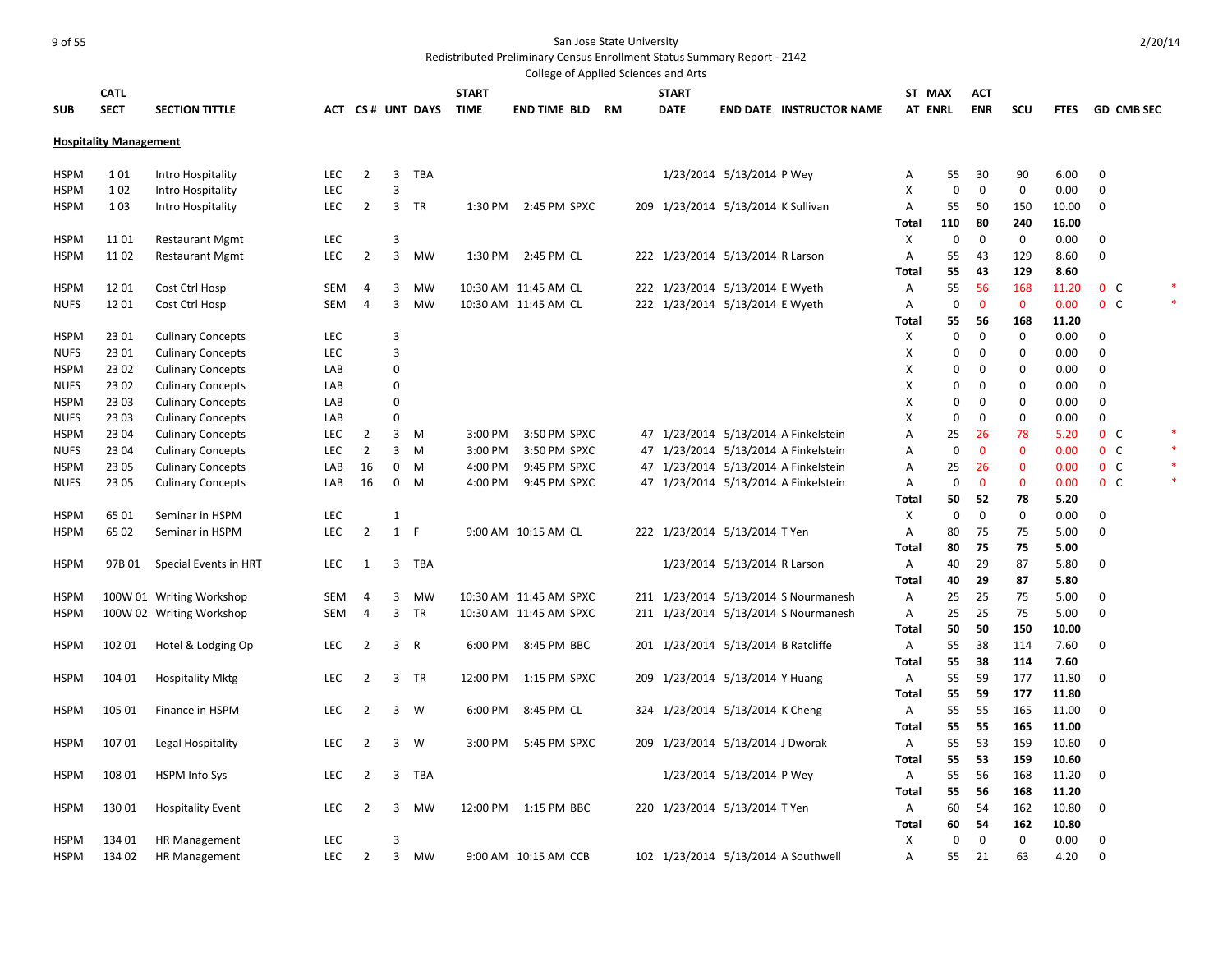Redistributed Preliminary Census Enrollment Status Summary Report - 2142

|                            |                |                                                        |                   |                |                                  |                   |              | College of Applied Sciences and Arts |    |                                    |                                                        |                                     |                |          |            |             |              |                   |
|----------------------------|----------------|--------------------------------------------------------|-------------------|----------------|----------------------------------|-------------------|--------------|--------------------------------------|----|------------------------------------|--------------------------------------------------------|-------------------------------------|----------------|----------|------------|-------------|--------------|-------------------|
|                            | <b>CATL</b>    |                                                        |                   |                |                                  |                   | <b>START</b> |                                      |    | <b>START</b>                       |                                                        |                                     | ST MAX         |          | <b>ACT</b> |             |              |                   |
| <b>SUB</b>                 | <b>SECT</b>    | <b>SECTION TITTLE</b>                                  |                   |                |                                  | ACT CS# UNT DAYS  | <b>TIME</b>  | <b>END TIME BLD</b>                  | RM | <b>DATE</b>                        |                                                        | <b>END DATE INSTRUCTOR NAME</b>     | <b>AT ENRL</b> |          | <b>ENR</b> | scu         | <b>FTES</b>  | <b>GD CMB SEC</b> |
|                            |                |                                                        |                   |                |                                  |                   |              |                                      |    |                                    |                                                        |                                     |                |          |            |             |              |                   |
|                            |                |                                                        |                   |                |                                  |                   |              |                                      |    |                                    |                                                        |                                     | <b>Total</b>   | 55       | 21         | 63          | 4.20         |                   |
| <b>HSPM</b>                | 140 01         | Mtg, Conv & Event                                      | LEC               | $\overline{2}$ |                                  | 3 TR              |              | 9:00 AM 10:15 AM CL                  |    | 222 1/23/2014 5/13/2014 K Sullivan |                                                        |                                     | Α              | 55       | 66         | 198         | 13.25        | 1                 |
|                            |                |                                                        |                   |                |                                  |                   |              |                                      |    |                                    |                                                        |                                     | <b>Total</b>   | 55       | 66         | 198         | 13.25        |                   |
| <b>HSPM</b>                | 14101          | <b>Resort Club Mgmt</b>                                | <b>LEC</b>        | 2              | 3                                | TR                |              | 10:30 AM 11:45 AM BBC                |    |                                    |                                                        | 320 1/23/2014 5/13/2014 A Southwell | Α              | 55       | 54         | 162         | 10.80        | $\mathbf 0$       |
|                            |                |                                                        |                   |                |                                  |                   |              |                                      |    |                                    |                                                        |                                     | Total          | 55       | 54         | 162         | 10.80        |                   |
| <b>HSPM</b>                | 142 01         | <b>Tradeshow Mgnt</b>                                  | <b>LEC</b>        | $\overline{2}$ | 3                                | - M               | 6:00 PM      | 8:45 PM SPXC                         |    |                                    |                                                        | 209 1/23/2014 5/13/2014 M McMinn    | Α              | 55       | 52         | 156         | 10.40        | $\mathbf 0$       |
|                            |                |                                                        |                   |                |                                  |                   |              |                                      |    |                                    |                                                        |                                     | <b>Total</b>   | 55       | 52         | 156         | 10.40        |                   |
| <b>HSPM</b>                | 148 01         | Wine Appreciation                                      | <b>LEC</b>        | $\overline{2}$ | 3 <sub>T</sub>                   |                   | 6:00 PM      | 8:45 PM BBC                          |    | 201 1/23/2014 5/13/2014 S Orvis    |                                                        |                                     | Α              | 45       | 39         | 117         | 7.80         | $\mathbf 0$       |
| <b>HSPM</b>                | 148 02         | Wine Appreciation                                      | <b>LEC</b>        | $\overline{2}$ |                                  | $3 \quad M$       | 6:00 PM      | 8:45 PM BBC                          |    | 102 1/23/2014 5/13/2014 S Orvis    |                                                        |                                     | Α              | 40       | 38         | 114         | 7.60         | $\mathbf 0$       |
| <b>HSPM</b>                | 148 03         | <b>Wine Appreciation</b>                               | <b>LEC</b>        | $\overline{2}$ | 3 R                              |                   | 6:00 PM      | 8:45 PM BBC                          |    | 202 1/23/2014 5/13/2014 K Sullivan |                                                        |                                     | A              | 119      | 91         | 273         | 18.20        | $\mathbf 0$       |
|                            |                |                                                        |                   |                |                                  |                   |              |                                      |    |                                    |                                                        |                                     | Total          | 204      | 168        | 504         | 33.60        |                   |
| <b>HSPM</b>                | 154 01         | Revenue Management                                     | LEC               | $\overline{2}$ | 3                                | TR                | 3:00 PM      | 4:15 PM SPXC                         |    | 209 1/23/2014 5/13/2014 Y Huang    |                                                        |                                     | Α              | 55       | 32         | 96          | 6.40         | $\mathbf 0$       |
|                            |                |                                                        |                   |                |                                  |                   |              |                                      |    |                                    |                                                        |                                     | Total          | 55       | 32         | 96          | 6.40         |                   |
| <b>HSPM</b>                | 175 01         | Entrepreneur                                           | SEM               | 4              | 3                                | <b>MW</b>         | 1:30 PM      | 2:45 PM BBC                          |    |                                    |                                                        | 326 1/23/2014 5/13/2014 T Thompson  | Α              | 55       | 55         | 165         | 11.00        | $\mathbf 0$       |
|                            |                |                                                        |                   |                |                                  |                   |              |                                      |    |                                    |                                                        |                                     | Total          | 55       | 55         | 165         | 11.00        |                   |
| <b>HSPM</b>                | 18001          | <b>Individual Studies</b>                              | SUP               | 36             | 1                                | <b>TBA</b>        |              |                                      |    |                                    | 1/23/2014 5/13/2014 T Yen                              |                                     | Α              | 25       | 0          | 0           | 0.00         | $\mathbf 0$       |
| <b>HSPM</b><br><b>HSPM</b> | 18002<br>18003 | <b>Individual Studies</b><br><b>Individual Studies</b> | <b>SUP</b><br>SUP | 36<br>36       | $\overline{2}$<br>$\overline{3}$ | <b>TBA</b><br>TBA |              |                                      |    |                                    | 1/23/2014 5/13/2014 T Yen<br>1/23/2014 5/13/2014 T Yen |                                     | Α<br>A         | 25<br>25 | 0<br>5     | 0<br>15     | 0.00<br>1.00 | 0<br>$\mathbf 0$  |
|                            |                |                                                        |                   |                |                                  |                   |              |                                      |    |                                    |                                                        |                                     | Total          | 75       | -5         | 15          | 1.00         |                   |
| <b>HSPM</b>                | 18601          | <b>Strategic Mgmt</b>                                  | <b>LEC</b>        | 2              | 3                                | MW                |              | 10:30 AM 11:45 AM SPXC               |    |                                    |                                                        | 209 1/23/2014 5/13/2014 T Thompson  | Α              | 55       | 60         | 180         | 12.00        | $\mathbf 0$       |
|                            |                |                                                        |                   |                |                                  |                   |              |                                      |    |                                    |                                                        |                                     | Total          | 55       | 60         | 180         | 12.00        |                   |
| HSPM                       |                | 191A 01 Intern Level 1                                 | <b>SUP</b>        |                | 3                                |                   |              |                                      |    |                                    |                                                        |                                     | Χ              | 0        | 0          | 0           | 0.00         | $\mathbf 0$       |
| <b>HSPM</b>                |                | 191A 02 Intern Level 1                                 | SUP               | 36             | 2                                | <b>TBA</b>        |              |                                      |    |                                    | 1/23/2014 5/13/2014 T Yen                              |                                     | A              | 70       | 32         | 64          | 4.27         | $\mathbf 0$       |
|                            |                |                                                        |                   |                |                                  |                   |              |                                      |    |                                    |                                                        |                                     | Total          | 70       | 32         | 64          | 4.27         |                   |
| <b>HSPM</b>                |                | 191B 01 Intern Level 2                                 | SUP               | 36             | 3                                | TBA               |              |                                      |    |                                    | 1/23/2014 5/13/2014 K Sullivan                         |                                     | Α              | 55       | 61         | 183         | 12.20        | $\mathbf 0$       |
|                            |                |                                                        |                   |                |                                  |                   |              |                                      |    |                                    |                                                        |                                     | Total          | 55       | 61         | 183         | 12.20        |                   |
| <b>HRTM</b>                | 270 01         | Graduate Internship                                    | <b>SUP</b>        | 25             | 3                                | TBA               |              |                                      |    |                                    | 1/23/2014 5/13/2014                                    |                                     | A              | 25       | 0          | $\mathbf 0$ | 0.00         | $\mathbf 0$       |
|                            |                |                                                        |                   |                |                                  |                   |              |                                      |    |                                    |                                                        |                                     | <b>Total</b>   | 25       | 0          | $\mathbf 0$ | 0.00         |                   |
| <b>HRTM</b>                | 298 01         | <b>Spec Studies</b>                                    | SUP               | 36             | $\overline{3}$                   | TBA               |              |                                      |    |                                    | 1/23/2014 5/13/2014                                    |                                     | A              | 25       | 0          | $\mathbf 0$ | 0.00         | $\mathbf 0$       |
|                            |                |                                                        |                   |                |                                  |                   |              |                                      |    |                                    |                                                        |                                     | Total          | 25       | 0          | 0           | 0.00         |                   |
| <b>HRTM</b>                | 299 01         | <b>Masters Thesis</b>                                  | SUP               | 25             | 6                                | <b>TBA</b>        |              |                                      |    |                                    | 1/23/2014 5/13/2014                                    |                                     | Α              | 25       | 0          | $\mathbf 0$ | 0.00         | $\mathbf 0$       |
|                            |                |                                                        |                   |                |                                  |                   |              |                                      |    |                                    |                                                        |                                     | Total          | 25       | 0          | 0           | 0.00         |                   |
|                            |                |                                                        |                   |                |                                  |                   |              |                                      |    |                                    |                                                        |                                     |                |          |            |             |              |                   |

**Hospitality Management Total 1639 1306 3658 243.92**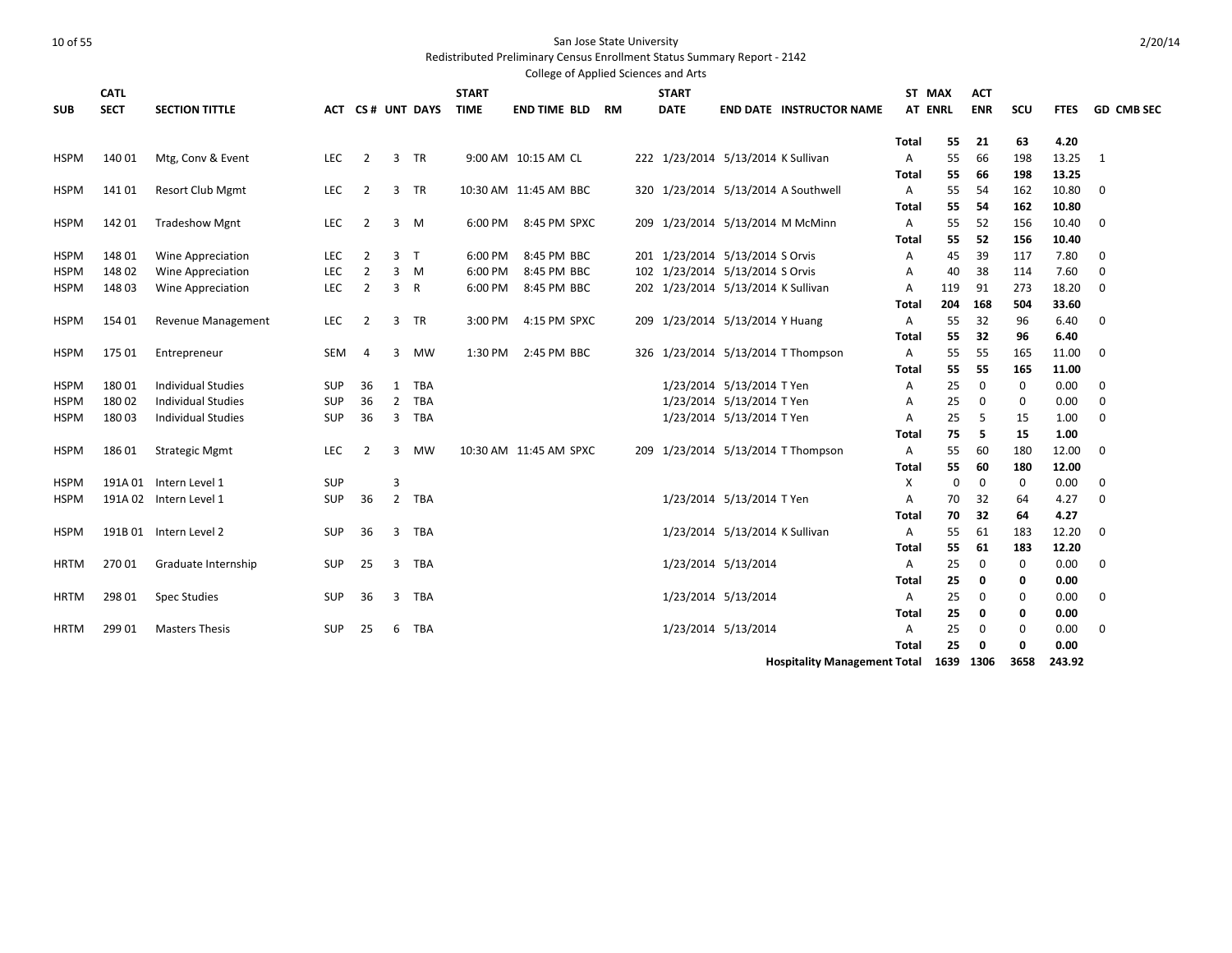|             |             |                                          |            |                |                |                  |              | College of Applied Sciences and Arts |           |            |                                    |                                |                                    |              |                |                |                |                |                 |
|-------------|-------------|------------------------------------------|------------|----------------|----------------|------------------|--------------|--------------------------------------|-----------|------------|------------------------------------|--------------------------------|------------------------------------|--------------|----------------|----------------|----------------|----------------|-----------------|
|             | <b>CATL</b> |                                          |            |                |                |                  | <b>START</b> |                                      |           |            | <b>START</b>                       |                                |                                    | ST MAX       |                | <b>ACT</b>     |                |                |                 |
| <b>SUB</b>  | <b>SECT</b> | <b>SECTION TITTLE</b>                    |            |                |                | ACT CS# UNT DAYS | <b>TIME</b>  | END TIME BLD                         | <b>RM</b> |            | <b>DATE</b>                        |                                | <b>END DATE INSTRUCTOR NAME</b>    |              | <b>AT ENRL</b> | <b>ENR</b>     | scu            |                | FTES GD CMB SEC |
|             |             |                                          |            |                |                |                  |              |                                      |           |            |                                    |                                |                                    |              |                |                |                |                |                 |
|             |             | Journalism & Mass Communication          |            |                |                |                  |              |                                      |           |            |                                    |                                |                                    |              |                |                |                |                |                 |
|             |             |                                          |            |                |                |                  |              |                                      |           |            |                                    |                                |                                    |              |                |                |                |                |                 |
| ADV         | 9101        | Intro Advertising                        | <b>LEC</b> | $\overline{2}$ | 3              | <b>MW</b>        | 1:30 PM      | 2:45 PM DBH                          |           |            | 133 1/23/2014 5/13/2014 J Delacruz |                                |                                    | Α            | 70<br>70       | 70<br>70       | 210<br>210     | 14.00<br>14.00 | $\mathbf 0$     |
| ADV         | 116 01      | Spartan Daily Ad Staff                   | ACT        | 20             | 3              | <b>MTWR</b>      | 1:30 PM      | 4:15 PM DBH 209I                     |           |            |                                    | 1/23/2014 5/13/2014 T Hendrick |                                    | Total<br>A   | 25             | 9              | 27             | 1.80           | 0               |
|             |             |                                          |            |                |                |                  |              |                                      |           |            |                                    |                                |                                    | Total        | 25             | 9              | 27             | 1.80           |                 |
| ADV         | 12101       | <b>Consumer Advertising</b>              | <b>LEC</b> | $\overline{2}$ | 3              | $\top$           | 6:00 PM      | 8:45 PM DBH                          |           |            | 133 1/23/2014 5/13/2014 S Eckstone |                                |                                    | Α            | 30             | 38             | 114            | 7.60           | $\mathbf 0$     |
|             |             |                                          |            |                |                |                  |              |                                      |           |            |                                    |                                |                                    | <b>Total</b> | 30             | 38             | 114            | 7.60           |                 |
| ADV         | 12201       | <b>Bus-to-Bus Advertising</b>            | <b>SEM</b> | 4              | 3              | <b>MW</b>        | 12:00 PM     | 1:15 PM DBH                          |           |            | 225 1/23/2014 5/13/2014 R Nelson   |                                |                                    | Α            | 30             | 30             | 90             | 6.00           | $\mathbf 0$     |
|             |             |                                          |            |                |                |                  |              |                                      |           |            |                                    |                                |                                    | <b>Total</b> | 30             | 30             | 90             | 6.00           |                 |
| ADV         | 123 01      | Brdcast & New Media Adv                  | <b>SEM</b> | 4              | 3              | M                | 6:00 PM      | 8:45 PM DBH                          |           |            | 225 1/23/2014 5/13/2014 S Eckstone |                                |                                    | Α            | 40             | 34             | 102            | 6.80           | 0               |
|             |             |                                          |            |                |                |                  |              |                                      |           |            |                                    |                                |                                    | <b>Total</b> | 40             | 34             | 102            | 6.80           |                 |
| ADV         | 124 01      | Copywriting                              | SEM        | 4              | 3              | <b>MW</b>        | 12:00 PM     | 1:15 PM DBH                          |           |            | 224 1/23/2014 5/13/2014 J Delacruz |                                |                                    | Α            | 30             | 24             | 72             | 4.80           | 0               |
|             |             |                                          |            |                |                |                  |              |                                      |           |            |                                    |                                |                                    | Total        | 30             | 24             | 72             | 4.80           |                 |
| ADV         | 125 01      | Ad Layout & Prod                         | <b>SEM</b> | 4              | 3              | TR               | 4:30 PM      | 5:45 PM DBH                          |           |            | 226 1/23/2014 5/13/2014 J Delacruz |                                |                                    | Α            | 25             | 27             | 81             | 5.40           | 0               |
|             |             |                                          |            |                |                |                  |              |                                      |           |            |                                    |                                |                                    | Total        | 25             | 27             | 81             | 5.40           |                 |
| ADV         | 126 01      | Media Planning & Buying                  | <b>SEM</b> | 4              |                | 3 TR             | 4:30 PM      | 5:45 PM DBH                          |           |            |                                    |                                | 107 1/23/2014 5/13/2014 T Hendrick | Α            | 30             | 16             | 48             | 3.20           | 0               |
|             |             |                                          |            |                |                |                  |              |                                      |           |            |                                    |                                |                                    | <b>Total</b> | 30             | 16             | 48             | 3.20           |                 |
| ADV         | 128 01      | Integrtd Mktg Comm                       | <b>SEM</b> | 4              | 3              | <b>MW</b>        | 4:30 PM      | 5:45 PM DBH                          |           |            |                                    |                                | 225 1/23/2014 5/13/2014 T Hendrick | Α            | 30             | 25             | 75             | 5.00           | 0               |
|             | 129 01      |                                          |            | 4              | 3              |                  |              |                                      |           |            |                                    |                                |                                    | <b>Total</b> | 30             | 25<br>26       | 75<br>78       | 5.00           |                 |
| ADV         |             | <b>Campaigns Mgmt</b>                    | SEM        |                |                | <b>TR</b>        |              | 10:30 AM 11:45 AM DBH                |           |            | 225 1/23/2014 5/13/2014 J Delacruz |                                |                                    | Α<br>Total   | 30<br>30       | 26             | 78             | 5.20<br>5.20   | 0               |
| JOUR        | 6101        | Prnt/Mag and Online Wrtg                 | <b>LEC</b> |                | 3              |                  |              |                                      |           |            |                                    |                                |                                    | X            | 0              | 0              | $\mathbf 0$    | 0.00           | 0               |
| <b>JOUR</b> | 6104        | Prnt/Mag and Online Wrtg                 | <b>LEC</b> |                | 3              |                  |              |                                      |           |            |                                    |                                |                                    | X            | $\mathbf 0$    | 0              | $\mathbf 0$    | 0.00           | 0               |
| JOUR        | 61 05       | Prnt/Mag and Online Wrtg                 | <b>LEC</b> | 2              | 3              | <b>MW</b>        | 12:00 PM     | 1:15 PM DBH                          |           |            | 107 1/23/2014 5/13/2014 H Kazem    |                                |                                    | A            | 20             | 23             | 69             | 4.60           | 0               |
| <b>JOUR</b> | 6106        | Prnt/Mag and Online Wrtg                 | <b>LEC</b> | $\overline{2}$ | 3              | <b>MW</b>        | 3:00 PM      | 4:15 PM DBH                          |           |            | 224 1/23/2014 5/13/2014 S Eckstone |                                |                                    | Α            | 20             | 18             | 54             | 3.60           | 0               |
| JOUR        | 6107        | Prnt/Mag and Online Wrtg                 | LEC        |                | 3              |                  |              |                                      |           |            |                                    |                                |                                    | X            | $\mathbf 0$    | $\mathbf 0$    | $\mathbf 0$    | 0.00           | $\mathbf 0$     |
| <b>JOUR</b> | 6108        | Prnt/Mag and Online Wrtg                 | <b>LEC</b> | 2              | 3              | <b>TR</b>        | 12:00 PM     | 1:15 PM DBH                          |           |            | 213 1/23/2014 5/13/2014 T Ulrich   |                                |                                    | A            | 20             | 18             | 54             | 3.60           | $\mathbf 0$     |
| JOUR        | 6109        | Prnt/Mag and Online Wrtg                 | <b>LEC</b> | $\overline{2}$ | 3              | <b>TR</b>        | 3:00 PM      | 4:15 PM DBH                          |           | 107        |                                    |                                | 1/23/2014 5/13/2014 L Fernandez    | A            | 25             | 18             | 54             | 3.60           | 0               |
| <b>JOUR</b> | 61 10       | Prnt/Mag and Online Wrtg                 | <b>LEC</b> | 2              | 3              | TR               | 1:30 PM      | 2:45 PM DBH                          |           |            | 225 1/23/2014 5/13/2014 R Nichols  |                                |                                    | Α            | 25             | 24             | 72             | 4.80           | $\mathbf 0$     |
|             |             |                                          |            |                |                |                  |              |                                      |           |            |                                    |                                |                                    | <b>Total</b> | 110            | 101            | 303            | 20.20          |                 |
| <b>JOUR</b> | 95 01       | Digital News Photo                       | <b>LEC</b> | 3              | 3              | TR               |              | 10:30 AM 11:45 AM DBH 209B           |           |            |                                    | 1/23/2014 5/13/2014 D Cheers   |                                    | Α            | 20             | 20             | 60             | 4.00           | 0               |
|             |             |                                          |            |                |                |                  |              |                                      |           |            |                                    |                                |                                    | <b>Total</b> | 20             | 20             | 60             | 4.00           |                 |
| <b>JOUR</b> | 13201       | Internet Info Gath                       | <b>SEM</b> | 4              | 3              | <b>MW</b>        |              | 1:30 PM 2:45 PM DBH                  |           |            | 107 1/23/2014 5/13/2014 R Craig    |                                |                                    | Α            | 25             | 22             | 66             | 4.45           | 1               |
| <b>JOUR</b> | 132 02      | Internet Info Gath                       | <b>SEM</b> | 4              | 3              | TR               |              | 10:30 AM 11:45 AM DBH                |           | 107        | 1/23/2014 5/13/2014 T Ulrich       |                                |                                    | Α            | 25             | 9              | 27             | 1.80           | 0               |
|             |             |                                          |            |                |                |                  |              |                                      |           |            |                                    |                                |                                    | <b>Total</b> | 50             | 31             | 93             | 6.25           |                 |
| <b>JOUR</b> | 133 02      | Editing/News Mgmt                        | <b>SEM</b> | 4              | 3              | TR               | 6:00 PM      | 7:15 PM DBH                          |           | 224        |                                    |                                | 1/23/2014 5/13/2014 W Tillinghast  | Α            | 30             | 13             | 39             | 2.60           | 0               |
| <b>JOUR</b> | 135 01      |                                          | <b>ACT</b> | 20             | 1              | <b>MTWR</b>      |              | 10:30 PM 11:45 PM DBH                |           |            | 1/23/2014 5/13/2014 R Craig        |                                |                                    | Total<br>Α   | 30<br>30       | 13<br>12       | 39<br>12       | 2.60<br>0.82   | 1               |
| JOUR        | 135 02      | Rep/Editing & Mgmt<br>Rep/Editing & Mgmt | ACT        | 20             | $\overline{2}$ | <b>MTWR</b>      | 3:00 PM      | 6:00 PM DBH                          |           | 209<br>209 | 1/23/2014 5/13/2014 R Craig        |                                |                                    | А            | 30             | $\overline{2}$ | $\overline{2}$ | 0.27           | $\mathbf 0$     |
| <b>JOUR</b> | 135 03      | Rep/Editing & Mgmt                       | ACT        | 20             | 3              | <b>MTWR</b>      | 3:00 PM      | 6:00 PM DBH                          |           |            | 209 1/23/2014 5/13/2014 R Craig    |                                |                                    | Α            | 30             | 1              | $\mathbf{1}$   | 0.20           | 0               |
|             |             |                                          |            |                |                |                  |              |                                      |           |            |                                    |                                |                                    | <b>Total</b> | 90             | 15             | 15             | 1.28           |                 |
| <b>JOUR</b> | 136 01      | Newspaper and Mag Design                 | <b>LEC</b> | 2              | 3              | TR               | 4:30 PM      | 5:45 PM DBH                          |           |            | 222 1/23/2014 5/13/2014 T Mitchell |                                |                                    | Α            | 20             | 18             | 54             | 3.65           | 1               |
|             |             |                                          |            |                |                |                  |              |                                      |           |            |                                    |                                |                                    | <b>Total</b> | 20             | 18             | 54             | 3.65           |                 |
| <b>JOUR</b> | 142 01      | Beg Visual Jour                          | <b>LEC</b> | 2              | 3              | TR               | 1:30 PM      | 2:45 PM DBH 209B                     |           |            |                                    | 1/23/2014 5/13/2014 D Cheers   |                                    | Α            | 20             | 9              | 18             | 1.80           | 0               |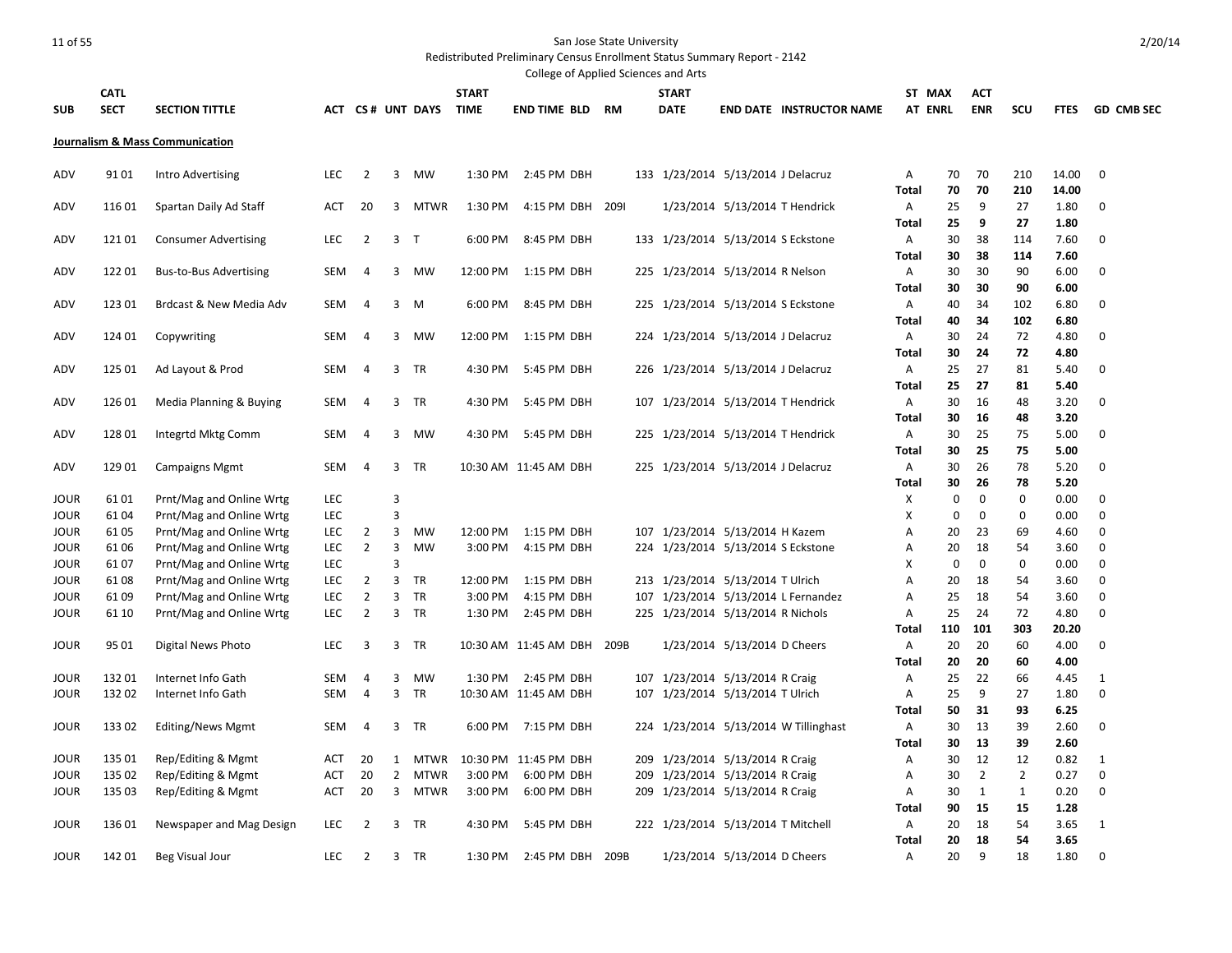|              |             |                                                        |            |                |        |                  |              | College of Applied Sciences and Arts |    |              |                                    |                                       |                |              |             |              |              |                   |
|--------------|-------------|--------------------------------------------------------|------------|----------------|--------|------------------|--------------|--------------------------------------|----|--------------|------------------------------------|---------------------------------------|----------------|--------------|-------------|--------------|--------------|-------------------|
|              | <b>CATL</b> |                                                        |            |                |        |                  | <b>START</b> |                                      |    | <b>START</b> |                                    |                                       | ST MAX         |              | <b>ACT</b>  |              |              |                   |
| <b>SUB</b>   | <b>SECT</b> | <b>SECTION TITTLE</b>                                  |            |                |        | ACT CS# UNT DAYS | <b>TIME</b>  | <b>END TIME BLD</b>                  | RM | <b>DATE</b>  |                                    | <b>END DATE INSTRUCTOR NAME</b>       | <b>AT ENRL</b> |              | <b>ENR</b>  | scu          | <b>FTES</b>  | <b>GD CMB SEC</b> |
| JOUR         | 142 02      | Beg Visual Jour                                        | LAB        | 16             | 0      | TR               | 3:00 PM      | 4:15 PM DBH 209B                     |    |              | 1/23/2014 5/13/2014 D Cheers       |                                       | Α              | 20           | 9           | 9            | 0.00         | $\mathbf{0}$      |
|              |             |                                                        |            |                |        |                  |              |                                      |    |              |                                    |                                       | Total          | 40           | 18          | 27           | 1.80         |                   |
| JOUR         | 155 01      | Mag Edtg & Prod                                        | SEM        | 4              | 3      | <b>TR</b>        | 1:30 PM      | 2:45 PM DBH                          |    |              | 213 1/23/2014 5/13/2014 T Ulrich   |                                       | Α              | 20           | 10          | 20           | 2.05         | 1                 |
| JOUR         | 155 02      | Mag Edtg & Prod                                        | <b>ACT</b> | 12             | 0      | <b>TR</b>        | 3:00 PM      | 4:15 PM DBH                          |    |              | 213 1/23/2014 5/13/2014 T Ulrich   |                                       | A              | 20           | 10          | 10           | 0.00         | 1                 |
|              |             |                                                        |            |                |        |                  |              |                                      |    |              |                                    |                                       | Total          | 40           | 20          | 30           | 2.05         |                   |
| JOUR         | 164 01      | <b>Electronic News/TV</b>                              | SEM        | 4              | 3      | MTWR             |              | 10:30 AM 11:00 AM DBH                |    |              |                                    | 221 1/23/2014 5/13/2014 L LaCuesta    | Α              | 25           | 6           | 12           | 1.20         | 0                 |
| JOUR         | 164 02      | <b>Electronic News/TV</b>                              | <b>ACT</b> | 12             | 0      | <b>MTWR</b>      | 3:00 PM      | 4:30 PM DBH                          |    |              | 221 1/23/2014 5/13/2014 L LaCuesta |                                       | Α              | 25           | 6           | 6            | 0.00         | 0                 |
|              |             |                                                        |            |                |        |                  |              |                                      |    |              |                                    |                                       | Total          | 50           | 12          | 18           | 1.20         |                   |
| <b>JOUR</b>  | 16601       | <b>Converged Newsroom</b>                              | LEC        | 4              | 3      | <b>MTWR</b>      | 9:00 AM      | 9:30 AM DBH                          |    |              | 209 1/23/2014 5/13/2014 S Fosdick  |                                       | Α              | 30           | 18          | 36           | 3.65         | 1                 |
| JOUR         | 166 02      | Converged Newsroom                                     | ACT        | 12             | 0      | <b>MTWR</b>      |              | 10:15 AM 11:45 AM DBH                |    |              | 213 1/23/2014 5/13/2014 S Fosdick  |                                       | A              | 20           | 18          | 18           | 0.00         | 1                 |
| MCOM         | 6301        | New Media                                              | <b>LEC</b> | $\overline{2}$ | 3      | <b>MW</b>        | 1:30 PM      | 2:45 PM DBH                          |    |              | 226 1/23/2014 5/13/2014 D Cheers   |                                       | Total<br>Α     | 50<br>40     | 36<br>38    | 54<br>114    | 3.65<br>7.60 | 0                 |
| <b>MCOM</b>  | 63 02       | New Media                                              | LEC        | $\overline{2}$ | 3      | <b>MW</b>        | 3:00 PM      | 4:15 PM DBH                          |    |              | 226 1/23/2014 5/13/2014 D Cheers   |                                       | Α              | 40           | 40          | 120          | 8.00         | 0                 |
| MCOM         | 6303        | New Media                                              | <b>LEC</b> |                | 3      |                  |              |                                      |    |              |                                    |                                       | X              | $\mathbf 0$  | $\mathbf 0$ | $\mathbf 0$  | 0.00         | $\mathbf 0$       |
|              |             |                                                        |            |                |        |                  |              |                                      |    |              |                                    |                                       | Total          | 80           | 78          | 234          | 15.60        |                   |
| <b>MCOM</b>  | 7001        | Vis Comm Mod Media                                     | LEC.       | 3              | 3      | MW               | 12:00 PM     | 1:15 PM DBH                          |    |              |                                    | 133 1/23/2014 5/13/2014 K Komenich    | A              | 70           | 35          | 105          | 7.00         | $\mathbf 0$       |
| <b>MCOM</b>  | 70 02       | Vis Comm Mod Media                                     | <b>LEC</b> | 3              | 3      | TR               | 12:00 PM     | 1:15 PM DBH                          |    |              | 133 1/23/2014 5/13/2014 D Nichols  |                                       | Α              | 70           | 66          | 198          | 13.20        | $\mathbf 0$       |
| MCOM         | 7003        | Vis Comm Mod Media                                     | <b>LEC</b> | 3              | 3      | M                | 6:00 PM      | 8:45 PM DBH                          |    |              | 133 1/23/2014 5/13/2014 D Nichols  |                                       | A              | 30           | 21          | 63           | 4.20         | 0                 |
|              |             |                                                        |            |                |        |                  |              |                                      |    |              |                                    |                                       | Total          | 170          | 122         | 366          | 24.40        |                   |
| MCOM         | 72 01       | Mcom & Society                                         | <b>LEC</b> |                | 3      |                  |              |                                      |    |              |                                    |                                       | х              | $\mathbf 0$  | $\mathbf 0$ | $\mathbf 0$  | 0.00         | $\mathbf{0}$      |
| MCOM         | 7202        | Mcom & Society                                         | LEC        | $\overline{2}$ | 3      | TR               |              | 10:30 AM 11:45 AM DBH                |    |              | 133 1/23/2014 5/13/2014 D Nichols  |                                       | Α              | 70           | 66          | 198          | 13.20        | $\mathbf 0$       |
| MCOM         | 7203        | Mcom & Society                                         | LEC.       | 2              | 3      | MW               |              | 10:30 AM 11:45 AM DBH                |    |              | 133 1/23/2014 5/13/2014 M Cabot    |                                       | A              | 70           | 68          | 204          | 13.60        | $\mathbf{0}$      |
| MCOM         | 7204        | Mcom & Society                                         | LEC        | $\overline{2}$ | 3      | MW               |              | 9:00 AM 10:15 AM DBH                 |    |              | 133 1/23/2014 5/13/2014 R Craig    |                                       | Α              | 70           | 55          | 165          | 11.05        | 1                 |
| <b>MCOM</b>  | 7205        | Mcom & Society                                         | <b>LEC</b> | $\overline{2}$ | 3      | $\mathsf{T}$     | 6:00 PM      | 8:45 PM WSQ                          |    |              | 109 1/23/2014 5/13/2014 D Nichols  |                                       | A              | 150          | 44          | 132          | 8.85         | 1                 |
|              |             |                                                        |            |                |        |                  |              |                                      |    |              |                                    |                                       | Total          | 360          | 233         | 699          | 46.70        |                   |
| <b>MCOM</b>  |             | 100W 01 Wrtg Wkhp in Comm                              | SEM        | 4              | 3      | MW               | 1:30 PM      | 2:45 PM DBH                          |    |              | 224 1/23/2014 5/13/2014 C Fernald  |                                       | Α              | 25           | 24          | 72           | 4.80         | $\mathbf 0$       |
| MCOM         |             | 100W 02 Wrtg Wkhp in Comm                              | SEM        | 4              | 3      | <b>MW</b>        | 3:00 PM      | 4:15 PM DBH                          |    |              | 222 1/23/2014 5/13/2014 C Fernald  |                                       | Α              | 25           | 21          | 63           | 4.20         | 0                 |
| MCOM         |             | 100W 03 Wrtg Wkhp in Comm                              | <b>SEM</b> |                | 3      |                  |              |                                      |    |              |                                    |                                       | X              | $\mathbf 0$  | $\mathbf 0$ | $\mathbf{0}$ | 0.00         | $\mathbf 0$       |
| MCOM         |             | 100W 04 Wrtg Wkhp in Comm                              | SEM        |                | з      |                  |              |                                      |    |              |                                    |                                       | X              | $\mathbf{0}$ | 0           | $\mathbf 0$  | 0.00         | 0                 |
| MCOM<br>MCOM |             | 100W 05 Wrtg Wkhp in Comm                              | SEM<br>SEM | 4<br>4         | 3      | F<br>TR          |              | 9:00 AM 11:45 AM DBH                 |    |              | 226 1/23/2014 5/13/2014 R Nichols  |                                       | A<br>Α         | 25           | 10<br>25    | 30<br>75     | 2.00         | 0<br>0            |
| MCOM         |             | 100W 06 Wrtg Wkhp in Comm<br>100W 07 Wrtg Wkhp in Comm | SEM        |                | 3<br>3 |                  |              | 1:30 PM 2:45 PM DBH                  |    |              | 224 1/23/2014 5/13/2014 D Nichols  |                                       | X              | 25<br>0      | $\mathbf 0$ | $\mathbf 0$  | 5.00<br>0.00 | 0                 |
| MCOM         |             | 100W 08 Wrtg Wkhp in Comm                              | SEM        | 4              | 3      | TR               | 3:00 PM      | 4:15 PM DBH                          |    |              | 224 1/23/2014 5/13/2014 R Nichols  |                                       | Α              | 25           | 12          | 36           | 2.40         | 0                 |
|              |             |                                                        |            |                |        |                  |              |                                      |    |              |                                    |                                       | Total          | 125          | 92          | 276          | 18.40        |                   |
| MCOM         | 10101       | Media Law & Ethics                                     | <b>LEC</b> | 3              | 3      | <b>MW</b>        |              | 9:00 AM 10:15 AM DBH                 |    |              | 226 1/23/2014 5/13/2014 L Sokoloff |                                       | Α              | 40           | 29          | 87           | 5.80         | 0                 |
| <b>MCOM</b>  | 101 02      | Media Law & Ethics                                     | <b>LEC</b> | 3              | 3      | <b>MW</b>        | 12:00 PM     | 1:15 PM DBH                          |    |              | 226 1/23/2014 5/13/2014 L Sokoloff |                                       | A              | 30           | 30          | 90           | 6.00         | $\mathbf 0$       |
| MCOM         | 10104       | Media Law & Ethics                                     | <b>LEC</b> | 3              | 3      | TR               | 12:00 PM     | 1:15 PM DBH                          |    |              |                                    | 225 1/23/2014 5/13/2014 D Tillinghast | Α              | 30           | 28          | 84           | 5.60         | 0                 |
| MCOM         | 101 05      | Media Law & Ethics                                     | <b>LEC</b> | 3              | 3      | TR               | 1:30 PM      | 2:45 PM DBH                          |    |              |                                    | 226 1/23/2014 5/13/2014 D Tillinghast | A              | 30           | 14          | 42           | 2.80         | $\mathbf 0$       |
|              |             |                                                        |            |                |        |                  |              |                                      |    |              |                                    |                                       | Total          | 130          | 101         | 303          | 20.20        |                   |
| MCOM         | 104 01      | Mass Comm Research                                     | SEM        | 4              | 3      | TR               | 4:30 PM      | 5:45 PM DBH                          |    |              |                                    | 133 1/23/2014 5/13/2014 W Tillinghast | Α              | 50           | 49          | 147          | 9.80         | 0                 |
|              |             |                                                        |            |                |        |                  |              |                                      |    |              |                                    |                                       | Total          | 50           | 49          | 147          | 9.80         |                   |
| MCOM         | 106 01      | <b>Global Mass Comm</b>                                | LEC        | $\overline{2}$ | 3      | <b>MW</b>        | 3:00 PM      | 4:15 PM DBH                          |    |              |                                    | 133 1/23/2014 5/13/2014 D Tillinghast | Α              | 30           | 15          | 45           | 3.05         | 1                 |
| <b>MCOM</b>  | 106 02      | Global Mass Comm                                       | <b>LEC</b> |                | 3      |                  |              |                                      |    |              |                                    |                                       | х              | $\mathbf 0$  | $\mathbf 0$ | $\mathbf 0$  | 0.00         | $\mathbf 0$       |
|              |             |                                                        |            |                |        |                  |              |                                      |    |              |                                    |                                       | Total          | 30           | 15          | 45           | 3.05         |                   |
|              | MCOM 11101  | Internship                                             | SEM        | 6              | 3      | <b>TBA</b>       |              |                                      |    |              | 1/23/2014 5/13/2014 M Cabot        |                                       | A              | 100          | 42          | 126          | 8.45         | 1                 |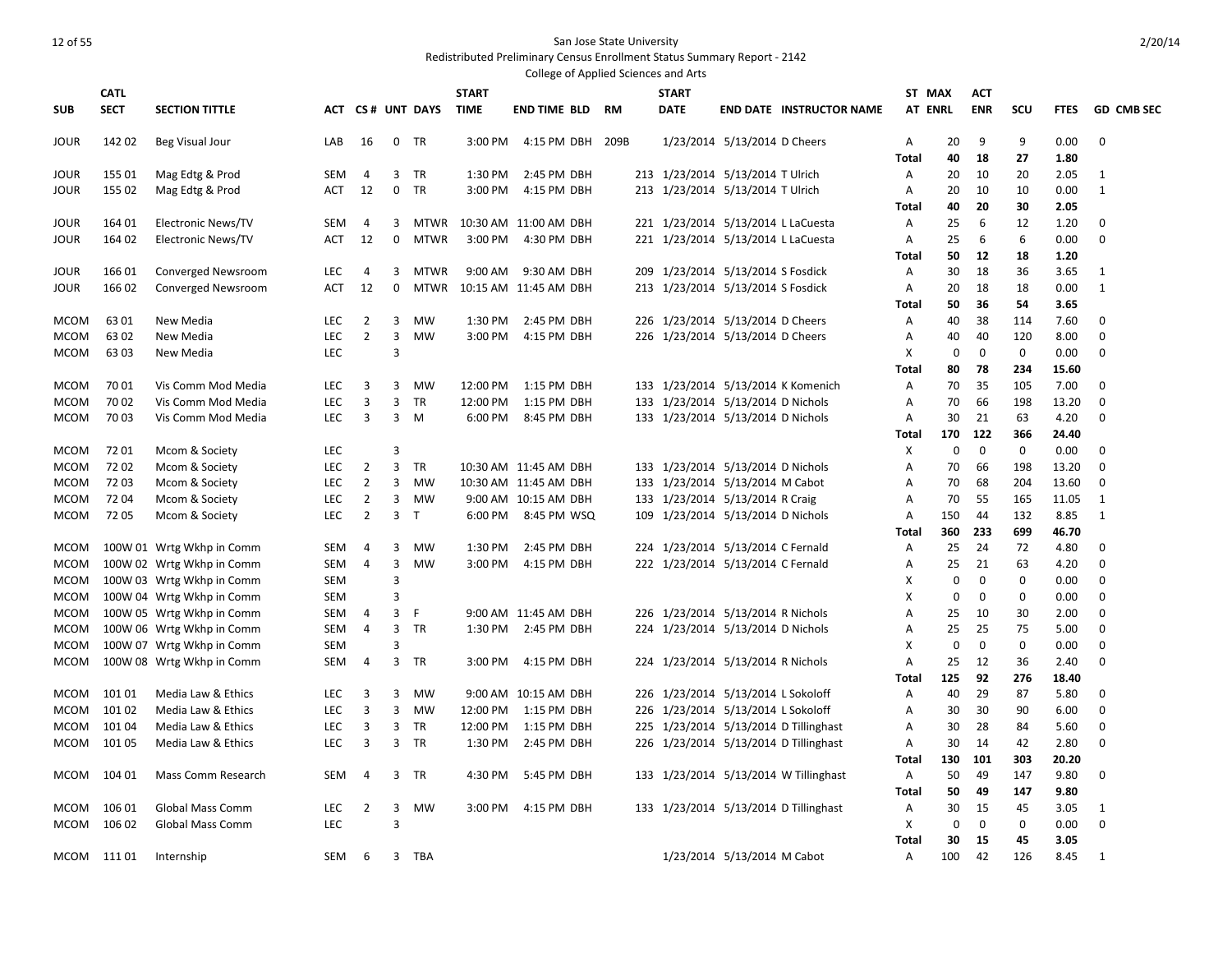### Redistributed Preliminary Census Enrollment Status Summary Report - 2142

|             |                            |                           |            |    |                |                  |                             | College of Applied Sciences and Arts |  |                             |                                   |                                       |                          |             |                                           |                   |               |                   |
|-------------|----------------------------|---------------------------|------------|----|----------------|------------------|-----------------------------|--------------------------------------|--|-----------------------------|-----------------------------------|---------------------------------------|--------------------------|-------------|-------------------------------------------|-------------------|---------------|-------------------|
| <b>SUB</b>  | <b>CATL</b><br><b>SECT</b> | <b>SECTION TITTLE</b>     |            |    |                | ACT CS# UNT DAYS | <b>START</b><br><b>TIME</b> | <b>END TIME BLD RM</b>               |  | <b>START</b><br><b>DATE</b> |                                   | <b>END DATE INSTRUCTOR NAME</b>       | ST MAX<br><b>AT ENRL</b> |             | <b>ACT</b><br><b>ENR</b>                  | scu               | <b>FTES</b>   | <b>GD CMB SEC</b> |
|             |                            |                           |            |    |                |                  |                             |                                      |  |                             |                                   |                                       | <b>Total</b>             | 100         | 42                                        | 126               | 8.45          |                   |
| MCOM        | 139 01                     | Specialized Wrtg          | <b>SEM</b> | 4  | 3              | W                | 6:00 PM                     | 8:45 PM DBH                          |  |                             | 133 1/23/2014 5/13/2014 M Brito   |                                       | Α                        | 50          | 66                                        | 198               | 13.20         | $\mathbf 0$       |
| мсом        | 163 01                     | Adv Media tech            | <b>LEC</b> | 3  | 3              | <b>MW</b>        | 4:30 PM                     | 5:45 PM DBH                          |  |                             |                                   | 226 1/23/2014 5/13/2014 K Komenich    | Total<br>Α               | 50<br>30    | 66<br>23                                  | 198<br>69         | 13.20<br>4.75 | 3                 |
|             |                            |                           |            |    |                |                  |                             |                                      |  |                             |                                   |                                       | Total                    | 30          | 23                                        | 69                | 4.75          |                   |
| MCOM        | 18001                      | Global Leadership         | <b>SUP</b> | 36 | 1              | <b>TBA</b>       |                             |                                      |  |                             | 1/23/2014 5/13/2014 R Rucker      |                                       | Α                        | 40          | 27                                        | 27                | 1.80          | 0                 |
| мсом        | 18002                      | Global Leadership         | <b>SUP</b> | 36 | $\overline{2}$ | <b>TBA</b>       |                             |                                      |  |                             | 1/23/2014 5/13/2014 R Rucker      |                                       | Α                        | 40          | 11                                        | 22                | 1.50          | 1                 |
| мсом        | 18003                      | Global Leadership         | <b>SUP</b> | 36 | 3              | <b>TBA</b>       |                             |                                      |  |                             | 1/23/2014 5/13/2014 R Rucker      |                                       | Α                        | 40          | 21                                        | 63                | 4.30          | $\overline{2}$    |
|             |                            |                           |            |    |                |                  |                             |                                      |  |                             |                                   |                                       | <b>Total</b>             | 120         | 59                                        | 112               | 7.60          |                   |
| MCOM        |                            | 199B 01 Ad & PR Agency II | LAB        | 15 | 3              | <b>MTWR</b>      | 3:00 PM                     | 4:15 PM DBH                          |  |                             | 225 1/23/2014 5/13/2014 C Disalvo |                                       | Α<br>Total               | 30<br>30    | 26<br>26                                  | 78<br>78          | 5.20<br>5.20  | $\mathbf 0$       |
| <b>MCOM</b> | 260 01                     | <b>Strategic Comm</b>     | <b>LEC</b> |    | 3              |                  |                             |                                      |  |                             |                                   |                                       | X                        | $\mathbf 0$ | $\pmb{0}$                                 | $\mathbf{0}$      | 0.00          | 0                 |
| MCOM        | 260 02                     | <b>Strategic Comm</b>     | LEC        |    | 3              |                  |                             |                                      |  |                             |                                   |                                       | X                        | 0           | 0                                         | $\mathbf 0$       | 0.00          | $\mathbf 0$       |
|             |                            |                           |            |    |                |                  |                             |                                      |  |                             |                                   |                                       | Total                    | 0           | 0                                         | 0                 | 0.00          |                   |
| MCOM        | 27001                      | Comm Law & Policy         | <b>SEM</b> |    | 3              |                  |                             |                                      |  |                             |                                   |                                       | X                        | 0           | $\mathbf 0$                               | $\mathbf{0}$      | 0.00          | $\mathbf{0}$      |
| MCOM        | 27002                      | Comm Law & Policy         | SEM        | 5  | 3              | $\top$           | 6:00 PM                     | 8:45 PM DBH                          |  |                             |                                   | 107 1/23/2014 5/13/2014 D Tillinghast | A                        | 20          | 9                                         | 27                | 2.25          | 9                 |
|             |                            |                           |            |    |                |                  |                             |                                      |  |                             |                                   |                                       | Total                    | 20          | 9                                         | 27                | 2.25          |                   |
| MCOM        | 284 01                     | Project Man               | SEM        | 5  |                | $3 \quad M$      | 6:00 PM                     | 8:45 PM DBH                          |  |                             |                                   | 226 1/23/2014 5/13/2014 K Komenich    | Α<br>Total               | 30<br>30    | $\overline{7}$<br>$\overline{\mathbf{z}}$ | 21<br>21          | 1.75<br>1.75  | $\overline{7}$    |
| MCOM        | 285 02                     | New Media Technology      | <b>SEM</b> |    | 3              |                  |                             |                                      |  |                             |                                   |                                       | X                        | 0           | $\pmb{0}$                                 | $\mathbf{0}$      | 0.00          | 0                 |
|             |                            |                           |            |    |                |                  |                             |                                      |  |                             |                                   |                                       | <b>Total</b>             | 0           | 0                                         | 0                 | 0.00          |                   |
| MCOM        | 295 01                     | Mass Comm Research        | <b>SEM</b> | 5  | 3              | W                | 6:00 PM                     | 8:45 PM DBH                          |  |                             |                                   | 107 1/23/2014 5/13/2014 W Tillinghast | Α                        | 20          | 14                                        | 42                | 3.50          | 14                |
|             |                            |                           |            |    |                |                  |                             |                                      |  |                             |                                   |                                       | Total                    | 20          | 14                                        | 42                | 3.50          |                   |
| <b>MCOM</b> | 298 01                     | SP Studies M C            | <b>SUP</b> | 25 | 3              | TBA              |                             |                                      |  |                             | 1/23/2014 5/13/2014 S Fosdick     |                                       | Α                        | 25          | 5                                         | 15                | 1.25          | 5                 |
| MCOM        | 298 02                     | SP Studies M C            | <b>SUP</b> | 25 | 6              | <b>TBA</b>       |                             |                                      |  |                             | 1/23/2014 5/13/2014 S Fosdick     |                                       | Α                        | 25          | $\mathbf 0$                               | $\mathbf{0}$      | 0.00          | 0                 |
| <b>MCOM</b> | 299 01                     | <b>Mass Comm Thesis</b>   | <b>SUP</b> | 25 | 3              | TBA              |                             |                                      |  |                             | 1/23/2014 5/13/2014 S Fosdick     |                                       | Total<br>Α               | 50<br>25    | -5<br>0                                   | 15<br>$\mathbf 0$ | 1.25<br>0.00  | 0                 |
| MCOM        | 299 02                     | <b>Mass Comm Thesis</b>   | <b>SUP</b> | 25 | 6              | TBA              |                             |                                      |  |                             | 1/23/2014 5/13/2014 S Fosdick     |                                       | Α                        | 25          | $\overline{2}$                            | 12                | 1.00          | $\overline{2}$    |
|             |                            |                           |            |    |                |                  |                             |                                      |  |                             |                                   |                                       | Total                    | 50          | $\overline{2}$                            | 12                | 1.00          |                   |
| PR          | 9901                       | <b>Contempory PR</b>      | <b>SEM</b> | 4  | 3              | TR               | 3:00 PM                     | 4:15 PM WSQ                          |  |                             | 109 1/23/2014 5/13/2014 M Cabot   |                                       | Α                        | 150         | 70                                        | 210               | 14.00         | 0                 |
|             |                            |                           |            |    |                |                  |                             |                                      |  |                             |                                   |                                       | Total                    | 150         | 70                                        | 210               | 14.00         |                   |
| PR          | 190 01                     | <b>Media Writing</b>      | SEM        | 4  | 3              | MW               |                             | 10:30 AM 11:45 AM DBH                |  |                             | 225 1/23/2014 5/13/2014 C Disalvo |                                       | Α                        | 25          | 28                                        | 84                | 5.60          | 0                 |
| PR          | 190 02                     | <b>Media Writing</b>      | SEM        | 4  | 3              | TR               |                             | 10:30 AM 11:45 AM DBH                |  |                             |                                   | 222 1/23/2014 5/13/2014 K Martinelli  | Α<br><b>Total</b>        | 25<br>50    | 24<br>52                                  | 72<br>156         | 4.80<br>10.40 | 0                 |
| PR          | 19101                      | <b>Strategic Writing</b>  | <b>SEM</b> | 4  | 3              | TR               | 1:30 PM                     | 2:45 PM DBH                          |  |                             |                                   | 222 1/23/2014 5/13/2014 K Martinelli  | Α                        | 25          | 22                                        | 66                | 4.40          | 0                 |
| PR          | 19102                      | <b>Strategic Writing</b>  | <b>SEM</b> | 4  | $\overline{3}$ | $\mathsf{T}$     | 6:00 PM                     | 8:45 PM DBH                          |  |                             | 222 1/23/2014 5/13/2014 M Cabot   |                                       | A                        | 25          | 24                                        | 72                | 4.85          | $\mathbf{1}$      |
|             |                            |                           |            |    |                |                  |                             |                                      |  |                             |                                   |                                       | Total                    | 50          | 46                                        | 138               | 9.25          |                   |
| PR          | 192 01                     | <b>Case Studies</b>       | SEM        | 4  | 3              | <b>MW</b>        |                             | 10:30 AM 11:45 AM DBH                |  |                             |                                   | 222 1/23/2014 5/13/2014 K Martinelli  | Α                        | 30          | 32                                        | 96                | 6.40          | 0                 |
| PR          | 192 02                     | Case Studies              | SEM        | 4  | 3              | МW               | 1:30 PM                     | 2:45 PM DBH                          |  |                             |                                   | 222 1/23/2014 5/13/2014 K Martinelli  | Α                        | 30          | 31                                        | 93                | 6.20          | $\mathbf 0$       |
|             |                            |                           |            |    |                |                  |                             |                                      |  |                             |                                   |                                       | Total                    | 60          | 63                                        | 189               | 12.60         |                   |
| <b>PR</b>   | 19301                      | Special Event Management  | SEM        | 4  | 3              | MW               | 1:30 PM                     | 2:45 PM DBH                          |  |                             | 225 1/23/2014 5/13/2014 C Disalvo |                                       | Α<br>Total               | 30<br>30    | 26<br>26                                  | 78<br>78          | 5.20<br>5.20  | $\mathbf 0$       |
| <b>PR</b>   | 19901                      | Campaign Mgmt             | SEM        | -5 | 3              | MW               | 4:30 PM                     | 5:45 PM DBH                          |  |                             | 222 1/23/2014 5/13/2014 C Disalvo |                                       | A                        | 25          | 35                                        | 105               | 7.00          | $\mathbf 0$       |
|             |                            |                           |            |    |                |                  |                             |                                      |  |                             |                                   |                                       | <b>Total</b>             | 25          | 35                                        | 105               | 7.00          |                   |

**Journalism & Mass Communication Total 2650 1818 5236 352.03**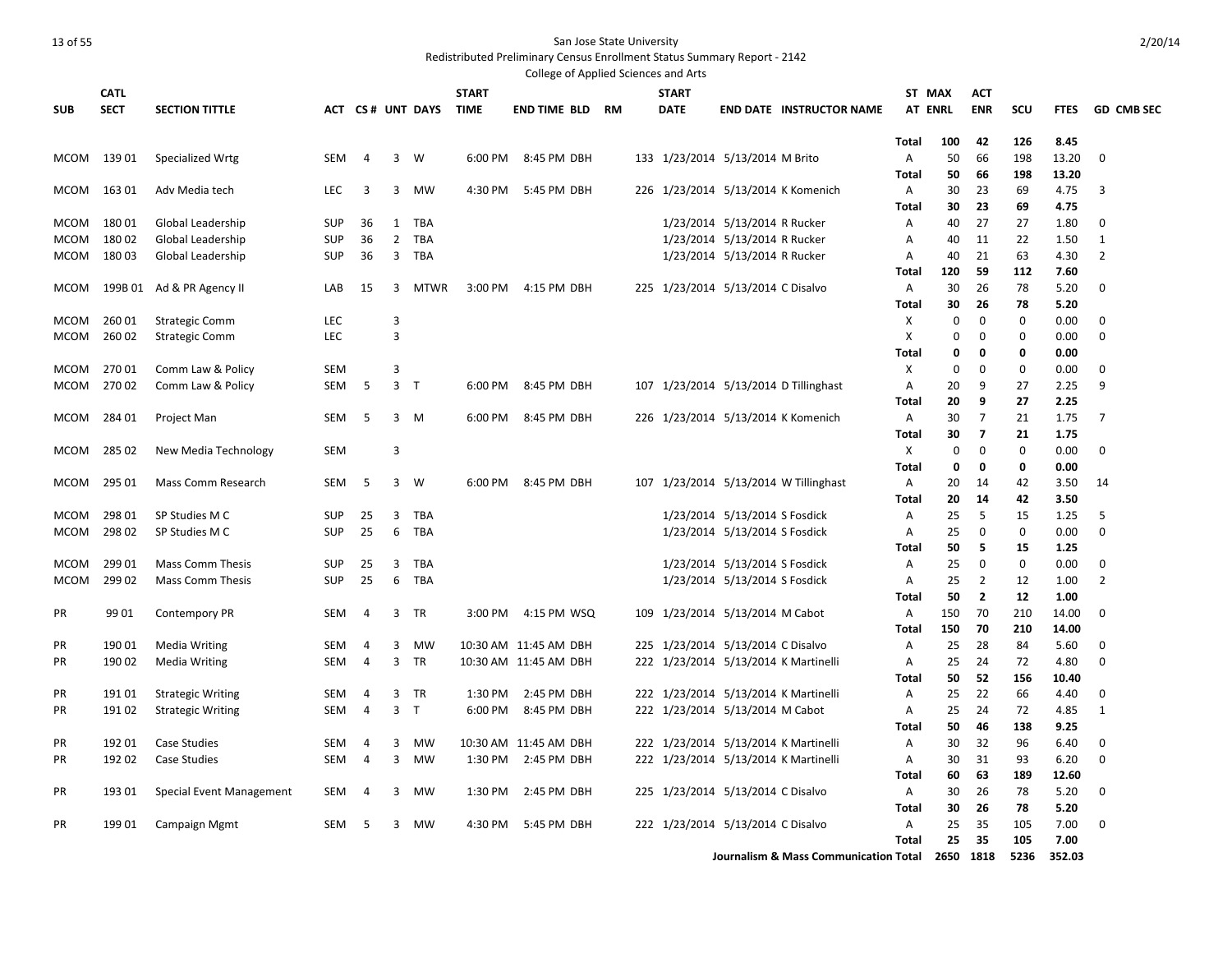|                        |             |                           |            |                |             |                  |              | College of Applied Sciences and Arts |  |              |                                  |                                        |                |             |             |     |             |                   |
|------------------------|-------------|---------------------------|------------|----------------|-------------|------------------|--------------|--------------------------------------|--|--------------|----------------------------------|----------------------------------------|----------------|-------------|-------------|-----|-------------|-------------------|
|                        | <b>CATL</b> |                           |            |                |             |                  | <b>START</b> |                                      |  | <b>START</b> |                                  |                                        | ST MAX         |             | <b>ACT</b>  |     |             |                   |
| <b>SUB</b>             | <b>SECT</b> | <b>SECTION TITTLE</b>     |            |                |             | ACT CS# UNT DAYS | <b>TIME</b>  | <b>END TIME BLD RM</b>               |  | <b>DATE</b>  |                                  | <b>END DATE INSTRUCTOR NAME</b>        | <b>AT ENRL</b> |             | <b>ENR</b>  | scu | <b>FTES</b> | <b>GD_CMB_SEC</b> |
| <b>Justice Studies</b> |             |                           |            |                |             |                  |              |                                      |  |              |                                  |                                        |                |             |             |     |             |                   |
|                        |             |                           |            |                |             |                  |              |                                      |  |              |                                  |                                        |                |             |             |     |             |                   |
| FS                     | 1101        | Survey For Sci            | <b>LEC</b> | $\overline{2}$ | 3           | TBA              |              |                                      |  |              | 1/23/2014 5/13/2014 M Juno       |                                        | A              | 50          | 41          | 123 | 8.20        | $\mathbf 0$       |
|                        |             |                           |            |                |             |                  |              |                                      |  |              |                                  |                                        | Total          | 50          | 41          | 123 | 8.20        |                   |
| FS                     | 162 01      | <b>FS Applications</b>    | <b>SEM</b> | 4              | 3           | F                |              | 9:00 AM 10:45 AM MH                  |  |              | 523 1/23/2014 5/13/2014 M Juno   |                                        | A              | 50          | 50          | 100 | 10.00       | 0                 |
| FS.                    | 162 02      | <b>FS Applications</b>    | ACT        | $\overline{7}$ | $\mathbf 0$ | $\mathsf{R}$     | 3:00 PM      | 5:00 PM MH                           |  |              | 520 1/23/2014 5/13/2014 M Juno   |                                        | $\mathsf{A}$   | 72          | 50          | 50  | 0.00        | $\mathbf 0$       |
|                        |             |                           |            |                |             |                  |              |                                      |  |              |                                  |                                        | <b>Total</b>   | 122         | 100         | 150 | 10.00       |                   |
| FS                     | 163 01      | Fingerprint Sci           | <b>SEM</b> | 5              | 3 F         |                  |              | 11:00 AM 12:45 PM MH                 |  |              | 523 1/23/2014 5/13/2014 M Juno   |                                        | $\overline{A}$ | 50          | 22          | 44  | 4.40        | 0                 |
| FS                     | 163 02      | Fingerprint Sci           | <b>ACT</b> | $\overline{7}$ | 0           | $\mathsf{R}$     | 5:00 PM      | 7:00 PM MH                           |  |              | 520 1/23/2014 5/13/2014 M Juno   |                                        | Α              | 40          | 23          | 23  | 0.00        | $\mathbf 0$       |
|                        |             |                           |            |                |             |                  |              |                                      |  |              |                                  |                                        | Total          | 90          | 45          | 67  | 4.40        |                   |
| FS                     | 169 01      | <b>FS Senior Seminar</b>  | SEM        | 5              | 3           | W                | 3:00 PM      | 5:45 PM SH                           |  |              | 413 1/23/2014 5/13/2014 S Lee    |                                        | Α              | 25          | 19          | 57  | 3.80        | 0                 |
|                        |             |                           |            |                |             |                  |              |                                      |  |              |                                  |                                        | <b>Total</b>   | 25          | 19          | 57  | 3.80        |                   |
| JS                     | 1001        | Intro Just Stud           | <b>LEC</b> | 1              | 3           | <b>MW</b>        | 1:30 PM      | 2:45 PM WSQ                          |  |              |                                  | 109 1/23/2014 5/13/2014 D Dexheimer    | Α              | 125         | 99          | 297 | 19.80       | $\mathbf 0$       |
|                        |             |                           |            |                |             |                  |              |                                      |  |              |                                  |                                        | Total          | 125         | 99          | 297 | 19.80       |                   |
| JS                     | 12 01       | Intro to Leg Studies      | <b>LEC</b> | $\overline{2}$ | 3           | <b>TR</b>        | 3:00 PM      | 4:15 PM MH                           |  |              |                                  | 523 1/23/2014 5/13/2014 H Peterson     | $\overline{A}$ | 50          | 40          | 120 | 8.00        | $\mathbf 0$       |
|                        |             |                           |            |                |             |                  |              |                                      |  |              |                                  |                                        | <b>Total</b>   | 50          | 40          | 120 | 8.00        |                   |
| JS                     | 25 01       | Intro HR & Justice        | <b>LEC</b> | $\overline{2}$ | 3           | <b>MW</b>        |              | 9:00 AM 10:15 AM MH                  |  |              |                                  | 523 1/23/2014 5/13/2014 W Armaline     | A              | 60          | 54          | 162 | 10.80       | $\mathbf 0$       |
|                        |             |                           |            |                |             |                  |              |                                      |  |              |                                  |                                        | <b>Total</b>   | 60          | 54          | 162 | 10.80       |                   |
| JS                     |             | 100W 01 Writing Workshop  | SEM        | $\overline{4}$ | 3           | <b>MW</b>        |              | 9:00 AM 10:15 AM SPXC                |  |              | 211 1/23/2014 5/13/2014 D Kameda |                                        | Α              | 25          | 21          | 63  | 4.20        | 0                 |
| JS                     |             | 100W 02 Writing Workshop  | <b>SEM</b> | $\overline{4}$ | 3           | <b>TBA</b>       |              |                                      |  |              |                                  | 1/23/2014 5/13/2014 H Peterson         | Α              | 26          | 26          | 78  | 5.20        | $\mathbf 0$       |
| JS                     |             | 100W 03 Writing Workshop  | SEM        | $\overline{4}$ | 3           | <b>TR</b>        |              | 9:00 AM 10:15 AM MH                  |  |              | 523 1/23/2014 5/13/2014 D Harris |                                        | Α              | 26          | 22          | 66  | 4.40        | 0                 |
| JS                     |             | 100W 04 Writing Workshop  | SEM        |                | 3           |                  |              |                                      |  |              |                                  |                                        | Χ              | $\mathbf 0$ | $\mathbf 0$ | 0   | 0.00        | $\mathbf 0$       |
| JS                     |             | 100W 05 Writing Workshop  | SEM        |                | 3           |                  |              |                                      |  |              |                                  |                                        | X              | 0           | $\Omega$    | 0   | 0.00        | 0                 |
| JS                     |             | 100W 06 Writing Workshop  | SEM        |                | 3           |                  |              |                                      |  |              |                                  |                                        | X              | $\mathbf 0$ | $\mathbf 0$ | 0   | 0.00        | $\mathbf 0$       |
|                        |             |                           |            |                |             |                  |              |                                      |  |              |                                  |                                        | Total          | 77          | 69          | 207 | 13.80       |                   |
| JS                     | 101 01      | <b>Critical Issues</b>    | <b>LEC</b> | 1              | 3           | <b>MW</b>        | 1:30 PM      | 2:45 PM MH                           |  |              | 520 1/23/2014 5/13/2014 E Adams  |                                        | A              | 60          | 42          | 126 | 8.40        | 0                 |
| JS                     | 101 02      | <b>Critical Issues</b>    | <b>LEC</b> | $\mathbf{1}$   | 3           | <b>TBA</b>       |              |                                      |  |              | 1/23/2014 5/13/2014 S Kil        |                                        | $\overline{A}$ | 45          | 22          | 66  | 4.40        | 0                 |
|                        |             |                           |            |                |             |                  |              |                                      |  |              |                                  |                                        | Total          | 105         | 64          | 192 | 12.80       |                   |
| JS                     | 102 01      | Police and Society        | <b>LEC</b> | $\overline{2}$ | 3           | $\mathsf{R}$     | 5:30 PM      | 8:15 PM MH                           |  |              | 523 1/23/2014 5/13/2014 E Sills  |                                        | Α              | 70          | 74          | 222 | 14.80       | 0                 |
|                        |             |                           |            |                |             |                  |              |                                      |  |              |                                  |                                        | <b>Total</b>   | 70          | 74          | 222 | 14.80       |                   |
| JS                     | 103 01      | <b>Courts and Society</b> | <b>LEC</b> | $\overline{2}$ | 3           | TR               | 1:30 PM      | 2:45 PM MH                           |  |              |                                  | 523 1/23/2014 5/13/2014 M Stevenson    | Α              | 55          | 53          | 159 | 10.60       | 0                 |
|                        |             |                           |            |                |             |                  |              |                                      |  |              |                                  |                                        | <b>Total</b>   | 55          | 53          | 159 | 10.60       |                   |
| JS                     | 107 01      | Justice Mgmt              | <b>LEC</b> |                | 3           |                  |              |                                      |  |              |                                  |                                        | Χ              | 0           | 0           | 0   | 0.00        | 0                 |
| JS                     | 107 02      | Justice Mgmt              | <b>LEC</b> | $\overline{2}$ | 3           | <b>MW</b>        |              | 10:30 AM 11:45 AM BBC                |  |              |                                  | 105 1/23/2014 5/13/2014 A De Giorgi    | $\overline{A}$ | 50          | 20          | 60  | 4.00        | $\mathbf 0$       |
|                        |             |                           |            |                |             |                  |              |                                      |  |              |                                  |                                        | Total          | 50          | 20          | 60  | 4.00        |                   |
| JS                     | 114 01      | <b>Research Methods</b>   | <b>LEC</b> | $\overline{2}$ | 3           | TR               | 7:30 AM      | 8:45 AM MH                           |  |              |                                  | 520 1/23/2014 5/13/2014 C Vera Sanchez | Α              | 40          | 23          | 69  | 4.60        | 0                 |
| JS                     | 114 02      | <b>Research Methods</b>   | <b>LEC</b> | $\overline{2}$ | 3           | <b>TR</b>        | 12:00 PM     | 1:15 PM MH                           |  |              |                                  | 520 1/23/2014 5/13/2014 C Vera Sanchez | $\mathsf{A}$   | 50          | 46          | 138 | 9.20        | $\mathbf 0$       |
|                        |             |                           |            |                |             |                  |              |                                      |  |              |                                  |                                        | <b>Total</b>   | 90          | 69          | 207 | 13.80       |                   |
| JS                     | 12101       | Media and Justice         | <b>LEC</b> | $\overline{2}$ | 3           | <b>MW</b>        |              | 9:00 AM 10:15 AM MH                  |  |              | 520 1/23/2014 5/13/2014 S Rivera |                                        | $\overline{A}$ | 50          | 42          | 126 | 8.40        | 0                 |
| JS                     | 12102       | Media and Justice         | <b>LEC</b> | $\overline{2}$ | 3           | TBA              |              |                                      |  |              | 1/23/2014 5/13/2014 S Kil        |                                        | Α              | 25          | 15          | 45  | 3.00        | 0                 |
|                        |             |                           |            |                |             |                  |              |                                      |  |              |                                  |                                        | Total          | 75          | 57          | 171 | 11.40       |                   |
| JS                     | 12201       | Drugs & Society           | <b>LEC</b> | 1              | 3           | MW               | 7:30 AM      | 8:45 AM MH                           |  |              | 523 1/23/2014 5/13/2014 S Rivera |                                        | A              | 50          | 35          | 105 | 7.00        | 0                 |
|                        |             |                           |            |                |             |                  |              |                                      |  |              |                                  |                                        | <b>Total</b>   | 50          | 35          | 105 | 7.00        |                   |
| JS                     | 123 01      | Terrorism & Security      | <b>LEC</b> | $\overline{2}$ | 3           |                  |              |                                      |  |              | 1/23/2014 5/13/2014              |                                        | X              | $\Omega$    | $\mathbf 0$ | 0   | 0.00        | $\mathbf 0$       |
| JS.                    | 123 02      | Terrorism & Security      | <b>LEC</b> | $\overline{2}$ | 3           | <b>TBA</b>       |              |                                      |  |              | 1/23/2014 5/13/2014 J Bale       |                                        | $\overline{A}$ | 55          | 42          | 126 | 8.40        | $\mathbf 0$       |
|                        |             |                           |            |                |             |                  |              |                                      |  |              |                                  |                                        |                |             |             |     |             |                   |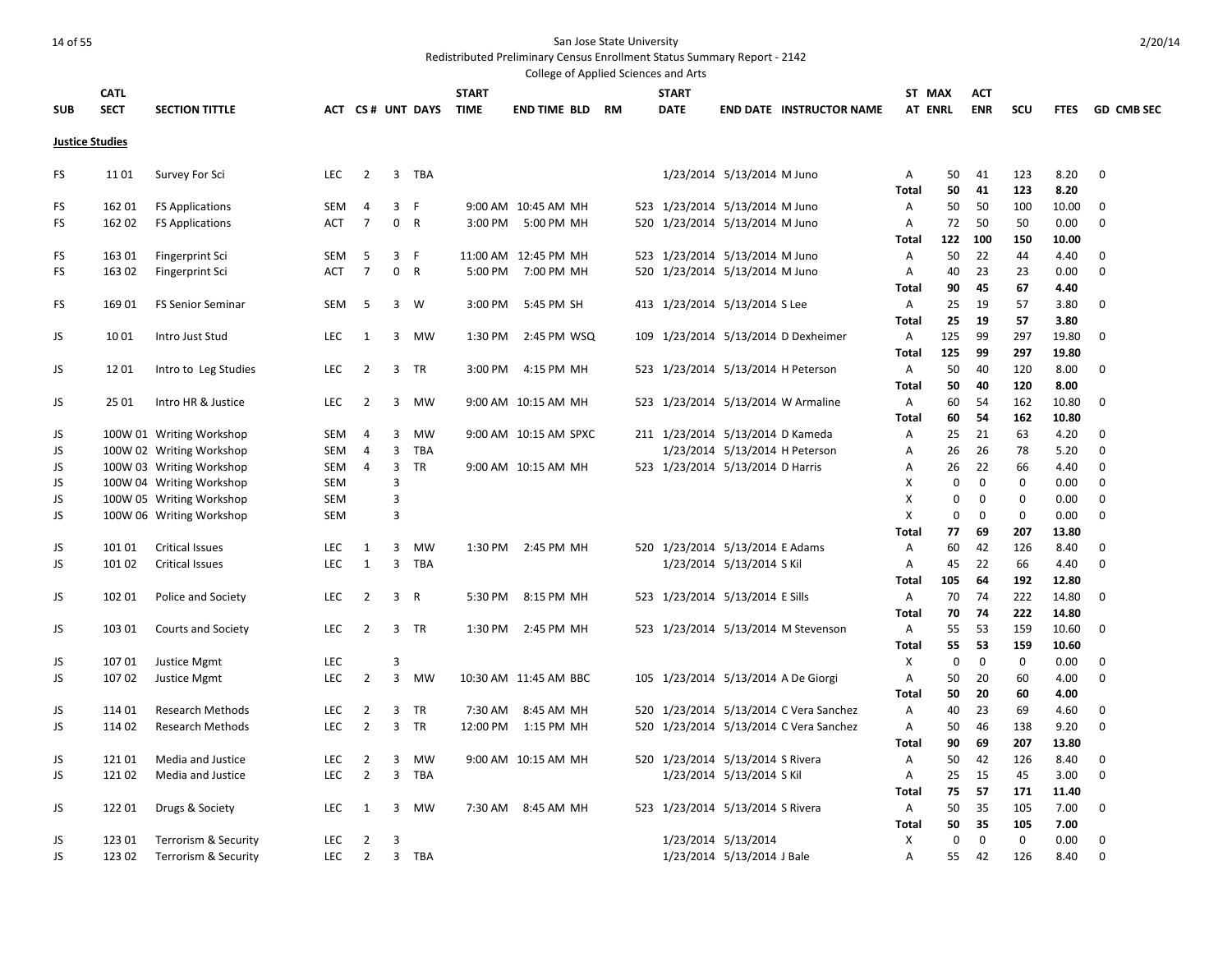|            |             |                              |            |                |                |                  |              | College of Applied Sciences and Arts |           |              |                                    |                                     |                   |             |                    |              |              |                   |
|------------|-------------|------------------------------|------------|----------------|----------------|------------------|--------------|--------------------------------------|-----------|--------------|------------------------------------|-------------------------------------|-------------------|-------------|--------------------|--------------|--------------|-------------------|
|            | <b>CATL</b> |                              |            |                |                |                  | <b>START</b> |                                      |           | <b>START</b> |                                    |                                     | ST MAX            |             | <b>ACT</b>         |              |              |                   |
| <b>SUB</b> | <b>SECT</b> | <b>SECTION TITTLE</b>        |            |                |                | ACT CS# UNT DAYS | <b>TIME</b>  | <b>END TIME BLD</b>                  | <b>RM</b> | <b>DATE</b>  |                                    | <b>END DATE INSTRUCTOR NAME</b>     | <b>AT ENRL</b>    |             | <b>ENR</b>         | scu          | <b>FTES</b>  | <b>GD CMB SEC</b> |
|            |             |                              |            |                |                |                  |              |                                      |           |              |                                    |                                     |                   |             |                    |              |              |                   |
|            |             |                              |            |                |                |                  |              |                                      |           |              |                                    |                                     | <b>Total</b>      | 55          | 42                 | 126          | 8.40         |                   |
| JS         | 12801       | Punishment, Cult and Society | <b>LEC</b> |                | 3              |                  |              |                                      |           |              |                                    |                                     | X                 | 0           | 0                  | $\mathbf 0$  | 0.00         | 0                 |
| JS         | 128 02      | Punishment, Cult and Society | <b>LEC</b> |                | 3              |                  |              |                                      |           |              |                                    |                                     | X                 | 0           | 0                  | $\mathbf 0$  | 0.00         | 0                 |
| JS         | 12803       | Punishment, Cult and Society | <b>LEC</b> | $\overline{2}$ | $\overline{3}$ | R                | 4:30 PM      | 7:15 PM HB                           |           |              | 407 1/23/2014 5/13/2014 R Perry    |                                     | A                 | 50          | 13                 | 39           | 2.60         | 0                 |
|            |             |                              |            |                |                |                  |              |                                      |           |              |                                    |                                     | Total             | 50          | 13                 | 39           | 2.60         |                   |
| JS         | 129 01      | Intl Crime & Dev             | <b>LEC</b> |                | 3              |                  |              |                                      |           |              |                                    |                                     | Χ                 | $\mathbf 0$ | $\mathbf 0$        | $\mathbf{0}$ | 0.00         | 0                 |
| JS         | 129 02      | Intl Crime & Dev             | <b>LEC</b> |                | $\mathsf 3$    |                  |              |                                      |           |              |                                    |                                     | X                 | 0           | $\mathbf 0$        | $\mathbf 0$  | 0.00         | $\mathbf 0$       |
|            |             |                              |            |                |                |                  |              |                                      |           |              |                                    |                                     | <b>Total</b>      | 0           | 0                  | 0            | 0.00         |                   |
| JS         | 13101       | Intervntn/Mediatn            | <b>LEC</b> | $\overline{2}$ | 3              | <b>MW</b>        |              | 7:30 AM 8:45 AM MH                   |           |              | 323 1/23/2014 5/13/2014 J McClure  |                                     | А                 | 40          | 39                 | 117          | 7.80         | $\mathbf 0$       |
|            |             |                              |            |                |                |                  |              |                                      |           |              |                                    |                                     | Total             | 40          | 39                 | 117          | 7.80         |                   |
| JS         | 13201       | Race Gender Inequality & Law | <b>LEC</b> | $\overline{2}$ | 3              | TR               | 12:00 PM     | 1:15 PM MH                           |           |              | 523 1/23/2014 5/13/2014 V Herrera  |                                     | Α                 | 50          | 49                 | 147          | 9.80         | 0                 |
| JS         | 13202       | Race Gender Inequality & Law | <b>LEC</b> |                | 3              |                  |              |                                      |           |              |                                    |                                     | X                 | $\mathbf 0$ | $\mathbf 0$        | $\mathbf 0$  | 0.00         | $\mathbf 0$       |
| JS         | 13203       | Race Gender Inequality & Law | <b>LEC</b> | $\overline{2}$ | 3              | TBA              |              |                                      |           |              | 1/23/2014 5/13/2014 V Herrera      |                                     | А                 | 50          | 45                 | 135          | 9.05         | 1                 |
|            |             |                              |            |                |                |                  |              |                                      |           |              |                                    |                                     | <b>Total</b>      | 100         | 94                 | 282          | 18.85        |                   |
| JS         | 13601       | Famly & Comm Violence        | <b>LEC</b> | 2              | 3              | MW               | 3:00 PM      | 4:15 PM MH                           |           |              | 520 1/23/2014 5/13/2014 D Kameda   |                                     | Α                 | 55          | 51                 | 153          | 10.20        | 0                 |
| JS         | 136 02      | Famly & Comm Violence        | <b>LEC</b> | $\overline{2}$ | 3              | <b>MW</b>        |              | 10:30 AM 11:45 AM MH                 |           |              | 523 1/23/2014 5/13/2014 M Lowell   |                                     | Α                 | 60          | 55                 | 165          | 11.00        | $\mathbf 0$       |
|            | 13701       |                              | <b>LEC</b> |                | 3              |                  |              |                                      |           |              |                                    |                                     | <b>Total</b>      | 115<br>0    | 106<br>$\mathbf 0$ | 318          | 21.20        | 0                 |
| JS         |             | Collaborative Response       |            |                |                |                  |              |                                      |           |              |                                    |                                     | X<br><b>Total</b> | 0           | $\mathbf 0$        | 0<br>0       | 0.00<br>0.00 |                   |
|            | 140 01      | <b>RCP</b>                   | <b>LEC</b> | $\overline{2}$ | 3              | <b>TR</b>        | 3:00 PM      | 4:15 PM SH                           |           |              |                                    | 241 1/23/2014 5/13/2014 M Stevenson | Α                 | 25          | 23                 | 69           | 4.60         | 0                 |
| JS         |             |                              |            |                |                |                  |              |                                      |           |              |                                    |                                     | <b>Total</b>      | 25          | 23                 | 69           | 4.60         |                   |
| JS         | 14101       | <b>RCP Representation</b>    | <b>LEC</b> |                | $\overline{3}$ |                  |              |                                      |           |              |                                    |                                     | X                 | $\mathbf 0$ | $\mathbf 0$        | $\mathbf 0$  | 0.00         | $\mathbf 0$       |
| JS         | 141 02      | <b>RCP Representation</b>    | <b>LEC</b> | $\overline{2}$ | 3              | TR               | 4:30 PM      | 5:45 PM CL                           |           |              |                                    | 131 1/23/2014 5/13/2014 M Stevenson | А                 | 15          | 10                 | 30           | 2.00         | 0                 |
|            |             |                              |            |                |                |                  |              |                                      |           |              |                                    |                                     | <b>Total</b>      | 15          | 10                 | 30           | 2.00         |                   |
| JS         | 14301       | Evidence & Proced            | <b>LEC</b> |                | 3              |                  |              |                                      |           |              |                                    |                                     | Χ                 | $\mathbf 0$ | $\mathbf 0$        | $\mathbf 0$  | 0.00         | 0                 |
| JS         | 143 02      | Evidence & Proced            | <b>LEC</b> | $\overline{2}$ | 3 TR           |                  |              | 1:30 PM 2:45 PM HB                   |           |              |                                    | 407 1/23/2014 5/13/2014 H Peterson  | А                 | 45          | 30                 | 90           | 6.00         | 0                 |
|            |             |                              |            |                |                |                  |              |                                      |           |              |                                    |                                     | <b>Total</b>      | 45          | 30                 | 90           | 6.00         |                   |
| JS         | 144 01      | Criminal Law                 | <b>LEC</b> | $\overline{2}$ | 3              | TR               |              | 10:30 AM 11:45 AM MH                 |           |              | 523 1/23/2014 5/13/2014 H Peterson |                                     | Α                 | 60          | 58                 | 174          | 11.60        | 0                 |
|            |             |                              |            |                |                |                  |              |                                      |           |              |                                    |                                     | <b>Total</b>      | 60          | 58                 | 174          | 11.60        |                   |
| JS         | 145 01      | White Collar Crime           | <b>LEC</b> | $\overline{2}$ | $\overline{3}$ | <b>MW</b>        |              | 12:00 PM 1:15 PM SH                  |           |              | 344 1/23/2014 5/13/2014 D Kameda   |                                     | Α                 | 50          | 48                 | 144          | 9.60         | $\mathbf 0$       |
|            |             |                              |            |                |                |                  |              |                                      |           |              |                                    |                                     | Total             | 50          | 48                 | 144          | 9.60         |                   |
| JS         | 15001       | Gender and Crime             | <b>LEC</b> |                | 3              |                  |              |                                      |           |              |                                    |                                     | X                 | 0           | $\mathbf 0$        | $\mathbf 0$  | 0.00         | 0                 |
| JS         | 15002       | <b>Gender and Crime</b>      | <b>LEC</b> |                | 3              |                  |              |                                      |           |              |                                    |                                     | X                 | $\mathbf 0$ | $\mathbf 0$        | $\mathbf 0$  | 0.00         | $\mathbf 0$       |
| JS         | 15003       | Gender and Crime             | <b>LEC</b> | $\overline{2}$ | 3              | <b>MW</b>        |              | 10:30 AM 11:45 AM SH                 |           |              | 344 1/23/2014 5/13/2014 J McClure  |                                     | Α                 | 50          | 28                 | 84           | 5.60         | $\mathbf 0$       |
|            |             |                              |            |                |                |                  |              |                                      |           |              |                                    |                                     | <b>Total</b>      | 50          | 28                 | 84           | 5.60         |                   |
| JS         | 15101       | Crim Theory                  | <b>LEC</b> | $\overline{2}$ | 3              | <b>MW</b>        | 1:30 PM      | 2:45 PM MH                           |           |              | 523 1/23/2014 5/13/2014 Y Baba     |                                     | Α                 | 60          | 51                 | 153          | 10.20        | $\mathbf 0$       |
| JS         | 15102       | Crim Theory                  | <b>LEC</b> | $\overline{2}$ | 3              | TR               | 1:30 PM      | 2:45 PM MH                           |           |              | 324 1/23/2014 5/13/2014 C Hebert   |                                     | Α                 | 60          | 23                 | 69           | 4.60         | 0                 |
|            |             |                              |            |                |                |                  |              |                                      |           |              |                                    |                                     | Total             | 120         | 74                 | 222          | 14.80        |                   |
| JS         | 152 01      | Juv Delinguency              | <b>LEC</b> | $\overline{2}$ | 3 <sub>7</sub> |                  | 5:30 PM      | 8:15 PM WSQ                          |           |              | 207 1/23/2014 5/13/2014 C Hebert   |                                     | A                 | 120         | 32                 | 96           | 6.40         | 0                 |
|            |             |                              |            |                |                |                  |              |                                      |           |              |                                    |                                     | <b>Total</b>      | 120         | 32                 | 96           | 6.40         |                   |
| JS         | 153 01      | Crime/Life course            | LEC        |                | $\mathsf 3$    |                  |              |                                      |           |              |                                    |                                     | X                 | $\mathbf 0$ | 0                  | 0            | 0.00         | 0                 |
|            |             |                              |            |                |                |                  |              |                                      |           |              |                                    |                                     | <b>Total</b>      | 0           | 0                  | 0            | 0.00         |                   |
| JS         | 155 01      | Victimology                  | <b>LEC</b> | $\overline{2}$ | 3              | <b>MW</b>        |              | 12:00 PM 1:15 PM MH                  |           |              | 523 1/23/2014 5/13/2014 Y Baba     |                                     | A                 | 60          | 48                 | 144          | 9.60         | $\mathbf 0$       |
|            |             |                              |            |                |                |                  |              |                                      |           |              |                                    |                                     | <b>Total</b>      | 60          | 48                 | 144          | 9.60         |                   |
| JS         | 15601       | Gngs, Crim & Just            | <b>LEC</b> | $\overline{2}$ | 3              | <b>TR</b>        |              | 10:30 AM 11:45 AM MH                 |           |              | 520 1/23/2014 5/13/2014 C Hebert   |                                     | А                 | 50          | 34                 | 102          | 6.80         | $\Omega$          |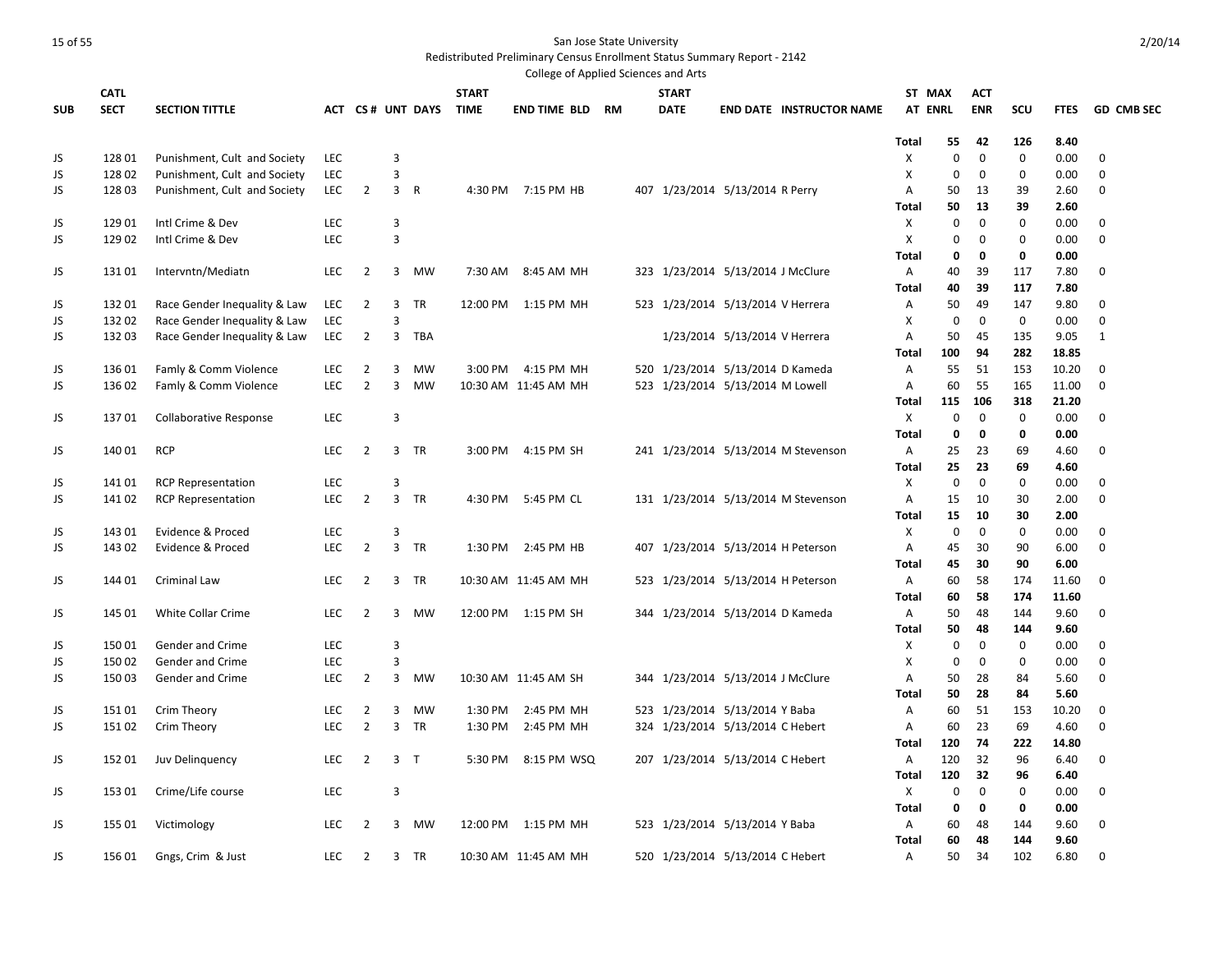|            |             |                         |            |                |                |                       |              | College of Applied Sciences and Arts |  |                                 |                              |                                     |                |             |                |             |             |                   |
|------------|-------------|-------------------------|------------|----------------|----------------|-----------------------|--------------|--------------------------------------|--|---------------------------------|------------------------------|-------------------------------------|----------------|-------------|----------------|-------------|-------------|-------------------|
|            | <b>CATL</b> |                         |            |                |                |                       | <b>START</b> |                                      |  | <b>START</b>                    |                              |                                     | ST MAX         |             | АСТ            |             |             |                   |
| <b>SUB</b> | <b>SECT</b> | <b>SECTION TITTLE</b>   |            |                |                | ACT CS# UNT DAYS TIME |              | <b>END TIME BLD RM</b>               |  | <b>DATE</b>                     |                              | <b>END DATE INSTRUCTOR NAME</b>     | <b>AT ENRL</b> |             | <b>ENR</b>     | <b>SCU</b>  | <b>FTES</b> | <b>GD CMB SEC</b> |
|            |             |                         |            |                |                |                       |              |                                      |  |                                 |                              |                                     |                |             |                |             |             |                   |
|            |             |                         |            |                |                |                       |              |                                      |  |                                 |                              |                                     | Total          | 50          | 34             | 102         | 6.80        |                   |
| JS         | 15701       | Deviance & Justice      | <b>LEC</b> |                | 3              |                       |              |                                      |  |                                 |                              |                                     | X              | $\mathbf 0$ | 0              | $\mathbf 0$ | 0.00        | 0                 |
| JS         | 15702       | Deviance & Justice      | <b>LEC</b> | $\overline{2}$ | $\overline{3}$ | <b>MW</b>             |              | 10:30 AM 11:45 AM SH                 |  |                                 |                              | 347 1/23/2014 5/13/2014 D Dexheimer | A              | 42          | 33             | 99          | 6.60        | $\mathbf 0$       |
|            |             |                         |            |                |                |                       |              |                                      |  |                                 |                              |                                     | <b>Total</b>   | 42          | 33             | 99          | 6.60        |                   |
| JS         | 158 01      | <b>Prison Community</b> | <b>LEC</b> | $\overline{2}$ | 3              | <b>MW</b>             |              | 9:00 AM 10:15 AM HB                  |  |                                 |                              | 407 1/23/2014 5/13/2014 D Dexheimer | $\mathsf{A}$   | 50          | 48             | 144         | 9.60        | $\mathbf 0$       |
|            |             |                         |            |                |                |                       |              |                                      |  |                                 |                              |                                     | <b>Total</b>   | 50          | 48             | 144         | 9.60        |                   |
| JS         | 17101       | HR and Justice          | <b>LEC</b> |                | 3              |                       |              |                                      |  |                                 |                              |                                     | X              | 0           | 0              | 0           | 0.00        | 0                 |
| JS         | 17102       | HR and Justice          | <b>LEC</b> | $\overline{2}$ | $\overline{3}$ | <b>TR</b>             |              | 4:30 PM 5:45 PM MH                   |  | 324 1/23/2014 5/13/2014 N Perry |                              |                                     | А              | 70          | 26             | 78          | 5.20        | 0                 |
| JS         | 17103       | HR and Justice          | <b>LEC</b> |                | з              |                       |              |                                      |  |                                 |                              |                                     | X              | 0           | 0              | 0           | 0.00        | 0                 |
| JS         | 17104       | HR and Justice          | <b>LEC</b> | $\overline{2}$ | 3              | TR                    | 12:00 PM     | 1:15 PM SH                           |  | 344 1/23/2014 5/13/2014 N Perry |                              |                                     | Α              | 50          | 37             | 111         | 7.40        | $\mathbf 0$       |
|            |             |                         |            |                |                |                       |              |                                      |  |                                 |                              |                                     | Total          | 120         | 63             | 189         | 12.60       |                   |
| JS         | 17901       | HR Pract and Sem        | <b>LEC</b> | 2              | 3              | <b>MW</b>             | 1:30 PM      | 2:45 PM SPXC                         |  |                                 |                              | 68 1/23/2014 5/13/2014 W Armaline   | A              | 25          | 12             | 36          | 2.40        | 0                 |
|            |             |                         |            |                |                |                       |              |                                      |  |                                 |                              |                                     | Total          | 25          | 12             | 36          | 2.40        |                   |
| JS         | 18001       | <b>Indiv Studies</b>    | <b>SUP</b> | 36             | 1              | <b>TBA</b>            |              |                                      |  |                                 | 1/23/2014 5/13/2014 J Lee    |                                     | Α              | 5           | $\mathbf 0$    | $\mathbf 0$ | 0.00        | 0                 |
| JS         | 18002       | <b>Indiv Studies</b>    | <b>SUP</b> | 36             | $\overline{2}$ | <b>TBA</b>            |              |                                      |  |                                 | 1/23/2014 5/13/2014 J Lee    |                                     | А              | 5           | 0              | 0           | 0.00        | $\mathbf 0$       |
| JS         | 18003       | <b>Indiv Studies</b>    | <b>SUP</b> | 36             | $\overline{3}$ | TBA                   |              |                                      |  |                                 | 1/23/2014 5/13/2014 M Juno   |                                     | Α              | 5           | 11             | 33          | 2.25        | $\mathbf{1}$      |
|            |             |                         |            |                |                |                       |              |                                      |  |                                 |                              |                                     | Total          | 15          | 11             | 33          | 2.25        |                   |
| JS         | 18101       | Internship in JS        | <b>SUP</b> |                | 3              |                       |              |                                      |  |                                 |                              |                                     | X              | $\mathbf 0$ | 0              | $\mathbf 0$ | 0.00        | $\mathbf 0$       |
| JS         | 18102       | Internship in JS        | <b>SUP</b> |                | 6              |                       |              |                                      |  |                                 |                              |                                     | X              | $\mathbf 0$ | $\mathbf 0$    | $\Omega$    | 0.00        | $\mathbf{0}$      |
| JS         | 18103       | Internship in JS        | <b>SUP</b> |                | 3              |                       |              |                                      |  |                                 |                              |                                     | X              | $\mathbf 0$ | $\mathbf 0$    | $\Omega$    | 0.00        | $\mathbf 0$       |
| JS         | 18104       | Internship in JS        | <b>SUP</b> |                | 6              |                       |              |                                      |  |                                 |                              |                                     | X              | $\mathbf 0$ | $\mathbf 0$    | $\Omega$    | 0.00        | $\mathbf 0$       |
| JS         | 18105       | Internship in JS        | SUP        |                | 3              |                       |              |                                      |  |                                 |                              |                                     | Χ              | 0           | 0              | $\mathbf 0$ | 0.00        | 0                 |
| JS         | 18106       | Internship in JS        | <b>SUP</b> |                | 6              |                       |              |                                      |  |                                 |                              |                                     | X              | $\mathbf 0$ | $\mathbf 0$    | 0           | 0.00        | $\mathbf 0$       |
| JS         | 18107       | Internship in JS        | <b>SUP</b> |                | 3              |                       |              |                                      |  |                                 |                              |                                     | X              | $\mathbf 0$ | $\mathbf 0$    | $\mathbf 0$ | 0.00        | $\mathbf 0$       |
| JS         | 18108       | Internship in JS        | <b>SUP</b> |                | 6              |                       |              |                                      |  |                                 |                              |                                     | X              | 0           | $\mathbf 0$    | 0           | 0.00        | 0                 |
| JS         | 18109       | Internship in JS        | <b>SUP</b> |                | 3              |                       |              |                                      |  |                                 |                              |                                     | Χ              | $\mathbf 0$ | 0              | $\pmb{0}$   | 0.00        | 0                 |
| JS         | 181 10      | Internship in JS        | <b>SUP</b> |                | 6              |                       |              |                                      |  |                                 |                              |                                     | X              | $\mathbf 0$ | $\mathbf 0$    | $\Omega$    | 0.00        | $\mathbf{0}$      |
| JS         | 181 11      | Internship in JS        | <b>SUP</b> |                | 3              |                       |              |                                      |  |                                 |                              |                                     | X              | $\mathbf 0$ | $\mathbf 0$    | $\Omega$    | 0.00        | $\mathbf 0$       |
| JS         | 181 12      | Internship in JS        | <b>SUP</b> |                | 6              |                       |              |                                      |  |                                 |                              |                                     | X              | $\mathbf 0$ | $\mathbf 0$    | $\mathbf 0$ | 0.00        | $\mathbf 0$       |
| JS         | 181 13      | Internship in JS        | <b>SUP</b> |                | 3              |                       |              |                                      |  |                                 |                              |                                     | X              | $\mathbf 0$ | $\mathbf 0$    | $\pmb{0}$   | 0.00        | $\mathbf 0$       |
| JS         | 181 14      | Internship in JS        | <b>SUP</b> |                | 6              |                       |              |                                      |  |                                 |                              |                                     | x              | $\mathbf 0$ | $\mathbf 0$    | $\mathbf 0$ | 0.00        | $\mathbf 0$       |
| JS         | 181 15      | Internship in JS        | <b>SUP</b> |                | 3              |                       |              |                                      |  |                                 |                              |                                     | Χ              | $\mathbf 0$ | $\mathbf 0$    | $\mathbf 0$ | 0.00        | $\mathbf 0$       |
| JS         | 181 16      | Internship in JS        | <b>SUP</b> |                | 6              |                       |              |                                      |  |                                 |                              |                                     | Χ              | $\mathbf 0$ | 0              | $\mathbf 0$ | 0.00        | $\pmb{0}$         |
| JS         | 181 17      | Internship in JS        | <b>SUP</b> | 36             | 3              | <b>TBA</b>            |              |                                      |  |                                 |                              | 1/23/2014 5/13/2014 W Armaline      | Α              | 5           | 6              | 18          | 1.20        | $\mathbf 0$       |
| JS         | 181 18      | Internship in JS        | <b>SUP</b> | 36             | 6              | TBA                   |              |                                      |  |                                 |                              | 1/23/2014 5/13/2014 W Armaline      | A              | 5           | $\mathbf 0$    | $\Omega$    | 0.00        | $\mathbf 0$       |
| JS         | 181 19      | Internship in JS        | SUP        | 36             | 3              | <b>TBA</b>            |              |                                      |  |                                 | 1/23/2014 5/13/2014 Y Baba   |                                     | Α              | 5           | 6              | 18          | 1.20        | 0                 |
| JS         | 181 20      | Internship in JS        | <b>SUP</b> | 36             | 6              | <b>TBA</b>            |              |                                      |  |                                 | 1/23/2014 5/13/2014 Y Baba   |                                     | Α              | 5           | $\mathbf 0$    | $\mathbf 0$ | 0.00        | $\mathbf 0$       |
| JS         | 181 21      | Internship in JS        | <b>SUP</b> | 36             | 3              | TBA                   |              |                                      |  |                                 |                              | 1/23/2014 5/13/2014 A De Giorgi     | A              | 5           | $\overline{7}$ | 21          | 1.40        | $\mathbf 0$       |
| JS         | 181 22      | Internship in JS        | <b>SUP</b> | 36             | 6              | TBA                   |              |                                      |  |                                 |                              | 1/23/2014 5/13/2014 A De Giorgi     | Α              | 5           | $\Omega$       | $\Omega$    | 0.00        | $\mathbf 0$       |
| JS         | 181 23      | Internship in JS        | <b>SUP</b> | 36             | 3              | <b>TBA</b>            |              |                                      |  |                                 | 1/23/2014 5/13/2014 D Harris |                                     | А              | 5           | $\overline{7}$ | 21          | 1.40        | $\mathbf 0$       |
| JS         | 181 24      | Internship in JS        | <b>SUP</b> | 36             | 6              | <b>TBA</b>            |              |                                      |  |                                 | 1/23/2014 5/13/2014 D Harris |                                     | Α              | 5           | 0              | $\mathbf 0$ | 0.00        | 0                 |
| JS         | 181 25      | Internship in JS        | <b>SUP</b> | 36             | 3              | <b>TBA</b>            |              |                                      |  |                                 | 1/23/2014 5/13/2014 C Hebert |                                     | Α              | 5           | 6              | 18          | 1.20        | $\mathbf 0$       |
| JS         | 181 26      | Internship in JS        | <b>SUP</b> | 36             | 6              | <b>TBA</b>            |              |                                      |  |                                 | 1/23/2014 5/13/2014 C Hebert |                                     | Α              | 5           | 0              | 0           | 0.00        | $\mathbf 0$       |
| JS.        | 181 27      | Internship in JS        | <b>SUP</b> | 36             | $\overline{3}$ | TBA                   |              |                                      |  |                                 | 1/23/2014 5/13/2014 S Kil    |                                     | Α              | 5           | 6              | 18          | 1.20        | 0                 |
| JS.        | 181 28      | Internship in JS        | <b>SUP</b> | 36             | 6              | <b>TBA</b>            |              |                                      |  |                                 | 1/23/2014 5/13/2014 S Kil    |                                     | A              | 5           | $\Omega$       | $\Omega$    | 0.00        | $\Omega$          |
|            |             |                         |            |                |                |                       |              |                                      |  |                                 |                              |                                     |                |             |                |             |             |                   |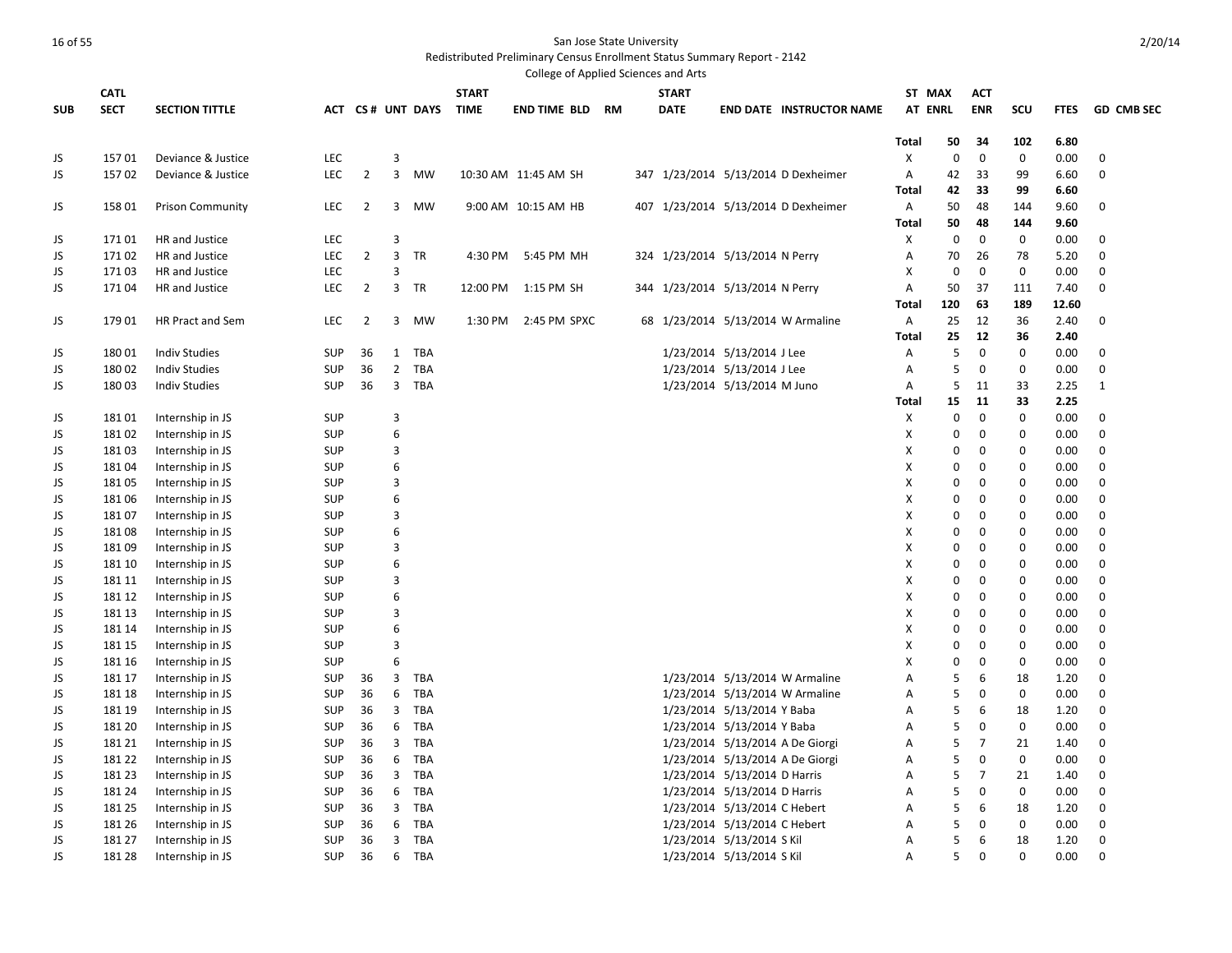|            |             |                          |            |    |                |                  |              | College of Applied Sciences and Arts |           |              |                                     |                                        |                |                |              |              |             |                   |  |
|------------|-------------|--------------------------|------------|----|----------------|------------------|--------------|--------------------------------------|-----------|--------------|-------------------------------------|----------------------------------------|----------------|----------------|--------------|--------------|-------------|-------------------|--|
|            | <b>CATL</b> |                          |            |    |                |                  | <b>START</b> |                                      |           | <b>START</b> |                                     |                                        | ST MAX         |                | <b>ACT</b>   |              |             |                   |  |
| <b>SUB</b> | <b>SECT</b> | <b>SECTION TITTLE</b>    |            |    |                | ACT CS# UNT DAYS | <b>TIME</b>  | <b>END TIME BLD</b>                  | <b>RM</b> | <b>DATE</b>  |                                     | <b>END DATE INSTRUCTOR NAME</b>        | <b>AT ENRL</b> |                | <b>ENR</b>   | SCU          | <b>FTES</b> | <b>GD CMB SEC</b> |  |
| JS         | 181 29      | Internship in JS         | <b>SUP</b> | 36 | $\overline{3}$ | <b>TBA</b>       |              |                                      |           |              | 1/23/2014 5/13/2014 S Lee           |                                        | Α              | 5              | 6            | 18           | 1.20        | $\mathbf 0$       |  |
| JS         | 181 30      | Internship in JS         | <b>SUP</b> | 36 | 6              | <b>TBA</b>       |              |                                      |           |              | 1/23/2014 5/13/2014 S Lee           |                                        | Α              | 5              | 0            | $\mathbf 0$  | 0.00        | $\mathbf 0$       |  |
| JS         | 181 31      | Internship in JS         | <b>SUP</b> | 36 | $\mathbf{3}$   | TBA              |              |                                      |           |              |                                     | 1/23/2014 5/13/2014 C Vera Sanchez     | Α              | 5              | 5            | 15           | 1.00        | $\mathbf 0$       |  |
| JS         | 181 32      | Internship in JS         | <b>SUP</b> | 36 | 6              | <b>TBA</b>       |              |                                      |           |              |                                     | 1/23/2014 5/13/2014 C Vera Sanchez     | Α              | 5              | $\mathbf 0$  | $\mathbf 0$  | 0.00        | $\mathbf 0$       |  |
|            |             |                          |            |    |                |                  |              |                                      |           |              |                                     |                                        | Total          | 80             | 49           | 147          | 9.80        |                   |  |
| JS         | 184 01      | <b>Directed Reading</b>  | <b>SUP</b> | 36 | $\mathbf{1}$   | <b>TBA</b>       |              |                                      |           |              | 1/23/2014 5/13/2014 J Lee           |                                        | Α              | 5              | 0            | $\mathbf 0$  | 0.00        | $\mathbf 0$       |  |
| JS         | 184 02      | <b>Directed Reading</b>  | <b>SUP</b> | 36 | $\overline{2}$ | <b>TBA</b>       |              |                                      |           |              | 1/23/2014 5/13/2014 J Lee           |                                        | A              | 5              | $\mathbf 0$  | $\mathbf 0$  | 0.00        | $\mathbf 0$       |  |
| JS         | 184 03      | <b>Directed Reading</b>  | <b>SUP</b> | 36 | $\overline{3}$ | TBA              |              |                                      |           |              | 1/23/2014 5/13/2014 J Lee           |                                        | Α              | 5              | $\mathbf 0$  | 0            | 0.00        | $\mathbf 0$       |  |
|            |             |                          |            |    |                |                  |              |                                      |           |              |                                     |                                        | Total          | 15             | 0            | 0            | 0.00        |                   |  |
| JS         | 18901       | Sen Sem Cont Prob        | SEM        | 5  | 3              | <b>MW</b>        |              | 7:30 AM 8:45 AM MH                   |           |              | 520 1/23/2014 5/13/2014 E Adams     |                                        | Α              | 25             | 19           | 57           | 3.80        | $\mathbf 0$       |  |
| JS         | 18902       | Sen Sem Cont Prob        | SEM        |    | $\overline{3}$ |                  |              |                                      |           |              |                                     |                                        | X              | $\mathbf 0$    | $\mathbf 0$  | $\mathbf 0$  | 0.00        | $\mathbf 0$       |  |
| JS         | 18903       | Sen Sem Cont Prob        | <b>SEM</b> |    | 3              |                  |              |                                      |           |              |                                     |                                        | X              | 0              | 0            | $\mathbf 0$  | 0.00        | $\mathbf 0$       |  |
| JS         | 18904       | Sen Sem Cont Prob        | SEM        | 5  | $\overline{3}$ | $\mathsf{R}$     |              | 6:00 PM 8:45 PM CCB                  |           |              | 101 1/23/2014 5/13/2014 V Herrera   |                                        | А              | 30             | 23           | 69           | 4.60        | $\mathbf 0$       |  |
| JS         | 18905       | Sen Sem Cont Prob        | <b>SEM</b> | 5  | 3              | <b>TR</b>        |              | 10:30 AM 11:45 AM ENG                |           |              | 303 1/23/2014 5/13/2014 V Herrera   |                                        | Α              | 35             | 24           | 72           | 4.80        | 0                 |  |
| JS         | 18906       | Sen Sem Cont Prob        | <b>SEM</b> |    | $\overline{3}$ |                  |              |                                      |           |              |                                     |                                        | X              | $\mathbf 0$    | $\mathbf 0$  | $\mathbf 0$  | 0.00        | $\mathbf 0$       |  |
|            |             |                          |            |    |                |                  |              |                                      |           |              |                                     |                                        | <b>Total</b>   | 90             | 66           | 198          | 13.20       |                   |  |
| JS         | 203 01      | Sem Stats Just           | <b>SEM</b> |    | 3              |                  |              |                                      |           |              |                                     |                                        | X              | $\mathbf 0$    | $\mathbf 0$  | $\mathbf 0$  | 0.00        | $\mathbf 0$       |  |
| JS         | 203 02      | Sem Stats Just           | <b>SEM</b> | 5  | 3              | M                |              | 4:30 PM 7:15 PM MH                   |           |              | 526 1/23/2014 5/13/2014 J Lee       |                                        | Α              | 15             | 5            | 15           | 1.25        | 5                 |  |
|            |             |                          |            |    |                |                  |              |                                      |           |              |                                     |                                        | <b>Total</b>   | 15             | 5            | 15           | 1.25        |                   |  |
| JS         | 204 01      | JS Org Beh & Chge        | <b>SEM</b> |    | 3              |                  |              |                                      |           |              |                                     |                                        | X              | 0              | $\mathbf 0$  | $\mathbf 0$  | 0.00        | $\mathbf 0$       |  |
|            |             |                          |            |    |                |                  |              |                                      |           |              |                                     |                                        | Total          | 0              | $\mathbf 0$  | 0            | 0.00        |                   |  |
| JS         | 205 01      | Law and Courts           | <b>SEM</b> |    | 3              |                  |              |                                      |           |              |                                     |                                        | X              | 0              | $\mathbf 0$  | $\mathbf 0$  | 0.00        | 0                 |  |
|            |             |                          |            |    |                |                  |              |                                      |           |              |                                     |                                        | Total          | 0              | $\mathbf 0$  | 0            | 0.00        |                   |  |
| JS         | 207 01      | Sem Qual Rsc             | <b>SEM</b> |    | 3              |                  |              |                                      |           |              |                                     |                                        | X              | 0              | $\mathbf 0$  | $\mathbf 0$  | 0.00        | 0                 |  |
|            |             |                          |            |    |                |                  |              |                                      |           |              |                                     |                                        | Total          | 0              | $\mathbf 0$  | 0            | 0.00        |                   |  |
| JS         | 25701       | Sem Deviance & Jus       | <b>SEM</b> |    | 3              |                  |              |                                      |           |              |                                     |                                        | X              | 0              | 0            | $\mathbf 0$  | 0.00        | $\mathbf 0$       |  |
| JS         | 25702       | Sem Deviance & Jus       | <b>SEM</b> |    | $\overline{3}$ |                  |              |                                      |           |              |                                     |                                        | X              | $\mathbf 0$    | $\mathbf 0$  | $\Omega$     | 0.00        | $\mathbf 0$       |  |
| JS         | 25703       | Sem Deviance & Jus       | <b>SEM</b> |    | 3              |                  |              |                                      |           |              |                                     |                                        | X              | 0              | $\mathbf 0$  | $\mathbf 0$  | 0.00        | $\mathbf 0$       |  |
|            |             |                          |            |    |                |                  |              |                                      |           |              |                                     |                                        | <b>Total</b>   | 0              | $\mathbf{0}$ | $\mathbf 0$  | 0.00        |                   |  |
| JS         | 258 01      | <b>Advan Corrections</b> | SEM        | 5  | 3              | R                |              | 4:30 PM 7:15 PM MH                   |           |              |                                     | 526 1/23/2014 5/13/2014 C Vera Sanchez | Α              | 15             | 12           | 36           | 3.00        | 12 C              |  |
| SOCI       | 25801       | <b>Advan Corrections</b> | <b>SEM</b> | 5  | 3              | $\mathsf{R}$     | 4:30 PM      | 7:15 PM MH                           |           |              |                                     | 526 1/23/2014 5/13/2014 C Vera Sanchez | $\overline{A}$ | 0              | $\mathbf{0}$ | $\mathbf{0}$ | 0.00        | 0 <sup>o</sup>    |  |
|            |             |                          |            |    |                |                  |              |                                      |           |              |                                     |                                        | <b>Total</b>   | 15             | 12           | 36           | 3.00        |                   |  |
| JS         | 28801       | Sem in Spec Topics       | SEM        | 5  | 3              | W                |              | 4:30 PM 7:15 PM MH                   |           |              | 526 1/23/2014 5/13/2014 A Platt     |                                        | А              | 15             | 11           | 33           | 2.75        | 11                |  |
| JS         | 28802       | Sem in Spec Topics       | <b>SEM</b> |    | 3              |                  |              |                                      |           |              |                                     |                                        | X              | 0              | 0            | $\mathbf 0$  | 0.00        | 0                 |  |
|            |             |                          |            |    |                |                  |              |                                      |           |              |                                     |                                        | Total          | 15             | 11           | 33           | 2.75        |                   |  |
| JS         | 28901       | Adv Sem in Jus           | <b>SEM</b> |    | 3              |                  |              |                                      |           |              |                                     |                                        | X              | $\mathbf 0$    | 0            | $\mathbf 0$  | 0.00        | 0                 |  |
| JS         | 28902       | Adv Sem in Jus           | <b>SEM</b> |    | 3              |                  |              |                                      |           |              |                                     |                                        | X              | $\mathbf 0$    | $\mathbf{0}$ | $\mathbf 0$  | 0.00        | $\mathbf 0$       |  |
| JS         | 28903       | Adv Sem in Jus           | <b>SEM</b> | 5  | $\overline{3}$ | M                |              | 4:30 PM 7:15 PM CL                   |           |              | 131 1/23/2014 5/13/2014 A De Giorgi |                                        | Α              | 12             | 12           | 36           | 3.00        | 12                |  |
|            |             |                          |            |    |                |                  |              |                                      |           |              |                                     |                                        | <b>Total</b>   | 12             | 12           | 36           | 3.00        |                   |  |
| JS         | 29701       | Prgm Eval Proj           | <b>SUP</b> |    | 3              |                  |              |                                      |           |              |                                     |                                        | X              | $\mathbf 0$    | 0            | $\mathbf 0$  | 0.00        | 0                 |  |
|            |             |                          |            |    |                |                  |              |                                      |           |              |                                     |                                        | <b>Total</b>   | 0              | $\mathbf 0$  | 0            | 0.00        |                   |  |
| JS         | 298 01      | <b>Special Study</b>     | SUP        | 25 | 1              | TBA              |              |                                      |           |              | 1/23/2014 5/13/2014 A De Giorgi     |                                        | Α              | $\overline{2}$ | 1            | 1            | 0.08        | 1                 |  |
| JS         | 298 02      | Special Study            | <b>SUP</b> | 25 | $\overline{2}$ | <b>TBA</b>       |              |                                      |           |              | 1/23/2014 5/13/2014 A De Giorgi     |                                        | Α              | 5              | $\mathbf 0$  | $\mathbf 0$  | 0.00        | 0                 |  |
| JS         | 298 03      | <b>Special Study</b>     | <b>SUP</b> | 25 | $\overline{3}$ | <b>TBA</b>       |              |                                      |           |              | 1/23/2014 5/13/2014 A De Giorgi     |                                        | Α              | 5              | 4            | 12           | 1.00        | 4                 |  |
|            |             |                          |            |    |                |                  |              |                                      |           |              |                                     |                                        | <b>Total</b>   | 12             | 5            | 13           | 1.08        |                   |  |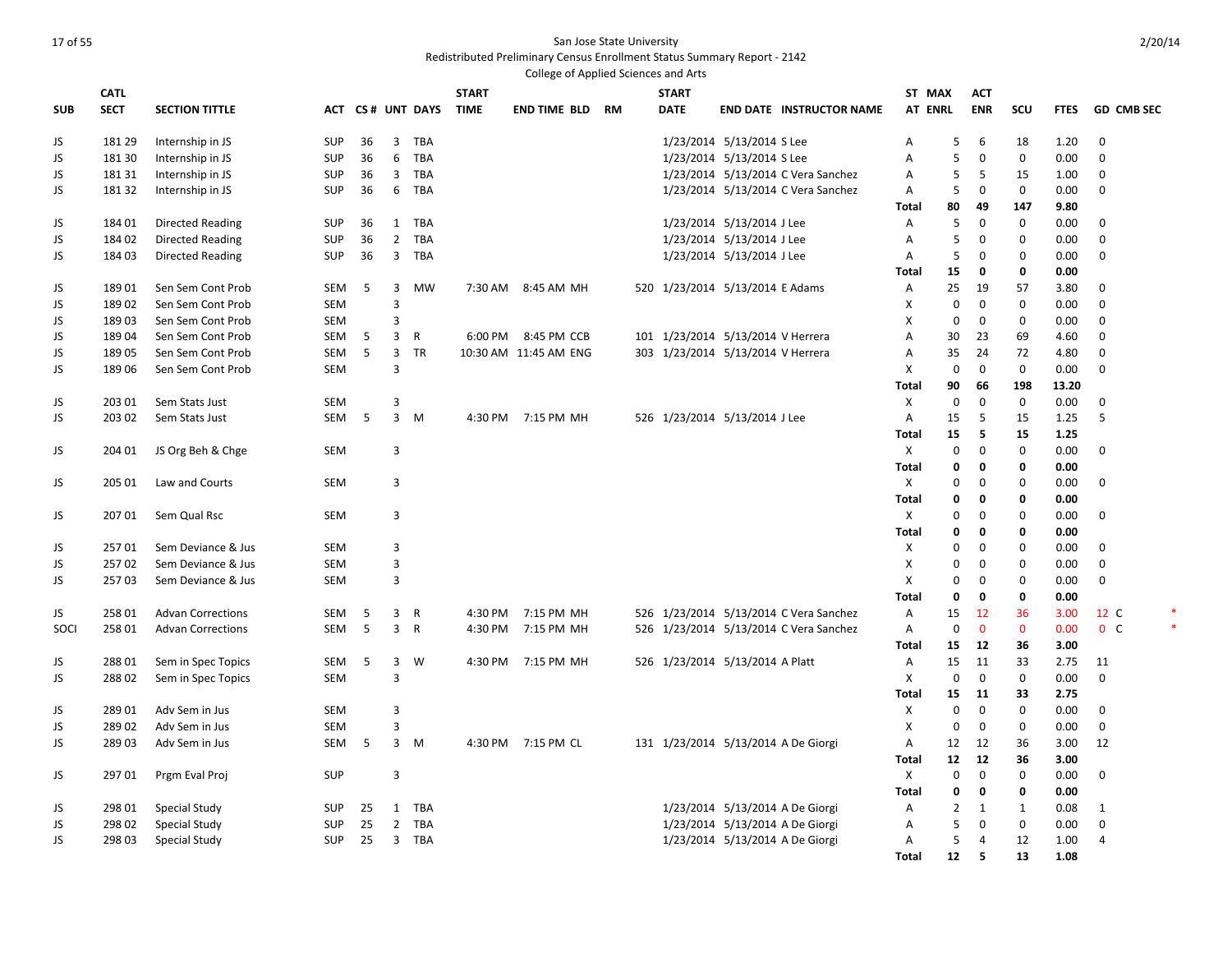| 18 of 55   |                            |                       |     |      |                  |                             |                     | San Jose State University | Redistributed Preliminary Census Enrollment Status Summary Report - 2142<br>College of Applied Sciences and Arts |                                                                 |            |                          |                            |                  |                        | 2/20/14           |
|------------|----------------------------|-----------------------|-----|------|------------------|-----------------------------|---------------------|---------------------------|------------------------------------------------------------------------------------------------------------------|-----------------------------------------------------------------|------------|--------------------------|----------------------------|------------------|------------------------|-------------------|
| <b>SUB</b> | <b>CATL</b><br><b>SECT</b> | <b>SECTION TITTLE</b> |     |      | ACT CS# UNT DAYS | <b>START</b><br><b>TIME</b> | <b>END TIME BLD</b> | <b>RM</b>                 | <b>START</b><br><b>DATE</b>                                                                                      | <b>END DATE INSTRUCTOR NAME</b>                                 |            | ST MAX<br><b>AT ENRL</b> | <b>ACT</b><br><b>ENR</b>   | scu              | <b>FTES</b>            | <b>GD CMB SEC</b> |
| JS         | 29901                      | Masters Thesis        | SUP | - 25 | TBA              |                             |                     |                           |                                                                                                                  | 1/23/2014 5/13/2014 A De Giorgi<br><b>Justice Studies Total</b> | A<br>Total | 2560                     | $5 \quad 2$<br>5 2<br>1847 | - 6<br>6<br>5321 | 0.50<br>0.50<br>357.08 |                   |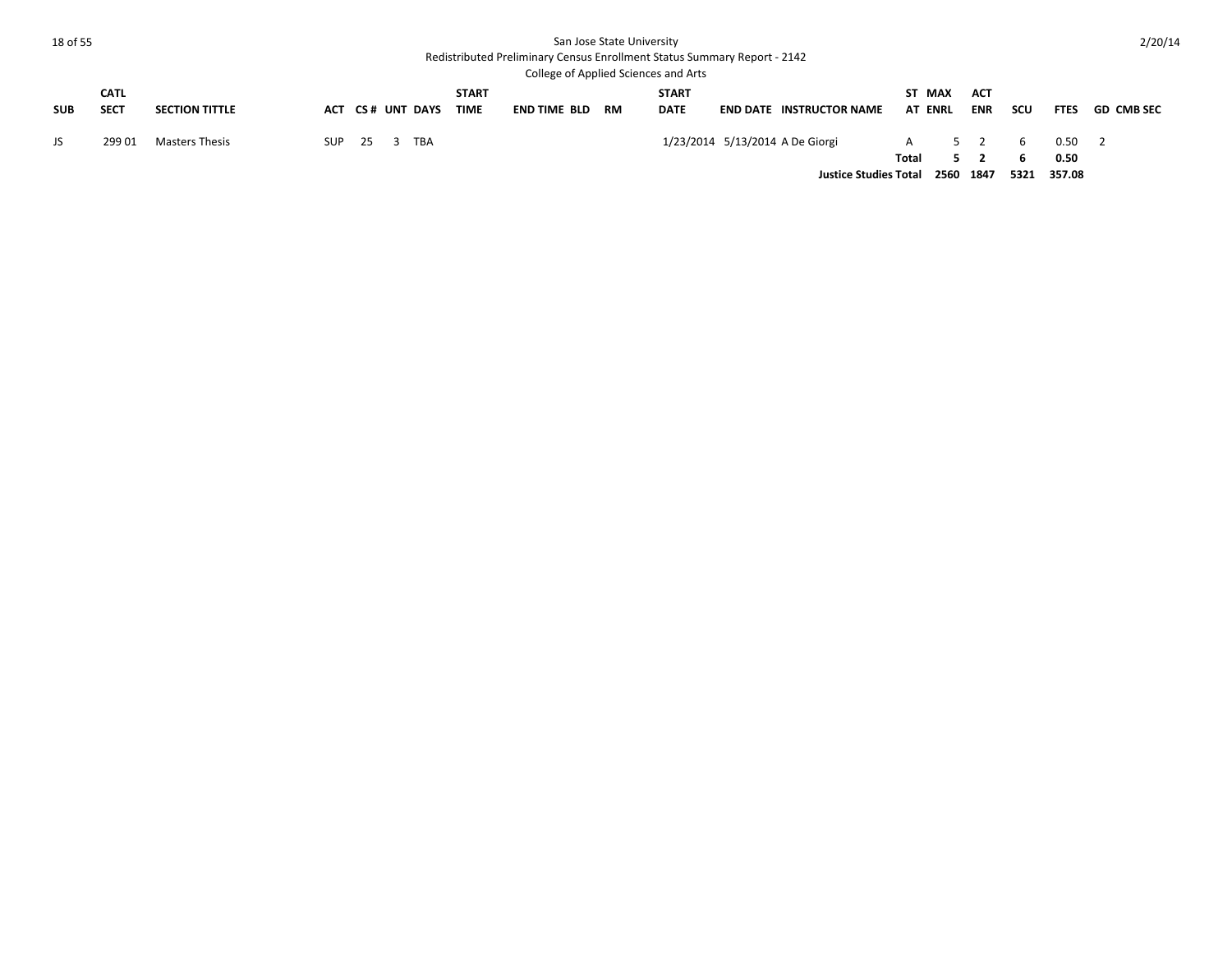Redistributed Preliminary Census Enrollment Status Summary Report - 2142

|             |             |                                |            |                |                |                  |              | College of Applied Sciences and Arts |            |                                     |                              |                                  |                |             |              |              |             |                   |
|-------------|-------------|--------------------------------|------------|----------------|----------------|------------------|--------------|--------------------------------------|------------|-------------------------------------|------------------------------|----------------------------------|----------------|-------------|--------------|--------------|-------------|-------------------|
|             | <b>CATL</b> |                                |            |                |                |                  | <b>START</b> |                                      |            | <b>START</b>                        |                              |                                  | ST MAX         |             | <b>ACT</b>   |              |             |                   |
| <b>SUB</b>  | <b>SECT</b> | <b>SECTION TITTLE</b>          |            |                |                | ACT CS# UNT DAYS | <b>TIME</b>  | <b>END TIME BLD RM</b>               |            | <b>DATE</b>                         |                              | <b>END DATE INSTRUCTOR NAME</b>  | <b>AT ENRL</b> |             | <b>ENR</b>   | scu          | <b>FTES</b> | <b>GD CMB SEC</b> |
|             |             |                                |            |                |                |                  |              |                                      |            |                                     |                              |                                  |                |             |              |              |             |                   |
| Kinesiology |             |                                |            |                |                |                  |              |                                      |            |                                     |                              |                                  |                |             |              |              |             |                   |
|             |             |                                |            |                |                |                  |              |                                      |            |                                     |                              |                                  |                |             |              |              |             |                   |
| KIN         | 101         | <b>Adapted Phys Activities</b> | ACT        | 11             | 1              | MW               |              | 10:30 AM  11:20 AM SPXE  091A        |            |                                     | 1/23/2014 5/13/2014 J Clair  |                                  | A              | 10          | 2            | 2            | 0.13        | 0                 |
|             |             |                                |            |                |                |                  |              |                                      |            |                                     |                              |                                  | <b>Total</b>   | 10          | $\mathbf{2}$ | $\mathbf{2}$ | 0.13        |                   |
| KIN         | 2A 01       | Begin Swimming                 | <b>ACT</b> |                | $\mathbf{1}$   |                  |              |                                      |            |                                     |                              |                                  | Χ              | 0           | $\mathbf{0}$ | $\mathbf{0}$ | 0.00        | 0                 |
| KIN         | 2A 02       | <b>Begin Swimming</b>          | <b>ACT</b> |                | $\mathbf{1}$   |                  |              |                                      |            |                                     |                              |                                  | X              | $\mathbf 0$ | 0            | $\mathbf 0$  | 0.00        | 0                 |
| KIN         | 2A03        | <b>Begin Swimming</b>          | ACT        | 11             | 1              | <b>TR</b>        |              | 10:30 AM 11:20 AM SPXE               |            | 79 1/23/2014 5/13/2014 K Bruga      |                              |                                  | Α              | 25          | 32           | 32           | 2.15        | $\mathbf{1}$      |
| KIN         | 2A 04       | <b>Begin Swimming</b>          | ACT        | 11             | 1              | MW               |              | 12:30 PM   1:20 PM SPXE              |            | 79 1/23/2014 5/13/2014 S Lilienthal |                              |                                  | Α              | 25          | 23           | 23           | 1.53        | 0                 |
| KIN         | 2A 05       | <b>Begin Swimming</b>          | ACT        | 11             | 1              | TR               |              | 11:30 AM 12:20 PM SPXE               |            | 79 1/23/2014 5/13/2014 J McKown     |                              |                                  | Α              | 25          | 23           | 23           | 1.53        | $\mathbf 0$       |
| KIN         | 2A 06       | Begin Swimming                 | ACT        | 11             | 1              | MW               |              | 11:30 AM 12:20 PM SPXE               |            | 79 1/23/2014 5/13/2014 C May        |                              |                                  | Α              | 25          | 23           | 23           | 1.53        | 0                 |
| KIN         | 2A 07       | <b>Begin Swimming</b>          | ACT        | 11             | 1              | TR               |              | 9:30 AM 10:20 AM SPXE                |            | 79 1/23/2014 5/13/2014 K Bruga      |                              |                                  | Α              | 25          | 23           | 23           | 1.53        | 0                 |
|             |             |                                |            |                |                |                  |              |                                      |            |                                     |                              |                                  | Total          | 125         | 124          | 124          | 8.28        |                   |
| KIN         | 2B 01       | Inter Swimming                 | ACT        | 11             | 1              | MW               |              | 9:30 AM 10:20 AM SPXE                |            | 79 1/23/2014 5/13/2014 C May        |                              |                                  | Α              | 15          | 14           | 14           | 0.95        | 1                 |
| <b>KIN</b>  | 2B02        | <b>Inter Swimming</b>          | <b>ACT</b> |                | $\mathbf{1}$   |                  |              |                                      |            |                                     |                              |                                  | X              | $\mathbf 0$ | $\mathbf 0$  | $\mathbf 0$  | 0.00        | $\mathbf 0$       |
| KIN         | 2B03        | Inter Swimming                 | ACT        | 11             | 1              | MW               |              | 10:30 AM 11:20 AM SPXE               |            | 79 1/23/2014 5/13/2014 E Monobe     |                              |                                  | Α              | 25          | 27           | 27           | 1.82        | 1                 |
|             |             |                                |            |                |                |                  |              |                                      |            |                                     |                              |                                  | <b>Total</b>   | 40          | 41           | 41           | 2.77        |                   |
| KIN         | 2C 01       | Adv Swim                       | <b>ACT</b> | 11             | 1              | MW               |              | 9:30 AM 10:20 AM SPXE                |            | 79 1/23/2014 5/13/2014 C May        |                              |                                  | Α              | 10          | 10           | 10           | 0.67        | $\mathbf 0$       |
| KIN         | 2C02        | Adv Swim                       | <b>ACT</b> | 11             | 1              | <b>TR</b>        | 12:30 PM     | 1:20 PM SPXE                         |            | 79 1/23/2014 5/13/2014 J McKown     |                              |                                  | Α              | 25          | 22           | 22           | 1.50        | $\overline{2}$    |
|             |             |                                |            |                |                |                  |              |                                      |            |                                     |                              |                                  | Total          | 35          | 32           | 32           | 2.17        |                   |
| KIN         | 801         | <b>Scuba Diving</b>            | <b>LEC</b> | $\overline{2}$ | $\overline{2}$ | W                | 7:00 PM      | 9:30 PM SPXC                         |            | 68 1/23/2014 5/13/2014 F Barry      |                              |                                  | Α              | 25          | 18           | 18           | 2.43        | 1                 |
| KIN         | 802         | <b>Scuba Diving</b>            | LAB        | 16             | $\mathbf 0$    | <b>TBA</b>       |              | <b>SPXE</b>                          |            | 79 1/23/2014 5/13/2014 F Barry      |                              |                                  | А              | 25          | 18           | 18           | 0.00        | $\mathbf{1}$      |
| KIN         | 803         | <b>Scuba Diving</b>            | <b>LEC</b> | $\overline{2}$ | $\overline{2}$ | R                | 7:00 PM      | 9:30 PM SPXE                         |            | 77 1/23/2014 5/13/2014 F Barry      |                              |                                  | Α              | 25          | 22           | 22           | 3.03        | 3                 |
| <b>KIN</b>  | 804         | <b>Scuba Diving</b>            | LAB        | 16             | $\mathbf 0$    | <b>TBA</b>       |              | <b>SPXE</b>                          |            | 79 1/23/2014 5/13/2014 F Barry      |                              |                                  | A              | 25          | 22           | 22           | 0.00        | 3                 |
|             |             |                                |            |                |                |                  |              |                                      |            |                                     |                              |                                  | Total          | 100         | 80           | 80           | 5.47        |                   |
| KIN         | 9A 01       | <b>Begin Sailing</b>           | ACT        | 11             | 1 R            |                  | 1:30 PM      | 4:20 PM SPXE                         |            | 79 1/23/2014 5/13/2014 S Reekie     |                              |                                  | Α              | 15          | 16           | 16           | 1.07        | 0                 |
|             |             |                                |            |                |                |                  |              |                                      |            |                                     |                              |                                  | <b>Total</b>   | 15          | 16           | 16           | 1.07        |                   |
| KIN         | 10A 01      | Beg Kayaking                   | ACT        | 11             | 1 F            |                  | 1:30 PM      | 4:20 PM SPXE                         |            | 79 1/23/2014 5/13/2014 S Reekie     |                              |                                  | Α              | 15          | 16           | 16           | 1.07        | 0                 |
|             |             |                                |            |                |                |                  |              |                                      |            |                                     |                              |                                  | <b>Total</b>   | 15          | 16           | 16           | 1.07        |                   |
| KIN         | 11A 01      | Begin Rowing                   | ACT        | 11             |                | 1 TR             |              | 9:00 AM 10:30 AM SPXE                |            | 79 1/23/2014 5/13/2014 S Reekie     |                              |                                  | Α              | 22          | 16           | 16           | 1.07        | 0                 |
|             |             |                                |            |                |                |                  |              |                                      |            |                                     |                              |                                  | Total          | 22          | 16           | 16           | 1.07        |                   |
| KIN         | 14A 01      | Begin Volleyball               | ACT        | 11             | 1              | MW               |              | 10:30 AM 11:20 AM SPXC 044B          |            |                                     | 1/23/2014 5/13/2014 G Mano   |                                  | Α              | 40          | 49           | 49           | 3.27        | 0                 |
| KIN         | 14A 02      | Begin Volleyball               | <b>ACT</b> |                | $\mathbf{1}$   |                  |              |                                      |            |                                     |                              |                                  | X              | 0           | 0            | $\mathbf{0}$ | 0.00        | 0                 |
| KIN         | 14A 03      | Begin Volleyball               | ACT        | 11             | 1              | TR               | 1:30 PM      | 2:20 PM SPXC 044B                    |            |                                     | 1/23/2014 5/13/2014 C May    |                                  | Α              | 40          | 42           | 42           | 2.80        | 0                 |
| KIN         | 14A 04      | Begin Volleyball               | <b>ACT</b> | 11             | 1              | TR               | 3:30 PM      | 4:20 PM SPXC 044B                    |            |                                     | 1/23/2014 5/13/2014 C May    |                                  | A              | 40          | 40           | 40           | 2.67        | $\mathbf 0$       |
| KIN         | 14A 05      | Begin Volleyball               | <b>ACT</b> | 11             | 1              | MW               |              | 11:30 AM 12:20 PM SPXC 044B          |            |                                     | 1/23/2014 5/13/2014 G Mano   |                                  | A              | 40          | 44           | 44           | 2.93        | $\Omega$          |
|             |             |                                |            |                |                |                  |              |                                      |            |                                     |                              |                                  | <b>Total</b>   | 160         | 175          | 175          | 11.67       |                   |
| KIN         | 14B 01      | Inter Volleyball               | ACT        | 11             | 1              | <b>MW</b>        | 12:30 PM     | 1:20 PM SPXC 044B                    |            |                                     |                              | 1/23/2014 5/13/2014 R Montgomery | Α              | 40          | 41           | 41           | 2.73        | $\mathbf 0$       |
| KIN         | 14B 02      | Inter Volleyball               | ACT        | 11             |                | 1 TR             | 2:30 PM      | 3:20 PM SPXC 044B                    |            |                                     | 1/23/2014 5/13/2014 C May    |                                  | Α              | 40          | 42           | 42           | 2.80        | $\mathbf 0$       |
|             |             |                                |            |                |                |                  |              |                                      |            |                                     |                              |                                  | <b>Total</b>   | 80          | 83           | 83           | 5.53        |                   |
| KIN         | 14C 01      | Adv Volleyball                 | ACT        | 11             | 1 F            |                  | 12:30 PM     | 2:20 PM SPXC 044B                    |            |                                     | 1/23/2014 5/13/2014 C May    |                                  | Α              | 40          | 41           | 41           | 2.73        | 0                 |
|             |             |                                |            |                |                |                  |              |                                      |            |                                     |                              |                                  | <b>Total</b>   | 40          | 41           | 41           | 2.73        |                   |
| KIN         | 15A 01      | Beg Basketball                 | ACT        | 11             | 1              | MW               |              | 11:30 AM 12:20 PM SPXC 044A          |            |                                     | 1/23/2014 5/13/2014 S Butler |                                  | Α              | 24          | 25           | 25           | 1.67        | 0                 |
|             |             |                                |            |                |                |                  |              |                                      |            |                                     |                              |                                  | Total          | 24          | 25           | 25           | 1.67        |                   |
| KIN         | 18A 01      | <b>Beg Handball</b>            | ACT        | -11            |                | 1 W              |              | 6:00 PM 7:50 PM EC                   | <b>ROB</b> |                                     | 1/23/2014 5/13/2014 R Chavez |                                  | A              | 30          | 34           | 34           | 2.28        | 1                 |
|             |             |                                |            |                |                |                  |              |                                      |            |                                     |                              |                                  | <b>Total</b>   | 30          | 34           | 34           | 2.28        |                   |
|             |             |                                |            |                |                |                  |              |                                      |            |                                     |                              |                                  |                |             |              |              |             |                   |

2/20/14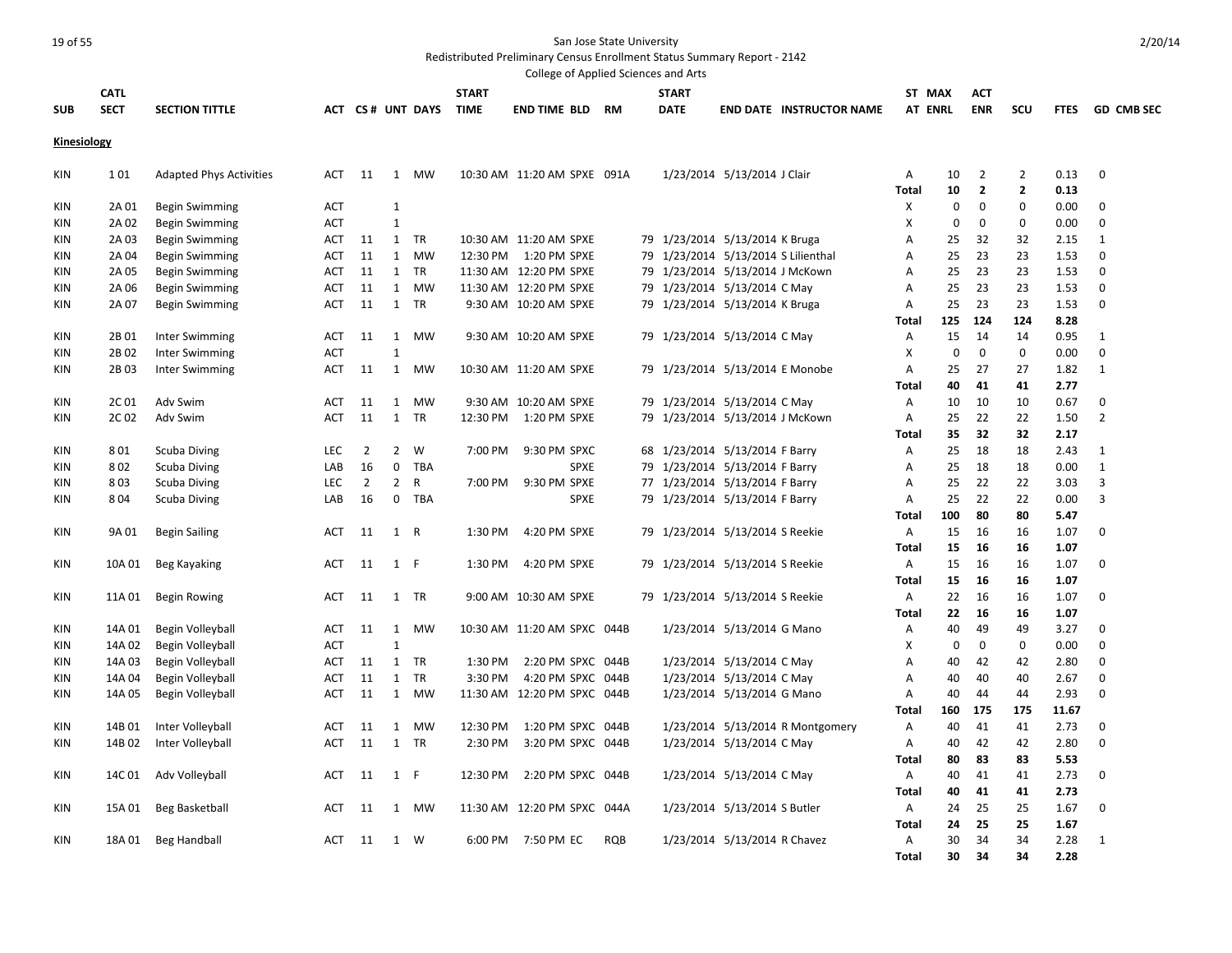|            |             |                         |            |      |                       |                  |              | College of Applied Sciences and Arts |            |                                |                                 |                |          |            |                   |              |                   |
|------------|-------------|-------------------------|------------|------|-----------------------|------------------|--------------|--------------------------------------|------------|--------------------------------|---------------------------------|----------------|----------|------------|-------------------|--------------|-------------------|
|            | <b>CATL</b> |                         |            |      |                       |                  | <b>START</b> |                                      |            | <b>START</b>                   |                                 | ST MAX         |          | <b>ACT</b> |                   |              |                   |
| <b>SUB</b> | <b>SECT</b> | <b>SECTION TITTLE</b>   |            |      |                       | ACT CS# UNT DAYS | <b>TIME</b>  | <b>END TIME BLD RM</b>               |            | <b>DATE</b>                    | <b>END DATE INSTRUCTOR NAME</b> | <b>AT ENRL</b> |          | <b>ENR</b> | SCU               | <b>FTES</b>  | <b>GD CMB SEC</b> |
| <b>KIN</b> | 19A 01      | <b>Begin Soccer</b>     | ACT        | 11   | 1 W                   |                  |              | 9:30 AM 11:20 AM SPXC 044B           |            | 1/23/2014 5/13/2014 C Behler   |                                 | Α              | 40       | 39         | 39                | 2.60         | $\mathbf 0$       |
| KIN        | 19A 02      | <b>Begin Soccer</b>     | ACT        | 11   | $1$ T                 |                  |              | 9:30 AM 11:20 AM SPXC 044B           |            | 1/23/2014 5/13/2014 C Behler   |                                 | Α              | 40       | 39         | 39                | 2.60         | $\mathbf 0$       |
|            |             |                         |            |      |                       |                  |              |                                      |            |                                |                                 | Total          | 80       | 78         | 78                | 5.20         |                   |
| <b>KIN</b> | 20A 01      | Begin Badminton         | ACT        | 11   | 1                     | MW               |              | 10:30 AM 11:20 AM SPXC 044A          |            | 1/23/2014 5/13/2014 G Chen     |                                 | Α              | 24       | 32         | 32                | 2.13         | $\mathbf 0$       |
| <b>KIN</b> | 20A 02      | Begin Badminton         | ACT        | 11   | 1                     | MW               |              | 8:30 AM 9:20 AM SPXC 044A            |            | 1/23/2014 5/13/2014 L Cai      |                                 | Α              | 24       | 25         | 25                | 1.67         | $\mathbf 0$       |
| KIN        | 20A 03      | Begin Badminton         | ACT        | 11   |                       | 1 TR             |              | 9:30 AM 10:20 AM SPXC 044A           |            | 1/23/2014 5/13/2014 L Cai      |                                 | Α              | 24       | 33         | 33                | 2.20         | 0                 |
| KIN        | 20A 04      | Begin Badminton         | ACT        | 11   | 1 F                   |                  |              | 8:30 AM 10:20 AM SPXC 044A           |            | 1/23/2014 5/13/2014 L Cai      |                                 | Α              | 24       | 30         | 30                | 2.00         | $\mathbf 0$       |
|            |             |                         |            |      |                       |                  |              |                                      |            |                                |                                 | Total          | 96       | 120        | 120               | 8.00         |                   |
| <b>KIN</b> | 20B 01      | Inter Badminton         | ACT        | 11   | 1 F                   |                  |              | 10:30 AM 12:20 PM SPXC 044A          |            | 1/23/2014 5/13/2014 L Cai      |                                 | A              | 12       | 13         | 13                | 0.87         | 0                 |
| KIN        | 20B 02      | Inter Badminton         | ACT        | 11   |                       | 1 MW             |              | 9:30 AM 10:20 AM SPXC 044A           |            | 1/23/2014 5/13/2014 L Cai      |                                 | Α              | 24       | 22         | 22                | 1.47         | 0                 |
|            |             |                         |            |      |                       |                  |              |                                      |            |                                |                                 | <b>Total</b>   | 36       | 35         | 35                | 2.33         |                   |
| KIN        | 20C 01      | Adv Badminton           | ACT        | 11   | 1 F                   |                  |              | 10:30 AM 12:20 PM SPXC 044A          |            | 1/23/2014 5/13/2014 L Cai      |                                 | $\mathsf{A}$   | 12       | 11         | 11                | 0.73         | $\mathbf 0$       |
|            |             |                         |            |      |                       |                  |              |                                      |            |                                |                                 | <b>Total</b>   | 12       | 11         | 11                | 0.73         |                   |
| <b>KIN</b> | 21A 01      | <b>Begin Tennis</b>     | ACT        | - 11 | 1 M                   |                  |              | 9:30 AM 11:20 AM SPXC 044B           |            | 1/23/2014 5/13/2014 S Butler   |                                 | A              | 25       | 23         | 23                | 1.53         | $\mathbf 0$       |
|            |             |                         |            |      |                       |                  |              |                                      |            |                                |                                 | Total          | 25       | 23         | 23                | 1.53         |                   |
| KIN        | 21B 01      | <b>Inter Tennis</b>     | ACT        | 11   | 1 W                   |                  |              | 9:30 AM 11:20 AM SPXC 044B           |            | 1/23/2014 5/13/2014 S Butler   |                                 | A              | 15       | 15         | 15                | 1.02         | 1                 |
|            |             |                         |            |      |                       |                  |              |                                      |            |                                |                                 | <b>Total</b>   | 15       | 15         | 15                | 1.02         |                   |
| KIN        | 21C 01      | Advance Tennis          | ACT        | 11   |                       | 1 W              |              | 9:30 AM 11:20 AM SPXC 044B           |            | 1/23/2014 5/13/2014 S Butler   |                                 | Α              | 10       | 9          | 9                 | 0.60         | $\mathbf 0$       |
|            |             |                         |            |      |                       |                  |              |                                      |            |                                |                                 | <b>Total</b>   | 10       | 9          | 9                 | 0.60         |                   |
| <b>KIN</b> | 22A 01      | Begin Racquetball       | ACT        | 11   | $1$ T                 |                  |              | 6:00 PM 7:50 PM EC                   | <b>RQB</b> | 1/23/2014 5/13/2014 R Kwok     |                                 | A              | 15       | 25         | 25                | 1.67         | 0                 |
|            |             |                         |            |      |                       |                  |              |                                      |            |                                |                                 | <b>Total</b>   | 15       | 25         | 25                | 1.67         |                   |
| <b>KIN</b> | 22B 01      | Inter Racqueball        | ACT        | 11   | $1$ T                 |                  |              | 6:00 PM 7:50 PM EC                   | RQB        | 1/23/2014 5/13/2014 R Kwok     |                                 | A              | 5        | 5          | 5                 | 0.33         | $\mathbf 0$       |
|            |             |                         |            |      |                       |                  |              |                                      |            |                                |                                 | <b>Total</b>   | 5        | 5          | 5                 | 0.33         |                   |
| KIN        | 23A 01      | Begin Archery           | ACT        | 11   | $1$ T<br>$\mathbf{1}$ |                  | 12:30 PM     | 2:20 PM SPXE                         |            | 89 1/23/2014 5/13/2014 K Bruga |                                 | Α              | 22       | 20         | 20<br>$\mathbf 0$ | 1.33         | $\mathbf 0$       |
| KIN        | 23A 02      | Begin Archery           | ACT<br>ACT |      |                       |                  | 12:30 PM     |                                      |            |                                |                                 | Χ<br>A         | 0        | 0<br>31    | 31                | 0.00         | 0<br>$\mathbf 0$  |
| KIN        | 23A 03      | Begin Archery           |            | 11   | 1 R                   |                  |              | 2:20 PM SPXE                         |            | 89 1/23/2014 5/13/2014 K Bruga |                                 | <b>Total</b>   | 25<br>47 | 51         | 51                | 2.07<br>3.40 |                   |
| <b>KIN</b> | 23B 01      |                         | ACT        | 11   | $1$ T                 |                  | 12:30 PM     | 2:20 PM SPXE                         |            | 89 1/23/2014 5/13/2014 K Bruga |                                 | Α              | 5        | 10         | 10                | 0.67         | 0                 |
|            |             | Inter Archery           |            |      |                       |                  |              |                                      |            |                                |                                 | <b>Total</b>   | 5        | 10         | 10                | 0.67         |                   |
| KIN        | 24A 01      | Begin Bowling           | ACT        | 11   |                       | 1 M              | 1:00 PM      | 2:50 PM SPXE                         |            | 89 1/23/2014 5/13/2014 J Baker |                                 | Α              | 30       | 34         | 34                | 2.27         | 0                 |
| KIN        | 24A 02      | <b>Begin Bowling</b>    | ACT        | 11   | $1 \quad M$           |                  | 3:00 PM      | 4:50 PM SPXE                         |            | 89 1/23/2014 5/13/2014 J Baker |                                 | Α              | 30       | 29         | 29                | 1.93         | $\mathbf 0$       |
| <b>KIN</b> | 24A 03      | Begin Bowling           | ACT        | 11   | $1$ T                 |                  | 1:30 PM      | 3:20 PM SPXE                         |            | 89 1/23/2014 5/13/2014 J Baker |                                 | Α              | 30       | 38         | 38                | 2.53         | $\mathbf 0$       |
| KIN        | 24A 04      | <b>Begin Bowling</b>    | ACT        | 11   | 1 R                   |                  | 2:30 PM      | 4:20 PM SPXE                         |            | 89 1/23/2014 5/13/2014 J Baker |                                 | Α              | 30       | 33         | 33                | 2.20         | $\mathbf 0$       |
|            |             |                         |            |      |                       |                  |              |                                      |            |                                |                                 | Total          | 120      | 134        | 134               | 8.93         |                   |
| KIN        | 24B 01      | Inter Bowling           | ACT        | 11   | 1 W                   |                  | 2:30 PM      | 4:20 PM SPXE                         |            | 89 1/23/2014 5/13/2014 J Baker |                                 | Α              | 20       | 19         | 19                | 1.27         | $\mathbf 0$       |
| KIN        | 24B 02      | Inter Bowling           | ACT        |      | $\mathbf{1}$          |                  |              |                                      |            |                                |                                 | X              | 0        | 0          | $\mathbf 0$       | 0.00         | 0                 |
| KIN        | 24B03       | Inter Bowling           | ACT        | 11   | 1 F                   |                  | 12:00 PM     | 1:50 PM SPXE                         |            | 89 1/23/2014 5/13/2014 J Baker |                                 | Α              | 30       | 25         | 25                | 1.67         | $\mathbf 0$       |
|            |             |                         |            |      |                       |                  |              |                                      |            |                                |                                 | Total          | 50       | 44         | 44                | 2.93         |                   |
| <b>KIN</b> | 24C 01      | <b>Advanced Bowling</b> | ACT        | 11   | 1 W                   |                  | 2:30 PM      | 4:20 PM SPXE                         |            | 89 1/23/2014 5/13/2014 J Baker |                                 | Α              | 10       | 8          | 8                 | 0.53         | $\mathbf 0$       |
|            |             |                         |            |      |                       |                  |              |                                      |            |                                |                                 | Total          | 10       | 8          | 8                 | 0.53         |                   |
| KIN        | 25A 01      | Begin Golf              | ACT        | 11   |                       | 1 M              |              | 9:30 AM 11:20 AM SPXC 044A           |            | 1/23/2014 5/13/2014 D Rader    |                                 | Α              | 25       | 23         | 23                | 1.53         | 0                 |
| <b>KIN</b> | 25A 02      | Begin Golf              | ACT        | 11   | $1$ T                 |                  |              | 9:30 AM 11:20 AM SPXC 044A           |            | 1/23/2014 5/13/2014 D Rader    |                                 | A              | 25       | 24         | 24                | 1.60         | $\mathbf 0$       |
| KIN        | 25A 03      | Begin Golf              | ACT        | 11   | 1 W                   |                  |              | 9:30 AM 11:20 AM SPXC 044A           |            |                                | 1/23/2014 5/13/2014 M Zimmerman | Α              | 25       | 20         | 20                | 1.33         | 0                 |
|            |             |                         |            |      |                       |                  |              |                                      |            |                                |                                 | Total          | 75       | 67         | 67                | 4.47         |                   |
| KIN        |             | 25B 01 Inter Golf       | ACT        | 11   | 1 R                   |                  |              | 9:30 AM 11:20 AM SPXC 044A           |            | 1/23/2014 5/13/2014 D Rader    |                                 | A              | 15       | 18         | 18                | 1.20         | $\mathbf 0$       |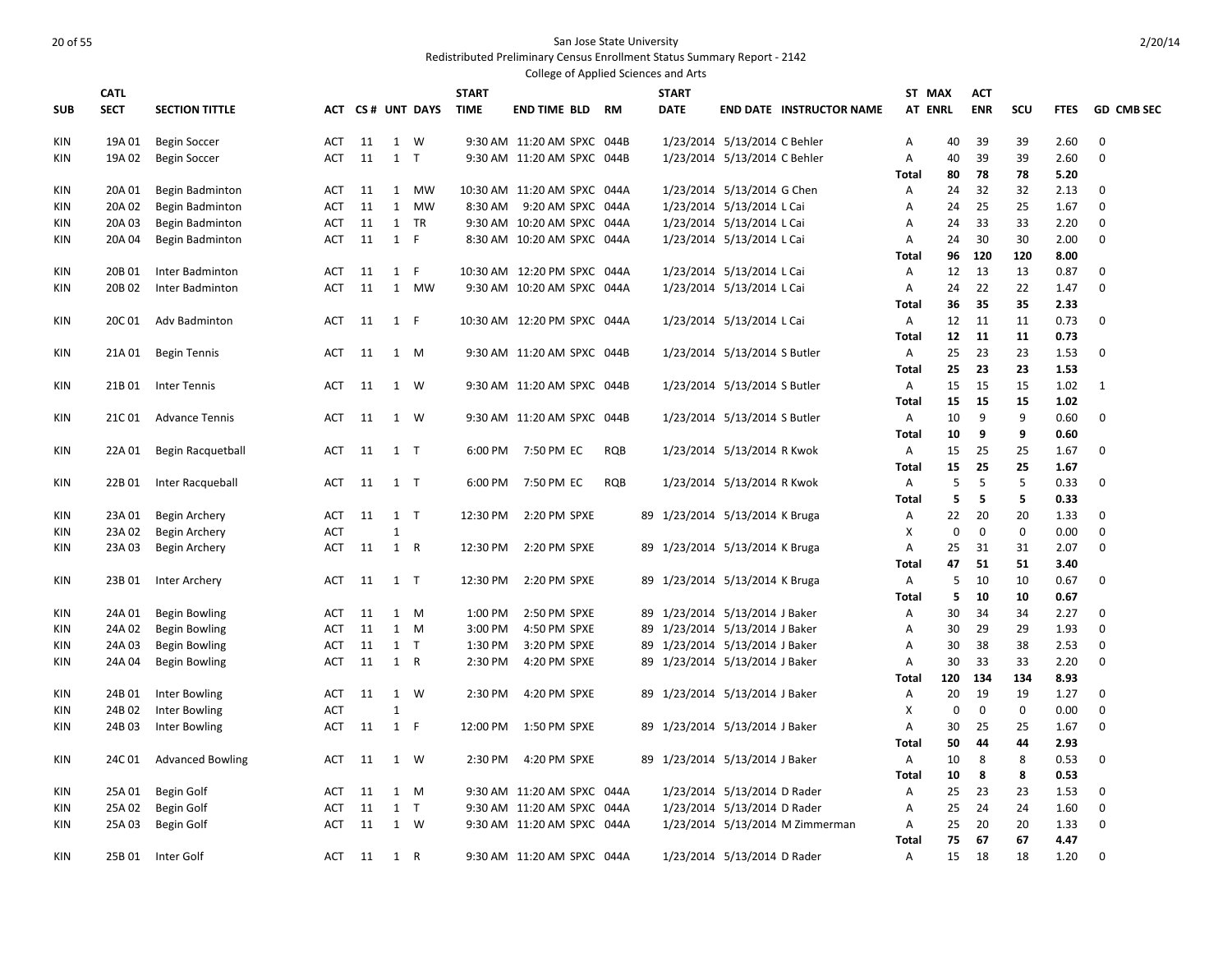|            |             |                           |            |      |              |                  |              | College of Applied Sciences and Arts |            |                                    |                                |                                      |                |             |                         |                |             |                   |
|------------|-------------|---------------------------|------------|------|--------------|------------------|--------------|--------------------------------------|------------|------------------------------------|--------------------------------|--------------------------------------|----------------|-------------|-------------------------|----------------|-------------|-------------------|
|            | <b>CATL</b> |                           |            |      |              |                  | <b>START</b> |                                      |            | <b>START</b>                       |                                |                                      | ST MAX         |             | <b>ACT</b>              |                |             |                   |
| <b>SUB</b> | <b>SECT</b> | <b>SECTION TITTLE</b>     |            |      |              | ACT CS# UNT DAYS | <b>TIME</b>  | <b>END TIME BLD RM</b>               |            | <b>DATE</b>                        |                                | <b>END DATE INSTRUCTOR NAME</b>      | <b>AT ENRL</b> |             | <b>ENR</b>              | SCU            | <b>FTES</b> | <b>GD CMB SEC</b> |
|            |             |                           |            |      |              |                  |              |                                      |            |                                    |                                |                                      |                |             |                         |                |             |                   |
|            |             |                           |            |      |              |                  |              |                                      |            |                                    |                                |                                      | <b>Total</b>   | 15          | 18                      | 18             | 1.20        |                   |
| KIN        | 25C 01      | <b>Advanced Golf</b>      | ACT        | - 11 | 1 R          |                  |              | 9:30 AM 11:20 AM SPXC 044A           |            |                                    | 1/23/2014 5/13/2014 D Rader    |                                      | Α              | 10          | $\overline{7}$          | $\overline{7}$ | 0.47        | $\mathbf 0$       |
|            |             |                           |            |      |              |                  |              |                                      |            |                                    |                                |                                      | <b>Total</b>   | 10          | $\overline{\mathbf{z}}$ | $\overline{7}$ | 0.47        |                   |
| KIN        | 27A 01      | <b>Begin Table Tennis</b> | ACT        | 11   |              | 1 TR             |              | 11:30 AM 12:20 PM SPXC 044B          |            |                                    | 1/23/2014 5/13/2014 G Chen     |                                      | Α              | 40          | 43                      | 43             | 2.87        | $\mathbf 0$       |
| KIN        | 27A 02      | Begin Table Tennis        | ACT        | 11   |              | 1 TR             |              | 10:30 AM 11:20 AM SPXC 044B          |            |                                    | 1/23/2014 5/13/2014 L Cai      |                                      | Α              | 40          | 41                      | 41             | 2.73        | 0                 |
| KIN        | 27A 03      | Begin Table Tennis        | ACT        | 11   | 1 F          |                  |              | 8:30 AM 10:20 AM SPXC 044B           |            |                                    | 1/23/2014 5/13/2014 G Chen     |                                      | Α              | 40          | 42                      | 42             | 2.80        | $\mathbf 0$       |
|            |             |                           |            |      |              |                  |              |                                      |            |                                    |                                |                                      | <b>Total</b>   | 120         | 126                     | 126            | 8.40        |                   |
| KIN        | 27B 01      | Inter Table Tennis        | ACT        | 11   | 1 F          |                  |              | 10:30 AM 12:20 PM SPXC 044B          |            |                                    | 1/23/2014 5/13/2014 G Chen     |                                      | Α              | 40          | 37                      | 37             | 2.47        | 0                 |
|            |             |                           |            |      |              |                  |              |                                      |            |                                    |                                |                                      | Total          | 40          | 37                      | 37             | 2.47        |                   |
| KIN        | 28A01       | <b>Beg Gymnastics</b>     | <b>ACT</b> | 11   |              | 1 W              | 12:00 PM     | 1:50 PM SPXC 044A                    |            |                                    | 1/23/2014 5/13/2014 C Brown    |                                      | Α              | 30          | 32                      | 32             | 2.13        | 0                 |
| KIN        | 28A 02      | <b>Beg Gymnastics</b>     | <b>ACT</b> |      | $\mathbf{1}$ |                  |              |                                      |            |                                    |                                |                                      | X              | $\mathbf 0$ | $\mathbf 0$             | $\mathbf 0$    | 0.00        | $\mathbf 0$       |
| KIN        | 28A 03      | <b>Beg Gymnastics</b>     | ACT        | 11   | 1            | MW               | 7:30 AM      | 8:20 AM SPXC 044B                    |            |                                    | 1/23/2014 5/13/2014 C Brown    |                                      | Α              | 30          | 19                      | 19             | 1.27        | 0                 |
|            |             |                           |            |      |              |                  |              |                                      |            |                                    |                                |                                      | Total          | 60          | 51                      | 51             | 3.40        |                   |
| KIN        | 29 01       | Cardio Kickboxing         | <b>ACT</b> |      | 1            |                  |              |                                      |            |                                    |                                |                                      | Х              | 0           | $\mathbf 0$             | $\mathbf 0$    | 0.00        | $\mathbf 0$       |
| KIN        | 29 02       | Cardio Kickboxing         | ACT        | 11   | $\mathbf{1}$ | MW               | 2:30 PM      | 3:20 PM SPXC 044B                    |            |                                    | 1/23/2014 5/13/2014 D Farias   |                                      | Α              | 50          | 55                      | 55             | 3.67        | 0                 |
| KIN        | 29 03       | Cardio Kickboxing         | ACT        | 11   | 1            | TR               | 2:30 PM      | 3:20 PM EC                           | AER        |                                    | 1/23/2014 5/13/2014 A Ayers    |                                      | Α              | 50          | 59                      | 59             | 3.93        | $\boldsymbol{0}$  |
|            |             |                           |            |      |              |                  |              |                                      |            |                                    |                                |                                      | Total          | 100         | 114                     | 114            | 7.60        |                   |
| KIN        | 3001        | Pilates                   | ACT        | 11   | $\mathbf{1}$ | <b>MW</b>        | 1:30 PM      | 2:20 PM EC                           | AER        |                                    |                                | 1/23/2014 5/13/2014 J Linafelter     | Α              | 30          | 42                      | 42             | 2.80        | 0                 |
| KIN        | 30 02       | Pilates                   | <b>ACT</b> | 11   | 1            | <b>MW</b>        | 2:30 PM      | 3:20 PM EC                           | AER        |                                    |                                | 1/23/2014 5/13/2014 J Linafelter     | A              | 30          | 31                      | 31             | 2.07        | $\mathbf 0$       |
| KIN        | 3003        | Pilates                   | ACT        | 11   | 1            | TR               |              | 10:30 AM 11:20 AM EC                 | <b>AER</b> |                                    |                                | 1/23/2014 5/13/2014 J Linafelter     | Α              | 30          | 38                      | 38             | 2.53        | $\boldsymbol{0}$  |
|            |             |                           |            |      |              |                  |              |                                      |            |                                    |                                |                                      | Total          | 90          | 111                     | 111            | 7.40        |                   |
| KIN        | 3101        | <b>Body Sculpting</b>     | ACT        | 11   | 1            | <b>TR</b>        | 7:30 AM      | 8:20 AM EC                           | AER        |                                    | 1/23/2014 5/13/2014 L Pate     |                                      | Α              | 50          | 55                      | 55             | 3.67        | $\mathbf 0$       |
| KIN        | 3102        | <b>Body Sculpting</b>     | <b>ACT</b> | 11   |              | 1 TR             | 8:30 AM      | 9:20 AM EC                           | <b>AER</b> |                                    | 1/23/2014 5/13/2014 L Pate     |                                      | $\overline{A}$ | 50          | 63                      | 63             | 4.20        | $\mathbf 0$       |
| KIN        | 3103        | <b>Body Sculpting</b>     | ACT        | 11   |              | 1 TR             | 12:30 PM     | 1:20 PM EC                           | AER        |                                    | 1/23/2014 5/13/2014 L Pate     |                                      | Α              | 50          | 67                      | 67             | 4.47        | $\Omega$          |
|            |             |                           |            |      |              |                  |              |                                      |            |                                    |                                |                                      | Total          | 150         | 185                     | 185            | 12.33       |                   |
| KIN        | 3201        | Aerobics                  | ACT        | 11   | 1            | <b>MW</b>        | 7:30 AM      | 8:20 AM SPXC 044B                    |            |                                    |                                | 1/23/2014 5/13/2014 F Ghiasvand      | Α              | 50          | 49                      | 49             | 3.27        | $\mathbf 0$       |
| KIN        | 32 02       | Aerobics                  | ACT        | 11   | 1            | TR               | 8:30 AM      | 9:20 AM SPXC 044B                    |            |                                    | 1/23/2014 5/13/2014 Y Mitchell |                                      | Α              | 50          | 44                      | 44             | 2.93        | 0                 |
| KIN        | 3203        | Aerobics                  | <b>ACT</b> | 11   | 1            | <b>MW</b>        | 1:30 PM      | 2:20 PM SPXC 044B                    |            |                                    | 1/23/2014 5/13/2014 A Ayers    |                                      | Α              | 50          | 50                      | 50             | 3.33        | $\mathbf 0$       |
| KIN        | 32 04       | Aerobics                  | <b>ACT</b> | 11   | 1            | TR               |              | 9:30 AM 10:20 AM EC                  | <b>AER</b> |                                    | 1/23/2014 5/13/2014 L Pate     |                                      | Α              | 50          | 54                      | 54             | 3.60        | 0                 |
| KIN        | 32 05       | Aerobics                  | ACT        | 11   | $\mathbf{1}$ | <b>TR</b>        |              | 11:30 AM 12:20 PM EC                 | AER        |                                    | 1/23/2014 5/13/2014 L Pate     |                                      | Α              | 50          | 54                      | 54             | 3.60        | $\boldsymbol{0}$  |
| KIN        | 3206        | Aerobics                  | ACT        | 11   |              | 1 TR             |              | 1:30 PM 2:20 PM EC                   | AER        |                                    | 1/23/2014 5/13/2014 A Ayers    |                                      | A              | 50          | 52                      | 52             | 3.47        | $\mathbf 0$       |
|            |             |                           |            |      |              |                  |              |                                      |            |                                    |                                |                                      | Total          | 300         | 303                     | 303            | 20.20       |                   |
| KIN        | 3301        | Adv Aerobic Act           | ACT        | 11   | 1            | <b>MW</b>        |              | 9:30 AM 10:20 AM SPXC 044B           |            |                                    |                                | 1/23/2014 5/13/2014 F Ghiasvand      | Α              | 30          | 22                      | 22             | 1.47        | 0                 |
|            |             |                           |            |      |              |                  |              |                                      |            |                                    |                                |                                      | Total          | 30          | 22                      | 22             | 1.47        |                   |
| KIN        | 34 01       | <b>Step Training</b>      | ACT        | 11   | 1            | <b>MW</b>        | 8:30 AM      | 9:20 AM SPXC 044B                    |            |                                    |                                | 1/23/2014 5/13/2014 F Ghiasvand      | Α              | 50          | 41                      | 41             | 2.75        | 1                 |
| KIN        | 34 02       | <b>Step Training</b>      | ACT        | 11   | 1            | TR               | 7:30 AM      | 8:20 AM SPXC 044B                    |            |                                    | 1/23/2014 5/13/2014 D Farias   |                                      | Α              | 50          | 47                      | 47             | 3.13        | 0                 |
| KIN        | 34 03       | <b>Step Training</b>      | ACT        | 11   | 1            | TR               |              | 9:30 AM 10:20 AM SPXC 044B           |            |                                    | 1/23/2014 5/13/2014 D Farias   |                                      | Α              | 50          | 50                      | 50             | 3.33        | 0                 |
|            |             |                           |            |      |              |                  |              |                                      |            |                                    |                                |                                      | Total          | 150         | 138                     | 138            | 9.22        |                   |
| KIN        | 35A01       | <b>Begin Wt Training</b>  | ACT        | 11   | 1            | MW               | 7:30 AM      | 8:20 AM SPXC                         |            |                                    |                                | 218 1/23/2014 5/13/2014 R Montgomery | Α              | 32          | 33                      | 33             | 2.20        | 0                 |
| KIN        | 35A 02      | Begin Wt Training         | ACT        | 11   | 1            | MW               | 8:30 AM      | 9:20 AM SPXC                         |            |                                    |                                | 218 1/23/2014 5/13/2014 R Montgomery | A              | 32          | 33                      | 33             | 2.20        | $\mathbf 0$       |
| KIN        | 35A 03      | <b>Begin Wt Training</b>  | ACT        | 11   | $\mathbf{1}$ | <b>MW</b>        | 1:30 PM      | 2:20 PM SPXC                         |            | 218 1/23/2014 5/13/2014 S Butler   |                                |                                      | Α              | 32          | 32                      | 32             | 2.13        | 0                 |
| KIN        | 35A 04      | <b>Begin Wt Training</b>  | <b>ACT</b> | 11   |              | 1 TR             | 7:30 AM      | 8:20 AM SPXC                         |            | 218 1/23/2014 5/13/2014 D Williams |                                |                                      | A              | 32          | 32                      | 32             | 2.13        | $\mathbf 0$       |
| KIN        | 35A 05      | <b>Begin Wt Training</b>  | ACT        | 11   | 1            | TR               | 8:30 AM      | 9:20 AM SPXC                         |            | 218 1/23/2014 5/13/2014 D Williams |                                |                                      | Α              | 32          | 25                      | 25             | 1.67        | 0                 |
| <b>KIN</b> | 35A 06      | <b>Begin Wt Training</b>  | <b>ACT</b> | 11   | 1            | TR               | 2:30 PM      | 3:20 PM SPXC                         |            | 218 1/23/2014 5/13/2014 M Haack    |                                |                                      | $\overline{A}$ | 32          | 32                      | 32             | 2.13        | $\mathbf 0$       |
| KIN        | 35A 07      | <b>Begin Wt Training</b>  | ACT        | 11   | 1            | <b>MW</b>        | 2:30 PM      | 3:20 PM SPXC                         |            | 218 1/23/2014 5/13/2014 T Pham     |                                |                                      | A              | 32          | 36                      | 36             | 2.40        | $\Omega$          |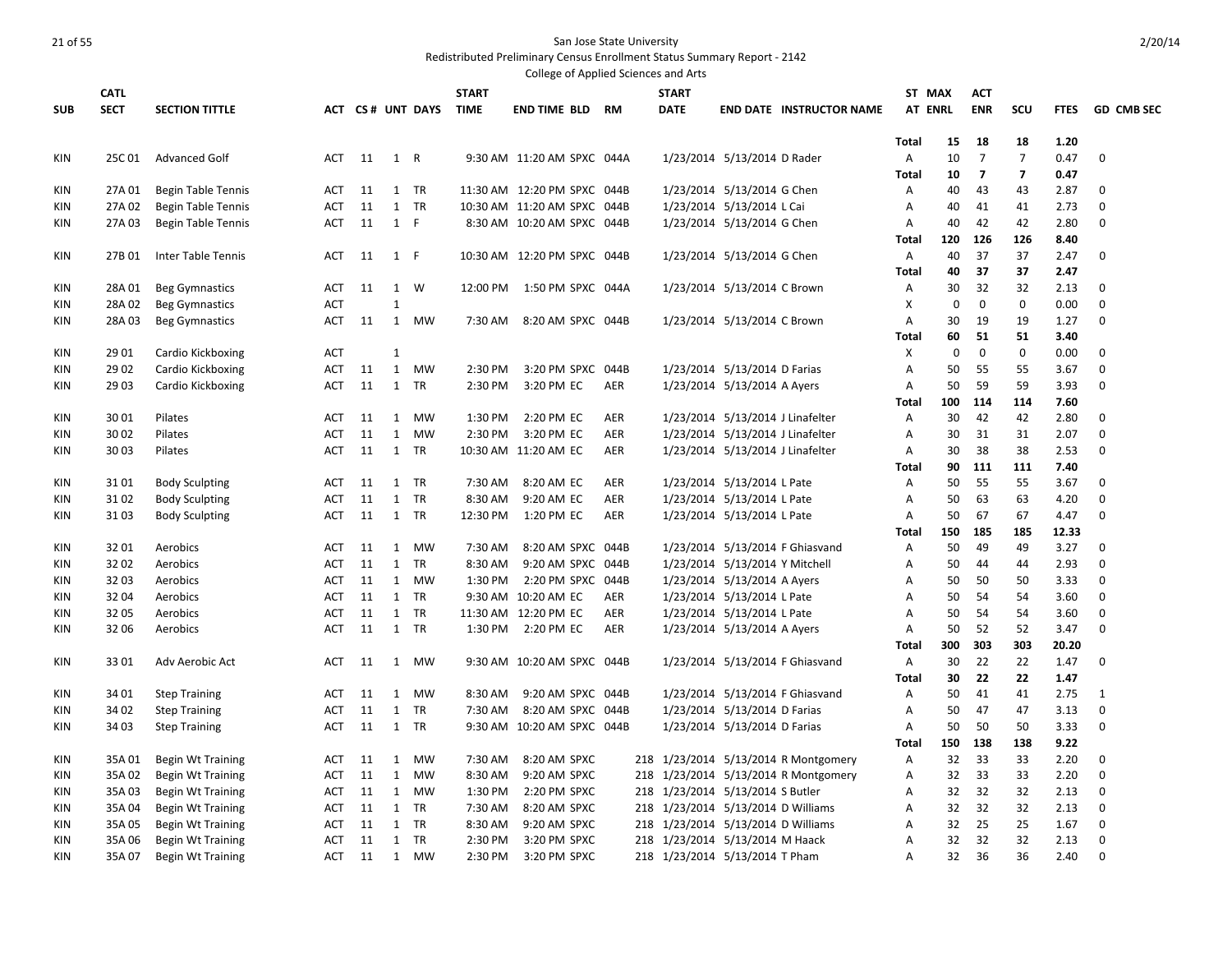|             |             |                                       |            |    |              |                  |              | College of Applied Sciences and Arts |  |              |                                    |                                      |                   |                  |                |                |              |                   |        |
|-------------|-------------|---------------------------------------|------------|----|--------------|------------------|--------------|--------------------------------------|--|--------------|------------------------------------|--------------------------------------|-------------------|------------------|----------------|----------------|--------------|-------------------|--------|
|             | <b>CATL</b> |                                       |            |    |              |                  | <b>START</b> |                                      |  | <b>START</b> |                                    |                                      | ST MAX            |                  | <b>ACT</b>     |                |              |                   |        |
| <b>SUB</b>  | <b>SECT</b> | <b>SECTION TITTLE</b>                 |            |    |              | ACT CS# UNT DAYS | TIME         | <b>END TIME BLD RM</b>               |  | <b>DATE</b>  |                                    | <b>END DATE INSTRUCTOR NAME</b>      | AT ENRL           |                  | <b>ENR</b>     | SCU            | <b>FTES</b>  | <b>GD CMB SEC</b> |        |
|             |             |                                       |            |    |              |                  |              |                                      |  |              |                                    |                                      |                   |                  |                |                |              |                   |        |
|             |             |                                       |            |    |              |                  |              |                                      |  |              |                                    |                                      | <b>Total</b>      | 224              | 223            | 223            | 14.87        |                   |        |
| KIN         | 35B01       | Inter Wt Training                     | ACT        | 11 | 1            | MW               |              | 9:30 AM 10:20 AM SPXC                |  |              |                                    | 218 1/23/2014 5/13/2014 R Montgomery | Α                 | 22               | 23             | 23             | 1.53         | 0                 |        |
| KIN         | 35B03       | Inter Wt Training                     | <b>ACT</b> | 11 |              | 1 TR             |              | 1:30 PM 2:20 PM SPXC                 |  |              | 218 1/23/2014 5/13/2014 M Haack    |                                      | Α                 | 32               | 35             | 35             | 2.33         | $\mathbf 0$       |        |
|             |             |                                       |            |    |              |                  |              |                                      |  |              |                                    |                                      | Total             | 54               | 58             | 58             | 3.87         | $\mathbf 0$       |        |
| KIN         | 35C01       | Adv Wgt Training                      | <b>ACT</b> | 11 |              | 1 MW             |              | 9:30 AM 10:20 AM SPXC                |  |              |                                    | 218 1/23/2014 5/13/2014 R Montgomery | Α                 | 10               | 6              | 6<br>6         | 0.40<br>0.40 |                   |        |
|             | 3701        |                                       |            | 11 |              | MW               | 8:30 AM      | 9:20 AM SPXC 044A                    |  |              |                                    |                                      | Total             | 10<br>30         | 6<br>27        | 27             | 1.80         | $\Omega$          |        |
| KIN         |             | <b>Fitness Walking</b>                | ACT        |    | 1            |                  |              |                                      |  |              | 1/23/2014 5/13/2014 Z Deges        |                                      | Α<br><b>Total</b> | 30               | 27             | 27             | 1.80         |                   |        |
| KIN         | 3801        |                                       | ACT        | 11 |              | 1 MW             |              | 9:30 AM 10:20 AM SPXC 044A           |  |              | 1/23/2014 5/13/2014 Z Deges        |                                      | Α                 | 30               | 34             | 34             | 2.27         | $\Omega$          |        |
| KIN         | 3802        | Begin Jogging                         | <b>ACT</b> | 11 |              | 1 TR             | 8:30 AM      | 9:20 AM SPXC 044A                    |  |              | 1/23/2014 5/13/2014 H Brown        |                                      | Α                 | 30               | 28             | 28             | 1.87         | $\mathbf 0$       |        |
| KIN         | 3803        | Begin Jogging<br><b>Begin Jogging</b> | <b>ACT</b> | 11 |              | 1 TR             |              | 9:30 AM 10:20 AM SPXC 044A           |  |              | 1/23/2014 5/13/2014 H Brown        |                                      | Α                 | 30               | 30             | 30             | 2.00         | 0                 |        |
| KIN         | 38 04       | Begin Jogging                         | <b>ACT</b> | 11 |              | 1 MW             | 1:30 PM      | 2:20 PM SPXC 044A                    |  |              |                                    | 1/23/2014 5/13/2014 N Megginson      | A                 | 30               | 31             | 31             | 2.07         | $\mathbf 0$       |        |
|             |             |                                       |            |    |              |                  |              |                                      |  |              |                                    |                                      | <b>Total</b>      | 120              | 123            | 123            | 8.20         |                   |        |
| KIN         | 45A01       | Beg Lindy & Swing                     | ACT        | 11 | 1            | <b>MW</b>        |              | 9:30 AM 10:20 AM SPXE                |  |              | 89 1/23/2014 5/13/2014 A Ayers     |                                      | Α                 | 50               | 39             | 39             | 2.60         | 0 <sup>o</sup>    |        |
| <b>DANC</b> | 45A 01      | Beg Lindy & Swing                     | <b>ACT</b> | 11 | 1            | MW               |              | 9:30 AM 10:20 AM SPXE                |  |              | 89 1/23/2014 5/13/2014 A Ayers     |                                      | Α                 | 0                | $\mathbf 0$    | $\mathbf 0$    | 0.00         | $0\quad C$        | $\ast$ |
|             |             |                                       |            |    |              |                  |              |                                      |  |              |                                    |                                      | Total             | 50               | 39             | 39             | 2.60         |                   |        |
| KIN         | 46A01       | Beg Social Dance                      | <b>ACT</b> | 11 |              | 1 MW             |              | 10:30 AM 11:20 AM SPXE               |  |              | 89 1/23/2014 5/13/2014 A Ayers     |                                      | Α                 | 50               | 51             | 51             | 3.42         | $1\quad C$        |        |
| <b>DANC</b> | 46A01       | <b>Beg Social Dance</b>               | <b>ACT</b> | 11 | 1            | MW               |              | 10:30 AM 11:20 AM SPXE               |  |              | 89 1/23/2014 5/13/2014 A Ayers     |                                      | Α                 | $\mathbf 0$      | $\mathbf 0$    | $\mathbf 0$    | 0.00         | $0\quad C$        |        |
| KIN         | 46A02       | <b>Beg Social Dance</b>               | <b>ACT</b> | 11 | 1            | MW               |              | 11:30 AM 12:20 PM SPXE               |  |              | 89 1/23/2014 5/13/2014 A Ayers     |                                      | Α                 | 50               | 43             | 43             | 2.87         | $0\quad C$        |        |
| <b>DANC</b> | 46A02       | <b>Beg Social Dance</b>               | <b>ACT</b> | 11 | 1            | MW               |              | 11:30 AM 12:20 PM SPXE               |  |              | 89 1/23/2014 5/13/2014 A Ayers     |                                      | Α                 | $\boldsymbol{0}$ | $\mathbf 0$    | $\mathbf 0$    | 0.00         | $0\quad C$        |        |
| KIN         | 46A03       | Beg Social Dance                      | ACT        | 11 | $\mathbf{1}$ | <b>MW</b>        | 12:30 PM     | 1:20 PM SPXE                         |  |              | 89 1/23/2014 5/13/2014 A Ayers     |                                      | A                 | 50               | 61             | 61             | 4.07         | 0 <sup>o</sup>    |        |
| DANC        | 46A 03      | <b>Beg Social Dance</b>               | <b>ACT</b> | 11 | 1            | <b>MW</b>        |              | 12:30 PM   1:20 PM SPXE              |  |              | 89 1/23/2014 5/13/2014 A Ayers     |                                      | Α                 | $\mathbf 0$      | $\mathbf{0}$   | $\mathbf{0}$   | 0.00         | 0 <sup>o</sup>    |        |
|             |             |                                       |            |    |              |                  |              |                                      |  |              |                                    |                                      | Total             | 150              | 155            | 155            | 10.36        |                   |        |
| KIN         | 48A01       | Beg Latin Dance                       | <b>ACT</b> |    | $\mathbf{1}$ |                  |              |                                      |  |              |                                    |                                      | Χ                 | $\mathbf 0$      | $\mathbf 0$    | 0              | 0.00         | $\mathbf 0$       |        |
| <b>DANC</b> | 48A 01      | Beg Latin Dance                       | <b>ACT</b> |    | $\mathbf{1}$ |                  |              |                                      |  |              |                                    |                                      | x                 | $\pmb{0}$        | 0              | $\mathbf 0$    | 0.00         | $\mathbf 0$       |        |
| KIN         | 48A02       | Beg Latin Dance                       | ACT        | 11 |              | 1 TR             |              | 9:30 AM 10:20 AM SPXE                |  |              | 89 1/23/2014 5/13/2014 O David     |                                      | A                 | 50               | 51             | 51             | 3.40         | 0 <sup>o</sup>    |        |
| <b>DANC</b> | 48A 02      | Beg Latin Dance                       | <b>ACT</b> | 11 |              | 1 TR             |              | 9:30 AM 10:20 AM SPXE                |  |              | 89 1/23/2014 5/13/2014 O David     |                                      | Α                 | 0                | $\mathbf 0$    | $\mathbf 0$    | 0.00         | $0\quad C$        |        |
| KIN         | 48A03       | Beg Latin Dance                       | ACT        | 11 |              | 1 TR             |              | 10:30 AM 11:20 AM SPXE               |  |              | 89 1/23/2014 5/13/2014 O David     |                                      | Α                 | 50               | 54             | 54             | 3.60         | $0\quad C$        |        |
| <b>DANC</b> | 48A03       | Beg Latin Dance                       | <b>ACT</b> | 11 |              | 1 TR             |              | 10:30 AM 11:20 AM SPXE               |  |              | 89 1/23/2014 5/13/2014 O David     |                                      | Α                 | 0                | $\mathbf 0$    | $\mathbf{0}$   | 0.00         | $0\quad C$        |        |
| KIN         | 48A 04      | Beg Latin Dance                       | <b>ACT</b> | 11 | 1            | MW               | 8:30 AM      | 9:20 AM SPXE                         |  |              | 89 1/23/2014 5/13/2014 A Ayers     |                                      | Α                 | 50               | 48             | 48             | 3.22         | $1\,c$            |        |
| <b>DANC</b> | 48A04       | Beg Latin Dance                       | <b>ACT</b> | 11 | 1            | <b>MW</b>        | 8:30 AM      | 9:20 AM SPXE                         |  |              | 89 1/23/2014 5/13/2014 A Ayers     |                                      | Α                 | $\mathbf 0$      | $\mathbf{0}$   | $\mathbf{0}$   | 0.00         | 0 <sup>o</sup>    |        |
|             |             |                                       |            |    |              |                  |              |                                      |  |              |                                    |                                      | Total             | 150              | 153            | 153            | 10.22        |                   |        |
| KIN         | 5001        | Tai Chi                               | ACT        | 11 | 1            | <b>TR</b>        | 12:30 PM     | 1:20 PM SPXC 044B                    |  |              | 1/23/2014 5/13/2014 G Chen         |                                      | Α                 | 50               | 56             | 56             | 3.75         | $\mathbf{1}$      |        |
| <b>KIN</b>  | 50 02       | Tai Chi                               | <b>ACT</b> | 11 |              | 1 MW             | 3:30 PM      | 4:20 PM SPXC 044B                    |  |              | 1/23/2014 5/13/2014 C Weng         |                                      | Α                 | 50               | 49             | 49             | 3.27         | $\mathbf 0$       |        |
|             |             |                                       |            |    |              |                  |              |                                      |  |              |                                    |                                      | Total             | 100              | 105            | 105            | 7.02         |                   |        |
| KIN         | 51A01       | Begin Aikido                          | <b>ACT</b> | 11 | 1            | <b>MW</b>        |              | 10:30 AM 11:20 AM SPXC               |  |              | 218 1/23/2014 5/13/2014 S Olliges  |                                      | Α                 | 30               | 35             | 35             | 2.33         | $\mathbf 0$       |        |
| KIN         | 51A02       | Begin Aikido                          | ACT        | 11 | 1            | MW               |              | 11:30 AM 12:20 PM SPXC               |  |              | 218 1/23/2014 5/13/2014 S Olliges  |                                      | Α                 | 20               | 23             | 23             | 1.53         | 0                 |        |
|             |             |                                       |            |    |              |                  |              |                                      |  |              |                                    |                                      | <b>Total</b>      | 50               | 58             | 58             | 3.87         |                   |        |
| KIN         | 51B 01      | Int Aikido                            | <b>ACT</b> | 11 | 1            | <b>MW</b>        |              | 11:30 AM  12:20 PM SPXC              |  |              | 218 1/23/2014 5/13/2014 S Olliges  |                                      | Α                 | 10               | $\overline{2}$ | $\overline{2}$ | 0.13         | 0                 |        |
|             |             |                                       |            |    |              |                  |              |                                      |  |              |                                    |                                      | Total             | 10               | $\overline{2}$ | $\overline{2}$ | 0.13         |                   |        |
| KIN         | 52A01       | Begin Judo                            | <b>ACT</b> | 11 |              | 1 TR             |              | 10:30 AM 11:20 AM SPXC               |  |              | 218 1/23/2014 5/13/2014 D Williams |                                      | Α                 | 30               | 32             | 32             | 2.13         | $\mathbf 0$       |        |
| KIN         | 52A 02      | Begin Judo                            | <b>ACT</b> | 11 |              | 1 TR             | 12:30 PM     | 1:20 PM SPXC                         |  |              | 218 1/23/2014 5/13/2014 D Williams |                                      | Α                 | 30               | 33             | 33             | 2.20         | 0                 |        |
| KIN         | 52A 03      | Begin Judo                            | <b>ACT</b> | 11 |              | 1 MW             | 1:30 PM      | 2:20 PM SPXC                         |  |              |                                    | 218 1/23/2014 5/13/2014 M Tsuruike   | Α                 | 30               | 25             | 25             | 1.68         | 1                 |        |
|             |             |                                       |            |    |              |                  |              |                                      |  |              |                                    |                                      | <b>Total</b>      | 90               | 90             | 90             | 6.02         |                   |        |
| KIN         | 52B 01      | Inter Judo                            | <b>ACT</b> | 11 |              | 1 TR             |              | 11:30 AM 12:20 PM SPXC               |  |              | 218 1/23/2014 5/13/2014 D Williams |                                      | Α                 | 30               | 19             | 19             | 1.27         | $\Omega$          |        |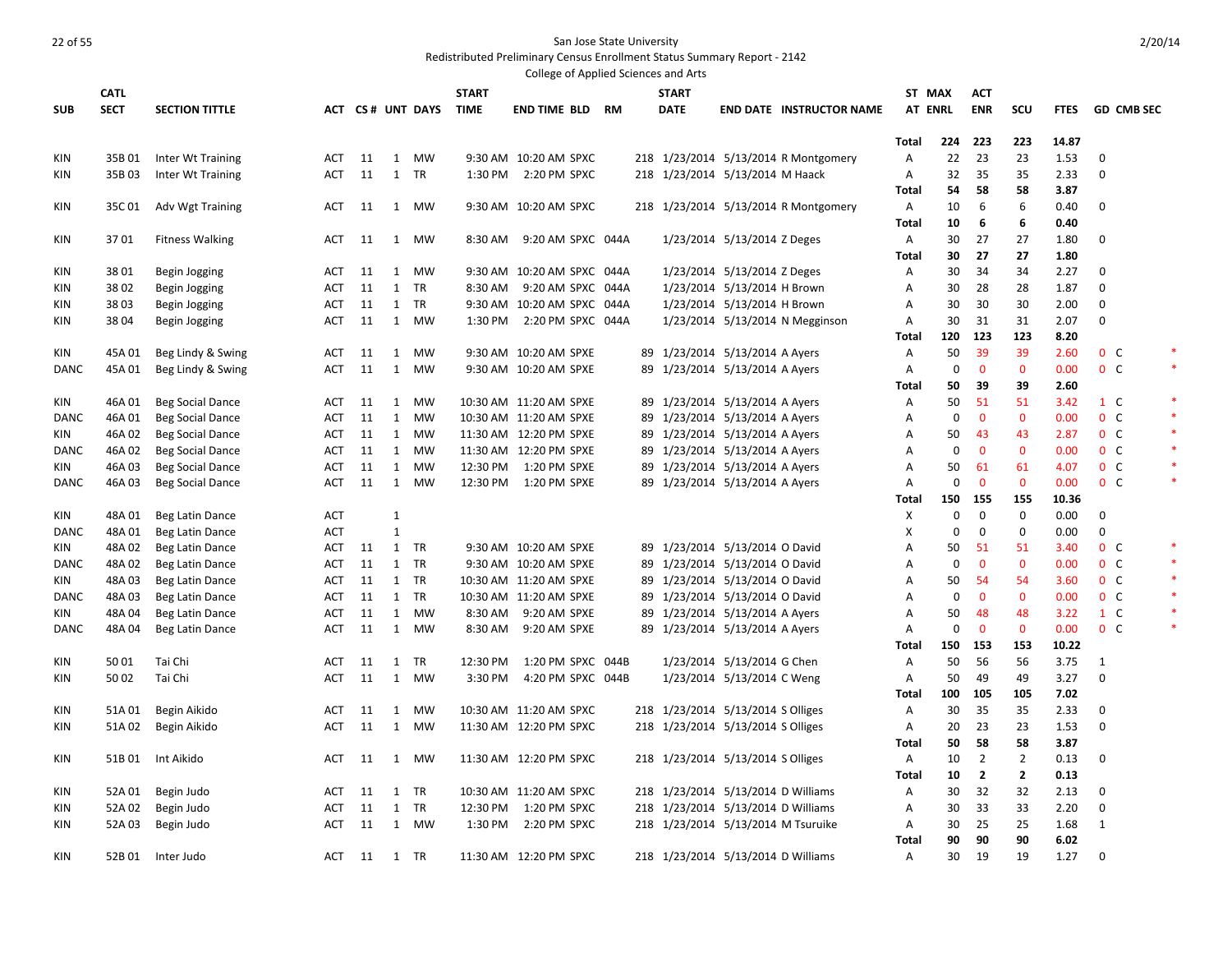|            |             |                          |            |                |                |                  |              | College of Applied Sciences and Arts |            |     |              |                                      |                                     |                   |             |             |             |              |                   |   |
|------------|-------------|--------------------------|------------|----------------|----------------|------------------|--------------|--------------------------------------|------------|-----|--------------|--------------------------------------|-------------------------------------|-------------------|-------------|-------------|-------------|--------------|-------------------|---|
|            | <b>CATL</b> |                          |            |                |                |                  | <b>START</b> |                                      |            |     | <b>START</b> |                                      |                                     | ST MAX            |             | <b>ACT</b>  |             |              |                   |   |
| <b>SUB</b> | <b>SECT</b> | <b>SECTION TITTLE</b>    |            |                |                | ACT CS# UNT DAYS | <b>TIME</b>  | <b>END TIME BLD</b>                  | RM         |     | <b>DATE</b>  |                                      | <b>END DATE INSTRUCTOR NAME</b>     | <b>AT ENRL</b>    |             | <b>ENR</b>  | <b>SCU</b>  | <b>FTES</b>  | <b>GD CMB SEC</b> |   |
|            |             |                          |            |                |                |                  |              |                                      |            |     |              |                                      |                                     |                   |             |             |             |              |                   |   |
|            |             |                          |            |                |                |                  |              |                                      |            |     |              |                                      |                                     | <b>Total</b>      | 30          | 19          | 19          | 1.27         |                   |   |
| <b>KIN</b> | 52C 01      | Competitive Judo         | ACT        | - 11           |                | 1 TBA            |              | <b>SPXC</b>                          |            |     |              | 218 1/23/2014 5/13/2014 Y Uchida     |                                     | Α                 | 30          | 18          | 18          | 1.20         | $\Omega$          |   |
|            |             |                          |            |                |                |                  |              |                                      |            |     |              |                                      |                                     | <b>Total</b>      | 30          | 18          | 18          | 1.20         |                   |   |
| KIN        | 53A 01      | Begin Karate             | ACT        | 11             | 1 F            |                  |              | 8:30 AM 10:20 AM SPXE                |            |     |              | 89 1/23/2014 5/13/2014 J Keeling     |                                     | A                 | 30          | 32          | 32          | 2.13         | $\Omega$          |   |
| KIN        | 53A 02      | Begin Karate             | ACT        | 11             | $\mathbf{1}$   | F                |              | 10:30 AM 12:20 PM SPXE               |            |     |              | 89 1/23/2014 5/13/2014 J Keeling     |                                     | Α                 | 20          | 24          | 24          | 1.60         | $\mathbf 0$       |   |
| KIN        | 53A 03      | Begin Karate             | ACT        | 11             | 1 M            |                  |              | 5:30 PM 7:20 PM SPXE                 |            |     |              |                                      | 89 1/23/2014 5/13/2014 L Castellano | Α                 | 30          | 36          | 36          | 2.40         | $\Omega$          |   |
|            |             |                          |            |                |                |                  |              |                                      |            |     |              |                                      |                                     | <b>Total</b>      | 80          | 92          | 92          | 6.13         |                   |   |
| <b>KIN</b> | 53B01       | Inter Karate             | <b>ACT</b> | 11             | 1 F            |                  |              | 10:30 AM 12:20 PM SPXE               |            |     |              | 89 1/23/2014 5/13/2014 J Keeling     |                                     | A                 | 10          | 5           | 5           | 0.33         | $\mathbf 0$       |   |
|            |             |                          |            |                |                |                  |              |                                      |            |     |              |                                      |                                     | <b>Total</b>      | 10          | 5           | 5           | 0.33         |                   |   |
| <b>KIN</b> | 54A01       | Begin Tae Kwon Do        | <b>ACT</b> | 11             |                | 1 TR             | 7:30 AM      | 8:20 AM SPXC 044A                    |            |     |              |                                      | 1/23/2014 5/13/2014 J Schachner     | Α                 | 30          | 28          | 28          | 1.87         | 0                 |   |
| KIN        | 54A 02      | Begin Tae Kwon Do        | ACT        | 11             |                | 1 TR             | 8:30 AM      | 9:20 AM SPXC 044A                    |            |     |              |                                      | 1/23/2014 5/13/2014 J Schachner     | A                 | 20          | 20          | 20          | 1.35         | 1                 |   |
|            |             |                          |            |                |                |                  | 8:30 AM      | 9:20 AM SPXC                         |            |     |              |                                      |                                     | Total             | 50          | 48<br>10    | 48          | 3.22<br>0.67 | $\mathbf 0$       |   |
| KIN        | 54B 01      | Int Tae Kwon Do          | ACT        | 11             |                | 1 TR             |              |                                      |            |     |              |                                      | 218 1/23/2014 5/13/2014 J Schachner | A<br><b>Total</b> | 10<br>10    |             | 10<br>10    | 0.67         |                   |   |
| KIN        | 55A01       | Begin Self-Defense       | <b>ACT</b> | 11             | 1              | <b>MW</b>        | 12:30 PM     | 1:20 PM SPXC                         |            |     |              | 218 1/23/2014 5/13/2014 G Chen       |                                     | Α                 | 30          | 10<br>35    | 35          | 2.33         | $\Omega$          |   |
| KIN        | 55A 02      | Begin Self-Defense       | ACT        | 11             | 1              | TR               |              | 9:30 AM 10:20 AM SPXC                |            |     |              | 218 1/23/2014 5/13/2014 G Chen       |                                     | Α                 | 30          | 45          | 45          | 3.00         | 0                 |   |
|            |             |                          |            |                |                |                  |              |                                      |            |     |              |                                      |                                     | <b>Total</b>      | 60          | 80          | 80          | 5.33         |                   |   |
| KIN        | 61A01       | Begin Hatha Yoga         | <b>ACT</b> | 11             |                | 1 M              | 7:30 AM      | 9:20 AM EC                           | AER        |     |              | 1/23/2014 5/13/2014 L Caughlan       |                                     | Α                 | 50          | 51          | 51          | 3.40         | $\mathbf 0$       |   |
| KIN        | 61A02       | Begin Hatha Yoga         | ACT        | 11             |                | $1 \quad M$      |              | 9:30 AM 11:20 AM EC                  | AER        |     |              | 1/23/2014 5/13/2014 L Caughlan       |                                     | Α                 | 50          | 45          | 45          | 3.00         | $\mathbf 0$       |   |
| KIN        | 61A03       | Begin Hatha Yoga         | ACT        | 11             | 1              | M                | 11:30 AM     | 1:20 PM EC                           | <b>AER</b> |     |              | 1/23/2014 5/13/2014 L Caughlan       |                                     | А                 | 50          | 57          | 57          | 3.80         | $\mathbf 0$       |   |
| KIN        | 61A04       | Begin Hatha Yoga         | ACT        | 11             |                | 1 W              | 7:30 AM      | 9:20 AM EC                           | AER        |     |              | 1/23/2014 5/13/2014 L Caughlan       |                                     | Α                 | 50          | 55          | 55          | 3.67         | $\mathbf 0$       |   |
| KIN        | 61A05       | Begin Hatha Yoga         | ACT        | 11             | 1              | W                |              | 9:30 AM 11:20 AM EC                  | <b>AER</b> |     |              | 1/23/2014 5/13/2014 L Caughlan       |                                     | Α                 | 50          | 56          | 56          | 3.75         | 1                 |   |
| KIN        | 61A 06      | Begin Hatha Yoga         | <b>ACT</b> | 11             |                | 1 W              | 11:30 AM     | 1:20 PM EC                           | <b>AER</b> |     |              | 1/23/2014 5/13/2014 L Caughlan       |                                     | Α                 | 50          | 52          | 52          | 3.47         | $\Omega$          |   |
| KIN        | 61A07       | Begin Hatha Yoga         | <b>ACT</b> | 11             | $\mathbf{1}$   | F                | 7:30 AM      | 9:20 AM SPXC                         |            |     |              | 218 1/23/2014 5/13/2014 J Linafelter |                                     | A                 | 50          | 49          | 49          | 3.27         | $\mathbf 0$       |   |
| KIN        | 61A08       | Begin Hatha Yoga         | <b>ACT</b> | 11             | 1 F            |                  |              | 9:30 AM 11:20 AM SPXC                |            |     |              | 218 1/23/2014 5/13/2014 J Linafelter |                                     | Α                 | 50          | 51          | 51          | 3.42         | 1                 |   |
| <b>KIN</b> | 61A09       | Begin Hatha Yoga         | ACT        |                | $\mathbf{1}$   |                  |              |                                      |            |     |              |                                      |                                     | X                 | $\mathbf 0$ | $\mathbf 0$ | $\mathbf 0$ | 0.00         | $\mathbf 0$       |   |
| KIN        | 61A 10      | Begin Hatha Yoga         | ACT        | 11             | $1$ F          |                  | 1:30 PM      | 3:20 PM EC                           | AER        |     |              | 1/23/2014 5/13/2014 S Caughlan       |                                     | Α                 | 50          | 53          | 53          | 3.55         | 1                 |   |
|            |             |                          |            |                |                |                  |              |                                      |            |     |              |                                      |                                     | <b>Total</b>      | 450         | 469         | 469         | 31.32        |                   |   |
| <b>KIN</b> | 61B01       | Int Hatha Yoga           | ACT        | 11             | $1$ F          |                  | 11:30 AM     | 1:20 PM EC                           | AER        |     |              | 1/23/2014 5/13/2014 S Caughlan       |                                     | Α                 | 50          | 41          | 41          | 2.73         | $\mathbf{0}$      |   |
|            |             |                          |            |                |                |                  |              |                                      |            |     |              |                                      |                                     | <b>Total</b>      | 50          | 41          | 41          | 2.73         |                   |   |
| KIN        | 62A01       | Begin Ice Skating        | ACT        | 11             | $1$ T          |                  |              | 9:30 AM 11:10 AM SPXC 044A           |            |     |              | 1/23/2014 5/13/2014 G Chen           |                                     | Α                 | 50          | 48          | 48          | 3.22         | 1                 |   |
| KIN        | 62A 02      | Begin Ice Skating        | ACT        | 11             | 1 F            |                  |              | 8:20 AM 10:00 AM SPXC 044A           |            |     |              | 1/23/2014 5/13/2014 G Chen           |                                     | Α                 | 50          | 50          | 50          | 3.33         | 0                 |   |
|            |             |                          |            |                |                |                  |              |                                      |            |     |              |                                      |                                     | <b>Total</b>      | 100         | 98          | 98          | 6.55         |                   |   |
| KIN        | 63A 01      | <b>Beg Hiking</b>        | ACT        | 11             | 1 F            |                  | 1:00 PM      | 3:50 PM SPXE                         |            |     |              |                                      | 77 1/23/2014 5/13/2014 K Kirkendall | Α                 | 20          | 23          | 23          | 1.53         | $\mathbf 0$       |   |
|            |             |                          |            |                |                |                  |              |                                      |            |     |              |                                      |                                     | <b>Total</b>      | 20          | 23          | 23          | 1.53         |                   |   |
| KIN        | 65A01       | Begin Ice Hockey         | ACT        | 11             | $\mathbf{1}$   | R                |              | 9:30 AM 11:10 AM SPXC 044B           |            |     |              | 1/23/2014 5/13/2014 G Chen           |                                     | Α                 | 50          | 37          | 37          | 2.47         | 0                 |   |
| KIN        | 65A 02      | Begin Ice Hockey         | ACT        | 11             | 1 F            |                  |              | 9:50 AM 11:30 AM SPXC 044B           |            |     |              | 1/23/2014 5/13/2014 G Chen           |                                     | Α                 | 50          | 35          | 35          | 2.35         | 1                 |   |
|            |             |                          |            |                |                |                  |              |                                      |            |     |              |                                      |                                     | <b>Total</b>      | 100         | 72          | 72          | 4.82         |                   |   |
| KIN        | 6701        | Dev Human Potentia       | <b>LEC</b> | $\overline{2}$ | 3              | MW               |              | 9:00 AM 10:15 AM SH                  |            |     |              | 434 1/23/2014 5/13/2014 P Oakes      |                                     | Α                 | 0           | 21          | 63          | 4.20         | $0\quad C$        | ∗ |
| KIN        | 6702        | Dev Human Potentia       | <b>LEC</b> | $\overline{2}$ | 3              | MW               |              | 9:00 AM 10:15 AM SH                  |            |     |              | 314 1/23/2014 5/13/2014 P Oakes      |                                     | Α                 | 0           | 19          | 57          | 3.80         | $0\quad C$        |   |
| KIN        | 6703        | Dev Human Potentia       | <b>LEC</b> | $\overline{2}$ | 3              | TR               |              | 9:00 AM 10:15 AM SH                  |            | 434 |              | 1/23/2014 5/13/2014 E Miller         |                                     | Α                 | 0           | 21          | 63          | 4.20         | $0\quad C$        |   |
| KIN        | 6704        | Dev Human Potentia       | <b>LEC</b> | $\overline{2}$ | 3              | <b>TR</b>        |              | 9:00 AM 10:15 AM SH                  |            | 314 |              | 1/23/2014 5/13/2014 E Miller         |                                     | Α                 | 0           | 20          | 60          | 4.00         | $0\quad C$        |   |
| KIN        | 6705        | Dev Human Potentia       | <b>LEC</b> | $\overline{2}$ | $\overline{3}$ | R                | 5:30 PM      | 8:15 PM SH                           |            |     |              | 347 1/23/2014 5/13/2014 S Kaul       |                                     | A                 | 0           | 20          | 60          | 4.00         | 0 <sup>o</sup>    |   |
|            |             |                          |            |                |                |                  |              |                                      |            |     |              |                                      |                                     | <b>Total</b>      | 0           | 101         | 303         | 20.20        |                   |   |
| <b>KIN</b> | 69 01       | <b>Stress Management</b> | <b>LEC</b> | $\overline{2}$ | $\overline{3}$ | <b>MW</b>        |              | 9:00 AM 10:15 AM SPXE                |            |     |              | 77 1/23/2014 5/13/2014 K Moreno      |                                     | $\overline{A}$    | 30          | 29          | 87          | 5.80         | $\Omega$          |   |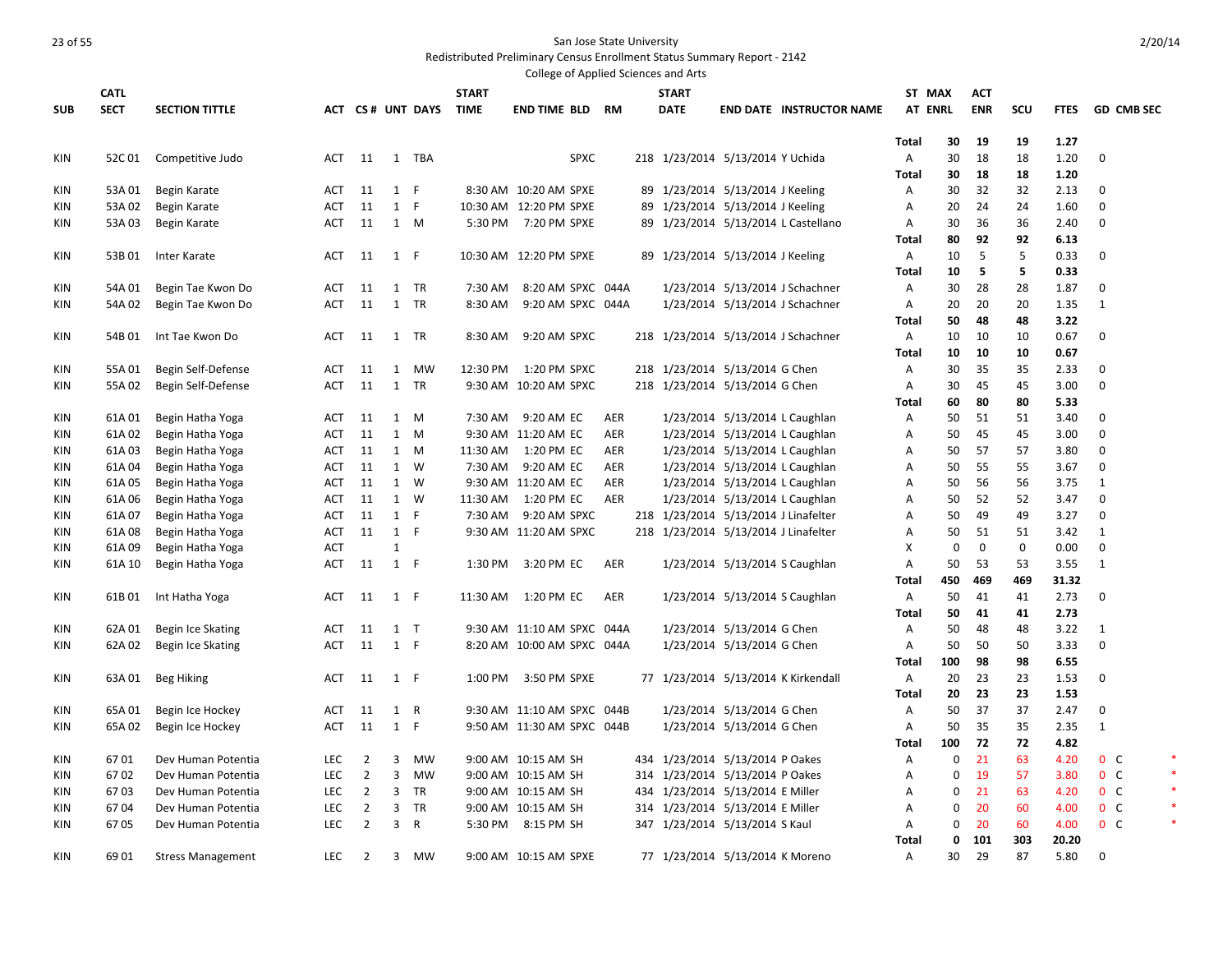|            |             |                              |            |                |                     |                  |              | College of Applied Sciences and Arts |  |                                     |                            |                                     |              |                |                |                |               |                            |
|------------|-------------|------------------------------|------------|----------------|---------------------|------------------|--------------|--------------------------------------|--|-------------------------------------|----------------------------|-------------------------------------|--------------|----------------|----------------|----------------|---------------|----------------------------|
|            | <b>CATL</b> |                              |            |                |                     |                  | <b>START</b> |                                      |  | <b>START</b>                        |                            |                                     |              | ST MAX         | <b>ACT</b>     |                |               |                            |
| <b>SUB</b> | <b>SECT</b> | <b>SECTION TITTLE</b>        |            |                |                     | ACT CS# UNT DAYS | <b>TIME</b>  | <b>END TIME BLD RM</b>               |  | <b>DATE</b>                         |                            | <b>END DATE INSTRUCTOR NAME</b>     |              | <b>AT ENRL</b> | <b>ENR</b>     | SCU            | <b>FTES</b>   | <b>GD CMB SEC</b>          |
| <b>KIN</b> | 69 02       | <b>Stress Management</b>     | LEC        |                | 3                   |                  |              |                                      |  |                                     |                            |                                     | X            | 0              | 0              | $\mathbf 0$    | 0.00          | $\mathbf 0$                |
| KIN        | 6903        | <b>Stress Management</b>     | LEC        |                | $\overline{3}$      |                  |              |                                      |  |                                     |                            |                                     | X            | 0              | 0              | $\mathbf 0$    | 0.00          | $\boldsymbol{0}$           |
| KIN        | 69 04       | <b>Stress Management</b>     | <b>LEC</b> | $\overline{2}$ | 3                   | TR               |              | 9:00 AM 10:15 AM SPXC                |  | 211 1/23/2014 5/13/2014 K Moreno    |                            |                                     | Α            | 30             | 30             | 90             | 6.00          | $\mathbf 0$                |
| KIN        | 69 05       | <b>Stress Management</b>     | <b>LEC</b> | $\overline{2}$ | $\overline{3}$      | $\top$           |              | 5:00 PM 7:45 PM CCB                  |  | 101 1/23/2014 5/13/2014 T Beggs     |                            |                                     | Α            | 30             | 36             | 108            | 7.20          | 0                          |
| KIN        | 69 06       | <b>Stress Management</b>     | <b>LEC</b> | $\overline{2}$ | 3                   | MW               |              | 10:30 AM 11:45 AM BBC                |  | 225 1/23/2014 5/13/2014 K Moreno    |                            |                                     | A            | 30             | 29             | 87             | 5.80          | $\mathbf 0$                |
| <b>KIN</b> | 69 07       | <b>Stress Management</b>     | <b>LEC</b> | $\overline{2}$ | 3                   | <b>MW</b>        |              | 12:00 PM   1:15 PM SPXC              |  |                                     |                            | 211 1/23/2014 5/13/2014 K Drummond  | A            | 30             | 28             | 84             | 5.60          | $\mathbf 0$                |
|            |             |                              |            |                |                     |                  |              |                                      |  |                                     |                            |                                     | Total        | 150            | 152            | 456            | 30.40         |                            |
| <b>KIN</b> | 7001        | Intro to Kinesiology         | <b>LEC</b> | $\overline{2}$ | 3                   | <b>MW</b>        |              | 8:30 AM 9:20 AM SH                   |  | 100 1/23/2014 5/13/2014 J Chin      |                            |                                     | Α            | 100            | 102            | 204            | 20.40         | $\mathbf 0$                |
| KIN        | 70 02       | Intro to Kinesiology         | ACT        | 11             | $\mathbf 0$         | M                |              | 9:30 AM 11:20 AM BBC                 |  |                                     |                            | 126 1/23/2014 5/13/2014 E Schlimmer | Α            | 20             | 20             | 20             | 0.00          | $\mathbf 0$                |
| KIN        | 70 03       | Intro to Kinesiology         | ACT        | 11             | $\mathbf{0}$        | W                |              | 9:30 AM 11:20 AM BBC                 |  |                                     |                            | 126 1/23/2014 5/13/2014 E Schlimmer | А            | 20             | 21             | 21             | 0.00          | $\mathbf 0$                |
| KIN        | 7004        | Intro to Kinesiology         | <b>ACT</b> | 11             | $\mathbf 0$         | M                |              | 9:30 AM 11:20 AM CL                  |  | 129 1/23/2014 5/13/2014 A Trader    |                            |                                     | Α            | 20             | 20             | 20             | 0.00          | $\mathbf 0$                |
| KIN        | 70 05       | Intro to Kinesiology         | <b>ACT</b> | 11             | $\mathbf{0}$        | <b>W</b>         |              | 9:30 AM 11:20 AM CL                  |  | 129 1/23/2014 5/13/2014 A Trader    |                            |                                     | А            | 20             | 20             | 20             | 0.00          | $\mathbf 0$                |
| KIN        | 7007        | Intro to Kinesiology         | <b>ACT</b> | 11             | 0                   | W                |              | 1:30 PM 3:20 PM HB                   |  | 405 1/23/2014 5/13/2014 A Trader    |                            |                                     | Α            | 20             | 21             | 21             | 0.00          | $\mathbf 0$                |
|            |             |                              |            |                |                     |                  |              |                                      |  |                                     |                            |                                     | <b>Total</b> | 200            | 204            | 306            | 20.40         |                            |
| KIN        | 8001        | Indivdl Movement             | ACT        | 11             | $\mathbf{1}$        | TBA              |              |                                      |  |                                     | 1/23/2014 5/13/2014 G Chen |                                     | Α            | 10             | $\overline{2}$ | $\overline{2}$ | 0.13          | 0                          |
| KIN        | 8002        | Indivdl Movement             | <b>ACT</b> | 11             | $\mathbf{1}$        | TBA              |              |                                      |  |                                     |                            | 1/23/2014 5/13/2014 D Williams      | Α            | 10             | 11             | 11             | 0.75          | $\mathbf{1}$               |
| <b>KIN</b> | 80 03       | <b>Indivdl Movement</b>      | ACT        | 11             | $\mathbf{1}$        | <b>TBA</b>       |              |                                      |  |                                     |                            | 1/23/2014 5/13/2014 J Schachner     | Α            | 5              | $\mathbf 0$    | $\mathbf 0$    | 0.00          | $\mathbf 0$                |
| KIN        | 80 04       | <b>Indivdl Movement</b>      | ACT        | 11             | $\mathbf{1}$        | TBA              |              |                                      |  |                                     | 1/23/2014 5/13/2014        |                                     | А            | 5              | 0              | $\mathbf 0$    | 0.00          | 0                          |
| <b>KIN</b> | 8005        | <b>Indivdl Movement</b>      | ACT        | 11             |                     | 1 TBA            |              |                                      |  |                                     | 1/23/2014 5/13/2014        |                                     | Α            | 5              | $\mathbf 0$    | $\mathbf 0$    | 0.00          | $\mathbf 0$                |
|            |             |                              |            |                |                     |                  |              |                                      |  |                                     |                            |                                     | Total        | 35             | 13             | 13             | 0.88          |                            |
| <b>KIN</b> |             | 100W 01 Writing Workshop     | SEM        | $\overline{4}$ | $\overline{3}$      | TR               | 1:30 PM      | 2:45 PM SPXC                         |  | 211 1/23/2014 5/13/2014 D Murphy    |                            |                                     | Α            | 22             | 24             | 72             | 4.80          | $\mathbf 0$                |
| KIN        |             | 100W 02 Writing Workshop     | SEM        | $\overline{4}$ | 3                   | MW               | 7:30 AM      | 8:45 AM SPXC                         |  | 68 1/23/2014 5/13/2014 S Olliges    |                            |                                     | Α            | 22             | 21             | 63             | 4.20          | $\mathbf 0$                |
| KIN        |             | 100W 03 Writing Workshop     | <b>SEM</b> |                | $\overline{3}$      |                  |              |                                      |  |                                     |                            |                                     | X            | $\mathbf 0$    | $\mathbf 0$    | $\mathbf 0$    | 0.00          | $\mathbf 0$                |
| <b>KIN</b> |             | 100W 04 Writing Workshop     | SEM        | 4              | 3                   | M                | 1:30 PM      | 4:15 PM BBC                          |  | 128 1/23/2014 5/13/2014 S Olliges   |                            |                                     | Α            | 25             | 22             | 66             | 4.40          | $\boldsymbol{0}$           |
|            |             |                              |            |                |                     |                  |              |                                      |  |                                     |                            |                                     | Total        | 69             | 67             | 201            | 13.40         |                            |
| <b>KIN</b> | 101 01      | Sport in America             | <b>LEC</b> | 2              | 3<br>$\overline{3}$ | <b>MW</b>        | 12:00 PM     | 1:15 PM SH                           |  | 345 1/23/2014 5/13/2014 D Murphy    |                            |                                     | A            | 40             | 39             | 117            | 7.80          | $\mathbf 0$<br>$\mathbf 0$ |
| <b>KIN</b> | 101 02      | Sport in America             | LEC        | $\overline{2}$ |                     | TR               |              | 10:30 AM 11:45 AM SH                 |  | 312 1/23/2014 5/13/2014 V Andrews   |                            |                                     | Α            | 40             | 38             | 114<br>99      | 7.60          |                            |
| <b>KIN</b> | 101 03      | Sport in America             | <b>LEC</b> | $\overline{2}$ |                     | 3 <sub>T</sub>   |              | 3:00 PM 5:45 PM SPXC                 |  | 68 1/23/2014 5/13/2014 V Andrews    |                            |                                     | Α            | 40<br>120      | 33<br>110      | 330            | 6.65<br>22.05 | 1                          |
| <b>KIN</b> | 106 01      | Adv Scuba & Aquc Tec         | <b>LEC</b> | $\overline{2}$ | 3                   | $\mathsf{T}$     | 7:00 PM      | 9:30 PM SPXC                         |  | 68 1/23/2014 5/13/2014 F Barry      |                            |                                     | Total<br>Α   | 25             | -5             | 5              | 1.00          | $\mathbf{0}$               |
| <b>KIN</b> | 106 02      | Adv Scuba & Aquc Tec         | <b>ACT</b> | 11             | $\mathbf 0$         | TBA              |              | <b>SPXE</b>                          |  | 79 1/23/2014 5/13/2014 F Barry      |                            |                                     | Α            | 25             | 5              | 10             | 0.00          | 0                          |
|            |             |                              |            |                |                     |                  |              |                                      |  |                                     |                            |                                     | Total        | 50             | 10             | 15             | 1.00          |                            |
| <b>KIN</b> | 10701       | <b>Adapted Aquatics</b>      | ACT        | 11             |                     | 1 TBA            |              | <b>SPXE</b>                          |  | 79 1/23/2014 5/13/2014              |                            |                                     | Α            | 25             | 15             | 15             | 1.00          | $\mathbf 0$                |
|            |             |                              |            |                |                     |                  |              |                                      |  |                                     |                            |                                     | <b>Total</b> | 25             | 15             | 15             | 1.00          |                            |
| KIN        | 153 01      | Spt Fac Evnt Mgt             | LEC        | 2              | 3                   | MW               |              | 10:30 AM 11:45 AM SPXE               |  | 77 1/23/2014 5/13/2014 S Lilienthal |                            |                                     | Α            | 40             | 32             | 96             | 6.70          | 6                          |
|            |             |                              |            |                |                     |                  |              |                                      |  |                                     |                            |                                     | <b>Total</b> | 40             | 32             | 96             | 6.70          |                            |
| KIN        |             | 154A 01 Inst Ex Phys Biom    | <b>LEC</b> | $\overline{2}$ | 3                   | M                |              | 9:30 AM 10:20 AM SPXC                |  | 208 1/23/2014 5/13/2014 J Kao       |                            |                                     | Α            | 40             | 42             | 42             | 8.45          | $\mathbf{1}$               |
| KIN        | 154A 02     | Inst Ex Phys Biom            | <b>ACT</b> | 13             | 0                   | MW               |              | 10:30 AM 12:20 PM SPXC               |  | 208 1/23/2014 5/13/2014 J Kao       |                            |                                     | Α            | 20             | 23             | 46             | 0.00          | $\mathbf{1}$               |
| KIN        |             | 154A 03 Inst Ex Phys Biom    | ACT        | 13             | $\mathbf 0$         | MW               |              | 12:30 PM 2:20 PM SPXC                |  | 208 1/23/2014 5/13/2014 J Kao       |                            |                                     | Α            | 20             | 19             | 38             | 0.00          | $\mathbf 0$                |
|            |             |                              |            |                |                     |                  |              |                                      |  |                                     |                            |                                     | Total        | 80             | 84             | 126            | 8.45          |                            |
| <b>KIN</b> | 154B 01     | <b>ECG Interp &amp; Test</b> | <b>LEC</b> | $\overline{2}$ | 3                   | TR               |              | 11:30 AM 12:20 PM SPXC               |  | 208 1/23/2014 5/13/2014 P Plato     |                            |                                     | Α            | 20             | 31             | 62             | 6.55          | $\overline{7}$             |
| <b>KIN</b> |             | 154B 02 ECG Interp & Test    | <b>ACT</b> | 13             | $\mathbf 0$         | TR               |              | 12:30 PM  1:20 PM SPXC               |  | 208 1/23/2014 5/13/2014 P Plato     |                            |                                     | Α            | 20             | 31             | 31             | 0.00          | $\overline{7}$             |
|            |             |                              |            |                |                     |                  |              |                                      |  |                                     |                            |                                     | Total        | 40             | 62             | 93             | 6.55          |                            |
| <b>KIN</b> | 155 01      | <b>Exercise Physiology</b>   | <b>LEC</b> | $\overline{2}$ | 3                   | MW               |              | 9:30 AM 10:20 AM SH                  |  | 100 1/23/2014 5/13/2014 C Cisar     |                            |                                     | Α            | 100            | 68             | 136            | 13.60         | $\mathbf 0$                |
| <b>KIN</b> | 155 02      | <b>Exercise Physiology</b>   | <b>ACT</b> | $\overline{7}$ | $\mathbf{0}$        | M                |              | 7:30 AM 9:20 AM SPXC                 |  | 208 1/23/2014 5/13/2014 C Cisar     |                            |                                     | Α            | 20             | 21             | 21             | 0.00          | $\mathbf 0$                |
|            |             |                              |            |                |                     |                  |              |                                      |  |                                     |                            |                                     |              |                |                |                |               |                            |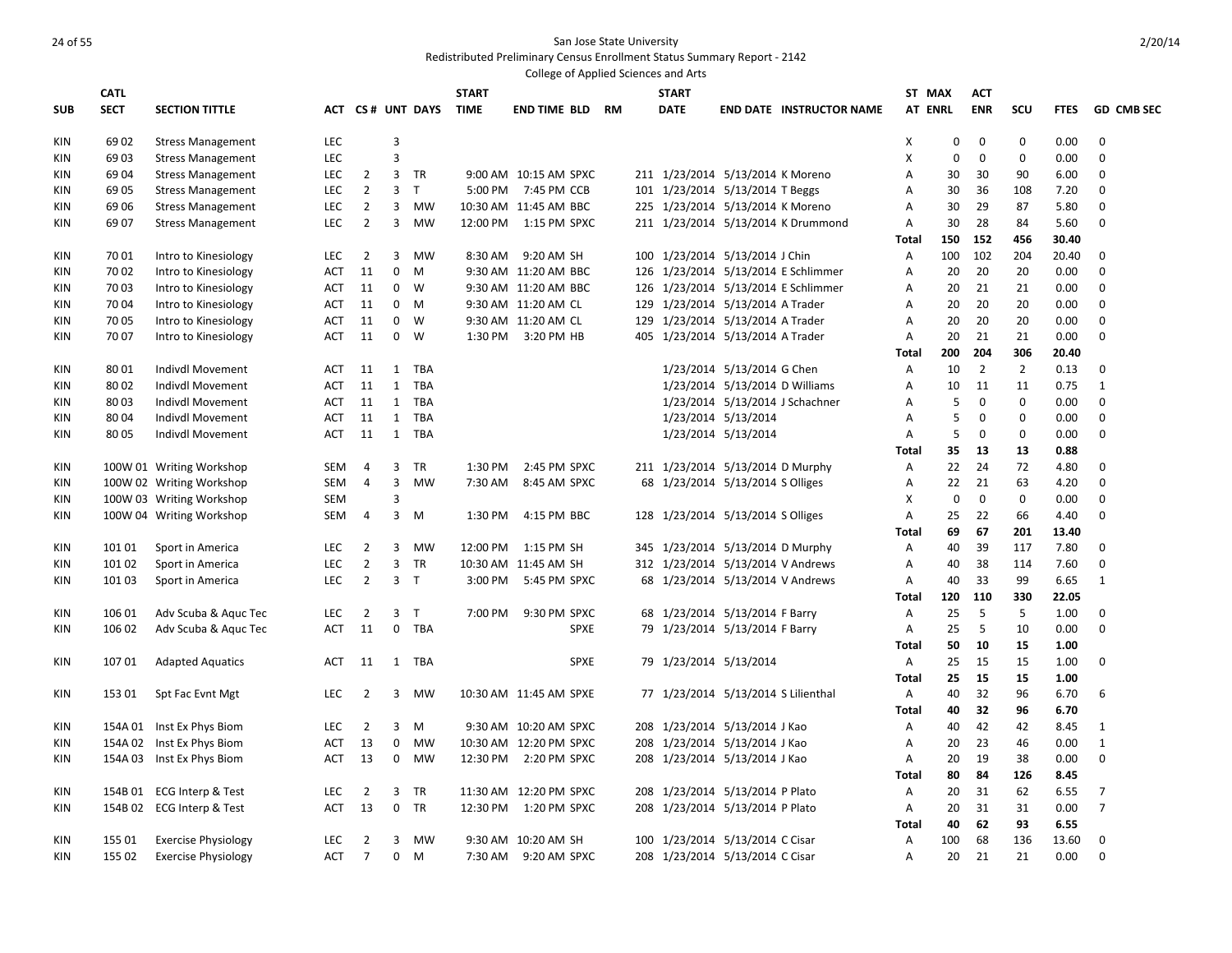|            |             |                            |            |                                  |                |                  |              | College of Applied Sciences and Arts |  |              |                                   |                                    |                   |             |              |              |              |                |                                  |        |
|------------|-------------|----------------------------|------------|----------------------------------|----------------|------------------|--------------|--------------------------------------|--|--------------|-----------------------------------|------------------------------------|-------------------|-------------|--------------|--------------|--------------|----------------|----------------------------------|--------|
|            | <b>CATL</b> |                            |            |                                  |                |                  | <b>START</b> |                                      |  | <b>START</b> |                                   |                                    | ST MAX            |             | <b>ACT</b>   |              |              |                |                                  |        |
| <b>SUB</b> | <b>SECT</b> | <b>SECTION TITTLE</b>      |            |                                  |                | ACT CS# UNT DAYS | <b>TIME</b>  | <b>END TIME BLD RM</b>               |  | <b>DATE</b>  |                                   | <b>END DATE INSTRUCTOR NAME</b>    | <b>AT ENRL</b>    |             | <b>ENR</b>   | SCU          | <b>FTES</b>  |                | <b>GD CMB SEC</b>                |        |
| KIN        | 155 03      | <b>Exercise Physiology</b> | <b>ACT</b> | $\overline{7}$                   | $\mathbf 0$    | W                | 7:30 AM      | 9:20 AM SPXC                         |  |              | 208 1/23/2014 5/13/2014 C Cisar   |                                    | Α                 | 20          | 19           | 19           | 0.00         | $\mathbf{0}$   |                                  |        |
| KIN        | 155 04      | <b>Exercise Physiology</b> | ACT        | $\overline{7}$                   | 0              | $\top$           | 7:30 AM      | 9:20 AM SPXC                         |  |              | 208 1/23/2014 5/13/2014 C Cisar   |                                    | Α                 | 20          | 18           | 18           | 0.00         | 0              |                                  |        |
| KIN        | 155 05      | <b>Exercise Physiology</b> | ACT        | $\overline{7}$                   |                | 0 R              | 7:30 AM      | 9:20 AM SPXC                         |  |              | 208 1/23/2014 5/13/2014 C Cisar   |                                    | Α                 | 20          | 10           | 10           | 0.00         | $\mathbf 0$    |                                  |        |
|            |             |                            |            |                                  |                |                  |              |                                      |  |              |                                   |                                    | <b>Total</b>      | 180         | 136          | 204          | 13.60        |                |                                  |        |
| KIN        | 156 01      | Intro Adapted Act          | <b>LEC</b> | $\overline{2}$                   |                | 3 MW             |              | 10:30 AM 11:45 AM SPXC               |  |              |                                   | 68 1/23/2014 5/13/2014 J Schachner | Α                 | 40          | 46           | 138          | 9.25         | 1              |                                  |        |
|            |             |                            |            |                                  |                |                  |              |                                      |  |              |                                   |                                    | <b>Total</b>      | 40          | 46           | 138          | 9.25         |                |                                  |        |
| <b>KIN</b> | 15801       | <b>Biomechanics</b>        | <b>LEC</b> | $\overline{2}$                   |                | 3 TR             | 8:30 AM      | 9:20 AM BBC                          |  |              | 4 1/23/2014 5/13/2014 J Kao       |                                    | Α                 | 84          | 75           | 150          | 15.05        | $\mathbf{1}$   |                                  |        |
| KIN        | 15802       | <b>Biomechanics</b>        | <b>ACT</b> | $\overline{7}$                   | $\mathbf 0$    | $\top$           |              | 9:30 AM 11:20 AM BBC                 |  |              | 126 1/23/2014 5/13/2014 N Anecito |                                    | Α                 | 20          | 20           | 20           | 0.00         | $\mathbf{1}$   |                                  |        |
| <b>KIN</b> | 15803       | <b>Biomechanics</b>        | <b>ACT</b> | $\overline{7}$                   |                | 0 R              |              | 9:30 AM 11:20 AM BBC                 |  |              | 126 1/23/2014 5/13/2014 N Anecito |                                    | Α                 | 20          | 20           | 20           | 0.00         | $\mathbf 0$    |                                  |        |
| <b>KIN</b> | 158 04      | <b>Biomechanics</b>        | <b>ACT</b> | $\overline{7}$                   | 0              | $\top$           | 11:30 AM     | 1:20 PM BBC                          |  |              | 126 1/23/2014 5/13/2014 N Anecito |                                    | A                 | 20          | 20           | 20           | 0.00         | 0              |                                  |        |
| KIN        | 158 05      | <b>Biomechanics</b>        | <b>ACT</b> | $\overline{7}$                   |                | 0 R              |              | 11:30 AM  1:20 PM BBC                |  |              | 126 1/23/2014 5/13/2014 N Anecito |                                    | Α                 | 20          | 15           | 15           | 0.00         | $\Omega$       |                                  |        |
|            |             |                            |            |                                  |                |                  |              |                                      |  |              |                                   |                                    | <b>Total</b>      | 164         | 150          | 225          | 15.05        |                |                                  |        |
| KIN        | 16001       | Hist of Sport & PE         | LEC        | 2                                |                | 3 TR             | 12:00 PM     | 1:15 PM SPXC                         |  |              | 68 1/23/2014 5/13/2014 V Andrews  |                                    | Α                 | 40          | 41           | 123          | 8.20         | $\mathbf 0$    |                                  |        |
|            |             |                            |            |                                  |                |                  |              |                                      |  |              |                                   |                                    | <b>Total</b>      | 40          | 41           | 123          | 8.20         |                |                                  |        |
| KIN        | 16101       | Philos of Sport            | <b>LEC</b> | $\overline{2}$                   |                | 3 MW             | 12:00 PM     | 1:15 PM SPXE                         |  |              | 77 1/23/2014 5/13/2014 M Masucci  |                                    | Α                 | 40          | 43           | 129          | 8.65         | 1              |                                  |        |
|            |             |                            |            |                                  |                |                  |              |                                      |  |              |                                   |                                    | <b>Total</b>      | 40          | 43           | 129          | 8.65         |                |                                  |        |
| KIN        | 163 01      | Phys Fit + Nutrit          | <b>LEC</b> | $\overline{2}$                   |                | 3 TR             |              | 10:30 AM 11:45 AM BBC                |  |              | 225 1/23/2014 5/13/2014 E Brown   |                                    | Α                 | $\mathbf 0$ | 16           | 48           | 3.20         |                | 0 <sup>o</sup>                   |        |
| KIN        | 163 02      | Phys Fit + Nutrit          | <b>LEC</b> | $\overline{2}$                   | 3              | TR               |              | 10:30 AM 11:45 AM SH                 |  |              | 345 1/23/2014 5/13/2014 E Brown   |                                    | Α                 | 0           | 16           | 48           | 3.20         |                | $0\quad C$                       |        |
| KIN        | 16303       | Phys Fit + Nutrit          | <b>LEC</b> | $\overline{2}$                   |                | 3 TR             |              | 12:00 PM 1:15 PM CCB                 |  |              | 102 1/23/2014 5/13/2014 E Brown   |                                    | Α                 | 0           | 16           | 48           | 3.20         |                | $0\quad C$                       | ×      |
| <b>KIN</b> | 163 04      | Phys Fit + Nutrit          | <b>LEC</b> | $\overline{2}$                   |                | 3 TR             |              | 12:00 PM 1:15 PM CL                  |  |              | 202 1/23/2014 5/13/2014 E Brown   |                                    | Α                 | 0           | 16           | 48           | 3.20         |                | $0\quad C$                       |        |
| <b>KIN</b> | 163 05      | Phys Fit + Nutrit          | <b>LEC</b> | $\overline{2}$                   | $\overline{3}$ | MW               |              | 9:00 AM 10:15 AM IS                  |  |              | 230 1/23/2014 5/13/2014 A Bloom   |                                    | Α                 | 0           | 17           | 51           | 3.40         |                | $0\quad C$                       |        |
| KIN        | 163 06      | Phys Fit + Nutrit          | <b>LEC</b> | $\overline{2}$                   | $\overline{3}$ | <b>MW</b>        |              | 9:00 AM 10:15 AM BBC                 |  |              | 225 1/23/2014 5/13/2014 A Bloom   |                                    | Α                 | $\mathbf 0$ | 17           | 51           | 3.40         |                | 0 <sup>o</sup>                   |        |
| <b>KIN</b> | 163 07      | Phys Fit + Nutrit          | <b>LEC</b> | $\overline{2}$                   | $\overline{3}$ | <b>MW</b>        |              | 10:30 AM 11:45 AM IS                 |  |              | 230 1/23/2014 5/13/2014 A Bloom   |                                    | Α                 | 0           | 15           | 45           | 3.00         |                | 0 <sup>C</sup>                   |        |
| KIN        | 16308       | Phys Fit + Nutrit          | <b>LEC</b> | $\overline{2}$                   | 3              | MW               |              | 10:30 AM 11:45 AM CL                 |  |              | 324 1/23/2014 5/13/2014 A Bloom   |                                    | Α                 | 0           | 16           | 48           | 3.20         |                | $0\quad C$                       |        |
| <b>KIN</b> | 163 13      | Phys Fit + Nutrit          | <b>LEC</b> | $\overline{2}$                   | $\overline{3}$ | <b>MW</b>        |              | 12:00 PM  1:15 PM ENG                |  |              | 401 1/23/2014 5/13/2014 R Ryan    |                                    | Α                 | 0           | 16           | 48           | 3.20         |                | 0 <sup>C</sup>                   |        |
| <b>KIN</b> | 163 14      | Phys Fit + Nutrit          | <b>LEC</b> | $\overline{2}$                   | $\overline{3}$ | <b>MW</b>        | 12:00 PM     | 1:15 PM IS                           |  |              | 230 1/23/2014 5/13/2014 R Ryan    |                                    | Α                 | 0           | 17           | 51           | 3.40         |                | $0\quad C$                       |        |
| KIN        | 163 15      | Phys Fit + Nutrit          | LEC        | $\overline{2}$<br>$\overline{2}$ | 3<br>3         | MW<br><b>MW</b>  | 1:30 PM      | 2:45 PM SH                           |  |              | 345 1/23/2014 5/13/2014 R Ryan    |                                    | Α                 | 0<br>0      | 17<br>14     | 51<br>42     | 3.40<br>2.80 |                | 0 <sup>C</sup><br>0 <sup>o</sup> |        |
| KIN        | 163 16      | Phys Fit + Nutrit          | <b>LEC</b> |                                  |                |                  | 1:30 PM      | 2:45 PM DMH 149B                     |  |              | 1/23/2014 5/13/2014 R Ryan        |                                    | A<br><b>Total</b> | 0           | 193          | 579          | 38.60        |                |                                  |        |
| KIN        | 164 01      | Soc-cult Perspectv         | <b>LEC</b> | $\overline{2}$                   |                | 3 TR             |              | 9:00 AM 10:15 AM SPXE                |  |              | 77 1/23/2014 5/13/2014 T Butryn   |                                    | Α                 | 40          | 35           | 105          | 7.00         | $\mathbf 0$    |                                  |        |
|            |             |                            |            |                                  |                |                  |              |                                      |  |              |                                   |                                    | <b>Total</b>      | 40          | 35           | 105          | 7.00         |                |                                  |        |
| KIN        | 165 01      | Motor Development          | LEC        | 2                                | 3              | MW               | 12:00 PM     | 1:15 PM SPXC                         |  |              | 68 1/23/2014 5/13/2014 J Clair    |                                    | Α                 | 40          | 42           | 126          | 8.45         | 1              |                                  |        |
| KIN        | 165 02      | Motor Development          | LEC        | $\overline{2}$                   | 3              | <b>MW</b>        | 7:30 AM      | 8:45 AM SPXE                         |  |              | 77 1/23/2014 5/13/2014 J Kao      |                                    | Α                 | 40          | 42           | 126          | 8.40         | $\mathbf 0$    |                                  |        |
| KIN        | 165 03      | Motor Development          | <b>LEC</b> |                                  | 3              |                  |              |                                      |  |              |                                   |                                    | X                 | $\mathbf 0$ | $\mathbf{0}$ | $\mathbf 0$  | 0.00         | $\mathbf 0$    |                                  |        |
| KIN        | 165 04      | Motor Development          | <b>LEC</b> | $\overline{2}$                   |                | 3 TR             |              | 10:30 AM 11:45 AM SH                 |  |              | 347 1/23/2014 5/13/2014 J Kao     |                                    | Α                 | 40          | 44           | 132          | 8.80         | 0              |                                  |        |
|            |             |                            |            |                                  |                |                  |              |                                      |  |              |                                   |                                    | <b>Total</b>      | 120         | 128          | 384          | 25.65        |                |                                  |        |
| KIN        | 166 01      | Motor Learning             | <b>LEC</b> | $\overline{2}$                   |                | 3 TR             | 12:30 PM     | 1:20 PM SPXE                         |  |              |                                   | 77 1/23/2014 5/13/2014 E Wughalter | Α                 | 40          | 50           | 100          | 10.00        | 0              |                                  |        |
| KIN        | 166 02      | <b>Motor Learning</b>      | ACT        | $\overline{7}$                   |                | 0 <sub>T</sub>   | 1:30 PM      | 3:20 PM SPXE                         |  |              |                                   | 82 1/23/2014 5/13/2014 E Wughalter | Α                 | 20          | 26           | 26           | 0.00         | $\mathbf 0$    |                                  |        |
| <b>KIN</b> | 166 03      | <b>Motor Learning</b>      | ACT        | $\overline{7}$                   | 0              | $\mathsf{R}$     | 1:30 PM      | 3:20 PM SPXE                         |  |              |                                   | 82 1/23/2014 5/13/2014 E Wughalter | Α                 | 20          | 24           | 24           | 0.00         | 0              |                                  |        |
| KIN        | 166 04      | Motor Learning             | <b>ACT</b> |                                  | 0              |                  |              |                                      |  |              |                                   |                                    | X                 | $\mathbf 0$ | $\mathbf 0$  | 0            | 0.00         | $\mathbf 0$    |                                  |        |
|            |             |                            |            |                                  |                |                  |              |                                      |  |              |                                   |                                    | <b>Total</b>      | 80          | 100          | 150          | 10.00        |                |                                  |        |
| KIN        | 168 01      | Psych of Coaching          | <b>LEC</b> | $\overline{2}$                   |                | 3 TR             |              | 10:30 AM 11:45 AM SPXC               |  |              | 68 1/23/2014 5/13/2014 T Butryn   |                                    | Α                 | 40          | 41           | 123          | 8.55         | $\overline{7}$ |                                  |        |
|            |             |                            |            |                                  |                |                  |              |                                      |  |              |                                   |                                    | <b>Total</b>      | 40          | 41           | 123          | 8.55         |                |                                  |        |
| <b>KIN</b> | 16901       | Divrsty/Stress/Hlth        | SEM        | 5                                |                | 3 TR             |              | 10:30 AM 11:45 AM SH                 |  |              | 444 1/23/2014 5/13/2014 D Murphy  |                                    | Α                 | 30          | 30           | 90           | 6.00         |                | $0\quad C$                       |        |
| HS         | 169 01      | Divrsty/Stress/Hlth        | SEM        | 5                                |                | 3 TR             |              | 10:30 AM 11:45 AM SH                 |  |              | 444 1/23/2014 5/13/2014 D Murphy  |                                    | Α                 | 0           | $\mathbf{0}$ | $\mathbf{0}$ | 0.00         |                | $0\quad C$                       | $\ast$ |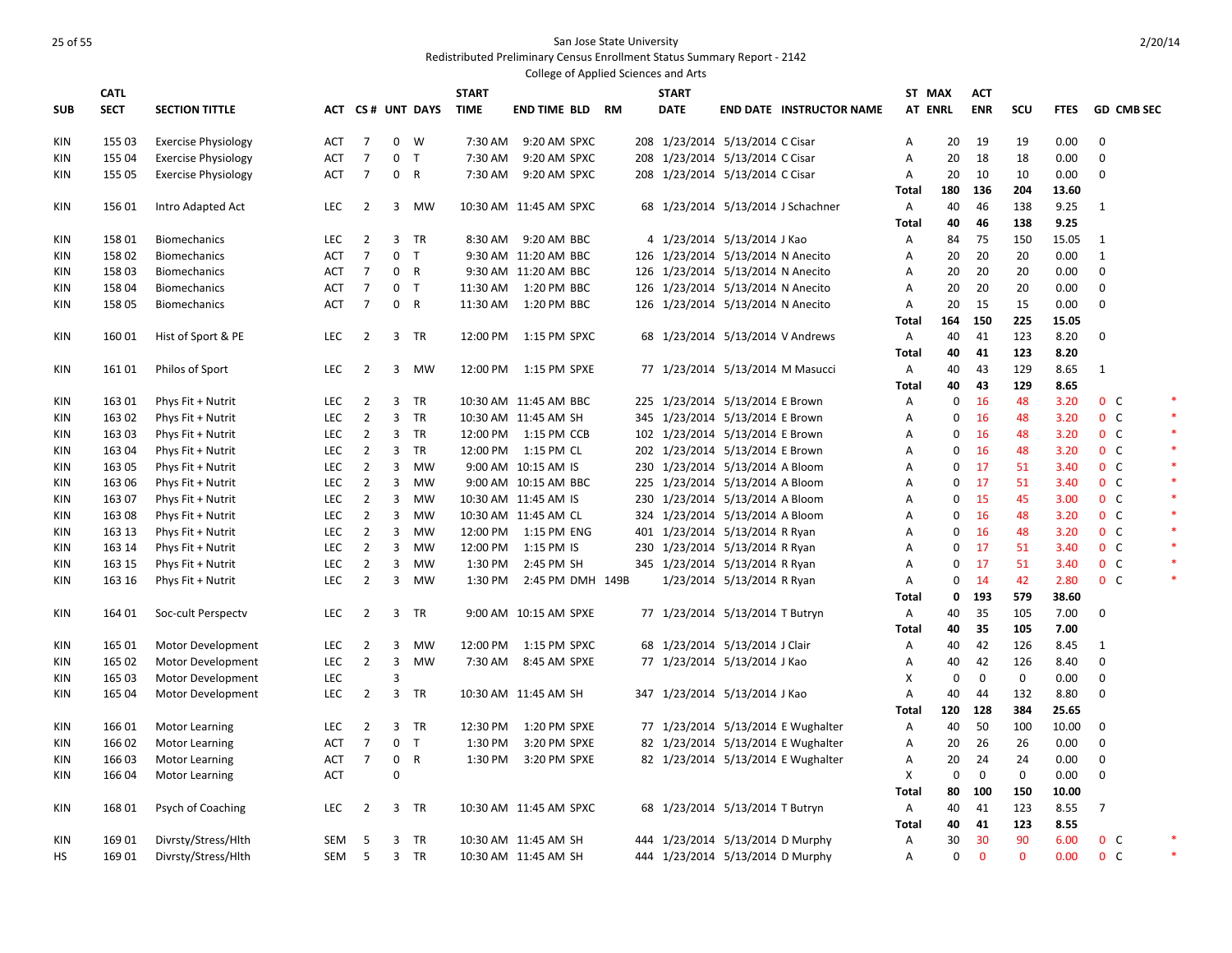|            |             |                              |            |                |                |                  |              | College of Applied Sciences and Arts |  |                                    |                                  |                                     |                |             |                |                |             |                  |                   |  |
|------------|-------------|------------------------------|------------|----------------|----------------|------------------|--------------|--------------------------------------|--|------------------------------------|----------------------------------|-------------------------------------|----------------|-------------|----------------|----------------|-------------|------------------|-------------------|--|
|            | <b>CATL</b> |                              |            |                |                |                  | <b>START</b> |                                      |  | <b>START</b>                       |                                  |                                     | ST MAX         |             | <b>ACT</b>     |                |             |                  |                   |  |
| <b>SUB</b> | <b>SECT</b> | <b>SECTION TITTLE</b>        |            |                |                | ACT CS# UNT DAYS | <b>TIME</b>  | <b>END TIME BLD RM</b>               |  | <b>DATE</b>                        |                                  | <b>END DATE INSTRUCTOR NAME</b>     | <b>AT ENRL</b> |             | <b>ENR</b>     | SCU            | <b>FTES</b> |                  | <b>GD CMB SEC</b> |  |
| KIN        | 16902       | Divrsty/Stress/Hlth          | SEM        | 5              | $\overline{3}$ | <b>TR</b>        |              | 12:00 PM   1:15 PM SPXC              |  | 211 1/23/2014 5/13/2014 D Murphy   |                                  |                                     | Α              | 30          | 28             | 84             | 5.60        |                  | 0 <sup>o</sup>    |  |
| HS         | 169 02      | Divrsty/Stress/Hlth          | SEM        | 5              | 3              | TR               | 12:00 PM     | 1:15 PM SPXC                         |  | 211 1/23/2014 5/13/2014 D Murphy   |                                  |                                     | А              | $\mathbf 0$ | $\mathbf 0$    | $\mathbf 0$    | 0.00        |                  | $0\quad C$        |  |
| KIN        | 16903       | Divrsty/Stress/Hlth          | SEM        | 5              | $\overline{3}$ | MW               |              | 10:30 AM 11:45 AM MH                 |  | 322 1/23/2014 5/13/2014 D Murphy   |                                  |                                     | Α              | 30          | 30             | 90             | 6.00        |                  | 0 <sup>o</sup>    |  |
| HS         | 16903       | Divrsty/Stress/Hlth          | SEM        | 5              | $\overline{3}$ | <b>MW</b>        |              | 10:30 AM 11:45 AM MH                 |  | 322 1/23/2014 5/13/2014 D Murphy   |                                  |                                     | А              | $\mathbf 0$ | $\mathbf{0}$   | $\mathbf{0}$   | 0.00        |                  | $0\quad C$        |  |
| KIN        | 16904       | Divrsty/Stress/Hlth          | SEM        | 5              | 3              | <b>MW</b>        | 12:00 PM     | 1:15 PM SH                           |  | 313 1/23/2014 5/13/2014 K Osborne  |                                  |                                     | Α              | 30          | 31             | 93             | 6.20        |                  | $0\quad C$        |  |
| HS         | 16904       | Divrsty/Stress/Hlth          | SEM        | 5              | $\overline{3}$ | <b>MW</b>        |              | 12:00 PM 1:15 PM SH                  |  | 313 1/23/2014 5/13/2014 K Osborne  |                                  |                                     | A              | $\pmb{0}$   | $\mathbf{0}$   | $\mathbf{0}$   | 0.00        |                  | 0 <sup>o</sup>    |  |
|            |             |                              |            |                |                |                  |              |                                      |  |                                    |                                  |                                     | Total          | 120         | 119            | 357            | 23.80       |                  |                   |  |
| KIN        |             | 170B 01 Fld Exp Teach        | <b>SUP</b> | 36             | 1              | TBA              |              |                                      |  |                                    | 1/23/2014 5/13/2014 T Kloeppel   |                                     | Α              | 25          | $\overline{7}$ | $\overline{7}$ | 0.47        | $\Omega$         |                   |  |
| KIN        |             | 170B 02 Fld Exp Teach        | <b>SUP</b> | 36             |                | 1 TBA            |              |                                      |  |                                    | 1/23/2014 5/13/2014 T Kloeppel   |                                     | Α              | 25          | 10             | 10             | 0.67        | $\Omega$         |                   |  |
|            |             |                              |            |                |                |                  |              |                                      |  |                                    |                                  |                                     | <b>Total</b>   | 50          | 17             | 17             | 1.13        |                  |                   |  |
| KIN        |             | 170C 01 Fieldwork-Adapted    | SUP        | 36             |                | 1 TBA            |              |                                      |  |                                    |                                  | 1/23/2014 5/13/2014 N Megginson     | Α              | 15          | $\mathbf 0$    | $\mathbf 0$    | 0.00        | 0                |                   |  |
| KIN        | 170C 02     | Fieldwork-Adapted            | <b>SUP</b> | 36             | $\overline{2}$ | <b>TBA</b>       |              |                                      |  |                                    |                                  | 1/23/2014 5/13/2014 N Megginson     | A              | 15          | $\mathbf 0$    | $\mathbf 0$    | 0.00        | $\Omega$         |                   |  |
| KIN        | 170C 03     | Fieldwork-Adapted            | <b>SUP</b> | 36             |                | 3 TBA            |              |                                      |  |                                    |                                  | 1/23/2014 5/13/2014 N Megginson     | Α              | 15          | 3              | 9              | 0.60        | $\Omega$         |                   |  |
|            |             |                              |            |                |                |                  |              |                                      |  |                                    |                                  |                                     | <b>Total</b>   | 45          | 3              | 9              | 0.60        |                  |                   |  |
| KIN        |             | 170D 01 Fldwrk Sport Mngmt   | <b>SUP</b> | 36             |                | 1 TBA            |              |                                      |  |                                    | 1/23/2014 5/13/2014 S Lilienthal |                                     | А              | 15          | 1              | $\mathbf{1}$   | 0.07        | $\mathbf 0$      |                   |  |
| KIN        |             | 170D 02 Fldwrk Sport Mngmt   | <b>SUP</b> | 36             |                | 2 TBA            |              |                                      |  |                                    | 1/23/2014 5/13/2014 S Lilienthal |                                     | Α              | 15          | 1              | $\overline{2}$ | 0.13        | $\Omega$         |                   |  |
| KIN        |             | 170D 03 Fldwrk Sport Mngmt   | <b>SUP</b> | 36             |                | 3 TBA            |              |                                      |  |                                    | 1/23/2014 5/13/2014 S Lilienthal |                                     | Α              | 15          | $\overline{4}$ | 12             | 0.80        | 0                |                   |  |
|            |             |                              |            |                |                |                  |              |                                      |  |                                    |                                  |                                     | <b>Total</b>   | 45          | 6              | 15             | 1.00        |                  |                   |  |
| KIN        |             | 170E 01 Fld Exp Coaching     | <b>SUP</b> | 36             |                | 2 TBA            |              |                                      |  |                                    | 1/23/2014 5/13/2014              |                                     | Α              | 25          | $\mathbf 0$    | $\mathbf 0$    | 0.00        | $\mathbf 0$      |                   |  |
| KIN        |             | 170F 01 Fld Exp Coaching     | <b>SUP</b> | 36             |                | 2 TBA            |              |                                      |  |                                    | 1/23/2014 5/13/2014              |                                     | А              | 15          | $\Omega$       | $\pmb{0}$      | 0.00        | $\boldsymbol{0}$ |                   |  |
| KIN        |             | 170F 02 Fld Exp Coaching     | <b>SUP</b> | 36             |                | 2 TBA            |              |                                      |  |                                    | 1/23/2014 5/13/2014 S Lilienthal |                                     | А              | 15          | 1              | $\overline{2}$ | 0.13        | $\mathbf 0$      |                   |  |
|            |             |                              |            |                |                |                  |              |                                      |  |                                    |                                  |                                     | <b>Total</b>   | 55          | $\mathbf{1}$   | $\mathbf{2}$   | 0.13        |                  |                   |  |
| KIN        |             | 170G 01 Fld Exp Act Prgms    | SUP        | 36             |                | 1 TBA            |              |                                      |  |                                    | 1/23/2014 5/13/2014              |                                     | А              | 25          | $\mathbf 0$    | 0              | 0.00        | $\mathbf 0$      |                   |  |
| KIN        |             | 170G 02 Fld Exp Act Prgms    | <b>SUP</b> | 36             |                | 1 TBA            |              |                                      |  |                                    | 1/23/2014 5/13/2014 S Reekie     |                                     | Α              | 25          | 1              | $\mathbf{1}$   | 0.07        | $\mathbf 0$      |                   |  |
| KIN        |             | 170G 03 Fld Exp Act Prgms    | <b>SUP</b> | 36             |                | 1 TBA            |              |                                      |  |                                    | 1/23/2014 5/13/2014 K Bruga      |                                     | Α              | 25          | $\mathbf{1}$   | $\mathbf{1}$   | 0.07        | $\mathbf 0$      |                   |  |
| KIN        |             | 170G 04 Fld Exp Act Prgms    | <b>SUP</b> | 36             | $\mathbf{1}$   | <b>TBA</b>       |              |                                      |  |                                    |                                  | 1/23/2014 5/13/2014 J Schachner     | A              | 25          | $\overline{2}$ | $\overline{2}$ | 0.13        | $\mathbf 0$      |                   |  |
| KIN        |             | 170G 05 Fld Exp Act Prgms    | <b>SUP</b> | 36             |                | 1 TBA            |              |                                      |  |                                    | 1/23/2014 5/13/2014 L Pate       |                                     | А              | 25          | $\overline{2}$ | $\overline{2}$ | 0.13        | $\mathbf 0$      |                   |  |
|            |             |                              |            |                |                |                  |              |                                      |  |                                    |                                  |                                     | <b>Total</b>   | 125         | 6              | 6              | 0.40        |                  |                   |  |
| KIN        |             | 170H 01 Fld Exp Sk & Sc Dive | SUP        | 36             |                | 1 TBA            |              |                                      |  |                                    | 1/23/2014 5/13/2014 F Barry      |                                     | А              | 25          | $\mathbf 0$    | $\mathbf{0}$   | 0.00        | 0                |                   |  |
|            |             |                              |            |                |                |                  |              |                                      |  |                                    |                                  |                                     | <b>Total</b>   | 25          | 0              | 0              | 0.00        |                  |                   |  |
| KIN        |             | 171A 01 Non Trdtnl Spt Act   | <b>LEC</b> | $\overline{2}$ | 3              | W                | 4:00 PM      | 5:50 PM SH                           |  | 345 1/23/2014 5/13/2014 T Kloeppel |                                  |                                     | А              | 22          | 11             | 22             | 2.20        | $\mathbf 0$      |                   |  |
| KIN        |             | 171A 02 Non Trdtnl Spt Act   | <b>ACT</b> | 13             | $\mathbf 0$    | W                | 6:00 PM      | 7:50 PM SH                           |  | 345 1/23/2014 5/13/2014 T Kloeppel |                                  |                                     | A              | 22          | 11             | 11             | 0.00        | $\Omega$         |                   |  |
|            |             |                              |            |                |                |                  |              |                                      |  |                                    |                                  |                                     | <b>Total</b>   | 44          | 22             | 33             | 2.20        |                  |                   |  |
| KIN        | 17201       | Elem Sch Programs            | <b>LEC</b> | $\overline{2}$ | 3              | $\top$           | 4:30 PM      | 6:20 PM SPXE                         |  | 75 1/23/2014 5/13/2014 R Friedrich |                                  |                                     | А              | 22          | 12             | 24             | 2.40        | 0                |                   |  |
| KIN        | 17202       | Elem Sch Programs            | <b>ACT</b> | 11             | $\mathbf{0}$   | $\mathsf{T}$     | 6:30 PM      | 8:20 PM SPXE                         |  | 75 1/23/2014 5/13/2014 R Friedrich |                                  |                                     | Α              | 22          | 12             | 12             | 0.00        | $\Omega$         |                   |  |
|            |             |                              |            |                |                |                  |              |                                      |  |                                    |                                  |                                     | <b>Total</b>   | 44          | 24             | 36             | 2.40        |                  |                   |  |
| KIN        | 174 01      | Assess Psychomotor           | <b>LEC</b> | $\overline{2}$ |                | 3 W              | 4:00 PM      | 6:30 PM SPXC                         |  |                                    |                                  | 68 1/23/2014 5/13/2014 N Megginson  | Α              | 40          | 42             | 126            | 8.40        | 0                |                   |  |
|            |             |                              |            |                |                |                  |              |                                      |  |                                    |                                  |                                     | <b>Total</b>   | 40          | 42             | 126            | 8.40        |                  |                   |  |
| KIN        | 175 01      | Meas & Eval in Kinesiology   | <b>LEC</b> | $\overline{2}$ | 3              | <b>TR</b>        | 8:00 AM      | 8:50 AM SH                           |  |                                    |                                  | 100 1/23/2014 5/13/2014 F Ghiasvand | А              | 80          | 95             | 190            | 19.00       | 0                |                   |  |
| KIN        | 175 02      | Meas & Eval in Kinesiology   | ACT        | 13             | $\mathbf 0$    | $\top$           |              | 9:30 AM 11:20 AM SPXE                |  |                                    |                                  | 82 1/23/2014 5/13/2014 F Ghiasvand  | А              | 20          | 23             | 23             | 0.00        | $\boldsymbol{0}$ |                   |  |
| <b>KIN</b> | 175 03      | Meas & Eval in Kinesiology   | ACT        | 13             | $\mathbf{0}$   | $\mathsf{R}$     |              | 9:30 AM 11:20 AM SPXE                |  |                                    |                                  | 82 1/23/2014 5/13/2014 F Ghiasvand  | А              | 20          | 26             | 26             | 0.00        | 0                |                   |  |
| KIN        | 175 04      | Meas & Eval in Kinesiology   | ACT        | 13             | $\mathbf 0$    | T                | 11:30 AM     | 1:20 PM SPXE                         |  |                                    |                                  | 82 1/23/2014 5/13/2014 F Ghiasvand  | А              | 20          | 22             | 22             | 0.00        | 0                |                   |  |
| KIN        | 175 05      | Meas & Eval in Kinesiology   | ACT        | 13             | $\mathbf 0$    | $\mathsf{R}$     | 11:30 AM     | 1:20 PM SPXE                         |  |                                    |                                  | 82 1/23/2014 5/13/2014 F Ghiasvand  | А              | 20          | 24             | 24             | 0.00        | $\mathbf 0$      |                   |  |
|            |             |                              |            |                |                |                  |              |                                      |  |                                    |                                  |                                     | <b>Total</b>   | 160         | 190            | 285            | 19.00       |                  |                   |  |
| <b>KIN</b> | 17701       | Mvt Exp Children             | LEC        |                | 3              |                  |              |                                      |  |                                    |                                  |                                     | Χ              | $\mathbf 0$ | $\mathbf 0$    | 0              | 0.00        | $\mathbf 0$      |                   |  |
|            |             |                              |            |                |                |                  |              |                                      |  |                                    |                                  |                                     |                |             |                |                |             |                  |                   |  |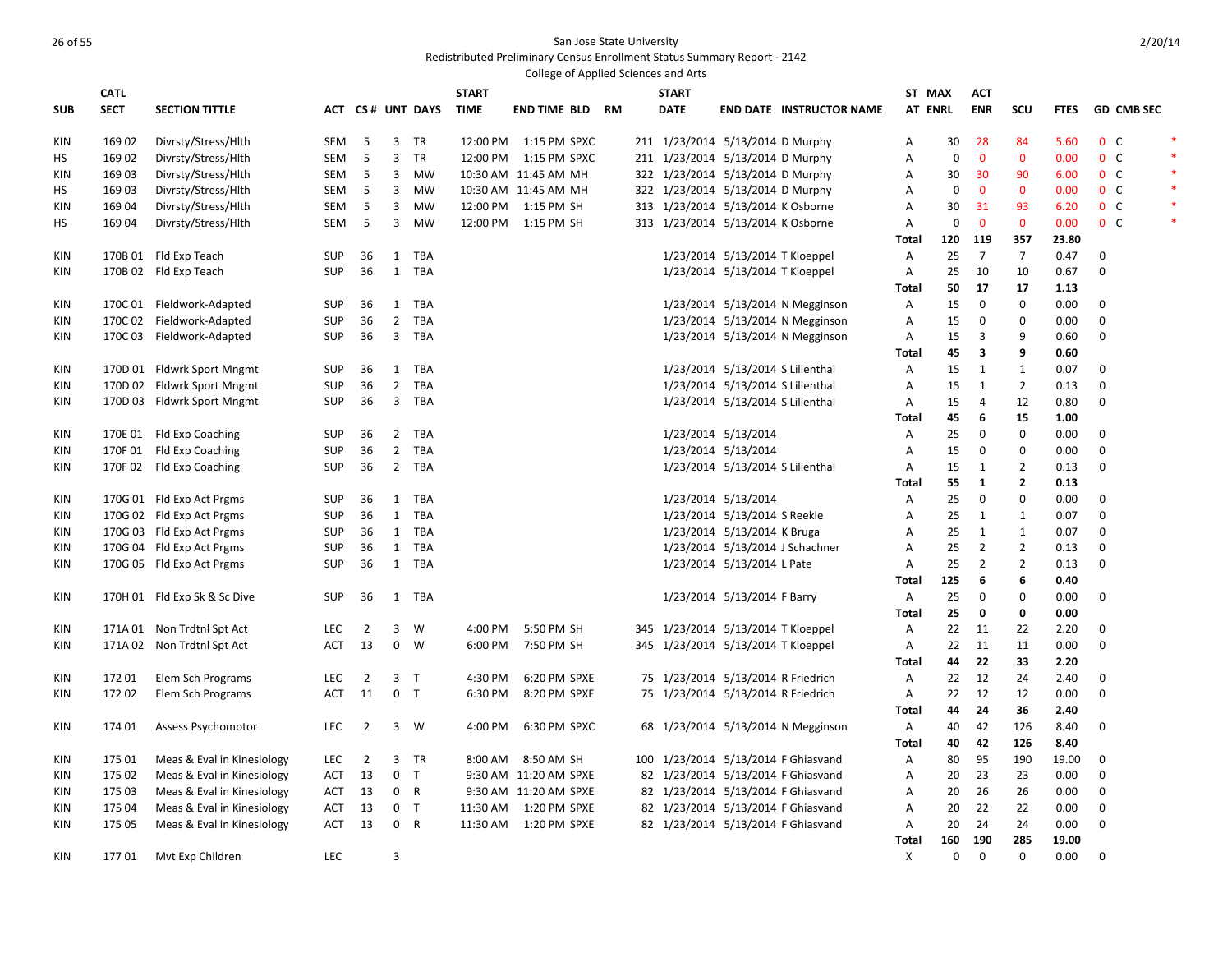|            |             |                         |            |                |                |                  |              | College of Applied Sciences and Arts |                                    |                                 |                                  |                |             |                |                |             |                   |
|------------|-------------|-------------------------|------------|----------------|----------------|------------------|--------------|--------------------------------------|------------------------------------|---------------------------------|----------------------------------|----------------|-------------|----------------|----------------|-------------|-------------------|
|            | <b>CATL</b> |                         |            |                |                |                  | <b>START</b> |                                      | <b>START</b>                       |                                 |                                  | ST MAX         |             | <b>ACT</b>     |                |             |                   |
| <b>SUB</b> | <b>SECT</b> | <b>SECTION TITTLE</b>   |            |                |                | ACT CS# UNT DAYS | <b>TIME</b>  | <b>END TIME BLD RM</b>               | <b>DATE</b>                        |                                 | <b>END DATE INSTRUCTOR NAME</b>  | <b>AT ENRL</b> |             | <b>ENR</b>     | scu            | <b>FTES</b> | <b>GD CMB SEC</b> |
| KIN        | 17702       | Myt Exp Children        | <b>ACT</b> |                | $\mathbf 0$    |                  |              |                                      |                                    |                                 |                                  | X              | $\mathbf 0$ | $\mathbf 0$    | 0              | 0.00        | $\mathbf 0$       |
|            |             |                         |            |                |                |                  |              |                                      |                                    |                                 |                                  | <b>Total</b>   | 0           | $\mathbf 0$    | 0              | 0.00        |                   |
| KIN        | 179 01      | Dsgn/Asmt Movement      | <b>LEC</b> | $\overline{2}$ | 3              | $\overline{R}$   | 4:30 PM      | 6:20 PM SPXE                         | 75 1/23/2014 5/13/2014 R Friedrich |                                 |                                  | A              | 22          | 13             | 26             | 2.60        | 0                 |
| <b>KIN</b> | 179 02      | Dsgn/Asmt Movement      | ACT        | 13             | $\mathbf 0$    | $\overline{R}$   | 6:30 PM      | 8:20 PM SPXE                         | 75 1/23/2014 5/13/2014 R Friedrich |                                 |                                  | Α              | 22          | 13             | 13             | 0.00        | $\mathbf 0$       |
|            |             |                         |            |                |                |                  |              |                                      |                                    |                                 |                                  | <b>Total</b>   | 44          | 26             | 39             | 2.60        |                   |
| KIN        | 18001       | Ind Studies             | <b>SUP</b> | 36             | 1              | TBA              |              |                                      |                                    | 1/23/2014 5/13/2014 H Brown     |                                  | Α              | 10          | 1              | 1              | 0.07        | $\Omega$          |
| KIN        | 18002       | Ind Studies             | <b>SUP</b> | 36             | $\overline{2}$ | TBA              |              |                                      |                                    | 1/23/2014 5/13/2014             |                                  | Α              | 10          | $\mathbf 0$    | $\mathbf 0$    | 0.00        | $\mathbf 0$       |
| KIN        | 18003       | Ind Studies             | <b>SUP</b> | 36             | 3              | TBA              |              |                                      |                                    | 1/23/2014 5/13/2014             |                                  | Α              | 10          | $\mathbf 0$    | $\mathbf 0$    | 0.00        | $\mathbf 0$       |
| KIN        | 18004       | Ind Studies             | <b>SUP</b> | 36             | 4              | TBA              |              |                                      |                                    | 1/23/2014 5/13/2014             |                                  | Α              | 10          | $\mathbf 0$    | 0              | 0.00        | $\mathbf 0$       |
| KIN        | 18005       | Ind Studies             | <b>SUP</b> | 36             | $\mathbf{1}$   | <b>TBA</b>       |              |                                      |                                    |                                 | 1/23/2014 5/13/2014 N Megginson  | A              | 5           | $\mathbf{1}$   | $\mathbf{1}$   | 0.07        | $\mathbf 0$       |
| KIN        | 18006       | Ind Studies             | <b>SUP</b> | 36             | 1              | TBA              |              |                                      |                                    |                                 | 1/23/2014 5/13/2014 S Lilienthal | A              | 5           | 1              | 1              | 0.08        | 1                 |
| KIN        | 18007       | Ind Studies             | <b>SUP</b> | 36             | 1              | <b>TBA</b>       |              |                                      |                                    | 1/23/2014 5/13/2014 T Butryn    |                                  | Α              | 5           | $\overline{2}$ | $\overline{2}$ | 0.15        | 1                 |
| KIN        | 18008       | Ind Studies             | <b>SUP</b> | 36             | $\mathbf{1}$   | <b>TBA</b>       |              |                                      |                                    | 1/23/2014 5/13/2014 J Chin      |                                  | A              | 5           | $\mathbf{1}$   | $\mathbf{1}$   | 0.07        | $\mathbf 0$       |
| KIN        | 18009       | Ind Studies             | <b>SUP</b> | 36             | $\mathbf{1}$   | TBA              |              |                                      |                                    |                                 | 1/23/2014 5/13/2014 T Semerjian  | A              | 5           | $\mathbf{1}$   | $\mathbf{1}$   | 0.07        | $\mathbf 0$       |
| KIN        | 180 10      | Ind Studies             | <b>SUP</b> | 36             | $\overline{2}$ | TBA              |              |                                      |                                    | 1/23/2014 5/13/2014 H Brown     |                                  | Α              | 5           | 4              | 8              | 0.53        | $\mathbf 0$       |
| KIN        | 180 11      | Ind Studies             | <b>SUP</b> | 36             | $\overline{2}$ | <b>TBA</b>       |              |                                      |                                    | 1/23/2014 5/13/2014             |                                  | A              | 5           | $\Omega$       | $\mathbf 0$    | 0.00        | $\mathbf 0$       |
| KIN        | 180 12      | Ind Studies             | <b>SUP</b> | 36             | $\overline{2}$ | TBA              |              |                                      |                                    | 1/23/2014 5/13/2014             |                                  | Α              | 5           | $\Omega$       | 0              | 0.00        | $\mathbf 0$       |
| KIN        | 180 13      | Ind Studies             | <b>SUP</b> | 36             | $\overline{2}$ | <b>TBA</b>       |              |                                      |                                    | 1/23/2014 5/13/2014             |                                  | A              | 5           | $\Omega$       | 0              | 0.00        | $\mathbf 0$       |
| KIN        | 180 14      | Ind Studies             | <b>SUP</b> | 36             | $\overline{3}$ | <b>TBA</b>       |              |                                      |                                    | 1/23/2014 5/13/2014 H Brown     |                                  | A              | 5           | $\overline{7}$ | 21             | 1.40        | $\mathbf 0$       |
| KIN        | 180 15      | Ind Studies             | <b>SUP</b> | 36             | 3              | <b>TBA</b>       |              |                                      |                                    | 1/23/2014 5/13/2014 J Kao       |                                  | A              | 5           | 1              | 3              | 0.20        | $\mathbf 0$       |
| <b>KIN</b> | 180 16      | Ind Studies             | <b>SUP</b> | 36             | 3              | TBA              |              |                                      |                                    | 1/23/2014 5/13/2014 B Shifflett |                                  | A              | 5           | 3              | 9              | 0.60        | $\mathbf 0$       |
| KIN        | 180 17      | Ind Studies             | <b>SUP</b> | 36             | 3              | <b>TBA</b>       |              |                                      |                                    |                                 | 1/23/2014 5/13/2014 T Semerjian  | A              | 5           | $\overline{2}$ | 6              | 0.40        | $\mathbf 0$       |
| KIN        | 180 18      | Ind Studies             | <b>SUP</b> | 36             | 3              | TBA              |              |                                      |                                    | 1/23/2014 5/13/2014 C Cisar     |                                  | Α              | 5           | 3              | 9              | 0.65        | 1                 |
| KIN        | 180 19      | Ind Studies             | <b>SUP</b> | 36             | 3              | <b>TBA</b>       |              |                                      |                                    | 1/23/2014 5/13/2014 T Butryn    |                                  | Α              | 5           | $\overline{2}$ | 6              | 0.40        | $\mathbf 0$       |
| KIN        | 180 20      | Ind Studies             | <b>SUP</b> | 36             | 3              | <b>TBA</b>       |              |                                      |                                    | 1/23/2014 5/13/2014 P Plato     |                                  | A              | 5           | -5             | 15             | 1.05        | 1                 |
| KIN        | 180 21      | Ind Studies             | <b>SUP</b> | 36             | 3              | TBA              |              |                                      |                                    | 1/23/2014 5/13/2014 J Chin      |                                  | Α              | 5           | $\overline{2}$ | 6              | 0.40        | $\mathbf 0$       |
| KIN        | 180 22      | Ind Studies             | <b>SUP</b> | 36             | $\overline{4}$ | TBA              |              |                                      |                                    | 1/23/2014 5/13/2014             |                                  | A              | 5           | $\Omega$       | $\mathbf 0$    | 0.00        | $\mathbf 0$       |
| KIN        | 180 23      | Ind Studies             | <b>SUP</b> | 36             | $\mathbf{1}$   | TBA              |              |                                      |                                    |                                 | 1/23/2014 5/13/2014 M Masucci    | A              | 5           | 1              | 1              | 0.08        | 1                 |
| KIN        | 180 24      | Ind Studies             | <b>SUP</b> | 36             | $\overline{2}$ | <b>TBA</b>       |              |                                      |                                    | 1/23/2014 5/13/2014             |                                  | Α              | 5           | $\mathbf 0$    | $\mathbf 0$    | 0.00        | $\mathbf 0$       |
| KIN        | 180 25      | Ind Studies             | <b>SUP</b> | 36             | $\overline{2}$ | <b>TBA</b>       |              |                                      |                                    | 1/23/2014 5/13/2014             |                                  | $\overline{A}$ | 5           | $\mathbf 0$    | $\mathbf 0$    | 0.00        | $\mathbf 0$       |
| KIN        | 180 26      | Ind Studies             | <b>SUP</b> | 36             | 3              | TBA              |              |                                      |                                    |                                 | 1/23/2014 5/13/2014 E Wughalter  | Α              | 5           | 6              | 18             | 1.20        | $\mathbf 0$       |
| KIN        | 180 27      | Ind Studies             | <b>SUP</b> | 36             | 3              | <b>TBA</b>       |              |                                      |                                    |                                 | 1/23/2014 5/13/2014 S Lilienthal | Α              | 5           | $\mathbf{1}$   | 3              | 0.25        | 1                 |
| <b>KIN</b> | 180 28      | Ind Studies             | <b>SUP</b> | 36             | $\overline{3}$ | <b>TBA</b>       |              |                                      |                                    |                                 | 1/23/2014 5/13/2014 N Megginson  | A              | 5           | 1              | 3              | 0.20        | $\mathbf 0$       |
|            |             |                         |            |                |                |                  |              |                                      |                                    |                                 |                                  | Total          | 160         | 45             | 115            | 7.87        |                   |
| KIN        | 180C 01     | Ind Studies Coach       | <b>SUP</b> | 36             | $\overline{2}$ | <b>TBA</b>       |              |                                      |                                    | 1/23/2014 5/13/2014             |                                  | $\overline{A}$ | 5           | $\mathbf 0$    | $\mathbf 0$    | 0.00        | $\mathbf 0$       |
|            |             |                         |            |                |                |                  |              |                                      |                                    |                                 |                                  | Total          | 5           | 0              | 0              | 0.00        |                   |
| KIN        | 184 01      | Directed Reading        | <b>SUP</b> | 36             | 1              | TBA              |              |                                      |                                    | 1/23/2014 5/13/2014             |                                  | A              | 10          | 0              | $\Omega$       | 0.00        | 0                 |
| KIN        | 184 02      | <b>Directed Reading</b> | <b>SUP</b> | 36             | $\overline{2}$ | TBA              |              |                                      |                                    | 1/23/2014 5/13/2014             |                                  | Α              | 10          | $\mathbf 0$    | $\Omega$       | 0.00        | $\mathbf 0$       |
| KIN        | 18403       | Directed Reading        | <b>SUP</b> | 36             | 3              | <b>TBA</b>       |              |                                      |                                    | 1/23/2014 5/13/2014 T Butryn    |                                  | Α              | 10          | 0              | $\Omega$       | 0.00        | 0                 |
| KIN        | 184 04      | Directed Reading        | <b>SUP</b> | 36             | 4              | <b>TBA</b>       |              |                                      |                                    | 1/23/2014 5/13/2014             |                                  | Α              | 10          | $\mathbf 0$    | 0              | 0.00        | $\mathbf 0$       |
|            |             |                         |            |                |                |                  |              |                                      |                                    |                                 |                                  | Total          | 40          | 0              | 0              | 0.00        |                   |
| KIN        | 185 01      | Senior Seminar          | SEM        | 5              | 3              | TR               |              | 9:00 AM 10:15 AM SPXC                | 68 1/23/2014 5/13/2014 L Wilkin    |                                 |                                  | Α              | 20          | 25             | 75             | 5.00        | 0                 |
| KIN        | 185 02      | Senior Seminar          | <b>SEM</b> | 5              | 3              | TR               | 1:30 PM      | 2:45 PM SPXC                         | 68 1/23/2014 5/13/2014 T Butryn    |                                 |                                  | Α              | 20          | 15             | 45             | 3.00        | $\mathbf 0$       |
| KIN        | 18503       | Senior Seminar          | SEM        | 5              | $\overline{3}$ | MW               | 1:30 PM      | 2:45 PM SPXE                         | 77 1/23/2014 5/13/2014 J Chin      |                                 |                                  | A              | 20          | 16             | 48             | 3.20        | 0                 |
|            |             |                         |            |                |                |                  |              |                                      |                                    |                                 |                                  | <b>Total</b>   | 60          | 56             | 168            | 11.20       |                   |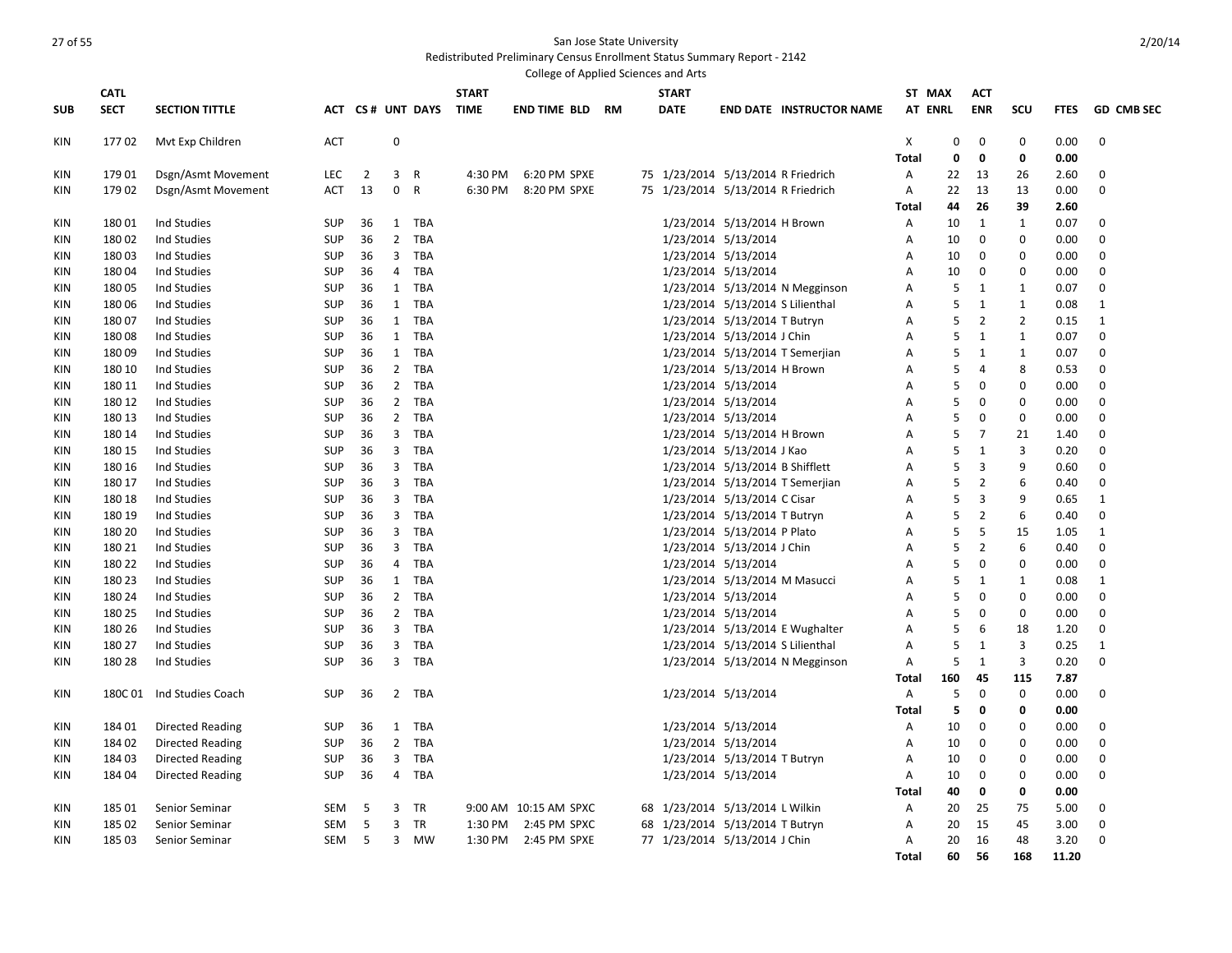|            |             |                                                        |            |                |                |                  |              | College of Applied Sciences and Arts |  |                                                                  |                             |                                  |                |        |                |                |              |                   |
|------------|-------------|--------------------------------------------------------|------------|----------------|----------------|------------------|--------------|--------------------------------------|--|------------------------------------------------------------------|-----------------------------|----------------------------------|----------------|--------|----------------|----------------|--------------|-------------------|
|            | <b>CATL</b> |                                                        |            |                |                |                  | <b>START</b> |                                      |  | <b>START</b>                                                     |                             |                                  | ST MAX         |        | <b>ACT</b>     |                |              |                   |
| <b>SUB</b> | <b>SECT</b> | <b>SECTION TITTLE</b>                                  |            |                |                | ACT CS# UNT DAYS | TIME         | <b>END TIME BLD RM</b>               |  | <b>DATE</b>                                                      |                             | <b>END DATE INSTRUCTOR NAME</b>  | <b>AT ENRL</b> |        | <b>ENR</b>     | SCU            | <b>FTES</b>  | <b>GD CMB SEC</b> |
|            |             |                                                        |            |                |                |                  |              |                                      |  |                                                                  |                             |                                  |                |        |                |                |              |                   |
| <b>KIN</b> |             | 185H 01 Senior Sem Honors                              | SEM        | 5<br>5         | 3<br>3         | TR               | 1:30 PM      | 9:00 AM 10:15 AM SPXC                |  | 68 1/23/2014 5/13/2014 L Wilkin                                  |                             |                                  | Α              | 5<br>5 | 12<br>0        | 36<br>0        | 2.40         | $\mathbf 0$       |
| <b>KIN</b> |             | 185H 02 Senior Sem Honors<br>185H 03 Senior Sem Honors | SEM<br>SEM | 5              | 3              | TR<br>MW         | 1:30 PM      | 2:45 PM SPXC<br>2:45 PM SPXE         |  | 68 1/23/2014 5/13/2014 T Butryn<br>77 1/23/2014 5/13/2014 J Chin |                             |                                  | A<br>Α         | 5      | 4              | 12             | 0.00<br>0.80 | 0<br>$\mathbf 0$  |
| KIN        |             |                                                        |            |                |                |                  |              |                                      |  |                                                                  |                             |                                  | Total          | 15     | 16             | 48             | 3.20         |                   |
| KIN        | 18701       | Clin Ex Physiol                                        | <b>LEC</b> | $\overline{2}$ |                | 3 TR             |              | 1:30 PM 2:45 PM SPXE                 |  | 77 1/23/2014 5/13/2014 L Wilkin                                  |                             |                                  | $\mathsf{A}$   | 40     | 41             | 123            | 8.35         | 3                 |
|            |             |                                                        |            |                |                |                  |              |                                      |  |                                                                  |                             |                                  | Total          | 40     | 41             | 123            | 8.35         |                   |
| KIN        | 18801       | Prev Care Ath Inj                                      | LEC.       | $\overline{2}$ |                | 2 TR             |              | 9:30 AM 10:20 AM SPXE                |  | 75 1/23/2014 5/13/2014 K Han                                     |                             |                                  | Α              | 55     | 52             | 104            | 6.93         | 0                 |
|            |             |                                                        |            |                |                |                  |              |                                      |  |                                                                  |                             |                                  | <b>Total</b>   | 55     | 52             | 104            | 6.93         |                   |
| KIN        | 18901       | Care & Prev Lab                                        | LAB        | 15             | 1 M            |                  | 12:30 PM     | 2:20 PM SPXE                         |  | 75 1/23/2014 5/13/2014 H Brown                                   |                             |                                  | Α              | 25     | 31             | 31             | 2.10         | $\overline{2}$    |
| KIN        | 18902       | Care & Prev Lab                                        | LAB        | 15             | $\mathbf{1}$   | W                | 12:30 PM     | 2:20 PM SPXE                         |  | 75 1/23/2014 5/13/2014 K Han                                     |                             |                                  | Α              | 25     | 21             | 21             | 1.40         | $\mathbf 0$       |
|            |             |                                                        |            |                |                |                  |              |                                      |  |                                                                  |                             |                                  | <b>Total</b>   | 50     | 52             | 52             | 3.50         |                   |
| <b>KIN</b> |             | 191B 01 Adv Assess Upr Ext                             | <b>LEC</b> | $\overline{2}$ | 3              | <b>MW</b>        |              | 9:30 AM 10:20 AM SPXE                |  | 75 1/23/2014 5/13/2014 H Brown                                   |                             |                                  | A              | 50     | 40             | 80             | 8.00         | 0                 |
| KIN        |             | 191B 02 Adv Assess Upr Ext                             | LAB        | 15             | $\mathbf 0$    | M                |              | 10:30 AM 12:20 PM SPXE               |  | 75 1/23/2014 5/13/2014 H Brown                                   |                             |                                  | Α              | 25     | 18             | 18             | 0.00         | $\mathbf 0$       |
| KIN        |             | 191B 03 Adv Assess Upr Ext                             | LAB        | 15             |                | $0 \quad W$      |              | 10:30 AM 12:20 PM SPXE               |  | 75 1/23/2014 5/13/2014 H Brown                                   |                             |                                  | Α              | 25     | 22             | 22             | 0.00         | $\mathbf{0}$      |
|            |             |                                                        |            |                |                |                  |              |                                      |  |                                                                  |                             |                                  | <b>Total</b>   | 100    | 80             | 120            | 8.00         |                   |
| KIN        | 195 01      | <b>Therapeutic Modalities</b>                          | <b>LEC</b> | 1              | 3              | TR               |              | 10:30 AM 11:20 AM SPXE               |  | 75 1/23/2014 5/13/2014 K Han                                     |                             |                                  | Α              | 40     | 39             | 78             | 7.80         | 0                 |
| KIN        | 195 02      | <b>Therapeutic Modalities</b>                          | ACT        | 11             | 0 <sub>T</sub> |                  | 11:30 AM     | 1:20 PM SPXE                         |  | 75 1/23/2014 5/13/2014 K Han                                     |                             |                                  | А              | 20     | 20             | 20             | 0.00         | $\mathbf 0$       |
| KIN        | 195 03      | <b>Therapeutic Modalities</b>                          | ACT        | 11             | 0 R            |                  | 11:30 AM     | 1:20 PM SPXE                         |  | 75 1/23/2014 5/13/2014 K Han                                     |                             |                                  | Α              | 20     | 19             | 19             | 0.00         | 0                 |
|            |             |                                                        |            |                |                |                  |              |                                      |  |                                                                  |                             |                                  | Total          | 80     | 78             | 117            | 7.80         |                   |
| KIN        | 197B 01     | Practicum Ath Trn II                                   | <b>SUP</b> | 36             | $1$ T          |                  | 7:30 AM      | 8:20 AM SPXE                         |  | 75 1/23/2014 5/13/2014 K Han                                     |                             |                                  | A              | 12     | 11             | 11             | 0.73         | 0                 |
|            |             |                                                        |            |                |                |                  |              |                                      |  |                                                                  |                             |                                  | Total          | 12     | 11             | 11             | 0.73         |                   |
| KIN        |             | 197D 01 Practicum Ath Trn IV                           | <b>SUP</b> | 36             | 1 W            |                  | 7:30 AM      | 8:20 AM SPXE                         |  | 75 1/23/2014 5/13/2014 H Brown                                   |                             |                                  | A              | 12     | 13             | 13             | 0.87         | 0                 |
|            |             |                                                        |            |                |                |                  |              |                                      |  |                                                                  |                             |                                  | <b>Total</b>   | 12     | 13             | 13             | 0.87         |                   |
| KIN        | 198 01      | Internship Kinesiology                                 | <b>SUP</b> | 36             | $\mathbf{1}$   | TBA              |              |                                      |  |                                                                  | 1/23/2014 5/13/2014         |                                  | Α              | 10     | $\mathbf 0$    | $\mathbf 0$    | 0.00         | $\mathbf 0$       |
| KIN        | 198 02      | Internship Kinesiology                                 | SUP        | 36             | $\overline{2}$ | TBA              |              |                                      |  |                                                                  | 1/23/2014 5/13/2014 J Kao   |                                  | Α              | 10     | 1              | $\overline{2}$ | 0.13         | 0                 |
| KIN        | 198 03      | Internship Kinesiology                                 | <b>SUP</b> | 36             | 3              | TBA              |              |                                      |  |                                                                  | 1/23/2014 5/13/2014         |                                  | Α              | 10     | $\mathbf 0$    | $\mathbf 0$    | 0.00         | $\mathbf{0}$      |
| KIN        | 198 04      | Internship Kinesiology                                 | SUP        | 36             | $\overline{4}$ | TBA              |              |                                      |  |                                                                  | 1/23/2014 5/13/2014         |                                  | Α              | 10     | 0              | 0              | 0.00         | $\mathbf 0$       |
| KIN        | 198 05      | Internship Kinesiology                                 | SUP        | 36             | 1              | TBA              |              |                                      |  |                                                                  |                             | 1/23/2014 5/13/2014 N Megginson  | Α              | 10     | 1              | 1              | 0.07         | 0                 |
| <b>KIN</b> | 198 06      | Internship Kinesiology                                 | <b>SUP</b> | 36             | $\mathbf{1}$   | TBA              |              |                                      |  |                                                                  |                             | 1/23/2014 5/13/2014 T Semerjian  | Α              | 10     | 6              | 6              | 0.40         | $\mathbf 0$       |
| KIN        | 19807       | Internship Kinesiology                                 | SUP        | 36             | 1              | TBA              |              |                                      |  |                                                                  |                             | 1/23/2014 5/13/2014 E Wughalter  | Α              | 10     | 9              | 9              | 0.60         | 0                 |
| <b>KIN</b> | 198 08      | Internship Kinesiology                                 | <b>SUP</b> | 36             | $\mathbf{1}$   | TBA              |              |                                      |  |                                                                  | 1/23/2014 5/13/2014 P Plato |                                  | Α              | 10     | 3              | 3              | 0.20         | 0                 |
| KIN        | 198 09      | Internship Kinesiology                                 | SUP        | 36             | 1              | TBA              |              |                                      |  |                                                                  | 1/23/2014 5/13/2014 C Cisar |                                  | Α              | 10     | 3              | 3              | 0.20         | 0                 |
| KIN        | 198 10      | Internship Kinesiology                                 | <b>SUP</b> | 36             | $\mathbf{1}$   | TBA              |              |                                      |  |                                                                  | 1/23/2014 5/13/2014 J Kao   |                                  | Α              | 10     | $\overline{3}$ | 3              | 0.20         | 0                 |
| KIN        | 198 11      | Internship Kinesiology                                 | <b>SUP</b> | 36             | $\mathbf{1}$   | TBA              |              |                                      |  |                                                                  |                             | 1/23/2014 5/13/2014 M Masucci    | Α              | 10     | 0              | $\mathbf 0$    | 0.00         | 0                 |
| KIN        | 198 12      | Internship Kinesiology                                 | SUP        | 36             | 1              | TBA              |              |                                      |  |                                                                  | 1/23/2014 5/13/2014 H Brown |                                  | Α              | 10     | 3              | 3              | 0.20         | 0                 |
| <b>KIN</b> | 198 13      | Internship Kinesiology                                 | <b>SUP</b> | 36             | $\overline{2}$ | TBA              |              |                                      |  |                                                                  | 1/23/2014 5/13/2014 J Chin  |                                  | A              | 10     | $\overline{2}$ | 4              | 0.27         | $\mathbf 0$       |
| KIN        | 198 14      | Internship Kinesiology                                 | <b>SUP</b> | 36             | $\overline{2}$ | TBA              |              |                                      |  |                                                                  | 1/23/2014 5/13/2014 H Brown |                                  | Α              | 10     | 1              | $\overline{2}$ | 0.13         | 0                 |
| <b>KIN</b> | 198 15      | Internship Kinesiology                                 | <b>SUP</b> | 36             | $2^{\circ}$    | <b>TBA</b>       |              |                                      |  |                                                                  |                             | 1/23/2014 5/13/2014 T Semerjian  | A              | 10     | $\overline{2}$ | 4              | 0.27         | $\mathbf 0$       |
| KIN        | 198 16      | Internship Kinesiology                                 | SUP        | 36             | $\overline{2}$ | TBA              |              |                                      |  |                                                                  | 1/23/2014 5/13/2014 P Plato |                                  | Α              | 10     | 1              | $\overline{2}$ | 0.13         | 0                 |
| KIN        | 198 17      | Internship Kinesiology                                 | SUP        | 36             | $2^{\circ}$    | TBA              |              |                                      |  |                                                                  | 1/23/2014 5/13/2014 C Cisar |                                  | Α              | 10     | 1              | $\overline{2}$ | 0.13         | 0                 |
| KIN        | 198 18      | Internship Kinesiology                                 | <b>SUP</b> | 36             | 3              | <b>TBA</b>       |              |                                      |  |                                                                  | 1/23/2014 5/13/2014 C Cisar |                                  | Α              | 10     | 6              | 18             | 1.25         | 1                 |
| KIN        | 198 19      | Internship Kinesiology                                 | <b>SUP</b> | 36             | 3              | TBA              |              |                                      |  |                                                                  |                             | 1/23/2014 5/13/2014 T Semerjian  | Α              | 10     | 1              | 3              | 0.20         | 0                 |
| <b>KIN</b> | 198 20      | Internship Kinesiology                                 | <b>SUP</b> | 36             | 3              | TBA              |              |                                      |  |                                                                  | 1/23/2014 5/13/2014 H Brown |                                  | Α              | 10     | $\overline{2}$ | 6              | 0.40         | $\mathbf{0}$      |
| KIN        | 198 21      | Internship Kinesiology                                 | <b>SUP</b> | 36             | 3              | TBA              |              |                                      |  |                                                                  |                             | 1/23/2014 5/13/2014 E Wughalter  | Α              | 10     | $\overline{2}$ | 6              | 0.40         | $\mathbf 0$       |
| <b>KIN</b> | 198 22      | Internship Kinesiology                                 | <b>SUP</b> | 36             | $\overline{3}$ | <b>TBA</b>       |              |                                      |  |                                                                  |                             | 1/23/2014 5/13/2014 S Lilienthal | A              | 10     | $\overline{4}$ | 12             | 0.80         | $\Omega$          |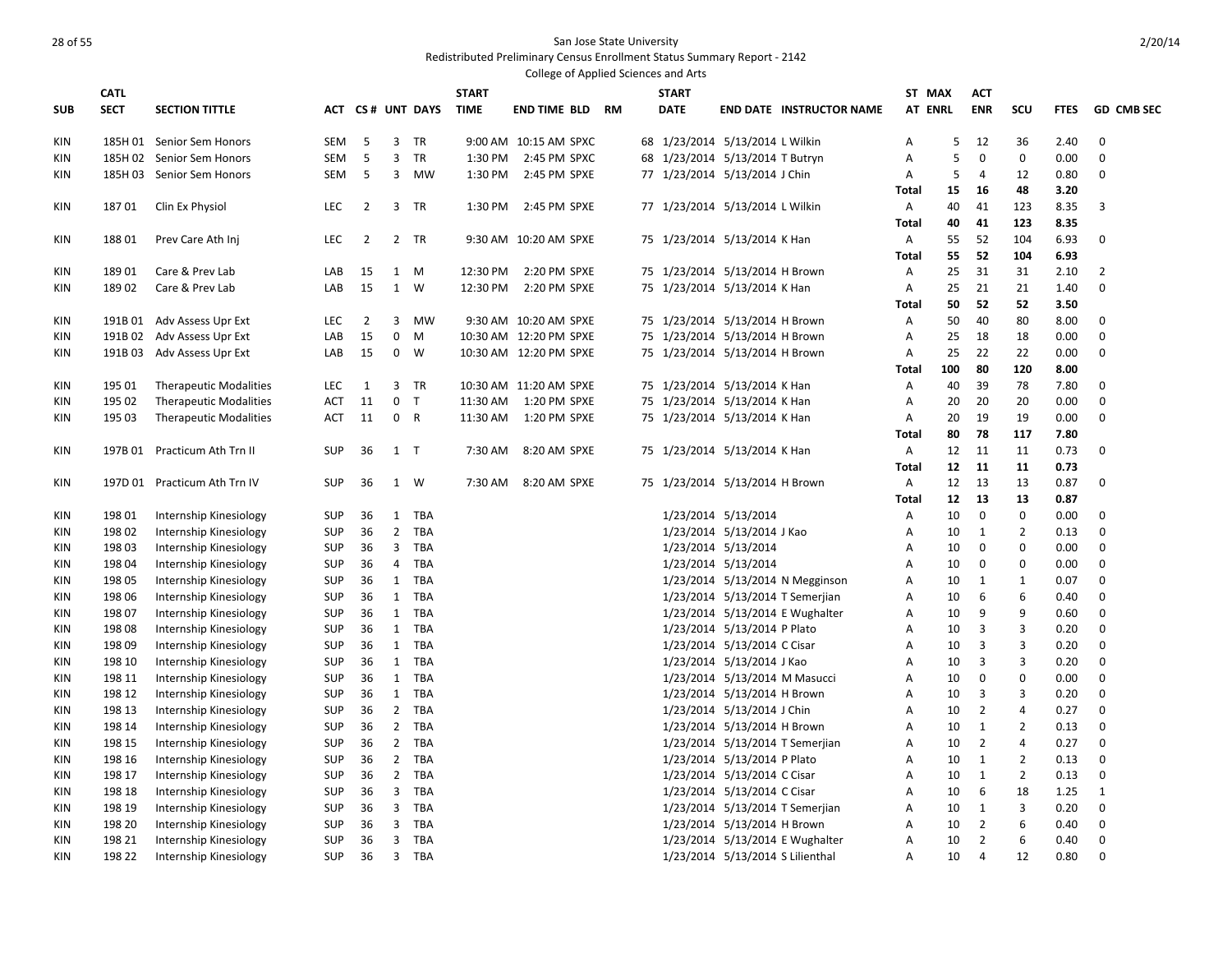|     |                            |                              |            |    |                |                  |                             | College of Applied Sciences and Arts |           |                                     |                              |                                  |                   |             |                          |             |             |                   |
|-----|----------------------------|------------------------------|------------|----|----------------|------------------|-----------------------------|--------------------------------------|-----------|-------------------------------------|------------------------------|----------------------------------|-------------------|-------------|--------------------------|-------------|-------------|-------------------|
| SUB | <b>CATL</b><br><b>SECT</b> | <b>SECTION TITTLE</b>        |            |    |                | ACT CS# UNT DAYS | <b>START</b><br><b>TIME</b> | <b>END TIME BLD</b>                  | <b>RM</b> | <b>START</b><br><b>DATE</b>         |                              | <b>END DATE INSTRUCTOR NAME</b>  | ST MAX<br>AT ENRL |             | <b>ACT</b><br><b>ENR</b> | scu         | <b>FTES</b> | <b>GD CMB SEC</b> |
|     |                            |                              |            |    |                |                  |                             |                                      |           |                                     |                              |                                  |                   |             |                          |             |             |                   |
| KIN | 198 23                     | Internship Kinesiology       | SUP        | 36 | $\overline{3}$ | TBA              |                             |                                      |           |                                     | 1/23/2014 5/13/2014 J Chin   |                                  | Α                 | 10          | 1                        | 3           | 0.20        | $\mathbf 0$       |
| KIN | 198 24                     | Internship Kinesiology       | <b>SUP</b> | 36 | $\overline{3}$ | TBA              |                             |                                      |           |                                     | 1/23/2014 5/13/2014          |                                  | Α                 | 10          | $\mathbf 0$              | $\mathbf 0$ | 0.00        | $\mathbf 0$       |
| KIN | 198 25                     | Internship Kinesiology       | <b>SUP</b> | 36 | 3              | TBA              |                             |                                      |           |                                     | 1/23/2014 5/13/2014          |                                  | Α                 | 10          | 0                        | 0           | 0.00        | 0                 |
| KIN | 198 26                     | Internship Kinesiology       | <b>SUP</b> | 36 | 3              | TBA              |                             |                                      |           |                                     | 1/23/2014 5/13/2014          |                                  | $\overline{A}$    | 10          | 0                        | $\mathbf 0$ | 0.00        | $\mathbf 0$       |
| KIN | 198 27                     | Internship Kinesiology       | <b>SUP</b> | 36 | 4              | TBA              |                             |                                      |           |                                     | 1/23/2014 5/13/2014          |                                  | Α                 | 10          | 0                        | 0           | 0.00        | 0                 |
| KIN | 198 28                     | Internship Kinesiology       | <b>SUP</b> | 36 | $\overline{4}$ | TBA              |                             |                                      |           |                                     | 1/23/2014 5/13/2014          |                                  | $\overline{A}$    | 10          | 0                        | $\mathbf 0$ | 0.00        | $\mathbf 0$       |
| KIN | 198 29                     | Internship Kinesiology       | <b>SUP</b> | 36 | $\mathbf{1}$   | TBA              |                             |                                      |           |                                     | 1/23/2014 5/13/2014 J Chin   |                                  | A                 | 10          | $\mathbf{1}$             | 1           | 0.07        | 0                 |
| KIN | 198 30                     | Internship Kinesiology       | <b>SUP</b> | 36 | $\mathbf{1}$   | <b>TBA</b>       |                             |                                      |           |                                     | 1/23/2014 5/13/2014 T Butryn |                                  | A                 | 10          | 1                        | 1           | 0.07        | $\mathbf 0$       |
| KIN | 198 31                     | Internship Kinesiology       | <b>SUP</b> | 36 | 1              | TBA              |                             |                                      |           |                                     |                              | 1/23/2014 5/13/2014 R Friedrich  | Α                 | 10          | 1                        | 1           | 0.07        | $\Omega$          |
| KIN | 198 32                     | Internship Kinesiology       | <b>SUP</b> | 36 | 1              | <b>TBA</b>       |                             |                                      |           |                                     | 1/23/2014 5/13/2014          |                                  | A                 | 10          | $\mathbf{0}$             | $\mathbf 0$ | 0.00        | $\mathbf 0$       |
| KIN | 198 33                     | Internship Kinesiology       | <b>SUP</b> | 36 | 1              | TBA              |                             |                                      |           |                                     | 1/23/2014 5/13/2014          |                                  | Α                 | 10          | 0                        | 0           | 0.00        | 0                 |
| KIN | 198 34                     | Internship Kinesiology       | <b>SUP</b> | 36 | $\mathbf{1}$   | TBA              |                             |                                      |           |                                     | 1/23/2014 5/13/2014          |                                  | A                 | 10          | $\mathbf{0}$             | 0           | 0.00        | $\mathbf 0$       |
| KIN | 198 35                     | Internship Kinesiology       | <b>SUP</b> | 36 | $\mathbf{3}$   | TBA              |                             |                                      |           |                                     | 1/23/2014 5/13/2014          |                                  | A                 | 5           | $\mathbf 0$              | 0           | 0.00        | 0                 |
| KIN | 198 36                     | Internship Kinesiology       | <b>SUP</b> | 36 | $\overline{3}$ | TBA              |                             |                                      |           |                                     | 1/23/2014 5/13/2014          |                                  | $\overline{A}$    | 5           | $\mathbf 0$              | $\mathbf 0$ | 0.00        | $\mathbf 0$       |
| KIN | 198 37                     | Internship Kinesiology       | <b>SUP</b> | 36 | $\overline{3}$ | TBA              |                             |                                      |           |                                     | 1/23/2014 5/13/2014          |                                  | A                 | 5           | $\mathbf 0$              | $\mathbf 0$ | 0.00        | 0                 |
|     |                            |                              |            |    |                |                  |                             |                                      |           |                                     |                              |                                  | Total             | 355         | 55                       | 95          | 6.38        |                   |
| KIN | 25001                      | <b>Fund Quant Resrch</b>     | SEM        |    | 3              |                  |                             |                                      |           |                                     |                              |                                  | X                 | $\mathbf 0$ | $\mathbf 0$              | $\mathbf 0$ | 0.00        | 0                 |
| KIN | 25002                      | <b>Fund Quant Resrch</b>     | <b>SEM</b> | 5  | $\overline{3}$ | W                | 4:00 PM                     | 6:45 PM SPXE                         |           | 77 1/23/2014 5/13/2014 F Ghiasvand  |                              |                                  | $\overline{A}$    | 22          | 14                       | 42          | 3.50        | 14                |
|     |                            |                              |            |    |                |                  |                             |                                      |           |                                     |                              |                                  | <b>Total</b>      | 22          | 14                       | 42          | 3.50        |                   |
| KIN | 25101                      | Fund Qual Resrch             | <b>SEM</b> | 5  |                | 3 <sub>7</sub>   | 7:00 PM                     | 9:45 PM SPXE                         |           | 77 1/23/2014 5/13/2014 J Chin       |                              |                                  | Α                 | 22          | 22                       | 66          | 5.50        | 22                |
|     |                            |                              |            |    |                |                  |                             |                                      |           |                                     |                              |                                  |                   |             |                          |             |             |                   |
|     |                            |                              |            |    |                |                  |                             |                                      |           |                                     |                              |                                  | <b>Total</b>      | 22          | 22                       | 66          | 5.50        |                   |
| KIN | 25601                      | <b>Environmental Ex Phys</b> | <b>SEM</b> | 5  |                | 3 <sub>T</sub>   | 4:00 PM                     | 6:45 PM SPXE                         |           | 77 1/23/2014 5/13/2014 C Cisar      |                              |                                  | A                 | 15          | 23                       | 69          | 5.75        | 23                |
|     |                            |                              |            |    |                |                  |                             |                                      |           |                                     |                              |                                  | Total             | 15          | 23                       | 69          | 5.75        |                   |
| KIN | 259 01                     | Adv APA Internship           | <b>SUP</b> | 25 | 3              | TBA              |                             |                                      |           |                                     |                              | 1/23/2014 5/13/2014 N Megginson  | Α                 | 10          | $\mathbf 0$              | $\mathbf 0$ | 0.00        | $\mathbf 0$       |
|     |                            |                              |            |    |                |                  |                             |                                      |           |                                     |                              |                                  | Total             | 10          | 0                        | 0           | 0.00        |                   |
| KIN | 26001                      | Philosophy/Sport & Embodmt   | SEM        | 5  |                | 3 R              | 4:00 PM                     | 6:45 PM SPXE                         |           | 77 1/23/2014 5/13/2014 M Masucci    |                              |                                  | Α                 | 15          | 9                        | 27          | 2.25        | 9                 |
|     |                            |                              |            |    |                |                  |                             |                                      |           |                                     |                              |                                  | Total             | 15          | 9                        | 27          | 2.25        |                   |
| KIN | 264 01                     | Sport Sociology              | <b>SEM</b> |    | 3              |                  |                             |                                      |           |                                     |                              |                                  | Χ                 | $\Omega$    | $\mathbf 0$              | $\mathbf 0$ | 0.00        | $\Omega$          |
|     |                            |                              |            |    |                |                  |                             |                                      |           |                                     |                              |                                  | <b>Total</b>      | 0           | 0                        | 0           | 0.00        |                   |
| KIN | 26601                      | Prin & Conc Mot Lrng         | <b>SEM</b> |    | 3              |                  |                             |                                      |           |                                     |                              |                                  | X                 | $\mathbf 0$ | $\mathbf 0$              | $\mathbf 0$ | 0.00        | 0                 |
| KIN | 26602                      | Prin & Conc Mot Lrng         | SEM        | -5 | 3              | M                | 4:00 PM                     | 6:45 PM SPXC                         |           | 68 1/23/2014 5/13/2014 E Wughalter  |                              |                                  | Α                 | 35          | 34                       | 102         | 8.50        | 34                |
|     |                            |                              |            |    |                |                  |                             |                                      |           |                                     |                              |                                  | <b>Total</b>      | 35          | 34                       | 102         | 8.50        |                   |
| KIN | 269 01                     | Res/Prac/Mgmt/Inj - UE       | SEM        | 5  | $\overline{2}$ | W                | 7:00 PM                     | 8:50 PM SPXE                         |           | 75 1/23/2014 5/13/2014 M Tsuruike   |                              |                                  | Α                 | 15          | 12                       | 24          | 2.00        | 12                |
|     |                            |                              |            |    |                |                  |                             |                                      |           |                                     |                              |                                  | Total             | 15          | 12                       | 24          | 2.00        |                   |
| KIN | 27301                      | Res/Prac Ther Modalities     | SEM        | 5  | $\overline{2}$ | W                | 4:00 PM                     | 5:50 PM SPXE                         |           | 75 1/23/2014 5/13/2014 M Tsuruike   |                              |                                  | Α                 | 15          | 12                       | 24          | 2.00        | 12                |
|     |                            |                              |            |    |                |                  |                             |                                      |           |                                     |                              |                                  | Total             | 15          | 12                       | 24          | 2.00        |                   |
| KIN | 28001                      | Adv Fldwk Sprt Mgt           | <b>SUP</b> | 25 | 1              | TBA              |                             |                                      |           |                                     | 1/23/2014 5/13/2014          |                                  | Α                 | 10          | 0                        | 0           | 0.00        | 0                 |
| KIN | 28002                      | Adv Fldwk Sprt Mgt           | <b>SUP</b> | 25 | $2^{\circ}$    | TBA              |                             |                                      |           |                                     | 1/23/2014 5/13/2014          |                                  | Α                 | 10          | $\mathbf 0$              | $\mathbf 0$ | 0.00        | $\mathbf 0$       |
| KIN | 28003                      | Adv Fldwk Sprt Mgt           | <b>SUP</b> | 25 | 3              | TBA              |                             |                                      |           |                                     |                              | 1/23/2014 5/13/2014 S Lilienthal | Α                 | 10          | $\overline{7}$           | 21          | 1.75        | $\overline{7}$    |
|     | 28004                      |                              | <b>SUP</b> | 25 | $\overline{3}$ | TBA              |                             |                                      |           |                                     |                              |                                  | $\overline{A}$    | 10          | $\mathbf 0$              | $\mathbf 0$ | 0.00        | $\mathbf 0$       |
| KIN |                            | Adv Fldwk Sprt Mgt           |            |    |                |                  |                             |                                      |           |                                     | 1/23/2014 5/13/2014          |                                  |                   |             |                          |             |             |                   |
|     |                            |                              |            |    |                |                  |                             |                                      |           |                                     |                              |                                  | Total             | 40          | $\overline{7}$           | 21          | 1.75        |                   |
| KIN | 28101                      | Legal Aspects Sprt           | <b>SEM</b> | 5  | 3              | <b>M</b>         | 4:00 PM                     | 6:45 PM SPXE                         |           | 77 1/23/2014 5/13/2014 S Lilienthal |                              |                                  | Α                 | 15          | 14                       | 42          | 3.50        | 14                |
|     |                            |                              |            |    |                |                  |                             |                                      |           |                                     |                              |                                  | Total             | 15          | 14                       | 42          | 3.50        |                   |
| KIN | 284 01                     | Finance Aspt Sport           | <b>SEM</b> | 5  |                | $3 \quad W$      | 7:00 PM                     | 9:45 PM SPXE                         |           | 77 1/23/2014 5/13/2014 S Lilienthal |                              |                                  | Α                 | 15          | 15                       | 45          | 3.75        | 15                |
|     |                            |                              |            |    |                |                  |                             |                                      |           |                                     |                              |                                  | Total             | 15          | 15                       | 45          | 3.75        |                   |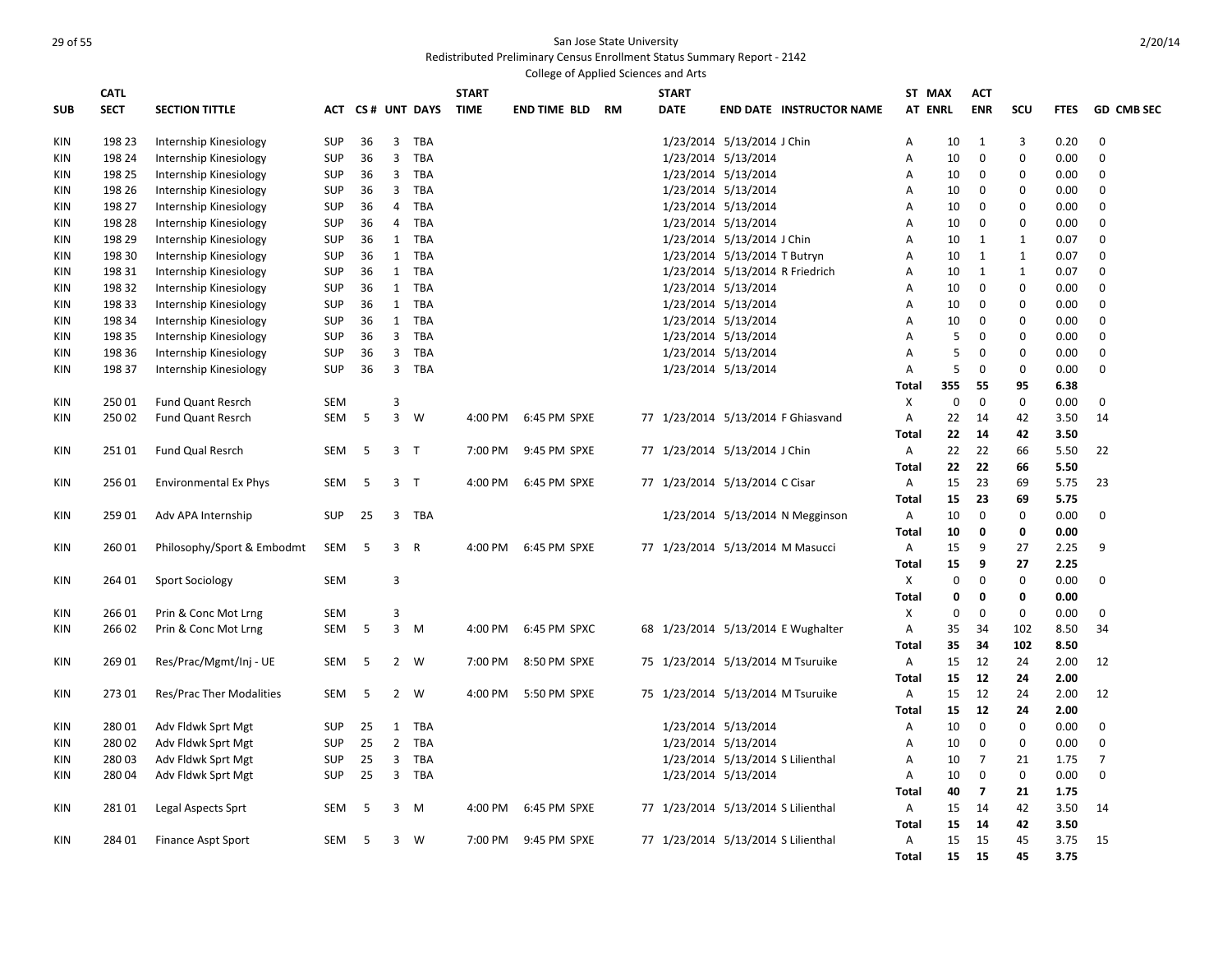|             |                            |                               |            |    |                |                  |                             | College of Applied Sciences and Arts |  |                             |                                   |                                 |                   |           |                          |                |              |                   |
|-------------|----------------------------|-------------------------------|------------|----|----------------|------------------|-----------------------------|--------------------------------------|--|-----------------------------|-----------------------------------|---------------------------------|-------------------|-----------|--------------------------|----------------|--------------|-------------------|
| <b>SUB</b>  | <b>CATL</b><br><b>SECT</b> | <b>SECTION TITTLE</b>         |            |    |                | ACT CS# UNT DAYS | <b>START</b><br><b>TIME</b> | <b>END TIME BLD RM</b>               |  | <b>START</b><br><b>DATE</b> |                                   | <b>END DATE INSTRUCTOR NAME</b> | ST MAX<br>AT ENRL |           | <b>ACT</b><br><b>ENR</b> | SCU            | <b>FTES</b>  | <b>GD CMB SEC</b> |
| KIN         | 285 01                     | Internship Kinesiology        | <b>SUP</b> | 25 |                | 1 TBA            |                             |                                      |  |                             | 1/23/2014 5/13/2014 M Tsuruike    |                                 | Α                 | 10        | $\overline{2}$           | $\overline{2}$ | 0.17         | $\overline{2}$    |
| <b>KIN</b>  | 285 02                     | Internship Kinesiology        | <b>SUP</b> | 25 | $\overline{2}$ | <b>TBA</b>       |                             |                                      |  |                             | 1/23/2014 5/13/2014               |                                 | Α                 | 10        | $\mathbf 0$              | $\mathbf 0$    | 0.00         | $\mathbf 0$       |
| KIN         | 285 03                     | Internship Kinesiology        | <b>SUP</b> | 25 | 3              | <b>TBA</b>       |                             |                                      |  |                             | 1/23/2014 5/13/2014               |                                 | Α                 | 10        | 0                        | 0              | 0.00         | 0                 |
| KIN         | 285 04                     | Internship Kinesiology        | <b>SUP</b> | 25 | 1              | TBA              |                             |                                      |  |                             | 1/23/2014 5/13/2014 C Cisar       |                                 | Α                 | 10        | 2                        | $\overline{2}$ | 0.17         | 2                 |
| <b>KIN</b>  | 285 05                     | Internship Kinesiology        | <b>SUP</b> | 25 | $\overline{2}$ | TBA              |                             |                                      |  |                             | 1/23/2014 5/13/2014               |                                 | Α                 | 10        | $\mathbf 0$              | 0              | 0.00         | $\mathbf 0$       |
| KIN         | 285 06                     | Internship Kinesiology        | SUP        | 25 | $\overline{2}$ | TBA              |                             |                                      |  |                             | 1/23/2014 5/13/2014               |                                 | Α                 | 10        | 0                        | $\Omega$       | 0.00         | 0                 |
| <b>KIN</b>  | 285 07                     | Internship Kinesiology        | SUP        | 25 | 3              | <b>TBA</b>       |                             |                                      |  |                             | 1/23/2014 5/13/2014 C Cisar       |                                 | A                 | 10        | 2                        | 6              | 0.50         | $\overline{2}$    |
| KIN         | 285 08                     | Internship Kinesiology        | SUP        | 25 | 3              | <b>TBA</b>       |                             |                                      |  |                             | 1/23/2014 5/13/2014 H Brown       |                                 | A                 | 10        | 1                        | 3              | 0.25         | 1                 |
| KIN         | 285 09                     | Internship Kinesiology        | <b>SUP</b> | 25 | $\overline{3}$ | TBA              |                             |                                      |  |                             | 1/23/2014 5/13/2014 P Plato       |                                 | A                 | 10        | 1                        | 3              | 0.25         | 1                 |
|             |                            |                               |            |    |                |                  |                             |                                      |  |                             |                                   |                                 | <b>Total</b>      | 90        | 8                        | 16             | 1.33         |                   |
| KIN         |                            | 292B 01 Sem Sport Medicine II | SEM        | -5 |                | 2 M              | 7:30 AM                     | 9:20 AM SPXE                         |  |                             | 75 1/23/2014 5/13/2014 M Tsuruike |                                 | $\mathsf{A}$      | 15        | 12                       | 24             | 2.00         | 12                |
|             |                            |                               |            |    |                |                  |                             |                                      |  |                             |                                   |                                 | <b>Total</b>      | 15        | 12                       | 24             | 2.00         |                   |
| KIN         |                            | 293B 01 Fieldwork AT II       | SEM        | 5  | 3              | TBA              |                             |                                      |  |                             | 1/23/2014 5/13/2014 M Tsuruike    |                                 | Α                 | 15        | 12                       | 12             | 3.00         | 12                |
| <b>KIN</b>  |                            | 293B 02 Fieldwork AT II       | <b>SUP</b> | 25 | $\mathbf 0$    | <b>TBA</b>       |                             |                                      |  |                             | 1/23/2014 5/13/2014 M Tsuruike    |                                 | Α                 | 15        | 12                       | 24             | 0.00         | 12                |
|             |                            |                               |            |    |                |                  |                             |                                      |  |                             |                                   |                                 | Total             | 30        | 24                       | 36             | 3.00         |                   |
| KIN         |                            | 293D 01 Fieldwork AT IV       | <b>SEM</b> | 5  | 3              | <b>TBA</b>       |                             |                                      |  |                             | 1/23/2014 5/13/2014 H Brown       |                                 | $\mathsf{A}$      | 15        | 5                        | 5              | 1.25         | 5                 |
| KIN         |                            | 293D 02 Fieldwork AT IV       | <b>SUP</b> | 25 | $\mathbf 0$    | TBA              |                             |                                      |  |                             | 1/23/2014 5/13/2014 H Brown       |                                 | A                 | 15        | 5                        | 10             | 0.00         | 5                 |
|             |                            |                               |            |    |                |                  |                             |                                      |  |                             |                                   |                                 | Total             | 30        | 10                       | 15             | 1.25         |                   |
| KIN         | 298 01                     | Spec Studies P E              | <b>SUP</b> | 25 | 3              | TBA              |                             |                                      |  |                             | 1/23/2014 5/13/2014               |                                 | A                 | 10        | 0                        | $\mathbf 0$    | 0.00         | $\mathbf 0$       |
| KIN         | 298 02                     | Spec Studies P E              | <b>SUP</b> | 25 | 3              | <b>TBA</b>       |                             |                                      |  |                             | 1/23/2014 5/13/2014 M Tsuruike    |                                 | Α                 | 10        | $\overline{4}$           | 12             | 1.00         | $\overline{4}$    |
| <b>KIN</b>  | 298 03                     | Spec Studies P E              | <b>SUP</b> | 25 | 3              | TBA              |                             |                                      |  |                             | 1/23/2014 5/13/2014 S Lilienthal  |                                 | Α                 | 10        | $\overline{7}$           | 21             | 1.75         | 7                 |
| KIN         | 298 04                     | Spec Studies P E              | <b>SUP</b> | 25 | 3              | TBA              |                             |                                      |  |                             | 1/23/2014 5/13/2014 C Cisar       |                                 | Α                 | 10        | 1                        | 3              | 0.25         | 1                 |
| <b>KIN</b>  | 298 05                     | Spec Studies P E              | SUP        | 25 | 3              | TBA              |                             |                                      |  |                             | 1/23/2014 5/13/2014 H Brown       |                                 | Α                 | 10        | 3                        | 9              | 0.75         | 3                 |
| KIN         | 298 06                     | Spec Studies P E              | SUP        | 25 | 3              | TBA              |                             |                                      |  |                             | 1/23/2014 5/13/2014 J Chin        |                                 | Α                 | 10        | 3                        | 9              | 0.75         | 3                 |
| KIN         | 298 07                     | Spec Studies P E              | SUP        | 25 | 3              | TBA              |                             |                                      |  |                             | 1/23/2014 5/13/2014 B Shifflett   |                                 | A                 | 10        | 1                        | 3              | 0.25         | $\mathbf{1}$      |
| <b>KIN</b>  | 298 08                     | Spec Studies P E              | SUP        | 25 | 3              | <b>TBA</b>       |                             |                                      |  |                             |                                   | 1/23/2014 5/13/2014 E Wughalter | Α                 | 10        | 1                        | 3              | 0.25         | 1                 |
| KIN         | 298 09                     | Spec Studies P E              | <b>SUP</b> | 25 | 3              | <b>TBA</b>       |                             |                                      |  |                             | 1/23/2014 5/13/2014 P Plato       |                                 | Α                 | 10        | $\overline{2}$           | 6              | 0.50         | $\overline{2}$    |
| KIN         | 298 10                     | Spec Studies P E              | <b>SUP</b> | 25 | 3              | <b>TBA</b>       |                             |                                      |  |                             | 1/23/2014 5/13/2014 M Masucci     |                                 | Α                 | 10        | 3                        | 9              | 0.75         | 3                 |
| <b>KIN</b>  | 298 11                     | Spec Studies P E              | SUP        | 25 | 3              | TBA              |                             |                                      |  |                             | 1/23/2014 5/13/2014 T Butryn      |                                 | Α                 | 10        | 2                        | 6              | 0.50         | $\overline{2}$    |
| <b>KIN</b>  | 298 12                     | Spec Studies P E              | <b>SUP</b> | 25 | 3              | TBA              |                             |                                      |  |                             | 1/23/2014 5/13/2014 J Kao         |                                 | Α                 | 10        | $\overline{2}$           | 6              | 0.50         | $\overline{2}$    |
|             |                            |                               |            |    |                |                  |                             |                                      |  |                             |                                   |                                 | Total             | 120       | 29                       | 87             | 7.25         |                   |
| <b>KIN</b>  | 299 01                     | <b>Masters Thesis</b>         | SUP        | 25 | $\mathbf{1}$   | TBA              |                             |                                      |  |                             | 1/23/2014 5/13/2014               |                                 | Α                 | 10        | $\mathbf 0$              | 0              | 0.00         | 0                 |
| KIN         | 299 02                     | <b>Masters Thesis</b>         | SUP        | 25 | $\overline{2}$ | <b>TBA</b>       |                             |                                      |  |                             | 1/23/2014 5/13/2014               |                                 | Α                 | 10        | 0                        | 0              | 0.00         | 0                 |
| KIN         | 29903                      | <b>Masters Thesis</b>         | <b>SUP</b> | 25 | 3              | <b>TBA</b>       |                             |                                      |  |                             | 1/23/2014 5/13/2014               |                                 | A                 | 10        | $\mathbf 0$              | $\mathbf 0$    | 0.00         | $\mathbf 0$       |
| <b>KIN</b>  | 299 04                     | <b>Masters Thesis</b>         | <b>SUP</b> | 25 | 3              | <b>TBA</b>       |                             |                                      |  |                             | 1/23/2014 5/13/2014 J Chin        |                                 | A                 | 10        | 1                        | 3              | 0.25         | $\mathbf{1}$      |
| KIN         | 299 05                     | <b>Masters Thesis</b>         | <b>SUP</b> | 25 | 3              | TBA              |                             |                                      |  |                             | 1/23/2014 5/13/2014 T Butryn      |                                 | Α                 | 10        | 1                        | 3              | 0.25         | 1                 |
| <b>KIN</b>  | 299 06                     | <b>Masters Thesis</b>         | SUP        | 25 | 3              | <b>TBA</b>       |                             |                                      |  |                             | 1/23/2014 5/13/2014               |                                 | A                 | 10        | 0                        | $\Omega$       | 0.00         | $\mathbf 0$       |
| KIN         | 299 07                     | <b>Masters Thesis</b>         | SUP        | 25 | 3              | TBA              |                             |                                      |  |                             | 1/23/2014 5/13/2014               |                                 | Α                 | 10        | 0                        | $\Omega$       | 0.00         | 0                 |
| KIN         | 299 08                     | <b>Masters Thesis</b>         | SUP        | 25 | 3              | <b>TBA</b>       |                             |                                      |  |                             | 1/23/2014 5/13/2014               |                                 | A                 | 10        | 0                        | $\Omega$       | 0.00         | $\mathbf 0$       |
| KIN         | 299 09                     | <b>Masters Thesis</b>         | SUP        | 25 | 3              | <b>TBA</b>       |                             |                                      |  |                             | 1/23/2014 5/13/2014               |                                 | Α                 | 10        | 0                        | $\Omega$       | 0.00         | $\mathbf 0$       |
| <b>KIN</b>  | 299 10                     | <b>Masters Thesis</b>         | <b>SUP</b> | 25 | $\overline{2}$ | <b>TBA</b>       |                             |                                      |  |                             | 1/23/2014 5/13/2014               |                                 | Α                 | 10        | $\mathbf{0}$             | $\mathbf 0$    | 0.00         | $\mathbf 0$       |
| KIN         | 299 11                     | <b>Masters Thesis</b>         | <b>SUP</b> | 25 | 6              | <b>TBA</b>       |                             |                                      |  |                             | 1/23/2014 5/13/2014               |                                 | Α<br>Total        | 10<br>110 | 0<br>$\overline{2}$      | 0<br>6         | 0.00<br>0.50 | $\mathbf 0$       |
| <b>KNED</b> |                            | 184Y 01 Stdt Tchg II          | <b>SUP</b> | 25 | 4              | TBA              |                             |                                      |  |                             | 1/23/2014 5/13/2014 T Kloeppel    |                                 | Α                 | 10        | 5                        | 20             | 1.33         | $\mathbf 0$       |
|             |                            |                               |            |    |                |                  |                             |                                      |  |                             |                                   |                                 |                   | 10        | 5                        | 20             | 1.33         |                   |
|             |                            |                               |            |    |                |                  |                             |                                      |  |                             |                                   |                                 | Total             |           |                          |                |              |                   |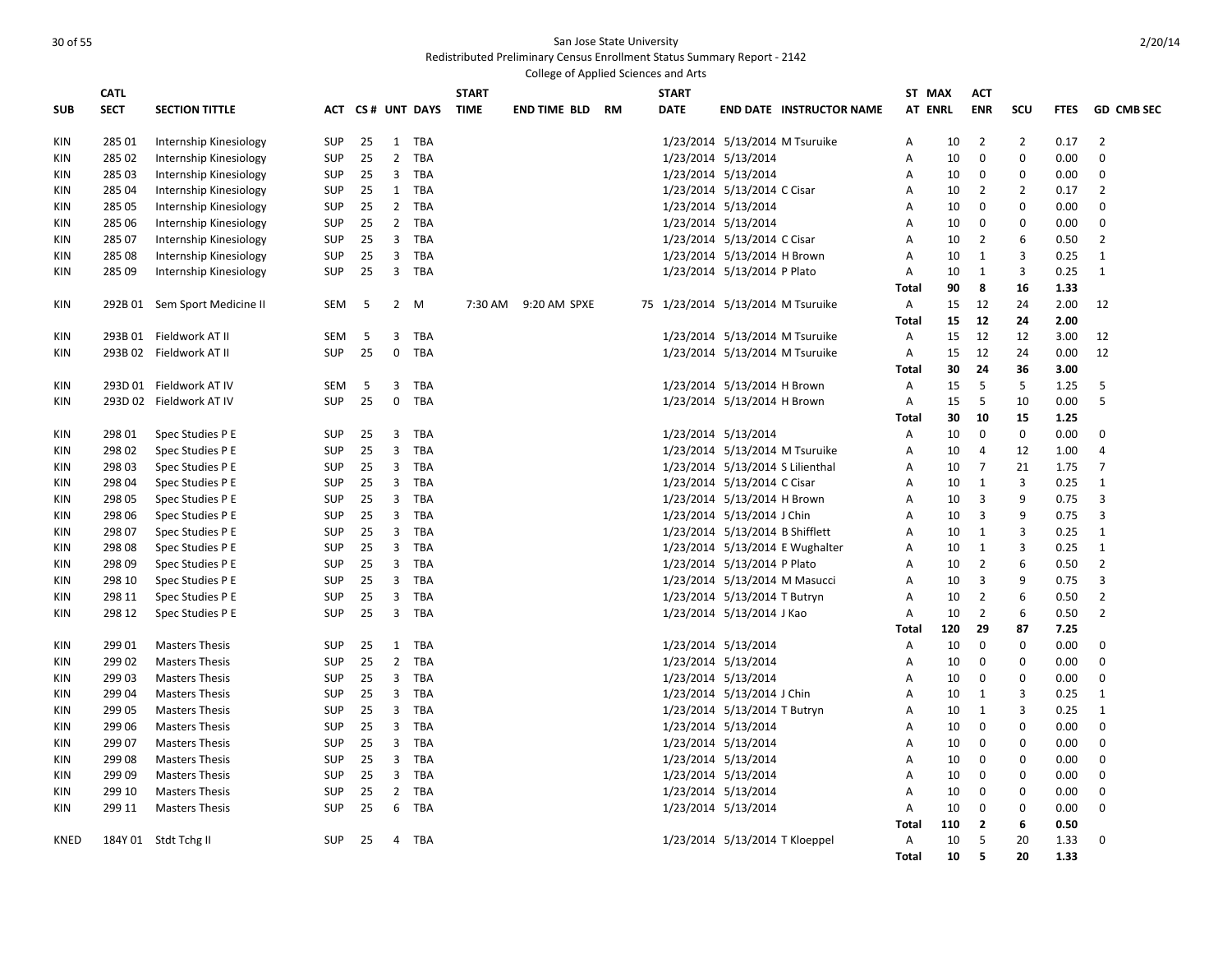| 31 of 55    |                            |                       |            |      |                  |                             |                     | San Jose State University | <b>Redistributed Preliminary Census Enrollment Status Summary Report - 2142</b><br>College of Applied Sciences and Arts |                                 |                           |                          |                          |                                    |              | 2/20/14           |
|-------------|----------------------------|-----------------------|------------|------|------------------|-----------------------------|---------------------|---------------------------|-------------------------------------------------------------------------------------------------------------------------|---------------------------------|---------------------------|--------------------------|--------------------------|------------------------------------|--------------|-------------------|
| <b>SUB</b>  | <b>CATL</b><br><b>SECT</b> | <b>SECTION TITTLE</b> |            |      | ACT CS# UNT DAYS | <b>START</b><br><b>TIME</b> | <b>END TIME BLD</b> | RM                        | <b>START</b><br><b>DATE</b>                                                                                             | <b>END DATE INSTRUCTOR NAME</b> |                           | ST MAX<br><b>AT ENRL</b> | <b>ACT</b><br><b>ENR</b> | scu                                | <b>FTES</b>  | <b>GD CMB SEC</b> |
| <b>KNED</b> |                            | 184Z 01 Stdt Tchg III | <b>SUP</b> | - 25 | 5 TBA            |                             |                     |                           |                                                                                                                         | 1/23/2014 5/13/2014 T Kloeppel  | A<br>Total<br>Kinesiology | 10<br>10                 | -5                       | 25<br>25<br>8358 7421 11142 755.76 | 1.67<br>1.67 | 0                 |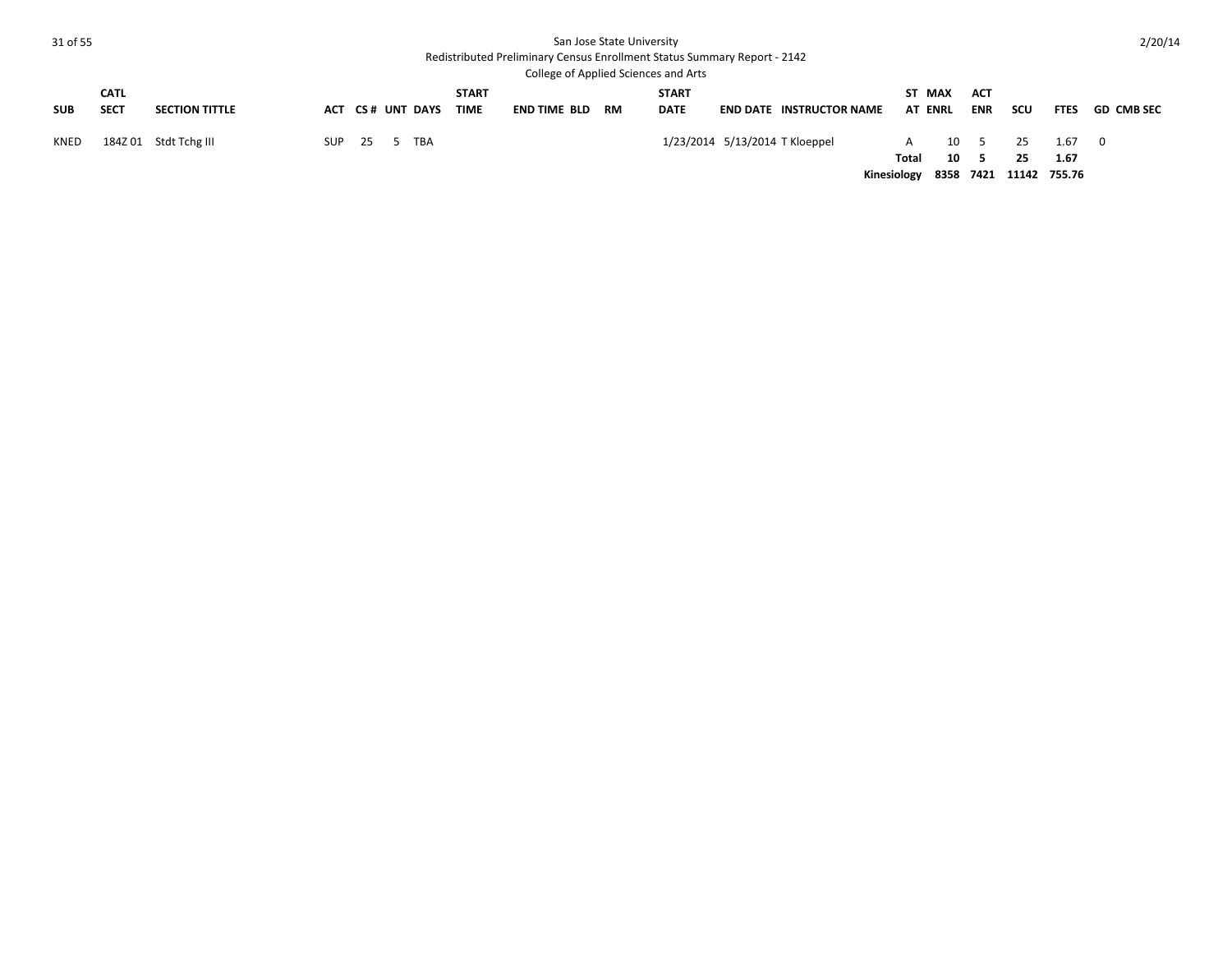|             |             |                                          |            |                |              |                  |              | College of Applied Sciences and Arts |           |              |                               |                                  |                           |                |             |             |             |                   |
|-------------|-------------|------------------------------------------|------------|----------------|--------------|------------------|--------------|--------------------------------------|-----------|--------------|-------------------------------|----------------------------------|---------------------------|----------------|-------------|-------------|-------------|-------------------|
|             | <b>CATL</b> |                                          |            |                |              |                  | <b>START</b> |                                      |           | <b>START</b> |                               |                                  |                           | ST MAX         | <b>ACT</b>  |             |             |                   |
| <b>SUB</b>  | <b>SECT</b> | <b>SECTION TITTLE</b>                    |            |                |              | ACT CS# UNT DAYS | <b>TIME</b>  | <b>END TIME BLD</b>                  | <b>RM</b> | <b>DATE</b>  |                               | <b>END DATE INSTRUCTOR NAME</b>  |                           | <b>AT ENRL</b> | <b>ENR</b>  | <b>SCU</b>  | <b>FTES</b> | <b>GD CMB SEC</b> |
|             |             |                                          |            |                |              |                  |              |                                      |           |              |                               |                                  |                           |                |             |             |             |                   |
|             |             | <b>Library &amp; Information Science</b> |            |                |              |                  |              |                                      |           |              |                               |                                  |                           |                |             |             |             |                   |
|             |             |                                          |            |                |              |                  |              |                                      |           |              |                               |                                  |                           |                |             |             |             |                   |
| LIBR        | 200 01      | Info & Society                           | SEM        | 5              | 3            | <b>TBA</b>       |              |                                      |           |              | 1/23/2014 5/13/2014 Z Liu     |                                  | Α                         | 25             | 25          | 75          | 6.25        | 25                |
| LIBR        | 200 02      | Info & Society                           | <b>SEM</b> | 5              | 3            | <b>TBA</b>       |              |                                      |           |              | 1/23/2014 5/13/2014 J Bedord  |                                  | Α                         | 25             | 19          | 57          | 4.70        | 18                |
| LIBR        | 200 03      | Info & Society                           | SEM        | 5              | 3            | TBA              |              |                                      |           |              | 1/23/2014 5/13/2014 S Walter  |                                  | Α                         | 25             | 24          | 72          | 6.00        | 24                |
| LIBR        | 200 04      | Info & Society                           | SEM        | 5              | 3            | <b>TBA</b>       |              |                                      |           |              |                               | 1/23/2014 5/13/2014 K Bontenbal  | Α                         | 25             | 13          | 39          | 3.25        | 13                |
|             |             |                                          |            |                |              |                  |              |                                      |           |              |                               |                                  | <b>Total</b>              | 100            | 81          | 243         | 20.20       |                   |
| LIBR        | 202 01      | Info Retrieval                           | <b>SEM</b> | 5              | 3            | <b>TBA</b>       |              |                                      |           |              | 1/23/2014 5/13/2014 J Kemp    |                                  | Α                         | 25             | 21          | 63          | 5.25        | 21                |
| LIBR        | 202 02      | Info Retrieval                           | <b>SEM</b> | 5              | 3            | <b>TBA</b>       |              |                                      |           |              | 1/23/2014 5/13/2014 N MacKay  |                                  | Α                         | 25             | 21          | 63          | 5.25        | 21                |
| LIBR        | 202 03      | Info Retrieval                           | <b>SEM</b> | 5              | 3            | <b>TBA</b>       |              |                                      |           |              | 1/23/2014 5/13/2014 J Kemp    |                                  | A                         | 25             | 21          | 63          | 5.25        | 21                |
| LIBR        | 202 04      | Info Retrieval                           | SEM        | 5              | 3            | <b>TBA</b>       |              |                                      |           |              |                               | 1/23/2014 5/13/2014 K Rebmann    | A                         | 25             | 24          | 72          | 6.00        | 24                |
|             |             |                                          |            |                |              |                  |              |                                      |           |              |                               |                                  | Total                     | 100            | 87          | 261         | 21.75       |                   |
| LIBR        | 203 01      | OnlineSocNetTechTools                    | <b>SEM</b> | $\overline{2}$ | 1            | <b>TBA</b>       |              |                                      |           |              | 1/23/2014 5/13/2014 C Runnels |                                  | Α                         | 60             | 26          | 26          | 2.15        | 25                |
| LIBR        | 203 02      | OnlineSocNetTechTools                    | SEM        | $\overline{2}$ | 1            | <b>TBA</b>       |              |                                      |           |              | 1/23/2014 5/13/2014 C Runnels |                                  | Α                         | 60             | 25          | 25          | 2.08        | 25                |
| LIBR        | 203 03      | OnlineSocNetTechTools                    | <b>SEM</b> | $\overline{2}$ | $\mathbf{1}$ | <b>TBA</b>       |              |                                      |           |              | 1/23/2014 5/13/2014 C Runnels |                                  | Α                         | 60             | 26          | 26          | 2.17        | 26                |
|             |             |                                          |            |                |              |                  |              |                                      |           |              |                               |                                  | <b>Total</b>              | 180            | 77          | 77          | 6.40        |                   |
| LIBR        | 204 01      | Info Orgn & Mgmt                         | SEM        | 5              | 3            | <b>TBA</b>       |              |                                      |           |              | 1/23/2014 5/13/2014 C Sawyer  |                                  | Α                         | 25             | 23          | 69          | 5.75        | 23                |
| <b>LIBR</b> | 204 02      | Info Orgn & Mgmt                         | <b>SEM</b> | 5              | 3            | <b>TBA</b>       |              |                                      |           |              |                               | 1/23/2014 5/13/2014 L Rosenblum  | Α                         | 25             | 23          | 69          | 5.70        | 22                |
| LIBR        | 204 03      | Info Orgn & Mgmt                         | SEM        | 5              | 3            | <b>TBA</b>       |              |                                      |           |              | 1/23/2014 5/13/2014 R Ozoh    |                                  | Α                         | 25             | 20          | 60          | 5.00        | 20                |
| LIBR        | 204 04      | Info Orgn & Mgmt                         | SEM        | 5              | 3            | <b>TBA</b>       |              |                                      |           |              | 1/23/2014 5/13/2014 S Gaffney |                                  | A                         | 25             | 24          | 72          | 6.00        | 24                |
| LIBR        | 204 05      | Info Orgn & Mgmt                         | <b>SEM</b> |                | 3            |                  |              |                                      |           |              |                               |                                  | X                         | $\mathbf 0$    | $\mathbf 0$ | $\mathbf 0$ | 0.00        | $\mathbf 0$       |
|             |             |                                          |            |                |              |                  |              |                                      |           |              |                               |                                  | Total                     | 100            | 90          | 270         | 22.45       |                   |
| LIBR        | 210 01      | Reference Info Services                  | SEM        | 5              | 3            | <b>TBA</b>       |              |                                      |           |              | 1/23/2014 5/13/2014 T Gilman  |                                  | Α                         | 30             | 28          | 84          | 7.00        | 28                |
| LIBR        | 21002       | Reference Info Services                  | <b>SEM</b> | 5              | 3            | <b>TBA</b>       |              |                                      |           |              | 1/23/2014 5/13/2014 M Liu     |                                  | Α                         | 30             | 28          | 84          | 7.00        | 28                |
|             |             |                                          |            |                |              |                  |              |                                      |           |              |                               |                                  | Total                     | 60             | 56          | 168         | 14.00       |                   |
| LIBR        | 22001       | Rsc & Info Prof & Disc                   | <b>SEM</b> |                | 3            |                  |              |                                      |           |              |                               |                                  | X                         | $\mathbf 0$    | 0           | $\mathbf 0$ | 0.00        | 0                 |
| LIBR        | 22003       | Rsc & Info Prof & Disc                   | <b>SEM</b> |                | 3            |                  |              |                                      |           |              |                               |                                  | X                         | 0              | $\mathbf 0$ | $\mathbf 0$ | 0.00        | 0                 |
| LIBR        | 22004       | Rsc & Info Prof & Disc                   | SEM        | 5              | 3            | <b>TBA</b>       |              |                                      |           |              | 1/23/2014 5/13/2014 J Bodart  |                                  | Α                         | 12             | 9           | 9           | 2.25        | 9                 |
| LIBR        | 220 05      | Rsc & Info Prof & Disc                   | <b>SEM</b> |                | 3            |                  |              |                                      |           |              |                               |                                  | X                         | $\mathbf 0$    | $\mathbf 0$ | $\mathbf 0$ | 0.00        | $\mathbf 0$       |
|             |             |                                          |            |                |              |                  |              |                                      |           |              |                               |                                  | <b>Total</b>              | 12             | 9           | 9           | 2.25        |                   |
| LIBR        | 22101       | Gov Info Sources                         | <b>SEM</b> |                | 3            |                  |              |                                      |           |              |                               |                                  | X                         | 0              | $\mathbf 0$ | $\mathbf 0$ | 0.00        | 0                 |
|             |             |                                          |            |                |              |                  |              |                                      |           |              |                               |                                  | <b>Total</b>              | 0              | 0           | $\mathbf 0$ | 0.00        |                   |
| LIBR        | 23001       | Iss Acad Libs                            | SUP        |                | 3            |                  |              |                                      |           |              |                               |                                  | X                         | 0              | 0           | $\mathbf 0$ | 0.00        | 0                 |
|             |             |                                          |            |                |              |                  |              |                                      |           |              |                               |                                  | <b>Total</b>              | 0              | $\mathbf 0$ | $\mathbf 0$ | 0.00        |                   |
| LIBR        | 23101       | Iss Spec Libs & Info Ctr                 | <b>SUP</b> |                | 3            |                  |              |                                      |           |              |                               |                                  | $\boldsymbol{\mathsf{X}}$ | 0              | 0           | $\mathbf 0$ | 0.00        | $\mathbf 0$       |
|             |             |                                          |            |                |              |                  |              |                                      |           |              |                               |                                  | Total                     | 0              | $\mathbf 0$ | $\mathbf 0$ | 0.00        |                   |
| LIBR        | 23201       | Iss Publ Libs                            | SUP        |                | 3            |                  |              |                                      |           |              |                               |                                  | X                         | 0              | 0           | $\mathbf 0$ | 0.00        | 0                 |
| LIBR        | 23202       | Iss Publ Libs                            | <b>SUP</b> |                | 3            |                  |              |                                      |           |              |                               |                                  | X                         | 0              | $\mathbf 0$ | $\mathbf 0$ | 0.00        | 0                 |
|             |             |                                          |            |                |              |                  |              |                                      |           |              |                               |                                  | Total                     | 0              | $\mathbf 0$ | 0           | 0.00        |                   |
| LIBR        | 23301       | School Media Cent                        | <b>SEM</b> | 5              | 3            | <b>TBA</b>       |              |                                      |           |              |                               | 1/23/2014 5/13/2014 D Loertscher | Α                         | 12             | 6           | 18          | 1.45        | 5                 |
|             |             |                                          |            |                |              |                  |              |                                      |           |              |                               |                                  | Total                     | 12             | 6           | 18          | 1.45        |                   |
| LIBR        | 23701       | SchLibMedMtls                            | <b>SEM</b> |                | 3            |                  |              |                                      |           |              |                               |                                  | Χ                         | $\mathbf 0$    | 0           | $\mathbf 0$ | 0.00        | 0                 |
|             |             |                                          |            |                |              |                  |              |                                      |           |              |                               |                                  | <b>Total</b>              | $\mathbf 0$    | $\mathbf 0$ | $\mathbf 0$ | 0.00        |                   |
| LIBR        | 240 01      | Info Tech Tools & Aplc                   | SEM        | 5              | 3            | TBA              |              |                                      |           |              | 1/23/2014 5/13/2014 R Dean    |                                  | Α                         | 30             | 28          | 84          | 7.00        | 28                |
|             |             |                                          |            |                |              |                  |              |                                      |           |              |                               |                                  | Total                     | 30             | 28          | 84          | 7.00        |                   |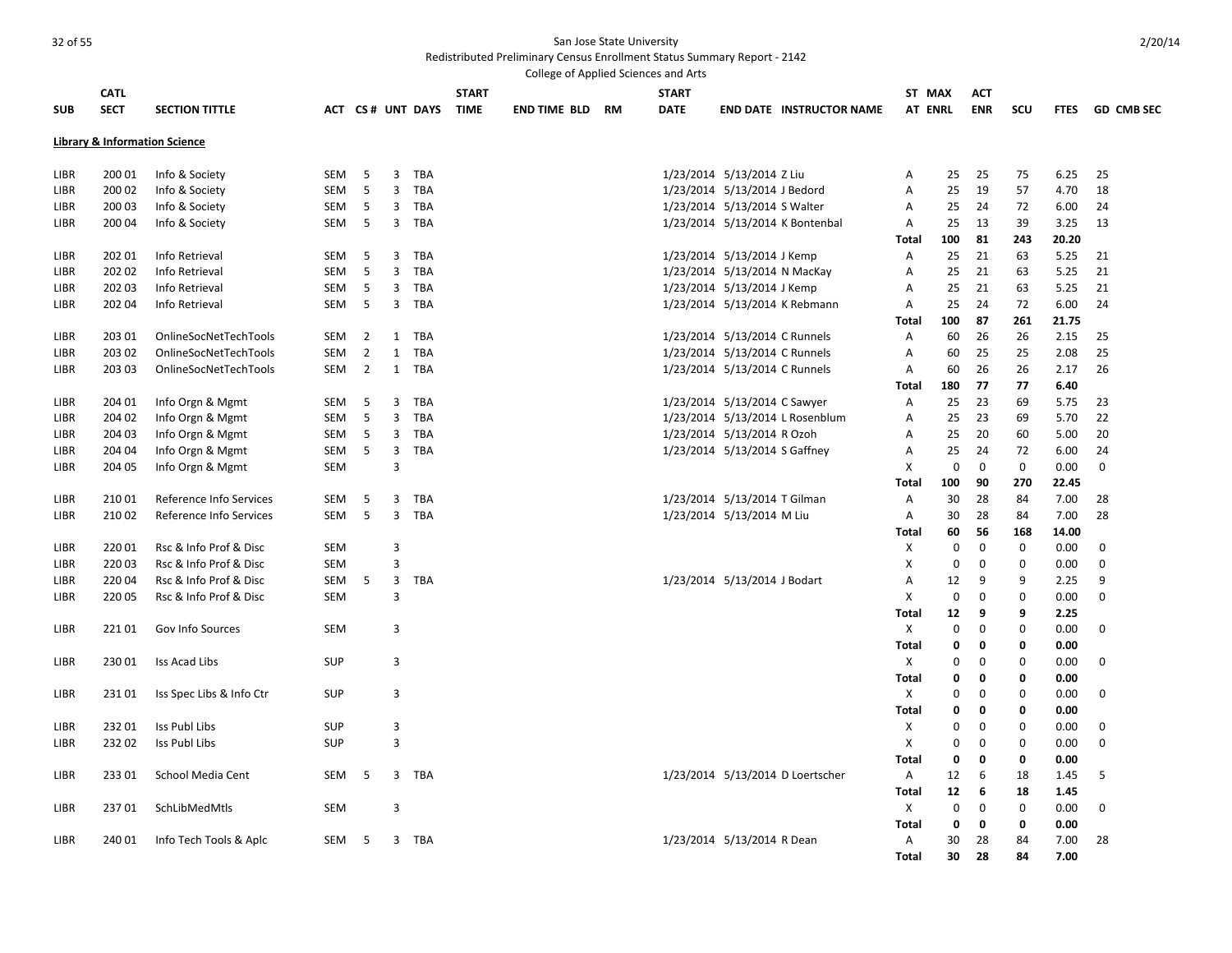|            |             |                                  |            |                |                |                  |              | College of Applied Sciences and Arts |              |                               |                                  |                   |             |             |             |              |                   |
|------------|-------------|----------------------------------|------------|----------------|----------------|------------------|--------------|--------------------------------------|--------------|-------------------------------|----------------------------------|-------------------|-------------|-------------|-------------|--------------|-------------------|
|            | <b>CATL</b> |                                  |            |                |                |                  | <b>START</b> |                                      | <b>START</b> |                               |                                  | ST MAX            |             | АСТ         |             |              |                   |
| <b>SUB</b> | <b>SECT</b> | <b>SECTION TITTLE</b>            |            |                |                | ACT CS# UNT DAYS | <b>TIME</b>  | <b>END TIME BLD RM</b>               | <b>DATE</b>  |                               | <b>END DATE INSTRUCTOR NAME</b>  | <b>AT ENRL</b>    |             | <b>ENR</b>  | scu         | <b>FTES</b>  | <b>GD CMB SEC</b> |
|            |             |                                  | <b>SEM</b> |                | 3              |                  |              |                                      |              |                               |                                  | X                 | 0           | $\mathbf 0$ | 0           | 0.00         | $\mathbf 0$       |
| LIBR       | 241 01      | <b>Library Automation</b>        |            |                |                |                  |              |                                      |              |                               |                                  | <b>Total</b>      | $\mathbf 0$ | 0           | 0           | 0.00         |                   |
| LIBR       | 242 01      | Database Mgmt                    | <b>SEM</b> | -5             | 3              | TBA              |              |                                      |              | 1/23/2014 5/13/2014 G Liu     |                                  | A                 | 12          | 19          | 57          | 4.75         | 19                |
|            |             |                                  |            |                |                |                  |              |                                      |              |                               |                                  | Total             | 12          | 19          | 57          | 4.75         |                   |
| LIBR       | 244 01      | <b>Online Searching</b>          | <b>SEM</b> | 5              | 3              | <b>TBA</b>       |              |                                      |              | 1/23/2014 5/13/2014 J Bedord  |                                  | Α                 | 30          | 29          | 87          | 7.25         | 29                |
|            |             |                                  |            |                |                |                  |              |                                      |              |                               |                                  | Total             | 30          | 29          | 87          | 7.25         |                   |
| LIBR       | 246 01      | Inf Tech Tools App Adv           | <b>SEM</b> |                | 3              |                  |              |                                      |              |                               |                                  | X                 | 0           | 0           | 0           | 0.00         | 0                 |
| LIBR       | 246 02      | Inf Tech Tools App Adv           | <b>SEM</b> |                | 3              |                  |              |                                      |              |                               |                                  | X                 | $\mathbf 0$ | $\mathbf 0$ | $\mathbf 0$ | 0.00         | $\mathbf 0$       |
| LIBR       | 246 03      | Inf Tech Tools App Adv           | <b>SEM</b> |                | 3              |                  |              |                                      |              |                               |                                  | X                 | 0           | 0           | $\mathbf 0$ | 0.00         | $\mathbf 0$       |
| LIBR       | 246 04      | Inf Tech Tools App Adv           | <b>SEM</b> |                | $\overline{3}$ |                  |              |                                      |              |                               |                                  | X                 | $\mathbf 0$ | 0           | $\mathbf 0$ | 0.00         | $\mathbf 0$       |
| LIBR       | 246 05      | Inf Tech Tools App Adv           | SEM        | 5              | 3              | TBA              |              |                                      |              | 1/23/2014 5/13/2014 H Chen    |                                  | Α                 | 12          | 13          | 13          | 3.25         | 13                |
| LIBR       | 246 06      | Inf Tech Tools App Adv           | SEM        |                | 3              |                  |              |                                      |              |                               |                                  | X                 | $\mathbf 0$ | $\mathbf 0$ | $\mathbf 0$ | 0.00         | $\mathbf 0$       |
|            |             |                                  |            |                |                |                  |              |                                      |              |                               |                                  | Total             | 12          | 13          | 13          | 3.25         |                   |
| LIBR       | 24701       | Voc Design                       | <b>SEM</b> | 5              | 3              | TBA              |              |                                      |              | 1/23/2014 5/13/2014 A Shiri   |                                  | Α                 | 14          | 12          | 36          | 3.00         | 12                |
|            |             |                                  |            |                |                |                  |              |                                      |              |                               |                                  | Total             | 14          | 12          | 36          | 3.00         |                   |
| LIBR       | 248 01      | Beg Cat & Class                  | SEM        | 5              | 3              | <b>TBA</b>       |              |                                      |              |                               | 1/23/2014 5/13/2014 D Goetting   | Α                 | 30          | 30          | 90          | 7.50         | 30                |
| LIBR       | 24802       | Beg Cat & Class                  | SEM        | 5              | $\overline{3}$ | <b>TBA</b>       |              |                                      |              |                               | 1/23/2014 5/13/2014 D Goetting   | Α                 | 30          | 30          | 90          | 7.50         | 30                |
|            |             |                                  |            |                |                |                  |              |                                      |              |                               |                                  | Total             | 60          | 60          | 180         | 15.00        |                   |
| LIBR       | 249 01      | Adv Cat & Class                  | <b>SEM</b> |                | 3              |                  |              |                                      |              |                               |                                  | X                 | $\mathbf 0$ | $\mathbf 0$ | $\mathbf 0$ | 0.00         | 0                 |
|            |             |                                  |            |                |                |                  |              |                                      |              |                               |                                  | Total             | 0           | 0           | 0           | 0.00         |                   |
| LIBR       | 250 01      | Instr Dsgn Info Prof             | SEM        | 5              | 3              | <b>TBA</b>       |              |                                      |              |                               | 1/23/2014 5/13/2014 D Loertscher | Α                 | 12          | 15          | 45          | 3.70         | 14                |
| LIBR       | 25002       | Instr Dsgn Info Prof             | <b>SEM</b> |                | $\overline{3}$ |                  |              |                                      |              |                               |                                  | X                 | $\mathbf 0$ | $\mathbf 0$ | $\mathbf 0$ | 0.00         | $\mathbf 0$       |
|            |             |                                  |            |                |                |                  |              |                                      |              |                               |                                  | Total             | 12          | 15          | 45          | 3.70         |                   |
| LIBR       | 25101       | Web Usability                    | SEM        | 5              | 3              | <b>TBA</b>       |              |                                      |              | 1/23/2014 5/13/2014 J Kemp    |                                  | Α                 | 12          | 13          | 39          | 3.25         | 13                |
|            |             |                                  |            |                |                |                  |              |                                      |              |                               |                                  | Total             | 12          | 13          | 39          | 3.25         |                   |
| LIBR       | 256 01      | Archy & Mnscpt                   | <b>SEM</b> | 5              | 3              | TBA              |              |                                      |              |                               | 1/23/2014 5/13/2014 D DeLorenzo  | Α                 | 30          | 26          | 78          | 6.50         | 26                |
|            |             |                                  |            |                |                |                  |              |                                      |              |                               |                                  | Total             | 30          | 26          | 78          | 6.50         |                   |
| LIBR       | 25701       | Recrd Mgmt                       | SEM        | 5              | 3              | TBA              |              |                                      |              |                               | 1/23/2014 5/13/2014 D DeLorenzo  | Α<br><b>Total</b> | 30<br>30    | 24<br>24    | 72<br>72    | 6.00<br>6.00 | 24                |
| LIBR       | 259 01      | Presry Mgmt                      | <b>SEM</b> | 5              | 3              | TBA              |              |                                      |              | 1/23/2014 5/13/2014 K Skinner |                                  | Α                 | 12          | 11          | 33          | 2.75         | 11                |
|            |             |                                  |            |                |                |                  |              |                                      |              |                               |                                  | Total             | 12          | 11          | 33          | 2.75         |                   |
| LIBR       |             | 260A 01 Prgrm and Srvcs for Chld | <b>LEC</b> |                | 3              |                  |              |                                      |              |                               |                                  | X                 | $\mathbf 0$ | $\mathbf 0$ | 0           | 0.00         | 0                 |
|            |             |                                  |            |                |                |                  |              |                                      |              |                               |                                  | <b>Total</b>      | 0           | 0           | $\mathbf 0$ | 0.00         |                   |
| LIBR       |             | 261A 01 Prgrm and Srvcs for Yas  | <b>LEC</b> |                | 3              |                  |              |                                      |              |                               |                                  | X                 | 0           | 0           | $\mathbf 0$ | 0.00         | $\mathbf 0$       |
|            |             |                                  |            |                |                |                  |              |                                      |              |                               |                                  | <b>Total</b>      | 0           | 0           | $\mathbf 0$ | 0.00         |                   |
| LIBR       | 26301       | Matris For Chidrn 5-8            | <b>LEC</b> |                | 3              |                  |              |                                      |              |                               |                                  | X                 | 0           | 0           | $\mathbf 0$ | 0.00         | 0                 |
|            |             |                                  |            |                |                |                  |              |                                      |              |                               |                                  | <b>Total</b>      | 0           | 0           | 0           | 0.00         |                   |
| LIBR       | 264 01      | Matrls for Tweens 9-14           | <b>LEC</b> | $\overline{2}$ |                | 3 TBA            |              |                                      |              | 1/23/2014 5/13/2014 P Peck    |                                  | Α                 | 30          | 28          | 84          | 6.95         | 27                |
|            |             |                                  |            |                |                |                  |              |                                      |              |                               |                                  | Total             | 30          | 28          | 84          | 6.95         |                   |
| LIBR       | 265 01      | Matrls for YAS 15-18             | <b>LEC</b> |                | $\overline{3}$ |                  |              |                                      |              |                               |                                  | X                 | $\mathbf 0$ | 0           | 0           | 0.00         | $\mathbf 0$       |
|            |             |                                  |            |                |                |                  |              |                                      |              |                               |                                  | <b>Total</b>      | 0           | $\mathbf 0$ | $\mathbf 0$ | 0.00         |                   |
| LIBR       | 266 01      | <b>Collection Mgmt</b>           | SEM        | 5              | 3              | <b>TBA</b>       |              |                                      |              | 1/23/2014 5/13/2014 J Bodart  |                                  | Α                 | 30          | 19          | 57          | 4.75         | 19                |
| LIBR       | 266 02      | <b>Collection Mgmt</b>           | <b>SEM</b> |                | 3              |                  |              |                                      |              |                               |                                  | Χ                 | $\mathbf 0$ | $\mathbf 0$ | $\mathbf 0$ | 0.00         | $\mathbf 0$       |
|            |             |                                  |            |                |                |                  |              |                                      |              |                               |                                  | Total             | 30          | 19          | 57          | 4.75         |                   |
| LIBR       | 26701       | Ser to Youth                     | <b>SEM</b> | -5             | 3              | <b>TBA</b>       |              |                                      |              | 1/23/2014 5/13/2014 J Bodart  |                                  | Α                 | 12          | 12          | 36          | 3.00         | 12                |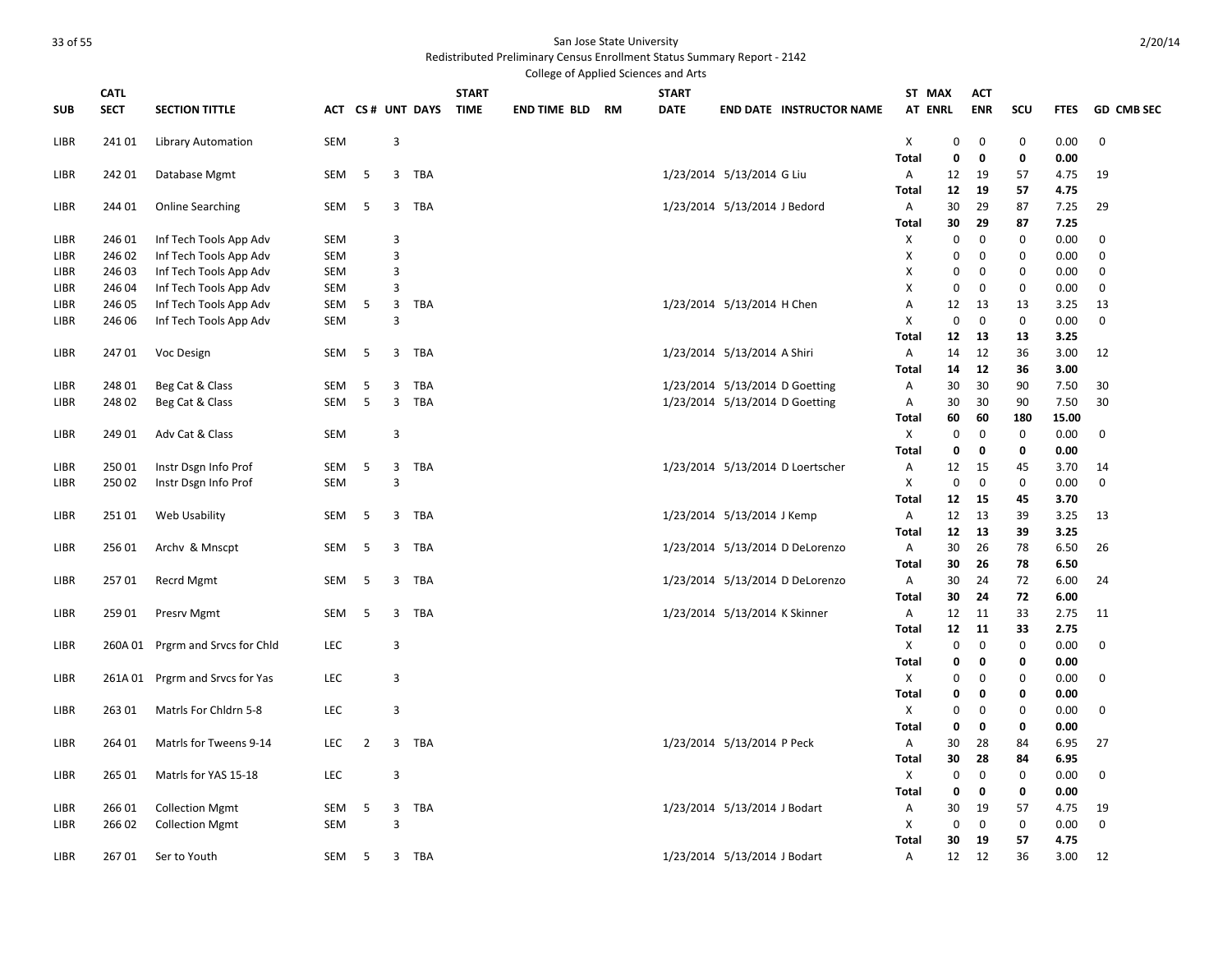|            |             |                                  |            |    |                |                  |              | College of Applied Sciences and Arts |              |                                |                                         |                |             |             |              |             |                   |
|------------|-------------|----------------------------------|------------|----|----------------|------------------|--------------|--------------------------------------|--------------|--------------------------------|-----------------------------------------|----------------|-------------|-------------|--------------|-------------|-------------------|
|            | <b>CATL</b> |                                  |            |    |                |                  | <b>START</b> |                                      | <b>START</b> |                                |                                         | ST MAX         |             | АСТ         |              |             |                   |
| <b>SUB</b> | <b>SECT</b> | <b>SECTION TITTLE</b>            |            |    |                | ACT CS# UNT DAYS | <b>TIME</b>  | <b>END TIME BLD RM</b>               | <b>DATE</b>  |                                | <b>END DATE INSTRUCTOR NAME</b>         | <b>AT ENRL</b> |             | <b>ENR</b>  | scu          | <b>FTES</b> | <b>GD CMB SEC</b> |
|            |             |                                  |            |    |                |                  |              |                                      |              |                                |                                         | Total          | 12          | 12          | 36           | 3.00        |                   |
| LIBR       | 268 01      | History of Youth Lit             | <b>LEC</b> |    | 3              |                  |              |                                      |              |                                |                                         | X              | 0           | $\mathbf 0$ | $\mathbf 0$  | 0.00        | $\mathbf 0$       |
|            |             |                                  |            |    |                |                  |              |                                      |              |                                |                                         | <b>Total</b>   | 0           | 0           | 0            | 0.00        |                   |
| LIBR       |             | 271A 01 Gnres & Tpcs in Yuth Lit | <b>LEC</b> |    | 3              |                  |              |                                      |              |                                |                                         | X              | 0           | 0           | $\mathbf 0$  | 0.00        | 0                 |
| LIBR       |             | 271A 02 Gnres & Tpcs in Yuth Lit | LEC        |    | $\overline{3}$ |                  |              |                                      |              |                                |                                         | X              | 0           | 0           | $\mathbf 0$  | 0.00        | $\boldsymbol{0}$  |
|            |             |                                  |            |    |                |                  |              |                                      |              |                                |                                         | Total          | 0           | 0           | 0            | 0.00        |                   |
| LIBR       | 275 01      | Libr Sev Div Comm                | SEM        | 5  | 3              | <b>TBA</b>       |              |                                      |              | 1/23/2014 5/13/2014 Z Liu      |                                         | Α              | 14          | 12          | 36           | 3.00        | 12                |
|            |             |                                  |            |    |                |                  |              |                                      |              |                                |                                         | Total          | 14          | 12          | 36           | 3.00        |                   |
| LIBR       | 28001       | Hist of Bks & Lib                | <b>SEM</b> | -5 | 3              | TBA              |              |                                      |              | 1/23/2014 5/13/2014 L Main     |                                         | Α              | 30          | 23          | 69           | 5.75        | 23                |
|            |             |                                  |            |    |                |                  |              |                                      |              |                                |                                         | Total          | 30          | 23          | 69           | 5.75        |                   |
| LIBR       | 28101       | <b>Collog Contemp Iss</b>        | <b>SEM</b> |    | 3              |                  |              |                                      |              |                                |                                         | X              | 0           | 0           | $\mathbf 0$  | 0.00        | 0                 |
| LIBR       | 28102       | Colloq Contemp Iss               | <b>SEM</b> |    | $\mathsf 3$    |                  |              |                                      |              |                                |                                         | Χ              | 0           | $\pmb{0}$   | $\mathbf 0$  | 0.00        | $\pmb{0}$         |
| LIBR       | 28103       | Colloq Contemp Iss               | SEM        |    | 3              |                  |              |                                      |              |                                |                                         | Χ              | 0           | 0           | $\mathbf 0$  | 0.00        | 0                 |
| LIBR       | 28104       | <b>Collog Contemp Iss</b>        | <b>SEM</b> |    | $\overline{3}$ |                  |              |                                      |              |                                |                                         | X              | 0           | 0           | $\mathbf 0$  | 0.00        | $\mathbf 0$       |
| LIBR       | 281 05      | Colloq Contemp Iss               | <b>SEM</b> |    | 3              |                  |              |                                      |              |                                |                                         | Χ              | 0           | 0           | $\mathbf 0$  | 0.00        | 0                 |
| LIBR       | 281 06      | Collog Contemp Iss               | SEM        | 5  | 3              | <b>TBA</b>       |              |                                      |              | 1/23/2014 5/13/2014 C Hagar    |                                         | Α              | 12          | 10          | 30           | 2.50        | 10                |
| LIBR       | 28107       | <b>Collog Contemp Iss</b>        | <b>SEM</b> |    | $\overline{3}$ |                  |              |                                      |              |                                |                                         | X              | $\mathbf 0$ | $\mathbf 0$ | $\mathbf 0$  | 0.00        | $\mathbf 0$       |
| LIBR       | 28108       | Colloq Contemp Iss               | <b>SEM</b> |    | $\overline{3}$ |                  |              |                                      |              |                                |                                         | $\mathsf{x}$   | $\mathbf 0$ | 0           | $\mathbf{0}$ | 0.00        | $\mathbf 0$       |
|            |             |                                  |            |    |                |                  |              |                                      |              |                                |                                         | Total          | 12          | 10          | 30           | 2.50        |                   |
| LIBR       | 28201       | Sem in Libr Mgmt                 | <b>SEM</b> | 5  | 3              | <b>TBA</b>       |              |                                      |              |                                | 1/23/2014 5/13/2014 J Horodyski         | Α              | 12          | 10          | 10           | 2.50        | 10                |
| LIBR       | 28202       | Sem in Libr Mgmt                 | <b>SEM</b> |    | 3              |                  |              |                                      |              |                                |                                         | X              | 0           | 0           | $\mathbf 0$  | 0.00        | 0                 |
| LIBR       | 28203       | Sem in Libr Mgmt                 | <b>SEM</b> |    | 3              |                  |              |                                      |              |                                |                                         | X              | 0           | $\mathbf 0$ | $\mathbf 0$  | 0.00        | $\mathbf 0$       |
|            |             |                                  |            |    |                |                  |              |                                      |              |                                |                                         | Total          | 12          | 10          | 10           | 2.50        |                   |
| LIBR       | 28301       | <b>Library Market</b>            | <b>SEM</b> |    | 3              |                  |              |                                      |              |                                |                                         | X              | 0           | 0           | $\mathbf 0$  | 0.00        | 0                 |
|            |             |                                  |            |    |                |                  |              |                                      |              |                                |                                         | Total          | 0           | $\mathbf 0$ | 0            | 0.00        |                   |
| LIBR       | 284 01      | Sem Archiv Rec Mgmt              | <b>SEM</b> |    | 3              |                  |              |                                      |              |                                |                                         | X              | 0           | 0           | $\mathbf 0$  | 0.00        | $\mathbf 0$       |
| LIBR       | 284 02      | Sem Archiv Rec Mgmt              | <b>SEM</b> |    | $\overline{3}$ |                  |              |                                      |              |                                |                                         | Χ              | 0           | 0           | $\mathbf 0$  | 0.00        | 0                 |
| LIBR       | 284 03      | Sem Archiv Rec Mgmt              | <b>SEM</b> |    | 3              |                  |              |                                      |              |                                |                                         | Χ              | 0           | 0           | $\mathbf 0$  | 0.00        | $\boldsymbol{0}$  |
| LIBR       | 284 04      | Sem Archiv Rec Mgmt              | <b>SEM</b> |    | 3              |                  |              |                                      |              |                                |                                         | Χ              | $\mathbf 0$ | $\pmb{0}$   | $\mathbf 0$  | 0.00        | $\pmb{0}$         |
| LIBR       | 284 05      | Sem Archiv Rec Mgmt              | SEM        | 5  | 3              | TBA              |              |                                      |              | 1/23/2014 5/13/2014 L Lindberg |                                         | A              | 30          | 23          | 23           | 5.75        | 23                |
| LIBR       | 284 06      | Sem Archiv Rec Mgmt              | <b>SEM</b> |    | 3              |                  |              |                                      |              |                                |                                         | X              | $\mathbf 0$ | $\mathbf 0$ | $\mathbf 0$  | 0.00        | $\mathbf 0$       |
|            |             |                                  |            |    |                |                  |              |                                      |              |                                |                                         | Total          | 30          | 23          | 23           | 5.75        |                   |
| LIBR       | 285 01      | Res Meth in Libr                 | SEM        | 5  | 3              | <b>TBA</b>       |              |                                      |              | 1/23/2014 5/13/2014 L Luo      |                                         | Α              | 12          | 13          | 13           | 3.25        | 13                |
| LIBR       | 285 02      | Res Meth in Libr                 | <b>SEM</b> | 5  | 3              | TBA              |              |                                      |              | 1/23/2014 5/13/2014 A Bernier  |                                         | Α              | 12          | 8           | 8            | 2.00        | 8                 |
| LIBR.      | 285 05      | Res Meth in Libr                 | <b>SEM</b> | -5 | 3              | <b>TBA</b>       |              |                                      |              |                                | 1/23/2014 5/13/2014 C Stenstrom         | Α              | 12          | 11          | 11           | 2.75        | 11                |
| LIBR       | 285 06      | Res Meth in Libr                 | <b>SEM</b> |    | 3              |                  |              |                                      |              |                                |                                         | X              | 0           | $\mathbf 0$ | $\mathbf 0$  | 0.00        | $\boldsymbol{0}$  |
| LIBR       | 285 07      | Res Meth in Libr                 | <b>SEM</b> |    | $\overline{3}$ |                  |              |                                      |              |                                |                                         | X              | 0           | $\mathbf 0$ | $\mathbf 0$  | 0.00        | $\mathbf 0$       |
| LIBR       | 285 08      | Res Meth in Libr                 | <b>SEM</b> |    | 3              |                  |              |                                      |              |                                |                                         | X              | 0           | 0           | $\mathbf 0$  | 0.00        | 0                 |
| LIBR       | 285 09      | Res Meth in Libr                 | <b>SEM</b> |    | 3              |                  |              |                                      |              |                                |                                         | X              | $\mathbf 0$ | $\mathbf 0$ | $\mathbf 0$  | 0.00        | 0                 |
|            |             |                                  |            |    |                |                  |              |                                      |              |                                |                                         | Total          | 36          | 32          | 32           | 8.00        |                   |
| LIBR       | 286 01      | Interper Com Skill               | <b>SEM</b> |    | 3              |                  |              |                                      |              |                                |                                         | X              | 0           | 0           | $\mathbf 0$  | 0.00        | 0                 |
|            |             |                                  |            |    |                |                  |              |                                      |              |                                |                                         | Total          | $\mathbf 0$ | 0           | $\mathbf 0$  | 0.00        |                   |
| LIBR       | 28701       | Sem Inf Sci                      | SEM        | 5  | 3              | <b>TBA</b>       |              |                                      |              |                                | 1/23/2014 5/13/2014 M Stephens          | Α              | 12          | 11          | 11           | 2.75        | 11                |
| LIBR       | 28702       | Sem Inf Sci                      | SEM        | 5  | $\overline{3}$ | <b>TBA</b>       |              |                                      |              |                                | 1/23/2014 5/13/2014 T San Nicolas-Rocca | Α              | 12          | 9           | 9            | 2.25        | 9                 |
| LIBR       | 28703       | Sem Inf Sci                      | <b>SEM</b> |    | 3              |                  |              |                                      |              |                                |                                         | X              | $\Omega$    | $\Omega$    | $\Omega$     | 0.00        | $\Omega$          |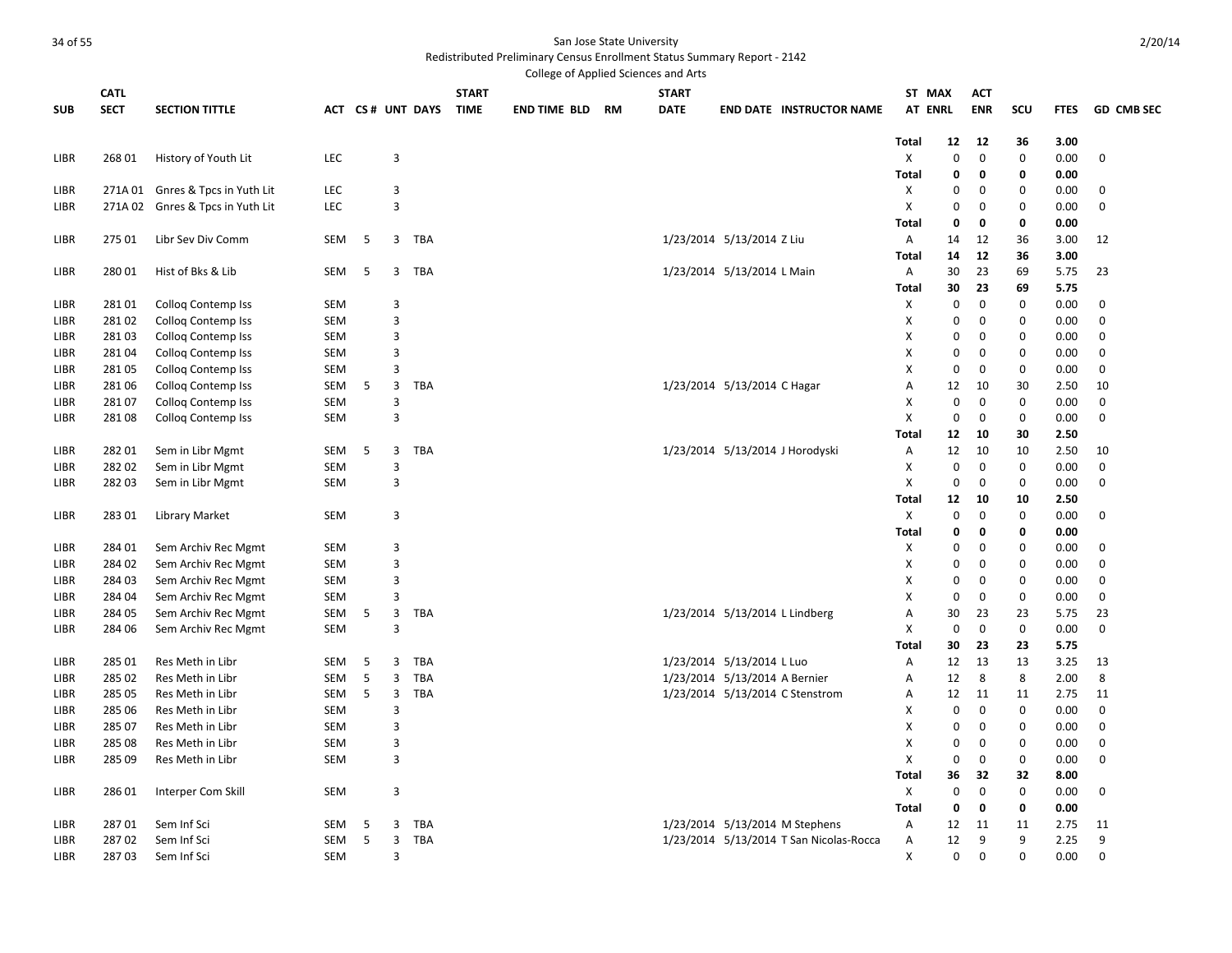Redistributed Preliminary Census Enrollment Status Summary Report - 2142

|             |             |                            |            |    |                |              |              | College of Applied Sciences and Arts |    |              |                              |                                     |              |                |              |                |             |                   |
|-------------|-------------|----------------------------|------------|----|----------------|--------------|--------------|--------------------------------------|----|--------------|------------------------------|-------------------------------------|--------------|----------------|--------------|----------------|-------------|-------------------|
|             | <b>CATL</b> |                            |            |    |                |              | <b>START</b> |                                      |    | <b>START</b> |                              |                                     | ST MAX       |                | <b>ACT</b>   |                |             |                   |
| <b>SUB</b>  | <b>SECT</b> | <b>SECTION TITTLE</b>      | <b>ACT</b> |    |                | CS# UNT DAYS | <b>TIME</b>  | <b>END TIME BLD</b>                  | RM | <b>DATE</b>  |                              | <b>END DATE INSTRUCTOR NAME</b>     |              | <b>AT ENRL</b> | <b>ENR</b>   | scu            | <b>FTES</b> | <b>GD CMB SEC</b> |
| LIBR        | 28704       | Sem Inf Sci                | <b>SEM</b> |    | 3              |              |              |                                      |    |              |                              |                                     | х            | 0              | 0            | 0              | 0.00        | 0                 |
| LIBR        | 28705       | Sem Inf Sci                | <b>SEM</b> |    | 3              |              |              |                                      |    |              |                              |                                     | X            | $\Omega$       | 0            | 0              | 0.00        | 0                 |
| LIBR        | 28706       | Sem Inf Sci                | <b>SEM</b> |    | $\overline{3}$ |              |              |                                      |    |              |                              |                                     | X            | $\Omega$       | 0            | $\mathbf 0$    | 0.00        | 0                 |
| LIBR        | 28707       | Sem Inf Sci                | <b>SEM</b> |    | 3              |              |              |                                      |    |              |                              |                                     | X            | 0              | 0            | $\mathbf 0$    | 0.00        | $\mathbf 0$       |
|             |             |                            |            |    |                |              |              |                                      |    |              |                              |                                     | Total        | 24             | 20           | 20             | 5.00        |                   |
| LIBR        | 28901       | Adv Topics Libr & Info Sci | <b>SUP</b> | 25 | 3              | <b>TBA</b>   |              |                                      |    |              | 1/23/2014 5/13/2014 L Main   |                                     | A            | 300            | 58           | 174            | 14.50       | 58                |
|             |             |                            |            |    |                |              |              |                                      |    |              |                              |                                     | Total        | 300            | 58           | 174            | 14.50       |                   |
| LIBR        | 294 02      | Prof Exp Intern            | SUP        | 25 | $\overline{2}$ | <b>TBA</b>   |              |                                      |    |              | 1/23/2014 5/13/2014 W Fisher |                                     | Α            | 60             | 2            | 4              | 0.33        | 2                 |
| LIBR        | 294 03      | Prof Exp Intern            | SUP        | 25 | 3              | <b>TBA</b>   |              |                                      |    |              | 1/23/2014 5/13/2014 W Fisher |                                     | A            | 120            | 14           | 42             | 3.50        | 14                |
| LIBR        | 294 04      | Prof Exp Intern            | <b>SUP</b> | 25 | 4              | <b>TBA</b>   |              |                                      |    |              | 1/23/2014 5/13/2014 W Fisher |                                     | A            | 60             | 1            | 4              | 0.33        | 1                 |
| LIBR        | 294 05      | Prof Exp Intern            | SUP        | 25 | $\overline{2}$ | <b>TBA</b>   |              |                                      |    |              |                              | 1/23/2014 5/13/2014 L Lindberg      | A            | 70             | $\mathbf{1}$ | $\overline{2}$ | 0.17        | $\mathbf{1}$      |
| <b>LIBR</b> | 294 06      | Prof Exp Intern            | SUP        | 25 | 3              | <b>TBA</b>   |              |                                      |    |              |                              | 1/23/2014 5/13/2014 L Lindberg      | A            | 120            | 4            | 12             | 1.00        | 4                 |
| <b>LIBR</b> | 294 07      | Prof Exp Intern            | SUP        | 25 | 4              | <b>TBA</b>   |              |                                      |    |              |                              | 1/23/2014 5/13/2014 L Lindberg      | A            | 70             | 2            | 8              | 0.67        | 2                 |
| LIBR        | 294 08      | Prof Exp Intern            | SUP        | 25 | 2              | <b>TBA</b>   |              |                                      |    |              | 1/23/2014 5/13/2014 P Franks |                                     | A            | 30             | 2            | 4              | 0.33        | 2                 |
| LIBR        | 294 09      | Prof Exp Intern            | <b>SUP</b> | 25 | 3              | <b>TBA</b>   |              |                                      |    |              | 1/23/2014 5/13/2014 P Franks |                                     | A            | 60             | 2            | 6              | 0.50        | $\overline{2}$    |
| LIBR        | 294 20      | Prof Exp Intern            | SUP        | 25 | 4              | TBA          |              |                                      |    |              | 1/23/2014 5/13/2014 P Franks |                                     | A            | 30             | $\mathbf 0$  | $\mathbf 0$    | 0.00        | $\mathbf 0$       |
|             |             |                            |            |    |                |              |              |                                      |    |              |                              |                                     | Total        | 620            | 28           | 82             | 6.83        |                   |
| <b>LIBR</b> | 295 01      | Sch Libr Fieldwork         | <b>SUP</b> | 25 | 3              | <b>TBA</b>   |              |                                      |    |              | 1/23/2014 5/13/2014 M Harlan |                                     | A            | 100            | 3            | 9              | 0.75        | 3                 |
|             |             |                            |            |    |                |              |              |                                      |    |              |                              |                                     | Total        | 100            | 3            | 9              | 0.75        |                   |
| LIBR        | 298 01      | Special Study              | SUP        | 25 | 1              | <b>TBA</b>   |              |                                      |    |              | 1/23/2014 5/13/2014 S Hirsh  |                                     | Α            | 25             | 5            | 5              | 0.42        | 5                 |
| LIBR        | 298 02      | Special Study              | SUP        | 25 | $\overline{2}$ | <b>TBA</b>   |              |                                      |    |              | 1/23/2014 5/13/2014 S Hirsh  |                                     | A            | 30             | 1            | 2              | 0.17        | $\mathbf{1}$      |
| LIBR        | 298 03      | Special Study              | SUP        | 25 | 3              | <b>TBA</b>   |              |                                      |    |              | 1/23/2014 5/13/2014 S Hirsh  |                                     | A            | 25             | 0            | $\mathbf 0$    | 0.00        | 0                 |
| LIBR        | 298 04      | Special Study              | <b>SUP</b> | 25 | 3              | <b>TBA</b>   |              |                                      |    |              | 1/23/2014 5/13/2014 D Faires |                                     | A            | 35             | 1            | 3              | 0.25        | 1                 |
| LIBR        | 298 05      | Special Study              | <b>SUP</b> | 25 | 3              | <b>TBA</b>   |              |                                      |    |              | 1/23/2014 5/13/2014 D Faires |                                     | A            | 35             | 1            | 3              | 0.25        | 1                 |
| LIBR        | 298 06      | Special Study              | SUP        | 25 | 3              | <b>TBA</b>   |              |                                      |    |              | 1/23/2014 5/13/2014 D Faires |                                     | A            | 35             | 3            | 9              | 0.75        | 3                 |
| LIBR        | 298 07      | Special Study              | SUP        |    | 3              |              |              |                                      |    |              |                              |                                     | X            | $\Omega$       | 0            | $\mathbf 0$    | 0.00        | 0                 |
|             |             |                            |            |    |                |              |              |                                      |    |              |                              |                                     | Total        | 185            | 11           | 22             | 1.83        |                   |
| LIBR        | 299 01      | MA Thesis/Project          | SEM        | 25 | 3              | <b>TBA</b>   |              |                                      |    |              | 1/23/2014 5/13/2014 L Main   |                                     | A            | 25             | 1            | 3              | 0.25        | 1                 |
|             |             |                            |            |    |                |              |              |                                      |    |              |                              |                                     | <b>Total</b> | 25             | 1            | 3              | 0.25        |                   |
|             |             |                            |            |    |                |              |              |                                      |    |              |                              | Library & Information Science Total |              | 2278           | 946          | 2457           | 222.32      |                   |

2/20/14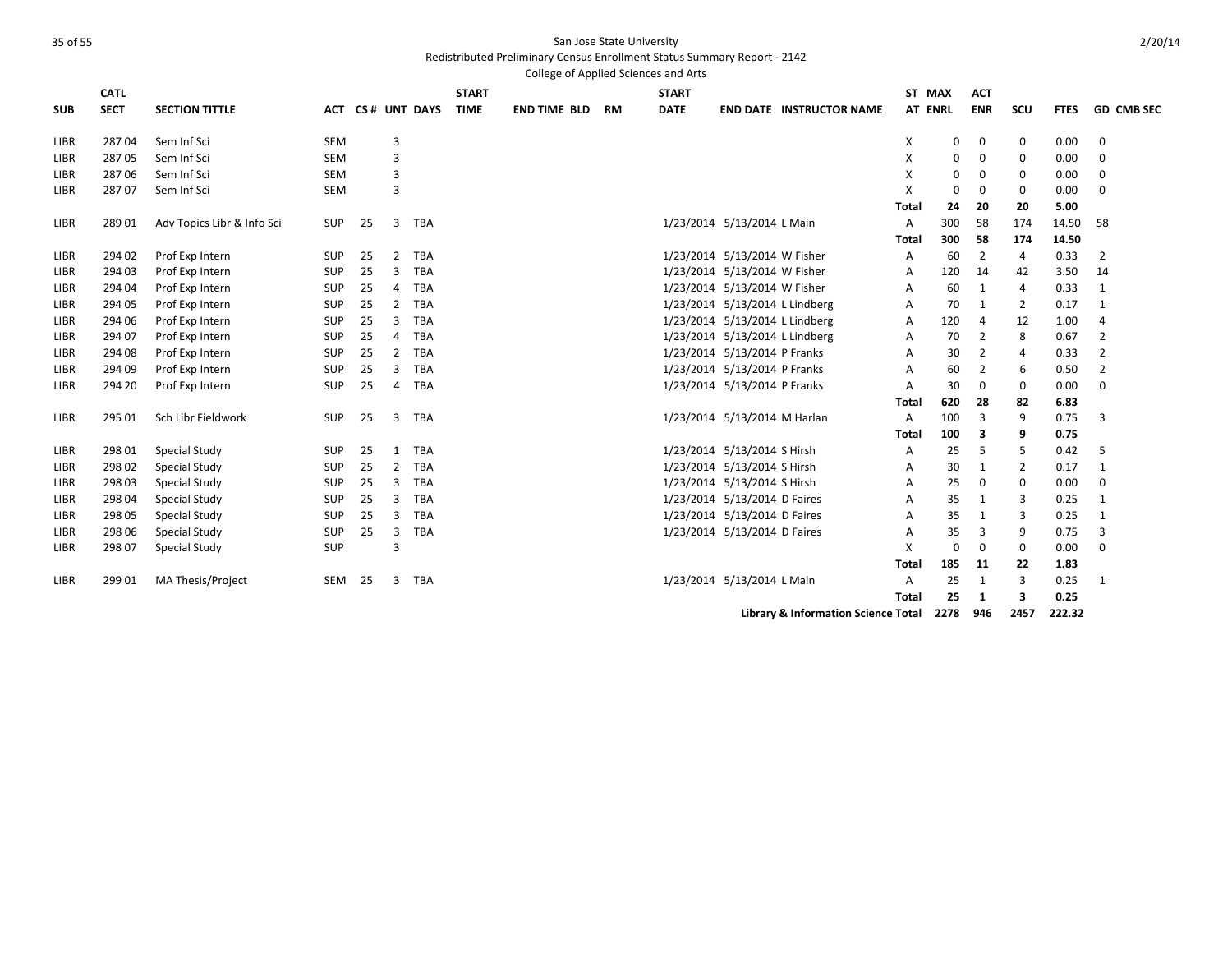|             | <b>CATL</b>             |                           |            |                |                |              | <b>START</b> |                      |        | <b>START</b> |                                 |                               | ST.<br>MAX     |     | <b>ACT</b> |     |             |                   |
|-------------|-------------------------|---------------------------|------------|----------------|----------------|--------------|--------------|----------------------|--------|--------------|---------------------------------|-------------------------------|----------------|-----|------------|-----|-------------|-------------------|
| <b>SUB</b>  | <b>SECT</b>             | <b>SECTION TITTLE</b>     | <b>ACT</b> |                |                | CS# UNT DAYS | <b>TIME</b>  | <b>END TIME BLD</b>  | RM     | <b>DATE</b>  | <b>END DATE INSTRUCTOR NAME</b> |                               | <b>AT ENRL</b> |     | <b>ENR</b> | scu | <b>FTES</b> | <b>GD CMB SEC</b> |
|             | <b>Military Science</b> |                           |            |                |                |              |              |                      |        |              |                                 |                               |                |     |            |     |             |                   |
| <b>MILS</b> | 1B01                    | Intro Tac Leadership      | SUP        | 77             | $\overline{2}$ | <b>MW</b>    | 8:00 AM      | 9:05 AM OFF          | CAMPUS |              | 1/23/2014 5/13/2014 M Michelson |                               | Α              | 30  | 11         | 22  | 1.47        | 0                 |
| MILS        | 1B02                    | Intro Tac Leadership      | LAB        | 78             | $\mathbf{0}$   | W            | 2:15 PM      | 5:00 PM OFF          | CAMPUS |              | 1/23/2014 5/13/2014 M Michelson |                               | Α              | 30  | 11         | 11  | 0.00        | 0                 |
|             |                         |                           |            |                |                |              |              |                      |        |              |                                 |                               | <b>Total</b>   | 60  | 22         | 33  | 1.47        |                   |
| MILS        | 2B01                    | Fnd Tac Ldrshp            | <b>SUP</b> | 77             | $\mathbf{2}$   | <b>MW</b>    | 8:00 AM      | 9:05 AM OFF          | CAMPUS |              | 1/23/2014 5/13/2014 D Whidden   |                               | A              | 30  | 12         | 24  | 1.60        | 0                 |
| MILS        | 2B <sub>02</sub>        | Fnd Tac Ldrshp            | LAB        | 78             | $\mathbf{0}$   | W            | 2:15 PM      | 5:00 PM OFF          | CAMPUS |              | 1/23/2014 5/13/2014 D Whidden   |                               | Α              | 30  | 12         | 12  | 0.00        | 0                 |
|             |                         |                           |            |                |                |              |              |                      |        |              |                                 |                               | <b>Total</b>   | 60  | 24         | 36  | 1.60        |                   |
| MILS        | 130B 01                 | Appl Tm Ldrshp            | SUP        | 77             | 4              | <b>TR</b>    |              | 8:30 AM 10:10 AM OFF | CAMPUS |              | 1/23/2014 5/13/2014 A Frias     |                               | Α              | 30  | 2          | 8   | 0.53        | 0                 |
| <b>MILS</b> |                         | 130B 02 Appl Tm Ldrshp    | LAB        | 78             | $\mathbf{0}$   | W            | 2:15 PM      | 5:00 PM OFF          | CAMPUS |              | 1/23/2014 5/13/2014 A Frias     |                               | A              | 30  | 2          | 2   | 0.00        | $\mathbf 0$       |
|             |                         |                           |            |                |                |              |              |                      |        |              |                                 |                               | <b>Total</b>   | 60  | 4          | 10  | 0.53        |                   |
| <b>MILS</b> | 140B 01                 | Ldrshp Cplx Wld           | <b>SUP</b> | 77             | 4              | <b>TR</b>    | 10:20 AM     | 12:00 PM OFF         | CAMPUS |              | 1/23/2014 5/13/2014 J Tao       |                               | A              | 30  |            | 4   | 0.27        | 0                 |
| <b>MILS</b> | 140B 02                 | Ldrshp Cplx Wld           | LAB        | 78             | $\mathbf{0}$   | W            | 2:15 PM      | 5:00 PM OFF          | CAMPUS |              | 1/23/2014 5/13/2014 J Tao       |                               | Α              | 30  |            | 1   | 0.00        | 0                 |
|             |                         |                           |            |                |                |              |              |                      |        |              |                                 |                               | <b>Total</b>   | 60  | 2          | 5   | 0.27        |                   |
| <b>MILS</b> | 18001                   | <b>Individual Studies</b> | <b>SUP</b> | 77             | 3              | <b>TBA</b>   |              | <b>OFF</b>           | CAMPUS |              | 1/23/2014 5/13/2014 J Tao       |                               | A              | 30  |            | 3   | 0.20        | $\mathbf 0$       |
|             |                         |                           |            |                |                |              |              |                      |        |              |                                 |                               | <b>Total</b>   | 30  | 1          | 3   | 0.20        |                   |
| MILS        | 19901                   | American Military Hist    | LEC        | $\overline{2}$ | 3 F            |              | 3:30 PM      | 6:30 PM OFF          | CAMPUS |              | 1/23/2014 5/13/2014 J Tao       |                               | Α              | 30  | .5         | 15  | 1.00        | 0                 |
|             |                         |                           |            |                |                |              |              |                      |        |              |                                 |                               | <b>Total</b>   | 30  | -5         | 15  | 1.00        |                   |
|             |                         |                           |            |                |                |              |              |                      |        |              |                                 | <b>Military Science Total</b> |                | 300 | 58         | 102 | 5.07        |                   |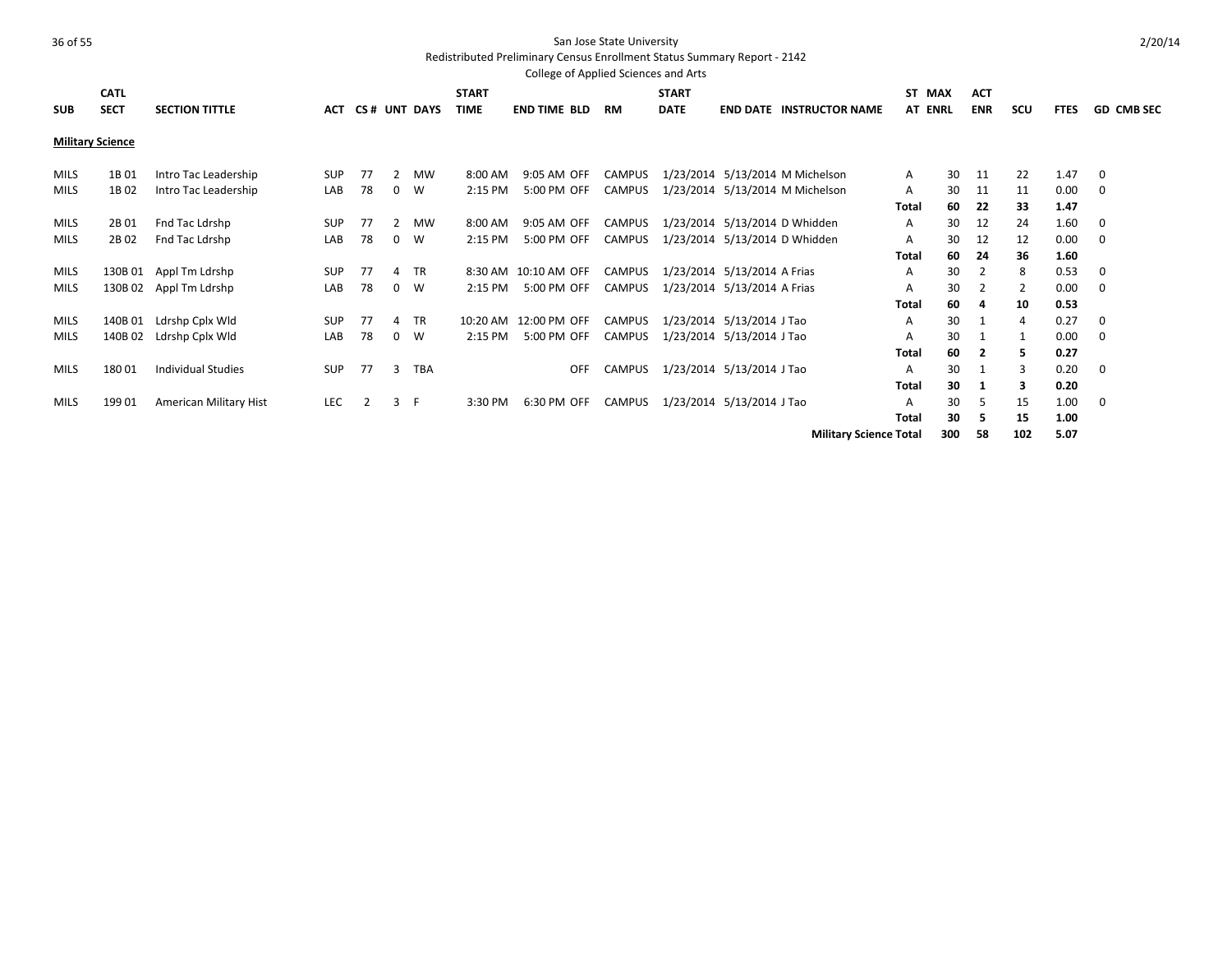| College of Applied Sciences and Arts |             |                                                        |                          |                   |                |                  |              |                        |               |              |                                    |                                          |                   |          |                   |                    |               |                 |
|--------------------------------------|-------------|--------------------------------------------------------|--------------------------|-------------------|----------------|------------------|--------------|------------------------|---------------|--------------|------------------------------------|------------------------------------------|-------------------|----------|-------------------|--------------------|---------------|-----------------|
|                                      | <b>CATL</b> |                                                        |                          |                   |                |                  | <b>START</b> |                        |               | <b>START</b> |                                    |                                          | ST MAX            |          | <b>ACT</b>        |                    |               |                 |
| <b>SUB</b>                           | <b>SECT</b> | <b>SECTION TITTLE</b>                                  |                          |                   |                | ACT CS# UNT DAYS | <b>TIME</b>  | <b>END TIME BLD RM</b> |               | <b>DATE</b>  |                                    | <b>END DATE INSTRUCTOR NAME</b>          | <b>AT ENRL</b>    |          | <b>ENR</b>        | scu                |               | FTES GD CMB SEC |
| <b>Nursing</b>                       |             |                                                        |                          |                   |                |                  |              |                        |               |              |                                    |                                          |                   |          |                   |                    |               |                 |
|                                      |             |                                                        |                          |                   |                |                  |              |                        |               |              |                                    |                                          |                   |          |                   |                    |               |                 |
| <b>NURS</b>                          | 23 01       | Pathophysiology-I                                      | <b>LEC</b>               | 1                 |                | 3 R              | 3:00 PM      | 5:50 PM BBC            |               |              | 222 1/23/2014 5/13/2014 A Spilker  |                                          | A                 | 61       | 61                | 183                | 12.20         | 0               |
|                                      |             |                                                        |                          |                   |                |                  |              |                        |               |              |                                    |                                          | <b>Total</b>      | 61       | 61                | 183                | 12.20         |                 |
| <b>NURS</b>                          | 24 01       | Adult Care Mgmt I                                      | <b>LEC</b>               | 1                 | 4              | TF               |              | 10:30 AM 12:20 PM CL   |               |              |                                    | 222 1/23/2014 5/13/2014 C O'Leary-Kelley | $\overline{A}$    | 60       | 60                | 240                | 16.00         | 0               |
|                                      |             |                                                        |                          |                   |                |                  |              |                        |               |              |                                    |                                          | <b>Total</b>      | 60       | 60                | 240                | 16.00         |                 |
| <b>NURS</b>                          | 3301        | Prof Role Dev I                                        | <b>LEC</b>               | $\overline{2}$    | $\overline{2}$ | - W              | 2:00 PM      | 3:50 PM HB             |               |              | 408 1/23/2014 5/13/2014 D Gaylle   |                                          | A                 | 30       | 31                | 62                 | 4.13          | $\Omega$        |
| <b>NURS</b>                          | 3302        | Prof Role Dev I                                        | LEC                      | $\overline{2}$    |                | 2 W              | 5:00 PM      | 6:50 PM HB             |               |              | 408 1/23/2014 5/13/2014 D Gaylle   |                                          | Α                 | 30       | 30                | 60                 | 4.00          | 0               |
|                                      |             |                                                        |                          |                   |                |                  |              |                        |               |              |                                    |                                          | Total             | 60       | 61                | 122                | 8.13          |                 |
| <b>NURS</b>                          | 34A 01      | Prof Role Dev II                                       | LEC                      | 2                 | 1 F            |                  |              | 8:00 AM 10:15 AM HB    |               |              | 408 1/23/2014 5/13/2014 A Spilker  |                                          | Α                 | 30       | 30                | 30                 | 2.00          | $\Omega$        |
| <b>NURS</b>                          | 34A 02      | Prof Role Dev II                                       | <b>LEC</b>               | $\overline{2}$    | $\mathbf{1}$   | - F              | 1:15 PM      | 3:30 PM HB             |               |              | 408 1/23/2014 5/13/2014 L Rauch    |                                          | Α                 | 30       | 30                | 30                 | 2.00          | $\Omega$        |
|                                      |             |                                                        |                          |                   |                |                  |              |                        |               |              |                                    |                                          | Total             | 60       | 60                | 60                 | 4.00          |                 |
| <b>NURS</b>                          | 43 01       | Pharmacology                                           | <b>LEC</b>               | 1                 | 3 <sub>T</sub> |                  | 1:30 PM      | 4:20 PM CL             |               |              | 222 1/23/2014 5/13/2014 S Malloy   |                                          | A                 | 60       | 61                | 183                | 12.20         | 0               |
|                                      |             |                                                        |                          |                   |                |                  |              |                        |               |              |                                    |                                          | <b>Total</b>      | 60       | 61                | 183                | 12.20         |                 |
| <b>NURS</b>                          | 44 02       | Adult Care Clin Pract I                                | LAB                      | 17                | 3              | M                |              | 2:00 PM 10:15 PM OFF   | <b>CAMPUS</b> |              | 1/23/2014 5/13/2014 D Law          |                                          | Α                 | 10       | 10                | 30                 | 2.00          | $\Omega$        |
| <b>NURS</b>                          | 44 03       | Adult Care Clin Pract I                                | LAB                      | 17                | 3              | W                | 2:00 PM      | 10:15 PM OFF           | <b>CAMPUS</b> |              | 1/23/2014 5/13/2014 K Kinner       |                                          | Α                 | 10       | 10                | 30                 | 2.00          | $\mathbf 0$     |
| <b>NURS</b>                          | 44 04       | Adult Care Clin Pract I                                | LAB                      | 17                |                | 3 M              |              | 3:00 PM 10:30 PM OFF   | <b>CAMPUS</b> |              | 1/23/2014 5/13/2014 J Romero       |                                          | Α                 | 10       | 10                | 30                 | 2.00          | $\Omega$        |
| <b>NURS</b>                          | 44 05       | Adult Care Clin Pract I                                | LAB                      | 17                |                | 3 <sub>T</sub>   | 2:00 PM      | 10:15 PM OFF           | <b>CAMPUS</b> |              | 1/23/2014 5/13/2014 C Keane        |                                          | Α                 | 10       | 10                | 30                 | 2.00          | 0               |
| <b>NURS</b>                          | 44 06       | Adult Care Clin Pract I                                | LAB                      | 17                |                | 3 <sub>5</sub>   | 7:00 AM      | 3:00 PM OFF            | <b>CAMPUS</b> |              | 1/23/2014 5/13/2014 M Mistal       |                                          | Α                 | 10       | 10                | 30                 | 2.00          | $\mathbf 0$     |
| <b>NURS</b>                          | 44 07       | Adult Care Clin Pract I                                | LAB                      | 17                | $\overline{3}$ | $\top$           | $2:00$ PM    | 10:30 PM OFF           | <b>CAMPUS</b> |              | 1/23/2014 5/13/2014 P Mayer        |                                          | A                 | 10       | 10                | 30                 | 2.00          | $\Omega$        |
|                                      |             |                                                        |                          |                   |                |                  |              |                        |               |              |                                    |                                          | Total             | 60       | 60                | 180                | 12.00         |                 |
| <b>NURS</b>                          | 53 01       | Skills in Nursing I                                    | <b>LEC</b>               | 2                 | 0              | <b>TBA</b>       |              |                        |               |              |                                    | 1/23/2014 5/13/2014 K Bawel-Brinkley     | A                 | 65       | 61                | 61                 | 0.00          | $\Omega$        |
| <b>NURS</b>                          | 53 02       | Skills in Nursing I                                    | LAB                      | 16                | 3              | WF               |              | 8:00 AM 10:50 AM HB    |               |              |                                    | 311 1/23/2014 5/13/2014 K Bawel-Brinkley | Α                 | 20       | 21                | 42                 | 4.20          | 0               |
| <b>NURS</b>                          | 5303        | Skills in Nursing I                                    | LAB                      | 16                | 3              | WF               | 11:00 AM     | 1:50 PM HB             |               |              | 311 1/23/2014 5/13/2014 D Nelson   |                                          | A                 | 20       | 20                | 40                 | 4.00          | $\Omega$        |
| <b>NURS</b>                          | 53 04       | Skills in Nursing I                                    | LAB                      | 16                | $\overline{3}$ | WF               | $2:00$ PM    | 4:50 PM HB             |               |              |                                    | 311 1/23/2014 5/13/2014 C O'Leary-Kelley | A                 | 20       | 20                | 40                 | 4.00          | $\Omega$        |
|                                      |             |                                                        |                          |                   |                |                  |              |                        |               |              |                                    |                                          | <b>Total</b>      | 125      | 122               | 183                | 12.20         |                 |
| <b>NURS</b>                          | 54 01       | <b>Nursing Skills II</b>                               | LEC.                     | $\overline{2}$    | $\mathbf 0$    | TBA              |              |                        |               |              |                                    | 1/23/2014 5/13/2014 K Bawel-Brinkley     | A                 | 60       | 60                | 60                 | 0.00          | $\mathbf 0$     |
| <b>NURS</b>                          | 54 02       | <b>Nursing Skills II</b>                               | LAB                      | 16                | $2^{\circ}$    | $\mathsf{R}$     |              | 8:00 AM 10:50 AM HB    |               |              |                                    | 311 1/23/2014 5/13/2014 K Bawel-Brinkley | Α                 | 20       | 20                | 20                 | 2.67          | $\Omega$        |
| <b>NURS</b>                          | 54 03       | <b>Nursing Skills II</b>                               | LAB                      | 16                | $\overline{2}$ | R                | 11:00 AM     | 1:50 PM HB             |               |              | 311 1/23/2014 5/13/2014 A Spilker  |                                          | A                 | 20       | 20                | 20                 | 2.67          | $\Omega$        |
| <b>NURS</b>                          | 54 04       | <b>Nursing Skills II</b>                               | LAB                      | 16                |                | 2 R              | $2:00$ PM    | 4:50 PM HB             |               |              | 311 1/23/2014 5/13/2014 J Barnby   |                                          | A                 | 20       | 20                | 20                 | 2.67          | $\Omega$        |
|                                      |             |                                                        |                          |                   |                |                  |              |                        |               |              |                                    |                                          | <b>Total</b>      | 120      | 120               | 120                | 8.00          | $\Omega$        |
| <b>NURS</b>                          | 124 01      | Theory Overview                                        | LEC.                     | 1                 | 3              | w                |              | 9:00 AM 11:45 AM HB    |               |              | 408 1/23/2014 5/13/2014 S McNiesh  |                                          | A                 | 30       | 30                | 90                 | 6.00          |                 |
|                                      |             |                                                        |                          |                   |                |                  |              |                        |               |              |                                    |                                          | <b>Total</b>      | 30       | 30                | 90                 | 6.00          | $\Omega$        |
| <b>NURS</b>                          | 125 01      | Adult Care Mgmt II                                     | <b>LEC</b>               | $\mathbf{1}$      | 4              | <b>MW</b>        |              | 10:30 AM 12:20 PM DMH  |               |              | 348 1/23/2014 5/13/2014 D Stuenkel |                                          | A                 | 63       | 61                | 244                | 16.27         |                 |
|                                      |             |                                                        |                          |                   |                |                  |              |                        |               |              |                                    |                                          | Total             | 63       | 61                | 244                | 16.27         |                 |
| <b>NURS</b>                          | 126 01      | Mat/Child Theory                                       | <b>LEC</b>               | 1                 | 4              | $\overline{R}$   | 1:30 PM      | 3:20 PM CL             |               |              | 222 1/23/2014 5/13/2014            |                                          | A                 | 63       | 62                | 248                | 16.53         | $\Omega$        |
|                                      |             |                                                        |                          |                   | $\overline{2}$ |                  |              |                        |               |              |                                    |                                          | Total             | 63       | 62                | 248                | 16.53         | 0               |
| <b>NURS</b><br><b>NURS</b>           |             | 127A 01 Psych / MH Theory<br>127A 95 Psych / MH Theory | <b>LEC</b><br><b>LEC</b> | 1<br>$\mathbf{1}$ | $\overline{2}$ | F<br><b>TBA</b>  | 8:00 AM      | 9:50 AM IRC            |               |              | 1/23/2014 5/13/2014 C Mao          | 306 1/23/2014 5/13/2014 L Barnes-Willis  | Α<br>A            | 66<br>30 | 61<br>$\mathbf 0$ | 122<br>$\mathbf 0$ | 8.13<br>0.00  | $\Omega$        |
|                                      |             |                                                        |                          |                   |                |                  |              |                        |               |              |                                    |                                          |                   |          |                   |                    |               |                 |
| <b>NURS</b>                          | 127B 01     |                                                        | <b>LEC</b>               | 1                 | $\overline{2}$ | F                |              | 10:00 AM 11:50 AM IRC  | 306           |              | 1/23/2014 5/13/2014 T Adelman      |                                          | <b>Total</b><br>A | 96<br>90 | 61<br>90          | 122<br>180         | 8.13<br>12.07 | $\overline{2}$  |
|                                      |             | <b>Community Theory</b>                                |                          | 1                 |                | 2 TBA            |              |                        |               |              |                                    |                                          |                   | 30       | 0                 | 0                  |               | $\Omega$        |
| <b>NURS</b>                          |             | 127B 95 Community Theory                               | <b>LEC</b>               |                   |                |                  |              |                        |               |              | 1/23/2014 5/13/2014 T Adelman      |                                          | Α<br><b>Total</b> | 120      | 90                | 180                | 0.00<br>12.07 |                 |
| <b>NURS</b>                          | 128 01      | <b>EBP</b> in Nursing                                  | <b>LEC</b>               | $\overline{2}$    |                | 2 R              | 12:00 PM     | 1:50 PM HB             |               |              |                                    | 408 1/23/2014 5/13/2014 L Barnes-Willis  | Α                 | 30       | 30                | 60                 | 4.00          | $\Omega$        |
| <b>NURS</b>                          | 12802       | <b>EBP</b> in Nursing                                  | <b>LEC</b>               | $\overline{2}$    |                | 2 R              | 2:00 PM      | 3:50 PM HB             |               |              | 408 1/23/2014 5/13/2014 C Hill     |                                          | Α                 | 30       | 30                | 60                 | 4.00          | $\Omega$        |
|                                      |             |                                                        |                          |                   |                |                  |              |                        |               |              |                                    |                                          |                   |          |                   |                    |               |                 |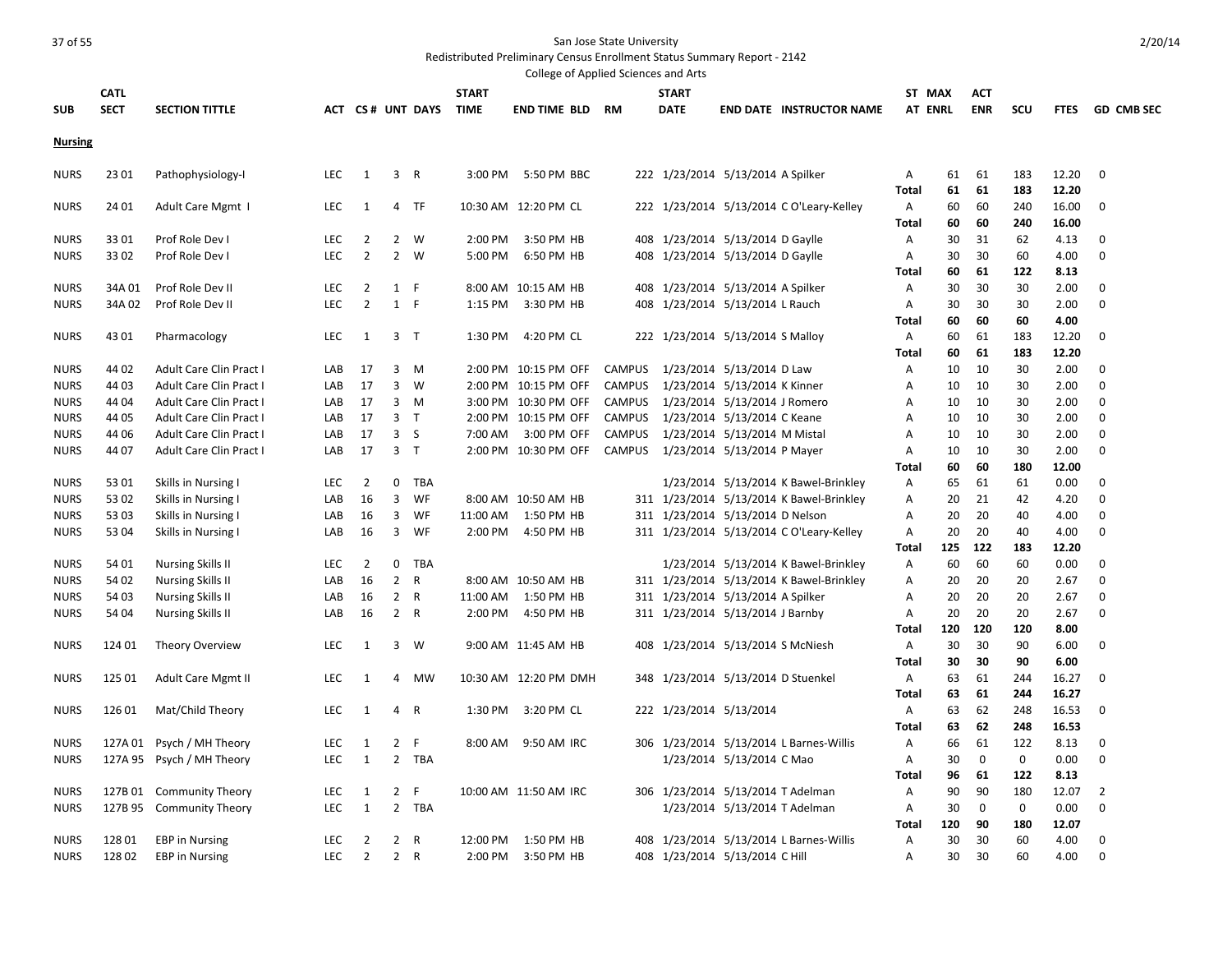| College of Applied Sciences and Arts |             |                                          |            |                |                |                  |              |                            |               |                                                                   |                             |                                       |                |             |                |             |              |                   |
|--------------------------------------|-------------|------------------------------------------|------------|----------------|----------------|------------------|--------------|----------------------------|---------------|-------------------------------------------------------------------|-----------------------------|---------------------------------------|----------------|-------------|----------------|-------------|--------------|-------------------|
|                                      | <b>CATL</b> |                                          |            |                |                |                  | <b>START</b> |                            |               | <b>START</b>                                                      |                             |                                       | ST MAX         |             | <b>ACT</b>     |             |              |                   |
| <b>SUB</b>                           | <b>SECT</b> | <b>SECTION TITTLE</b>                    |            |                |                | ACT CS# UNT DAYS | <b>TIME</b>  | <b>END TIME BLD RM</b>     |               | <b>DATE</b>                                                       |                             | <b>END DATE INSTRUCTOR NAME</b>       | <b>AT ENRL</b> |             | <b>ENR</b>     | SCU         | <b>FTES</b>  | <b>GD CMB SEC</b> |
| <b>NURS</b>                          | 128 03      | <b>EBP</b> in Nursing                    | <b>LEC</b> | 2              |                | 2 W              |              | 3:00 PM 4:50 PM CL         |               | 324 1/23/2014 5/13/2014 D Stuenkel                                |                             |                                       | Α              | 30          | 30             | 60          | 4.00         | $\mathbf 0$       |
|                                      |             |                                          |            |                |                |                  |              |                            |               |                                                                   |                             |                                       | Total          | 90          | 90             | 180         | 12.00        |                   |
| <b>NURS</b>                          | 13301       | Prof Role Dev IV                         | <b>LEC</b> | 2              | 2 <sub>T</sub> |                  |              | 8:30 AM 10:20 AM HB        |               | 408 1/23/2014 5/13/2014 V Wong                                    |                             |                                       | Α              | 32          | 30             | 60          | 4.00         | 0                 |
| <b>NURS</b>                          | 13302       | Prof Role Dev IV                         | <b>LEC</b> | $\overline{2}$ | 2 <sub>T</sub> |                  | 1:00 PM      | 2:50 PM HB                 |               | 408 1/23/2014 5/13/2014 V Wong                                    |                             |                                       | Α              | 31          | 30             | 60          | 4.00         | $\mathbf 0$       |
|                                      |             |                                          |            |                |                |                  |              |                            |               |                                                                   |                             |                                       | Total          | 63          | 60             | 120         | 8.00         |                   |
| <b>NURS</b>                          | 136 01      | Prof Role Dev III                        | <b>LEC</b> | $\overline{2}$ | 2 R            |                  |              | 8:30 AM 10:20 AM HB        |               | 408 1/23/2014 5/13/2014 S McKenna                                 |                             |                                       | A              | 31          | 31             | 62          | 4.13         | 0                 |
| <b>NURS</b>                          | 136 02      | Prof Role Dev III                        | <b>LEC</b> | $\overline{2}$ | 2 R            |                  | 4:00 PM      | 5:50 PM HB                 |               | 408 1/23/2014 5/13/2014 D Nelson                                  |                             |                                       | Α              | 31          | 31             | 62          | 4.13         | 0                 |
|                                      |             |                                          |            |                |                |                  |              |                            |               |                                                                   |                             |                                       | <b>Total</b>   | 62          | 62             | 124         | 8.27         |                   |
| <b>NURS</b>                          | 13701       | Prof Role Dev V                          | <b>LEC</b> | $\overline{2}$ | 2 F            |                  | 12:30 PM     | 2:20 PM IRC                |               | 306 1/23/2014 5/13/2014 T Adelman                                 |                             |                                       | Α              | 50          | 50             | 100         | 6.67         | 0                 |
| <b>NURS</b>                          | 13702       | Prof Role Dev V                          | <b>LEC</b> | $\overline{2}$ | $\overline{2}$ | E                | 12:30 PM     | 2:20 PM IRC                |               | 306 1/23/2014 5/13/2014 D Canham                                  |                             |                                       | Α              | 50          | 40             | 80          | 5.40         | $\overline{2}$    |
| <b>NURS</b>                          | 13797       | Prof Role Dev V                          | <b>LEC</b> | $\overline{2}$ |                | 2 TBA            |              |                            |               |                                                                   | 1/23/2014 5/13/2014         |                                       | Α              | 40          | $\mathbf 0$    | $\mathbf 0$ | 0.00         | 0                 |
|                                      |             |                                          |            |                |                |                  |              |                            |               |                                                                   |                             |                                       | Total          | 140         | 90             | 180         | 12.07        |                   |
| <b>NURS</b>                          | 13801       | Prof Role Dev VI                         | <b>LEC</b> | $\overline{2}$ | 2 F            |                  |              | 10:30 AM 12:20 PM SH       |               |                                                                   |                             | 434 1/23/2014 5/13/2014 K Abriam-Yago | Α              | 50          | 50             | 100         | 6.67         | 0                 |
| <b>NURS</b>                          | 13802       | Prof Role Dev VI                         | <b>LEC</b> |                | $\overline{2}$ |                  |              |                            |               |                                                                   |                             |                                       | X              | $\mathbf 0$ | $\mathbf 0$    | $\mathbf 0$ | 0.00         | $\mathbf 0$       |
|                                      |             |                                          |            |                |                |                  |              |                            |               |                                                                   |                             |                                       | Total          | 50          | 50             | 100         | 6.67         |                   |
| <b>NURS</b>                          | 144 01      | Clin Nurs Appl                           | <b>LEC</b> | 2              | $2^{\circ}$    | W                | 1:00 PM      | 2:50 PM IRC                |               |                                                                   |                             | 302 1/23/2014 5/13/2014 T Mckinnon    | Α              | 30          | 30             | 60          | 4.00         | 0                 |
| <b>NURS</b>                          | 145 01      |                                          | LAB        | 17             | 4              | <b>RF</b>        | 7:00 AM      |                            |               |                                                                   |                             |                                       | <b>Total</b>   | 30          | 30<br>10       | 60<br>40    | 4.00         | 0                 |
| <b>NURS</b>                          | 145 02      | Adult Care Clin II<br>Adult Care Clin II | LAB        | 17             | 4              | RF               | 7:00 AM      | 3:00 PM OFF<br>3:00 PM OFF | CAMPUS        | CAMPUS 1/23/2014 5/13/2014 D Gaylle<br>1/23/2014 5/13/2014 V Wong |                             |                                       | Α              | 10<br>10    | 9              | 36          | 2.67<br>2.40 | 0                 |
| <b>NURS</b>                          | 145 03      | Adult Care Clin II                       | LAB        | 17             | 4              | R                | 7:00 AM      | 7:00 PM OFF                | CAMPUS        | 1/23/2014 5/13/2014 C Pham                                        |                             |                                       | Α<br>Α         | 10          | $\overline{7}$ | 28          | 1.87         | $\mathbf 0$       |
| <b>NURS</b>                          | 145 04      | Adult Care Clin II                       | LAB        | 17             | 4              | WR               |              | 2:00 PM 10:00 PM OFF       |               | CAMPUS 1/23/2014 5/13/2014 D Law                                  |                             |                                       | Α              | 10          | 9              | 36          | 2.40         | 0                 |
| <b>NURS</b>                          | 145 05      | Adult Care Clin II                       | LAB        |                | 4              |                  |              |                            |               |                                                                   |                             |                                       | X              | $\mathbf 0$ | $\mathbf 0$    | $\mathbf 0$ | 0.00         | $\mathbf 0$       |
| <b>NURS</b>                          | 145 07      | Adult Care Clin II                       | LAB        | 17             | 4              | <b>RF</b>        |              | 7:00 AM 10:00 PM OFF       | CAMPUS        | 1/23/2014 5/13/2014 P Edwards                                     |                             |                                       | A              | 10          | 8              | 32          | 2.13         | 0                 |
| <b>NURS</b>                          | 145 11      | Adult Care Clin II                       | LAB        | 17             | 4              | WR               |              | 2:00 PM 10:00 PM OFF       | CAMPUS        | 1/23/2014 5/13/2014 J Romero                                      |                             |                                       | A              | 10          | 10             | 40          | 2.67         | 0                 |
| <b>NURS</b>                          | 145 12      | Adult Care Clin II                       | LAB        | 17             | 4              | WR               |              | 2:00 PM 10:00 PM OFF       | CAMPUS        | 1/23/2014 5/13/2014 P Mayer                                       |                             |                                       | Α              | 10          | 9              | 36          | 2.40         | 0                 |
|                                      |             |                                          |            |                |                |                  |              |                            |               |                                                                   |                             |                                       | Total          | 70          | 62             | 248         | 16.53        |                   |
| <b>NURS</b>                          | 146A 01     | Peds Clinical                            | LAB        | 17             | $\overline{2}$ | W                | 7:00 AM      | 4:00 PM OFF                | <b>CAMPUS</b> | 1/23/2014 5/13/2014 C Wilson                                      |                             |                                       | Α              | 8           | 8              | 16          | 1.07         | 0                 |
| <b>NURS</b>                          |             | 146A 02 Peds Clinical                    | LAB        | 17             | 2 F            |                  | 7:00 AM      | 3:00 PM OFF                | <b>CAMPUS</b> | 1/23/2014 5/13/2014 V Brewer                                      |                             |                                       | A              | 10          | 9              | 18          | 1.20         | $\mathbf 0$       |
| <b>NURS</b>                          | 146A 03     | Peds Clinical                            | LAB        | 17             | 2 <sub>T</sub> |                  | 7:00 AM      | 3:00 PM OFF                | CAMPUS        |                                                                   |                             | 1/23/2014 5/13/2014 S McKenna         | Α              | 10          | 9              | 18          | 1.20         | 0                 |
| <b>NURS</b>                          |             | 146A 06 Peds Clinical                    | LAB        | 17             | 2 <sub>T</sub> |                  | 2:00 PM      | 10:00 PM OFF               | CAMPUS        | 1/23/2014 5/13/2014 K Ketner                                      |                             |                                       | A              | 10          | 9              | 18          | 1.20         | $\mathbf 0$       |
| <b>NURS</b>                          | 146A 07     | Peds Clinical                            | LAB        | 17             |                | $2 \quad W$      | 7:00 AM      | 3:00 PM OFF                | CAMPUS        | 1/23/2014 5/13/2014 C Hill                                        |                             |                                       | Α              | 10          | 9              | 18          | 1.20         | 0                 |
| <b>NURS</b>                          | 146A 08     | Peds Clinical                            | LAB        | 17             | 2 F            |                  | 7:00 AM      | 4:00 PM OFF                | CAMPUS        | 1/23/2014 5/13/2014 S McKenna                                     |                             |                                       | A              | 10          | 9              | 18          | 1.20         | $\mathbf 0$       |
| <b>NURS</b>                          |             | 146A 11 Peds Clinical                    | LAB        | 17             | $\overline{2}$ | W                |              | 2:00 PM 10:00 PM OFF       | CAMPUS        | 1/23/2014 5/13/2014 J Ruiz                                        |                             |                                       | A              | 10          | 9              | 18          | 1.20         | $\mathbf 0$       |
| <b>NURS</b>                          |             | 146A 12 Peds Clinical                    | LAB        |                | $\overline{2}$ |                  |              |                            |               |                                                                   |                             |                                       | X              | 0           | $\mathbf 0$    | $\mathbf 0$ | 0.00         | $\mathbf 0$       |
|                                      |             |                                          |            |                |                |                  |              |                            |               |                                                                   |                             |                                       | Total          | 68          | 62             | 124         | 8.27         |                   |
| <b>NURS</b>                          |             | 146B 01 Mat Hlth Clinical                | LAB        | 17             | 2 <sub>T</sub> |                  | 2:00 PM      | 10:00 PM OFF               | <b>CAMPUS</b> | 1/23/2014 5/13/2014 J Barnby                                      |                             |                                       | Α              | 10          | 9              | 18          | 1.20         | $\mathbf 0$       |
| <b>NURS</b>                          |             | 146B 02 Mat Hith Clinical                | LAB        | 17             |                | 2 W              | 12:30 PM     | 2:00 PM                    |               |                                                                   | 1/23/2014 5/13/2014         |                                       | Α              | 10          | 9              | 18          | 1.20         | 0                 |
| <b>NURS</b>                          | 146B 04     | Mat Hlth Clinical                        | LAB        | 17             | 2 <sub>T</sub> |                  | 7:00 AM      | 3:00 PM OFF                | CAMPUS        | 1/23/2014 5/13/2014 T Lind                                        |                             |                                       | Α              | 10          | 9              | 18          | 1.20         | 0                 |
| <b>NURS</b>                          |             | 146B 06 Mat Hith Clinical                | LAB        | 17             |                | 2 W              | 7:00 PM      | 10:30 PM                   |               |                                                                   | 1/23/2014 5/13/2014         |                                       | Α              | 10          | 9              | 18          | 1.20         | 0                 |
| <b>NURS</b>                          | 146B 07     | Mat Hlth Clinical                        | LAB        | 17             | 2 <sub>T</sub> |                  | 7:00 AM      | 4:00 PM OFF                | CAMPUS        | 1/23/2014 5/13/2014 D Nelson                                      |                             |                                       | Α              | 10          | 8              | 16          | 1.07         | 0                 |
| <b>NURS</b>                          |             | 146B 14 Mat Hith Clinical                | LAB        |                | $\overline{2}$ |                  |              |                            |               |                                                                   |                             |                                       | X              | $\mathbf 0$ | 0              | $\mathbf 0$ | 0.00         | 0                 |
| <b>NURS</b>                          |             | 146B 15 Mat Hlth Clinical                | LAB        | 17             | 2 F            |                  | 7:00 AM      | 4:00 PM OFF                | <b>CAMPUS</b> |                                                                   | 1/23/2014 5/13/2014 S Guido |                                       | Α              | 10          | 9<br>9         | 18          | 1.20         | 0                 |
| <b>NURS</b>                          |             | 146B 16 Mat Hith Clinical                | LAB        | 17             |                | 2 W              | 7:00 AM      | 4:00 PM OFF                |               | CAMPUS 1/23/2014 5/13/2014 T Lind                                 |                             |                                       | Α<br>Total     | 10<br>70    | 62             | 18<br>124   | 1.20<br>8.27 | 0                 |
| <b>NURS</b>                          |             | 147A 01 Mental Health Clin               | LAB        | 17             | 2 <sub>T</sub> |                  | 8:00 AM      | 1:50 PM OFF                |               | CAMPUS 1/23/2014 5/13/2014 D Gaylle                               |                             |                                       | Α              | 10          | 10             | 20          | 1.33         | $\Omega$          |
|                                      |             |                                          |            |                |                |                  |              |                            |               |                                                                   |                             |                                       |                |             |                |             |              |                   |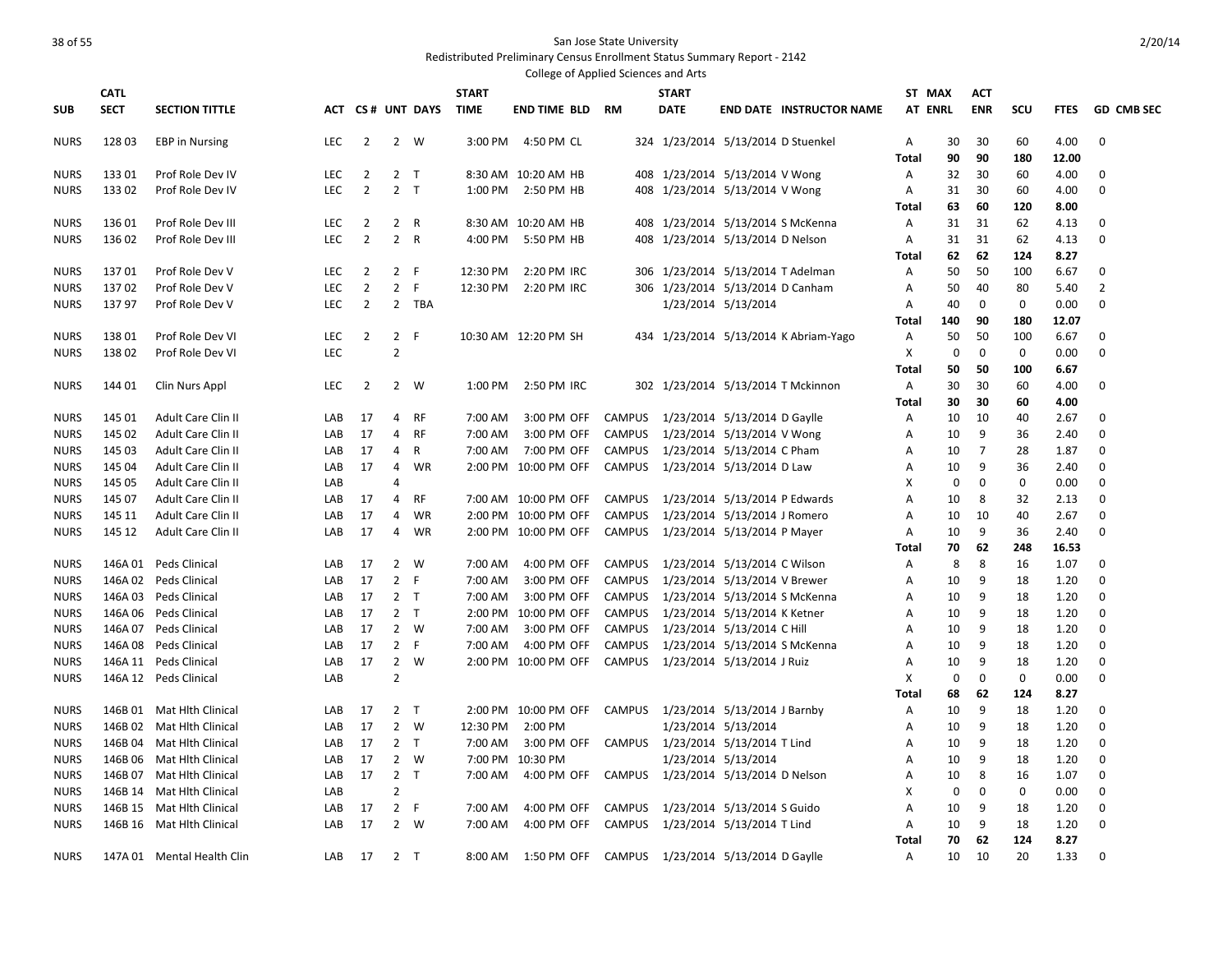|             |             |                           |            |    |                |                  |              | College of Applied Sciences and Arts |               |                                   |                               |                                     |                      |                |             |                |             |                   |
|-------------|-------------|---------------------------|------------|----|----------------|------------------|--------------|--------------------------------------|---------------|-----------------------------------|-------------------------------|-------------------------------------|----------------------|----------------|-------------|----------------|-------------|-------------------|
|             | <b>CATL</b> |                           |            |    |                |                  | <b>START</b> |                                      |               | <b>START</b>                      |                               |                                     |                      | ST MAX         | <b>ACT</b>  |                |             |                   |
| <b>SUB</b>  | <b>SECT</b> | <b>SECTION TITTLE</b>     |            |    |                | ACT CS# UNT DAYS | <b>TIME</b>  | <b>END TIME BLD</b>                  | RM            | <b>DATE</b>                       |                               | <b>END DATE INSTRUCTOR NAME</b>     |                      | <b>AT ENRL</b> | <b>ENR</b>  | SCU            | <b>FTES</b> | <b>GD CMB SEC</b> |
| <b>NURS</b> | 147A 02     | <b>Mental Health Clin</b> | LAB        | 17 | $\overline{2}$ | W                | 8:00 AM      | 1:50 PM OFF                          | <b>CAMPUS</b> |                                   | 1/23/2014 5/13/2014 C Mao     |                                     | Α                    | 12             | 11          | 22             | 1.47        | $\mathbf 0$       |
| <b>NURS</b> | 147A 03     | Mental Health Clin        | LAB        | 17 | 2 <sub>T</sub> |                  | 8:00 AM      | 1:50 PM OFF                          | <b>CAMPUS</b> |                                   | 1/23/2014 5/13/2014 C Mao     |                                     | A                    | 10             | 10          | 20             | 1.33        | 0                 |
| <b>NURS</b> | 147A 04     | Mental Health Clin        | LAB        | 17 |                | 2 W              | 8:00 AM      | 1:50 PM OFF                          | <b>CAMPUS</b> |                                   |                               | 1/23/2014 5/13/2014 L Barnes-Willis | Α                    | 10             | 10          | 20             | 1.33        | 0                 |
| <b>NURS</b> | 147A 05     | Mental Health Clin        | LAB        |    | $\overline{2}$ |                  |              |                                      |               |                                   |                               |                                     | х                    | 0              | $\mathbf 0$ | $\mathbf 0$    | 0.00        | $\Omega$          |
| <b>NURS</b> | 147A 07     | Mental Health Clin        | LAB        | 17 | $\overline{2}$ |                  |              |                                      |               |                                   | 1/23/2014 5/13/2014           |                                     | X                    | 0              | $\mathbf 0$ | $\mathbf 0$    | 0.00        | $\mathbf 0$       |
| <b>NURS</b> | 147A 08     | Mental Health Clin        | LAB        | 17 | $\overline{2}$ | M                | 8:00 AM      | 2:00 PM OFF                          | <b>CAMPUS</b> |                                   |                               | 1/23/2014 5/13/2014 L Barnes-Willis | $\overline{A}$       | 10             | 10          | 20             | 1.33        | $\mathbf 0$       |
| <b>NURS</b> | 147A 10     | Mental Health Clin        | LAB        | 17 | $\overline{2}$ | R                | 8:00 AM      | 2:00 PM OFF                          | <b>CAMPUS</b> |                                   | 1/23/2014 5/13/2014 T Hessler |                                     | A                    | 10             | 10          | 20             | 1.33        | 0                 |
|             |             |                           |            |    |                |                  |              |                                      |               |                                   |                               |                                     | Total                | 62             | 61          | 122            | 8.13        |                   |
| <b>NURS</b> | 147B 01     | Com Hith Clin             | LAB        | 17 | 3 <sub>T</sub> |                  | 8:00 AM      | 4:50 PM OFF                          | <b>CAMPUS</b> |                                   | 1/23/2014 5/13/2014 L Rauch   |                                     | A                    | 10             | 10          | 30             | 2.00        | $\mathbf 0$       |
| <b>NURS</b> | 147B 02     | Com Hith Clin             | LAB        | 17 | $\overline{3}$ | W                | 8:00 AM      | 4:50 PM OFF                          | <b>CAMPUS</b> |                                   | 1/23/2014 5/13/2014 D Canham  |                                     | A                    | 10             | 10          | 30             | 2.05        | 1                 |
| <b>NURS</b> | 147B 05     | Com Hith Clin             | LAB        | 17 | 3              | TBA              |              |                                      |               |                                   | 1/23/2014 5/13/2014           |                                     | A                    | 10             | 10          | 30             | 2.00        | $\mathbf 0$       |
| <b>NURS</b> | 147B 06     | Com Hith Clin             | LAB        | 17 | 3 <sub>T</sub> |                  | 8:00 AM      | 4:50 PM OFF                          | <b>CAMPUS</b> |                                   | 1/23/2014 5/13/2014 T Adelman |                                     | A                    | 11             | 11          | 33             | 2.20        | $\Omega$          |
| <b>NURS</b> | 147B 07     | Com Hith Clin             | LAB        | 17 | 3 <sub>1</sub> |                  | 8:00 AM      | 4:50 PM OFF                          | <b>CAMPUS</b> |                                   |                               | 1/23/2014 5/13/2014 C Finkbeiner    | A                    | 10             | 10          | 30             | 2.00        | $\mathbf 0$       |
| <b>NURS</b> | 147B 08     | Com Hith Clin             | LAB        | 17 | 3 <sub>T</sub> |                  | 8:00 AM      | 5:00 PM OFF                          | <b>CAMPUS</b> |                                   |                               | 1/23/2014 5/13/2014 D Gennette      | A                    | 10             | 10          | 30             | 2.00        | $\mathbf 0$       |
| <b>NURS</b> |             | 147B 10 Com Hith Clin     | LAB        | 17 | $\overline{3}$ | $\mathsf R$      | 8:00 AM      | 4:50 PM OFF                          | <b>CAMPUS</b> |                                   | 1/23/2014 5/13/2014 L Rauch   |                                     | Α                    | 10             | 11          | 33             | 2.25        | 1                 |
| <b>NURS</b> | 147B 12     | Com Hith Clin             | LAB        | 17 | 3              | W                | 8:00 AM      | 4:50 PM OFF                          | <b>CAMPUS</b> |                                   |                               | 1/23/2014 5/13/2014 J Monahan       | A                    | 10             | 9           | 27             | 1.85        | 1                 |
| <b>NURS</b> |             | 147B 13 Com Hith Clin     | LAB        | 17 | 3              | $\mathsf{R}$     | $9:00$ AM    | 4:00 PM OFF                          | <b>CAMPUS</b> |                                   |                               | 1/23/2014 5/13/2014 T Mckinnon      | A                    | 10             | 10          | 30             | 2.00        | $\mathbf 0$       |
|             |             |                           |            |    |                |                  |              |                                      |               |                                   |                               |                                     | Total                | 91             | 91          | 273            | 18.35       |                   |
| <b>NURS</b> |             | 148A 01 Sen Precept       | <b>PRA</b> | 17 | $\overline{4}$ | -F               | 12:30 PM     | 2:50 PM                              |               |                                   |                               | 1/23/2014 5/13/2014 M Sternlieb     | Α                    | 12             | 12          | 48             | 3.20        | $\Omega$          |
| <b>NURS</b> | 148A 02     | Sen Precept               | <b>PRA</b> | 17 | $\overline{4}$ | F                | 12:30 PM     | 2:50 PM                              |               |                                   | 1/23/2014 5/13/2014 C Hooper  |                                     | A                    | 12             | 12          | 48             | 3.20        | $\Omega$          |
| <b>NURS</b> | 148A03      | Sen Precept               | PRA        | 17 | 4              | F                | 12:30 PM     | 2:50 PM                              |               |                                   | 1/23/2014 5/13/2014 P Edwards |                                     | A                    | 12             | 10          | 40             | 2.67        | $\mathbf 0$       |
| <b>NURS</b> | 148A04      | Sen Precept               | <b>PRA</b> | 17 | $\overline{4}$ | F                | 12:30 PM     | 2:50 PM                              |               |                                   | 1/23/2014 5/13/2014 S Malloy  |                                     | A                    | 12             | 8           | 32             | 2.13        | $\mathbf 0$       |
| <b>NURS</b> | 148A 05     | Sen Precept               | PRA        | 17 | $\overline{4}$ | F.               | 12:30 PM     | 2:50 PM                              |               |                                   | 1/23/2014 5/13/2014 S Guido   |                                     | Α                    | 12             | 8           | 32             | 2.13        | $\Omega$          |
|             |             |                           |            |    |                |                  |              |                                      |               |                                   |                               |                                     | <b>Total</b>         | 60             | 50          | 200            | 13.33       |                   |
| <b>NURS</b> | 18001       | <b>Indivi Stdies</b>      | <b>SUP</b> | 36 | $\mathbf{1}$   | TBA              |              |                                      |               |                                   |                               | 1/23/2014 5/13/2014 K Abriam-Yago   | A                    | 40             | 16          | 16             | 1.07        | 0                 |
| <b>NURS</b> | 18002       | <b>Indivi Stdies</b>      | <b>SUP</b> | 36 | $\overline{2}$ | TBA              |              |                                      |               |                                   |                               | 1/23/2014 5/13/2014 K Abriam-Yago   | A                    | 36             | 9           | 18             | 1.20        | 0                 |
| <b>NURS</b> | 18003       | Indivi Stdies             | <b>SUP</b> | 36 | 3              | TBA              |              |                                      |               |                                   |                               | 1/23/2014 5/13/2014 K Abriam-Yago   | A                    | 36             | $\mathbf 0$ | $\mathbf 0$    | 0.00        | 0                 |
| <b>NURS</b> | 18004       | <b>Indivi Stdies</b>      | <b>SUP</b> | 36 | $\overline{4}$ | TBA              |              |                                      |               |                                   |                               | 1/23/2014 5/13/2014 K Abriam-Yago   | A                    | 36             | 1           | $\overline{4}$ | 0.27        | $\Omega$          |
|             |             |                           |            |    |                |                  |              |                                      |               |                                   |                               |                                     | Total                | 148            | 26          | 38             | 2.53        |                   |
| <b>NURS</b> | 200 01      | <b>Health Care Systms</b> | <b>SEM</b> | 5  | 3              | W                | 5:00 PM      | 7:50 PM SPXC                         |               |                                   |                               | 211 1/23/2014 5/13/2014 T Mckinnon  | Α                    | 20             | 15          | 45             | 3.70        | 14                |
|             |             |                           |            |    |                |                  |              |                                      |               |                                   |                               |                                     | <b>Total</b>         | 20             | 15          | 45             | 3.70        |                   |
| <b>NURS</b> | 202 01      | <b>Theoretical Found</b>  | <b>SEM</b> | 5  |                | $2 \quad M$      | 4:30 PM      | 6:20 PM HB                           |               | 408 1/23/2014 5/13/2014 S McNiesh |                               |                                     | Α                    | 20             | 10          | 20             | 1.67        | 10                |
|             |             |                           |            |    |                |                  |              |                                      |               |                                   |                               |                                     | Total                | 20             | 10          | 20             | 1.67        |                   |
| <b>NURS</b> | 29702       | Master's Project          | <b>SUP</b> | 25 | 2              | TBA              |              |                                      |               |                                   | 1/23/2014 5/13/2014 D Canham  |                                     | Α                    | 10             | 3           | 6              | 0.50        | 3                 |
|             |             |                           |            |    |                |                  |              |                                      |               |                                   |                               |                                     | Total                | 10             | 3           | 6              | 0.50        |                   |
|             |             |                           |            |    |                |                  |              |                                      |               |                                   |                               |                                     | <b>Nursing Total</b> |                | 2032 1733   | 4119           | 276.02      |                   |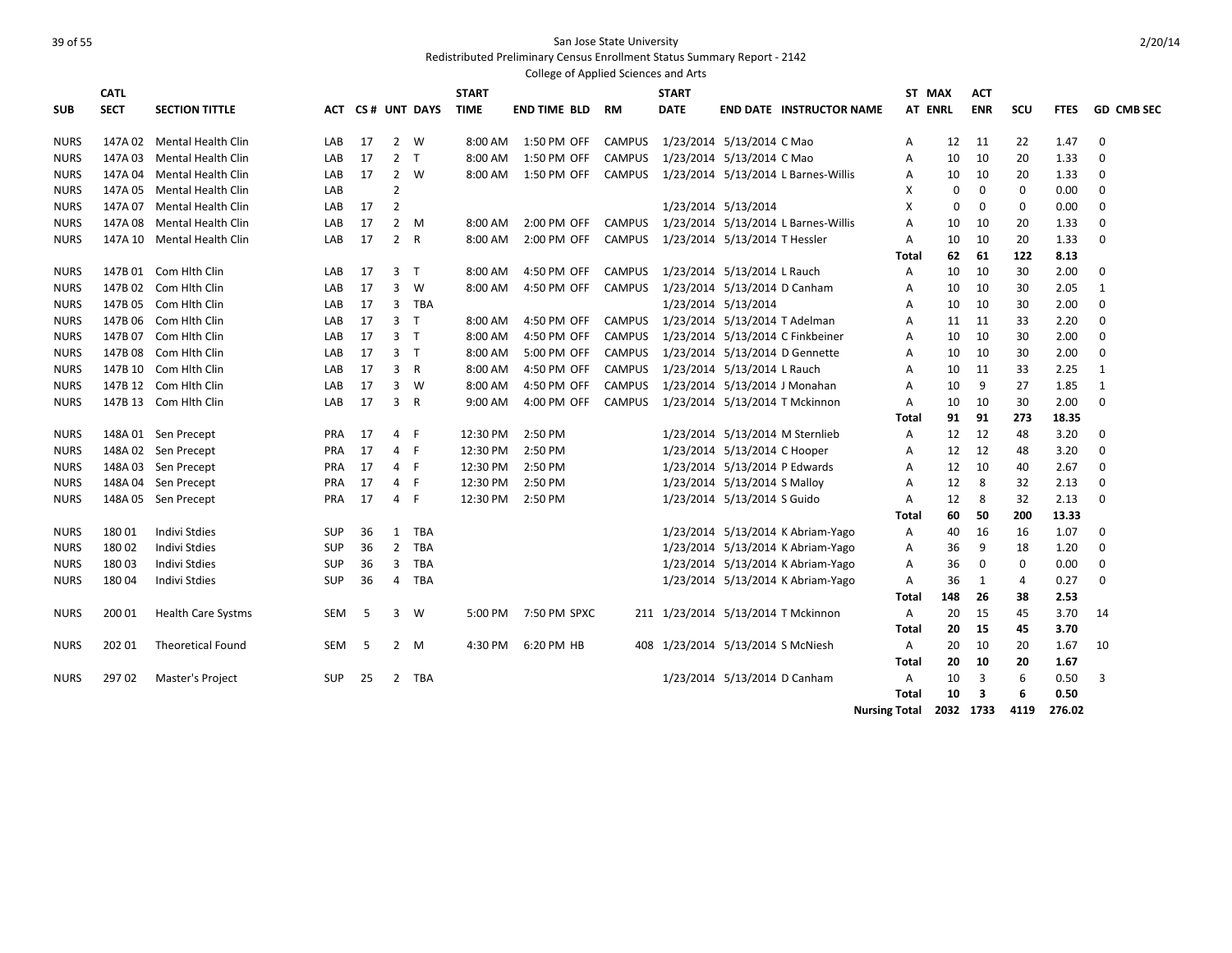|             |                                     |                                     |            |                |                |                       |              | College of Applied Sciences and Arts |  |              |                                   |                                       |              |                |                |              |       |                 |  |
|-------------|-------------------------------------|-------------------------------------|------------|----------------|----------------|-----------------------|--------------|--------------------------------------|--|--------------|-----------------------------------|---------------------------------------|--------------|----------------|----------------|--------------|-------|-----------------|--|
|             | <b>CATL</b>                         |                                     |            |                |                |                       | <b>START</b> |                                      |  | <b>START</b> |                                   |                                       | ST MAX       |                | <b>ACT</b>     |              |       |                 |  |
| <b>SUB</b>  | <b>SECT</b>                         | <b>SECTION TITTLE</b>               |            |                |                | ACT CS# UNT DAYS TIME |              | <b>END TIME BLD RM</b>               |  | <b>DATE</b>  |                                   | <b>END DATE INSTRUCTOR NAME</b>       |              | <b>AT ENRL</b> | <b>ENR</b>     | <b>SCU</b>   |       | FTES GD CMB SEC |  |
|             |                                     |                                     |            |                |                |                       |              |                                      |  |              |                                   |                                       |              |                |                |              |       |                 |  |
|             | <b>Nutrition &amp; Food Science</b> |                                     |            |                |                |                       |              |                                      |  |              |                                   |                                       |              |                |                |              |       |                 |  |
|             |                                     |                                     |            |                |                |                       |              |                                      |  |              |                                   |                                       |              |                |                |              |       |                 |  |
| <b>NUFS</b> | 1A 01                               | Physical Science of Food            | SEM        | $\overline{4}$ | 3              | MW                    |              | 9:00 AM 10:15 AM CL                  |  |              | 324 1/23/2014 5/13/2014 A Rowell  |                                       | Α            | 45             | 36             | 108          | 7.20  | $\mathbf 0$     |  |
|             |                                     |                                     |            |                |                |                       |              |                                      |  |              |                                   |                                       | <b>Total</b> | 45             | 36             | 108          | 7.20  |                 |  |
| <b>NUFS</b> | 801                                 | Nutr Health Prof                    | LEC.       | 1              | 3              | <b>MW</b>             |              | 9:00 AM 10:15 AM SH                  |  |              | 435 1/23/2014 5/13/2014 K Mauldin |                                       | $\mathsf{A}$ | 45             | 43             | 129          | 8.60  | 0               |  |
| <b>NUFS</b> | 802                                 | Nutr Health Prof                    | <b>LEC</b> | $\mathbf{1}$   | 3              | TBA                   |              |                                      |  |              | 1/23/2014 5/13/2014 K Mauldin     |                                       | Α            | 300            | 78             | 234          | 15.60 | $\mathbf 0$     |  |
|             |                                     |                                     |            |                |                |                       |              |                                      |  |              |                                   |                                       | <b>Total</b> | 345            | 121            | 363          | 24.20 |                 |  |
| <b>NUFS</b> | 901                                 | Intro Human Nutr                    | <b>LEC</b> | 1              | $\overline{3}$ | TR                    |              | 9:00 AM 10:15 AM CL                  |  |              | 302 1/23/2014 5/13/2014 D Stone   |                                       | Α            | 45             | 33             | 99           | 6.60  | $\mathbf 0$     |  |
| <b>NUFS</b> | 902                                 | <b>Intro Human Nutr</b>             | <b>LEC</b> | 1              | 3              | <b>TR</b>             |              | 10:30 AM 11:45 AM CL                 |  |              | 302 1/23/2014 5/13/2014 D Stone   |                                       | A            | 45             | 41             | 123          | 8.20  | $\mathbf 0$     |  |
| <b>NUFS</b> | 903                                 | <b>Intro Human Nutr</b>             | <b>LEC</b> | 1              | 3              | <b>MW</b>             |              | 9:00 AM 10:15 AM BBC                 |  |              |                                   | 201 1/23/2014 5/13/2014 K Knoblaugh   | A            | 45             | 31             | 93           | 6.20  | 0               |  |
| <b>NUFS</b> | 904                                 | Intro Human Nutr                    | <b>LEC</b> | $\mathbf{1}$   | 3              | <b>MW</b>             |              | 10:30 AM 11:45 AM BBC                |  |              |                                   | 201 1/23/2014 5/13/2014 K Knoblaugh   | A            | 45             | 43             | 129          | 8.60  | $\mathbf 0$     |  |
| <b>NUFS</b> | 905                                 | Intro Human Nutr                    | <b>LEC</b> |                | 3              |                       |              |                                      |  |              |                                   |                                       | X            | 0              | $\mathbf 0$    | $\mathbf 0$  | 0.00  | $\mathbf 0$     |  |
| <b>NUFS</b> | 906                                 | Intro Human Nutr                    | <b>LEC</b> |                | 3              |                       |              |                                      |  |              |                                   |                                       | X            | 0              | $\mathbf 0$    | $\mathbf 0$  | 0.00  | $\Omega$        |  |
|             |                                     |                                     |            |                |                |                       |              |                                      |  |              |                                   |                                       | <b>Total</b> | 180            | 148            | 444          | 29.60 |                 |  |
| <b>NUFS</b> | 16 01                               | Sci, Physio, Nutr                   | <b>LEC</b> | $\overline{2}$ | $\overline{3}$ | <b>TR</b>             |              | 10:30 AM 11:45 AM CCB                |  |              |                                   | 102 1/23/2014 5/13/2014 C Hollenbeck  | Α            | 45             | 39             | 117          | 7.80  | $\mathbf 0$     |  |
| <b>NUFS</b> | 16 02                               | Sci, Physio, Nutr                   | <b>LEC</b> | $\overline{2}$ | 3              | MW                    |              | 12:00 PM 1:15 PM CL                  |  |              | 302 1/23/2014 5/13/2014 J Morrill |                                       | Α            | 45             | 44             | 132          | 8.80  | $\mathbf 0$     |  |
| <b>NUFS</b> | 16 03                               | Sci, Physio, Nutr                   | <b>LEC</b> |                | 3              |                       |              |                                      |  |              |                                   |                                       | X            | 0              | $\mathbf 0$    | $\mathbf 0$  | 0.00  | $\mathbf 0$     |  |
| <b>NUFS</b> | 1604                                | Sci, Physio, Nutr                   | <b>LEC</b> |                | 3              |                       |              |                                      |  |              |                                   |                                       | X            | 0              | $\mathbf 0$    | $\mathbf 0$  | 0.00  | $\mathbf 0$     |  |
| <b>NUFS</b> | 16 05                               | Sci, Physio, Nutr                   | <b>LEC</b> | $\overline{2}$ | 3              | TR                    | 12:00 PM     | 1:15 PM CL                           |  |              | 302 1/23/2014 5/13/2014 M Kim     |                                       | Α            | 45             | 44             | 132          | 8.80  | $\mathbf 0$     |  |
|             |                                     |                                     |            |                |                |                       |              |                                      |  |              |                                   |                                       | <b>Total</b> | 135            | 127            | 381          | 25.40 |                 |  |
| <b>NUFS</b> | 2001                                | Sanitatn & Env Iss                  | SEM        | $\overline{a}$ |                | 2 <sub>T</sub>        | 3:00 PM      | 4:50 PM CL                           |  |              |                                   | 302 1/23/2014 5/13/2014 A Finkelstein | Α            | 30             | 33             | 66           | 4.43  | $1\quad C$      |  |
| <b>HSPM</b> | 2001                                | Sanitatn & Env Iss                  | SEM        | $\overline{4}$ |                | 2 <sub>T</sub>        | 3:00 PM      | 4:50 PM CL                           |  |              |                                   | 302 1/23/2014 5/13/2014 A Finkelstein | Α            | 0              | $\mathbf{0}$   | $\mathbf{0}$ | 0.00  | 0 <sup>o</sup>  |  |
|             |                                     |                                     |            |                |                |                       |              |                                      |  |              |                                   |                                       | Total        | 30             | 33             | 66           | 4.43  |                 |  |
| <b>NUFS</b> | 21 01                               | <b>Culinary Prin &amp; Practice</b> | <b>LEC</b> | $\overline{2}$ | $\overline{3}$ | <b>W</b>              |              | 8:30 AM 10:10 AM CCB                 |  |              | 122 1/23/2014 5/13/2014 R Larson  |                                       | Α            | 30             | 40             | 80           | 8.05  | 1               |  |
| <b>NUFS</b> | 21 02                               | <b>Culinary Prin &amp; Practice</b> | LAB        | 16             | $\mathbf 0$    | <b>W</b>              | 10:15 AM     | 1:00 PM CCB                          |  |              | 125 1/23/2014 5/13/2014 R Larson  |                                       | Α            | 15             | 19             | 19           | 0.00  | $\mathbf 0$     |  |
| <b>NUFS</b> | 21 03                               | <b>Culinary Prin &amp; Practice</b> | LAB        | 16             | $\mathbf{0}$   | $-F$                  |              | 9:00 AM 11:45 AM CCB                 |  |              | 125 1/23/2014 5/13/2014 R Larson  |                                       | A            | 15             | 21             | 21           | 0.00  | 1               |  |
|             |                                     |                                     |            |                |                |                       |              |                                      |  |              |                                   |                                       | <b>Total</b> | 60             | 80             | 120          | 8.05  |                 |  |
| <b>NUFS</b> | 25 01                               | Intern Fdserv Mgmt                  | SUP        | 36             | 1              | <b>TBA</b>            |              |                                      |  |              | 1/23/2014 5/13/2014 L Mcproud     |                                       | Α            | 20             | $\mathbf 0$    | $\mathbf 0$  | 0.00  | $\mathbf 0$     |  |
| <b>NUFS</b> | 25 02                               | Intern Fdserv Mgmt                  | SUP        | 36             | $\overline{2}$ | <b>TBA</b>            |              |                                      |  |              | 1/23/2014 5/13/2014 L Mcproud     |                                       | Α            | 20             | $\overline{2}$ | 4            | 0.27  | $\mathbf 0$     |  |
| <b>NUFS</b> | 25 03                               | Intern Fdserv Mgmt                  | <b>SUP</b> | 36             | 1              | <b>TBA</b>            |              |                                      |  |              | 1/23/2014 5/13/2014 C Haas        |                                       | Α            | 20             | $\mathbf 0$    | $\mathbf 0$  | 0.00  | $\mathbf 0$     |  |
| <b>NUFS</b> | 25 04                               | Intern Fdserv Mgmt                  | SUP        | 36             |                | 2 TBA                 |              |                                      |  |              | 1/23/2014 5/13/2014 C Haas        |                                       | A            | 20             | 0              | $\mathbf 0$  | 0.00  | 0               |  |
|             |                                     |                                     |            |                |                |                       |              |                                      |  |              |                                   |                                       | Total        | 80             | $\overline{2}$ | 4            | 0.27  |                 |  |
| <b>NUFS</b> | 3101                                | Prof in Nufs and Pkg                | <b>LEC</b> | $\overline{2}$ |                | $1$ T                 | 1:30 PM      | 2:20 PM IS                           |  |              | 230 1/23/2014 5/13/2014 A Wagle   |                                       | А            | 40             | 45             | 45           | 3.00  | $\mathbf 0$     |  |
|             |                                     |                                     |            |                |                |                       |              |                                      |  |              |                                   |                                       | Total        | 40             | 45             | 45           | 3.00  |                 |  |
| <b>NUFS</b> |                                     | 101A 01 Food Science                | SEM        | 4              | 4              | <b>TR</b>             |              | 10:30 AM 11:45 AM CL                 |  |              | 324 1/23/2014 5/13/2014 R Ting    |                                       | A            | 36             | 36             | 108          | 9.93  | 5               |  |
| <b>NUFS</b> |                                     | 101A 02 Food Science                | LAB        | 16             | $\mathbf{0}$   | $\mathsf{T}$          | 12:00 PM     | 2:40 PM CCB                          |  |              | 125 1/23/2014 5/13/2014 R Ting    |                                       | Α            | 18             | 20             | 20           | 0.00  | 3               |  |
| <b>NUFS</b> | 101A 03                             | Food Science                        | LAB        | 16             | $\mathbf 0$    | $\overline{R}$        | 12:00 PM     | 2:40 PM CCB                          |  |              | 125 1/23/2014 5/13/2014 R Ting    |                                       | Α            | 18             | 16             | 16           | 0.00  | $\overline{2}$  |  |
|             |                                     |                                     |            |                |                |                       |              |                                      |  |              |                                   |                                       | <b>Total</b> | 72             | 72             | 144          | 9.93  |                 |  |
| <b>NUFS</b> |                                     | 101B 01 Comp Appl for Prof          | SEM        | $\overline{4}$ | 3              | TR                    |              | 12:00 PM 12:50 PM MH                 |  |              | 321 1/23/2014 5/13/2014 D Stone   |                                       | A            | 25             | 26             | 78           | 5.30  | $2\degree$ C    |  |
| HS.         |                                     | 101B 01 Comp Appl for Prof          | SEM        | 4              | $\overline{3}$ | <b>TR</b>             |              | 12:00 PM 12:50 PM MH                 |  |              | 321 1/23/2014 5/13/2014 D Stone   |                                       | Α            | 0              | $\mathbf 0$    | $\mathbf{0}$ | 0.00  | $0\quad C$      |  |
| <b>NUFS</b> | 101B02                              | Comp Appl for Prof                  | <b>ACT</b> | 13             | $\mathbf 0$    | <b>TR</b>             | 1:00 PM      | 1:50 PM MH                           |  |              | 321 1/23/2014 5/13/2014 D Stone   |                                       | Α            | 25             | -26            | $\mathbf{0}$ | 0.00  | $2\degree$ C    |  |
| HS.         |                                     | 101B 02 Comp Appl for Prof          | ACT        | 13             | $\mathbf 0$    | TR                    | 1:00 PM      | 1:50 PM MH                           |  |              | 321 1/23/2014 5/13/2014 D Stone   |                                       | Α            | 0              | $\mathbf 0$    | $\mathbf 0$  | 0.00  | 0 <sup>o</sup>  |  |
|             |                                     |                                     |            |                |                |                       |              |                                      |  |              |                                   |                                       | <b>Total</b> | 50             | 52             | 78           | 5.30  |                 |  |
| <b>NUFS</b> | 103 01                              | Food Proc & Pkg I                   | SEM        | 2              |                | 2 TR                  | 8:00 AM      | 8:50 AM CCB                          |  |              | 102 1/23/2014 5/13/2014 P Belo    |                                       | A            | 45             | 55             | 110          | 7.53  | 6               |  |
|             |                                     |                                     |            |                |                |                       |              |                                      |  |              |                                   |                                       | <b>Total</b> | 45             | 55             | 110          | 7.53  |                 |  |
|             |                                     |                                     |            |                |                |                       |              |                                      |  |              |                                   |                                       |              |                |                |              |       |                 |  |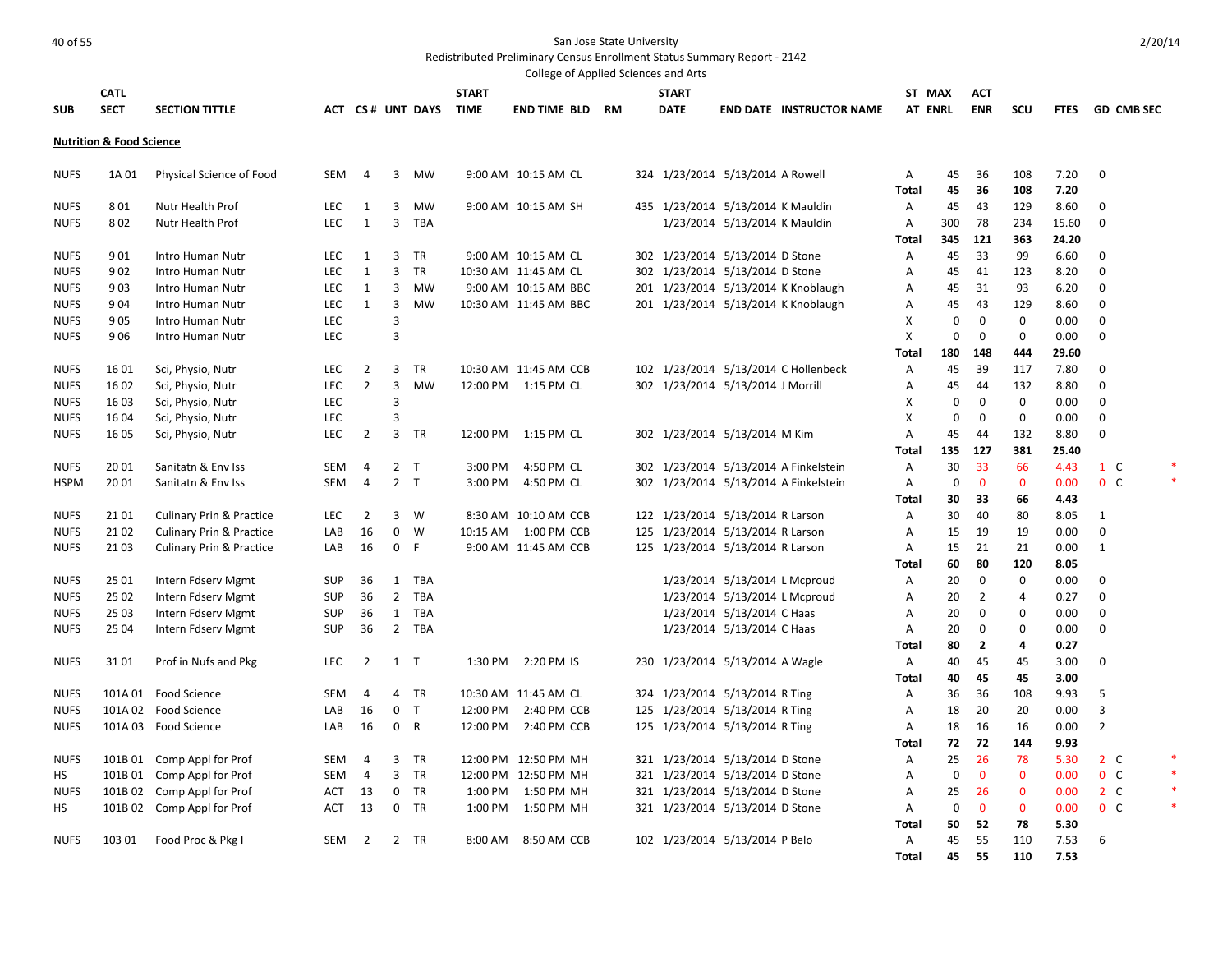|                            |             |                                                          |                   |                                  |                |                                  |              | College of Applied Sciences and Arts |           |              |                                     |                                       |                |           |                    |                    |              |                |                               |  |
|----------------------------|-------------|----------------------------------------------------------|-------------------|----------------------------------|----------------|----------------------------------|--------------|--------------------------------------|-----------|--------------|-------------------------------------|---------------------------------------|----------------|-----------|--------------------|--------------------|--------------|----------------|-------------------------------|--|
|                            | <b>CATL</b> |                                                          |                   |                                  |                |                                  | <b>START</b> |                                      |           | <b>START</b> |                                     |                                       | ST MAX         |           | <b>ACT</b>         |                    |              |                |                               |  |
| <b>SUB</b>                 | <b>SECT</b> | <b>SECTION TITTLE</b>                                    |                   |                                  |                | ACT CS# UNT DAYS                 | <b>TIME</b>  | END TIME BLD                         | <b>RM</b> | <b>DATE</b>  |                                     | <b>END DATE INSTRUCTOR NAME</b>       | <b>AT ENRL</b> |           | <b>ENR</b>         | SCU                | <b>FTES</b>  |                | <b>GD CMB SEC</b>             |  |
| <b>NUFS</b>                |             | 103L 01 Food Process Lab                                 | LAB               | 16                               |                | $1$ T                            | 12:00 PM     | 2:50 PM CCB                          |           |              | 216 1/23/2014 5/13/2014 P Belo      |                                       | Α              | 16        | 11                 | 11                 | 0.73         | $\mathbf 0$    |                               |  |
| <b>NUFS</b>                | 103L 02     | Food Process Lab                                         | LAB               | 16                               | 1              | W                                |              | 8:00 AM 10:50 AM CCB                 |           |              | 216 1/23/2014 5/13/2014 P Belo      |                                       | Α              | 16        | $\overline{7}$     | $\overline{7}$     | 0.47         | 0              |                               |  |
|                            |             |                                                          |                   |                                  |                |                                  |              |                                      |           |              |                                     |                                       | Total          | 32        | 18                 | 18                 | 1.20         |                |                               |  |
| <b>NUFS</b>                |             | 104A 01 Cultural Food                                    | LEC               | $\overline{2}$                   | 3              | W                                | 1:30 PM      | 3:10 PM CCB                          |           |              |                                     | 125 1/23/2014 5/13/2014 A Finkelstein | Α              | 20        | 28                 | 56                 | 5.80         | 4              |                               |  |
| <b>NUFS</b>                |             | 104A 02 Cultural Food                                    | <b>ACT</b>        | 9                                | $\mathbf 0$    | W                                | 3:15 PM      | 4:55 PM CCB                          |           |              |                                     | 125 1/23/2014 5/13/2014 A Finkelstein | Α              | 20        | 28                 | 28                 | 0.00         | 4              |                               |  |
|                            |             |                                                          |                   |                                  |                |                                  |              |                                      |           |              |                                     |                                       | Total          | 40        | 56                 | 84                 | 5.80         |                |                               |  |
| <b>NUFS</b>                | 105 01      | Curr Issues in Nutr                                      | LEC               | 1                                | 3              | MW                               | 1:30 PM      | 2:45 PM CL                           |           |              | 302 1/23/2014 5/13/2014 K Cahill    |                                       | Α              | 35        | 35                 | 105                | 7.00         |                | $0\quad C$                    |  |
| НS                         | 105 01      | Curr Issues in Nutr                                      | <b>LEC</b>        | 1                                | 3              | MW                               | 1:30 PM      | 2:45 PM CL                           |           |              | 302 1/23/2014 5/13/2014 K Cahill    |                                       | Α              | 0         | $\mathbf 0$        | $\mathbf 0$        | 0.00         |                | $0\quad C$                    |  |
|                            |             |                                                          |                   |                                  |                |                                  |              |                                      |           |              |                                     |                                       | <b>Total</b>   | 35        | 35                 | 105                | 7.00         |                |                               |  |
| <b>NUFS</b>                |             | 106A 01 Nutr in Life Span                                | LEC               | 2                                | 3              | MW                               | 1:30 PM      | 2:45 PM IS                           |           |              | 230 1/23/2014 5/13/2014 E Brown     |                                       | A              | 35        | 21                 | 63                 | 4.30         | 2              |                               |  |
| <b>NUFS</b>                |             | 106A 02 Nutr in Life Span                                | <b>LEC</b>        | $\overline{2}$                   | 3 <sup>7</sup> | TR                               | 1:30 PM      | 2:45 PM CCB                          |           |              | 102 1/23/2014 5/13/2014 L Steinberg |                                       | Α              | 35        | 17                 | 51                 | 3.50         | $\overline{2}$ |                               |  |
|                            |             |                                                          |                   |                                  |                |                                  |              |                                      |           |              |                                     |                                       | <b>Total</b>   | 70        | 38                 | 114                | 7.80         |                |                               |  |
| <b>NUFS</b>                |             | 106B 01 Resrch Method NufS                               | <b>LEC</b>        | 1                                |                | 2 R                              | 3:00 PM      | 4:45 PM CL                           |           |              |                                     | 302 1/23/2014 5/13/2014 C Hollenbeck  | Α              | 30        | 29                 | 58                 | 3.87         | 0              |                               |  |
|                            |             |                                                          |                   |                                  |                |                                  |              |                                      |           |              |                                     |                                       | <b>Total</b>   | 30        | 29                 | 58                 | 3.87         |                |                               |  |
| <b>NUFS</b>                |             | 108A 01 Nutr & Metab                                     | <b>LEC</b>        | $\overline{2}$                   |                | 3 TR                             | 1:30 PM      | 2:45 PM CL                           |           |              |                                     | 302 1/23/2014 5/13/2014 C Hollenbeck  | Α              | 45        | 36                 | 108                | 7.45         | 5              |                               |  |
|                            |             |                                                          |                   |                                  |                |                                  |              |                                      |           |              |                                     |                                       | <b>Total</b>   | 45        | 36                 | 108                | 7.45         |                |                               |  |
| <b>NUFS</b>                |             | 108L 01 Nutrition Lab                                    | LAB               | 16                               | 1 F            |                                  | 1:00 PM      | 3:45 PM CCB                          |           |              | 221 1/23/2014 5/13/2014 K Mauldin   |                                       | A              | 16        | 15                 | 15                 | 1.08         | 5              |                               |  |
|                            |             |                                                          | SEM               | 4                                |                | 3 M                              | 12:00 PM     | 1:50 PM SH                           |           |              | 435 1/23/2014 5/13/2014 C LaSalle   |                                       | <b>Total</b>   | 16        | 15<br>45           | 15<br>90           | 1.08<br>9.35 | 7              |                               |  |
| <b>NUFS</b><br><b>NUFS</b> |             | 110B 01 Med Nutrition Ther<br>110B 02 Med Nutrition Ther | ACT               | 13                               | $\mathbf{0}$   | W                                | 12:00 PM     | 1:40 PM SH                           |           |              | 435 1/23/2014 5/13/2014 C LaSalle   |                                       | Α<br>Α         | 45<br>45  | 45                 | 45                 | 0.00         | $\overline{7}$ |                               |  |
|                            |             |                                                          |                   |                                  |                |                                  |              |                                      |           |              |                                     |                                       | Total          | 90        | 90                 | 135                | 9.35         |                |                               |  |
| <b>NUFS</b>                | 111 01      | <b>Fdserv Prod Mgmt</b>                                  | <b>LEC</b>        | $\overline{2}$                   |                | 2 R                              |              | 8:30 AM 10:10 AM IS                  |           |              | 230 1/23/2014 5/13/2014 A Wagle     |                                       | Α              | 40        | 53                 | 106                | 7.33         | 8              |                               |  |
| <b>NUFS</b>                | 111L01      | <b>Fdserv Prod Mgmt</b>                                  | LAB               | 16                               |                | 2 <sub>T</sub>                   | 7:30 AM      | 1:20 PM CCB                          |           |              |                                     | 122 1/23/2014 5/13/2014 A Finkelstein | Α              | 20        | 30                 | 60                 | 4.20         | 6              |                               |  |
|                            |             |                                                          |                   |                                  |                |                                  |              |                                      |           |              |                                     |                                       | <b>Total</b>   | 60        | 83                 | 166                | 11.53        |                |                               |  |
| <b>NUFS</b>                | 113 01      | <b>Fdserv Systems Mgt</b>                                | <b>SEM</b>        | 4                                |                | 3 <sub>T</sub>                   |              | 10:00 AM 11:50 AM IS                 |           |              | 230 1/23/2014 5/13/2014 L Mcproud   |                                       | Α              | 30        | 58                 | 116                | 11.95        | $\overline{7}$ |                               |  |
| <b>NUFS</b>                | 113 02      | <b>Fdserv Systems Mgt</b>                                | LAB               | 16                               | $\mathbf{0}$   | $\mathsf{R}$                     | 10:30 AM     | 1:20 PM CCB                          |           |              | 122 1/23/2014 5/13/2014 L Mcproud   |                                       | Α              | 30        | 58                 | 58                 | 0.00         | $\overline{7}$ |                               |  |
|                            |             |                                                          |                   |                                  |                |                                  |              |                                      |           |              |                                     |                                       | Total          | 60        | 116                | 174                | 11.95        |                |                               |  |
| <b>NUFS</b>                |             | 114A 01 Comm Nutrition, Majors                           | <b>LEC</b>        | 3                                | 3              | MW                               | 3:00 PM      | 4:15 PM CCB                          |           |              |                                     | 102 1/23/2014 5/13/2014 M Freedman    | Α              | 45        | 45                 | 135                | 9.15         | 3              |                               |  |
|                            |             |                                                          |                   |                                  |                |                                  |              |                                      |           |              |                                     |                                       | <b>Total</b>   | 45        | 45                 | 135                | 9.15         |                |                               |  |
| <b>NUFS</b>                | 115 01      | <b>Issues in Food Tox</b>                                | <b>SEM</b>        | 4                                | $\mathbf{3}$   | <b>TR</b>                        |              | 9:00 AM 10:15 AM BBC                 |           |              | 201 1/23/2014 5/13/2014   Chou      |                                       | Α              | 30        | 34                 | 102                | 6.80         | $\mathbf 0$    |                               |  |
| <b>NUFS</b>                | 115 02      | <b>Issues in Food Tox</b>                                | SEM               | $\overline{4}$                   | 3              | <b>TR</b>                        |              | 10:30 AM 11:45 AM BBC                |           |              | 201 1/23/2014 5/13/2014   Chou      |                                       | Α              | 30        | 35                 | 105                | 7.00         | $\mathbf 0$    |                               |  |
| <b>NUFS</b>                | 115 03      | Issues in Food Tox                                       | SEM               |                                  | 3              |                                  |              |                                      |           |              |                                     |                                       | X              | $\pmb{0}$ | $\mathbf 0$        | 0                  | 0.00         | 0              |                               |  |
| <b>NUFS</b>                | 115 04      | Issues in Food Tox                                       | SEM               | $\overline{4}$                   | 3              | <b>MW</b>                        | 7:30 AM      | 8:45 AM CL                           |           |              | 310 1/23/2014 5/13/2014 A Rowell    |                                       | A              | 30        | 22                 | 66                 | 4.40         | $\mathbf 0$    |                               |  |
|                            |             |                                                          |                   |                                  |                |                                  |              |                                      |           |              |                                     |                                       | <b>Total</b>   | 90        | 91                 | 273                | 18.20        |                |                               |  |
| <b>NUFS</b>                | 116 01      | Aging and Nutr                                           | LEC<br><b>LEC</b> | $\overline{2}$<br>$\overline{2}$ |                | 3 <sub>T</sub><br>3 <sub>T</sub> | 3:00 PM      | 5:45 PM SH                           |           |              | 345 1/23/2014 5/13/2014 C Haas      |                                       | Α              | 40        | 40<br>$\mathbf{0}$ | 120                | 8.05<br>0.00 |                | $1 \quad C$<br>0 <sup>o</sup> |  |
| GERO                       | 116 01      | Aging and Nutr                                           |                   |                                  |                |                                  | 3:00 PM      | 5:45 PM SH                           |           |              | 345 1/23/2014 5/13/2014 C Haas      |                                       | Α<br>Total     | 0<br>40   | 40                 | $\mathbf 0$<br>120 | 8.05         |                |                               |  |
| <b>NUFS</b>                | 124 01      | Disordr Eat & Nut Thrpy                                  | SEM               | 4                                | 3              | MW                               |              | 10:30 AM 11:45 AM CCB                |           |              | 102 1/23/2014 5/13/2014 E Brown     |                                       | Α              | 40        | 42                 | 126                | 8.55         | 3              |                               |  |
|                            |             |                                                          |                   |                                  |                |                                  |              |                                      |           |              |                                     |                                       | Total          | 40        | 42                 | 126                | 8.55         |                |                               |  |
| <b>NUFS</b>                | 13301       | Food Proc & Pkg II                                       | LEC               | 2                                | 3              | M                                | 1:00 PM      | 2:40 PM CCB                          |           |              |                                     | 121 1/23/2014 5/13/2014 C Anderson    | Α              | 16        | 21                 | 42                 | 4.25         | 1              |                               |  |
| <b>NUFS</b>                | 13302       | Food Proc & Pkg II                                       | ACT               | 13                               | $\mathbf 0$    | M                                | 2:45 PM      | 4:25 PM CCB                          |           |              |                                     | 121 1/23/2014 5/13/2014 C Anderson    | Α              | 16        | 21                 | 21                 | 0.00         | 1              |                               |  |
|                            |             |                                                          |                   |                                  |                |                                  |              |                                      |           |              |                                     |                                       | <b>Total</b>   | 32        | 42                 | 63                 | 4.25         |                |                               |  |
| <b>NUFS</b>                | 134 01      | Comp Alt Health                                          | <b>LEC</b>        | 2                                | 3              | R                                | 6:00 PM      | 8:45 PM CCB                          |           |              | 102 1/23/2014 5/13/2014 C Haas      |                                       | Α              | 0         | 40                 | 120                | 8.10         |                | $2\degree$ C                  |  |
|                            |             |                                                          |                   |                                  |                |                                  |              |                                      |           |              |                                     |                                       | Total          | 0         | 40                 | 120                | 8.10         |                |                               |  |
| <b>NUFS</b>                | 13901       | Hunger & Environ Nutr                                    | SEM               | 4                                |                | 3 TR                             | 1:30 PM      | 2:45 PM DMH                          |           |              | 357 1/23/2014 5/13/2014 G Acker     |                                       | Α              | 30        | 30                 | 90                 | 6.00         | $\mathbf 0$    |                               |  |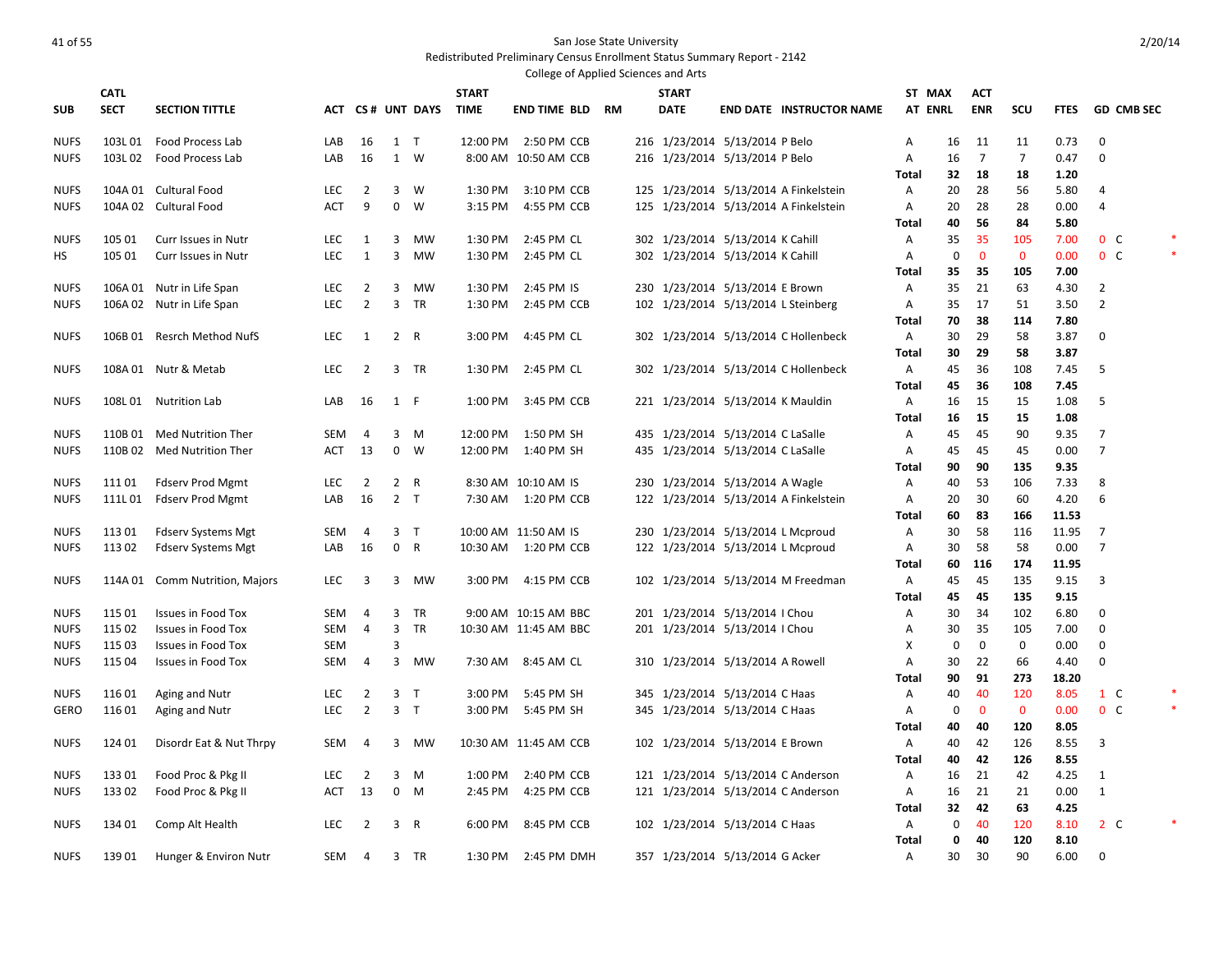# According to the State University of the State University of the State University of the State University of the State University of the State University of the State University of the State University of the State Univers

|             |             |                           |            |                |                         |                  |              | College of Applied Sciences and Arts |           |                                   |                                       |                |                  |              |             |             |                |                   |  |
|-------------|-------------|---------------------------|------------|----------------|-------------------------|------------------|--------------|--------------------------------------|-----------|-----------------------------------|---------------------------------------|----------------|------------------|--------------|-------------|-------------|----------------|-------------------|--|
|             | <b>CATL</b> |                           |            |                |                         |                  | <b>START</b> |                                      |           | <b>START</b>                      |                                       | ST MAX         |                  | <b>ACT</b>   |             |             |                |                   |  |
| <b>SUB</b>  | <b>SECT</b> | <b>SECTION TITTLE</b>     |            |                |                         | ACT CS# UNT DAYS | <b>TIME</b>  | END TIME BLD                         | <b>RM</b> | <b>DATE</b>                       | <b>END DATE INSTRUCTOR NAME</b>       | <b>AT ENRL</b> |                  | <b>ENR</b>   | SCU         | <b>FTES</b> |                | <b>GD CMB SEC</b> |  |
|             |             |                           |            |                |                         |                  |              |                                      |           |                                   |                                       |                |                  |              |             |             |                |                   |  |
| <b>NUFS</b> | 139 02      | Hunger & Environ Nutr     | SEM        | 4              | 3                       | TR               | 3:00 PM      | 4:15 PM DMH                          |           | 357 1/23/2014 5/13/2014 G Acker   |                                       | A              | 30               | 30           | 90          | 6.00        | $\mathbf 0$    |                   |  |
| <b>NUFS</b> | 13903       | Hunger & Environ Nutr     | SEM        | 4              | 3                       | <b>MW</b>        |              | 9:00 AM 10:15 AM CL                  |           | 302 1/23/2014 5/13/2014 K Cahill  |                                       | Α              | 30               | 29           | 87          | 5.80        | $\Omega$       |                   |  |
| <b>NUFS</b> | 139 04      | Hunger & Environ Nutr     | SEM        |                | 3                       |                  |              |                                      |           |                                   |                                       | X              | $\mathbf 0$      | 0            | 0           | 0.00        | $\Omega$       |                   |  |
| <b>NUFS</b> | 139 05      | Hunger & Environ Nutr     | SEM        | $\overline{4}$ | 3                       | <b>MW</b>        | 1:30 PM      | 2:45 PM CL                           |           |                                   | 324 1/23/2014 5/13/2014 K Knoblaugh   | Α              | 30               | 29           | 87          | 5.80        | $\Omega$       |                   |  |
| <b>NUFS</b> | 139 06      | Hunger & Environ Nutr     | SEM        | 4              | 3                       | M                | 1:30 PM      | 4:15 PM CCB                          |           |                                   | 122 1/23/2014 5/13/2014 E MacKusick   | Α              | 30               | 30           | 90          | 6.00        | $\Omega$       |                   |  |
| <b>NUFS</b> | 139 07      | Hunger & Environ Nutr     | SEM        | 4              | 3                       | M                | 5:30 PM      | 8:15 PM SH                           |           |                                   | 311 1/23/2014 5/13/2014 E MacKusick   | A              | 30               | 30           | 90          | 6.00        | $\Omega$       |                   |  |
| <b>NUFS</b> | 13908       | Hunger & Environ Nutr     | SEM        | 4              | 3                       | <b>TR</b>        | 12:00 PM     | 1:15 PM BBC                          |           |                                   | 201 1/23/2014 5/13/2014 D Singamsetti | А              | 30               | 32           | 96          | 6.40        | $\mathbf 0$    |                   |  |
| <b>NUFS</b> | 13909       | Hunger & Environ Nutr     | SEM        | $\overline{4}$ | $\mathbf{3}$            | <b>TR</b>        | 1:30 PM      | 2:45 PM BBC                          |           |                                   | 201 1/23/2014 5/13/2014 D Singamsetti | Α              | 30               | 30           | 90          | 6.00        | 0              |                   |  |
| <b>NUFS</b> | 139 10      | Hunger & Environ Nutr     | SEM        | 4              | $\overline{3}$          | $\top$           | 5:30 PM      | 8:15 PM CCB                          |           |                                   | 102 1/23/2014 5/13/2014 L Steinberg   | Α              | 30               | 31           | 93          | 6.25        | $\mathbf{1}$   |                   |  |
| <b>NUFS</b> | 139 11      | Hunger & Environ Nutr     | SEM        | 4              | $\mathbf{3}$            | $\top$           | 5:30 PM      | 8:15 PM CL                           |           | 302 1/23/2014 5/13/2014 A Whitson |                                       | Α              | 30               | 30           | 90          | 6.00        | $\mathbf 0$    |                   |  |
| <b>NUFS</b> | 139 12      | Hunger & Environ Nutr     | <b>SEM</b> | 4              | $\overline{3}$          | <b>TR</b>        |              | 9:00 AM 10:15 AM CCB                 |           | 102 1/23/2014 5/13/2014 A Whitson |                                       | A              | 30               | 29           | 87          | 5.80        | $\Omega$       |                   |  |
| <b>NUFS</b> | 139 13      | Hunger & Environ Nutr     | SEM        | 4              | $\overline{\mathbf{3}}$ | W                | 5:30 PM      | 8:15 PM CCB                          |           | 102 1/23/2014 5/13/2014 A Whitson |                                       | Α              | 30               | 30           | 90          | 6.00        | 0              |                   |  |
| <b>NUFS</b> | 139 14      | Hunger & Environ Nutr     | SEM        |                | 3                       |                  |              |                                      |           |                                   |                                       | X              | $\mathbf 0$      | $\mathbf{0}$ | $\mathbf 0$ | 0.00        | $\Omega$       |                   |  |
| <b>NUFS</b> | 139 15      | Hunger & Environ Nutr     | SEM        | 4              | 3                       | MW               | 12:00 PM     | 1:15 PM MH                           |           | 223 1/23/2014 5/13/2014 K Harvey  |                                       | Α              | 30               | 34           | 102         | 6.80        | $\Omega$       |                   |  |
|             |             |                           |            |                |                         |                  |              |                                      |           |                                   |                                       | <b>Total</b>   | 390              | 394          | 1182        | 78.85       |                |                   |  |
| <b>NUFS</b> | 144 01      | Food Culture              | <b>LEC</b> | $\overline{2}$ | 3                       | <b>MW</b>        |              | 10:30 AM 11:45 AM CL                 |           | 302 1/23/2014 5/13/2014 K Cahill  |                                       | Α              | 30               | 30           | 90          | 6.00        | $\mathbf 0$    |                   |  |
| <b>NUFS</b> | 144 02      | <b>Food Culture</b>       | <b>LEC</b> | $\overline{2}$ | 3                       | M                | 5:30 PM      | 8:15 PM CL                           |           | 302 1/23/2014 5/13/2014 K Cahill  |                                       | Α              | 30               | 30           | 90          | 6.00        | $\mathbf 0$    |                   |  |
| <b>NUFS</b> | 144 03      | <b>Food Culture</b>       | <b>LEC</b> | $\overline{2}$ | 3                       | $\mathsf{T}$     | 2:30 PM      | 5:15 PM CCB                          |           | 122 1/23/2014 5/13/2014 J Kubota  |                                       | Α              | 30               | 32           | 96          | 6.40        | 0              |                   |  |
| <b>NUFS</b> | 144 04      | Food Culture              | LEC        | $\overline{2}$ | 3                       | $\top$           | 5:30 PM      | 8:15 PM CCB                          |           | 122 1/23/2014 5/13/2014 J Kubota  |                                       | Α              | 30               | 32           | 96          | 6.40        | $\Omega$       |                   |  |
| <b>NUFS</b> | 144 05      | <b>Food Culture</b>       | LEC        | $\overline{2}$ | 3                       | TR               |              | 10:30 AM 11:45 AM DMH                |           |                                   | 357 1/23/2014 5/13/2014 D Singamsetti | A              | 30               | 32           | 96          | 6.40        | $\mathbf 0$    |                   |  |
| <b>NUFS</b> | 144 06      | <b>Food Culture</b>       | <b>LEC</b> | $\overline{2}$ | 3                       | M                | 5:30 PM      | 8:15 PM BBC                          |           | 201 1/23/2014 5/13/2014 S Spencer |                                       | A              | 30               | 30           | 90          | 6.00        | $\Omega$       |                   |  |
| <b>NUFS</b> | 144 07      | <b>Food Culture</b>       | LEC        | $\overline{2}$ | 3                       | W                | 5:30 PM      | 8:15 PM BBC                          |           | 201 1/23/2014 5/13/2014 S Spencer |                                       | A              | 30               | 32           | 96          | 6.40        | $\Omega$       |                   |  |
| <b>NUFS</b> | 144 08      | <b>Food Culture</b>       | <b>LEC</b> | $\overline{2}$ | 3                       | <b>TR</b>        | 3:00 PM      | 4:15 PM IS                           |           |                                   | 230 1/23/2014 5/13/2014 L Steinberg   | Α              | 30               | 30           | 90          | 6.00        | $\Omega$       |                   |  |
| <b>NUFS</b> | 144 09      | <b>Food Culture</b>       | LEC        |                | 3                       |                  |              |                                      |           |                                   |                                       | х              | 0                | 0            | 0           | 0.00        | $\Omega$       |                   |  |
| <b>NUFS</b> | 144 10      | <b>Food Culture</b>       | <b>LEC</b> | $\overline{2}$ | 3                       | $\mathsf{R}$     | 3:00 PM      | 5:45 PM CCB                          |           | 102 1/23/2014 5/13/2014 L Wiley   |                                       | A              | 30               | 33           | 99          | 6.60        | $\Omega$       |                   |  |
| <b>NUFS</b> | 144 11      | <b>Food Culture</b>       | <b>LEC</b> | $\overline{2}$ | 3                       | R                | 6:00 PM      | 8:45 PM CCB                          |           | 122 1/23/2014 5/13/2014 L Wiley   |                                       | Α              | 30               | 30           | 90          | 6.00        | $\mathbf 0$    |                   |  |
| <b>NUFS</b> | 144 12      | <b>Food Culture</b>       | LEC        | $\overline{2}$ | 3                       | <b>MW</b>        | 3:00 PM      | 4:15 PM BBC                          |           | 3 1/23/2014 5/13/2014 K Harvey    |                                       | Α              | 30               | 35           | 105         | 7.00        | 0              |                   |  |
| <b>NUFS</b> | 144 13      | <b>Food Culture</b>       | <b>LEC</b> | $\overline{2}$ | $\overline{3}$          | <b>TR</b>        | 3:00 PM      | 4:15 PM DMH                          |           | 163 1/23/2014 5/13/2014 R Ting    |                                       | Α              | 30               | 32           | 96          | 6.40        | $\mathbf 0$    |                   |  |
|             |             |                           |            |                |                         |                  |              |                                      |           |                                   |                                       | Total          | 360              | 378          | 1134        | 75.60       |                |                   |  |
| <b>NUFS</b> | 15001       | Food/Nutr Toxicol         | <b>LEC</b> | $\overline{2}$ |                         | 2 W              | 1:00 PM      | 2:40 PM CCB                          |           | 122 1/23/2014 5/13/2014 P Belo    |                                       | Α              | 16               | 18           | 36          | 2.53        | 4              |                   |  |
|             |             |                           |            |                |                         |                  |              |                                      |           |                                   |                                       | Total          | 16               | 18           | 36          | 2.53        |                |                   |  |
| <b>NUFS</b> | 155 01      | <b>Food Process Engrg</b> | LEC        |                | 3                       |                  |              |                                      |           |                                   |                                       | x              | $\mathbf 0$      | $\mathbf 0$  | 0           | 0.00        | $\Omega$       |                   |  |
| <b>NUFS</b> | 155 02      | <b>Food Process Engrg</b> | LAB        |                | $\Omega$                |                  |              |                                      |           |                                   |                                       | X              | $\mathbf 0$      | 0            | $\pmb{0}$   | 0.00        | $\mathbf 0$    |                   |  |
| <b>NUFS</b> | 155 03      | <b>Food Process Engrg</b> | <b>LEC</b> | 2              | $\mathbf{3}$            | -F               |              | 9:00 AM 10:40 AM CCB                 |           |                                   | 121 1/23/2014 5/13/2014 E Wilhelmsen  | А              | 16               | 8            | 16          | 1.70        | $\overline{2}$ |                   |  |
| <b>NUFS</b> | 155 04      | <b>Food Process Engrg</b> | LAB        | 16             | $\mathbf 0$             | $\mathsf{F}$     |              | 11:00 AM  1:30 PM CCB                |           |                                   | 121 1/23/2014 5/13/2014 E Wilhelmsen  | Α              | 16               | 8            | 8           | 0.00        | $\overline{2}$ |                   |  |
|             |             |                           |            |                |                         |                  |              |                                      |           |                                   |                                       | Total          | 32               | 16           | 24          | 1.70        |                |                   |  |
| <b>PKG</b>  | 10701       | Prin of Packaging         | LEC        |                | 3                       |                  |              |                                      |           |                                   |                                       | X              | $\mathbf 0$      | 0            | 0           | 0.00        | 0              |                   |  |
| <b>NUFS</b> | 10701       | Prin of Packaging         | <b>LEC</b> |                | 3                       |                  |              |                                      |           |                                   |                                       | X              | $\boldsymbol{0}$ | 0            | $\pmb{0}$   | 0.00        | $\mathbf 0$    |                   |  |
|             |             |                           |            |                |                         |                  |              |                                      |           |                                   |                                       | Total          | 0                | 0            | 0           | 0.00        |                |                   |  |
| <b>NUFS</b> | 163 01      | Phys Fit + Nutrit         | <b>LEC</b> | $\overline{2}$ | $\overline{3}$          | <b>TR</b>        |              | 10:30 AM 11:45 AM BBC                |           | 225 1/23/2014 5/13/2014 E Brown   |                                       | Α              | 32               | 17           | 51          | 3.40        | 0 <sup>o</sup> |                   |  |
| <b>NUFS</b> | 163 02      | Phys Fit + Nutrit         | LEC        | $\overline{2}$ | 3                       | <b>TR</b>        |              | 10:30 AM 11:45 AM SH                 |           | 345 1/23/2014 5/13/2014 E Brown   |                                       | Α              | 32               | 16           | 48          | 3.20        | $0\quad C$     |                   |  |
| <b>NUFS</b> | 163 03      | Phys Fit + Nutrit         | <b>LEC</b> | $\overline{2}$ | $\overline{3}$          | TR               | 12:00 PM     | 1:15 PM CCB                          |           | 102 1/23/2014 5/13/2014 E Brown   |                                       | Α              | 32               | 16           | 48          | 3.20        | $0\quad C$     |                   |  |
| <b>NUFS</b> | 163 04      | Phys Fit + Nutrit         | <b>LEC</b> | $\overline{2}$ | 3                       | TR               | 12:00 PM     | 1:15 PM CL                           |           | 202 1/23/2014 5/13/2014 E Brown   |                                       | Α              | 32               | 16           | 48          | 3.20        | 0 <sup>o</sup> |                   |  |
| <b>NUFS</b> | 163 05      | Phys Fit + Nutrit         | <b>LEC</b> | $\overline{2}$ | 3                       | <b>MW</b>        |              | 9:00 AM 10:15 AM IS                  |           | 230 1/23/2014 5/13/2014 A Bloom   |                                       | Α              | 32               | 17           | 51          | 3.40        | 0 <sup>o</sup> |                   |  |
| <b>NUFS</b> | 163 06      | Phys Fit + Nutrit         | <b>LEC</b> | $\overline{2}$ | $\overline{3}$          | <b>MW</b>        |              | 9:00 AM 10:15 AM BBC                 |           | 225 1/23/2014 5/13/2014 A Bloom   |                                       | A              | 32               | 17           | 51          | 3.40        | 0 <sup>o</sup> |                   |  |
|             |             |                           |            |                |                         |                  |              |                                      |           |                                   |                                       |                |                  |              |             |             |                |                   |  |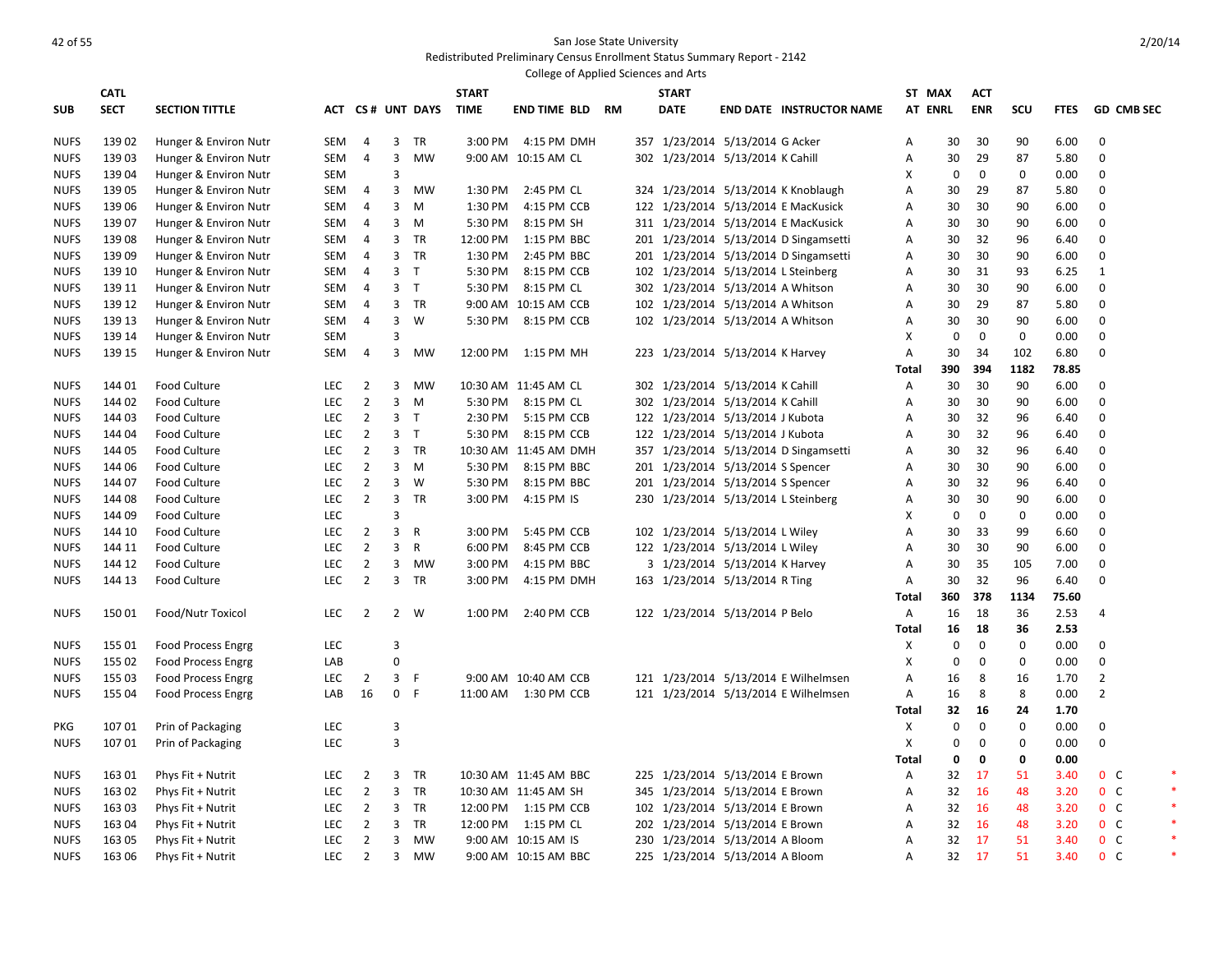# As the state University of the State University of the State University of the State University of the State University

|             |             |                            |            |                |                |                  |              | College of Applied Sciences and Arts |    |     |                                 |                             |                                      |              |                  |                |              |             |                |                   |        |
|-------------|-------------|----------------------------|------------|----------------|----------------|------------------|--------------|--------------------------------------|----|-----|---------------------------------|-----------------------------|--------------------------------------|--------------|------------------|----------------|--------------|-------------|----------------|-------------------|--------|
|             | <b>CATL</b> |                            |            |                |                |                  | <b>START</b> |                                      |    |     | <b>START</b>                    |                             |                                      |              | ST MAX           | <b>ACT</b>     |              |             |                |                   |        |
| <b>SUB</b>  | <b>SECT</b> | <b>SECTION TITTLE</b>      |            |                |                | ACT CS# UNT DAYS | <b>TIME</b>  | <b>END TIME BLD</b>                  | RM |     | <b>DATE</b>                     |                             | <b>END DATE INSTRUCTOR NAME</b>      |              | <b>AT ENRL</b>   | <b>ENR</b>     | SCU          | <b>FTES</b> |                | <b>GD CMB SEC</b> |        |
| <b>NUFS</b> | 163 07      | Phys Fit + Nutrit          | LEC        | $\overline{2}$ | 3              | MW               |              | 10:30 AM 11:45 AM IS                 |    |     | 230 1/23/2014 5/13/2014 A Bloom |                             |                                      | Α            | 32               | 15             | 45           | 3.00        | 0 <sup>o</sup> |                   |        |
| <b>NUFS</b> | 16308       | Phys Fit + Nutrit          | LEC        | $\overline{2}$ | 3              | <b>MW</b>        |              | 10:30 AM 11:45 AM CL                 |    |     | 324 1/23/2014 5/13/2014 A Bloom |                             |                                      | A            | 32               | 15             | 45           | 3.00        | 0 <sup>o</sup> |                   |        |
| <b>NUFS</b> | 163 09      | Phys Fit + Nutrit          | LEC        |                | 3              |                  |              |                                      |    |     |                                 |                             |                                      | х            | 0                | 0              | 0            | 0.00        | 0              |                   |        |
| KIN         | 163 09      | Phys Fit + Nutrit          | <b>LEC</b> |                | 3              |                  |              |                                      |    |     |                                 |                             |                                      | X            | $\mathbf 0$      | $\mathbf 0$    | $\mathbf 0$  | 0.00        | $\mathbf{0}$   |                   |        |
| <b>NUFS</b> | 163 10      | Phys Fit + Nutrit          | <b>LEC</b> |                | 3              |                  |              |                                      |    |     |                                 |                             |                                      | х            | 0                | $\Omega$       | 0            | 0.00        | 0              |                   |        |
| KIN         | 163 10      | Phys Fit + Nutrit          | LEC        |                | 3              |                  |              |                                      |    |     |                                 |                             |                                      | X            | 0                | 0              | 0            | 0.00        | 0              |                   |        |
| <b>NUFS</b> | 163 11      | Phys Fit + Nutrit          | <b>LEC</b> |                | 3              |                  |              |                                      |    |     |                                 |                             |                                      | X            | $\Omega$         | 0              | 0            | 0.00        | 0              |                   |        |
| KIN         | 163 11      | Phys Fit + Nutrit          | LEC        |                | 3              |                  |              |                                      |    |     |                                 |                             |                                      | X            | 0                | 0              | 0            | 0.00        | 0              |                   |        |
| <b>NUFS</b> | 163 12      | Phys Fit + Nutrit          | LEC        |                | 3              |                  |              |                                      |    |     |                                 |                             |                                      | х            | $\Omega$         | 0              | 0            | 0.00        | 0              |                   |        |
| KIN         | 163 12      | Phys Fit + Nutrit          | LEC        |                | 3              |                  |              |                                      |    |     |                                 |                             |                                      | X            | $\boldsymbol{0}$ | $\mathbf 0$    | 0            | 0.00        | 0              |                   |        |
| <b>NUFS</b> | 163 13      | Phys Fit + Nutrit          | LEC        | $\overline{2}$ | 3              | MW               | 12:00 PM     | 1:15 PM ENG                          |    |     | 401 1/23/2014 5/13/2014 R Ryan  |                             |                                      | A            | 32               | 17             | 51           | 3.40        | 0 <sup>o</sup> |                   |        |
| <b>NUFS</b> | 163 14      | Phys Fit + Nutrit          | LEC        | $\overline{2}$ | 3              | MW               | 12:00 PM     | 1:15 PM IS                           |    | 230 | 1/23/2014 5/13/2014 R Ryan      |                             |                                      | Α            | 32               | 17             | 51           | 3.40        | 0 <sup>o</sup> |                   | *      |
| <b>NUFS</b> | 163 15      | Phys Fit + Nutrit          | LEC        | $\overline{2}$ | 3              | MW               | 1:30 PM      | 2:45 PM SH                           |    |     | 345 1/23/2014 5/13/2014 R Ryan  |                             |                                      | A            | 32               | 17             | 51           | 3.40        | 0 <sup>o</sup> |                   |        |
| <b>NUFS</b> | 163 16      | Phys Fit + Nutrit          | LEC        | $\overline{2}$ | 3              | MW               | 1:30 PM      | 2:45 PM DMH 149B                     |    |     |                                 | 1/23/2014 5/13/2014 R Ryan  |                                      | A            | 32               | -14            | 42           | 2.80        | 0 <sup>o</sup> |                   | $\ast$ |
|             |             |                            |            |                |                |                  |              |                                      |    |     |                                 |                             |                                      | Total        | 384              | 194            | 582          | 38.80       |                |                   |        |
| <b>NUFS</b> | 18001       | <b>Individual Studies</b>  | <b>SUP</b> | 36             | 1              | TBA              |              |                                      |    |     |                                 | 1/23/2014 5/13/2014 E Brown |                                      | Α            | 20               | $\mathbf 0$    | $\mathbf 0$  | 0.00        | $\Omega$       |                   |        |
| <b>NUFS</b> | 18002       | <b>Individual Studies</b>  | SUP        | 36             | $\overline{2}$ | TBA              |              |                                      |    |     |                                 | 1/23/2014 5/13/2014 E Brown |                                      | Α            | 20               | $\mathbf 0$    | $\mathbf 0$  | 0.00        | $\mathbf 0$    |                   |        |
| <b>NUFS</b> | 18003       | <b>Individual Studies</b>  | <b>SUP</b> | 36             | $\overline{3}$ | TBA              |              |                                      |    |     |                                 | 1/23/2014 5/13/2014 E Brown |                                      | A            | 20               | $\mathbf 0$    | 0            | 0.00        | 0              |                   |        |
| <b>NUFS</b> | 18004       | <b>Individual Studies</b>  | <b>SUP</b> | 36             | $\mathbf{1}$   | TBA              |              |                                      |    |     |                                 | 1/23/2014 5/13/2014 C Haas  |                                      | Α            | 20               | 0              | 0            | 0.00        | 0              |                   |        |
| <b>NUFS</b> | 18005       | <b>Individual Studies</b>  | <b>SUP</b> | 36             | $\overline{2}$ | TBA              |              |                                      |    |     |                                 | 1/23/2014 5/13/2014 C Haas  |                                      | A            | 20               | $\mathbf 0$    | 0            | 0.00        | 0              |                   |        |
| <b>NUFS</b> | 180 06      | <b>Individual Studies</b>  | <b>SUP</b> | 36             | $\overline{3}$ | <b>TBA</b>       |              |                                      |    |     |                                 | 1/23/2014 5/13/2014 C Haas  |                                      | A            | 20               | $\mathbf 0$    | 0            | 0.00        | 0              |                   |        |
| <b>NUFS</b> | 18007       | <b>Individual Studies</b>  | <b>SUP</b> | 36             | 1              | <b>TBA</b>       |              |                                      |    |     |                                 |                             | 1/23/2014 5/13/2014 C Hollenbeck     | A            | 20               | 5              | 5            | 0.35        | 1              |                   |        |
| <b>NUFS</b> | 18008       | <b>Individual Studies</b>  | SUP        | 36             | $\overline{2}$ | TBA              |              |                                      |    |     |                                 |                             | 1/23/2014 5/13/2014 C Hollenbeck     | Α            | 20               | 0              | 0            | 0.00        | 0              |                   |        |
| <b>NUFS</b> | 18009       | <b>Individual Studies</b>  | SUP        | 36             | $\mathbf{1}$   | <b>TBA</b>       |              |                                      |    |     |                                 |                             | 1/23/2014 5/13/2014 L Mcproud        | A            | 20               | $\mathbf 0$    | 0            | 0.00        | $\mathbf{0}$   |                   |        |
| <b>NUFS</b> | 180 10      | <b>Individual Studies</b>  | <b>SUP</b> | 36             | $\overline{2}$ | TBA              |              |                                      |    |     |                                 |                             | 1/23/2014 5/13/2014 L Mcproud        | Α            | 20               | 0              | 0            | 0.00        | 0              |                   |        |
| <b>NUFS</b> | 180 11      | <b>Individual Studies</b>  | SUP        | 36             | 3              | <b>TBA</b>       |              |                                      |    |     |                                 |                             | 1/23/2014 5/13/2014 L Mcproud        | Α            | 20               | $\mathbf 0$    | 0            | 0.00        | $\mathbf 0$    |                   |        |
| <b>NUFS</b> | 180 12      | <b>Individual Studies</b>  | <b>SUP</b> | 36             | 4              | TBA              |              |                                      |    |     |                                 |                             | 1/23/2014 5/13/2014 L Mcproud        | Α            | 20               | 0              | 0            | 0.00        | 0              |                   |        |
| <b>NUFS</b> | 180 13      | <b>Individual Studies</b>  | <b>SUP</b> | 36             | 5              | <b>TBA</b>       |              |                                      |    |     |                                 |                             | 1/23/2014 5/13/2014 L Mcproud        | Α            | 20               | $\mathbf 0$    | 0            | 0.00        | 0              |                   |        |
| <b>NUFS</b> | 180 14      | <b>Individual Studies</b>  | <b>SUP</b> | 36             | 6              | TBA              |              |                                      |    |     |                                 |                             | 1/23/2014 5/13/2014 L Mcproud        | Α            | 20               | 0              | 0            | 0.00        | 0              |                   |        |
|             |             |                            |            |                |                |                  |              |                                      |    |     |                                 |                             |                                      | Total        | 280              | -5             | 5            | 0.35        |                |                   |        |
| <b>NUFS</b> | 190 01      | <b>Nutrition Education</b> | LEC        | 1              | $2^{\circ}$    | M                | 4:30 PM      | 6:15 PM CCB                          |    |     |                                 |                             | 102 1/23/2014 5/13/2014 M Freedman   | A            | 35               | 35             | 70           | 4.77        | $\overline{3}$ |                   |        |
|             |             |                            |            |                |                |                  |              |                                      |    |     |                                 |                             |                                      | Total        | 35               | 35             | 70           | 4.77        |                |                   |        |
| <b>NUFS</b> | 19101       | <b>Nutr Counseling</b>     | <b>LEC</b> | 3              | 1              | $\mathsf{F}$     | 12:45 PM     | 2:25 PM CCB                          |    |     | 122 1/23/2014 5/13/2014 E Herb  |                             |                                      | $\mathsf{A}$ | 25               | 27             | 27           | 1.90        | 6              |                   |        |
|             |             |                            |            |                |                |                  |              |                                      |    |     |                                 |                             |                                      | Total        | 25               | 27             | 27           | 1.90        |                |                   |        |
| <b>NUFS</b> | 192 01      | Fld Exp NufS/Pkg           | <b>SUP</b> | 36             | $\mathbf{1}$   | <b>TBA</b>       |              |                                      |    |     |                                 |                             | 1/23/2014 5/13/2014 L Mcproud        | A            | 40               | 1              | $\mathbf{1}$ | 0.07        | $\mathbf{0}$   |                   |        |
| <b>NUFS</b> | 192 02      | Fld Exp NufS/Pkg           | SUP        | 36             | $\overline{2}$ | TBA              |              |                                      |    |     |                                 |                             | 1/23/2014 5/13/2014 L Mcproud        | Α            | 20               | 18             | 36           | 2.40        | 0              |                   |        |
| <b>NUFS</b> | 192 03      | Fld Exp NufS/Pkg           | SUP        | 36             | 3              | <b>TBA</b>       |              |                                      |    |     |                                 |                             | 1/23/2014 5/13/2014 L Mcproud        | Α            | 20               | 1              | 3            | 0.20        | $\mathbf 0$    |                   |        |
| <b>NUFS</b> | 192 04      | Fld Exp NufS/Pkg           | <b>SUP</b> | 36             | 4              | <b>TBA</b>       |              |                                      |    |     |                                 |                             | 1/23/2014 5/13/2014 L Mcproud        | Α            | 20               | $\overline{7}$ | 28           | 1.87        | 0              |                   |        |
| <b>NUFS</b> | 192 05      | Fld Exp NufS/Pkg           | SUP        | 36             | 5              | <b>TBA</b>       |              |                                      |    |     |                                 |                             | 1/23/2014 5/13/2014 L Mcproud        | Α            | 20               | $\overline{0}$ | $\mathbf 0$  | 0.00        | $\mathbf 0$    |                   |        |
| <b>NUFS</b> | 192 06      | Fld Exp NufS/Pkg           | <b>SUP</b> | 36             | 6              | <b>TBA</b>       |              |                                      |    |     |                                 |                             | 1/23/2014 5/13/2014 L Mcproud        | Α            | 20               | 0              | $\mathbf 0$  | 0.00        | 0              |                   |        |
| <b>NUFS</b> | 192 07      | Fld Exp NufS/Pkg           | SUP        | 36             | $\overline{2}$ | TBA              |              |                                      |    |     |                                 | 1/23/2014 5/13/2014 C Haas  |                                      | Α            | 20               | 10             | 20           | 1.33        | $\mathbf 0$    |                   |        |
|             | 192 08      | Fld Exp NufS/Pkg           | <b>SUP</b> | 36             | $2^{\circ}$    | TBA              |              |                                      |    |     |                                 | 1/23/2014 5/13/2014 E Brown |                                      | A            | 20               | $\overline{4}$ | 8            | 0.53        | 0              |                   |        |
| <b>NUFS</b> |             |                            |            |                |                |                  |              |                                      |    |     |                                 |                             |                                      | Total        | 180              | 41             | 96           | 6.40        |                |                   |        |
| <b>NUFS</b> | 20101       | Collog Nutr/Fd/Pkg         | SEM        | -5             | 1 T            |                  | 3:30 PM      | 5:10 PM CCB                          |    |     |                                 |                             | 102 1/23/2014 5/13/2014 C Hollenbeck | A            | 35               | 9              | 9            | 0.75        | 9              |                   |        |
|             |             |                            |            |                |                |                  |              |                                      |    |     |                                 |                             |                                      | <b>Total</b> | 35               | 9              | q            | 0.75        |                |                   |        |
|             |             |                            |            |                |                |                  |              |                                      |    |     |                                 |                             |                                      |              |                  |                |              |             |                |                   |        |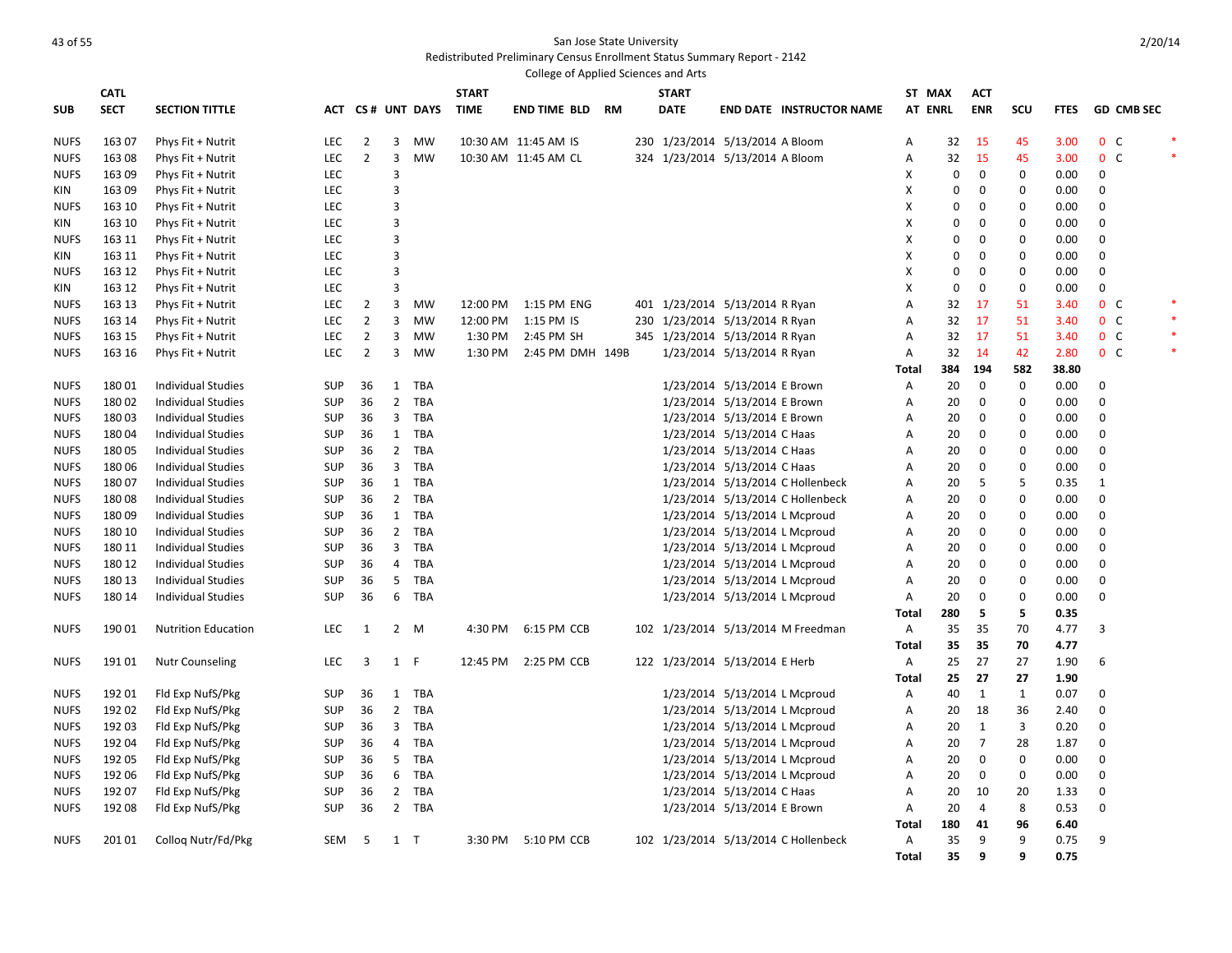### And the San Jose State University and the San Jose State University

| <b>CATL</b><br><b>START</b><br><b>START</b><br>ST MAX<br>ACT<br><b>SECT</b><br>ACT CS# UNT DAYS<br><b>TIME</b><br><b>DATE</b><br><b>AT ENRL</b><br><b>ENR</b><br>SCU<br><b>GD CMB SEC</b><br><b>SECTION TITTLE</b><br><b>END TIME BLD RM</b><br><b>END DATE INSTRUCTOR NAME</b><br><b>FTES</b><br>216 01<br>Sem Fd Chem & Pkgy<br>SEM<br>5<br>3 R<br>3:00 PM<br>5:45 PM CCB<br>122 1/23/2014 5/13/2014 P Belo<br>18<br>11<br>33<br>2.75<br>11<br><b>NUFS</b><br>Α<br>18<br>11<br>33<br><b>Total</b><br>2.75<br>21701<br>Issues Nutr/Fd/Pkg<br>SEM<br>3<br>W<br>4:30 PM<br>7:15 PM CCB<br>122 1/23/2014 5/13/2014 M Freedman<br>Α<br>18<br>14<br>42<br>3.50<br><b>NUFS</b><br>-5<br>14<br>18<br>14<br>42<br>3.50<br><b>Total</b><br>220A 01 Adv Mnt<br>SEM<br>3<br>8:45 PM CCB<br>122 1/23/2014 5/13/2014 H Kiehl<br>18<br>7<br>21<br>1.65<br>5<br><b>NUFS</b><br>-5<br>M<br>6:00 PM<br>Α<br>$\overline{\mathbf{z}}$<br><b>Total</b><br>18<br>21<br>1.65<br><b>SUP</b><br>25<br>1<br><b>TBA</b><br>1/23/2014 5/13/2014 C LaSalle<br>20<br>9<br>9<br>0.72<br>$\overline{7}$<br><b>NUFS</b><br>280A 01 Dietetic Internship<br>Α<br>25<br><b>TBA</b><br>1/23/2014 5/13/2014 C LaSalle<br>20<br>0<br>0.00<br>0<br><b>NUFS</b><br>280A 02 Dietetic Internship<br><b>SUP</b><br>6<br>Α<br>0<br>280A 03 Dietetic Internship<br><b>SUP</b><br>25<br>12 TBA<br>1/23/2014 5/13/2014 C LaSalle<br>20<br>$\mathbf 0$<br>$\mathbf 0$<br>0.00<br>0<br><b>NUFS</b><br>Α<br>25<br>TBA<br>1/23/2014 5/13/2014 E Brown<br>0<br>280A 04 Dietetic Internship<br><b>SUP</b><br>6<br>20<br>0<br>0<br>0.00<br>NUFS<br>Α<br>280A 05 Dietetic Internship<br>25<br>12 TBA<br>1/23/2014 5/13/2014 E Brown<br>20<br>$\mathbf 0$<br>$\mathbf 0$<br>$\mathbf 0$<br><b>NUFS</b><br><b>SUP</b><br>Α<br>0.00<br>25<br>$\mathbf 0$<br><b>NUFS</b><br>280A 06 Dietetic Internship<br><b>SUP</b><br>6<br><b>TBA</b><br>1/23/2014 5/13/2014 M Freedman<br>20<br>0<br>0<br>0.00<br>A<br>25<br>$\mathbf 0$<br>$\mathbf 0$<br>$\mathbf 0$<br><b>NUFS</b><br>280A 07 Dietetic Internship<br><b>SUP</b><br>12 TBA<br>1/23/2014 5/13/2014 M Freedman<br>Α<br>20<br>0.00<br><b>NUFS</b><br>280A 08 Dietetic Internship<br><b>SUP</b><br>25<br>6<br><b>TBA</b><br>1/23/2014 5/13/2014 C Haas<br>20<br>$\mathbf 0$<br>$\mathbf 0$<br>0.00<br>$\mathbf 0$<br>Α<br>280A 09 Dietetic Internship<br>25<br>12 TBA<br>1/23/2014 5/13/2014 C Haas<br>$\mathbf 0$<br><b>NUFS</b><br>SUP<br>Α<br>20<br>0<br>0.00<br>0<br><b>NUFS</b><br>280A 10 Dietetic Internship<br><b>SUP</b><br>25<br>6<br>TBA<br>1/23/2014 5/13/2014 K Mauldin<br>20<br>$\mathbf 0$<br>$\mathbf 0$<br>0.00<br>$\mathbf 0$<br>Α<br>280A 11 Dietetic Internship<br>25<br>12 TBA<br>1/23/2014 5/13/2014 K Mauldin<br>20<br>0<br><b>SUP</b><br>Α<br>0<br>0.00<br>0<br>280A 12 Dietetic Internship<br><b>SUP</b><br>25<br>6<br><b>TBA</b><br>1/23/2014 5/13/2014 L Mcproud<br>20<br>$\mathbf 0$<br>$\mathbf 0$<br>0.00<br>0<br>Α<br>12 TBA<br>0<br>280A 13 Dietetic Internship<br><b>SUP</b><br>25<br>1/23/2014 5/13/2014 L Mcproud<br>A<br>20<br>0<br>0.00<br>0<br>280A 14 Dietetic Internship<br><b>SUP</b><br>25<br>6<br><b>TBA</b><br>20<br>$\mathbf 0$<br>$\mathbf 0$<br>0.00<br>$\mathbf 0$<br>1/23/2014 5/13/2014 A Wagle<br>A<br>25<br>12 TBA<br>$\mathbf 0$<br>$\mathbf 0$<br>280A 15 Dietetic Internship<br><b>SUP</b><br>1/23/2014 5/13/2014 A Wagle<br>20<br>0<br>0.00<br>A<br>9<br>9<br>Total<br>300<br>0.72<br>298 01<br><b>Special Studies</b><br>25<br>1<br>TBA<br>1/23/2014 5/13/2014 P Belo<br>10<br>$\overline{2}$<br>$\overline{2}$<br>0.17<br>$\overline{2}$<br><b>SUP</b><br>Α<br>$\overline{2}$<br>0<br>298 02<br><b>Special Studies</b><br><b>SUP</b><br>25<br>TBA<br>1/23/2014 5/13/2014 P Belo<br>Α<br>10<br>0<br>0<br>0.00<br>298 03<br>25<br>3<br><b>TBA</b><br>1/23/2014 5/13/2014 P Belo<br>10<br>0<br>$\mathbf 0$<br>0.00<br>0<br><b>Special Studies</b><br><b>SUP</b><br>Α<br>0<br>298 04<br><b>Special Studies</b><br><b>SUP</b><br>25<br>1<br>TBA<br>1/23/2014 5/13/2014 E Brown<br>Α<br>10<br>0<br>0<br>0.00<br>298 05<br><b>SUP</b><br>25<br>$\overline{2}$<br><b>TBA</b><br>1/23/2014 5/13/2014 E Brown<br>10<br>0<br>$\mathbf 0$<br>0.00<br>0<br><b>Special Studies</b><br>Α<br>3<br>$\mathbf 0$<br>298 06<br><b>SUP</b><br>25<br>TBA<br>1/23/2014 5/13/2014 E Brown<br>10<br>0<br>0<br>0.00<br><b>Special Studies</b><br>A<br>298 07<br>25<br>$\mathbf{1}$<br><b>TBA</b><br>1/23/2014 5/13/2014 M Freedman<br>10<br>0<br>$\mathbf 0$<br>0.00<br>0<br><b>Special Studies</b><br><b>SUP</b><br>Α<br>$\overline{2}$<br>$\overline{2}$<br>298 08<br><b>SUP</b><br>25<br>TBA<br>1/23/2014 5/13/2014 M Freedman<br>10<br>1<br>0.17<br>$\mathbf{1}$<br><b>Special Studies</b><br>Α<br>298 09<br>25<br>3<br>TBA<br>3<br><b>Special Studies</b><br><b>SUP</b><br>1/23/2014 5/13/2014 M Freedman<br>10<br>1<br>0.25<br>1<br>Α<br>298 10<br>25<br>1<br>TBA<br>1/23/2014 5/13/2014 C Haas<br>$\mathbf 0$<br>$\mathbf 0$<br>0.00<br>$\mathbf 0$<br><b>Special Studies</b><br><b>SUP</b><br>A<br>10<br>$\overline{2}$<br>$\overline{2}$<br>298 11<br><b>Special Studies</b><br><b>SUP</b><br>25<br>TBA<br>1/23/2014 5/13/2014 C Haas<br>10<br>1<br>0.17<br>1<br>Α<br>298 12<br><b>SUP</b><br>25<br>$\overline{3}$<br>TBA<br>1/23/2014 5/13/2014 C Haas<br>$\mathbf 0$<br>$\mathbf 0$<br>0.00<br>$\mathbf 0$<br><b>Special Studies</b><br>Α<br>10<br>25<br>298 13<br><b>Special Studies</b><br><b>SUP</b><br>1<br>TBA<br>1/23/2014 5/13/2014 C Hollenbeck<br>10<br>1<br>0.08<br>1<br>Α<br>1<br>298 14<br><b>SUP</b><br>25<br>$2^{\circ}$<br>TBA<br>1/23/2014 5/13/2014 C Hollenbeck<br>1<br>$\overline{2}$<br>0.17<br><b>Special Studies</b><br>Α<br>10<br>1<br>298 15<br><b>SUP</b><br>25<br>3<br><b>TBA</b><br>1/23/2014 5/13/2014 C Hollenbeck<br>10<br>$\mathbf 0$<br>0<br>0.00<br>0<br><b>Special Studies</b><br>Α<br>298 16<br>25<br>$\mathbf{1}$<br>TBA<br>1/23/2014 5/13/2014 C LaSalle<br>0.08<br><b>Special Studies</b><br><b>SUP</b><br>Α<br>10<br>1<br>1<br>1<br>$\overline{2}$<br>$\overline{2}$<br>298 17<br><b>SUP</b><br>25<br><b>TBA</b><br>1/23/2014 5/13/2014 C LaSalle<br>10<br>1<br>0.17<br>$\mathbf{1}$<br><b>Special Studies</b><br>Α<br>298 18<br>25<br>3<br><b>TBA</b><br>$\mathbf{1}$<br>3<br><b>Special Studies</b><br><b>SUP</b><br>1/23/2014 5/13/2014 C LaSalle<br>Α<br>10<br>0.25<br>1<br>$\overline{3}$<br>298 19<br><b>SUP</b><br>25<br>1<br><b>TBA</b><br>1/23/2014 5/13/2014 K Mauldin<br>10<br>3<br>3<br><b>Special Studies</b><br>Α<br>0.25<br>$\overline{2}$<br>298 20<br><b>Special Studies</b><br><b>SUP</b><br>25<br>$\overline{2}$<br>TBA<br>1/23/2014 5/13/2014 K Mauldin<br>Α<br>10<br>2<br>4<br>0.33<br>25<br>3<br><b>TBA</b><br>$\mathbf 0$<br>298 21<br><b>Special Studies</b><br><b>SUP</b><br>1/23/2014 5/13/2014 K Mauldin<br>A<br>10<br>$\mathbf 0$<br>0<br>0.00<br><b>NUFS</b><br>298 22<br>SUP<br>25<br>1<br>TBA<br>1/23/2014 5/13/2014 L Mcproud<br>A<br>10<br>4<br>$\overline{4}$<br>0.33<br>4<br><b>Special Studies</b> | College of Applied Sciences and Arts |  |  |  |  |  |  |  |  |  |  |  |  |  |  |  |  |
|------------------------------------------------------------------------------------------------------------------------------------------------------------------------------------------------------------------------------------------------------------------------------------------------------------------------------------------------------------------------------------------------------------------------------------------------------------------------------------------------------------------------------------------------------------------------------------------------------------------------------------------------------------------------------------------------------------------------------------------------------------------------------------------------------------------------------------------------------------------------------------------------------------------------------------------------------------------------------------------------------------------------------------------------------------------------------------------------------------------------------------------------------------------------------------------------------------------------------------------------------------------------------------------------------------------------------------------------------------------------------------------------------------------------------------------------------------------------------------------------------------------------------------------------------------------------------------------------------------------------------------------------------------------------------------------------------------------------------------------------------------------------------------------------------------------------------------------------------------------------------------------------------------------------------------------------------------------------------------------------------------------------------------------------------------------------------------------------------------------------------------------------------------------------------------------------------------------------------------------------------------------------------------------------------------------------------------------------------------------------------------------------------------------------------------------------------------------------------------------------------------------------------------------------------------------------------------------------------------------------------------------------------------------------------------------------------------------------------------------------------------------------------------------------------------------------------------------------------------------------------------------------------------------------------------------------------------------------------------------------------------------------------------------------------------------------------------------------------------------------------------------------------------------------------------------------------------------------------------------------------------------------------------------------------------------------------------------------------------------------------------------------------------------------------------------------------------------------------------------------------------------------------------------------------------------------------------------------------------------------------------------------------------------------------------------------------------------------------------------------------------------------------------------------------------------------------------------------------------------------------------------------------------------------------------------------------------------------------------------------------------------------------------------------------------------------------------------------------------------------------------------------------------------------------------------------------------------------------------------------------------------------------------------------------------------------------------------------------------------------------------------------------------------------------------------------------------------------------------------------------------------------------------------------------------------------------------------------------------------------------------------------------------------------------------------------------------------------------------------------------------------------------------------------------------------------------------------------------------------------------------------------------------------------------------------------------------------------------------------------------------------------------------------------------------------------------------------------------------------------------------------------------------------------------------------------------------------------------------------------------------------------------------------------------------------------------------------------------------------------------------------------------------------------------------------------------------------------------------------------------------------------------------------------------------------------------------------------------------------------------------------------------------------------------------------------------------------------------------------------------------------------------------------------------------------------------------------------------------------------------------------------------------------------------------------------------------------------------------------------------------------------------------------------------------------------------------------------------------------------------------------------------------------------------------------------------------------------------------------------------------------------------------------------------------------------------------------------------------------------------------------------------------------------------------------------------------------------------------------------------------------------------------------------------------------------------------------------------------------------------------------------------------------------------------------------------------------------------------------------------------------------------------------------------------------------------------------------------------------------------------------------------------------------------------------------------------------------------------------------------------------|--------------------------------------|--|--|--|--|--|--|--|--|--|--|--|--|--|--|--|--|
|                                                                                                                                                                                                                                                                                                                                                                                                                                                                                                                                                                                                                                                                                                                                                                                                                                                                                                                                                                                                                                                                                                                                                                                                                                                                                                                                                                                                                                                                                                                                                                                                                                                                                                                                                                                                                                                                                                                                                                                                                                                                                                                                                                                                                                                                                                                                                                                                                                                                                                                                                                                                                                                                                                                                                                                                                                                                                                                                                                                                                                                                                                                                                                                                                                                                                                                                                                                                                                                                                                                                                                                                                                                                                                                                                                                                                                                                                                                                                                                                                                                                                                                                                                                                                                                                                                                                                                                                                                                                                                                                                                                                                                                                                                                                                                                                                                                                                                                                                                                                                                                                                                                                                                                                                                                                                                                                                                                                                                                                                                                                                                                                                                                                                                                                                                                                                                                                                                                                                                                                                                                                                                                                                                                                                                                                                                                                                                                                                                                                                                                                                                                                                                                                                                                                                                                                                                                                                                                                                                                                                  |                                      |  |  |  |  |  |  |  |  |  |  |  |  |  |  |  |  |
|                                                                                                                                                                                                                                                                                                                                                                                                                                                                                                                                                                                                                                                                                                                                                                                                                                                                                                                                                                                                                                                                                                                                                                                                                                                                                                                                                                                                                                                                                                                                                                                                                                                                                                                                                                                                                                                                                                                                                                                                                                                                                                                                                                                                                                                                                                                                                                                                                                                                                                                                                                                                                                                                                                                                                                                                                                                                                                                                                                                                                                                                                                                                                                                                                                                                                                                                                                                                                                                                                                                                                                                                                                                                                                                                                                                                                                                                                                                                                                                                                                                                                                                                                                                                                                                                                                                                                                                                                                                                                                                                                                                                                                                                                                                                                                                                                                                                                                                                                                                                                                                                                                                                                                                                                                                                                                                                                                                                                                                                                                                                                                                                                                                                                                                                                                                                                                                                                                                                                                                                                                                                                                                                                                                                                                                                                                                                                                                                                                                                                                                                                                                                                                                                                                                                                                                                                                                                                                                                                                                                                  | <b>SUB</b>                           |  |  |  |  |  |  |  |  |  |  |  |  |  |  |  |  |
|                                                                                                                                                                                                                                                                                                                                                                                                                                                                                                                                                                                                                                                                                                                                                                                                                                                                                                                                                                                                                                                                                                                                                                                                                                                                                                                                                                                                                                                                                                                                                                                                                                                                                                                                                                                                                                                                                                                                                                                                                                                                                                                                                                                                                                                                                                                                                                                                                                                                                                                                                                                                                                                                                                                                                                                                                                                                                                                                                                                                                                                                                                                                                                                                                                                                                                                                                                                                                                                                                                                                                                                                                                                                                                                                                                                                                                                                                                                                                                                                                                                                                                                                                                                                                                                                                                                                                                                                                                                                                                                                                                                                                                                                                                                                                                                                                                                                                                                                                                                                                                                                                                                                                                                                                                                                                                                                                                                                                                                                                                                                                                                                                                                                                                                                                                                                                                                                                                                                                                                                                                                                                                                                                                                                                                                                                                                                                                                                                                                                                                                                                                                                                                                                                                                                                                                                                                                                                                                                                                                                                  |                                      |  |  |  |  |  |  |  |  |  |  |  |  |  |  |  |  |
|                                                                                                                                                                                                                                                                                                                                                                                                                                                                                                                                                                                                                                                                                                                                                                                                                                                                                                                                                                                                                                                                                                                                                                                                                                                                                                                                                                                                                                                                                                                                                                                                                                                                                                                                                                                                                                                                                                                                                                                                                                                                                                                                                                                                                                                                                                                                                                                                                                                                                                                                                                                                                                                                                                                                                                                                                                                                                                                                                                                                                                                                                                                                                                                                                                                                                                                                                                                                                                                                                                                                                                                                                                                                                                                                                                                                                                                                                                                                                                                                                                                                                                                                                                                                                                                                                                                                                                                                                                                                                                                                                                                                                                                                                                                                                                                                                                                                                                                                                                                                                                                                                                                                                                                                                                                                                                                                                                                                                                                                                                                                                                                                                                                                                                                                                                                                                                                                                                                                                                                                                                                                                                                                                                                                                                                                                                                                                                                                                                                                                                                                                                                                                                                                                                                                                                                                                                                                                                                                                                                                                  |                                      |  |  |  |  |  |  |  |  |  |  |  |  |  |  |  |  |
|                                                                                                                                                                                                                                                                                                                                                                                                                                                                                                                                                                                                                                                                                                                                                                                                                                                                                                                                                                                                                                                                                                                                                                                                                                                                                                                                                                                                                                                                                                                                                                                                                                                                                                                                                                                                                                                                                                                                                                                                                                                                                                                                                                                                                                                                                                                                                                                                                                                                                                                                                                                                                                                                                                                                                                                                                                                                                                                                                                                                                                                                                                                                                                                                                                                                                                                                                                                                                                                                                                                                                                                                                                                                                                                                                                                                                                                                                                                                                                                                                                                                                                                                                                                                                                                                                                                                                                                                                                                                                                                                                                                                                                                                                                                                                                                                                                                                                                                                                                                                                                                                                                                                                                                                                                                                                                                                                                                                                                                                                                                                                                                                                                                                                                                                                                                                                                                                                                                                                                                                                                                                                                                                                                                                                                                                                                                                                                                                                                                                                                                                                                                                                                                                                                                                                                                                                                                                                                                                                                                                                  |                                      |  |  |  |  |  |  |  |  |  |  |  |  |  |  |  |  |
|                                                                                                                                                                                                                                                                                                                                                                                                                                                                                                                                                                                                                                                                                                                                                                                                                                                                                                                                                                                                                                                                                                                                                                                                                                                                                                                                                                                                                                                                                                                                                                                                                                                                                                                                                                                                                                                                                                                                                                                                                                                                                                                                                                                                                                                                                                                                                                                                                                                                                                                                                                                                                                                                                                                                                                                                                                                                                                                                                                                                                                                                                                                                                                                                                                                                                                                                                                                                                                                                                                                                                                                                                                                                                                                                                                                                                                                                                                                                                                                                                                                                                                                                                                                                                                                                                                                                                                                                                                                                                                                                                                                                                                                                                                                                                                                                                                                                                                                                                                                                                                                                                                                                                                                                                                                                                                                                                                                                                                                                                                                                                                                                                                                                                                                                                                                                                                                                                                                                                                                                                                                                                                                                                                                                                                                                                                                                                                                                                                                                                                                                                                                                                                                                                                                                                                                                                                                                                                                                                                                                                  |                                      |  |  |  |  |  |  |  |  |  |  |  |  |  |  |  |  |
|                                                                                                                                                                                                                                                                                                                                                                                                                                                                                                                                                                                                                                                                                                                                                                                                                                                                                                                                                                                                                                                                                                                                                                                                                                                                                                                                                                                                                                                                                                                                                                                                                                                                                                                                                                                                                                                                                                                                                                                                                                                                                                                                                                                                                                                                                                                                                                                                                                                                                                                                                                                                                                                                                                                                                                                                                                                                                                                                                                                                                                                                                                                                                                                                                                                                                                                                                                                                                                                                                                                                                                                                                                                                                                                                                                                                                                                                                                                                                                                                                                                                                                                                                                                                                                                                                                                                                                                                                                                                                                                                                                                                                                                                                                                                                                                                                                                                                                                                                                                                                                                                                                                                                                                                                                                                                                                                                                                                                                                                                                                                                                                                                                                                                                                                                                                                                                                                                                                                                                                                                                                                                                                                                                                                                                                                                                                                                                                                                                                                                                                                                                                                                                                                                                                                                                                                                                                                                                                                                                                                                  |                                      |  |  |  |  |  |  |  |  |  |  |  |  |  |  |  |  |
|                                                                                                                                                                                                                                                                                                                                                                                                                                                                                                                                                                                                                                                                                                                                                                                                                                                                                                                                                                                                                                                                                                                                                                                                                                                                                                                                                                                                                                                                                                                                                                                                                                                                                                                                                                                                                                                                                                                                                                                                                                                                                                                                                                                                                                                                                                                                                                                                                                                                                                                                                                                                                                                                                                                                                                                                                                                                                                                                                                                                                                                                                                                                                                                                                                                                                                                                                                                                                                                                                                                                                                                                                                                                                                                                                                                                                                                                                                                                                                                                                                                                                                                                                                                                                                                                                                                                                                                                                                                                                                                                                                                                                                                                                                                                                                                                                                                                                                                                                                                                                                                                                                                                                                                                                                                                                                                                                                                                                                                                                                                                                                                                                                                                                                                                                                                                                                                                                                                                                                                                                                                                                                                                                                                                                                                                                                                                                                                                                                                                                                                                                                                                                                                                                                                                                                                                                                                                                                                                                                                                                  |                                      |  |  |  |  |  |  |  |  |  |  |  |  |  |  |  |  |
|                                                                                                                                                                                                                                                                                                                                                                                                                                                                                                                                                                                                                                                                                                                                                                                                                                                                                                                                                                                                                                                                                                                                                                                                                                                                                                                                                                                                                                                                                                                                                                                                                                                                                                                                                                                                                                                                                                                                                                                                                                                                                                                                                                                                                                                                                                                                                                                                                                                                                                                                                                                                                                                                                                                                                                                                                                                                                                                                                                                                                                                                                                                                                                                                                                                                                                                                                                                                                                                                                                                                                                                                                                                                                                                                                                                                                                                                                                                                                                                                                                                                                                                                                                                                                                                                                                                                                                                                                                                                                                                                                                                                                                                                                                                                                                                                                                                                                                                                                                                                                                                                                                                                                                                                                                                                                                                                                                                                                                                                                                                                                                                                                                                                                                                                                                                                                                                                                                                                                                                                                                                                                                                                                                                                                                                                                                                                                                                                                                                                                                                                                                                                                                                                                                                                                                                                                                                                                                                                                                                                                  |                                      |  |  |  |  |  |  |  |  |  |  |  |  |  |  |  |  |
|                                                                                                                                                                                                                                                                                                                                                                                                                                                                                                                                                                                                                                                                                                                                                                                                                                                                                                                                                                                                                                                                                                                                                                                                                                                                                                                                                                                                                                                                                                                                                                                                                                                                                                                                                                                                                                                                                                                                                                                                                                                                                                                                                                                                                                                                                                                                                                                                                                                                                                                                                                                                                                                                                                                                                                                                                                                                                                                                                                                                                                                                                                                                                                                                                                                                                                                                                                                                                                                                                                                                                                                                                                                                                                                                                                                                                                                                                                                                                                                                                                                                                                                                                                                                                                                                                                                                                                                                                                                                                                                                                                                                                                                                                                                                                                                                                                                                                                                                                                                                                                                                                                                                                                                                                                                                                                                                                                                                                                                                                                                                                                                                                                                                                                                                                                                                                                                                                                                                                                                                                                                                                                                                                                                                                                                                                                                                                                                                                                                                                                                                                                                                                                                                                                                                                                                                                                                                                                                                                                                                                  |                                      |  |  |  |  |  |  |  |  |  |  |  |  |  |  |  |  |
|                                                                                                                                                                                                                                                                                                                                                                                                                                                                                                                                                                                                                                                                                                                                                                                                                                                                                                                                                                                                                                                                                                                                                                                                                                                                                                                                                                                                                                                                                                                                                                                                                                                                                                                                                                                                                                                                                                                                                                                                                                                                                                                                                                                                                                                                                                                                                                                                                                                                                                                                                                                                                                                                                                                                                                                                                                                                                                                                                                                                                                                                                                                                                                                                                                                                                                                                                                                                                                                                                                                                                                                                                                                                                                                                                                                                                                                                                                                                                                                                                                                                                                                                                                                                                                                                                                                                                                                                                                                                                                                                                                                                                                                                                                                                                                                                                                                                                                                                                                                                                                                                                                                                                                                                                                                                                                                                                                                                                                                                                                                                                                                                                                                                                                                                                                                                                                                                                                                                                                                                                                                                                                                                                                                                                                                                                                                                                                                                                                                                                                                                                                                                                                                                                                                                                                                                                                                                                                                                                                                                                  |                                      |  |  |  |  |  |  |  |  |  |  |  |  |  |  |  |  |
|                                                                                                                                                                                                                                                                                                                                                                                                                                                                                                                                                                                                                                                                                                                                                                                                                                                                                                                                                                                                                                                                                                                                                                                                                                                                                                                                                                                                                                                                                                                                                                                                                                                                                                                                                                                                                                                                                                                                                                                                                                                                                                                                                                                                                                                                                                                                                                                                                                                                                                                                                                                                                                                                                                                                                                                                                                                                                                                                                                                                                                                                                                                                                                                                                                                                                                                                                                                                                                                                                                                                                                                                                                                                                                                                                                                                                                                                                                                                                                                                                                                                                                                                                                                                                                                                                                                                                                                                                                                                                                                                                                                                                                                                                                                                                                                                                                                                                                                                                                                                                                                                                                                                                                                                                                                                                                                                                                                                                                                                                                                                                                                                                                                                                                                                                                                                                                                                                                                                                                                                                                                                                                                                                                                                                                                                                                                                                                                                                                                                                                                                                                                                                                                                                                                                                                                                                                                                                                                                                                                                                  |                                      |  |  |  |  |  |  |  |  |  |  |  |  |  |  |  |  |
|                                                                                                                                                                                                                                                                                                                                                                                                                                                                                                                                                                                                                                                                                                                                                                                                                                                                                                                                                                                                                                                                                                                                                                                                                                                                                                                                                                                                                                                                                                                                                                                                                                                                                                                                                                                                                                                                                                                                                                                                                                                                                                                                                                                                                                                                                                                                                                                                                                                                                                                                                                                                                                                                                                                                                                                                                                                                                                                                                                                                                                                                                                                                                                                                                                                                                                                                                                                                                                                                                                                                                                                                                                                                                                                                                                                                                                                                                                                                                                                                                                                                                                                                                                                                                                                                                                                                                                                                                                                                                                                                                                                                                                                                                                                                                                                                                                                                                                                                                                                                                                                                                                                                                                                                                                                                                                                                                                                                                                                                                                                                                                                                                                                                                                                                                                                                                                                                                                                                                                                                                                                                                                                                                                                                                                                                                                                                                                                                                                                                                                                                                                                                                                                                                                                                                                                                                                                                                                                                                                                                                  |                                      |  |  |  |  |  |  |  |  |  |  |  |  |  |  |  |  |
|                                                                                                                                                                                                                                                                                                                                                                                                                                                                                                                                                                                                                                                                                                                                                                                                                                                                                                                                                                                                                                                                                                                                                                                                                                                                                                                                                                                                                                                                                                                                                                                                                                                                                                                                                                                                                                                                                                                                                                                                                                                                                                                                                                                                                                                                                                                                                                                                                                                                                                                                                                                                                                                                                                                                                                                                                                                                                                                                                                                                                                                                                                                                                                                                                                                                                                                                                                                                                                                                                                                                                                                                                                                                                                                                                                                                                                                                                                                                                                                                                                                                                                                                                                                                                                                                                                                                                                                                                                                                                                                                                                                                                                                                                                                                                                                                                                                                                                                                                                                                                                                                                                                                                                                                                                                                                                                                                                                                                                                                                                                                                                                                                                                                                                                                                                                                                                                                                                                                                                                                                                                                                                                                                                                                                                                                                                                                                                                                                                                                                                                                                                                                                                                                                                                                                                                                                                                                                                                                                                                                                  |                                      |  |  |  |  |  |  |  |  |  |  |  |  |  |  |  |  |
|                                                                                                                                                                                                                                                                                                                                                                                                                                                                                                                                                                                                                                                                                                                                                                                                                                                                                                                                                                                                                                                                                                                                                                                                                                                                                                                                                                                                                                                                                                                                                                                                                                                                                                                                                                                                                                                                                                                                                                                                                                                                                                                                                                                                                                                                                                                                                                                                                                                                                                                                                                                                                                                                                                                                                                                                                                                                                                                                                                                                                                                                                                                                                                                                                                                                                                                                                                                                                                                                                                                                                                                                                                                                                                                                                                                                                                                                                                                                                                                                                                                                                                                                                                                                                                                                                                                                                                                                                                                                                                                                                                                                                                                                                                                                                                                                                                                                                                                                                                                                                                                                                                                                                                                                                                                                                                                                                                                                                                                                                                                                                                                                                                                                                                                                                                                                                                                                                                                                                                                                                                                                                                                                                                                                                                                                                                                                                                                                                                                                                                                                                                                                                                                                                                                                                                                                                                                                                                                                                                                                                  |                                      |  |  |  |  |  |  |  |  |  |  |  |  |  |  |  |  |
|                                                                                                                                                                                                                                                                                                                                                                                                                                                                                                                                                                                                                                                                                                                                                                                                                                                                                                                                                                                                                                                                                                                                                                                                                                                                                                                                                                                                                                                                                                                                                                                                                                                                                                                                                                                                                                                                                                                                                                                                                                                                                                                                                                                                                                                                                                                                                                                                                                                                                                                                                                                                                                                                                                                                                                                                                                                                                                                                                                                                                                                                                                                                                                                                                                                                                                                                                                                                                                                                                                                                                                                                                                                                                                                                                                                                                                                                                                                                                                                                                                                                                                                                                                                                                                                                                                                                                                                                                                                                                                                                                                                                                                                                                                                                                                                                                                                                                                                                                                                                                                                                                                                                                                                                                                                                                                                                                                                                                                                                                                                                                                                                                                                                                                                                                                                                                                                                                                                                                                                                                                                                                                                                                                                                                                                                                                                                                                                                                                                                                                                                                                                                                                                                                                                                                                                                                                                                                                                                                                                                                  |                                      |  |  |  |  |  |  |  |  |  |  |  |  |  |  |  |  |
|                                                                                                                                                                                                                                                                                                                                                                                                                                                                                                                                                                                                                                                                                                                                                                                                                                                                                                                                                                                                                                                                                                                                                                                                                                                                                                                                                                                                                                                                                                                                                                                                                                                                                                                                                                                                                                                                                                                                                                                                                                                                                                                                                                                                                                                                                                                                                                                                                                                                                                                                                                                                                                                                                                                                                                                                                                                                                                                                                                                                                                                                                                                                                                                                                                                                                                                                                                                                                                                                                                                                                                                                                                                                                                                                                                                                                                                                                                                                                                                                                                                                                                                                                                                                                                                                                                                                                                                                                                                                                                                                                                                                                                                                                                                                                                                                                                                                                                                                                                                                                                                                                                                                                                                                                                                                                                                                                                                                                                                                                                                                                                                                                                                                                                                                                                                                                                                                                                                                                                                                                                                                                                                                                                                                                                                                                                                                                                                                                                                                                                                                                                                                                                                                                                                                                                                                                                                                                                                                                                                                                  |                                      |  |  |  |  |  |  |  |  |  |  |  |  |  |  |  |  |
|                                                                                                                                                                                                                                                                                                                                                                                                                                                                                                                                                                                                                                                                                                                                                                                                                                                                                                                                                                                                                                                                                                                                                                                                                                                                                                                                                                                                                                                                                                                                                                                                                                                                                                                                                                                                                                                                                                                                                                                                                                                                                                                                                                                                                                                                                                                                                                                                                                                                                                                                                                                                                                                                                                                                                                                                                                                                                                                                                                                                                                                                                                                                                                                                                                                                                                                                                                                                                                                                                                                                                                                                                                                                                                                                                                                                                                                                                                                                                                                                                                                                                                                                                                                                                                                                                                                                                                                                                                                                                                                                                                                                                                                                                                                                                                                                                                                                                                                                                                                                                                                                                                                                                                                                                                                                                                                                                                                                                                                                                                                                                                                                                                                                                                                                                                                                                                                                                                                                                                                                                                                                                                                                                                                                                                                                                                                                                                                                                                                                                                                                                                                                                                                                                                                                                                                                                                                                                                                                                                                                                  |                                      |  |  |  |  |  |  |  |  |  |  |  |  |  |  |  |  |
|                                                                                                                                                                                                                                                                                                                                                                                                                                                                                                                                                                                                                                                                                                                                                                                                                                                                                                                                                                                                                                                                                                                                                                                                                                                                                                                                                                                                                                                                                                                                                                                                                                                                                                                                                                                                                                                                                                                                                                                                                                                                                                                                                                                                                                                                                                                                                                                                                                                                                                                                                                                                                                                                                                                                                                                                                                                                                                                                                                                                                                                                                                                                                                                                                                                                                                                                                                                                                                                                                                                                                                                                                                                                                                                                                                                                                                                                                                                                                                                                                                                                                                                                                                                                                                                                                                                                                                                                                                                                                                                                                                                                                                                                                                                                                                                                                                                                                                                                                                                                                                                                                                                                                                                                                                                                                                                                                                                                                                                                                                                                                                                                                                                                                                                                                                                                                                                                                                                                                                                                                                                                                                                                                                                                                                                                                                                                                                                                                                                                                                                                                                                                                                                                                                                                                                                                                                                                                                                                                                                                                  |                                      |  |  |  |  |  |  |  |  |  |  |  |  |  |  |  |  |
|                                                                                                                                                                                                                                                                                                                                                                                                                                                                                                                                                                                                                                                                                                                                                                                                                                                                                                                                                                                                                                                                                                                                                                                                                                                                                                                                                                                                                                                                                                                                                                                                                                                                                                                                                                                                                                                                                                                                                                                                                                                                                                                                                                                                                                                                                                                                                                                                                                                                                                                                                                                                                                                                                                                                                                                                                                                                                                                                                                                                                                                                                                                                                                                                                                                                                                                                                                                                                                                                                                                                                                                                                                                                                                                                                                                                                                                                                                                                                                                                                                                                                                                                                                                                                                                                                                                                                                                                                                                                                                                                                                                                                                                                                                                                                                                                                                                                                                                                                                                                                                                                                                                                                                                                                                                                                                                                                                                                                                                                                                                                                                                                                                                                                                                                                                                                                                                                                                                                                                                                                                                                                                                                                                                                                                                                                                                                                                                                                                                                                                                                                                                                                                                                                                                                                                                                                                                                                                                                                                                                                  | <b>NUFS</b>                          |  |  |  |  |  |  |  |  |  |  |  |  |  |  |  |  |
|                                                                                                                                                                                                                                                                                                                                                                                                                                                                                                                                                                                                                                                                                                                                                                                                                                                                                                                                                                                                                                                                                                                                                                                                                                                                                                                                                                                                                                                                                                                                                                                                                                                                                                                                                                                                                                                                                                                                                                                                                                                                                                                                                                                                                                                                                                                                                                                                                                                                                                                                                                                                                                                                                                                                                                                                                                                                                                                                                                                                                                                                                                                                                                                                                                                                                                                                                                                                                                                                                                                                                                                                                                                                                                                                                                                                                                                                                                                                                                                                                                                                                                                                                                                                                                                                                                                                                                                                                                                                                                                                                                                                                                                                                                                                                                                                                                                                                                                                                                                                                                                                                                                                                                                                                                                                                                                                                                                                                                                                                                                                                                                                                                                                                                                                                                                                                                                                                                                                                                                                                                                                                                                                                                                                                                                                                                                                                                                                                                                                                                                                                                                                                                                                                                                                                                                                                                                                                                                                                                                                                  | <b>NUFS</b>                          |  |  |  |  |  |  |  |  |  |  |  |  |  |  |  |  |
|                                                                                                                                                                                                                                                                                                                                                                                                                                                                                                                                                                                                                                                                                                                                                                                                                                                                                                                                                                                                                                                                                                                                                                                                                                                                                                                                                                                                                                                                                                                                                                                                                                                                                                                                                                                                                                                                                                                                                                                                                                                                                                                                                                                                                                                                                                                                                                                                                                                                                                                                                                                                                                                                                                                                                                                                                                                                                                                                                                                                                                                                                                                                                                                                                                                                                                                                                                                                                                                                                                                                                                                                                                                                                                                                                                                                                                                                                                                                                                                                                                                                                                                                                                                                                                                                                                                                                                                                                                                                                                                                                                                                                                                                                                                                                                                                                                                                                                                                                                                                                                                                                                                                                                                                                                                                                                                                                                                                                                                                                                                                                                                                                                                                                                                                                                                                                                                                                                                                                                                                                                                                                                                                                                                                                                                                                                                                                                                                                                                                                                                                                                                                                                                                                                                                                                                                                                                                                                                                                                                                                  | NUFS                                 |  |  |  |  |  |  |  |  |  |  |  |  |  |  |  |  |
|                                                                                                                                                                                                                                                                                                                                                                                                                                                                                                                                                                                                                                                                                                                                                                                                                                                                                                                                                                                                                                                                                                                                                                                                                                                                                                                                                                                                                                                                                                                                                                                                                                                                                                                                                                                                                                                                                                                                                                                                                                                                                                                                                                                                                                                                                                                                                                                                                                                                                                                                                                                                                                                                                                                                                                                                                                                                                                                                                                                                                                                                                                                                                                                                                                                                                                                                                                                                                                                                                                                                                                                                                                                                                                                                                                                                                                                                                                                                                                                                                                                                                                                                                                                                                                                                                                                                                                                                                                                                                                                                                                                                                                                                                                                                                                                                                                                                                                                                                                                                                                                                                                                                                                                                                                                                                                                                                                                                                                                                                                                                                                                                                                                                                                                                                                                                                                                                                                                                                                                                                                                                                                                                                                                                                                                                                                                                                                                                                                                                                                                                                                                                                                                                                                                                                                                                                                                                                                                                                                                                                  | <b>NUFS</b>                          |  |  |  |  |  |  |  |  |  |  |  |  |  |  |  |  |
|                                                                                                                                                                                                                                                                                                                                                                                                                                                                                                                                                                                                                                                                                                                                                                                                                                                                                                                                                                                                                                                                                                                                                                                                                                                                                                                                                                                                                                                                                                                                                                                                                                                                                                                                                                                                                                                                                                                                                                                                                                                                                                                                                                                                                                                                                                                                                                                                                                                                                                                                                                                                                                                                                                                                                                                                                                                                                                                                                                                                                                                                                                                                                                                                                                                                                                                                                                                                                                                                                                                                                                                                                                                                                                                                                                                                                                                                                                                                                                                                                                                                                                                                                                                                                                                                                                                                                                                                                                                                                                                                                                                                                                                                                                                                                                                                                                                                                                                                                                                                                                                                                                                                                                                                                                                                                                                                                                                                                                                                                                                                                                                                                                                                                                                                                                                                                                                                                                                                                                                                                                                                                                                                                                                                                                                                                                                                                                                                                                                                                                                                                                                                                                                                                                                                                                                                                                                                                                                                                                                                                  | <b>NUFS</b>                          |  |  |  |  |  |  |  |  |  |  |  |  |  |  |  |  |
|                                                                                                                                                                                                                                                                                                                                                                                                                                                                                                                                                                                                                                                                                                                                                                                                                                                                                                                                                                                                                                                                                                                                                                                                                                                                                                                                                                                                                                                                                                                                                                                                                                                                                                                                                                                                                                                                                                                                                                                                                                                                                                                                                                                                                                                                                                                                                                                                                                                                                                                                                                                                                                                                                                                                                                                                                                                                                                                                                                                                                                                                                                                                                                                                                                                                                                                                                                                                                                                                                                                                                                                                                                                                                                                                                                                                                                                                                                                                                                                                                                                                                                                                                                                                                                                                                                                                                                                                                                                                                                                                                                                                                                                                                                                                                                                                                                                                                                                                                                                                                                                                                                                                                                                                                                                                                                                                                                                                                                                                                                                                                                                                                                                                                                                                                                                                                                                                                                                                                                                                                                                                                                                                                                                                                                                                                                                                                                                                                                                                                                                                                                                                                                                                                                                                                                                                                                                                                                                                                                                                                  |                                      |  |  |  |  |  |  |  |  |  |  |  |  |  |  |  |  |
|                                                                                                                                                                                                                                                                                                                                                                                                                                                                                                                                                                                                                                                                                                                                                                                                                                                                                                                                                                                                                                                                                                                                                                                                                                                                                                                                                                                                                                                                                                                                                                                                                                                                                                                                                                                                                                                                                                                                                                                                                                                                                                                                                                                                                                                                                                                                                                                                                                                                                                                                                                                                                                                                                                                                                                                                                                                                                                                                                                                                                                                                                                                                                                                                                                                                                                                                                                                                                                                                                                                                                                                                                                                                                                                                                                                                                                                                                                                                                                                                                                                                                                                                                                                                                                                                                                                                                                                                                                                                                                                                                                                                                                                                                                                                                                                                                                                                                                                                                                                                                                                                                                                                                                                                                                                                                                                                                                                                                                                                                                                                                                                                                                                                                                                                                                                                                                                                                                                                                                                                                                                                                                                                                                                                                                                                                                                                                                                                                                                                                                                                                                                                                                                                                                                                                                                                                                                                                                                                                                                                                  | <b>NUFS</b>                          |  |  |  |  |  |  |  |  |  |  |  |  |  |  |  |  |
|                                                                                                                                                                                                                                                                                                                                                                                                                                                                                                                                                                                                                                                                                                                                                                                                                                                                                                                                                                                                                                                                                                                                                                                                                                                                                                                                                                                                                                                                                                                                                                                                                                                                                                                                                                                                                                                                                                                                                                                                                                                                                                                                                                                                                                                                                                                                                                                                                                                                                                                                                                                                                                                                                                                                                                                                                                                                                                                                                                                                                                                                                                                                                                                                                                                                                                                                                                                                                                                                                                                                                                                                                                                                                                                                                                                                                                                                                                                                                                                                                                                                                                                                                                                                                                                                                                                                                                                                                                                                                                                                                                                                                                                                                                                                                                                                                                                                                                                                                                                                                                                                                                                                                                                                                                                                                                                                                                                                                                                                                                                                                                                                                                                                                                                                                                                                                                                                                                                                                                                                                                                                                                                                                                                                                                                                                                                                                                                                                                                                                                                                                                                                                                                                                                                                                                                                                                                                                                                                                                                                                  | <b>NUFS</b>                          |  |  |  |  |  |  |  |  |  |  |  |  |  |  |  |  |
|                                                                                                                                                                                                                                                                                                                                                                                                                                                                                                                                                                                                                                                                                                                                                                                                                                                                                                                                                                                                                                                                                                                                                                                                                                                                                                                                                                                                                                                                                                                                                                                                                                                                                                                                                                                                                                                                                                                                                                                                                                                                                                                                                                                                                                                                                                                                                                                                                                                                                                                                                                                                                                                                                                                                                                                                                                                                                                                                                                                                                                                                                                                                                                                                                                                                                                                                                                                                                                                                                                                                                                                                                                                                                                                                                                                                                                                                                                                                                                                                                                                                                                                                                                                                                                                                                                                                                                                                                                                                                                                                                                                                                                                                                                                                                                                                                                                                                                                                                                                                                                                                                                                                                                                                                                                                                                                                                                                                                                                                                                                                                                                                                                                                                                                                                                                                                                                                                                                                                                                                                                                                                                                                                                                                                                                                                                                                                                                                                                                                                                                                                                                                                                                                                                                                                                                                                                                                                                                                                                                                                  | <b>NUFS</b>                          |  |  |  |  |  |  |  |  |  |  |  |  |  |  |  |  |
|                                                                                                                                                                                                                                                                                                                                                                                                                                                                                                                                                                                                                                                                                                                                                                                                                                                                                                                                                                                                                                                                                                                                                                                                                                                                                                                                                                                                                                                                                                                                                                                                                                                                                                                                                                                                                                                                                                                                                                                                                                                                                                                                                                                                                                                                                                                                                                                                                                                                                                                                                                                                                                                                                                                                                                                                                                                                                                                                                                                                                                                                                                                                                                                                                                                                                                                                                                                                                                                                                                                                                                                                                                                                                                                                                                                                                                                                                                                                                                                                                                                                                                                                                                                                                                                                                                                                                                                                                                                                                                                                                                                                                                                                                                                                                                                                                                                                                                                                                                                                                                                                                                                                                                                                                                                                                                                                                                                                                                                                                                                                                                                                                                                                                                                                                                                                                                                                                                                                                                                                                                                                                                                                                                                                                                                                                                                                                                                                                                                                                                                                                                                                                                                                                                                                                                                                                                                                                                                                                                                                                  | <b>NUFS</b>                          |  |  |  |  |  |  |  |  |  |  |  |  |  |  |  |  |
|                                                                                                                                                                                                                                                                                                                                                                                                                                                                                                                                                                                                                                                                                                                                                                                                                                                                                                                                                                                                                                                                                                                                                                                                                                                                                                                                                                                                                                                                                                                                                                                                                                                                                                                                                                                                                                                                                                                                                                                                                                                                                                                                                                                                                                                                                                                                                                                                                                                                                                                                                                                                                                                                                                                                                                                                                                                                                                                                                                                                                                                                                                                                                                                                                                                                                                                                                                                                                                                                                                                                                                                                                                                                                                                                                                                                                                                                                                                                                                                                                                                                                                                                                                                                                                                                                                                                                                                                                                                                                                                                                                                                                                                                                                                                                                                                                                                                                                                                                                                                                                                                                                                                                                                                                                                                                                                                                                                                                                                                                                                                                                                                                                                                                                                                                                                                                                                                                                                                                                                                                                                                                                                                                                                                                                                                                                                                                                                                                                                                                                                                                                                                                                                                                                                                                                                                                                                                                                                                                                                                                  | <b>NUFS</b>                          |  |  |  |  |  |  |  |  |  |  |  |  |  |  |  |  |
|                                                                                                                                                                                                                                                                                                                                                                                                                                                                                                                                                                                                                                                                                                                                                                                                                                                                                                                                                                                                                                                                                                                                                                                                                                                                                                                                                                                                                                                                                                                                                                                                                                                                                                                                                                                                                                                                                                                                                                                                                                                                                                                                                                                                                                                                                                                                                                                                                                                                                                                                                                                                                                                                                                                                                                                                                                                                                                                                                                                                                                                                                                                                                                                                                                                                                                                                                                                                                                                                                                                                                                                                                                                                                                                                                                                                                                                                                                                                                                                                                                                                                                                                                                                                                                                                                                                                                                                                                                                                                                                                                                                                                                                                                                                                                                                                                                                                                                                                                                                                                                                                                                                                                                                                                                                                                                                                                                                                                                                                                                                                                                                                                                                                                                                                                                                                                                                                                                                                                                                                                                                                                                                                                                                                                                                                                                                                                                                                                                                                                                                                                                                                                                                                                                                                                                                                                                                                                                                                                                                                                  | <b>NUFS</b>                          |  |  |  |  |  |  |  |  |  |  |  |  |  |  |  |  |
|                                                                                                                                                                                                                                                                                                                                                                                                                                                                                                                                                                                                                                                                                                                                                                                                                                                                                                                                                                                                                                                                                                                                                                                                                                                                                                                                                                                                                                                                                                                                                                                                                                                                                                                                                                                                                                                                                                                                                                                                                                                                                                                                                                                                                                                                                                                                                                                                                                                                                                                                                                                                                                                                                                                                                                                                                                                                                                                                                                                                                                                                                                                                                                                                                                                                                                                                                                                                                                                                                                                                                                                                                                                                                                                                                                                                                                                                                                                                                                                                                                                                                                                                                                                                                                                                                                                                                                                                                                                                                                                                                                                                                                                                                                                                                                                                                                                                                                                                                                                                                                                                                                                                                                                                                                                                                                                                                                                                                                                                                                                                                                                                                                                                                                                                                                                                                                                                                                                                                                                                                                                                                                                                                                                                                                                                                                                                                                                                                                                                                                                                                                                                                                                                                                                                                                                                                                                                                                                                                                                                                  | <b>NUFS</b>                          |  |  |  |  |  |  |  |  |  |  |  |  |  |  |  |  |
|                                                                                                                                                                                                                                                                                                                                                                                                                                                                                                                                                                                                                                                                                                                                                                                                                                                                                                                                                                                                                                                                                                                                                                                                                                                                                                                                                                                                                                                                                                                                                                                                                                                                                                                                                                                                                                                                                                                                                                                                                                                                                                                                                                                                                                                                                                                                                                                                                                                                                                                                                                                                                                                                                                                                                                                                                                                                                                                                                                                                                                                                                                                                                                                                                                                                                                                                                                                                                                                                                                                                                                                                                                                                                                                                                                                                                                                                                                                                                                                                                                                                                                                                                                                                                                                                                                                                                                                                                                                                                                                                                                                                                                                                                                                                                                                                                                                                                                                                                                                                                                                                                                                                                                                                                                                                                                                                                                                                                                                                                                                                                                                                                                                                                                                                                                                                                                                                                                                                                                                                                                                                                                                                                                                                                                                                                                                                                                                                                                                                                                                                                                                                                                                                                                                                                                                                                                                                                                                                                                                                                  | <b>NUFS</b>                          |  |  |  |  |  |  |  |  |  |  |  |  |  |  |  |  |
|                                                                                                                                                                                                                                                                                                                                                                                                                                                                                                                                                                                                                                                                                                                                                                                                                                                                                                                                                                                                                                                                                                                                                                                                                                                                                                                                                                                                                                                                                                                                                                                                                                                                                                                                                                                                                                                                                                                                                                                                                                                                                                                                                                                                                                                                                                                                                                                                                                                                                                                                                                                                                                                                                                                                                                                                                                                                                                                                                                                                                                                                                                                                                                                                                                                                                                                                                                                                                                                                                                                                                                                                                                                                                                                                                                                                                                                                                                                                                                                                                                                                                                                                                                                                                                                                                                                                                                                                                                                                                                                                                                                                                                                                                                                                                                                                                                                                                                                                                                                                                                                                                                                                                                                                                                                                                                                                                                                                                                                                                                                                                                                                                                                                                                                                                                                                                                                                                                                                                                                                                                                                                                                                                                                                                                                                                                                                                                                                                                                                                                                                                                                                                                                                                                                                                                                                                                                                                                                                                                                                                  | <b>NUFS</b>                          |  |  |  |  |  |  |  |  |  |  |  |  |  |  |  |  |
|                                                                                                                                                                                                                                                                                                                                                                                                                                                                                                                                                                                                                                                                                                                                                                                                                                                                                                                                                                                                                                                                                                                                                                                                                                                                                                                                                                                                                                                                                                                                                                                                                                                                                                                                                                                                                                                                                                                                                                                                                                                                                                                                                                                                                                                                                                                                                                                                                                                                                                                                                                                                                                                                                                                                                                                                                                                                                                                                                                                                                                                                                                                                                                                                                                                                                                                                                                                                                                                                                                                                                                                                                                                                                                                                                                                                                                                                                                                                                                                                                                                                                                                                                                                                                                                                                                                                                                                                                                                                                                                                                                                                                                                                                                                                                                                                                                                                                                                                                                                                                                                                                                                                                                                                                                                                                                                                                                                                                                                                                                                                                                                                                                                                                                                                                                                                                                                                                                                                                                                                                                                                                                                                                                                                                                                                                                                                                                                                                                                                                                                                                                                                                                                                                                                                                                                                                                                                                                                                                                                                                  | <b>NUFS</b>                          |  |  |  |  |  |  |  |  |  |  |  |  |  |  |  |  |
|                                                                                                                                                                                                                                                                                                                                                                                                                                                                                                                                                                                                                                                                                                                                                                                                                                                                                                                                                                                                                                                                                                                                                                                                                                                                                                                                                                                                                                                                                                                                                                                                                                                                                                                                                                                                                                                                                                                                                                                                                                                                                                                                                                                                                                                                                                                                                                                                                                                                                                                                                                                                                                                                                                                                                                                                                                                                                                                                                                                                                                                                                                                                                                                                                                                                                                                                                                                                                                                                                                                                                                                                                                                                                                                                                                                                                                                                                                                                                                                                                                                                                                                                                                                                                                                                                                                                                                                                                                                                                                                                                                                                                                                                                                                                                                                                                                                                                                                                                                                                                                                                                                                                                                                                                                                                                                                                                                                                                                                                                                                                                                                                                                                                                                                                                                                                                                                                                                                                                                                                                                                                                                                                                                                                                                                                                                                                                                                                                                                                                                                                                                                                                                                                                                                                                                                                                                                                                                                                                                                                                  | <b>NUFS</b>                          |  |  |  |  |  |  |  |  |  |  |  |  |  |  |  |  |
|                                                                                                                                                                                                                                                                                                                                                                                                                                                                                                                                                                                                                                                                                                                                                                                                                                                                                                                                                                                                                                                                                                                                                                                                                                                                                                                                                                                                                                                                                                                                                                                                                                                                                                                                                                                                                                                                                                                                                                                                                                                                                                                                                                                                                                                                                                                                                                                                                                                                                                                                                                                                                                                                                                                                                                                                                                                                                                                                                                                                                                                                                                                                                                                                                                                                                                                                                                                                                                                                                                                                                                                                                                                                                                                                                                                                                                                                                                                                                                                                                                                                                                                                                                                                                                                                                                                                                                                                                                                                                                                                                                                                                                                                                                                                                                                                                                                                                                                                                                                                                                                                                                                                                                                                                                                                                                                                                                                                                                                                                                                                                                                                                                                                                                                                                                                                                                                                                                                                                                                                                                                                                                                                                                                                                                                                                                                                                                                                                                                                                                                                                                                                                                                                                                                                                                                                                                                                                                                                                                                                                  | <b>NUFS</b>                          |  |  |  |  |  |  |  |  |  |  |  |  |  |  |  |  |
|                                                                                                                                                                                                                                                                                                                                                                                                                                                                                                                                                                                                                                                                                                                                                                                                                                                                                                                                                                                                                                                                                                                                                                                                                                                                                                                                                                                                                                                                                                                                                                                                                                                                                                                                                                                                                                                                                                                                                                                                                                                                                                                                                                                                                                                                                                                                                                                                                                                                                                                                                                                                                                                                                                                                                                                                                                                                                                                                                                                                                                                                                                                                                                                                                                                                                                                                                                                                                                                                                                                                                                                                                                                                                                                                                                                                                                                                                                                                                                                                                                                                                                                                                                                                                                                                                                                                                                                                                                                                                                                                                                                                                                                                                                                                                                                                                                                                                                                                                                                                                                                                                                                                                                                                                                                                                                                                                                                                                                                                                                                                                                                                                                                                                                                                                                                                                                                                                                                                                                                                                                                                                                                                                                                                                                                                                                                                                                                                                                                                                                                                                                                                                                                                                                                                                                                                                                                                                                                                                                                                                  | <b>NUFS</b>                          |  |  |  |  |  |  |  |  |  |  |  |  |  |  |  |  |
|                                                                                                                                                                                                                                                                                                                                                                                                                                                                                                                                                                                                                                                                                                                                                                                                                                                                                                                                                                                                                                                                                                                                                                                                                                                                                                                                                                                                                                                                                                                                                                                                                                                                                                                                                                                                                                                                                                                                                                                                                                                                                                                                                                                                                                                                                                                                                                                                                                                                                                                                                                                                                                                                                                                                                                                                                                                                                                                                                                                                                                                                                                                                                                                                                                                                                                                                                                                                                                                                                                                                                                                                                                                                                                                                                                                                                                                                                                                                                                                                                                                                                                                                                                                                                                                                                                                                                                                                                                                                                                                                                                                                                                                                                                                                                                                                                                                                                                                                                                                                                                                                                                                                                                                                                                                                                                                                                                                                                                                                                                                                                                                                                                                                                                                                                                                                                                                                                                                                                                                                                                                                                                                                                                                                                                                                                                                                                                                                                                                                                                                                                                                                                                                                                                                                                                                                                                                                                                                                                                                                                  | <b>NUFS</b>                          |  |  |  |  |  |  |  |  |  |  |  |  |  |  |  |  |
|                                                                                                                                                                                                                                                                                                                                                                                                                                                                                                                                                                                                                                                                                                                                                                                                                                                                                                                                                                                                                                                                                                                                                                                                                                                                                                                                                                                                                                                                                                                                                                                                                                                                                                                                                                                                                                                                                                                                                                                                                                                                                                                                                                                                                                                                                                                                                                                                                                                                                                                                                                                                                                                                                                                                                                                                                                                                                                                                                                                                                                                                                                                                                                                                                                                                                                                                                                                                                                                                                                                                                                                                                                                                                                                                                                                                                                                                                                                                                                                                                                                                                                                                                                                                                                                                                                                                                                                                                                                                                                                                                                                                                                                                                                                                                                                                                                                                                                                                                                                                                                                                                                                                                                                                                                                                                                                                                                                                                                                                                                                                                                                                                                                                                                                                                                                                                                                                                                                                                                                                                                                                                                                                                                                                                                                                                                                                                                                                                                                                                                                                                                                                                                                                                                                                                                                                                                                                                                                                                                                                                  | <b>NUFS</b>                          |  |  |  |  |  |  |  |  |  |  |  |  |  |  |  |  |
|                                                                                                                                                                                                                                                                                                                                                                                                                                                                                                                                                                                                                                                                                                                                                                                                                                                                                                                                                                                                                                                                                                                                                                                                                                                                                                                                                                                                                                                                                                                                                                                                                                                                                                                                                                                                                                                                                                                                                                                                                                                                                                                                                                                                                                                                                                                                                                                                                                                                                                                                                                                                                                                                                                                                                                                                                                                                                                                                                                                                                                                                                                                                                                                                                                                                                                                                                                                                                                                                                                                                                                                                                                                                                                                                                                                                                                                                                                                                                                                                                                                                                                                                                                                                                                                                                                                                                                                                                                                                                                                                                                                                                                                                                                                                                                                                                                                                                                                                                                                                                                                                                                                                                                                                                                                                                                                                                                                                                                                                                                                                                                                                                                                                                                                                                                                                                                                                                                                                                                                                                                                                                                                                                                                                                                                                                                                                                                                                                                                                                                                                                                                                                                                                                                                                                                                                                                                                                                                                                                                                                  | <b>NUFS</b>                          |  |  |  |  |  |  |  |  |  |  |  |  |  |  |  |  |
|                                                                                                                                                                                                                                                                                                                                                                                                                                                                                                                                                                                                                                                                                                                                                                                                                                                                                                                                                                                                                                                                                                                                                                                                                                                                                                                                                                                                                                                                                                                                                                                                                                                                                                                                                                                                                                                                                                                                                                                                                                                                                                                                                                                                                                                                                                                                                                                                                                                                                                                                                                                                                                                                                                                                                                                                                                                                                                                                                                                                                                                                                                                                                                                                                                                                                                                                                                                                                                                                                                                                                                                                                                                                                                                                                                                                                                                                                                                                                                                                                                                                                                                                                                                                                                                                                                                                                                                                                                                                                                                                                                                                                                                                                                                                                                                                                                                                                                                                                                                                                                                                                                                                                                                                                                                                                                                                                                                                                                                                                                                                                                                                                                                                                                                                                                                                                                                                                                                                                                                                                                                                                                                                                                                                                                                                                                                                                                                                                                                                                                                                                                                                                                                                                                                                                                                                                                                                                                                                                                                                                  | <b>NUFS</b>                          |  |  |  |  |  |  |  |  |  |  |  |  |  |  |  |  |
|                                                                                                                                                                                                                                                                                                                                                                                                                                                                                                                                                                                                                                                                                                                                                                                                                                                                                                                                                                                                                                                                                                                                                                                                                                                                                                                                                                                                                                                                                                                                                                                                                                                                                                                                                                                                                                                                                                                                                                                                                                                                                                                                                                                                                                                                                                                                                                                                                                                                                                                                                                                                                                                                                                                                                                                                                                                                                                                                                                                                                                                                                                                                                                                                                                                                                                                                                                                                                                                                                                                                                                                                                                                                                                                                                                                                                                                                                                                                                                                                                                                                                                                                                                                                                                                                                                                                                                                                                                                                                                                                                                                                                                                                                                                                                                                                                                                                                                                                                                                                                                                                                                                                                                                                                                                                                                                                                                                                                                                                                                                                                                                                                                                                                                                                                                                                                                                                                                                                                                                                                                                                                                                                                                                                                                                                                                                                                                                                                                                                                                                                                                                                                                                                                                                                                                                                                                                                                                                                                                                                                  | <b>NUFS</b>                          |  |  |  |  |  |  |  |  |  |  |  |  |  |  |  |  |
|                                                                                                                                                                                                                                                                                                                                                                                                                                                                                                                                                                                                                                                                                                                                                                                                                                                                                                                                                                                                                                                                                                                                                                                                                                                                                                                                                                                                                                                                                                                                                                                                                                                                                                                                                                                                                                                                                                                                                                                                                                                                                                                                                                                                                                                                                                                                                                                                                                                                                                                                                                                                                                                                                                                                                                                                                                                                                                                                                                                                                                                                                                                                                                                                                                                                                                                                                                                                                                                                                                                                                                                                                                                                                                                                                                                                                                                                                                                                                                                                                                                                                                                                                                                                                                                                                                                                                                                                                                                                                                                                                                                                                                                                                                                                                                                                                                                                                                                                                                                                                                                                                                                                                                                                                                                                                                                                                                                                                                                                                                                                                                                                                                                                                                                                                                                                                                                                                                                                                                                                                                                                                                                                                                                                                                                                                                                                                                                                                                                                                                                                                                                                                                                                                                                                                                                                                                                                                                                                                                                                                  | <b>NUFS</b>                          |  |  |  |  |  |  |  |  |  |  |  |  |  |  |  |  |
|                                                                                                                                                                                                                                                                                                                                                                                                                                                                                                                                                                                                                                                                                                                                                                                                                                                                                                                                                                                                                                                                                                                                                                                                                                                                                                                                                                                                                                                                                                                                                                                                                                                                                                                                                                                                                                                                                                                                                                                                                                                                                                                                                                                                                                                                                                                                                                                                                                                                                                                                                                                                                                                                                                                                                                                                                                                                                                                                                                                                                                                                                                                                                                                                                                                                                                                                                                                                                                                                                                                                                                                                                                                                                                                                                                                                                                                                                                                                                                                                                                                                                                                                                                                                                                                                                                                                                                                                                                                                                                                                                                                                                                                                                                                                                                                                                                                                                                                                                                                                                                                                                                                                                                                                                                                                                                                                                                                                                                                                                                                                                                                                                                                                                                                                                                                                                                                                                                                                                                                                                                                                                                                                                                                                                                                                                                                                                                                                                                                                                                                                                                                                                                                                                                                                                                                                                                                                                                                                                                                                                  | <b>NUFS</b>                          |  |  |  |  |  |  |  |  |  |  |  |  |  |  |  |  |
|                                                                                                                                                                                                                                                                                                                                                                                                                                                                                                                                                                                                                                                                                                                                                                                                                                                                                                                                                                                                                                                                                                                                                                                                                                                                                                                                                                                                                                                                                                                                                                                                                                                                                                                                                                                                                                                                                                                                                                                                                                                                                                                                                                                                                                                                                                                                                                                                                                                                                                                                                                                                                                                                                                                                                                                                                                                                                                                                                                                                                                                                                                                                                                                                                                                                                                                                                                                                                                                                                                                                                                                                                                                                                                                                                                                                                                                                                                                                                                                                                                                                                                                                                                                                                                                                                                                                                                                                                                                                                                                                                                                                                                                                                                                                                                                                                                                                                                                                                                                                                                                                                                                                                                                                                                                                                                                                                                                                                                                                                                                                                                                                                                                                                                                                                                                                                                                                                                                                                                                                                                                                                                                                                                                                                                                                                                                                                                                                                                                                                                                                                                                                                                                                                                                                                                                                                                                                                                                                                                                                                  | <b>NUFS</b>                          |  |  |  |  |  |  |  |  |  |  |  |  |  |  |  |  |
|                                                                                                                                                                                                                                                                                                                                                                                                                                                                                                                                                                                                                                                                                                                                                                                                                                                                                                                                                                                                                                                                                                                                                                                                                                                                                                                                                                                                                                                                                                                                                                                                                                                                                                                                                                                                                                                                                                                                                                                                                                                                                                                                                                                                                                                                                                                                                                                                                                                                                                                                                                                                                                                                                                                                                                                                                                                                                                                                                                                                                                                                                                                                                                                                                                                                                                                                                                                                                                                                                                                                                                                                                                                                                                                                                                                                                                                                                                                                                                                                                                                                                                                                                                                                                                                                                                                                                                                                                                                                                                                                                                                                                                                                                                                                                                                                                                                                                                                                                                                                                                                                                                                                                                                                                                                                                                                                                                                                                                                                                                                                                                                                                                                                                                                                                                                                                                                                                                                                                                                                                                                                                                                                                                                                                                                                                                                                                                                                                                                                                                                                                                                                                                                                                                                                                                                                                                                                                                                                                                                                                  |                                      |  |  |  |  |  |  |  |  |  |  |  |  |  |  |  |  |
| 298 23<br><b>SUP</b><br>25<br>2<br><b>TBA</b><br>1/23/2014 5/13/2014 L Mcproud<br>$\overline{A}$<br>10<br>1<br>$\overline{2}$<br>0.17<br>$\mathbf{1}$<br><b>Special Studies</b>                                                                                                                                                                                                                                                                                                                                                                                                                                                                                                                                                                                                                                                                                                                                                                                                                                                                                                                                                                                                                                                                                                                                                                                                                                                                                                                                                                                                                                                                                                                                                                                                                                                                                                                                                                                                                                                                                                                                                                                                                                                                                                                                                                                                                                                                                                                                                                                                                                                                                                                                                                                                                                                                                                                                                                                                                                                                                                                                                                                                                                                                                                                                                                                                                                                                                                                                                                                                                                                                                                                                                                                                                                                                                                                                                                                                                                                                                                                                                                                                                                                                                                                                                                                                                                                                                                                                                                                                                                                                                                                                                                                                                                                                                                                                                                                                                                                                                                                                                                                                                                                                                                                                                                                                                                                                                                                                                                                                                                                                                                                                                                                                                                                                                                                                                                                                                                                                                                                                                                                                                                                                                                                                                                                                                                                                                                                                                                                                                                                                                                                                                                                                                                                                                                                                                                                                                                  | <b>NUFS</b>                          |  |  |  |  |  |  |  |  |  |  |  |  |  |  |  |  |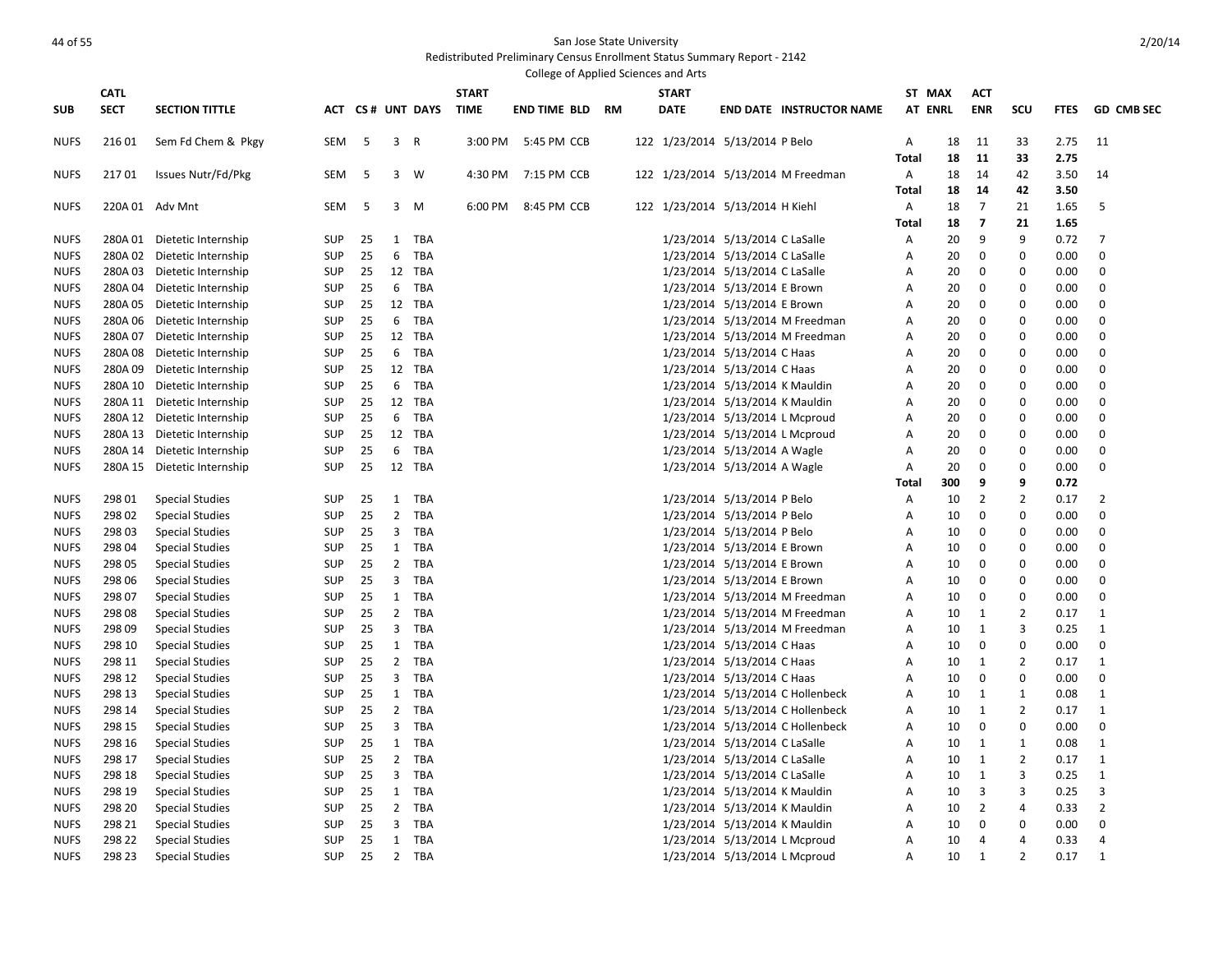| College of Applied Sciences and Arts |             |                        |            |    |                |                  |              |                        |  |              |                               |                                  |              |     |                |                |             |                   |
|--------------------------------------|-------------|------------------------|------------|----|----------------|------------------|--------------|------------------------|--|--------------|-------------------------------|----------------------------------|--------------|-----|----------------|----------------|-------------|-------------------|
|                                      | <b>CATL</b> |                        |            |    |                |                  | <b>START</b> |                        |  | <b>START</b> |                               |                                  | ST MAX       |     | <b>ACT</b>     |                |             |                   |
| <b>SUB</b>                           | <b>SECT</b> | <b>SECTION TITTLE</b>  |            |    |                | ACT CS# UNT DAYS | <b>TIME</b>  | <b>END TIME BLD RM</b> |  | <b>DATE</b>  |                               | <b>END DATE INSTRUCTOR NAME</b>  | AT ENRL      |     | <b>ENR</b>     | SCU            | <b>FTES</b> | <b>GD CMB SEC</b> |
|                                      |             |                        |            |    |                |                  |              |                        |  |              |                               |                                  |              |     |                |                |             |                   |
| <b>NUFS</b>                          | 298 24      | <b>Special Studies</b> | <b>SUP</b> | 25 | $\overline{3}$ | TBA              |              |                        |  |              | 1/23/2014 5/13/2014 L Mcproud |                                  | A            | 10  | $\mathbf 0$    | 0              | 0.00        | $\mathbf 0$       |
| <b>NUFS</b>                          | 298 25      | <b>Special Studies</b> | <b>SUP</b> | 25 | 1              | TBA              |              |                        |  |              | 1/23/2014 5/13/2014 A Wagle   |                                  | A            | 10  | $\overline{2}$ | $\overline{2}$ | 0.17        | $\overline{2}$    |
| <b>NUFS</b>                          | 298 26      | <b>Special Studies</b> | <b>SUP</b> | 25 |                | 2 TBA            |              |                        |  |              | 1/23/2014 5/13/2014 A Wagle   |                                  | A            | 10  | $\overline{2}$ | 4              | 0.33        | 2                 |
| <b>NUFS</b>                          | 298 27      | <b>Special Studies</b> | <b>SUP</b> | 25 | 3              | TBA              |              |                        |  |              | 1/23/2014 5/13/2014 A Wagle   |                                  | A            | 10  | $\mathbf{0}$   | $\Omega$       | 0.00        | $\mathbf 0$       |
| <b>NUFS</b>                          | 298 28      | Special Studies        | <b>SUP</b> | 25 |                | 1 TBA            |              |                        |  |              |                               | 1/23/2014 5/13/2014 F Yambrach   | A            | 10  | $\mathbf{0}$   | $\Omega$       | 0.00        | $\mathbf 0$       |
| <b>NUFS</b>                          | 298 29      | <b>Special Studies</b> | <b>SUP</b> | 25 | $\overline{2}$ | TBA              |              |                        |  |              |                               | 1/23/2014 5/13/2014 F Yambrach   | Α            | 10  | 2              | $\overline{4}$ | 0.33        | $\overline{2}$    |
| <b>NUFS</b>                          | 298 30      | <b>Special Studies</b> | <b>SUP</b> | 25 | $\overline{3}$ | TBA              |              |                        |  |              |                               | 1/23/2014 5/13/2014 F Yambrach   | A            | 10  | $\mathbf{1}$   | 3              | 0.25        | $\mathbf{1}$      |
|                                      |             |                        |            |    |                |                  |              |                        |  |              |                               |                                  | Total        | 300 | 27             | 44             | 3.67        |                   |
| <b>NUFS</b>                          | 299 01      | Mas Thesis or Proj     | SUP        | 25 |                | 1 TBA            |              |                        |  |              | 1/23/2014 5/13/2014 P Belo    |                                  | Α            | 10  | $\Omega$       | $\Omega$       | 0.00        | 0                 |
| <b>NUFS</b>                          | 299 02      | Mas Thesis or Proj     | <b>SUP</b> | 25 | $\overline{2}$ | TBA              |              |                        |  |              | 1/23/2014 5/13/2014 P Belo    |                                  | Α            | 10  | 0              | 0              | 0.00        | 0                 |
| <b>NUFS</b>                          | 299 03      | Mas Thesis or Proj     | SUP        | 25 |                | 3 TBA            |              |                        |  |              | 1/23/2014 5/13/2014 P Belo    |                                  | Α            | 10  | 0              | $\Omega$       | 0.00        | 0                 |
| <b>NUFS</b>                          | 299 04      | Mas Thesis or Proj     | <b>SUP</b> | 25 | 4              | TBA              |              |                        |  |              | 1/23/2014 5/13/2014 P Belo    |                                  | Α            | 10  | 0              | $\mathbf 0$    | 0.00        | 0                 |
| <b>NUFS</b>                          | 299 05      | Mas Thesis or Proj     | <b>SUP</b> | 25 |                | 5 TBA            |              |                        |  |              | 1/23/2014 5/13/2014 P Belo    |                                  | Α            | 10  | $\mathbf 0$    | $\Omega$       | 0.00        | $\mathbf 0$       |
| <b>NUFS</b>                          | 299 06      | Mas Thesis or Proj     | <b>SUP</b> | 25 | 6              | TBA              |              |                        |  |              | 1/23/2014 5/13/2014 P Belo    |                                  | Α            | 10  | 0              | 0              | 0.00        | $\mathbf 0$       |
| <b>NUFS</b>                          | 299 07      | Mas Thesis or Proj     | <b>SUP</b> | 25 | 1              | TBA              |              |                        |  |              |                               | 1/23/2014 5/13/2014 M Freedman   | A            | 10  | $\mathbf 0$    | $\Omega$       | 0.00        | $\mathbf 0$       |
| <b>NUFS</b>                          | 299 08      | Mas Thesis or Proj     | <b>SUP</b> | 25 | $\overline{2}$ | TBA              |              |                        |  |              |                               | 1/23/2014 5/13/2014 M Freedman   | Α            | 10  | 0              | $\mathbf 0$    | 0.00        | 0                 |
| <b>NUFS</b>                          | 299 09      | Mas Thesis or Proj     | <b>SUP</b> | 25 | 3              | TBA              |              |                        |  |              |                               | 1/23/2014 5/13/2014 M Freedman   | A            | 10  | $\mathbf 0$    | $\Omega$       | 0.00        | $\mathbf 0$       |
| <b>NUFS</b>                          | 299 10      | Mas Thesis or Proj     | SUP        | 25 | 4              | TBA              |              |                        |  |              |                               | 1/23/2014 5/13/2014 M Freedman   | Α            | 10  | 0              | $\mathbf 0$    | 0.00        | 0                 |
| <b>NUFS</b>                          | 299 11      | Mas Thesis or Proj     | <b>SUP</b> | 25 | 5              | TBA              |              |                        |  |              |                               | 1/23/2014 5/13/2014 M Freedman   | Α            | 10  | 0              | $\mathbf 0$    | 0.00        | $\mathbf 0$       |
| <b>NUFS</b>                          | 299 12      | Mas Thesis or Proj     | SUP        | 25 | 6              | TBA              |              |                        |  |              |                               | 1/23/2014 5/13/2014 M Freedman   | Α            | 10  | 0              | $\mathbf 0$    | 0.00        | 0                 |
| <b>NUFS</b>                          | 299 13      | Mas Thesis or Proj     | <b>SUP</b> | 25 | $\mathbf{1}$   | TBA              |              |                        |  |              |                               | 1/23/2014 5/13/2014 C Hollenbeck | А            | 25  | $\mathbf 0$    | $\Omega$       | 0.00        | $\mathbf 0$       |
| <b>NUFS</b>                          | 299 14      | Mas Thesis or Proj     | SUP        | 25 |                | 2 TBA            |              |                        |  |              |                               | 1/23/2014 5/13/2014 C Hollenbeck | А            | 25  | 0              | $\mathbf 0$    | 0.00        | 0                 |
| <b>NUFS</b>                          | 299 15      | Mas Thesis or Proj     | <b>SUP</b> | 25 | 3              | TBA              |              |                        |  |              |                               | 1/23/2014 5/13/2014 C Hollenbeck | А            | 25  | $\mathbf 0$    | $\Omega$       | 0.00        | $\mathbf 0$       |
| <b>NUFS</b>                          | 299 16      | Mas Thesis or Proj     | SUP        | 25 | 4              | TBA              |              |                        |  |              |                               | 1/23/2014 5/13/2014 C Hollenbeck | Α            | 25  | 0              | $\mathbf 0$    | 0.00        | 0                 |
| <b>NUFS</b>                          | 299 17      | Mas Thesis or Proj     | <b>SUP</b> | 25 | 5              | TBA              |              |                        |  |              |                               | 1/23/2014 5/13/2014 C Hollenbeck | A            | 25  | $\mathbf 0$    | $\Omega$       | 0.00        | $\mathbf 0$       |
| <b>NUFS</b>                          | 299 18      | Mas Thesis or Proj     | <b>SUP</b> | 25 | 6              | TBA              |              |                        |  |              |                               | 1/23/2014 5/13/2014 C Hollenbeck | А            | 25  | 0              | $\mathbf 0$    | 0.00        | 0                 |
| <b>NUFS</b>                          | 299 19      | Mas Thesis or Proj     | <b>SUP</b> | 25 | $\mathbf{1}$   | TBA              |              |                        |  |              | 1/23/2014 5/13/2014 C LaSalle |                                  | A            | 25  | $\mathbf 0$    | $\Omega$       | 0.00        | $\mathbf 0$       |
| <b>NUFS</b>                          | 299 20      | Mas Thesis or Proj     | <b>SUP</b> | 25 | $2^{\circ}$    | TBA              |              |                        |  |              | 1/23/2014 5/13/2014 C LaSalle |                                  | Α            | 25  | 0              | $\mathbf 0$    | 0.00        | 0                 |
| <b>NUFS</b>                          | 299 21      | Mas Thesis or Proj     | <b>SUP</b> | 25 | $\overline{3}$ | TBA              |              |                        |  |              | 1/23/2014 5/13/2014 C LaSalle |                                  | Α            | 25  | $\Omega$       | $\Omega$       | 0.00        | $\mathbf 0$       |
| <b>NUFS</b>                          | 299 22      | Mas Thesis or Proj     | SUP        | 25 | $\overline{4}$ | TBA              |              |                        |  |              | 1/23/2014 5/13/2014 C LaSalle |                                  | А            | 25  | $\Omega$       | $\Omega$       | 0.00        | 0                 |
| <b>NUFS</b>                          | 299 23      | Mas Thesis or Proj     | <b>SUP</b> | 25 | 5              | <b>TBA</b>       |              |                        |  |              | 1/23/2014 5/13/2014 C LaSalle |                                  | Α            | 25  | 0              | $\Omega$       | 0.00        | $\mathbf 0$       |
| <b>NUFS</b>                          | 299 24      | Mas Thesis or Proj     | <b>SUP</b> | 25 | 6              | TBA              |              |                        |  |              | 1/23/2014 5/13/2014 C LaSalle |                                  | Α            | 25  | $\Omega$       | $\Omega$       | 0.00        | $\Omega$          |
| <b>NUFS</b>                          | 299 25      | Mas Thesis or Proj     | <b>SUP</b> | 25 | 1              | TBA              |              |                        |  |              | 1/23/2014 5/13/2014 K Mauldin |                                  | Α            | 25  | $\Omega$       | $\Omega$       | 0.00        | $\mathbf 0$       |
| <b>NUFS</b>                          | 299 26      | Mas Thesis or Proj     | <b>SUP</b> | 25 |                | 2 TBA            |              |                        |  |              | 1/23/2014 5/13/2014 K Mauldin |                                  | А            | 25  | 0              | 0              | 0.00        | 0                 |
| <b>NUFS</b>                          | 299 27      | Mas Thesis or Proj     | <b>SUP</b> | 25 | 3              | TBA              |              |                        |  |              | 1/23/2014 5/13/2014 K Mauldin |                                  | A            | 25  | 0              | $\mathbf 0$    | 0.00        | $\mathbf 0$       |
| <b>NUFS</b>                          | 299 28      | Mas Thesis or Proj     | <b>SUP</b> | 25 | 4              | TBA              |              |                        |  |              | 1/23/2014 5/13/2014 K Mauldin |                                  | А            | 25  | 0              | $\mathbf 0$    | 0.00        | 0                 |
| <b>NUFS</b>                          | 299 29      | Mas Thesis or Proj     | <b>SUP</b> | 25 | 5              | TBA              |              |                        |  |              | 1/23/2014 5/13/2014 K Mauldin |                                  | Α            | 25  | 0              | 0              | 0.00        | $\mathbf 0$       |
| <b>NUFS</b>                          | 299 30      | Mas Thesis or Proj     | <b>SUP</b> | 25 | 6              | TBA              |              |                        |  |              | 1/23/2014 5/13/2014 K Mauldin |                                  | Α            | 25  | $\Omega$       | $\Omega$       | 0.00        | 0                 |
| <b>NUFS</b>                          | 299 31      | Mas Thesis or Proj     | <b>SUP</b> | 25 | $\mathbf{1}$   | TBA              |              |                        |  |              |                               | 1/23/2014 5/13/2014 F Yambrach   | Α            | 25  | 0              | $\mathbf 0$    | 0.00        | 0                 |
| <b>NUFS</b>                          | 299 32      | Mas Thesis or Proj     | <b>SUP</b> | 25 |                | 2 TBA            |              |                        |  |              |                               | 1/23/2014 5/13/2014 F Yambrach   | А            | 25  | $\Omega$       | $\Omega$       | 0.00        | 0                 |
| <b>NUFS</b>                          | 299 33      | Mas Thesis or Proj     | <b>SUP</b> | 25 | 3              | TBA              |              |                        |  |              |                               | 1/23/2014 5/13/2014 F Yambrach   | Α            | 25  | 0              | 0              | 0.00        | 0                 |
| <b>NUFS</b>                          | 299 34      | Mas Thesis or Proj     | <b>SUP</b> | 25 | $\overline{4}$ | TBA              |              |                        |  |              |                               | 1/23/2014 5/13/2014 F Yambrach   | А            | 25  | 0              | $\Omega$       | 0.00        | 0                 |
| <b>NUFS</b>                          | 299 35      | Mas Thesis or Proj     | <b>SUP</b> | 25 | 5              | TBA              |              |                        |  |              |                               | 1/23/2014 5/13/2014 F Yambrach   | Α            | 25  | 0              | $\mathbf 0$    | 0.00        | 0                 |
| <b>NUFS</b>                          | 299 36      | Mas Thesis or Proj     | <b>SUP</b> | 25 | 6              | TBA              |              |                        |  |              |                               | 1/23/2014 5/13/2014 F Yambrach   | A            | 25  | 0              | $\Omega$       | 0.00        | 0                 |
|                                      |             |                        |            |    |                |                  |              |                        |  |              |                               |                                  | <b>Total</b> | 720 | $\Omega$       | O              | 0.00        |                   |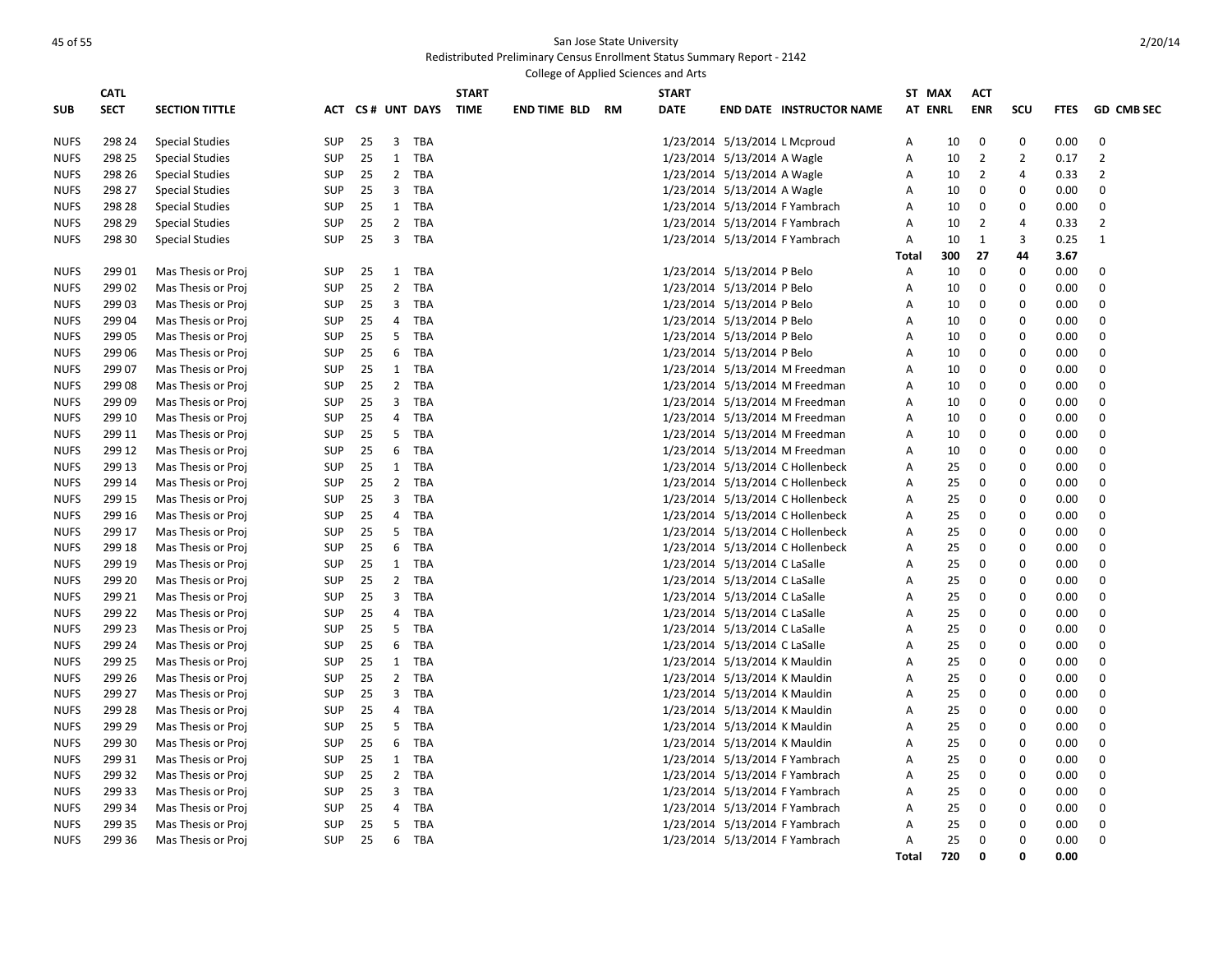## As the state University of the State University of the State University of the State University of the State University

### Redistributed Preliminary Census Enrollment Status Summary Report - 2142

|             |             |                           |            |                |              |              |              | College of Applied Sciences and Arts |    |                                   |                     |                                    |              |         |             |              |             |                |                   |        |
|-------------|-------------|---------------------------|------------|----------------|--------------|--------------|--------------|--------------------------------------|----|-----------------------------------|---------------------|------------------------------------|--------------|---------|-------------|--------------|-------------|----------------|-------------------|--------|
|             | <b>CATL</b> |                           |            |                |              |              | <b>START</b> |                                      |    | <b>START</b>                      |                     |                                    |              | ST MAX  | <b>ACT</b>  |              |             |                |                   |        |
| <b>SUB</b>  | <b>SECT</b> | <b>SECTION TITTLE</b>     | <b>ACT</b> |                |              | CS# UNT DAYS | <b>TIME</b>  | <b>END TIME BLD</b>                  | RM | <b>DATE</b>                       |                     | <b>END DATE INSTRUCTOR NAME</b>    |              | AT ENRL | <b>ENR</b>  | scu          | <b>FTES</b> |                | <b>GD CMB SEC</b> |        |
| <b>PKG</b>  | 10702       | Prin of Packaging         | <b>LEC</b> | 2              | 3            | $\mathsf{T}$ | 5:30 PM      | 8:15 PM MH                           |    | 523 1/23/2014                     |                     | 5/13/2014 F Yambrach               | Α            | 30      | 46          | 138          | 9.25        | 1 C            |                   |        |
| <b>NUFS</b> | 10702       | Prin of Packaging         | LEC        | 2              | 3            | $\top$       | 5:30 PM      | 8:15 PM MH                           |    |                                   |                     | 523 1/23/2014 5/13/2014 F Yambrach | A            | 0       | $\mathbf 0$ | $\mathbf{0}$ | 0.00        | 0 <sup>o</sup> |                   | $\ast$ |
|             |             |                           |            |                |              |              |              |                                      |    |                                   |                     |                                    | <b>Total</b> | 30      | 46          | 138          | 9.25        |                |                   |        |
| <b>PKG</b>  | 141B01      | Pkg Materials II          | <b>LEC</b> | 2              | 3            | M            |              | 10:30 AM 12:10 PM IS                 |    | 115 1/23/2014                     |                     | 5/13/2014 F Yambrach               | A            | 20      | 18          | 54           | 3.60        | 0 <sup>o</sup> |                   | $\ast$ |
| <b>NUFS</b> | 141B01      | Pkg Materials II          | LEC        | $\overline{2}$ | 3            | M            |              | 10:30 AM 12:10 PM IS                 |    |                                   |                     | 115 1/23/2014 5/13/2014 F Yambrach | Α            | 0       |             | $\mathbf{0}$ | 0.00        | 0 <sup>o</sup> |                   | $\ast$ |
| <b>PKG</b>  | 141B02      | Pkg Materials II          | ACT        |                | $\mathbf 0$  | W            |              | 10:30 AM 12:10 PM IS                 |    |                                   |                     | 114 1/23/2014 5/13/2014 F Yambrach | A            | 20      | 18          | $\mathbf{0}$ | 0.00        | 0 <sup>o</sup> |                   | $\ast$ |
| <b>NUFS</b> | 141B02      | Pkg Materials II          | <b>ACT</b> |                | 0            | W            |              | 10:30 AM 12:10 PM IS                 |    |                                   |                     | 114 1/23/2014 5/13/2014 F Yambrach | Α            | 0       |             | 0            | 0.00        | 0 <sup>o</sup> |                   | $\ast$ |
|             |             |                           |            |                |              |              |              |                                      |    |                                   |                     |                                    | <b>Total</b> | 40      | 36          | 54           | 3.60        |                |                   |        |
| <b>PKG</b>  | 15601       | Pkg Mchnry Systems        | LEC        | 2              | 3            | R            | 4:00 PM      | 5:45 PM IS                           |    | 115 1/23/2014                     | 5/13/2014 C Ruffell |                                    | A            | 20      | 26          | 78           | 5.35        | 3 <sup>c</sup> |                   | ∗      |
| <b>NUFS</b> | 15601       | Pkg Mchnry Systems        | LEC        | 2              | 3            | R            | 4:00 PM      | 5:45 PM IS                           |    | 115 1/23/2014 5/13/2014 C Ruffell |                     |                                    | A            | 0       | $\mathbf 0$ | $\mathbf 0$  | 0.00        | 0 <sup>o</sup> |                   | $\ast$ |
| <b>PKG</b>  | 15602       | <b>Pkg Mchnry Systems</b> | <b>ACT</b> |                | $\mathbf{0}$ | R            | 5:50 PM      | 7:30 PM IS                           |    | 114 1/23/2014 5/13/2014 C Ruffell |                     |                                    | A            | 20      | 26          | $\mathbf{0}$ | 0.00        | 3 <sup>c</sup> |                   | $\ast$ |
| <b>NUFS</b> | 156 02      | Pkg Mchnry Systems        | <b>ACT</b> |                | $\mathbf 0$  | R            | 5:50 PM      | 7:30 PM IS                           |    | 114 1/23/2014 5/13/2014 C Ruffell |                     |                                    | A            | 0       | $\mathbf 0$ | 0            | 0.00        | 0 <sup>o</sup> |                   | $\ast$ |
|             |             |                           |            |                |              |              |              |                                      |    |                                   |                     |                                    | Total        | 40      | 52          | 78           | 5.35        |                |                   |        |
| PKG         | 15901       | Pkg Mtrl Hndlng Dist      | <b>LEC</b> | $\overline{2}$ | 3            | <b>MW</b>    | 5:00 PM      | 6:15 PM IS                           |    | 115 1/23/2014 5/13/2014 E Tang    |                     |                                    | A            | 20      | 23          | 69           | 4.70        | 2 <sub>c</sub> |                   | $\ast$ |
| <b>NUFS</b> | 159 01      | Pkg Mtrl Hndlng Dist      | LEC        | 2              | 3            | <b>MW</b>    | 5:00 PM      | 6:15 PM IS                           |    | 115 1/23/2014 5/13/2014 E Tang    |                     |                                    | Α            | 0       | $\mathbf 0$ | 0            | 0.00        | 0 <sup>o</sup> |                   | $\ast$ |
|             |             |                           |            |                |              |              |              |                                      |    |                                   |                     |                                    | Total        | 20      | 23          | 69           | 4.70        |                |                   |        |
| <b>PKG</b>  | 18001       | <b>Individual Studies</b> | <b>SUP</b> | 36             | 1            | <b>TBA</b>   |              |                                      |    | 1/23/2014                         |                     | 5/13/2014 F Yambrach               | A            | 20      | 0           | 0            | 0.00        | $\mathbf{0}$   |                   |        |
| <b>PKG</b>  | 18002       | <b>Individual Studies</b> | <b>SUP</b> | 36             | 2            | <b>TBA</b>   |              |                                      |    | 1/23/2014                         |                     | 5/13/2014 F Yambrach               | Α            | 20      | 0           | 0            | 0.00        | 0              |                   |        |
| PKG         | 18003       | <b>Individual Studies</b> | <b>SUP</b> | 36             | 3            | <b>TBA</b>   |              |                                      |    | 1/23/2014                         |                     | 5/13/2014 F Yambrach               | Α            | 20      | -1          | 3            | 0.20        | 0              |                   |        |
| <b>PKG</b>  | 18004       | <b>Individual Studies</b> | <b>SUP</b> | 36             | 4            | <b>TBA</b>   |              |                                      |    | 1/23/2014                         |                     | 5/13/2014 F Yambrach               | A            | 20      | $\mathbf 0$ | 0            | 0.00        | 0              |                   |        |
| PKG         | 18005       | <b>Individual Studies</b> | <b>SUP</b> | 36             | 5.           | <b>TBA</b>   |              |                                      |    | 1/23/2014                         |                     | 5/13/2014 F Yambrach               | A            | 20      | $\Omega$    | 0            | 0.00        | 0              |                   |        |
| <b>PKG</b>  | 180 06      | <b>Individual Studies</b> | <b>SUP</b> | 36             | 6            | <b>TBA</b>   |              |                                      |    |                                   |                     | 1/23/2014 5/13/2014 F Yambrach     | A            | 20      |             | 0            | 0.00        | $\mathbf 0$    |                   |        |
|             |             |                           |            |                |              |              |              |                                      |    |                                   |                     |                                    | <b>Total</b> | 120     | -1          | 3            | 0.20        |                |                   |        |

**Nutrition & Food Science Total 5168 2930 7333 495.28**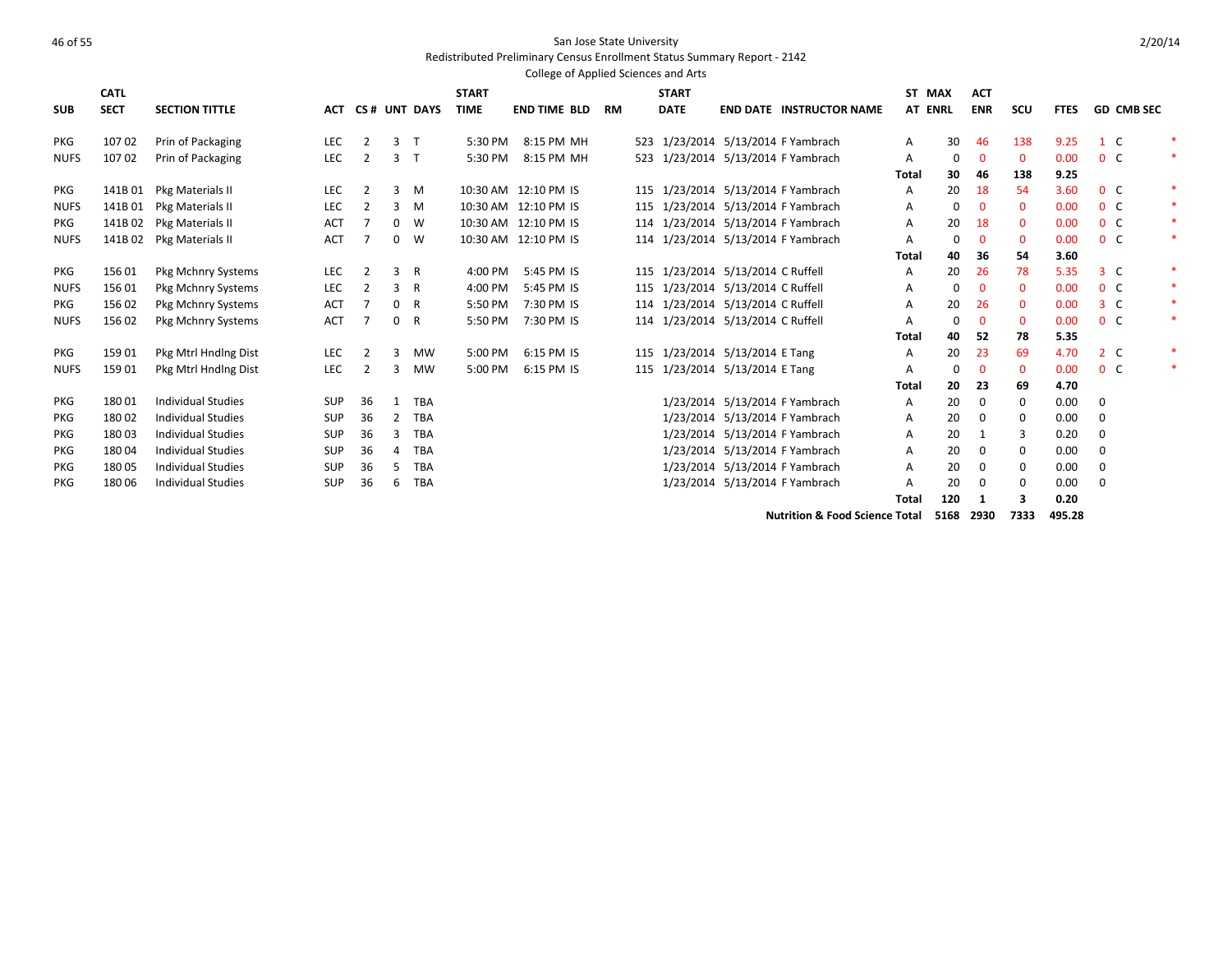### And the State University of 55 San Jose State University

Redistributed Preliminary Census Enrollment Status Summary Report - 2142

|             |                             |                                              |                   |                |                |                  |              | College of Applied Sciences and Arts |    |              |                                   |                                       |                     |             |                   |              |              |                |                   |  |
|-------------|-----------------------------|----------------------------------------------|-------------------|----------------|----------------|------------------|--------------|--------------------------------------|----|--------------|-----------------------------------|---------------------------------------|---------------------|-------------|-------------------|--------------|--------------|----------------|-------------------|--|
|             | <b>CATL</b>                 |                                              |                   |                |                |                  | <b>START</b> |                                      |    | <b>START</b> |                                   |                                       | ST MAX              |             | <b>ACT</b>        |              |              |                |                   |  |
| <b>SUB</b>  | <b>SECT</b>                 | <b>SECTION TITTLE</b>                        |                   |                |                | ACT CS# UNT DAYS | <b>TIME</b>  | <b>END TIME BLD</b>                  | RM | <b>DATE</b>  |                                   | <b>END DATE INSTRUCTOR NAME</b>       | AT ENRL             |             | <b>ENR</b>        | <b>SCU</b>   | <b>FTES</b>  |                | <b>GD CMB SEC</b> |  |
|             |                             |                                              |                   |                |                |                  |              |                                      |    |              |                                   |                                       |                     |             |                   |              |              |                |                   |  |
|             | <b>Occupational Therapy</b> |                                              |                   |                |                |                  |              |                                      |    |              |                                   |                                       |                     |             |                   |              |              |                |                   |  |
|             |                             |                                              |                   |                |                |                  |              |                                      |    |              |                                   |                                       |                     |             |                   |              |              |                |                   |  |
| OCTH        | 136 01                      | OT in Geriatric Prac                         | SEM               |                | 3              |                  |              |                                      |    |              |                                   |                                       | х                   | 0           | 0                 | 0            | 0.00         | $\mathbf 0$    |                   |  |
| <b>OCTH</b> | 136 02                      | OT in Geriatric Prac                         | <b>SEM</b>        |                | 3              |                  |              |                                      |    |              |                                   |                                       | X                   | $\mathbf 0$ | 0                 | $\mathbf 0$  | 0.00         | $\mathbf 0$    |                   |  |
| OCTH        | 13603                       | OT in Geriatric Prac                         | <b>SEM</b>        |                | 3              |                  |              |                                      |    |              |                                   |                                       | X                   | $\mathbf 0$ | $\mathbf 0$       | $\mathbf 0$  | 0.00         | $\mathbf 0$    |                   |  |
| OCTH        | 136 04                      | OT in Geriatric Prac                         | SEM               | 5              |                | 3 <sub>7</sub>   | 5:00 PM      | 7:45 PM CCB                          |    |              | 210 1/23/2014 5/13/2014 G Teaford |                                       | Α                   | 22          | 21                | 63           | 4.20         | 0              |                   |  |
| <b>OCTH</b> | 13605                       | OT in Geriatric Prac                         | <b>SEM</b>        | 5              |                | 3 <sub>T</sub>   | 1:30 PM      | 4:15 PM CCB                          |    |              |                                   | 209 1/23/2014 5/13/2014 H Pendleton   | Α                   | 22          | 23                | 69           | 4.60         | $\mathbf 0$    |                   |  |
|             |                             |                                              |                   |                |                |                  |              |                                      |    |              |                                   |                                       | Total               | 44          | 44                | 132          | 8.80         |                |                   |  |
| <b>OCTH</b> | 15601                       | Ind Liv Ag + Disab                           | <b>LEC</b>        |                | 3              |                  |              |                                      |    |              |                                   |                                       | х                   | 0           | $\mathbf 0$       | 0            | 0.00         | $\mathbf 0$    |                   |  |
| <b>GERO</b> | 15601                       | Ind Liv Ag + Disab                           | <b>LEC</b>        |                | $\overline{3}$ |                  |              |                                      |    |              |                                   |                                       | X                   | 0           | $\mathbf 0$       | $\mathbf 0$  | 0.00         | $\mathbf 0$    |                   |  |
| <b>OCTH</b> | 156 02                      | Ind Liv Ag + Disab                           | <b>LEC</b>        | $\overline{2}$ | $\mathbf{3}$   | $\top$           | 1:30 PM      | 4:15 PM CCB                          |    |              | 101 1/23/2014 5/13/2014 A George  |                                       | Α                   | 22          | 21                | 63           | 4.20         | 0 <sup>o</sup> |                   |  |
| <b>GERO</b> | 156 02                      | Ind Liv Ag + Disab                           | LEC               | $\overline{2}$ | $\mathbf{3}$   | T                | 1:30 PM      | 4:15 PM CCB                          |    |              | 101 1/23/2014 5/13/2014 A George  |                                       | A                   | $\mathbf 0$ | $\mathbf 0$       | $\mathbf 0$  | 0.00         | $0\quad C$     |                   |  |
| OCTH        | 15603                       | Ind Liv Ag + Disab                           | LEC               |                | 3              |                  |              |                                      |    |              |                                   |                                       | X                   | 0           | $\mathbf 0$       | $\mathbf 0$  | 0.00         | $\mathbf 0$    |                   |  |
| GERO        | 15603                       | Ind Liv Ag + Disab                           | LEC               |                | 3              |                  |              |                                      |    |              |                                   |                                       | X                   | 0           | 0                 | $\mathbf 0$  | 0.00         | 0              |                   |  |
| OCTH        | 156 04                      | Ind Liv Ag + Disab                           | <b>LEC</b>        |                | $\overline{3}$ |                  |              |                                      |    |              |                                   |                                       | X                   | $\Omega$    | $\mathbf 0$       | $\Omega$     | 0.00         | $\mathbf 0$    |                   |  |
| <b>GERO</b> | 15604                       | Ind Liv Ag + Disab                           | <b>LEC</b>        |                | $\overline{3}$ |                  |              |                                      |    |              |                                   |                                       | x                   | $\Omega$    | $\Omega$          | $\Omega$     | 0.00         | $\Omega$       |                   |  |
| OCTH        | 156 05                      | Ind Liv Ag + Disab                           | <b>LEC</b>        | $\overline{2}$ | $\mathbf{3}$   | M                | 1:30 PM      | 4:15 PM CCB                          |    |              | 210 1/23/2014 5/13/2014 A George  |                                       | Α                   | 30          | 25                | 75           | 5.05         | $1\,c$         |                   |  |
| GERO        | 156 05                      | Ind Liv Ag + Disab                           | <b>LEC</b>        | $\overline{2}$ | 3              | M                | 1:30 PM      | 4:15 PM CCB                          |    |              | 210 1/23/2014 5/13/2014 A George  |                                       | Α                   | 0           | $\mathbf{0}$      | $\mathbf{0}$ | 0.00         | $0\quad C$     |                   |  |
| OCTH        | 156 06                      | Ind Liv Ag + Disab                           | <b>LEC</b>        | $\overline{2}$ |                | 3 <sub>7</sub>   |              | 9:30 AM 12:15 PM CCB                 |    |              | 209 1/23/2014 5/13/2014 J Smith   |                                       | Α                   | 30          | 23                | 69           | 4.60         | $0\quad C$     |                   |  |
| <b>GERO</b> | 156 06                      | Ind Liv Ag + Disab                           | LEC               | $\overline{2}$ | $\overline{3}$ | T                |              | 9:30 AM 12:15 PM CCB                 |    |              | 209 1/23/2014 5/13/2014 J Smith   |                                       | Α                   | 0           | $\mathbf{0}$      | $\mathbf{0}$ | 0.00         | $0\quad C$     |                   |  |
|             |                             |                                              |                   |                |                |                  |              |                                      |    |              |                                   |                                       | Total               | 82          | 69                | 207          | 13.85        |                |                   |  |
| OCTH        | 18001                       | <b>Indiv Studies</b>                         | <b>SUP</b>        | 36             | $\mathbf{1}$   | TBA              |              |                                      |    |              | 1/23/2014 5/13/2014               |                                       | Α                   | 36          | 0                 | 0            | 0.00         | $\mathbf 0$    |                   |  |
| OCTH        | 18002                       | <b>Indiv Studies</b>                         | <b>SUP</b>        | 36             | $\overline{2}$ | <b>TBA</b>       |              |                                      |    |              | 1/23/2014 5/13/2014               |                                       | Α                   | 36          | 0                 | $\mathbf 0$  | 0.00         | $\mathbf 0$    |                   |  |
| OCTH        | 18003                       | <b>Indiv Studies</b>                         | SUP               | 36             | 3              | <b>TBA</b>       |              |                                      |    |              | 1/23/2014 5/13/2014               |                                       | Α                   | 36          | $\mathbf 0$       | $\mathbf 0$  | 0.00         | $\mathbf 0$    |                   |  |
| OCTH        | 18004                       | <b>Indiv Studies</b>                         | <b>SUP</b>        | 36             | 4              | <b>TBA</b>       |              |                                      |    |              | 1/23/2014 5/13/2014               |                                       | Α                   | 36          | 0                 | $\mathbf 0$  | 0.00         | 0              |                   |  |
|             |                             |                                              |                   |                |                |                  |              |                                      |    |              |                                   |                                       | <b>Total</b>        | 144         | $\mathbf 0$       | 0            | 0.00         |                |                   |  |
| OCTH        |                             | 201A 01 Field Work Exper                     | <b>SUP</b>        | 25             | 6              | TBA              |              |                                      |    |              | 1/23/2014 5/13/2014 K Papesh      |                                       | Α                   | 10          | 3                 | 18           | 1.50         | 3              |                   |  |
|             |                             |                                              |                   |                |                |                  |              |                                      |    |              |                                   |                                       | Total               | 10          | 3                 | 18           | 1.50         |                |                   |  |
| OCTH        |                             | 201B 01 Adv Field Wrk Exp                    | <b>SUP</b>        | 25             | 6              | <b>TBA</b>       |              |                                      |    |              | 1/23/2014 5/13/2014 K Papesh      |                                       | Α                   | 10          | 5                 | 30           | 2.50         | 5              |                   |  |
|             |                             |                                              |                   |                |                |                  |              |                                      |    |              |                                   |                                       | Total               | 10          | 5                 | 30           | 2.50         |                |                   |  |
| OCTH        | 202 01                      | <b>Prof Concetps</b>                         | <b>LEC</b>        | $\overline{2}$ | $\mathbf{3}$   | R                | 1:30 PM      | 4:15 PM CCB                          |    |              |                                   | 101 1/23/2014 5/13/2014 H Pendleton   | Α                   | 41          | 43                | 129          | 8.60         | $\mathbf 0$    |                   |  |
|             |                             |                                              |                   |                |                |                  |              |                                      |    |              |                                   |                                       | Total               | 41          | 43                | 129          | 8.60         |                |                   |  |
| OCTH        | 204 01                      | Intro to History of OT                       | LEC               |                | $\overline{3}$ |                  |              |                                      |    |              |                                   |                                       | Χ                   | 0           | $\mathbf 0$       | $\mathbf 0$  | 0.00         | $\mathbf 0$    |                   |  |
| <b>OCTH</b> | 204 02                      | Intro to History of OT                       | <b>LEC</b>        |                | $\overline{3}$ |                  |              |                                      |    |              |                                   |                                       | X                   | 0           | $\mathbf 0$       | $\mathbf 0$  | 0.00         | $\mathbf 0$    |                   |  |
| OCTH        | 204 03                      | Intro to History of OT                       | <b>LEC</b>        | $\overline{2}$ | $\overline{3}$ | M                | 1:30 PM      | 4:15 PM CCB                          |    |              |                                   | 101 1/23/2014 5/13/2014 H Pendleton   | Α                   | 35          | 31                | 93           | 7.75         | 31             |                   |  |
|             |                             |                                              |                   |                |                |                  |              |                                      |    |              |                                   |                                       | Total               | 35          | 31                | 93           | 7.75         |                |                   |  |
| <b>OCTH</b> | 208 01                      | E-B Pract in Clt Cent OT                     | <b>LEC</b>        |                | 3              |                  |              |                                      |    |              |                                   |                                       | X                   | $\mathbf 0$ | $\mathbf 0$       | 0            | 0.00         | $\mathbf 0$    |                   |  |
| OCTH        | 208 02                      | E-B Pract in Clt Cent OT                     | <b>LEC</b>        | $\overline{2}$ | 3              | W                | 1:30 PM      | 4:15 PM CCB                          |    |              |                                   | 209 1/23/2014 5/13/2014 S Krishnagiri | Α                   | 18          | 17                | 51           | 4.25         | 17             |                   |  |
| OCTH        | 208 03                      | E-B Pract in Clt Cent OT                     | <b>LEC</b>        | $\overline{2}$ | $\overline{3}$ | W                |              | 9:00 AM 11:45 AM CCB                 |    |              |                                   | 209 1/23/2014 5/13/2014 S Krishnagiri | Α                   | 18          | 16                | 48           | 4.00         | 16             |                   |  |
|             |                             |                                              |                   |                |                |                  |              |                                      |    |              |                                   |                                       | Total               | 36          | 33                | 99           | 8.25         |                |                   |  |
|             |                             |                                              |                   |                |                |                  |              |                                      |    |              |                                   |                                       |                     |             |                   |              |              |                |                   |  |
| OCTH        | 21001                       | Sem in Occup Therapy                         | LEC               |                | 3<br>3         |                  |              |                                      |    |              |                                   |                                       | х                   | 0           | 0                 | 0            | 0.00         | 0              |                   |  |
| OCTH        | 210 02<br>21003             | Sem in Occup Therapy<br>Sem in Occup Therapy | LEC<br><b>LEC</b> | $\overline{2}$ | 3              | w                |              | 5:00 PM 7:45 PM CCB                  |    |              |                                   | 115 1/23/2014 5/13/2014 R McLaughlin  | X<br>$\overline{A}$ | 0<br>37     | $\mathbf 0$<br>37 | 0<br>74      | 0.00<br>9.25 | 0<br>37        |                   |  |
| OCTH        |                             |                                              |                   |                |                |                  |              |                                      |    |              |                                   |                                       |                     |             |                   |              |              |                |                   |  |
|             |                             |                                              |                   |                |                |                  |              |                                      |    |              |                                   |                                       | <b>Total</b>        | 37          | 37                | 74           | 9.25         |                |                   |  |
| <b>OCTH</b> | 21601                       | Evaluation in OT                             | <b>SEM</b>        | 5              | $\mathbf{3}$   | M                |              | 9:00 AM 11:45 AM CCB                 |    |              | 210 1/23/2014 5/13/2014 M Chang   |                                       | Α                   | 24          | 21                | 63           | 5.25         | 21             |                   |  |

2/20/14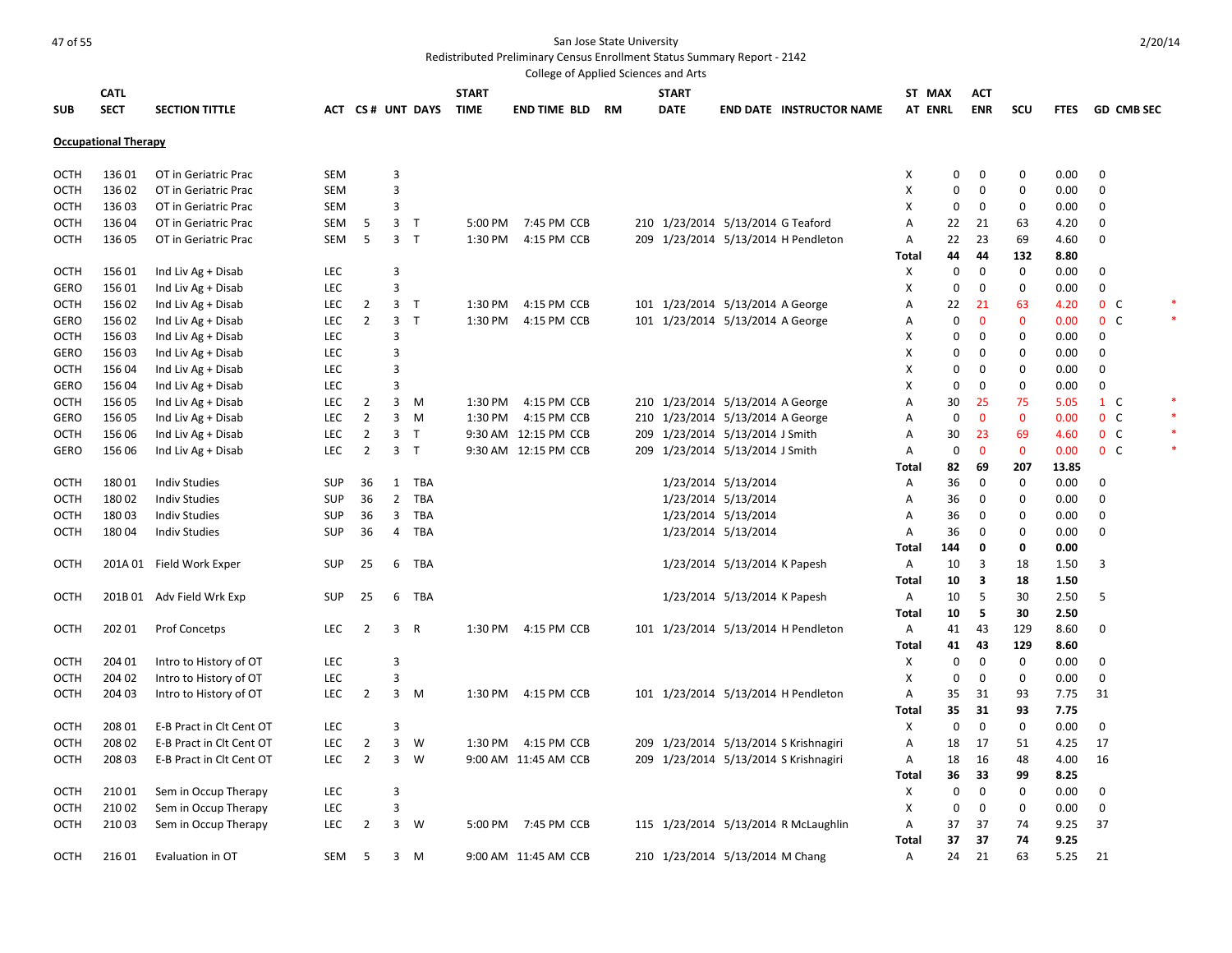| <b>CATL</b><br><b>START</b><br><b>START</b><br>ST MAX<br><b>ACT</b><br><b>SECT</b><br><b>TIME</b><br><b>ENR</b><br>SCU<br><b>GD CMB SEC</b><br><b>SUB</b><br><b>SECTION TITTLE</b><br>ACT CS# UNT DAYS<br><b>END TIME BLD</b><br><b>RM</b><br><b>DATE</b><br><b>END DATE INSTRUCTOR NAME</b><br>AT ENRL<br><b>FTES</b><br>216 02<br>5<br>3 <sub>T</sub><br>1:30 PM<br>4:15 PM CCB<br>24<br>72<br>6.00<br>OCTH<br>Evaluation in OT<br><b>SEM</b><br>210 1/23/2014 5/13/2014 W Schultz-Krohn<br>24<br>24<br>Α<br>216 03<br>5<br>3<br>1:30 PM<br>210 1/23/2014 5/13/2014 H Pendleton<br>24<br>72<br>6.00<br>OCTH<br>SEM<br>W<br>4:15 PM CCB<br>Α<br>24<br>24<br>Evaluation in OT<br>72<br>69<br>207<br>17.25<br>Total<br>115 1/23/2014 5/13/2014 S Krishnagiri<br>37<br>37<br>9.25<br>OCTH<br>22001<br>Educ and Occup Therapy<br><b>SEM</b><br>-5<br>3<br>1:30 PM<br>4:15 PM CCB<br>A<br>111<br>37<br>M<br>37<br>37<br>111<br>9.25<br>Total<br>22201<br>17<br>17<br>OCTH<br><b>Funct Kinesiology</b><br><b>SEM</b><br>6<br>3<br>TR<br>9:00 AM 10:15 AM CCB<br>101 1/23/2014 5/13/2014 A George<br>Α<br>51<br>4.25<br>17<br>22202<br>3<br>X<br>$\mathbf 0$<br>$\mathbf 0$<br><b>Funct Kinesiology</b><br><b>SEM</b><br>$\mathbf 0$<br>$\mathbf{0}$<br>0.00<br>остн<br>22203<br>101 1/23/2014 5/13/2014 A George<br>17<br>17<br>51<br>4.25<br>17<br>OCTH<br><b>Funct Kinesiology</b><br>SEM<br>6<br>3<br>TR<br>10:30 AM 11:45 AM CCB<br>Α<br>Total<br>34<br>34<br>102<br>8.50<br><b>OCTH</b><br>224 01<br>OT in Community I<br>$\overline{2}$<br>3<br>W<br>101 1/23/2014 5/13/2014 L Andonian<br>35<br>35<br>105<br>8.75<br>35<br><b>LEC</b><br>9:00 AM 11:45 AM CCB<br>Α<br>$\overline{2}$<br>$\overline{3}$<br>115 1/23/2014 5/13/2014 E Cara<br>224 02<br>OT in Community I<br><b>LEC</b><br>W<br>9:00 AM 11:45 AM CCB<br>A<br>35<br>34<br>102<br>8.50<br>34<br>ОСТН<br>70<br>69<br>207<br>17.25<br>Total<br>22601<br><b>OCTH</b><br>OT with Children<br>-5<br>3 <sub>7</sub><br>9:00 AM 11:45 AM CCB<br>210 1/23/2014 5/13/2014 W Schultz-Krohn<br>18<br>17<br>51<br>4.25<br>17<br>SEM<br>Α<br>5<br>3<br>$\overline{R}$<br>18<br>18<br>4.50<br>18<br>226 02<br>OT with Children<br>SEM<br>9:00 AM 11:45 AM CCB<br>210 1/23/2014 5/13/2014 W Schultz-Krohn<br>Α<br>54<br>ОСТН<br>35<br>36<br>105<br>8.75<br>Total<br>36<br>35<br>OCTH<br>23001<br>Mgmt and Occup Therapy<br><b>LEC</b><br>2<br>3<br>$\top$<br>5:00 PM<br>7:45 PM CCB<br>115 1/23/2014 5/13/2014 L Andonian<br>Α<br>105<br>8.75<br>35<br>$3 \quad W$<br>36<br>23002<br>Mgmt and Occup Therapy<br><b>LEC</b><br>$\overline{2}$<br>1:30 PM<br>4:15 PM CCB<br>101 1/23/2014 5/13/2014 L Andonian<br>$\overline{A}$<br>36<br>108<br>9.00<br>36<br>OCTH<br>71<br>Total<br>72<br>213<br>17.75<br>244 01<br>Prac & Sem 2<br>5<br><b>TR</b><br>1:30 PM<br>2:45 PM CCB<br>115 1/23/2014 5/13/2014 M Tipton-Burton<br>12<br>11<br>33<br>3.67<br>11<br>OCTH<br><b>SEM</b><br>$\overline{4}$<br>Α<br>23<br>TR<br>3:00 PM<br>121 1/23/2014 5/13/2014 M Tipton-Burton<br>11<br>OCTH<br>244 02<br>Prac & Sem 2<br><b>SUP</b><br>0<br>4:15 PM CCB<br>Α<br>12<br>11<br>44<br>0.00<br>244 03<br>Prac & Sem 2<br>5<br>TR<br>2:00 PM<br>3:15 PM CCB<br>121 1/23/2014 5/13/2014 P Steffen<br>Α<br>12<br>12<br>36<br>4.00<br>12<br>ОСТН<br>SEM<br>4<br>Prac & Sem 2<br>$\mathbf 0$<br>TR<br>3:30 PM<br>4:45 PM CCB<br>115 1/23/2014 5/13/2014 P Steffen<br>12<br>12<br>0.00<br>12<br>OCTH<br>244 04<br><b>SUP</b><br>23<br>Α<br>48<br>244 05<br>Prac & Sem 2<br>5<br><b>TR</b><br>9:30 AM 10:45 AM CCB<br>115 1/23/2014 5/13/2014 L Andonian<br>12<br>33<br>3.67<br>11<br>ОСТН<br>SEM<br>4<br>A<br>11<br>23<br>115 1/23/2014 5/13/2014 L Andonian<br>0.00<br>244 06<br>Prac & Sem 2<br><b>SUP</b><br>0<br>TR<br>11:00 AM 12:15 PM CCB<br>Α<br>12<br>11<br>44<br>11<br>ОСТН<br>72<br>68<br>238<br>11.33<br>Total<br>266 01<br>3<br>209 1/23/2014 5/13/2014 J Smith<br>39<br>3.25<br>OCTH<br>OT & Older Adults<br>SEM<br>-5<br>9:00 AM 11:45 AM CCB<br>18<br>13<br>13<br>M<br>Α<br>266 02<br>-5<br>3<br>1:30 PM<br>209 1/23/2014 5/13/2014 J Smith<br>18<br>21<br>63<br>5.25<br>21<br>OCTH<br>OT & Older Adults<br><b>SEM</b><br>M<br>4:15 PM CCB<br>A<br>Total<br>36<br>34<br>102<br>8.50<br>27601<br>Pract & Seminar 1A<br>17<br>3<br>5:00 PM<br>7:45 PM CCB<br>1/23/2014 5/13/2014 E Cara<br>18<br>17<br>51<br>4.25<br>17<br>OCTH<br>ACT<br>M<br>209<br>Α<br>X<br>0<br>$\mathbf 0$<br>0<br>OCTH<br>27602<br>Pract & Seminar 1A<br><b>ACT</b><br>з<br>$\Omega$<br>0.00<br>27603<br>Pract & Seminar 1A<br>$3 \, M$<br>7:45 PM CCB<br>210 1/23/2014 5/13/2014 A George<br>18<br>18<br>54<br>4.50<br>18<br>OCTH<br>ACT<br>17<br>5:00 PM<br>Α<br>35<br>Total<br>36<br>105<br>8.75<br>Intro to Research in OT<br>$\overline{2}$<br>3<br>- W<br>1:30 PM<br>4:15 PM CCB<br>115 1/23/2014 5/13/2014 M Chang<br>24<br>24<br>72<br>6.00<br>24<br>OCTH<br>295A 01<br><b>SEM</b><br>Α<br>$\overline{2}$<br>3<br>1:30 PM<br>210 1/23/2014 5/13/2014 W Schultz-Krohn<br>25<br>75<br>25<br>OCTH<br>295A 02<br>Intro to Research in OT<br>R<br>4:15 PM CCB<br>Α<br>24<br>6.25<br>SEM<br>21<br>295A 03 Intro to Research in OT<br>2<br>3<br>$\overline{R}$<br>1:30 PM<br>4:15 PM CCB<br>209 1/23/2014 5/13/2014 E Cara<br>24<br>21<br>63<br>5.25<br>OCTH<br><b>SEM</b><br>Α<br>72<br>70<br>17.50<br>210<br>Total<br>$\overline{2}$<br>3<br>101 1/23/2014 5/13/2014 E Cara<br>24<br>27<br>81<br>6.75<br>27<br>OCTH<br>295B 01<br>Adv Res Method in OT<br><b>LEC</b><br>M<br>9:00 AM 11:45 AM CCB<br>Α<br>$\overline{2}$<br>3<br>20<br>20<br>295B 02 Adv Res Method in OT<br>M<br>9:00 AM 11:45 AM CCB<br>115 1/23/2014 5/13/2014 S Krishnagiri<br>Α<br>24<br>60<br>5.00<br>ОСТН<br>LEC<br>3<br>$\overline{2}$<br>210 1/23/2014 5/13/2014 M Chang<br>24<br>OCTH<br>295B 03 Adv Res Method in OT<br><b>LEC</b><br>W<br>9:00 AM 11:45 AM CCB<br>Α<br>24<br>24<br>72<br>6.00<br>71<br><b>Total</b><br>72<br>213<br>17.75<br>298 01<br>Sup Study OT<br>TBA<br>1/23/2014 5/13/2014 P Richardson<br>32<br>$\mathbf 0$<br>$\mathbf 0$<br>0.00<br>0<br>OCTH<br><b>SUP</b><br>25<br>1<br>Α<br>298 02<br>25<br>$\overline{2}$<br>1/23/2014 5/13/2014 P Richardson<br>0<br>0<br>OCTH<br>Sup Study OT<br><b>SUP</b><br>TBA<br>Α<br>40<br>$\Omega$<br>0.00<br>298 03<br>25<br>3<br>TBA<br>1/23/2014 5/13/2014 P Richardson<br>30<br>0<br>$\mathbf 0$<br>0<br>OCTH<br>Sup Study OT<br><b>SUP</b><br>Α<br>0.00<br>25<br>$\overline{3}$<br>$\mathbf 0$<br>$\Omega$<br>$\mathbf 0$<br>OCTH<br>298 04<br>Sup Study OT<br><b>SUP</b><br>TBA<br>1/23/2014 5/13/2014 P Richardson<br>A<br>10<br>0.00<br>Total<br>112<br>0<br>O<br>0.00 |  |  |  |  | College of Applied Sciences and Arts |  |  |  |  |  |
|---------------------------------------------------------------------------------------------------------------------------------------------------------------------------------------------------------------------------------------------------------------------------------------------------------------------------------------------------------------------------------------------------------------------------------------------------------------------------------------------------------------------------------------------------------------------------------------------------------------------------------------------------------------------------------------------------------------------------------------------------------------------------------------------------------------------------------------------------------------------------------------------------------------------------------------------------------------------------------------------------------------------------------------------------------------------------------------------------------------------------------------------------------------------------------------------------------------------------------------------------------------------------------------------------------------------------------------------------------------------------------------------------------------------------------------------------------------------------------------------------------------------------------------------------------------------------------------------------------------------------------------------------------------------------------------------------------------------------------------------------------------------------------------------------------------------------------------------------------------------------------------------------------------------------------------------------------------------------------------------------------------------------------------------------------------------------------------------------------------------------------------------------------------------------------------------------------------------------------------------------------------------------------------------------------------------------------------------------------------------------------------------------------------------------------------------------------------------------------------------------------------------------------------------------------------------------------------------------------------------------------------------------------------------------------------------------------------------------------------------------------------------------------------------------------------------------------------------------------------------------------------------------------------------------------------------------------------------------------------------------------------------------------------------------------------------------------------------------------------------------------------------------------------------------------------------------------------------------------------------------------------------------------------------------------------------------------------------------------------------------------------------------------------------------------------------------------------------------------------------------------------------------------------------------------------------------------------------------------------------------------------------------------------------------------------------------------------------------------------------------------------------------------------------------------------------------------------------------------------------------------------------------------------------------------------------------------------------------------------------------------------------------------------------------------------------------------------------------------------------------------------------------------------------------------------------------------------------------------------------------------------------------------------------------------------------------------------------------------------------------------------------------------------------------------------------------------------------------------------------------------------------------------------------------------------------------------------------------------------------------------------------------------------------------------------------------------------------------------------------------------------------------------------------------------------------------------------------------------------------------------------------------------------------------------------------------------------------------------------------------------------------------------------------------------------------------------------------------------------------------------------------------------------------------------------------------------------------------------------------------------------------------------------------------------------------------------------------------------------------------------------------------------------------------------------------------------------------------------------------------------------------------------------------------------------------------------------------------------------------------------------------------------------------------------------------------------------------------------------------------------------------------------------------------------------------------------------------------------------------------------------------------------------------------------------------------------------------------------------------------------------------------------------------------------------------------------------------------------------------------------------------------------------------------------------------------------------------------------------------------------------------------------------------------------------------------------------------------------------------------------------------------------------------------------------------------------------------------------------------------------------------------------------------------------------------------------------------------------------------------------------|--|--|--|--|--------------------------------------|--|--|--|--|--|
|                                                                                                                                                                                                                                                                                                                                                                                                                                                                                                                                                                                                                                                                                                                                                                                                                                                                                                                                                                                                                                                                                                                                                                                                                                                                                                                                                                                                                                                                                                                                                                                                                                                                                                                                                                                                                                                                                                                                                                                                                                                                                                                                                                                                                                                                                                                                                                                                                                                                                                                                                                                                                                                                                                                                                                                                                                                                                                                                                                                                                                                                                                                                                                                                                                                                                                                                                                                                                                                                                                                                                                                                                                                                                                                                                                                                                                                                                                                                                                                                                                                                                                                                                                                                                                                                                                                                                                                                                                                                                                                                                                                                                                                                                                                                                                                                                                                                                                                                                                                                                                                                                                                                                                                                                                                                                                                                                                                                                                                                                                                                                                                                                                                                                                                                                                                                                                                                                                                                                                                                                                                                                                                                                                                                                                                                                                                                                                                                                                                                                                                                                                                                                                       |  |  |  |  |                                      |  |  |  |  |  |
|                                                                                                                                                                                                                                                                                                                                                                                                                                                                                                                                                                                                                                                                                                                                                                                                                                                                                                                                                                                                                                                                                                                                                                                                                                                                                                                                                                                                                                                                                                                                                                                                                                                                                                                                                                                                                                                                                                                                                                                                                                                                                                                                                                                                                                                                                                                                                                                                                                                                                                                                                                                                                                                                                                                                                                                                                                                                                                                                                                                                                                                                                                                                                                                                                                                                                                                                                                                                                                                                                                                                                                                                                                                                                                                                                                                                                                                                                                                                                                                                                                                                                                                                                                                                                                                                                                                                                                                                                                                                                                                                                                                                                                                                                                                                                                                                                                                                                                                                                                                                                                                                                                                                                                                                                                                                                                                                                                                                                                                                                                                                                                                                                                                                                                                                                                                                                                                                                                                                                                                                                                                                                                                                                                                                                                                                                                                                                                                                                                                                                                                                                                                                                                       |  |  |  |  |                                      |  |  |  |  |  |
|                                                                                                                                                                                                                                                                                                                                                                                                                                                                                                                                                                                                                                                                                                                                                                                                                                                                                                                                                                                                                                                                                                                                                                                                                                                                                                                                                                                                                                                                                                                                                                                                                                                                                                                                                                                                                                                                                                                                                                                                                                                                                                                                                                                                                                                                                                                                                                                                                                                                                                                                                                                                                                                                                                                                                                                                                                                                                                                                                                                                                                                                                                                                                                                                                                                                                                                                                                                                                                                                                                                                                                                                                                                                                                                                                                                                                                                                                                                                                                                                                                                                                                                                                                                                                                                                                                                                                                                                                                                                                                                                                                                                                                                                                                                                                                                                                                                                                                                                                                                                                                                                                                                                                                                                                                                                                                                                                                                                                                                                                                                                                                                                                                                                                                                                                                                                                                                                                                                                                                                                                                                                                                                                                                                                                                                                                                                                                                                                                                                                                                                                                                                                                                       |  |  |  |  |                                      |  |  |  |  |  |
|                                                                                                                                                                                                                                                                                                                                                                                                                                                                                                                                                                                                                                                                                                                                                                                                                                                                                                                                                                                                                                                                                                                                                                                                                                                                                                                                                                                                                                                                                                                                                                                                                                                                                                                                                                                                                                                                                                                                                                                                                                                                                                                                                                                                                                                                                                                                                                                                                                                                                                                                                                                                                                                                                                                                                                                                                                                                                                                                                                                                                                                                                                                                                                                                                                                                                                                                                                                                                                                                                                                                                                                                                                                                                                                                                                                                                                                                                                                                                                                                                                                                                                                                                                                                                                                                                                                                                                                                                                                                                                                                                                                                                                                                                                                                                                                                                                                                                                                                                                                                                                                                                                                                                                                                                                                                                                                                                                                                                                                                                                                                                                                                                                                                                                                                                                                                                                                                                                                                                                                                                                                                                                                                                                                                                                                                                                                                                                                                                                                                                                                                                                                                                                       |  |  |  |  |                                      |  |  |  |  |  |
|                                                                                                                                                                                                                                                                                                                                                                                                                                                                                                                                                                                                                                                                                                                                                                                                                                                                                                                                                                                                                                                                                                                                                                                                                                                                                                                                                                                                                                                                                                                                                                                                                                                                                                                                                                                                                                                                                                                                                                                                                                                                                                                                                                                                                                                                                                                                                                                                                                                                                                                                                                                                                                                                                                                                                                                                                                                                                                                                                                                                                                                                                                                                                                                                                                                                                                                                                                                                                                                                                                                                                                                                                                                                                                                                                                                                                                                                                                                                                                                                                                                                                                                                                                                                                                                                                                                                                                                                                                                                                                                                                                                                                                                                                                                                                                                                                                                                                                                                                                                                                                                                                                                                                                                                                                                                                                                                                                                                                                                                                                                                                                                                                                                                                                                                                                                                                                                                                                                                                                                                                                                                                                                                                                                                                                                                                                                                                                                                                                                                                                                                                                                                                                       |  |  |  |  |                                      |  |  |  |  |  |
|                                                                                                                                                                                                                                                                                                                                                                                                                                                                                                                                                                                                                                                                                                                                                                                                                                                                                                                                                                                                                                                                                                                                                                                                                                                                                                                                                                                                                                                                                                                                                                                                                                                                                                                                                                                                                                                                                                                                                                                                                                                                                                                                                                                                                                                                                                                                                                                                                                                                                                                                                                                                                                                                                                                                                                                                                                                                                                                                                                                                                                                                                                                                                                                                                                                                                                                                                                                                                                                                                                                                                                                                                                                                                                                                                                                                                                                                                                                                                                                                                                                                                                                                                                                                                                                                                                                                                                                                                                                                                                                                                                                                                                                                                                                                                                                                                                                                                                                                                                                                                                                                                                                                                                                                                                                                                                                                                                                                                                                                                                                                                                                                                                                                                                                                                                                                                                                                                                                                                                                                                                                                                                                                                                                                                                                                                                                                                                                                                                                                                                                                                                                                                                       |  |  |  |  |                                      |  |  |  |  |  |
|                                                                                                                                                                                                                                                                                                                                                                                                                                                                                                                                                                                                                                                                                                                                                                                                                                                                                                                                                                                                                                                                                                                                                                                                                                                                                                                                                                                                                                                                                                                                                                                                                                                                                                                                                                                                                                                                                                                                                                                                                                                                                                                                                                                                                                                                                                                                                                                                                                                                                                                                                                                                                                                                                                                                                                                                                                                                                                                                                                                                                                                                                                                                                                                                                                                                                                                                                                                                                                                                                                                                                                                                                                                                                                                                                                                                                                                                                                                                                                                                                                                                                                                                                                                                                                                                                                                                                                                                                                                                                                                                                                                                                                                                                                                                                                                                                                                                                                                                                                                                                                                                                                                                                                                                                                                                                                                                                                                                                                                                                                                                                                                                                                                                                                                                                                                                                                                                                                                                                                                                                                                                                                                                                                                                                                                                                                                                                                                                                                                                                                                                                                                                                                       |  |  |  |  |                                      |  |  |  |  |  |
|                                                                                                                                                                                                                                                                                                                                                                                                                                                                                                                                                                                                                                                                                                                                                                                                                                                                                                                                                                                                                                                                                                                                                                                                                                                                                                                                                                                                                                                                                                                                                                                                                                                                                                                                                                                                                                                                                                                                                                                                                                                                                                                                                                                                                                                                                                                                                                                                                                                                                                                                                                                                                                                                                                                                                                                                                                                                                                                                                                                                                                                                                                                                                                                                                                                                                                                                                                                                                                                                                                                                                                                                                                                                                                                                                                                                                                                                                                                                                                                                                                                                                                                                                                                                                                                                                                                                                                                                                                                                                                                                                                                                                                                                                                                                                                                                                                                                                                                                                                                                                                                                                                                                                                                                                                                                                                                                                                                                                                                                                                                                                                                                                                                                                                                                                                                                                                                                                                                                                                                                                                                                                                                                                                                                                                                                                                                                                                                                                                                                                                                                                                                                                                       |  |  |  |  |                                      |  |  |  |  |  |
|                                                                                                                                                                                                                                                                                                                                                                                                                                                                                                                                                                                                                                                                                                                                                                                                                                                                                                                                                                                                                                                                                                                                                                                                                                                                                                                                                                                                                                                                                                                                                                                                                                                                                                                                                                                                                                                                                                                                                                                                                                                                                                                                                                                                                                                                                                                                                                                                                                                                                                                                                                                                                                                                                                                                                                                                                                                                                                                                                                                                                                                                                                                                                                                                                                                                                                                                                                                                                                                                                                                                                                                                                                                                                                                                                                                                                                                                                                                                                                                                                                                                                                                                                                                                                                                                                                                                                                                                                                                                                                                                                                                                                                                                                                                                                                                                                                                                                                                                                                                                                                                                                                                                                                                                                                                                                                                                                                                                                                                                                                                                                                                                                                                                                                                                                                                                                                                                                                                                                                                                                                                                                                                                                                                                                                                                                                                                                                                                                                                                                                                                                                                                                                       |  |  |  |  |                                      |  |  |  |  |  |
|                                                                                                                                                                                                                                                                                                                                                                                                                                                                                                                                                                                                                                                                                                                                                                                                                                                                                                                                                                                                                                                                                                                                                                                                                                                                                                                                                                                                                                                                                                                                                                                                                                                                                                                                                                                                                                                                                                                                                                                                                                                                                                                                                                                                                                                                                                                                                                                                                                                                                                                                                                                                                                                                                                                                                                                                                                                                                                                                                                                                                                                                                                                                                                                                                                                                                                                                                                                                                                                                                                                                                                                                                                                                                                                                                                                                                                                                                                                                                                                                                                                                                                                                                                                                                                                                                                                                                                                                                                                                                                                                                                                                                                                                                                                                                                                                                                                                                                                                                                                                                                                                                                                                                                                                                                                                                                                                                                                                                                                                                                                                                                                                                                                                                                                                                                                                                                                                                                                                                                                                                                                                                                                                                                                                                                                                                                                                                                                                                                                                                                                                                                                                                                       |  |  |  |  |                                      |  |  |  |  |  |
|                                                                                                                                                                                                                                                                                                                                                                                                                                                                                                                                                                                                                                                                                                                                                                                                                                                                                                                                                                                                                                                                                                                                                                                                                                                                                                                                                                                                                                                                                                                                                                                                                                                                                                                                                                                                                                                                                                                                                                                                                                                                                                                                                                                                                                                                                                                                                                                                                                                                                                                                                                                                                                                                                                                                                                                                                                                                                                                                                                                                                                                                                                                                                                                                                                                                                                                                                                                                                                                                                                                                                                                                                                                                                                                                                                                                                                                                                                                                                                                                                                                                                                                                                                                                                                                                                                                                                                                                                                                                                                                                                                                                                                                                                                                                                                                                                                                                                                                                                                                                                                                                                                                                                                                                                                                                                                                                                                                                                                                                                                                                                                                                                                                                                                                                                                                                                                                                                                                                                                                                                                                                                                                                                                                                                                                                                                                                                                                                                                                                                                                                                                                                                                       |  |  |  |  |                                      |  |  |  |  |  |
|                                                                                                                                                                                                                                                                                                                                                                                                                                                                                                                                                                                                                                                                                                                                                                                                                                                                                                                                                                                                                                                                                                                                                                                                                                                                                                                                                                                                                                                                                                                                                                                                                                                                                                                                                                                                                                                                                                                                                                                                                                                                                                                                                                                                                                                                                                                                                                                                                                                                                                                                                                                                                                                                                                                                                                                                                                                                                                                                                                                                                                                                                                                                                                                                                                                                                                                                                                                                                                                                                                                                                                                                                                                                                                                                                                                                                                                                                                                                                                                                                                                                                                                                                                                                                                                                                                                                                                                                                                                                                                                                                                                                                                                                                                                                                                                                                                                                                                                                                                                                                                                                                                                                                                                                                                                                                                                                                                                                                                                                                                                                                                                                                                                                                                                                                                                                                                                                                                                                                                                                                                                                                                                                                                                                                                                                                                                                                                                                                                                                                                                                                                                                                                       |  |  |  |  |                                      |  |  |  |  |  |
|                                                                                                                                                                                                                                                                                                                                                                                                                                                                                                                                                                                                                                                                                                                                                                                                                                                                                                                                                                                                                                                                                                                                                                                                                                                                                                                                                                                                                                                                                                                                                                                                                                                                                                                                                                                                                                                                                                                                                                                                                                                                                                                                                                                                                                                                                                                                                                                                                                                                                                                                                                                                                                                                                                                                                                                                                                                                                                                                                                                                                                                                                                                                                                                                                                                                                                                                                                                                                                                                                                                                                                                                                                                                                                                                                                                                                                                                                                                                                                                                                                                                                                                                                                                                                                                                                                                                                                                                                                                                                                                                                                                                                                                                                                                                                                                                                                                                                                                                                                                                                                                                                                                                                                                                                                                                                                                                                                                                                                                                                                                                                                                                                                                                                                                                                                                                                                                                                                                                                                                                                                                                                                                                                                                                                                                                                                                                                                                                                                                                                                                                                                                                                                       |  |  |  |  |                                      |  |  |  |  |  |
|                                                                                                                                                                                                                                                                                                                                                                                                                                                                                                                                                                                                                                                                                                                                                                                                                                                                                                                                                                                                                                                                                                                                                                                                                                                                                                                                                                                                                                                                                                                                                                                                                                                                                                                                                                                                                                                                                                                                                                                                                                                                                                                                                                                                                                                                                                                                                                                                                                                                                                                                                                                                                                                                                                                                                                                                                                                                                                                                                                                                                                                                                                                                                                                                                                                                                                                                                                                                                                                                                                                                                                                                                                                                                                                                                                                                                                                                                                                                                                                                                                                                                                                                                                                                                                                                                                                                                                                                                                                                                                                                                                                                                                                                                                                                                                                                                                                                                                                                                                                                                                                                                                                                                                                                                                                                                                                                                                                                                                                                                                                                                                                                                                                                                                                                                                                                                                                                                                                                                                                                                                                                                                                                                                                                                                                                                                                                                                                                                                                                                                                                                                                                                                       |  |  |  |  |                                      |  |  |  |  |  |
|                                                                                                                                                                                                                                                                                                                                                                                                                                                                                                                                                                                                                                                                                                                                                                                                                                                                                                                                                                                                                                                                                                                                                                                                                                                                                                                                                                                                                                                                                                                                                                                                                                                                                                                                                                                                                                                                                                                                                                                                                                                                                                                                                                                                                                                                                                                                                                                                                                                                                                                                                                                                                                                                                                                                                                                                                                                                                                                                                                                                                                                                                                                                                                                                                                                                                                                                                                                                                                                                                                                                                                                                                                                                                                                                                                                                                                                                                                                                                                                                                                                                                                                                                                                                                                                                                                                                                                                                                                                                                                                                                                                                                                                                                                                                                                                                                                                                                                                                                                                                                                                                                                                                                                                                                                                                                                                                                                                                                                                                                                                                                                                                                                                                                                                                                                                                                                                                                                                                                                                                                                                                                                                                                                                                                                                                                                                                                                                                                                                                                                                                                                                                                                       |  |  |  |  |                                      |  |  |  |  |  |
|                                                                                                                                                                                                                                                                                                                                                                                                                                                                                                                                                                                                                                                                                                                                                                                                                                                                                                                                                                                                                                                                                                                                                                                                                                                                                                                                                                                                                                                                                                                                                                                                                                                                                                                                                                                                                                                                                                                                                                                                                                                                                                                                                                                                                                                                                                                                                                                                                                                                                                                                                                                                                                                                                                                                                                                                                                                                                                                                                                                                                                                                                                                                                                                                                                                                                                                                                                                                                                                                                                                                                                                                                                                                                                                                                                                                                                                                                                                                                                                                                                                                                                                                                                                                                                                                                                                                                                                                                                                                                                                                                                                                                                                                                                                                                                                                                                                                                                                                                                                                                                                                                                                                                                                                                                                                                                                                                                                                                                                                                                                                                                                                                                                                                                                                                                                                                                                                                                                                                                                                                                                                                                                                                                                                                                                                                                                                                                                                                                                                                                                                                                                                                                       |  |  |  |  |                                      |  |  |  |  |  |
|                                                                                                                                                                                                                                                                                                                                                                                                                                                                                                                                                                                                                                                                                                                                                                                                                                                                                                                                                                                                                                                                                                                                                                                                                                                                                                                                                                                                                                                                                                                                                                                                                                                                                                                                                                                                                                                                                                                                                                                                                                                                                                                                                                                                                                                                                                                                                                                                                                                                                                                                                                                                                                                                                                                                                                                                                                                                                                                                                                                                                                                                                                                                                                                                                                                                                                                                                                                                                                                                                                                                                                                                                                                                                                                                                                                                                                                                                                                                                                                                                                                                                                                                                                                                                                                                                                                                                                                                                                                                                                                                                                                                                                                                                                                                                                                                                                                                                                                                                                                                                                                                                                                                                                                                                                                                                                                                                                                                                                                                                                                                                                                                                                                                                                                                                                                                                                                                                                                                                                                                                                                                                                                                                                                                                                                                                                                                                                                                                                                                                                                                                                                                                                       |  |  |  |  |                                      |  |  |  |  |  |
|                                                                                                                                                                                                                                                                                                                                                                                                                                                                                                                                                                                                                                                                                                                                                                                                                                                                                                                                                                                                                                                                                                                                                                                                                                                                                                                                                                                                                                                                                                                                                                                                                                                                                                                                                                                                                                                                                                                                                                                                                                                                                                                                                                                                                                                                                                                                                                                                                                                                                                                                                                                                                                                                                                                                                                                                                                                                                                                                                                                                                                                                                                                                                                                                                                                                                                                                                                                                                                                                                                                                                                                                                                                                                                                                                                                                                                                                                                                                                                                                                                                                                                                                                                                                                                                                                                                                                                                                                                                                                                                                                                                                                                                                                                                                                                                                                                                                                                                                                                                                                                                                                                                                                                                                                                                                                                                                                                                                                                                                                                                                                                                                                                                                                                                                                                                                                                                                                                                                                                                                                                                                                                                                                                                                                                                                                                                                                                                                                                                                                                                                                                                                                                       |  |  |  |  |                                      |  |  |  |  |  |
|                                                                                                                                                                                                                                                                                                                                                                                                                                                                                                                                                                                                                                                                                                                                                                                                                                                                                                                                                                                                                                                                                                                                                                                                                                                                                                                                                                                                                                                                                                                                                                                                                                                                                                                                                                                                                                                                                                                                                                                                                                                                                                                                                                                                                                                                                                                                                                                                                                                                                                                                                                                                                                                                                                                                                                                                                                                                                                                                                                                                                                                                                                                                                                                                                                                                                                                                                                                                                                                                                                                                                                                                                                                                                                                                                                                                                                                                                                                                                                                                                                                                                                                                                                                                                                                                                                                                                                                                                                                                                                                                                                                                                                                                                                                                                                                                                                                                                                                                                                                                                                                                                                                                                                                                                                                                                                                                                                                                                                                                                                                                                                                                                                                                                                                                                                                                                                                                                                                                                                                                                                                                                                                                                                                                                                                                                                                                                                                                                                                                                                                                                                                                                                       |  |  |  |  |                                      |  |  |  |  |  |
|                                                                                                                                                                                                                                                                                                                                                                                                                                                                                                                                                                                                                                                                                                                                                                                                                                                                                                                                                                                                                                                                                                                                                                                                                                                                                                                                                                                                                                                                                                                                                                                                                                                                                                                                                                                                                                                                                                                                                                                                                                                                                                                                                                                                                                                                                                                                                                                                                                                                                                                                                                                                                                                                                                                                                                                                                                                                                                                                                                                                                                                                                                                                                                                                                                                                                                                                                                                                                                                                                                                                                                                                                                                                                                                                                                                                                                                                                                                                                                                                                                                                                                                                                                                                                                                                                                                                                                                                                                                                                                                                                                                                                                                                                                                                                                                                                                                                                                                                                                                                                                                                                                                                                                                                                                                                                                                                                                                                                                                                                                                                                                                                                                                                                                                                                                                                                                                                                                                                                                                                                                                                                                                                                                                                                                                                                                                                                                                                                                                                                                                                                                                                                                       |  |  |  |  |                                      |  |  |  |  |  |
|                                                                                                                                                                                                                                                                                                                                                                                                                                                                                                                                                                                                                                                                                                                                                                                                                                                                                                                                                                                                                                                                                                                                                                                                                                                                                                                                                                                                                                                                                                                                                                                                                                                                                                                                                                                                                                                                                                                                                                                                                                                                                                                                                                                                                                                                                                                                                                                                                                                                                                                                                                                                                                                                                                                                                                                                                                                                                                                                                                                                                                                                                                                                                                                                                                                                                                                                                                                                                                                                                                                                                                                                                                                                                                                                                                                                                                                                                                                                                                                                                                                                                                                                                                                                                                                                                                                                                                                                                                                                                                                                                                                                                                                                                                                                                                                                                                                                                                                                                                                                                                                                                                                                                                                                                                                                                                                                                                                                                                                                                                                                                                                                                                                                                                                                                                                                                                                                                                                                                                                                                                                                                                                                                                                                                                                                                                                                                                                                                                                                                                                                                                                                                                       |  |  |  |  |                                      |  |  |  |  |  |
|                                                                                                                                                                                                                                                                                                                                                                                                                                                                                                                                                                                                                                                                                                                                                                                                                                                                                                                                                                                                                                                                                                                                                                                                                                                                                                                                                                                                                                                                                                                                                                                                                                                                                                                                                                                                                                                                                                                                                                                                                                                                                                                                                                                                                                                                                                                                                                                                                                                                                                                                                                                                                                                                                                                                                                                                                                                                                                                                                                                                                                                                                                                                                                                                                                                                                                                                                                                                                                                                                                                                                                                                                                                                                                                                                                                                                                                                                                                                                                                                                                                                                                                                                                                                                                                                                                                                                                                                                                                                                                                                                                                                                                                                                                                                                                                                                                                                                                                                                                                                                                                                                                                                                                                                                                                                                                                                                                                                                                                                                                                                                                                                                                                                                                                                                                                                                                                                                                                                                                                                                                                                                                                                                                                                                                                                                                                                                                                                                                                                                                                                                                                                                                       |  |  |  |  |                                      |  |  |  |  |  |
|                                                                                                                                                                                                                                                                                                                                                                                                                                                                                                                                                                                                                                                                                                                                                                                                                                                                                                                                                                                                                                                                                                                                                                                                                                                                                                                                                                                                                                                                                                                                                                                                                                                                                                                                                                                                                                                                                                                                                                                                                                                                                                                                                                                                                                                                                                                                                                                                                                                                                                                                                                                                                                                                                                                                                                                                                                                                                                                                                                                                                                                                                                                                                                                                                                                                                                                                                                                                                                                                                                                                                                                                                                                                                                                                                                                                                                                                                                                                                                                                                                                                                                                                                                                                                                                                                                                                                                                                                                                                                                                                                                                                                                                                                                                                                                                                                                                                                                                                                                                                                                                                                                                                                                                                                                                                                                                                                                                                                                                                                                                                                                                                                                                                                                                                                                                                                                                                                                                                                                                                                                                                                                                                                                                                                                                                                                                                                                                                                                                                                                                                                                                                                                       |  |  |  |  |                                      |  |  |  |  |  |
|                                                                                                                                                                                                                                                                                                                                                                                                                                                                                                                                                                                                                                                                                                                                                                                                                                                                                                                                                                                                                                                                                                                                                                                                                                                                                                                                                                                                                                                                                                                                                                                                                                                                                                                                                                                                                                                                                                                                                                                                                                                                                                                                                                                                                                                                                                                                                                                                                                                                                                                                                                                                                                                                                                                                                                                                                                                                                                                                                                                                                                                                                                                                                                                                                                                                                                                                                                                                                                                                                                                                                                                                                                                                                                                                                                                                                                                                                                                                                                                                                                                                                                                                                                                                                                                                                                                                                                                                                                                                                                                                                                                                                                                                                                                                                                                                                                                                                                                                                                                                                                                                                                                                                                                                                                                                                                                                                                                                                                                                                                                                                                                                                                                                                                                                                                                                                                                                                                                                                                                                                                                                                                                                                                                                                                                                                                                                                                                                                                                                                                                                                                                                                                       |  |  |  |  |                                      |  |  |  |  |  |
|                                                                                                                                                                                                                                                                                                                                                                                                                                                                                                                                                                                                                                                                                                                                                                                                                                                                                                                                                                                                                                                                                                                                                                                                                                                                                                                                                                                                                                                                                                                                                                                                                                                                                                                                                                                                                                                                                                                                                                                                                                                                                                                                                                                                                                                                                                                                                                                                                                                                                                                                                                                                                                                                                                                                                                                                                                                                                                                                                                                                                                                                                                                                                                                                                                                                                                                                                                                                                                                                                                                                                                                                                                                                                                                                                                                                                                                                                                                                                                                                                                                                                                                                                                                                                                                                                                                                                                                                                                                                                                                                                                                                                                                                                                                                                                                                                                                                                                                                                                                                                                                                                                                                                                                                                                                                                                                                                                                                                                                                                                                                                                                                                                                                                                                                                                                                                                                                                                                                                                                                                                                                                                                                                                                                                                                                                                                                                                                                                                                                                                                                                                                                                                       |  |  |  |  |                                      |  |  |  |  |  |
|                                                                                                                                                                                                                                                                                                                                                                                                                                                                                                                                                                                                                                                                                                                                                                                                                                                                                                                                                                                                                                                                                                                                                                                                                                                                                                                                                                                                                                                                                                                                                                                                                                                                                                                                                                                                                                                                                                                                                                                                                                                                                                                                                                                                                                                                                                                                                                                                                                                                                                                                                                                                                                                                                                                                                                                                                                                                                                                                                                                                                                                                                                                                                                                                                                                                                                                                                                                                                                                                                                                                                                                                                                                                                                                                                                                                                                                                                                                                                                                                                                                                                                                                                                                                                                                                                                                                                                                                                                                                                                                                                                                                                                                                                                                                                                                                                                                                                                                                                                                                                                                                                                                                                                                                                                                                                                                                                                                                                                                                                                                                                                                                                                                                                                                                                                                                                                                                                                                                                                                                                                                                                                                                                                                                                                                                                                                                                                                                                                                                                                                                                                                                                                       |  |  |  |  |                                      |  |  |  |  |  |
|                                                                                                                                                                                                                                                                                                                                                                                                                                                                                                                                                                                                                                                                                                                                                                                                                                                                                                                                                                                                                                                                                                                                                                                                                                                                                                                                                                                                                                                                                                                                                                                                                                                                                                                                                                                                                                                                                                                                                                                                                                                                                                                                                                                                                                                                                                                                                                                                                                                                                                                                                                                                                                                                                                                                                                                                                                                                                                                                                                                                                                                                                                                                                                                                                                                                                                                                                                                                                                                                                                                                                                                                                                                                                                                                                                                                                                                                                                                                                                                                                                                                                                                                                                                                                                                                                                                                                                                                                                                                                                                                                                                                                                                                                                                                                                                                                                                                                                                                                                                                                                                                                                                                                                                                                                                                                                                                                                                                                                                                                                                                                                                                                                                                                                                                                                                                                                                                                                                                                                                                                                                                                                                                                                                                                                                                                                                                                                                                                                                                                                                                                                                                                                       |  |  |  |  |                                      |  |  |  |  |  |
|                                                                                                                                                                                                                                                                                                                                                                                                                                                                                                                                                                                                                                                                                                                                                                                                                                                                                                                                                                                                                                                                                                                                                                                                                                                                                                                                                                                                                                                                                                                                                                                                                                                                                                                                                                                                                                                                                                                                                                                                                                                                                                                                                                                                                                                                                                                                                                                                                                                                                                                                                                                                                                                                                                                                                                                                                                                                                                                                                                                                                                                                                                                                                                                                                                                                                                                                                                                                                                                                                                                                                                                                                                                                                                                                                                                                                                                                                                                                                                                                                                                                                                                                                                                                                                                                                                                                                                                                                                                                                                                                                                                                                                                                                                                                                                                                                                                                                                                                                                                                                                                                                                                                                                                                                                                                                                                                                                                                                                                                                                                                                                                                                                                                                                                                                                                                                                                                                                                                                                                                                                                                                                                                                                                                                                                                                                                                                                                                                                                                                                                                                                                                                                       |  |  |  |  |                                      |  |  |  |  |  |
|                                                                                                                                                                                                                                                                                                                                                                                                                                                                                                                                                                                                                                                                                                                                                                                                                                                                                                                                                                                                                                                                                                                                                                                                                                                                                                                                                                                                                                                                                                                                                                                                                                                                                                                                                                                                                                                                                                                                                                                                                                                                                                                                                                                                                                                                                                                                                                                                                                                                                                                                                                                                                                                                                                                                                                                                                                                                                                                                                                                                                                                                                                                                                                                                                                                                                                                                                                                                                                                                                                                                                                                                                                                                                                                                                                                                                                                                                                                                                                                                                                                                                                                                                                                                                                                                                                                                                                                                                                                                                                                                                                                                                                                                                                                                                                                                                                                                                                                                                                                                                                                                                                                                                                                                                                                                                                                                                                                                                                                                                                                                                                                                                                                                                                                                                                                                                                                                                                                                                                                                                                                                                                                                                                                                                                                                                                                                                                                                                                                                                                                                                                                                                                       |  |  |  |  |                                      |  |  |  |  |  |
|                                                                                                                                                                                                                                                                                                                                                                                                                                                                                                                                                                                                                                                                                                                                                                                                                                                                                                                                                                                                                                                                                                                                                                                                                                                                                                                                                                                                                                                                                                                                                                                                                                                                                                                                                                                                                                                                                                                                                                                                                                                                                                                                                                                                                                                                                                                                                                                                                                                                                                                                                                                                                                                                                                                                                                                                                                                                                                                                                                                                                                                                                                                                                                                                                                                                                                                                                                                                                                                                                                                                                                                                                                                                                                                                                                                                                                                                                                                                                                                                                                                                                                                                                                                                                                                                                                                                                                                                                                                                                                                                                                                                                                                                                                                                                                                                                                                                                                                                                                                                                                                                                                                                                                                                                                                                                                                                                                                                                                                                                                                                                                                                                                                                                                                                                                                                                                                                                                                                                                                                                                                                                                                                                                                                                                                                                                                                                                                                                                                                                                                                                                                                                                       |  |  |  |  |                                      |  |  |  |  |  |
|                                                                                                                                                                                                                                                                                                                                                                                                                                                                                                                                                                                                                                                                                                                                                                                                                                                                                                                                                                                                                                                                                                                                                                                                                                                                                                                                                                                                                                                                                                                                                                                                                                                                                                                                                                                                                                                                                                                                                                                                                                                                                                                                                                                                                                                                                                                                                                                                                                                                                                                                                                                                                                                                                                                                                                                                                                                                                                                                                                                                                                                                                                                                                                                                                                                                                                                                                                                                                                                                                                                                                                                                                                                                                                                                                                                                                                                                                                                                                                                                                                                                                                                                                                                                                                                                                                                                                                                                                                                                                                                                                                                                                                                                                                                                                                                                                                                                                                                                                                                                                                                                                                                                                                                                                                                                                                                                                                                                                                                                                                                                                                                                                                                                                                                                                                                                                                                                                                                                                                                                                                                                                                                                                                                                                                                                                                                                                                                                                                                                                                                                                                                                                                       |  |  |  |  |                                      |  |  |  |  |  |
|                                                                                                                                                                                                                                                                                                                                                                                                                                                                                                                                                                                                                                                                                                                                                                                                                                                                                                                                                                                                                                                                                                                                                                                                                                                                                                                                                                                                                                                                                                                                                                                                                                                                                                                                                                                                                                                                                                                                                                                                                                                                                                                                                                                                                                                                                                                                                                                                                                                                                                                                                                                                                                                                                                                                                                                                                                                                                                                                                                                                                                                                                                                                                                                                                                                                                                                                                                                                                                                                                                                                                                                                                                                                                                                                                                                                                                                                                                                                                                                                                                                                                                                                                                                                                                                                                                                                                                                                                                                                                                                                                                                                                                                                                                                                                                                                                                                                                                                                                                                                                                                                                                                                                                                                                                                                                                                                                                                                                                                                                                                                                                                                                                                                                                                                                                                                                                                                                                                                                                                                                                                                                                                                                                                                                                                                                                                                                                                                                                                                                                                                                                                                                                       |  |  |  |  |                                      |  |  |  |  |  |
|                                                                                                                                                                                                                                                                                                                                                                                                                                                                                                                                                                                                                                                                                                                                                                                                                                                                                                                                                                                                                                                                                                                                                                                                                                                                                                                                                                                                                                                                                                                                                                                                                                                                                                                                                                                                                                                                                                                                                                                                                                                                                                                                                                                                                                                                                                                                                                                                                                                                                                                                                                                                                                                                                                                                                                                                                                                                                                                                                                                                                                                                                                                                                                                                                                                                                                                                                                                                                                                                                                                                                                                                                                                                                                                                                                                                                                                                                                                                                                                                                                                                                                                                                                                                                                                                                                                                                                                                                                                                                                                                                                                                                                                                                                                                                                                                                                                                                                                                                                                                                                                                                                                                                                                                                                                                                                                                                                                                                                                                                                                                                                                                                                                                                                                                                                                                                                                                                                                                                                                                                                                                                                                                                                                                                                                                                                                                                                                                                                                                                                                                                                                                                                       |  |  |  |  |                                      |  |  |  |  |  |
|                                                                                                                                                                                                                                                                                                                                                                                                                                                                                                                                                                                                                                                                                                                                                                                                                                                                                                                                                                                                                                                                                                                                                                                                                                                                                                                                                                                                                                                                                                                                                                                                                                                                                                                                                                                                                                                                                                                                                                                                                                                                                                                                                                                                                                                                                                                                                                                                                                                                                                                                                                                                                                                                                                                                                                                                                                                                                                                                                                                                                                                                                                                                                                                                                                                                                                                                                                                                                                                                                                                                                                                                                                                                                                                                                                                                                                                                                                                                                                                                                                                                                                                                                                                                                                                                                                                                                                                                                                                                                                                                                                                                                                                                                                                                                                                                                                                                                                                                                                                                                                                                                                                                                                                                                                                                                                                                                                                                                                                                                                                                                                                                                                                                                                                                                                                                                                                                                                                                                                                                                                                                                                                                                                                                                                                                                                                                                                                                                                                                                                                                                                                                                                       |  |  |  |  |                                      |  |  |  |  |  |
|                                                                                                                                                                                                                                                                                                                                                                                                                                                                                                                                                                                                                                                                                                                                                                                                                                                                                                                                                                                                                                                                                                                                                                                                                                                                                                                                                                                                                                                                                                                                                                                                                                                                                                                                                                                                                                                                                                                                                                                                                                                                                                                                                                                                                                                                                                                                                                                                                                                                                                                                                                                                                                                                                                                                                                                                                                                                                                                                                                                                                                                                                                                                                                                                                                                                                                                                                                                                                                                                                                                                                                                                                                                                                                                                                                                                                                                                                                                                                                                                                                                                                                                                                                                                                                                                                                                                                                                                                                                                                                                                                                                                                                                                                                                                                                                                                                                                                                                                                                                                                                                                                                                                                                                                                                                                                                                                                                                                                                                                                                                                                                                                                                                                                                                                                                                                                                                                                                                                                                                                                                                                                                                                                                                                                                                                                                                                                                                                                                                                                                                                                                                                                                       |  |  |  |  |                                      |  |  |  |  |  |
|                                                                                                                                                                                                                                                                                                                                                                                                                                                                                                                                                                                                                                                                                                                                                                                                                                                                                                                                                                                                                                                                                                                                                                                                                                                                                                                                                                                                                                                                                                                                                                                                                                                                                                                                                                                                                                                                                                                                                                                                                                                                                                                                                                                                                                                                                                                                                                                                                                                                                                                                                                                                                                                                                                                                                                                                                                                                                                                                                                                                                                                                                                                                                                                                                                                                                                                                                                                                                                                                                                                                                                                                                                                                                                                                                                                                                                                                                                                                                                                                                                                                                                                                                                                                                                                                                                                                                                                                                                                                                                                                                                                                                                                                                                                                                                                                                                                                                                                                                                                                                                                                                                                                                                                                                                                                                                                                                                                                                                                                                                                                                                                                                                                                                                                                                                                                                                                                                                                                                                                                                                                                                                                                                                                                                                                                                                                                                                                                                                                                                                                                                                                                                                       |  |  |  |  |                                      |  |  |  |  |  |
|                                                                                                                                                                                                                                                                                                                                                                                                                                                                                                                                                                                                                                                                                                                                                                                                                                                                                                                                                                                                                                                                                                                                                                                                                                                                                                                                                                                                                                                                                                                                                                                                                                                                                                                                                                                                                                                                                                                                                                                                                                                                                                                                                                                                                                                                                                                                                                                                                                                                                                                                                                                                                                                                                                                                                                                                                                                                                                                                                                                                                                                                                                                                                                                                                                                                                                                                                                                                                                                                                                                                                                                                                                                                                                                                                                                                                                                                                                                                                                                                                                                                                                                                                                                                                                                                                                                                                                                                                                                                                                                                                                                                                                                                                                                                                                                                                                                                                                                                                                                                                                                                                                                                                                                                                                                                                                                                                                                                                                                                                                                                                                                                                                                                                                                                                                                                                                                                                                                                                                                                                                                                                                                                                                                                                                                                                                                                                                                                                                                                                                                                                                                                                                       |  |  |  |  |                                      |  |  |  |  |  |
|                                                                                                                                                                                                                                                                                                                                                                                                                                                                                                                                                                                                                                                                                                                                                                                                                                                                                                                                                                                                                                                                                                                                                                                                                                                                                                                                                                                                                                                                                                                                                                                                                                                                                                                                                                                                                                                                                                                                                                                                                                                                                                                                                                                                                                                                                                                                                                                                                                                                                                                                                                                                                                                                                                                                                                                                                                                                                                                                                                                                                                                                                                                                                                                                                                                                                                                                                                                                                                                                                                                                                                                                                                                                                                                                                                                                                                                                                                                                                                                                                                                                                                                                                                                                                                                                                                                                                                                                                                                                                                                                                                                                                                                                                                                                                                                                                                                                                                                                                                                                                                                                                                                                                                                                                                                                                                                                                                                                                                                                                                                                                                                                                                                                                                                                                                                                                                                                                                                                                                                                                                                                                                                                                                                                                                                                                                                                                                                                                                                                                                                                                                                                                                       |  |  |  |  |                                      |  |  |  |  |  |
|                                                                                                                                                                                                                                                                                                                                                                                                                                                                                                                                                                                                                                                                                                                                                                                                                                                                                                                                                                                                                                                                                                                                                                                                                                                                                                                                                                                                                                                                                                                                                                                                                                                                                                                                                                                                                                                                                                                                                                                                                                                                                                                                                                                                                                                                                                                                                                                                                                                                                                                                                                                                                                                                                                                                                                                                                                                                                                                                                                                                                                                                                                                                                                                                                                                                                                                                                                                                                                                                                                                                                                                                                                                                                                                                                                                                                                                                                                                                                                                                                                                                                                                                                                                                                                                                                                                                                                                                                                                                                                                                                                                                                                                                                                                                                                                                                                                                                                                                                                                                                                                                                                                                                                                                                                                                                                                                                                                                                                                                                                                                                                                                                                                                                                                                                                                                                                                                                                                                                                                                                                                                                                                                                                                                                                                                                                                                                                                                                                                                                                                                                                                                                                       |  |  |  |  |                                      |  |  |  |  |  |
|                                                                                                                                                                                                                                                                                                                                                                                                                                                                                                                                                                                                                                                                                                                                                                                                                                                                                                                                                                                                                                                                                                                                                                                                                                                                                                                                                                                                                                                                                                                                                                                                                                                                                                                                                                                                                                                                                                                                                                                                                                                                                                                                                                                                                                                                                                                                                                                                                                                                                                                                                                                                                                                                                                                                                                                                                                                                                                                                                                                                                                                                                                                                                                                                                                                                                                                                                                                                                                                                                                                                                                                                                                                                                                                                                                                                                                                                                                                                                                                                                                                                                                                                                                                                                                                                                                                                                                                                                                                                                                                                                                                                                                                                                                                                                                                                                                                                                                                                                                                                                                                                                                                                                                                                                                                                                                                                                                                                                                                                                                                                                                                                                                                                                                                                                                                                                                                                                                                                                                                                                                                                                                                                                                                                                                                                                                                                                                                                                                                                                                                                                                                                                                       |  |  |  |  |                                      |  |  |  |  |  |
|                                                                                                                                                                                                                                                                                                                                                                                                                                                                                                                                                                                                                                                                                                                                                                                                                                                                                                                                                                                                                                                                                                                                                                                                                                                                                                                                                                                                                                                                                                                                                                                                                                                                                                                                                                                                                                                                                                                                                                                                                                                                                                                                                                                                                                                                                                                                                                                                                                                                                                                                                                                                                                                                                                                                                                                                                                                                                                                                                                                                                                                                                                                                                                                                                                                                                                                                                                                                                                                                                                                                                                                                                                                                                                                                                                                                                                                                                                                                                                                                                                                                                                                                                                                                                                                                                                                                                                                                                                                                                                                                                                                                                                                                                                                                                                                                                                                                                                                                                                                                                                                                                                                                                                                                                                                                                                                                                                                                                                                                                                                                                                                                                                                                                                                                                                                                                                                                                                                                                                                                                                                                                                                                                                                                                                                                                                                                                                                                                                                                                                                                                                                                                                       |  |  |  |  |                                      |  |  |  |  |  |
|                                                                                                                                                                                                                                                                                                                                                                                                                                                                                                                                                                                                                                                                                                                                                                                                                                                                                                                                                                                                                                                                                                                                                                                                                                                                                                                                                                                                                                                                                                                                                                                                                                                                                                                                                                                                                                                                                                                                                                                                                                                                                                                                                                                                                                                                                                                                                                                                                                                                                                                                                                                                                                                                                                                                                                                                                                                                                                                                                                                                                                                                                                                                                                                                                                                                                                                                                                                                                                                                                                                                                                                                                                                                                                                                                                                                                                                                                                                                                                                                                                                                                                                                                                                                                                                                                                                                                                                                                                                                                                                                                                                                                                                                                                                                                                                                                                                                                                                                                                                                                                                                                                                                                                                                                                                                                                                                                                                                                                                                                                                                                                                                                                                                                                                                                                                                                                                                                                                                                                                                                                                                                                                                                                                                                                                                                                                                                                                                                                                                                                                                                                                                                                       |  |  |  |  |                                      |  |  |  |  |  |
|                                                                                                                                                                                                                                                                                                                                                                                                                                                                                                                                                                                                                                                                                                                                                                                                                                                                                                                                                                                                                                                                                                                                                                                                                                                                                                                                                                                                                                                                                                                                                                                                                                                                                                                                                                                                                                                                                                                                                                                                                                                                                                                                                                                                                                                                                                                                                                                                                                                                                                                                                                                                                                                                                                                                                                                                                                                                                                                                                                                                                                                                                                                                                                                                                                                                                                                                                                                                                                                                                                                                                                                                                                                                                                                                                                                                                                                                                                                                                                                                                                                                                                                                                                                                                                                                                                                                                                                                                                                                                                                                                                                                                                                                                                                                                                                                                                                                                                                                                                                                                                                                                                                                                                                                                                                                                                                                                                                                                                                                                                                                                                                                                                                                                                                                                                                                                                                                                                                                                                                                                                                                                                                                                                                                                                                                                                                                                                                                                                                                                                                                                                                                                                       |  |  |  |  |                                      |  |  |  |  |  |
|                                                                                                                                                                                                                                                                                                                                                                                                                                                                                                                                                                                                                                                                                                                                                                                                                                                                                                                                                                                                                                                                                                                                                                                                                                                                                                                                                                                                                                                                                                                                                                                                                                                                                                                                                                                                                                                                                                                                                                                                                                                                                                                                                                                                                                                                                                                                                                                                                                                                                                                                                                                                                                                                                                                                                                                                                                                                                                                                                                                                                                                                                                                                                                                                                                                                                                                                                                                                                                                                                                                                                                                                                                                                                                                                                                                                                                                                                                                                                                                                                                                                                                                                                                                                                                                                                                                                                                                                                                                                                                                                                                                                                                                                                                                                                                                                                                                                                                                                                                                                                                                                                                                                                                                                                                                                                                                                                                                                                                                                                                                                                                                                                                                                                                                                                                                                                                                                                                                                                                                                                                                                                                                                                                                                                                                                                                                                                                                                                                                                                                                                                                                                                                       |  |  |  |  |                                      |  |  |  |  |  |
|                                                                                                                                                                                                                                                                                                                                                                                                                                                                                                                                                                                                                                                                                                                                                                                                                                                                                                                                                                                                                                                                                                                                                                                                                                                                                                                                                                                                                                                                                                                                                                                                                                                                                                                                                                                                                                                                                                                                                                                                                                                                                                                                                                                                                                                                                                                                                                                                                                                                                                                                                                                                                                                                                                                                                                                                                                                                                                                                                                                                                                                                                                                                                                                                                                                                                                                                                                                                                                                                                                                                                                                                                                                                                                                                                                                                                                                                                                                                                                                                                                                                                                                                                                                                                                                                                                                                                                                                                                                                                                                                                                                                                                                                                                                                                                                                                                                                                                                                                                                                                                                                                                                                                                                                                                                                                                                                                                                                                                                                                                                                                                                                                                                                                                                                                                                                                                                                                                                                                                                                                                                                                                                                                                                                                                                                                                                                                                                                                                                                                                                                                                                                                                       |  |  |  |  |                                      |  |  |  |  |  |
|                                                                                                                                                                                                                                                                                                                                                                                                                                                                                                                                                                                                                                                                                                                                                                                                                                                                                                                                                                                                                                                                                                                                                                                                                                                                                                                                                                                                                                                                                                                                                                                                                                                                                                                                                                                                                                                                                                                                                                                                                                                                                                                                                                                                                                                                                                                                                                                                                                                                                                                                                                                                                                                                                                                                                                                                                                                                                                                                                                                                                                                                                                                                                                                                                                                                                                                                                                                                                                                                                                                                                                                                                                                                                                                                                                                                                                                                                                                                                                                                                                                                                                                                                                                                                                                                                                                                                                                                                                                                                                                                                                                                                                                                                                                                                                                                                                                                                                                                                                                                                                                                                                                                                                                                                                                                                                                                                                                                                                                                                                                                                                                                                                                                                                                                                                                                                                                                                                                                                                                                                                                                                                                                                                                                                                                                                                                                                                                                                                                                                                                                                                                                                                       |  |  |  |  |                                      |  |  |  |  |  |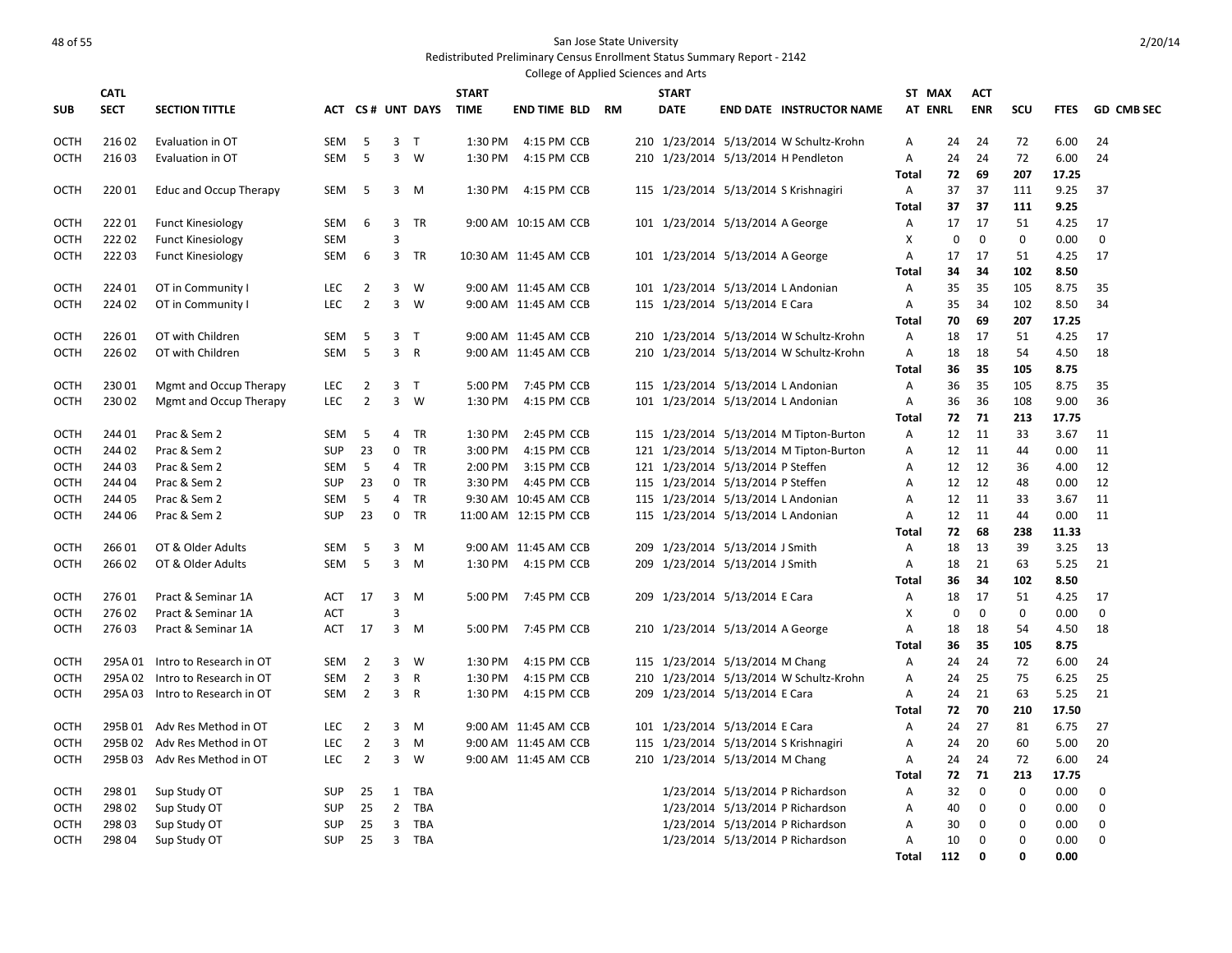| 49 of 55   |             |                       |                  |  |              |                                                                          | San Jose State University |                                      |                                 |                |            |     |             | 2/20/14    |
|------------|-------------|-----------------------|------------------|--|--------------|--------------------------------------------------------------------------|---------------------------|--------------------------------------|---------------------------------|----------------|------------|-----|-------------|------------|
|            |             |                       |                  |  |              | Redistributed Preliminary Census Enrollment Status Summary Report - 2142 |                           |                                      |                                 |                |            |     |             |            |
|            |             |                       |                  |  |              |                                                                          |                           | College of Applied Sciences and Arts |                                 |                |            |     |             |            |
|            | <b>CATL</b> |                       |                  |  | <b>START</b> |                                                                          |                           | <b>START</b>                         |                                 | ST MAX         | <b>ACT</b> |     |             |            |
| <b>SUB</b> | <b>SECT</b> | <b>SECTION TITTLE</b> | ACT CS# UNT DAYS |  | <b>TIME</b>  | END TIME BLD                                                             | RM                        | <b>DATE</b>                          | <b>END DATE INSTRUCTOR NAME</b> | <b>AT ENRL</b> | <b>ENR</b> | scu | <b>FTES</b> | GD CMB SEC |
|            |             |                       |                  |  |              |                                                                          |                           |                                      |                                 |                |            |     |             |            |

**Occupational Therapy Total 1160 858 2595 203.08**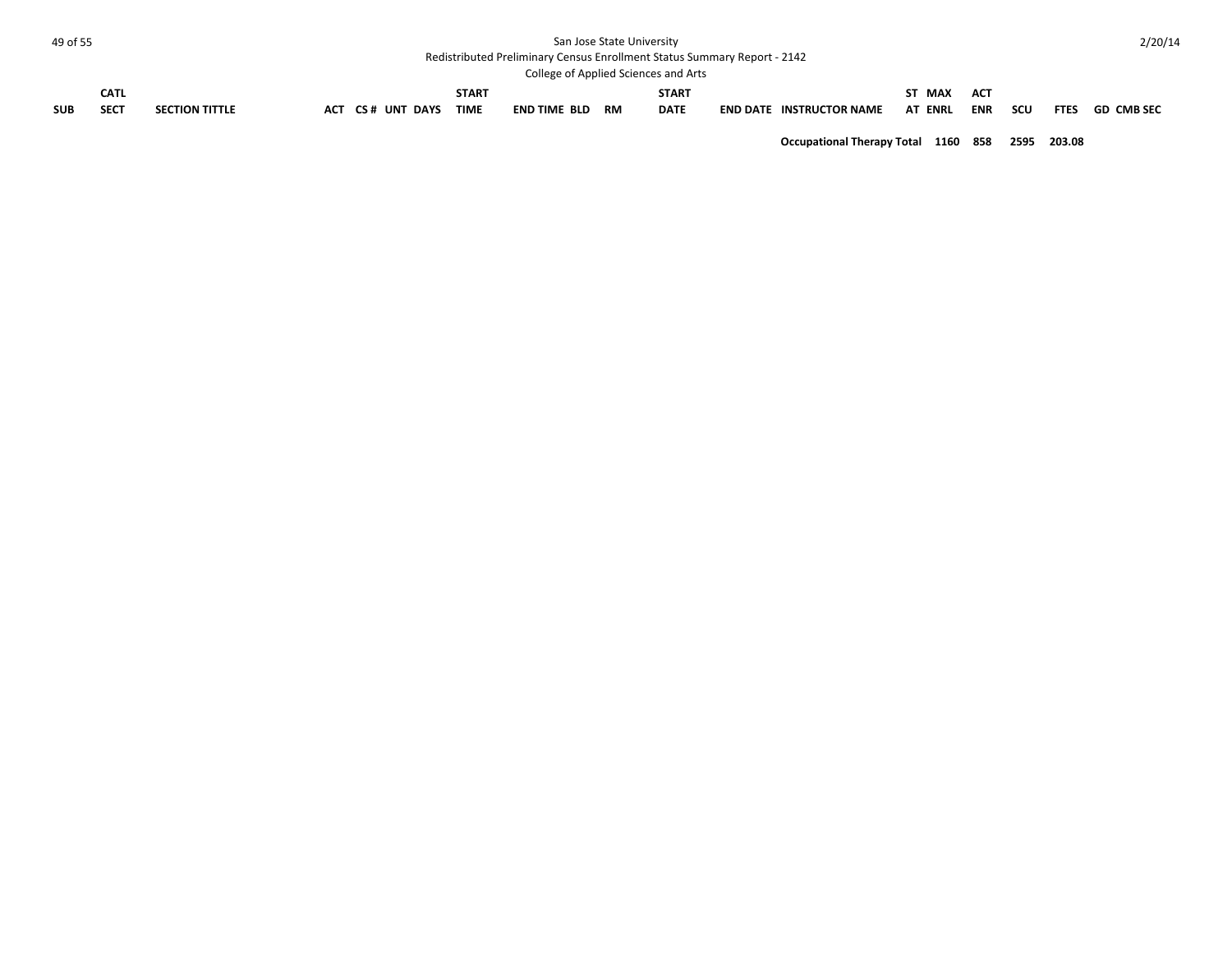| College of Applied Sciences and Arts |                                         |                            |            |                |              |                  |              |                        |  |     |                                    |                               |                                     |                   |                |            |             |              |                   |
|--------------------------------------|-----------------------------------------|----------------------------|------------|----------------|--------------|------------------|--------------|------------------------|--|-----|------------------------------------|-------------------------------|-------------------------------------|-------------------|----------------|------------|-------------|--------------|-------------------|
|                                      | <b>CATL</b>                             |                            |            |                |              |                  | <b>START</b> |                        |  |     | <b>START</b>                       |                               |                                     |                   | ST MAX         | <b>ACT</b> |             |              |                   |
| <b>SUB</b>                           | <b>SECT</b>                             | <b>SECTION TITTLE</b>      |            |                |              | ACT CS# UNT DAYS | <b>TIME</b>  | <b>END TIME BLD RM</b> |  |     | <b>DATE</b>                        |                               | <b>END DATE INSTRUCTOR NAME</b>     |                   | <b>AT ENRL</b> | <b>ENR</b> | SCU         | <b>FTES</b>  | <b>GD CMB SEC</b> |
|                                      |                                         |                            |            |                |              |                  |              |                        |  |     |                                    |                               |                                     |                   |                |            |             |              |                   |
|                                      | <b>Recreation &amp; Leisure Studies</b> |                            |            |                |              |                  |              |                        |  |     |                                    |                               |                                     |                   |                |            |             |              |                   |
|                                      |                                         |                            |            |                |              |                  |              |                        |  |     |                                    |                               |                                     |                   |                |            |             |              |                   |
| RECL                                 | 1001                                    | <b>Creat Meaning Life</b>  | <b>LEC</b> | 2              | 3            | TR               |              | 9:00 AM 10:15 AM DMH   |  |     | 163 1/23/2014 5/13/2014 H Joyner   |                               |                                     | Α                 | 50             | 34         | 102         | 6.80         | 0                 |
| <b>RECL</b>                          | 10 02                                   | <b>Creat Meaning Life</b>  | <b>LEC</b> | $\overline{2}$ | 3            | <b>MW</b>        |              | 10:30 AM 11:45 AM HB   |  | 407 |                                    | 1/23/2014 5/13/2014 L Levine  |                                     | Α                 | 50             | 36         | 108         | 7.20         | 0                 |
| RECL                                 | 1003                                    | <b>Creat Meaning Life</b>  | <b>LEC</b> | 2              | 3            | <b>MW</b>        |              | 1:30 PM 2:45 PM MH     |  |     | 324 1/23/2014 5/13/2014 S Dowling  |                               |                                     | Α                 | 50             | 41         | 123         | 8.20         | 0                 |
| RECL                                 | 1004                                    | <b>Creat Meaning Life</b>  | <b>LEC</b> | $\overline{2}$ | 3            | <b>TBA</b>       |              |                        |  |     |                                    | 1/23/2014 5/13/2014 M Duphily |                                     | Α                 | 40             | 39         | 117         | 7.80         | 0                 |
|                                      |                                         |                            |            |                |              |                  |              |                        |  |     |                                    |                               |                                     | Total             | 190            | 150        | 450         | 30.00        |                   |
| RECL                                 | 90 01                                   | <b>Rec Parks Tourism</b>   | LEC        | $\overline{2}$ | 3            | <b>MW</b>        |              | 10:30 AM 11:45 AM MH   |  |     | 324 1/23/2014 5/13/2014 P Toney    |                               |                                     | Α                 | 55             | 34         | 102         | 6.80         | 0                 |
|                                      |                                         |                            |            |                |              |                  |              |                        |  |     |                                    |                               |                                     | Total             | 55             | 34         | 102         | 6.80         |                   |
| <b>RECL</b>                          | 97A 01                                  | <b>Event Planning</b>      | LEC        | 2              | 3            | TR               | 12:00 PM     | 1:15 PM SH             |  |     | 345 1/23/2014 5/13/2014 P Toney    |                               |                                     | Α                 | 35             | 28         | 56          | 5.60         | 0                 |
| <b>RECL</b>                          | 97A 02                                  | <b>Event Planning</b>      | <b>ACT</b> | 11             |              | 0 <sub>T</sub>   | 6:00 PM      | 8:45 PM SH             |  |     | 345 1/23/2014 5/13/2014 P Toney    |                               |                                     | Α                 | 35             | 28         | 28<br>84    | 0.00         | $\mathbf 0$       |
|                                      |                                         |                            |            |                |              |                  |              |                        |  |     |                                    |                               |                                     | <b>Total</b>      | 70             | 56         | 48          | 5.60         |                   |
| <b>RECL</b>                          |                                         | 100W 01 Writing Workshop   | SEM        | 4              | 3            | MW               |              | 12:00 PM 1:15 PM MH    |  |     | 224 1/23/2014 5/13/2014 M Duphily  |                               |                                     | Α                 | 25             | 16         |             | 3.20         | $\mathbf 0$       |
|                                      |                                         |                            |            |                |              |                  |              |                        |  |     |                                    |                               |                                     | <b>Total</b>      | 25             | -16        | 48          | 3.20         |                   |
| <b>RECL</b>                          | 11001                                   | Leisure, Life              | <b>LEC</b> | $\overline{2}$ | 3            | TR               |              | 10:30 AM 11:45 AM MH   |  |     |                                    |                               | 324 1/23/2014 5/13/2014 B Grosvenor | Α                 | 55             | 43         | 129<br>129  | 8.60         | $\mathbf 0$       |
| <b>RECL</b>                          |                                         |                            |            | 2              | 3            | <b>MW</b>        |              | 2:45 PM BBC            |  |     |                                    |                               |                                     | Total             | 55             | 43<br>37   |             | 8.60         | $\mathbf 0$       |
|                                      | 11101                                   | Leis Cult & Ident          | <b>LEC</b> |                |              |                  | 1:30 PM      |                        |  |     | 225 1/23/2014 5/13/2014 L Levine   |                               |                                     | Α<br><b>Total</b> | 40<br>40       | 37         | 111<br>111  | 7.40<br>7.40 |                   |
| <b>RECL</b>                          | 13201                                   | Rec Program Plan           | LEC        | 2              | 3            | <b>MW</b>        | 12:00 PM     | 1:15 PM HGH            |  |     | 116 1/23/2014 5/13/2014 L Levine   |                               |                                     | Α                 | 50             | 40         | 120         | 8.00         | 0                 |
|                                      |                                         |                            |            |                |              |                  |              |                        |  |     |                                    |                               |                                     | <b>Total</b>      | 50             | 40         | 120         | 8.00         |                   |
| RECL                                 | 13601                                   | Rec & Park Admin           | <b>LEC</b> | 2              | 3            | TR               |              | 9:00 AM 10:15 AM WSQ   |  |     | 207 1/23/2014 5/13/2014 W Spain    |                               |                                     | Α                 | 100            | 78         | 234         | 15.60        | 0                 |
|                                      |                                         |                            |            |                |              |                  |              |                        |  |     |                                    |                               |                                     | <b>Total</b>      | 100            | 78         | 234         | 15.60        |                   |
| RECL                                 | 13701                                   | Risk & Financial           | <b>LEC</b> | 2              | 3            | M                | 6:00 PM      | 8:45 PM CL             |  |     | 324 1/23/2014 5/13/2014 B Sanborn  |                               |                                     | Α                 | 30             | 55         | 165         | 11.00        | 0                 |
|                                      |                                         |                            |            |                |              |                  |              |                        |  |     |                                    |                               |                                     | <b>Total</b>      | 30             | 55         | 165         | 11.00        |                   |
| <b>RECL</b>                          | 143 01                                  | Festivals & Events         | <b>LEC</b> | $\overline{2}$ | 3            | <b>MW</b>        |              | 9:00 AM 10:15 AM MH    |  |     | 324 1/23/2014 5/13/2014 P Toney    |                               |                                     | Α                 | 40             | 21         | 63          | 4.25         | $\mathbf{1}$      |
|                                      |                                         |                            |            |                |              |                  |              |                        |  |     |                                    |                               |                                     | <b>Total</b>      | 40             | 21         | 63          | 4.25         |                   |
| <b>RECL</b>                          | 153 01                                  | Youth Development          | <b>LEC</b> | $\overline{2}$ | 3            | W                | 6:00 PM      | 8:45 PM CL             |  |     | 224 1/23/2014 5/13/2014 L Gonzalez |                               |                                     | Α                 | 40             | 17         | 51          | 3.50         | $\overline{2}$    |
|                                      |                                         |                            |            |                |              |                  |              |                        |  |     |                                    |                               |                                     | <b>Total</b>      | 40             | 17         | 51          | 3.50         |                   |
| RECL                                 | 155 01                                  | Outdoor Rec System         | <b>LEC</b> | $\overline{2}$ | 3            | TR               | 1:30 PM      | 2:45 PM ENG            |  | 303 |                                    | 1/23/2014 5/13/2014 W Spain   |                                     | Α                 | 40             | 23         | 69          | 4.65         | 1                 |
|                                      |                                         |                            |            |                |              |                  |              |                        |  |     |                                    |                               |                                     | Total             | 40             | 23         | 69          | 4.65         |                   |
| RECL                                 | 16001                                   | Res & Eval in Rec          | LEC        | 3              | 3            | <b>TR</b>        | 12:00 PM     | 1:15 PM BBC            |  |     | 102 1/23/2014 5/13/2014 W Spain    |                               |                                     | Α                 | 60             | 39         | 117         | 7.80         | 0                 |
|                                      |                                         |                            |            |                |              |                  |              |                        |  |     |                                    |                               |                                     | <b>Total</b>      | 60             | 39         | 117         | 7.80         |                   |
| RECL                                 | 16901                                   | Practicum in RT            | <b>SUP</b> | 36             | $\mathbf{1}$ | <b>TBA</b>       |              |                        |  |     |                                    | 1/23/2014 5/13/2014 S Ross    |                                     | Α                 | 30             | 22         | 22          | 1.47         | 0                 |
|                                      |                                         |                            |            |                |              |                  |              |                        |  |     |                                    |                               |                                     | <b>Total</b>      | 30             | 22         | 22          | 1.47         |                   |
| <b>RECL</b>                          |                                         | 170A 01 Pre-Intern Workshp | <b>LEC</b> | 2              | 1            | TBA              |              |                        |  |     |                                    |                               | 1/23/2014 5/13/2014 B Grosvenor     | Α                 | 50             | 40         | 40          | 2.67         | 0                 |
|                                      |                                         |                            |            |                |              |                  |              |                        |  |     |                                    |                               |                                     | <b>Total</b>      | 50             | 40         | 40          | 2.67         |                   |
| <b>RECL</b>                          |                                         | 170B 01 Intern in Rec      | <b>SUP</b> | 36             |              | 10 TBA           |              |                        |  |     |                                    |                               | 1/23/2014 5/13/2014 B Grosvenor     | Α                 | 35             | 8          | 80          | 5.33         | 0                 |
|                                      |                                         |                            |            |                |              |                  |              |                        |  |     |                                    |                               |                                     | <b>Total</b>      | 35             | 8          | 80          | 5.33         |                   |
| RECL                                 |                                         | 170C 01 Intern in TR       | <b>SUP</b> | 36             |              | 10 TBA           |              |                        |  |     |                                    | 1/23/2014 5/13/2014 S Ross    |                                     | A                 | 35             | 17         | 170         | 11.33        | $\mathbf 0$       |
|                                      |                                         |                            |            |                |              |                  |              |                        |  |     |                                    |                               |                                     | <b>Total</b>      | 35             | 17         | 170         | 11.33        |                   |
| <b>RECL</b>                          | 18001                                   | <b>Indiv Study</b>         | SUP        | 36             | $\mathbf{1}$ | <b>TBA</b>       |              |                        |  |     |                                    |                               | 1/23/2014 5/13/2014 B Grosvenor     | Α                 | 25             | 0          | $\mathbf 0$ | 0.00         | 0                 |
| RECL                                 | 18002                                   | <b>Indiv Study</b>         | SUP        | 36             | 2            | <b>TBA</b>       |              |                        |  |     |                                    |                               | 1/23/2014 5/13/2014 B Grosvenor     | Α                 | 25             | 0          | 0           | 0.00         | 0                 |
| <b>RECL</b>                          | 18003                                   | <b>Indiv Study</b>         | <b>SUP</b> | 36             | 3            | <b>TBA</b>       |              |                        |  |     |                                    |                               | 1/23/2014 5/13/2014 B Grosvenor     | Α                 | 25             | 4          | 12          | 0.80         | 0                 |
|                                      |                                         |                            |            |                |              |                  |              |                        |  |     |                                    |                               |                                     | <b>Total</b>      | 75             | 4          | 12          | 0.80         |                   |
| <b>RECL</b>                          | 184 01                                  | Directed Reading           | <b>SUP</b> | 36             |              | 1 TBA            |              |                        |  |     |                                    |                               | 1/23/2014 5/13/2014 B Grosvenor     | Α                 | 25             | $\Omega$   | $\Omega$    | 0.00         | $\Omega$          |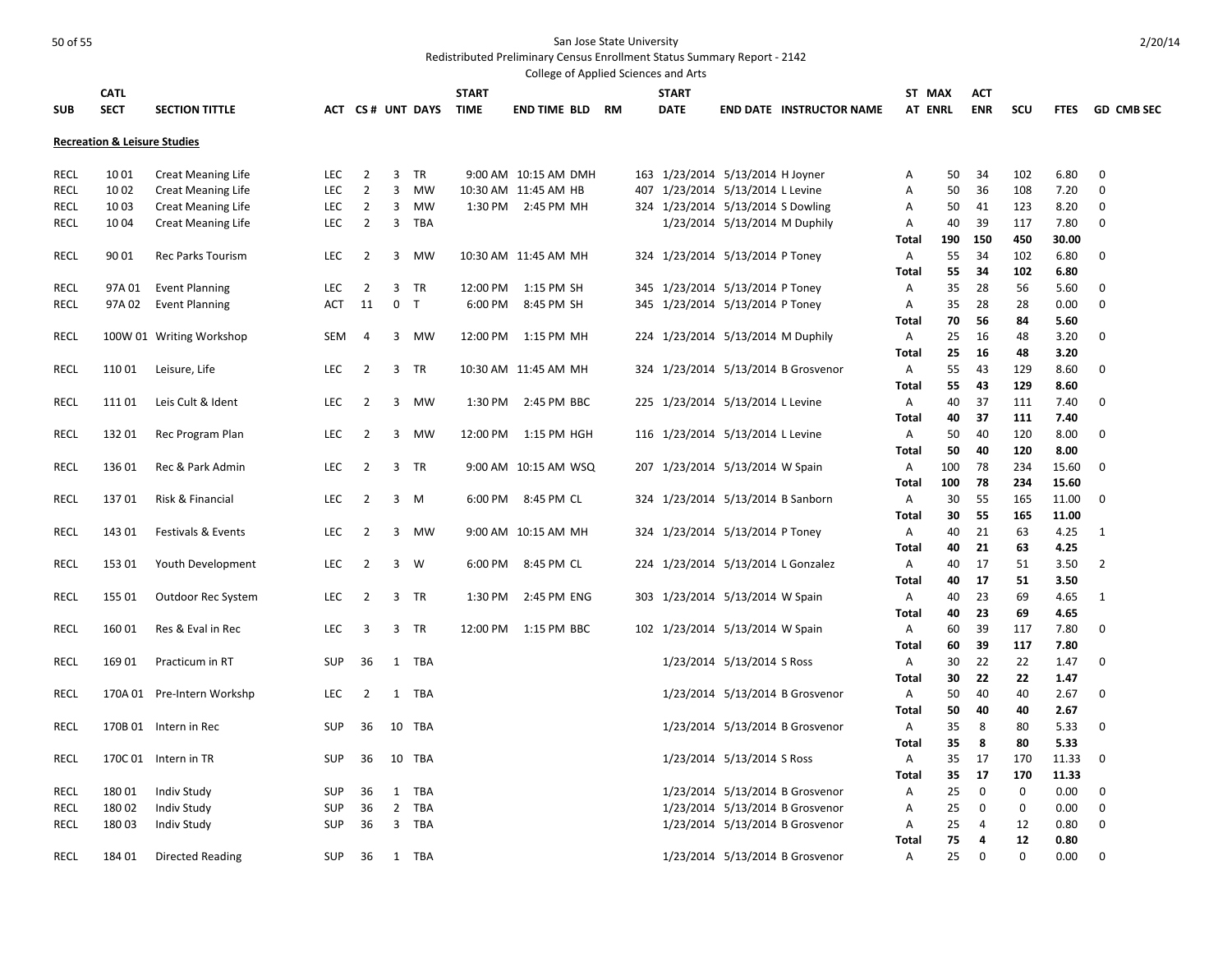### Redistributed Preliminary Census Enrollment Status Summary Report - 2142

|             | College of Applied Sciences and Arts |                          |            |     |          |                 |              |                     |    |              |  |                                |                                 |              |     |             |          |             |                   |
|-------------|--------------------------------------|--------------------------|------------|-----|----------|-----------------|--------------|---------------------|----|--------------|--|--------------------------------|---------------------------------|--------------|-----|-------------|----------|-------------|-------------------|
|             | <b>CATL</b>                          |                          |            |     |          |                 | <b>START</b> |                     |    | <b>START</b> |  |                                |                                 | ST           | MAX | <b>ACT</b>  |          |             |                   |
| <b>SUB</b>  | <b>SECT</b>                          | <b>SECTION TITTLE</b>    | ACT        | CS# |          | <b>UNT DAYS</b> | <b>TIME</b>  | <b>END TIME BLD</b> | RM | <b>DATE</b>  |  |                                | <b>END DATE INSTRUCTOR NAME</b> | AT ENRL      |     | <b>ENR</b>  | scu      | <b>FTES</b> | <b>GD CMB SEC</b> |
| RECL        | 184 02                               | Directed Reading         | <b>SUP</b> | 36  | 2        | <b>TBA</b>      |              |                     |    |              |  |                                | 1/23/2014 5/13/2014 B Grosvenor | A            | 25  | 0           | $\Omega$ | 0.00        | 0                 |
| RECL        | 184 03                               | <b>Directed Reading</b>  | <b>SUP</b> | 36  | 3        | <b>TBA</b>      |              |                     |    |              |  |                                | 1/23/2014 5/13/2014 B Grosvenor | A            | 25  | $\mathbf 0$ | $\Omega$ | 0.00        | 0                 |
|             |                                      |                          |            |     |          |                 |              |                     |    |              |  |                                |                                 | Total        | 75  | 0           | $\Omega$ | 0.00        |                   |
| RECL        | 194 02                               | <b>Advanced TR Pract</b> | LEC.       |     | 3        | R               | $3:00$ PM    | 5:45 PM SH          |    |              |  | 345 1/23/2014 5/13/2014 K Pham |                                 | A            | 35  | 22          | 66       | 4.40        | $\mathbf 0$       |
| RECL        | 194 03                               | <b>Advanced TR Pract</b> | <b>LEC</b> |     | २        |                 | 3:00 PM      | 5:45 PM DH          |    |              |  | 243 1/23/2014 5/13/2014 R Tymn |                                 | Α            | 35  | 24          | 72       | 4.80        | 0                 |
|             |                                      |                          |            |     |          |                 |              |                     |    |              |  |                                |                                 | Total        | 70  | -46         | 138      | 9.20        |                   |
| RECL        | 19701                                | <b>Facil Procs in TR</b> | LEC.       |     | 3        | M               | $3:00$ PM    | 4:15 PM BBC         |    |              |  | 223 1/23/2014 5/13/2014 S Ross |                                 | A            | 30  | 24          | 48       | 4.80        | $\mathbf 0$       |
| RECL        | 19702                                | <b>Facil Procs in TR</b> | <b>ACT</b> | 11  |          | $0 \quad M$     | 4:30 PM      | 5:45 PM CL          |    |              |  | 303 1/23/2014 5/13/2014 S Ross |                                 | A            | 50  | 24          | 24       | 0.00        | 0                 |
| <b>RECL</b> | 19703                                | <b>Facil Procs in TR</b> | <b>LEC</b> |     | २        | W               | 3:00 PM      | 4:15 PM MH          |    |              |  | 235 1/23/2014 5/13/2014 S Ross |                                 | A            | 30  | 25          | 50       | 5.00        | 0                 |
| RECL        | 19704                                | <b>Facil Procs in TR</b> | <b>ACT</b> | 11  | $\Omega$ | W               | 4:30 PM      | 5:45 PM MH          |    |              |  | 222 1/23/2014 5/13/2014 S Ross |                                 | A            | 30  | 25          | 25       | 0.00        | 0                 |
|             |                                      |                          |            |     |          |                 |              |                     |    |              |  |                                |                                 | <b>Total</b> | 140 | 98          | 147      | 9.80        |                   |

**Recreation & Leisure Studies Total 1305 844 2352 157.00**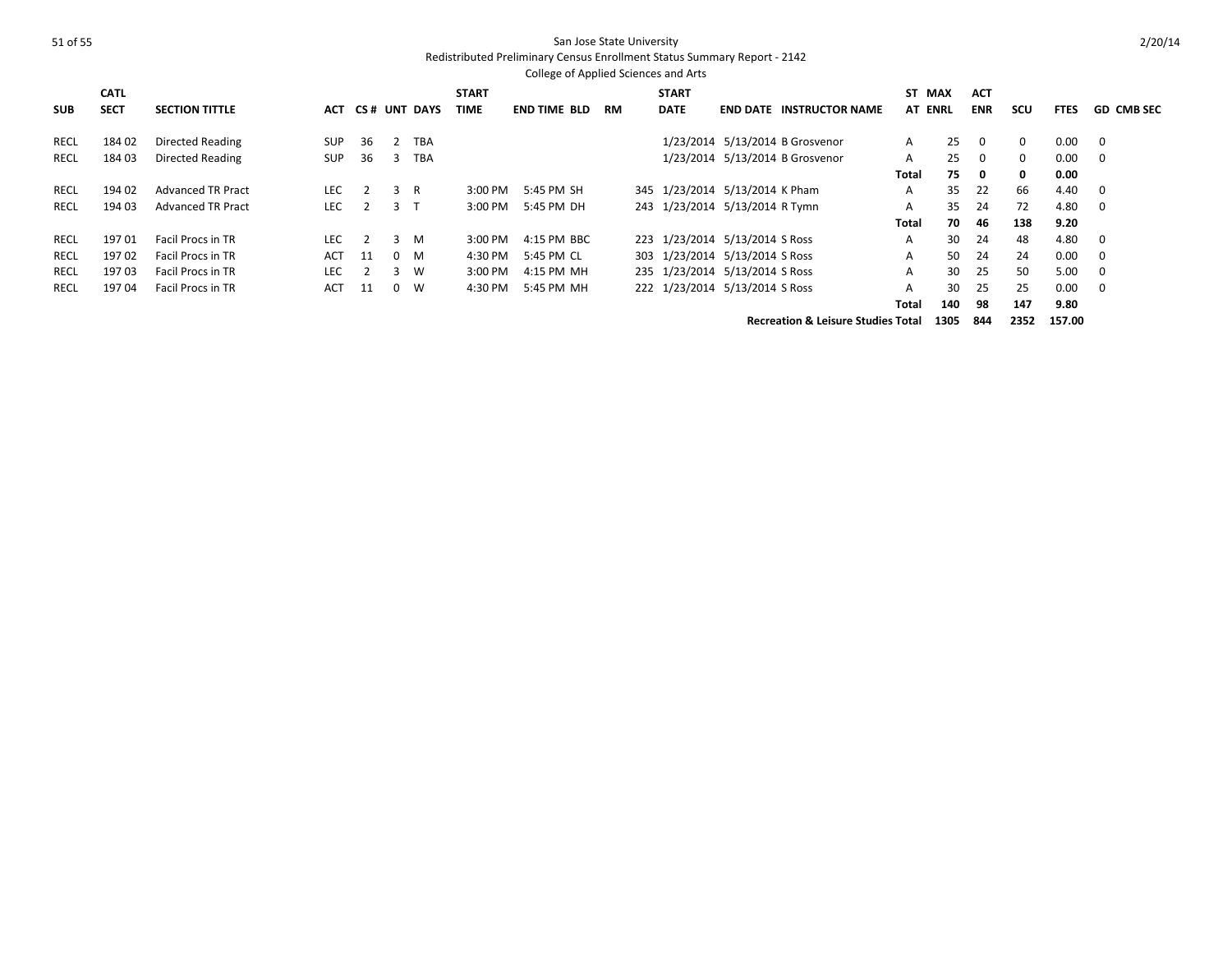| College of Applied Sciences and Arts |             |                           |            |                |                |                  |              |                        |  |  |                                     |                              |                                             |                |                   |                   |                    |             |                   |
|--------------------------------------|-------------|---------------------------|------------|----------------|----------------|------------------|--------------|------------------------|--|--|-------------------------------------|------------------------------|---------------------------------------------|----------------|-------------------|-------------------|--------------------|-------------|-------------------|
|                                      | <b>CATL</b> |                           |            |                |                |                  | <b>START</b> |                        |  |  | <b>START</b>                        |                              |                                             |                | ST MAX            | <b>ACT</b>        |                    |             |                   |
| <b>SUB</b>                           | <b>SECT</b> | <b>SECTION TITTLE</b>     |            |                |                | ACT CS# UNT DAYS | <b>TIME</b>  | <b>END TIME BLD RM</b> |  |  | <b>DATE</b>                         |                              | <b>END DATE INSTRUCTOR NAME</b>             |                | <b>AT ENRL</b>    | <b>ENR</b>        | scu                | <b>FTES</b> | <b>GD CMB SEC</b> |
|                                      |             |                           |            |                |                |                  |              |                        |  |  |                                     |                              |                                             |                |                   |                   |                    |             |                   |
| <b>Social Work</b>                   |             |                           |            |                |                |                  |              |                        |  |  |                                     |                              |                                             |                |                   |                   |                    |             |                   |
| <b>SCWK</b>                          | 1001        | Int Soc Wel & SocW        | <b>LEC</b> |                | 3              |                  |              |                        |  |  |                                     |                              |                                             | х              | 0                 | 0                 | $\mathbf 0$        | 0.00        | 0                 |
| <b>SCWK</b>                          | 10 02       | Int Soc Wel & SocW        | <b>LEC</b> | $\overline{2}$ | 3              | $\overline{R}$   |              | 9:00 AM 11:45 AM MH    |  |  | 322 1/23/2014 5/13/2014 G Villagran |                              |                                             | А              | 30                | 29                | 87                 | 5.80        | $\mathbf 0$       |
|                                      |             |                           |            |                |                |                  |              |                        |  |  |                                     |                              |                                             | Total          | 30                | 29                | 87                 | 5.80        |                   |
| <b>SCWK</b>                          |             | 100W 01 Writing Workshop  | <b>SEM</b> |                | 3              |                  |              |                        |  |  |                                     |                              |                                             | X              | $\mathbf 0$       | $\mathbf 0$       | $\Omega$           | 0.00        | 0                 |
| <b>SCWK</b>                          |             | 100W 02 Writing Workshop  | SEM        | $\overline{4}$ | 3 <sub>T</sub> |                  | 6:00 PM      | 8:45 PM SPXC           |  |  | 211 1/23/2014 5/13/2014 J Hubbs     |                              |                                             | Α              | 25                | 29                | 87                 | 5.80        | 0                 |
|                                      |             |                           |            |                |                |                  |              |                        |  |  |                                     |                              |                                             | Total          | 25                | -29               | 87                 | 5.80        |                   |
| <b>SCWK</b>                          | 11201       | Gen Practice II           | LEC.       | 2              | $\overline{3}$ | M                | 12:00 PM     | 2:45 PM HB             |  |  | 408 1/23/2014 5/13/2014 B Tamayo    |                              |                                             | Α              | 30                | 29                | 87                 | 5.80        | $\mathbf 0$       |
| <b>SCWK</b>                          | 112 02      | Gen Practice II           | <b>LEC</b> | $\overline{2}$ | 3              | W                | 12:00 PM     | 2:45 PM SH             |  |  |                                     |                              | 346 1/23/2014 5/13/2014 F Prochaska         | Α              | 30                | 28                | 84                 | 5.60        | $\mathbf 0$       |
|                                      |             |                           |            |                |                |                  |              |                        |  |  |                                     |                              |                                             |                |                   | 57                | 171                |             |                   |
|                                      |             |                           |            |                |                |                  |              |                        |  |  |                                     |                              |                                             | Total          | 60                |                   |                    | 11.40       |                   |
| <b>SCWK</b>                          | 12101       | Soc Wel Ins II            | LEC        | 2              | 3<br>3         | M                | 3:00 PM      | 5:45 PM SH             |  |  | 312 1/23/2014 5/13/2014 A Barden    |                              |                                             | Α              | 30<br>$\mathbf 0$ | 39<br>$\mathbf 0$ | 117<br>$\mathbf 0$ | 7.80        | 0<br>$\mathbf 0$  |
| <b>SCWK</b>                          | 12102       | Soc Wel Ins II            | <b>LEC</b> |                |                |                  |              |                        |  |  |                                     |                              |                                             | X              |                   |                   |                    | 0.00        |                   |
| <b>SCWK</b>                          | 12103       | Soc Wel Ins II            | <b>LEC</b> |                | 3              |                  |              |                        |  |  |                                     |                              |                                             | х              | 0                 | 0                 | $\Omega$           | 0.00        | 0                 |
| <b>SCWK</b>                          | 12104       | Soc Wel Ins II            | <b>LEC</b> | $\overline{2}$ | 3              | W                | 12:00 PM     | 2:45 PM BBC            |  |  | 126 1/23/2014 5/13/2014 T Ruby      |                              |                                             | Α              | 30                | 31                | 93                 | 6.20        | 0                 |
| <b>SCWK</b>                          | 12105       | Soc Wel Ins II            | <b>LEC</b> | $\overline{2}$ | $\overline{3}$ | R                | 12:00 PM     | 2:45 PM MH             |  |  |                                     |                              | 322 1/23/2014 5/13/2014 J Williamson        | Α              | 30                | 29                | 87                 | 5.80        | 0                 |
|                                      |             |                           |            |                |                |                  |              |                        |  |  |                                     |                              |                                             | Total          | 90                | 99                | 297                | 19.80       |                   |
| <b>SCWK</b>                          | 13101       | Hm Bhyr Soc Env II        | LEC        | 2              | 3              | M                | 3:00 PM      | 5:45 PM MH             |  |  | 322 1/23/2014 5/13/2014 F Krebs     |                              |                                             | Α              | 30                | 29                | 87                 | 5.80        | 0                 |
| <b>SCWK</b>                          | 13102       | Hm Bhvr Soc Env II        | LEC        |                | 3              |                  |              |                        |  |  |                                     |                              |                                             | Χ              | $\mathbf 0$       | $\mathbf 0$       | $\Omega$           | 0.00        | 0                 |
| <b>SCWK</b>                          | 13103       | Hm Bhvr Soc Env II        | LEC        | 2              | 3              | W                | 3:00 PM      | 5:45 PM SH             |  |  | 312 1/23/2014 5/13/2014 H Calvillo  |                              |                                             | A              | 30                | 39                | 117                | 7.80        | 0                 |
| <b>SCWK</b>                          | 13104       | Hm Bhvr Soc Env II        | LEC        | $\overline{2}$ | 3              | R                | 12:00 PM     | 2:45 PM MH             |  |  | 233 1/23/2014 5/13/2014 H Calvillo  |                              |                                             | Α              | 30                | 23                | 69                 | 4.60        | 0                 |
|                                      |             |                           |            |                |                |                  |              |                        |  |  |                                     |                              |                                             | Total          | 90                | 91                | 273                | 18.20       |                   |
| <b>SCWK</b>                          | 14201       | Field Practicum II        | <b>SUP</b> | 36             | 4              | TBA              |              |                        |  |  |                                     |                              | 1/23/2014 5/13/2014 M Blandino              | Α              | 40                | 16                | 64                 | 4.27        | 0                 |
| <b>SCWK</b>                          | 142 02      | Field Practicum II        | <b>SUP</b> | 36             | 4              | <b>TBA</b>       |              |                        |  |  |                                     | 1/23/2014 5/13/2014 M Curry  |                                             | Α              | 40                | 17                | 68                 | 4.53        | $\mathbf 0$       |
| <b>SCWK</b>                          | 142 03      | Field Practicum II        | <b>SUP</b> | 36             | 4              | <b>TBA</b>       |              |                        |  |  |                                     | 1/23/2014 5/13/2014 R Bhader |                                             | Α              | 40                | 10                | 40                 | 2.67        | 0                 |
| <b>SCWK</b>                          | 142 04      | Field Practicum II        | <b>SUP</b> | 36             | 4              | TBA              |              |                        |  |  |                                     | 1/23/2014 5/13/2014 J Bloom  |                                             | Α              | 40                | 14                | 56                 | 3.73        | $\mathbf 0$       |
|                                      |             |                           |            |                |                |                  |              |                        |  |  |                                     |                              |                                             | Total          | 160               | 57                | 228                | 15.20       |                   |
| <b>SCWK</b>                          | 170 01      | Intro Res Methods         | SEM        | 4              | 3              | M                |              | 9:00 AM 11:45 AM SH    |  |  | 346 1/23/2014 5/13/2014 J Morazes   |                              |                                             | A              | 30                | 27                | 81                 | 5.40        | 0                 |
| <b>SCWK</b>                          | 170 02      | Intro Res Methods         | <b>SEM</b> |                | 3              |                  |              |                        |  |  |                                     |                              |                                             | X              | $\mathbf 0$       | $\mathbf 0$       | $\Omega$           | 0.00        | $\mathbf 0$       |
| <b>SCWK</b>                          | 17003       | Intro Res Methods         | SEM        | 4              | 3              | W                |              | 9:00 AM 11:45 AM SH    |  |  | 346 1/23/2014 5/13/2014 J Brill     |                              |                                             | Α              | 30                | 31                | 93                 | 6.20        | 0                 |
| <b>SCWK</b>                          | 17004       | Intro Res Methods         | <b>SEM</b> | 4              | 3              | W                |              | 9:00 AM 11:45 AM SH    |  |  | 345 1/23/2014 5/13/2014 M Holston   |                              |                                             | Α              | 30                | 28                | 84                 | 5.60        | $\mathbf 0$       |
|                                      |             |                           |            |                |                |                  |              |                        |  |  |                                     |                              |                                             | Total          | 90                | 86                | 258                | 17.20       |                   |
| <b>SCWK</b>                          | 175 01      | Senior Seminar            | LEC        | 2              | 3              | M                | 12:00 PM     | 2:45 PM SH             |  |  |                                     |                              | 312 1/23/2014 5/13/2014 T Washington Toland | $\overline{A}$ | 30                | 30                | 90                 | 6.00        | 0                 |
| <b>SCWK</b>                          | 175 02      | Senior Seminar            | <b>LEC</b> | $\overline{2}$ |                | $3 \quad W$      |              | 12:00 PM 2:45 PM SH    |  |  | 315 1/23/2014 5/13/2014 R Jacobsen  |                              |                                             | A              | 30                | 34                | 102                | 6.80        | $\mathbf 0$       |
|                                      |             |                           |            |                |                |                  |              |                        |  |  |                                     |                              |                                             | Total          | 60                | 64                | 192                | 12.80       |                   |
| <b>SCWK</b>                          | 18001       | Individual Studies        | <b>SUP</b> | 36             | 1              | TBA              |              |                        |  |  |                                     | 1/23/2014 5/13/2014 P Lee    |                                             | Α              | 30                | $\overline{2}$    | $\overline{2}$     | 0.17        | $\overline{2}$    |
| <b>SCWK</b>                          | 18002       | <b>Individual Studies</b> | <b>SUP</b> | 36             | $\overline{2}$ | <b>TBA</b>       |              |                        |  |  |                                     | 1/23/2014 5/13/2014          |                                             | Α              | 36                | 0                 | $\Omega$           | 0.00        | 0                 |
| <b>SCWK</b>                          | 18003       | <b>Individual Studies</b> | <b>SUP</b> | 36             | 3              | <b>TBA</b>       |              |                        |  |  |                                     | 1/23/2014 5/13/2014          |                                             | Α              | 36                | $\mathbf 0$       | $\mathbf 0$        | 0.00        | 0                 |
| <b>SCWK</b>                          | 18004       | Individual Studies        | <b>SUP</b> | 36             | 1              | TBA              |              |                        |  |  |                                     | 1/23/2014 5/13/2014 M Han    |                                             | Α              | 10                | 2                 | $\overline{2}$     | 0.13        | $\mathbf 0$       |
|                                      |             |                           |            |                |                |                  |              |                        |  |  |                                     |                              |                                             | <b>Total</b>   | 112               | 4                 | 4                  | 0.30        |                   |
| <b>SCWK</b>                          | 204 02      | Soc Pol Analsis           | SEM        | 5              | 3              | $\top$           |              | 9:00 AM 11:45 AM MH    |  |  | 322 1/23/2014 5/13/2014 G Thomas    |                              |                                             | Α              | 30                | 29                | 87                 | 7.25        | 29                |
| <b>SCWK</b>                          | 204 03      | Soc Pol Analsis           | <b>SEM</b> |                | 3              |                  |              |                        |  |  |                                     |                              |                                             | Χ              | $\mathbf 0$       | 0                 | 0                  | 0.00        | 0                 |
| <b>SCWK</b>                          | 204 04      | Soc Pol Analsis           | <b>SEM</b> | 5              | 3              | M                | 6:00 PM      | 8:45 PM MH             |  |  | 322 1/23/2014 5/13/2014 G Thomas    |                              |                                             | Α              | 30                | 22                | 66                 | 5.50        | 22                |
| <b>SCWK</b>                          | 204 05      | Soc Pol Analsis           | SEM        | 5              | 3              | W                | 6:00 PM      | 8:45 PM CL             |  |  | 218 1/23/2014 5/13/2014 E Gorman    |                              |                                             | Α              | 30                | 27                | 81                 | 6.75        | 27                |
| <b>SCWK</b>                          | 204 06      | Soc Pol Analsis           | SEM        | 5              | 3              | M                | 12:00 PM     | 2:45 PM ENG            |  |  | 232 1/23/2014 5/13/2014 Y Maxwell   |                              |                                             | A              | 30                | 27                | 81                 | 6.75        | 27                |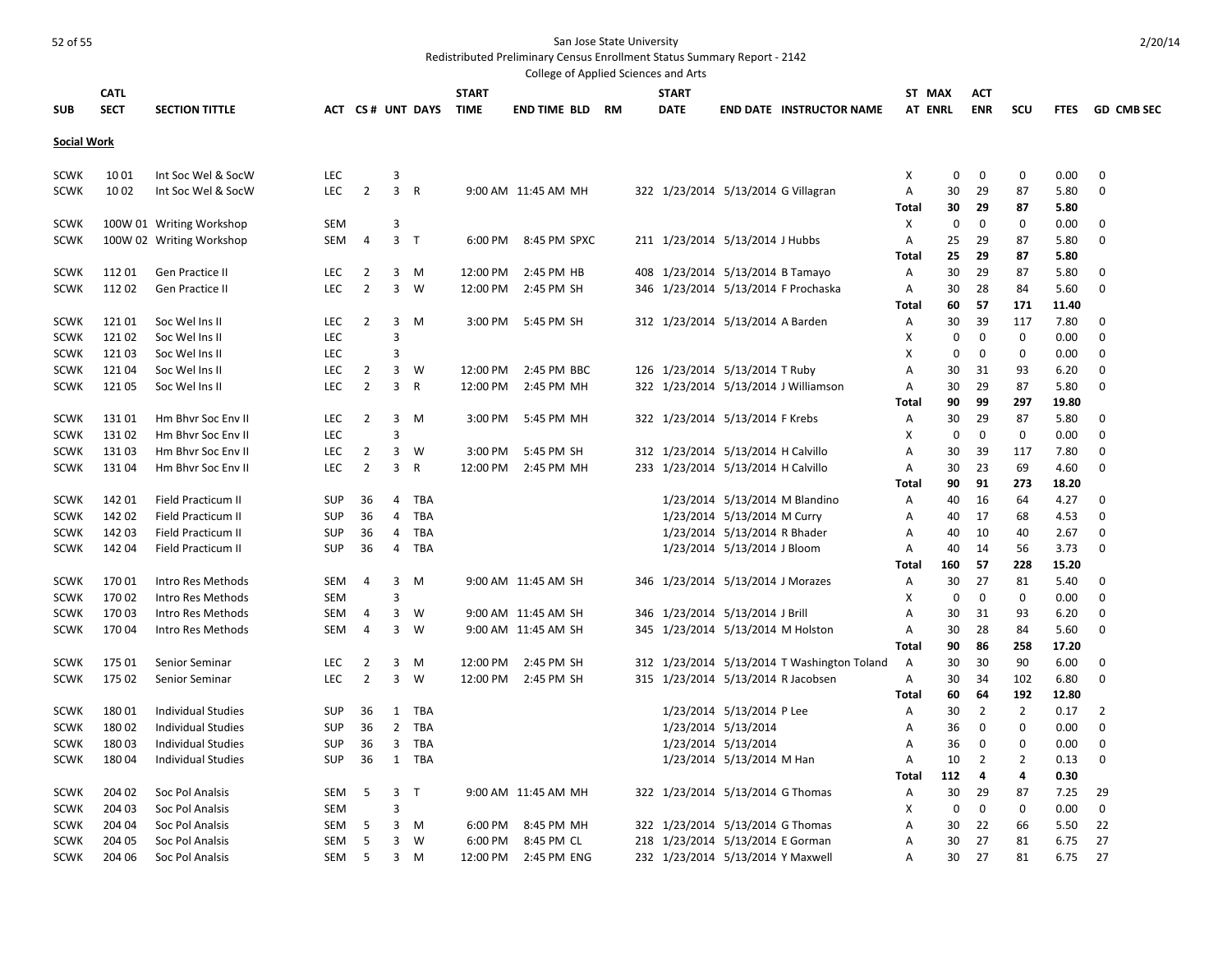|                            | College of Applied Sciences and Arts |                                  |                          |          |                |                   |              |                      |  |  |                                                               |  |                                        |                |             |              |             |              |                   |
|----------------------------|--------------------------------------|----------------------------------|--------------------------|----------|----------------|-------------------|--------------|----------------------|--|--|---------------------------------------------------------------|--|----------------------------------------|----------------|-------------|--------------|-------------|--------------|-------------------|
|                            | <b>CATL</b>                          |                                  |                          |          |                |                   | <b>START</b> |                      |  |  | <b>START</b>                                                  |  |                                        | ST MAX         |             | <b>ACT</b>   |             |              |                   |
| <b>SUB</b>                 | <b>SECT</b>                          | <b>SECTION TITTLE</b>            |                          |          |                | ACT CS# UNT DAYS  | <b>TIME</b>  | END TIME BLD RM      |  |  | <b>DATE</b>                                                   |  | <b>END DATE INSTRUCTOR NAME</b>        | <b>AT ENRL</b> |             | <b>ENR</b>   | <b>SCU</b>  | <b>FTES</b>  | <b>GD CMB SEC</b> |
| <b>SCWK</b>                | 204 07                               | Soc Pol Analsis                  | SEM                      | 5        |                | 3 M               |              | 12:00 PM 2:45 PM SH  |  |  | 346 1/23/2014 5/13/2014 G Thomas                              |  |                                        | Α              | 30          | 37           | 111         | 9.25         | 37                |
|                            |                                      |                                  |                          |          |                |                   |              |                      |  |  |                                                               |  |                                        | <b>Total</b>   | 150         | 142          | 426         | 35.50        |                   |
| <b>SCWK</b>                | 214 01                               | Hum Be Soc Env II                | <b>SEM</b>               |          | 3              |                   |              |                      |  |  |                                                               |  |                                        | Χ              | 0           | 0            | 0           | 0.00         | 0                 |
| <b>SCWK</b>                | 21403                                | Hum Be Soc Env II                | <b>SEM</b>               |          | 3              |                   |              |                      |  |  |                                                               |  |                                        | X              | $\mathbf 0$ | $\mathbf 0$  | $\mathbf 0$ | 0.00         | $\mathbf 0$       |
| <b>SCWK</b>                | 214 04                               | Hum Be Soc Env II                | SEM                      | 5        | 3              | W                 | 6:00 PM      | 8:45 PM MH           |  |  | 322 1/23/2014 5/13/2014 M Conroy                              |  |                                        | Α              | 30          | 20           | 60          | 5.00         | 20                |
| <b>SCWK</b>                | 214 05                               | Hum Be Soc Env II                | <b>SEM</b>               | 5        | 3              | M                 | 6:00 PM      | 8:45 PM SH           |  |  | 312 1/23/2014 5/13/2014 F Krebs                               |  |                                        | A              | 30          | 35           | 105         | 8.75         | 35                |
| <b>SCWK</b>                | 214 06                               | Hum Be Soc Env II                | SEM                      | 5        | 3              | M                 |              | 9:00 AM 11:45 AM HB  |  |  | 408 1/23/2014 5/13/2014 Y Maxwell                             |  |                                        | Α              | 30          | 29           | 87          | 7.25         | 29                |
| <b>SCWK</b>                | 214 07                               | Hum Be Soc Env II                | SEM                      |          | 3              |                   |              |                      |  |  |                                                               |  |                                        | X              | $\mathbf 0$ | $\mathbf{0}$ | $\Omega$    | 0.00         | $\mathbf{0}$      |
| <b>SCWK</b>                | 214 08                               | Hum Be Soc Env II                | SEM                      | 5        | 3              | M                 |              | 9:00 AM 11:45 AM DMH |  |  |                                                               |  | 355 1/23/2014 5/13/2014 R Jacobsen     | A              | 30          | 33           | 99          | 8.25         | 33                |
| <b>SCWK</b>                | 214 09                               | Hum Be Soc Env II                | SEM                      | 5        | $\overline{3}$ | $\mathsf{T}$      | 3:00 PM      | 5:45 PM MH           |  |  | 322 1/23/2014 5/13/2014 S Sen                                 |  |                                        | Α              | 35          | 22           | 66          | 5.50         | 22                |
|                            |                                      |                                  |                          |          |                |                   |              |                      |  |  |                                                               |  |                                        | Total          | 155         | 139          | 417         | 34.75        |                   |
| <b>SCWK</b>                | 22101                                | Trans Gen Prac II                | SEM                      | 5        | 3              | <b>W</b>          |              | 9:00 AM 11:45 AM SH  |  |  |                                                               |  | 312 1/23/2014 5/13/2014 R Jacobsen     | Α              | 30          | 32           | 96          | 8.00         | 32                |
| <b>SCWK</b>                | 22102                                | Trans Gen Prac II                | SEM                      | 5        | 3              | W                 |              | 12:00 PM 2:45 PM SH  |  |  | 312 1/23/2014 5/13/2014 M Reyes                               |  |                                        | Α              | 30          | 29           | 87          | 7.25         | 29                |
| <b>SCWK</b>                | 22103                                | Trans Gen Prac II                | SEM                      | 5        | 3              | F                 |              | 9:00 AM 11:45 AM MH  |  |  | 322 1/23/2014 5/13/2014 L Arieta                              |  |                                        | A              | 30          | 33           | 99          | 8.25         | 33                |
| <b>SCWK</b>                | 22104                                | Trans Gen Prac II                | <b>SEM</b>               | 5        | $\overline{3}$ | W                 | 6:00 PM      | 8:45 PM SH           |  |  | 348 1/23/2014 5/13/2014 M Reyes                               |  |                                        | A              | 30          | 29           | 87          | 7.25         | 29                |
| <b>SCWK</b>                | 22105                                | Trans Gen Prac II                | SEM                      | 5        | 3              | M                 | 6:00 PM      | 8:45 PM SPXC         |  |  |                                                               |  | 211 1/23/2014 5/13/2014 L Moore-Guerra | Α              | 30          | 21           | 63          | 5.25         | 21                |
|                            |                                      |                                  |                          |          |                |                   |              |                      |  |  |                                                               |  |                                        | Total          | 150         | 144          | 432         | 36.00        |                   |
| <b>SCWK</b>                | 223 01                               | Trans Adv Gen II                 | <b>SEM</b>               |          | 3              |                   |              |                      |  |  |                                                               |  |                                        | X              | 0           | 0            | 0           | 0.00         | 0                 |
| <b>SCWK</b>                | 22302                                | Trans Adv Gen II                 | <b>SEM</b>               | 5        | $\overline{3}$ | $\mathsf{T}$      | 6:00 PM      | 8:45 PM SH           |  |  | 312 1/23/2014 5/13/2014 M Reyes                               |  |                                        | Α              | 25          | 15           | 45          | 3.75         | 15                |
| <b>SCWK</b>                | 223 03                               | Trans Adv Gen II                 | SEM                      | 5        | 3 <sub>7</sub> |                   | 12:00 PM     | 2:45 PM MH           |  |  | 233 1/23/2014 5/13/2014 M Reyes                               |  |                                        | Α              | 25          | 10           | 30          | 2.50         | 10                |
|                            |                                      |                                  |                          |          |                |                   |              |                      |  |  |                                                               |  |                                        | <b>Total</b>   | 50          | 25           | 75          | 6.25         |                   |
| <b>SCWK</b>                | 23101                                | Soc W Pract II                   | <b>SUP</b>               | 23       | 4              | TBA               |              |                      |  |  | 1/23/2014 5/13/2014 L Chin                                    |  |                                        | Α              | 30          | 16           | 64          | 5.33         | 16                |
| <b>SCWK</b>                | 23102                                | Soc W Pract II                   | <b>SUP</b>               | 23       | $\overline{4}$ | TBA               |              |                      |  |  | 1/23/2014 5/13/2014 B Tavera                                  |  |                                        | Α              | 30          | 15           | 60          | 5.00         | 15                |
| <b>SCWK</b>                | 23103                                | Soc W Pract II                   | <b>SUP</b>               | 23       | 4              | TBA               |              |                      |  |  | 1/23/2014 5/13/2014 G Thomas                                  |  |                                        | Α              | 30          | 11           | 44          | 3.67         | 11                |
| <b>SCWK</b>                | 23104                                | Soc W Pract II                   | <b>SUP</b>               | 23       | 4              | <b>TBA</b>        |              |                      |  |  |                                                               |  | 1/23/2014 5/13/2014 A Fimbres-Windley  | A              | 30          | 15<br>13     | 60          | 5.00         | 15<br>13          |
| <b>SCWK</b><br><b>SCWK</b> | 23105<br>231 06                      | Soc W Pract II<br>Soc W Pract II | <b>SUP</b><br><b>SUP</b> | 23<br>23 | 4<br>4         | TBA<br><b>TBA</b> |              |                      |  |  | 1/23/2014 5/13/2014 B Watkins<br>1/23/2014 5/13/2014 R Ghezzi |  |                                        | Α<br>А         | 30<br>30    | 13           | 52<br>52    | 4.33<br>4.33 | 13                |
| <b>SCWK</b>                | 23107                                | Soc W Pract II                   | <b>SUP</b>               | 23       | 4              | TBA               |              |                      |  |  | 1/23/2014 5/13/2014 V Smith                                   |  |                                        | Α              | 30          | 13           | 52          | 4.33         | 13                |
| <b>SCWK</b>                | 23108                                | Soc W Pract II                   | <b>SUP</b>               | 23       | 4              | <b>TBA</b>        |              |                      |  |  | 1/23/2014 5/13/2014 M Curry                                   |  |                                        | А              | 30          | 14           | 56          | 4.67         | 14                |
| <b>SCWK</b>                | 231 09                               | Soc W Pract II                   | <b>SUP</b>               | 23       | 4              | <b>TBA</b>        |              |                      |  |  |                                                               |  | 1/23/2014 5/13/2014 M Blandino         | A              | 30          | 15           | 60          | 5.00         | 15                |
| <b>SCWK</b>                | 231 10                               | Soc W Pract II                   | <b>SUP</b>               | 23       | 4              | <b>TBA</b>        |              |                      |  |  | 1/23/2014 5/13/2014 L Alvarez                                 |  |                                        | А              | 30          | 12           | 48          | 4.00         | 12                |
| <b>SCWK</b>                | 231 11                               | Soc W Pract II                   | <b>SUP</b>               | 23       | 4              | TBA               |              |                      |  |  |                                                               |  | 1/23/2014 5/13/2014 J Hundemer         | A              | 30          | 5            | 20          | 1.67         | 5                 |
|                            |                                      |                                  |                          |          |                |                   |              |                      |  |  |                                                               |  |                                        | Total          | 330         | 142          | 568         | 47.33        |                   |
| <b>SCWK</b>                | 23301                                | Soc W Pract IV                   | <b>SUP</b>               | 23       | 5              | TBA               |              |                      |  |  | 1/23/2014 5/13/2014 L Chin                                    |  |                                        | Α              | 30          | 10           | 50          | 4.17         | 10                |
| <b>SCWK</b>                | 23302                                | Soc W Pract IV                   | <b>SUP</b>               | 23       | 5              | TBA               |              |                      |  |  | 1/23/2014 5/13/2014 B Tavera                                  |  |                                        | Α              | 30          | 10           | 50          | 4.17         | 10                |
| <b>SCWK</b>                | 233 03                               | Soc W Pract IV                   | <b>SUP</b>               | 23       | 5              | TBA               |              |                      |  |  | 1/23/2014 5/13/2014 G Thomas                                  |  |                                        | A              | 30          | 12           | 60          | 5.00         | 12                |
| <b>SCWK</b>                | 233 04                               | Soc W Pract IV                   | <b>SUP</b>               | 23       | 5              | TBA               |              |                      |  |  |                                                               |  | 1/23/2014 5/13/2014 A Fimbres-Windley  | Α              | 30          | 17           | 85          | 7.08         | 17                |
| <b>SCWK</b>                | 23305                                | Soc W Pract IV                   | <b>SUP</b>               | 23       | 5              | <b>TBA</b>        |              |                      |  |  | 1/23/2014 5/13/2014 B Watkins                                 |  |                                        | Α              | 30          | 14           | 70          | 5.83         | 14                |
| <b>SCWK</b>                | 233 06                               | Soc W Pract IV                   | <b>SUP</b>               | 23       | 5              | TBA               |              |                      |  |  | 1/23/2014 5/13/2014 R Ghezzi                                  |  |                                        | Α              | 30          | 17           | 85          | 7.08         | 17                |
| <b>SCWK</b>                | 23307                                | Soc W Pract IV                   | <b>SUP</b>               | 23       | 5              | <b>TBA</b>        |              |                      |  |  | 1/23/2014 5/13/2014 V Smith                                   |  |                                        | A              | 30          | 10           | 50          | 4.17         | 10                |
| <b>SCWK</b>                | 233 08                               | Soc W Pract IV                   | <b>SUP</b>               | 23       | 5              | <b>TBA</b>        |              |                      |  |  | 1/23/2014 5/13/2014 R Bhader                                  |  |                                        | Α              | 30          | 16           | 80          | 6.67         | 16                |
| <b>SCWK</b>                | 23309                                | Soc W Pract IV                   | <b>SUP</b>               |          | 5              |                   |              |                      |  |  |                                                               |  |                                        | X              | 0           | $\mathbf 0$  | $\mathbf 0$ | 0.00         | $\mathbf 0$       |
| <b>SCWK</b>                | 233 10                               | Soc W Pract IV                   | <b>SUP</b>               | 23       | 5              | <b>TBA</b>        |              |                      |  |  | 1/23/2014 5/13/2014 L Alvarez                                 |  |                                        | Α              | 30          | 6            | 30          | 2.50         | 6                 |
| <b>SCWK</b>                | 233 11                               | Soc W Pract IV                   | <b>SUP</b>               | 23       | 4              | <b>TBA</b>        |              |                      |  |  | 1/23/2014 5/13/2014 L Alvarez                                 |  |                                        | A              | 30          | 9            | 36          | 3.00         | 9                 |
|                            |                                      |                                  |                          |          |                |                   |              |                      |  |  |                                                               |  |                                        | <b>Total</b>   | 300         | 121          | 596         | 49.67        |                   |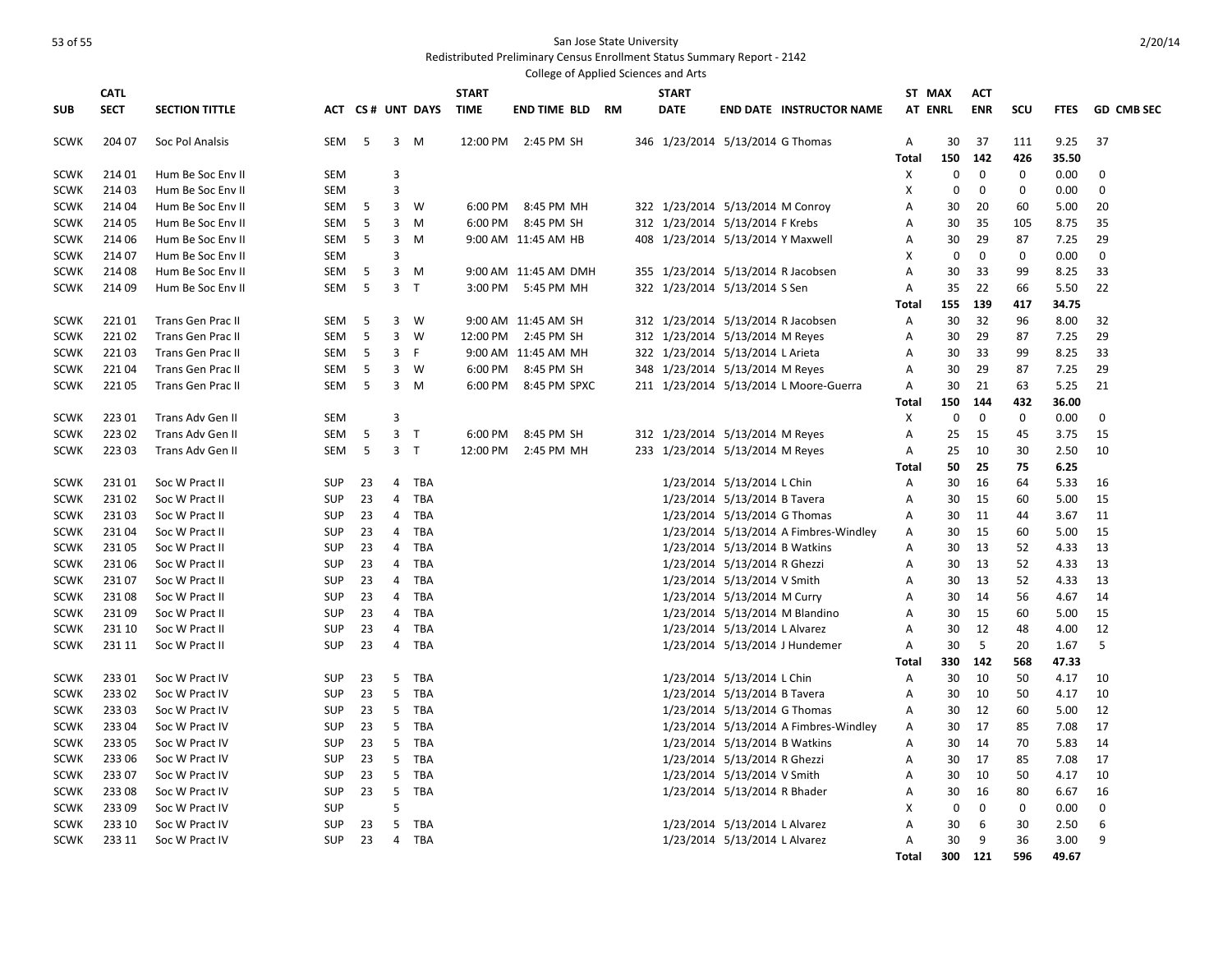Redistributed Preliminary Census Enrollment Status Summary Report - 2142

|             | College of Applied Sciences and Arts |                           |            |    |                |                     |              |                      |    |  |                                   |                     |                                           |                |                |             |             |             |                   |
|-------------|--------------------------------------|---------------------------|------------|----|----------------|---------------------|--------------|----------------------|----|--|-----------------------------------|---------------------|-------------------------------------------|----------------|----------------|-------------|-------------|-------------|-------------------|
|             | <b>CATL</b>                          |                           |            |    |                |                     | <b>START</b> |                      |    |  | <b>START</b>                      |                     |                                           |                | ST MAX         | <b>ACT</b>  |             |             |                   |
| <b>SUB</b>  | <b>SECT</b>                          | <b>SECTION TITTLE</b>     | АСТ        |    |                | <b>CS# UNT DAYS</b> | <b>TIME</b>  | END TIME BLD         | RM |  | <b>DATE</b>                       |                     | <b>END DATE INSTRUCTOR NAME</b>           |                | <b>AT ENRL</b> | <b>ENR</b>  | SCU         | <b>FTES</b> | <b>GD CMB SEC</b> |
| <b>SCWK</b> | 242 02                               | <b>Res Meth Data Eval</b> | <b>SEM</b> | 5  | 3              | W                   |              | 9:00 AM 11:45 AM DMH |    |  | 355 1/23/2014 5/13/2014 P Lee     |                     |                                           | Α              | 30             | 32          | 96          | 8.00        | 32                |
| <b>SCWK</b> | 242 03                               | Res Meth Data Eval        | SEM        | 5  | 3              | F.                  | 12:00 PM     | 2:45 PM SH           |    |  |                                   |                     | 312 1/23/2014 5/13/2014 K Lemon Osterling | A              | 30             | 30          | 90          | 7.50        | 30                |
| <b>SCWK</b> | 242 04                               | Res Meth Data Eval        | SEM        | 5  | 3              | M                   | 6:00 PM      | 8:45 PM SH           |    |  |                                   |                     | 444 1/23/2014 5/13/2014 C Ferguson        | Α              | 30             | 30          | 90          | 7.50        | 30                |
| <b>SCWK</b> | 242 05                               | Res Meth Data Eval        | <b>SEM</b> | 5  | 3              | W                   | 6:00 PM      | 8:45 PM SH           |    |  | 411 1/23/2014 5/13/2014 M Weber   |                     |                                           | A              | 30             | 19          | 57          | 4.75        | 19                |
| <b>SCWK</b> | 242 06                               | Res Meth Data Eval        | SEM        | 5  | 3              | W                   | 12:00 PM     | 2:45 PM SH           |    |  |                                   |                     | 314 1/23/2014 5/13/2014 K Lemon Osterling | A              | 30             | 33          | 99          | 8.25        | 33                |
|             |                                      |                           |            |    |                |                     |              |                      |    |  |                                   |                     |                                           | Total          | 150            | 144         | 432         | 36.00       |                   |
| <b>SCWK</b> | 245 01                               | Mngmt Hum Serv            | <b>SEM</b> | 5  | 3              | M                   | 12:00 PM     | 2:45 PM SH           |    |  |                                   |                     | 314 1/23/2014 5/13/2014 J Williamson      | $\overline{A}$ | 30             | 27          | 81          | 6.75        | 27                |
|             |                                      |                           |            |    |                |                     |              |                      |    |  |                                   |                     |                                           | <b>Total</b>   | 30             | 27          | 81          | 6.75        |                   |
| <b>SCWK</b> | 250 01                               | Policy Prac Aging         | <b>SEM</b> | 5  | $\overline{3}$ |                     |              |                      |    |  |                                   | 1/23/2014 5/13/2014 |                                           | X              | 0              | $\mathbf 0$ | 0           | 0.00        | $\mathbf 0$       |
| <b>SCWK</b> | 250 02                               | Policy Prac Aging         | SEM        | 5  | 3              | M                   | 6:00 PM      | 8:45 PM SH           |    |  | 414 1/23/2014 5/13/2014 M Breaux  |                     |                                           | Α              | 25             | 9           | 27          | 2.25        | 9                 |
|             |                                      |                           |            |    |                |                     |              |                      |    |  |                                   |                     |                                           | <b>Total</b>   | 25             | 9           | 27          | 2.25        |                   |
| <b>SCWK</b> | 26001                                | Pol Prac Child Fam        | <b>SEM</b> |    | 3              |                     |              |                      |    |  |                                   |                     |                                           | X              | $\mathbf 0$    | $\Omega$    | $\Omega$    | 0.00        | $\mathbf 0$       |
| <b>SCWK</b> | 26002                                | Pol Prac Child Fam        | SEM        | 5  | 3              | M                   | 6:00 PM      | 8:45 PM CL           |    |  | 243 1/23/2014 5/13/2014 N Thomas  |                     |                                           | Α              | 30             | 10          | 30          | 2.50        | 10                |
| <b>SCWK</b> | 260 03                               | Pol Prac Child Fam        | <b>SEM</b> | 5  | 3              | $\top$              | 12:00 PM     | 2:45 PM SH           |    |  | 346 1/23/2014 5/13/2014 M Conroy  |                     |                                           | $\mathsf{A}$   | 30             | 20          | 60          | 5.00        | 20                |
|             |                                      |                           |            |    |                |                     |              |                      |    |  |                                   |                     |                                           | Total          | 60             | 30          | 90          | 7.50        |                   |
| <b>SCWK</b> | 28001                                | Pol Prac Hlth/MH          | <b>SEM</b> | 5  | 3              | M                   |              | 9:00 AM 11:45 AM SH  |    |  | 312 1/23/2014 5/13/2014 M Conroy  |                     |                                           | Α              | 30             | 36          | 108         | 9.00        | 36                |
| <b>SCWK</b> | 280 02                               | Pol Prac Hlth/MH          | <b>SEM</b> |    | 3              |                     |              |                      |    |  |                                   |                     |                                           | X              | $\mathbf 0$    | 0           | 0           | 0.00        | $\mathbf 0$       |
| <b>SCWK</b> | 28003                                | Pol Prac Hith/MH          | SEM        | 5  | 3              | $\top$              | 6:00 PM      | 8:45 PM MH           |    |  | 322 1/23/2014 5/13/2014 M Conroy  |                     |                                           | $\overline{A}$ | 30             | 35          | 105         | 8.75        | 35                |
|             |                                      |                           |            |    |                |                     |              |                      |    |  |                                   |                     |                                           | Total          | 60             | 71          | 213         | 17.75       |                   |
| <b>SCWK</b> | 28301                                | <b>Pharmco for Scwkrs</b> | <b>SEM</b> | 5  | 3              | M                   | 6:00 PM      | 8:45 PM CL           |    |  | 308 1/23/2014 5/13/2014 R Cresci  |                     |                                           | A              | 30             | 27          | 81          | 6.75        | 27                |
|             |                                      |                           |            |    |                |                     |              |                      |    |  |                                   |                     |                                           | <b>Total</b>   | 30             | 27          | 81          | 6.75        |                   |
| <b>SCWK</b> | 285 01                               | SW and Soc Prob           | <b>SEM</b> | 5  | 3              | $\top$              | 6:00 PM      | 8:45 PM CL           |    |  | 308 1/23/2014 5/13/2014 N Dinh    |                     |                                           | A              | 30             | 22          | 66          | 5.45        | 21                |
|             |                                      |                           |            |    |                |                     |              |                      |    |  |                                   |                     |                                           | Total          | 30             | 22          | 66          | 5.45        |                   |
| <b>SCWK</b> | 28701                                | Gen Prac Sub Abuse        | <b>SEM</b> |    | 1              |                     |              |                      |    |  |                                   |                     |                                           | X              | $\mathbf 0$    | $\mathbf 0$ | $\mathbf 0$ | 0.00        | $\mathbf 0$       |
| <b>SCWK</b> | 28702                                | Gen Prac Sub Abuse        | SEM        | 5  | $\overline{3}$ | W                   | 6:00 PM      | 8:45 PM SH           |    |  | 413 1/23/2014 5/13/2014 L Arieta  |                     |                                           | $\mathsf{A}$   | 35             | 17          | 51          | 4.25        | 17                |
|             |                                      |                           |            |    |                |                     |              |                      |    |  |                                   |                     |                                           | Total          | 35             | 17          | 51          | 4.25        |                   |
| <b>SCWK</b> | 298 01                               | <b>Special Study</b>      | <b>SUP</b> | 25 | 3              | M                   | 3:00 PM      | 5:45 PM HGH          |    |  | 221 1/23/2014 5/13/2014 S Diwan   |                     |                                           | A              | 20             | 14          | 42          | 3.50        | 14                |
| <b>SCWK</b> | 298 02                               | <b>Special Study</b>      | <b>SUP</b> | 25 | 3              | M                   | 3:00 PM      | 5:45 PM CL           |    |  | 125 1/23/2014 5/13/2014 L Drabble |                     |                                           | A              | 20             | 16          | 48          | 4.00        | 16                |
| <b>SCWK</b> | 298 03                               | Special Study             | <b>SUP</b> | 25 | 3              | M                   | 3:00 PM      | 5:45 PM CL           |    |  | 127 1/23/2014 5/13/2014 M Han     |                     |                                           | A              | 20             | 15          | 45          | 3.75        | 15                |
| <b>SCWK</b> | 298 04                               | Special Study             | <b>SUP</b> | 25 | 3              | M                   | 3:00 PM      | 5:45 PM CL           |    |  | 129 1/23/2014 5/13/2014 S Sen     |                     |                                           | Α              | 20             | 14          | 42          | 3.50        | 14                |
| <b>SCWK</b> | 298 05                               | <b>Special Study</b>      | <b>SUP</b> | 25 | 3              | $\top$              | 3:00 PM      | 5:45 PM CL           |    |  |                                   |                     | 127 1/23/2014 5/13/2014 K Lemon Osterling | A              | 20             | 14          | 42          | 3.50        | 14                |
| <b>SCWK</b> | 298 06                               | <b>Special Study</b>      | <b>SUP</b> | 25 | 3              | $\mathsf{T}$        | 3:00 PM      | 5:45 PM BBC          |    |  | 1 1/23/2014 5/13/2014 E Gorman    |                     |                                           | A              | 20             | 16          | 48          | 4.00        | 16                |
| <b>SCWK</b> | 298 08                               | <b>Special Study</b>      | <b>SUP</b> | 25 | 3              | $\top$              | 3:00 PM      | 5:45 PM HGH          |    |  |                                   |                     | 120 1/23/2014 5/13/2014 A D'Andrade       | A              | 20             | 14          | 42          | 3.50        | 14                |
| <b>SCWK</b> | 298 09                               | <b>Special Study</b>      | <b>SUP</b> | 25 | 3              | M                   | 3:00 PM      | 5:45 PM ENG          |    |  | 338 1/23/2014 5/13/2014 M Weber   |                     |                                           | A              | 20             | 13          | 39          | 3.25        | 13                |
|             |                                      |                           |            |    |                |                     |              |                      |    |  |                                   |                     |                                           | Total          | 160            | 116         | 348         | 29.00       |                   |

**Social Work Total 2432 1692 5500 431.70**